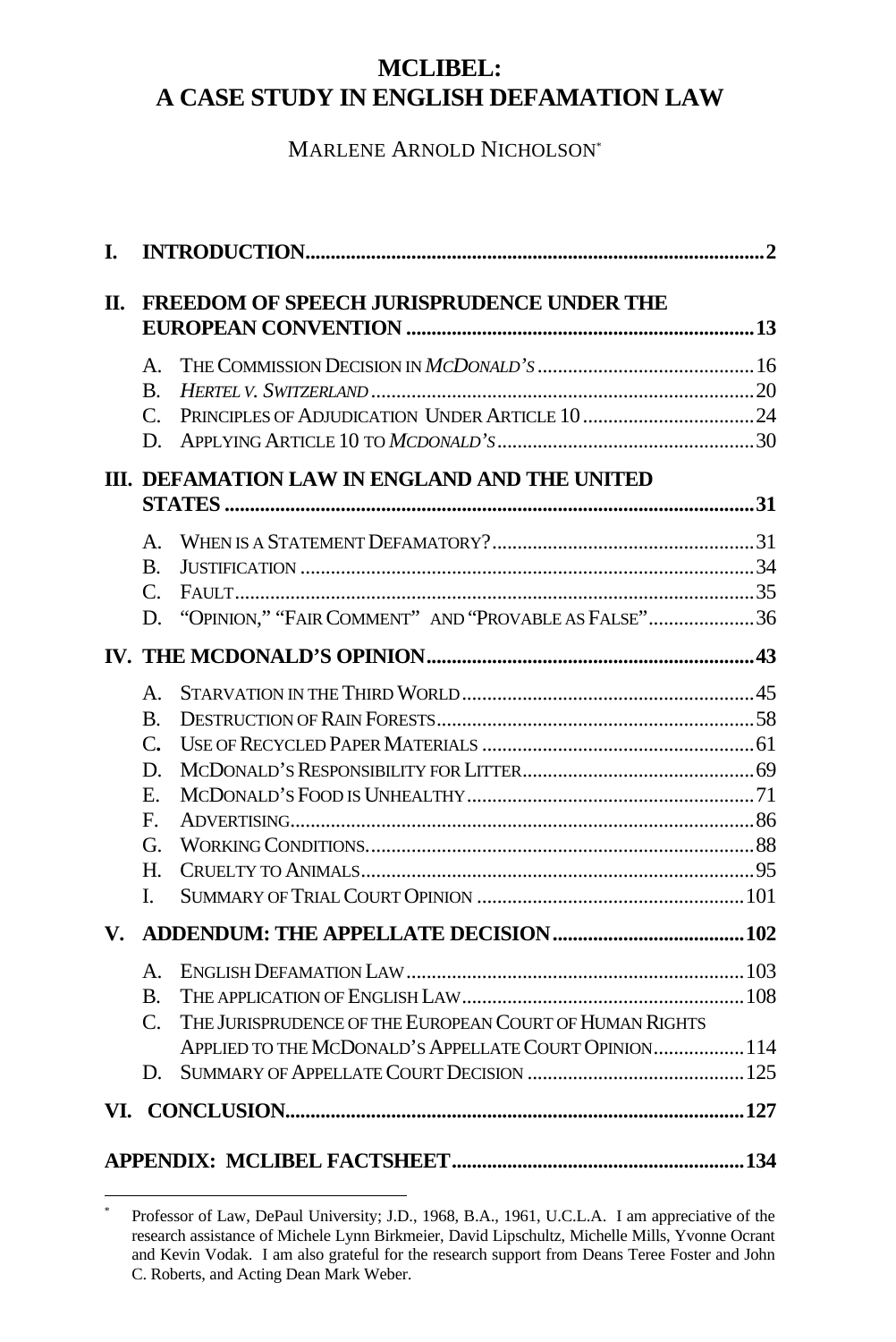*On March 31 of 1999, the English Appellate Court decided the defendants' appeal in McDonald's v. Steel, the case discussed in this article. The full Appellate Court opinion was released during the summer. The Appellate Court left most of the trial court's judgment in place. However, that court did disagree with the trial court on the application of the law to some of the allegedly defamatory statements. An addendum discussing the ways in which the Appellate Court opinion differed from the trial court opinion and modified the defendants' liability for defamation has been added at the end of this article. The modifications in the Appellate Court opinion did not significantly change either the English law of defamation or the concerns regarding the negative effect of that law on freedom of public discussion in England that are addressed in this article.*

## **I. INTRODUCTION**

 Helen Steel and Dave Morris joined "London Greenpeace" in 1980. The organization was not connected to international Greenpeace; rather it was an independent activist group that campaigned for social change on a broad range of issues. One of the group's projects was the distribution of a pamphlet that was published in 1986, entitled "What's Wrong with McDonald's." McDonald's hired private detectives to infiltrate the organization, and ultimately threatened to sue the individuals who were distributing the pamphlets.<sup>2</sup> In order to avoid being sued for libel, three of the five apologized, and in 1990 promised to stop distributing the pamphlets. But Ms. Steel and Mr. Morris, who have been dubbed the "McLibel 2," refused.<sup>3</sup> No doubt this obstinacy was not expected, as McDonald's had apparently been successful in the past in stopping criticism and forcing apologies from much more affluent foes, including the BBC.<sup>4</sup>

McDonald's U.S. and its U.K. affiliate ("First Plaintiffs" and "Second Plaintiffs" respectively) filed suit against Morris and Steel. The more than two and a half-year trial, the longest in English history, began in June of 1994, after twenty-eight pre-trial hearings.<sup>5</sup> In June of 1997, in a 750 page judgment, Justice Rodger Justice Bell found that McDonald's had been

<sup>1</sup> S*ee* discussion in John Vidal, *You and I Against McWorld*, GUARDIAN (London), Mar. 9, 1996, at T12.  $\overline{2}$ 

*See* Barry James, *English Activists Bear Up Under Ferocious Big Mac Attack: David vs. Goliath/The Sequel*, INT'L HERALD TRIB., May 20, 1997, at 2, *available in* LEXIS, NEWS Library. 3

Sarah Lyall, *Golden Arches Are Victorious, But Bloodied, in a English Courtroom*, N.Y. TIMES, June 20, 1997, at A1.

<sup>4</sup> According to *The Guardian*, during the mid 1980's, McDonald's had "forced apologies or retractions from the BBC, *The Guardian*, and the Scottish TUC, effectively closed down the Transnational Information Centre, stopped the transmission of at least one [T.V.] film and silenced a play." Vidal, *supra* note 1.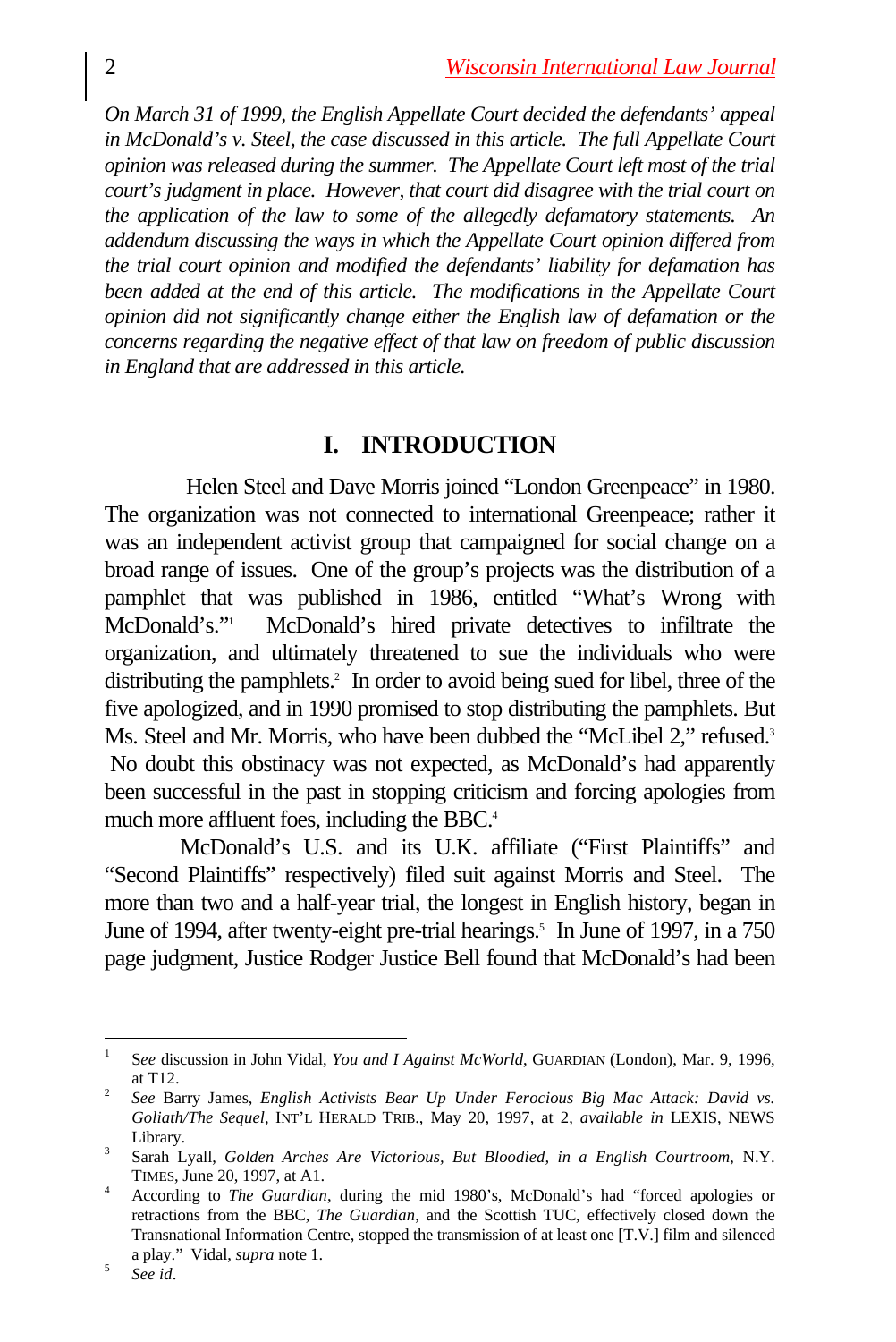defamed and assessed damages equivalent to \$96,000 against the two defendants<sup>6</sup>

It is not very likely that McDonald's will ever recover its \$96,000, as Mr. Morris is an unemployed former postal worker and Ms. Steel is a part time bartender.<sup>7</sup> But the president of McDonald's U.K. testified that this was not about money—it was about preventing lies being used to try to "'smash'" the company.<sup>8</sup> The recovery would not come close to compensating McDonald's for its costs in the law suit, which have been estimated to be about \$10 million, including over  $\pounds$  6,500 per day of trial for their team of top English libel lawyers.<sup>9</sup>

Although a McDonald's official commented that they were "broadly satisfied,"<sup>10</sup> some have suggested that it was at best a Pyrrhic victory.<sup>11</sup> The case became a public relations disaster around the world, thanks in large part to the Internet, which now has a very active anti-McDonald's website. The site displays the offending pamphlet as well as even more derogatory comments about McDonald's, including some allegations from other sources that McDonald's had previously successfully suppressed by threats of law suits.<sup>12</sup>

The title of a newspaper article, "David vs. Goliath/The Sequel,"<sup>13</sup> captures the essence of most of the extensive press coverage of the trial. Although defamation is the only civil action that is routinely still tried by a jury in England, the defendants were denied their request for a jury.<sup>14</sup>

<sup>6</sup> *See* McDonald's v. Steel, *available in* <http://www.mcspotlight.org/case/trial/verdict>[hereinafter *Steel*]. *See* Lyall, *supra* note 3. The compensation was "for the damages to its trading reputation and goodwill, and to vindicate its good name such as it may be…" Sarah Lyall, *Her Majesty's Court Has Ruled: McDonald's Burgers are not Poison*, N.Y. TIMES, June 22, 1997, § 4, at 7 (quoting the summary of Justice Bell's ruling in the McLibel trial).

<sup>7</sup> Their combined annual income is reported to be \$12,000. *See* James, *supra* note 2. In 1996, McDonald's had earnings of \$31.8 billion. *McDonald's Plans to Invest \$1 Billion in Latin America*, N.Y. TIMES, Oct. 9, 1997, at D4. McDonald's has indicated that it does not intend to collect from the defendants. *See* Lyall, *Golden Arches*, *supra* note 3, at A5.

<sup>&</sup>lt;sup>8</sup> Maurice Weaver, *McDonald's May "Waive Damages if It Wins Libel*," DAILY TELEGRAPH (London), May 8, 1996, at 5.

<sup>9</sup> *See* Vidal, *supra* note 1. Presumably, McDonald's did not ask to be compensated for its costs as that would obviously have been futile and a public relations nightmare. England and nearly all legal systems outside the United States ordinarily require losing parties to pay the winners' costs. *See, e.g.*, MARY ANN GLENDON ET. AL., COMPARATIVE LAW 171-72 (1994); RUDOLF B. SCHLESINGER ET AL., COMPARATIVE LAW: CASES-TEXTS-MATERIALS 353-54, 366-70 (5th ed. 1988). Exceptions apply in some systems when

<sup>&</sup>lt;sup>10</sup> Lyall, *supra* note 3. The official response from the chairman of McDonald's was that, "For the sake of our employees and our customers, we wanted to show these serious allegations to be false, and I am pleased that we have done so." *Id.*

<sup>11</sup> *See* Lyall, *supra* note 6.

<sup>12</sup> *See* Vidal, *supra* note 1.

<sup>13</sup> James, *supra* note 2.

<sup>14</sup> Under the Supreme Court Act of 1981, libel and slander is to be tried by a jury. *See* Supreme Court Act of 1981, ch. 54 (Eng.). However, there is an exception if a party applies for a bench trial and the judge determines that "the case is scientifically complex or otherwise cannot conveniently be tried by a jury." *Id*.; *see* JULIE A. SCOTT-BAYFIELD, DEFAMATION: LAW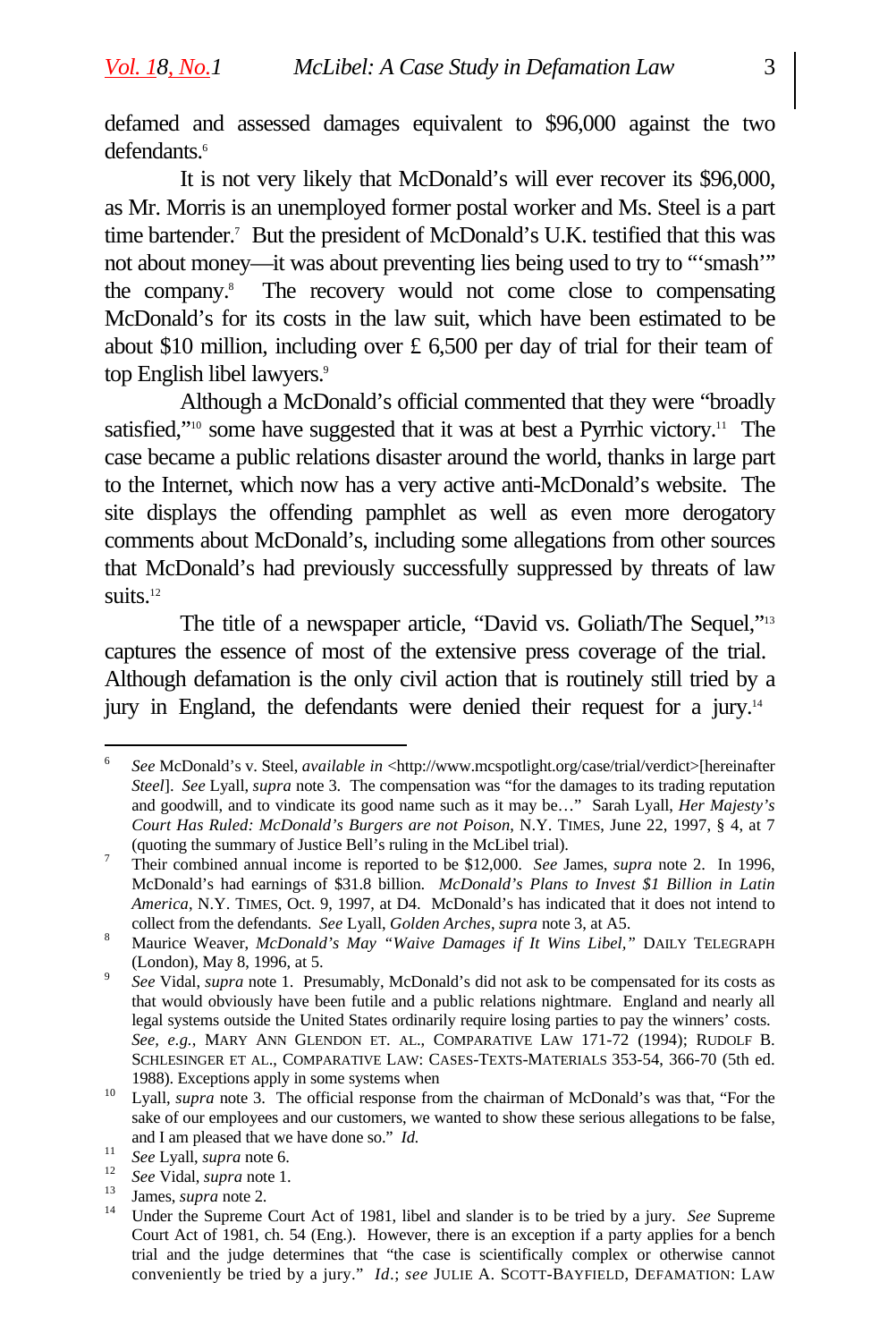Because legal aid is not available in defamation actions,<sup>15</sup> they represented themselves. Despite their lack of legal training, the defendants were able to elicit a good deal of testimony that was damaging and embarrassing to McDonald's.<sup>16</sup> Newspaper articles included reports of some testimony by McDonald's executives, which was so bizarre as to suggest mental imbalance.<sup>17</sup>

 When Justice Bell finally released his judgment, it included some rather detrimental conclusions about McDonald's business practices. Although Justice Bell found in favor of McDonald's on nearly all of their claims, he did reject a few. He concluded that McDonald's had contributed to cruelty to animals, used advertising to manipulate children, and paid

It's incredibly difficult to do what they are doing. It shows a level of commitment that before this case was unheard of. They're good.... Clearly they don't have the backroom booklearning, which is a vital legal ingredient. They would have been more effective with legal help. The legal points have ruled against them because they haven't argued as explicitly as a qualified lawyer would have done.

But they're being solicitors and barristers, they're doing two people's jobs. They are up against a team of solicitors from a big City firm. They're up against private detectives, two barristers including a leading QC, with all the backing of one of the world's most powerful companies. They have to identify the issues, they must collect the evidence and push the information in the courtroom. They have learnt immeasurable amounts. They've shaken top McDonald's executives brought over from the U.S....have got a number of admissions out of people, given people an unpleasant time.

Vidal, *supra* note 1.

The title "QC" is given to those barristers who are the most experienced and well respected in the profession. *See* GLENDON ET AL., *supra* note 9, at 564. The Lord Chancellor must approve their elevation. *See id*. They are paid substantially more than ordinary barristers and English judges are almost always chosen from their ranks. *See id*.

In addition to a lack of legal expertise, defendants had only a relatively small fund raised by environmental and animal rights activists for needed expenses, such as paying for transcripts, phone and fax bills, research help, document copying and bringing witnesses to London for the trial. *See* James, *supra* note 2. Immediate transcripts cost \$560 per day, so the defendants waited three weeks until the price dropped to \$32. *See* Sarah Lyall, *England's Big "McLibel Trial" (It's McEndless, Too)*, N.Y. TIMES, Nov. 29, 1996, at A4.

<sup>17</sup> Some of this testimony was quoted in a newspaper article in *The Guardian*. The president of McDonald's U.K. reportedly testified (presumably with a straight face) that: "If a million people (the number going to UK stores per day at the time) go into McDonald's, I would not expect more than 150 items of packaging to end up as litter." Vidal, *supra* note 1. McDonald's U.K.'s senior vice president took a different approach to the problem of waste disposal: "I can see the dumping of waste to be a benefit. Otherwise you will end up with lots of vast empty gravel pits all over the country." *Id.* The *pièce de resistance* came from the President of McDonald's Japan who reportedly read from the "authorized biography" of McDonald's: "If we eat McDonald's hamburgers and potatoes for 1,000 years we will become taller, our skin will become white and our hair blonde." *Id.*

AND PRACTICE 32 (1st ed. 1996). Jury trials are ordinarily thought to benefit plaintiffs in libel actions. However, a case like this, in which it is the plaintiff rather than the defendant who has "deep pockets," would be a likely exception. No doubt that influenced McDonald's request for a bench trial. There is, however, no question that there were complex scientific issues to be resolved in the case.

<sup>&</sup>lt;sup>15</sup> *See infra* text accompanying notes 44-46.

<sup>&</sup>lt;sup>16</sup> Mark Stephens, an English lawyer who had given the two defendants some help on some of the "finer legal points," commented in a newspaper article in *The Guardian*: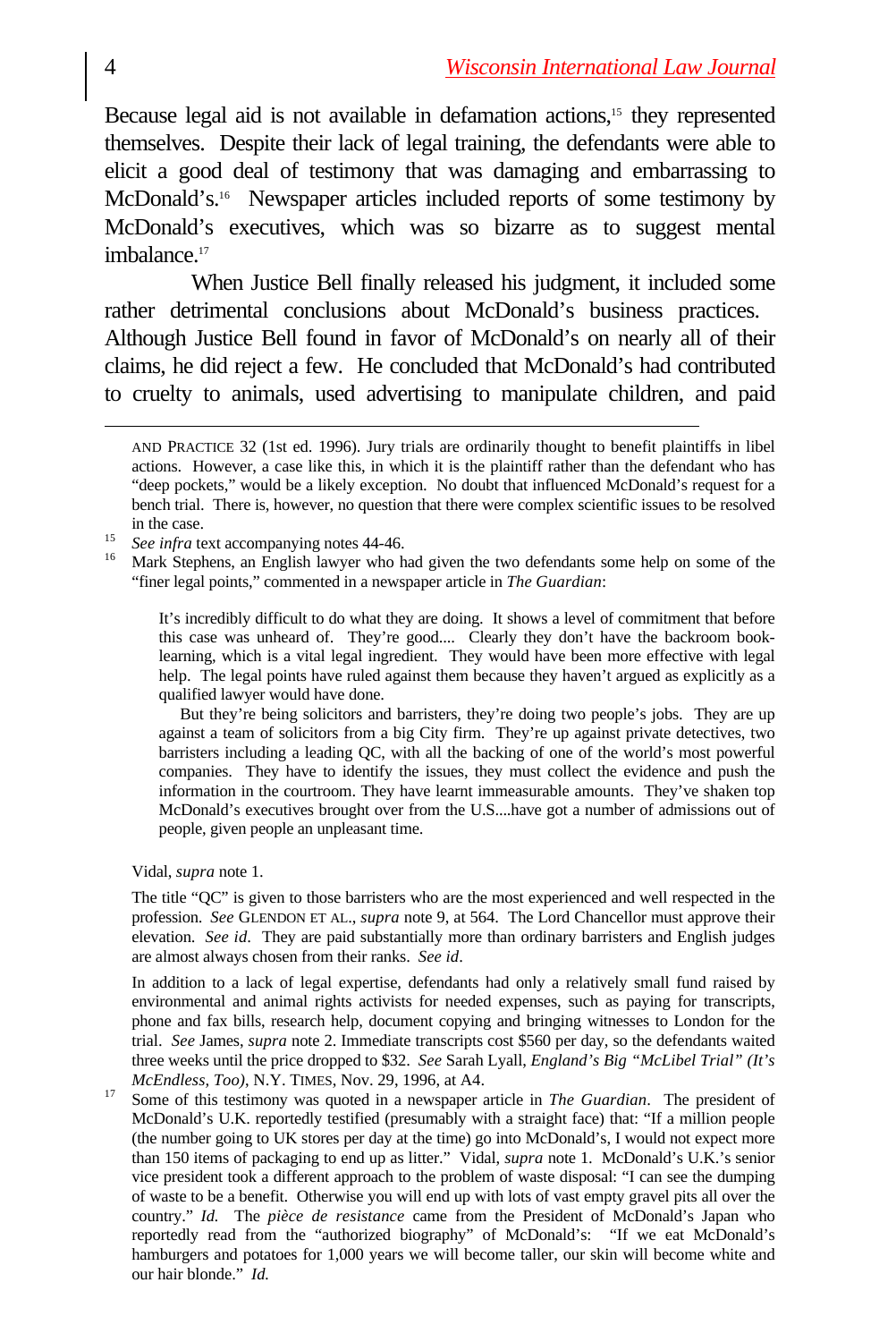employees so little as to depress wages in the catering industry in England. These findings were prominently reported in numerous articles describing the judgment.18 The statements found to be defamatory included assertions in the pamphlet that McDonald's was destroying rain forests; causing starvation in the Third World; producing litter in cities; causing heart disease, cancer and food poisoning; subjecting employees to "bad" working conditions; exploiting women and minority workers; and covering up the low quality of their food with advertising gimmicks aimed at children.<sup>19</sup>

London has been described for a number of years as the "libel capital of the World."20 However, English libel laws are in some ways actually less stringent than those of other countries in Europe, where defenses such as "fair comment" frequently do not exist,<sup>21</sup> and truth is not always a defense.22 Nevertheless, as will be discussed below, adherence to the

Most European countries have criminal penalties and provide civil remedies for "insult" as well as defamation. The term "insult" is so broad that it frequently covers expression that would be considered a value judgment. For instance, the European Court of Human Rights has described Belgium's "insult" law as covering "gratuitously offensive terms or exaggerated expressions."De Haes and Gijsels v. Belgium, 25 Eur. H.R. Rep. 1, ¶ 26 (1997). S*ee infra* notes 184-219 and accompanying text for a discussion of English and U.S. fair comment defenses and the treatment of opinion and value judgments.

In some countries truth is not a defense even when the assertions are factual rather than opinion. For instance, in Spain, the defense of truth was not available when state institutions were insulted by factual assertions. This omission resulted in a finding that the criminal conviction violated Article 10 of the European Convention on Human Rights in Castells v. Spain, 14 Eur. H.R. Rep. 445, 464 (1992). It is not clear whether a 1995 amendment to the Spanish law remedied this problem. *See* CARTER-RUCK ET AL., at 425.

Truth is ordinarily not a defense if the case involves private rather than public matters. See, for example, the discussion of Spain and Switzerland. *Id*. at 367, 396. France probably has the most

<sup>18</sup> <sup>18</sup> *See, e.g*., James, *supra* note 2; Lyall, *supra* note 6.

<sup>&</sup>lt;sup>19</sup> *See Steel*, Pt. 11, (Summary of the main findings on the Plaintiffs' claims).

<sup>20</sup> *See* Sarah Lyall, *A Libel Law That Usually Favors Plaintiffs Sends a Chill Through the British Press*, N.Y. TIMES, July 7, 1997, at D7. Lyall points out that: "Many foreigners with libel complaints use even the flimsiest jurisdictional pretexts to file their cases [in England]." Illustrative law suits pending in England included: "a Middle Eastern man suing a Danish newspaper, several Russians suing American newspapers and an American film star suing an American author." *Id.* (quoting Mark Stephens, an English libel lawyer).

<sup>&</sup>lt;sup>21</sup> For instance, Austria's criminal defamation law has been applied to value judgments and opinions as well as to facts. The European Court of Human Rights, has found such an application to violate the European Convention on Human Rights because it is impossible to prove the truth of opinions and value judgments. *See* Lingens v. Austria, 103 Eur. Ct. H.R. (Ser. A), *reprinted in* 8 Eur. H.R. Rep. 407 (1986). *See infra* note 52 for a discussion of the role of this court. According to the European Court, the Austrian Appellate Court had asserted that "the task of the press was to impart information, the interpretation of which had to be left primarily to the reader." *Id*. at 415. *See infra* text accompanying notes 129-152 for a discussion of the European Court of Human Rights treatment of opinion and value judgments.

<sup>&</sup>lt;sup>22</sup> In addition to criminal and civil libel laws, most other European countries, have statutes making individuals civilly and even criminally responsible for "insulting" statements. When these statutes are used against value judgments or hyperbole, truth cannot be a defense, as such expression is impossible to prove either true or false. *See supra* note 21.As one authority explains, although truth is a defense to defamation, "insult remains punishable, according to the style and mode of the publication." PETER F. CARTER-RUCK ET AL., CARTER-RUCK ON LIBEL AND SLANDER 367 (5th ed. 1997).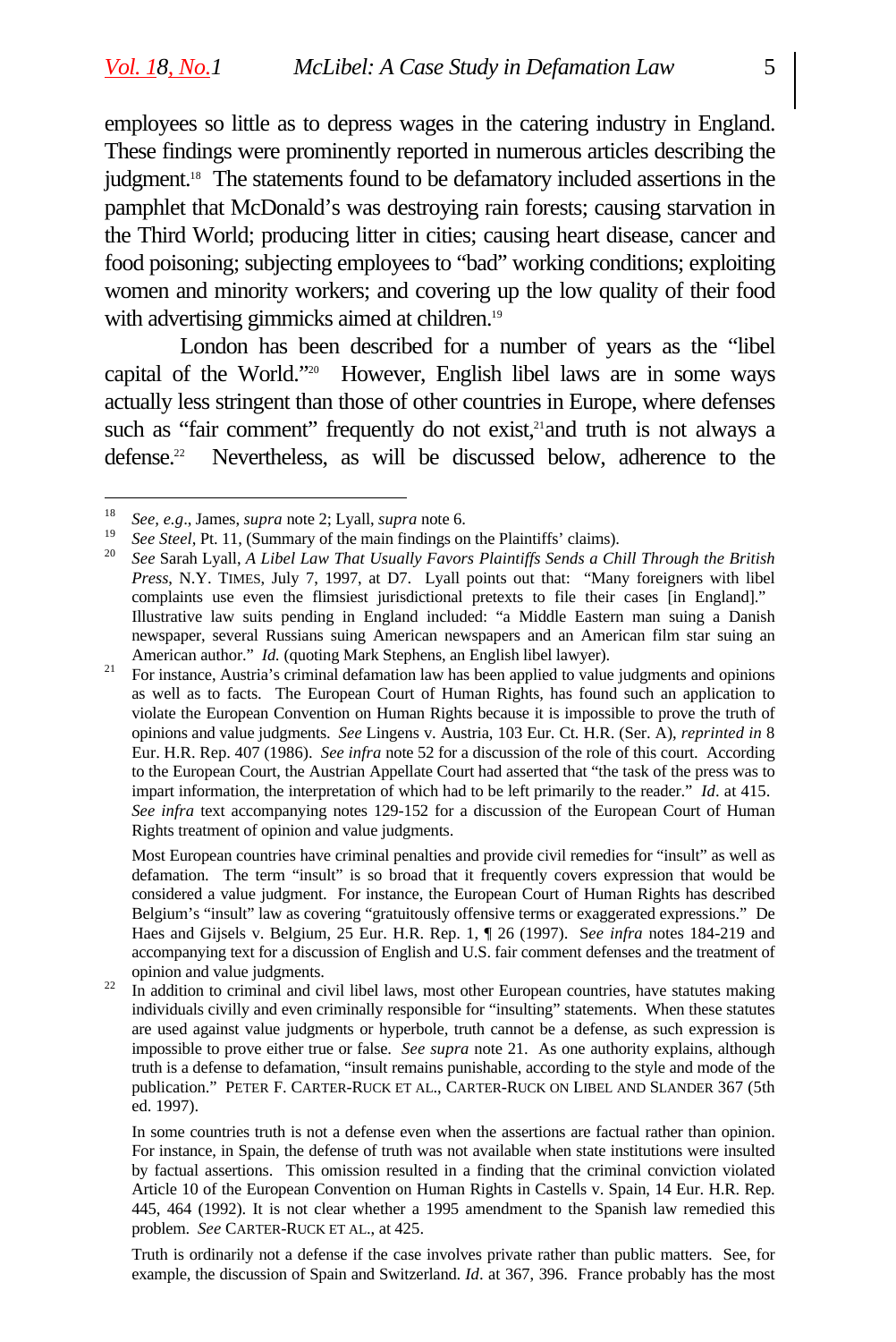European Convention on Human Rights is resulting in abrogation of these restrictive aspects of defamation law in Continental Europe.<sup>23</sup> Furthermore, nearly all European countries other than the U.K. apparently require some degree of fault for criminal or civil defamation actions.24 England's strict liability libel law contributes to its reputation as a haven for libel plaintiffs. But the relatively high damage awards available in English courts compared to awards given in Continental Europe is probably even more significant. Although the possibility of criminal liability for the defendants in Continental Europe may seem repressive, in reality it does not result in serious constraints on the press because the fines are quite small, particularly when compared to English and U.S. civil damage awards.<sup>25</sup>

In U.S. cases involving state common law privacy protection, courts have interpreted that protection narrowly so as to cover only situations when the facts divulged are such as to "be highly offensive to a reasonable person and not of legitimate concern to the public." RESTATEMENT (SECOND) OF TORTS § 652D (1977). For the most part, the cases in which liability has been found involved reports of people with illnesses and/or information about children. *See* KENT R. MIDDLETON & BILL F. CHAMBERLIN, THE LAW OF PUBLIC COMMUNICATION 165-66 (3d ed. 1994). The precise parameters of constitutional restraints on such actions are unclear. The two U.S. Supreme Court cases addressing the issue dealt with prohibitions on the publication of the names of rape victims. The Court found such a prohibition unconstitutional as applied to material from public records arising out of an open court proceeding in Cox Broadcasting v. Cohn, 420 U.S. 469 (1975). In Smith v. Daily Mail Publishing Co*.*, 443 U.S. 97 (1979) the Court found the statute unconstitutional because it had no exceptions for situations in which the information would not cause harm.

England has no statutory protection for privacy. However, under the Rehabilitation of Offender's Act, truth is not a defense in some defamation actions when the expression involves former offenders who have served their sentences. Rehabilitation of Offenders Act, 1974 (Eng. & Wales). For further discussion, *see* CARTER-RUCK ET AL., at 498.

- <sup>23</sup> *See infra* text accompanying notes 129-52.
	- <sup>24</sup> Ordinarily defendants can avoid liability by proving that even if their expression was false they did not act with fault. The language describing the degree of fault differs somewhat from country to country. But the descriptions look like negligence. For instance, German law provides a defense to criminal defamation when the material was from a source that would be considered reliable and the matter is one of interest to the public. *See* Douglas W. Vick & Linda Macpherson, *Anglicizing Defamation Law in the European Union*, 36 VA. J. INT'L L. 933, 955 (1996). Civil liability in Germany depends on a finding of negligence or intention. *See* CARTER-RUCK ET AL., *supra* note 22, at 368. For both civil and criminal liability in France a defendant can prove as a defense that "all necessary precautions" were taken. *Id*. at 365. However, outrageous hyperbole can apparently be the basis of liability in courts in continental Europe. *See* CARTER-RUCK ET AL., *supra* note 22. In such cases, it would seem irrelevant to inquire into questions of negligence or diligent use of sources. But, despite the continued existence of statutes making such expression subject to liability, the jurisprudence of the European Court of Human Rights makes it unlikely that such statutes will be enforced. *See infra* notes 129-52 and accompanying text for a discussion of the jurisprudence of the European Court of Human Rights protection of opinion and value judgments.
- <sup>25</sup> *See* Vick & Macpherson, *supra* note 24, at 952. England does have a criminal defamation law, but *not* a criminal insult law. However, since World War II, prosecutions have been extremely rare. For a comprehensive discussion of English criminal libel laws, *see* J.R. Spencer, *Criminal Libel—A Skeleton in the Cupboard* (Pts. 1-2),1977 CRIM. L. REV. 383, 475 (1977).

stringent privacy laws in Europe. They protect the expression of true private matters even when the expression is not derogatory and is of a rather trivial nature. *See* Jeanne M. Hauch, *Protecting Private Facts in France: The Warren & Brandeis Tort is Alive and Well and Flourishing in Paris*, 68 TUL. L. REV. 1219 (1994).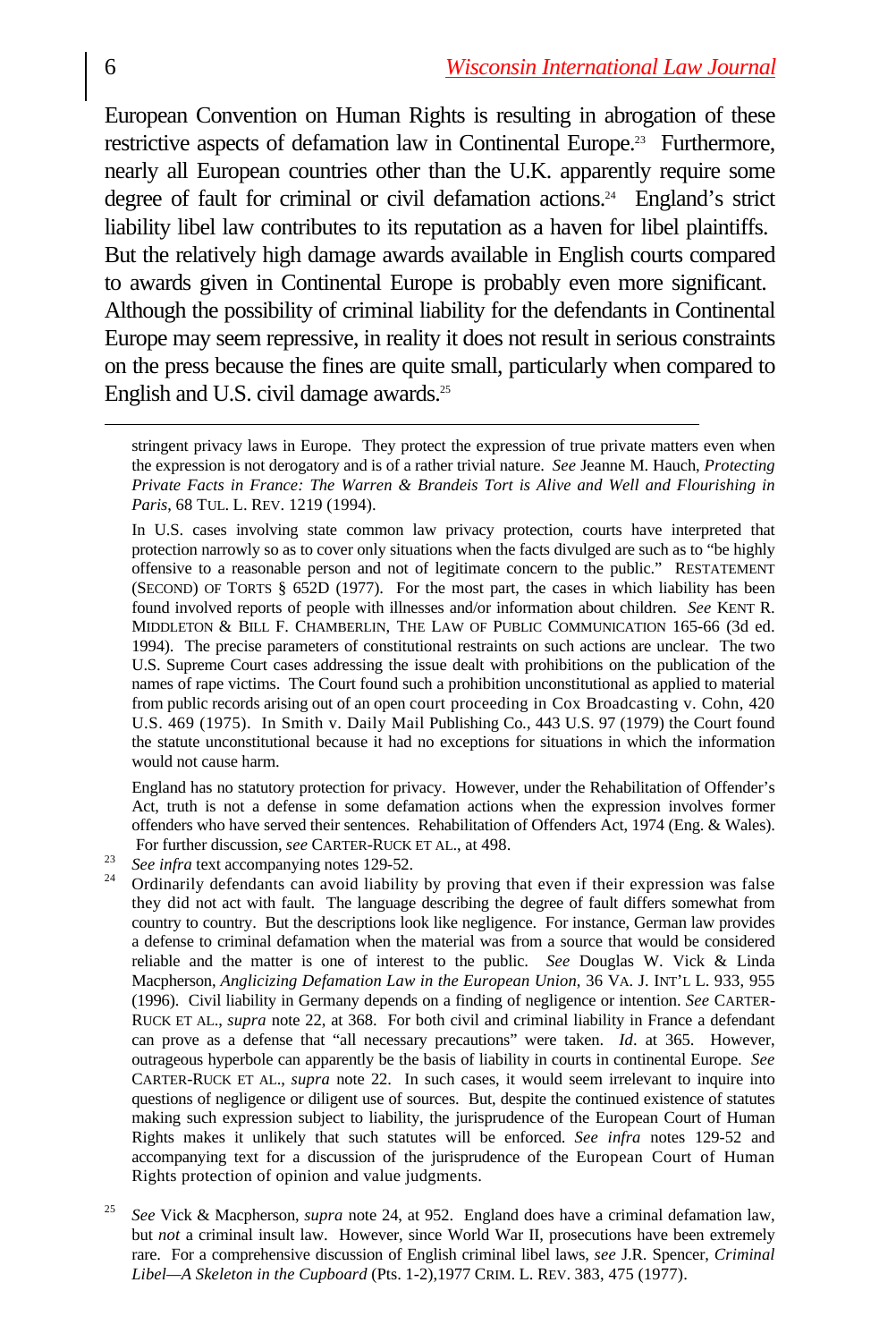The discrepancy between damage awards in England and those in Continental Europe is due in large part to the jury system that is not used in civil cases on the continent. Although the defendants Morris and Steel were not granted a jury trial,<sup>26</sup> in England, defamation is the one civil action for which a jury is nearly always granted.<sup>27</sup> Critics have asserted that juries want to punish rich media defendants and they describe many awards as "windfalls" rather than compensation for loss.<sup>28</sup> The problem has been exacerbated because until recently English appellate courts would only reduce jury awards in very extreme circumstances<sup>29</sup> and judges were not allowed to give juries significant guidance in arriving at awards.<sup>30</sup> The sums

Commentators writing in 1996 have estimated that English defamation damage awards are at least 10 times higher than those in Continental Europe. *See* Vick & Macpherson, *supra* note 24, at 962. Civil damages in Germany rarely exceed £15,000. *See id.* at 956. Some countries are particularly stingy in awarding defamation damages. In a 1984 Danish case, a plaintiff received the equivalent of £4,370 for an accusation that he was a mass murderer. *See id*. at 959.

Scotland is part of Great Britain, but unlike Wales, has its own legal system. Libel laws in Scotland are quite similar to those in England, and in some respects are even more favorable to plaintiffs than those in England. Vick & MacPherson, *supra* note 24 at 949-51. However, for various reasons damages are much lower in Scotland than in England. *Id.* Thus, plaintiffs prefer to sue in England for defamation rather than in Scotland. *Id.*

<sup>26</sup> *See supra* note 14 and accompanying text.

 $\overline{a}$ 

- <sup>27</sup> *See* GLENDON ET AL., *supra* note 9, at 618 (quoting LORD DENNING, WHAT NEXT IN THE LAW 33 (1982)).
- <sup>28</sup> Sean Thomas Prosser, *The English Libel Crisis: A Sullivan Appellate Review Standard is Needed*, N.Y.L. SCH. J. INT'L & COMP. L. 337, 347 (1992).
- <sup>29</sup> The test was whether the award could not have been made by "sensible people" or was arrived at "capriciously, unconscionably, or irrationally." Broome v. Cassell & Co., [1972] App. Cas. 1027, 1135 (1972) (appeal from Q.B.).

U.S. Courts frequently reduce and overturn awards. This is particularly likely to occur in defamation cases given the stringent constitutional hurdles faced by plaintiffs. *See infra* text accompanying notes 177-83. According to one commentator, U.S. appellate courts reverse approximately 70% of the awards in defamation cases in which plaintiffs win at the trial level compared to 19% of all other cases. *See* Prosser, *supra* note 28, at 352.

<sup>30</sup> Judges were not permitted to refer juries to other cases. They could only suggest that jurors consider the real value of large awards, for instance by informing them what income could be received if various sums were invested. *See* Sutcliffe v. Pressdram Ltd., 1 All E.R. 269 (Q.B. 1990).

Critics compare the huge libel awards to the relatively small sums given in most personal injury cases. For instance, £20,000 was apparently common for the loss of a leg in 1988 when libel

Remedies available in civil actions in Continental Europe ordinarily include only compensatory and not exemplary damages. Even compensatory damages in England are higher than those awarded in most cases in Continental Europe. *See* Vick & Macpherson, *supra* note 24, at 952. Another reason for the limited availability of large damage awards is that retraction and rectification are frequently used as a substitute for civil damages in many countries in Continental Europe. *See id;* Charles Danziger, *The Right to Reply in the U.S. & Europe*, 19 N.Y.U. J. INT'L L. & POL. 171, 183 (1986).

A mandatory right of reply in the print media would, of course, be unconstitutional under current U.S. Supreme Court precedent. *See* Miami Herald Pub. Co. v. Tornillo, 418 U.S. 241 (1974). However, those interested in reforming defamation law in the U.S. have asserted that an optional right of reply would pass constitutional muster. *See* Danziger, at 201. Of course a mandatory right to reply has been found constitutional in the broadcast media. *See* Red Lion Broad. Co. v. FCC, 395 U.S. 367 (1969) (finding Fairness Doctrine personal attack rule constitutional).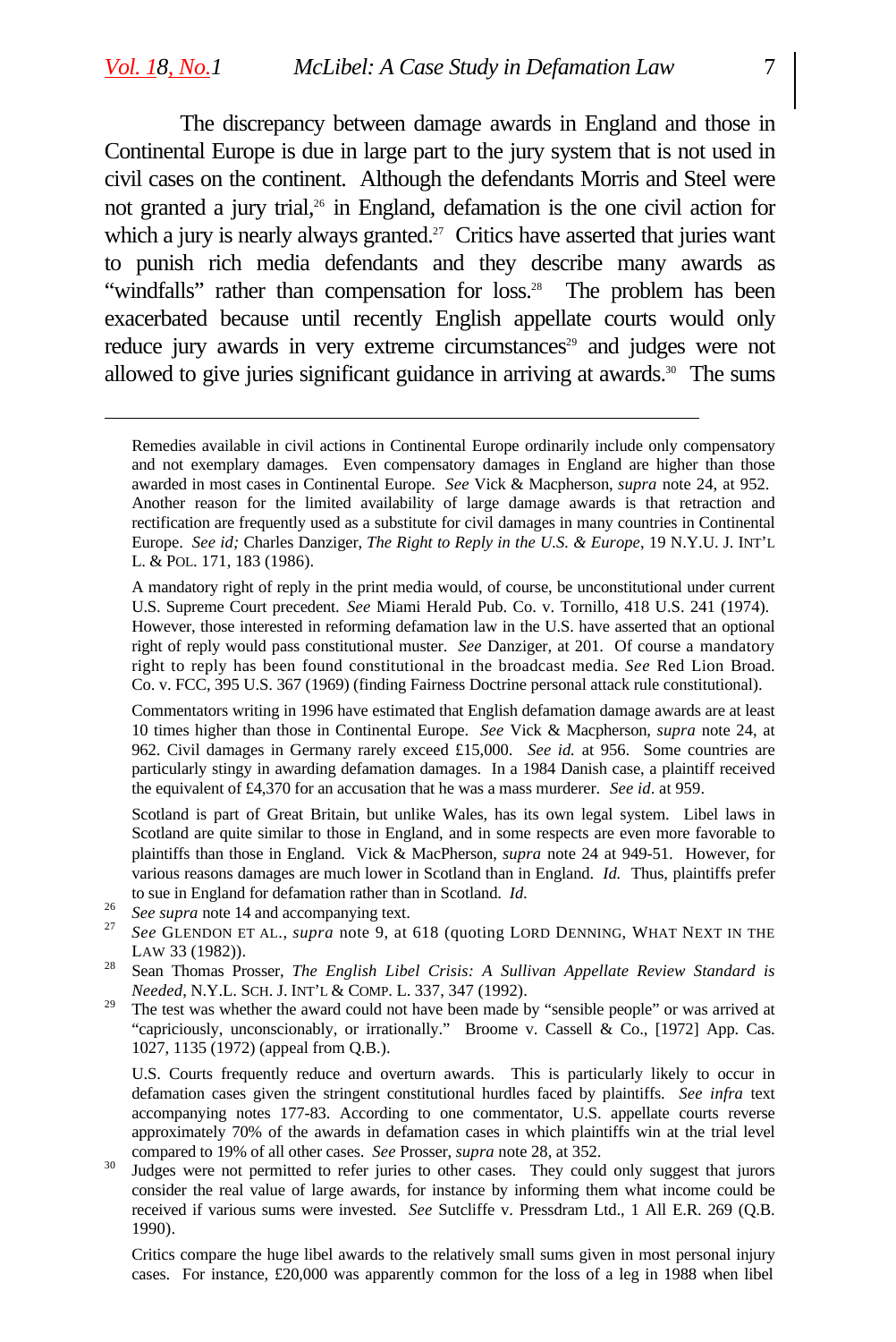granted rose dramatically in a period of two years between 1987 and 1989. Maximum awards jumped 1400 per cent, culminating with a 1.5 milliondollar award in 1989.31 Prior to that period the highest award given had been £100,000 in 1982.<sup>32</sup> Parliament responded in 1990 by giving appellate courts more authority to reduce damages,<sup>33</sup> and the Appellate Court in 1995 authorized trial courts to give juries significant guidance in arriving at awards.34 Although the Appellate Court has used this authority to reduce a few damage awards in defamation actions.<sup>35</sup> they have left some large awards standing, and overall the changes do not appear to have significantly affected the large sums received by successful defamation plaintiffs.<sup>36</sup> Two additional awards over a million pounds have been recorded, $37$  and six figure sums, unknown until 1982, have become commonplace.<sup>38</sup>

The \$96,000 award given by Justice Bell in *McDonald's* was, by these standards, quite modest. But a company with annual earnings of \$32 billion does not sue defendants like Morris and Steel for the money. They were suing to stop the criticism and deter future critics, and their track record in squelching criticism by threatened civil suits in England had been quite good until they faced the "McDonald's 2."39 Despite the fact that U.S. defamation damages are considerably higher than those in England,<sup>40</sup> the

- <sup>31</sup> *See* Prosser, *supra* note 28, at 347.
- <sup>32</sup> *See id.*

 $\overline{a}$ 

39 *See supra* note 4 and accompanying text.

plaintiffs were receiving awards in the £300,000 and £400,000 range. *See Koo's £300,000—a Sign of the times*, 138 NEW L.J. 824 (Nov. 11, 1988). Others complained of the lack of uniformity in the sums received by libel plaintiffs, calling such cases a form of "Russian Roulette." T.G. Krone, *A Newspaper Lawyer's View*, LAW SOC. GAZETTE, Sept. 6, 1989, at 14.

<sup>33</sup> *See* Courts and Legal Services Act of 1990 § 8(2); Rules of the Supreme Court, Order 59, Rule 11 (4) as amended. After this change in the law, the European Court of Human Rights found a violation of the European Convention on Human Rights by the U.K. based on a large award given under the old law. The combination of an award three times the size of any previous award, and the lack of judicial control over jury verdicts at the time the case was decided led the court to conclude that the £ 1.5 million award was not "necessary in a democratic society." Tolstoy Miloslavsky v. United Kingdom, App. No. 18139/91, 20 Eur. H.R. Rep. 442 (1995) (Court report). The fact that England had already changed the law, seemingly recognizing the problem itself, was referred to by the Court. *See id*. at ¶ 50. See *infra* notes 54-64 and accompanying text for a discussion of the European Convention and the English courts' application of the Convention.

<sup>34</sup> *See* Johns v. MGN, 2 All E.R. 35 (1996).

<sup>35</sup> As of March of 1997, it appears that only five awards have been reduced by the Appellate Court. *See* table of awards in CARTER-RUCK ET AL., *supra* note 22, app. VI at 661, 664, 670-71. A few other awards were reduced by settlement pending appeal, *see id*. at 671-72, a practice that had occurred occasionally prior to the 1990 change in the law. *See id*. at 590, 648.

<sup>36</sup> *See id*. at 655-76.

<sup>37</sup> *See id*. at 670-71.

<sup>&</sup>lt;sup>38</sup> There were at least twenty-five awards in that range between 1990 and March of 1997. See id. at 655-76.

<sup>&</sup>lt;sup>40</sup> The largest U.S. award in a defamation case as of March, 1997 was given by a Texas jury against the Wall Street Journal in favor of a Houston bond firm for 222.2 million dollars. *See Dow Jones Hit with Huge Libel Judgment for Wall Street Journal Article*, AGENCE FRANCE PRESSE, Mar. 21, 1997. The District Court Judge reduced the award to 22.7 million and both sides had filed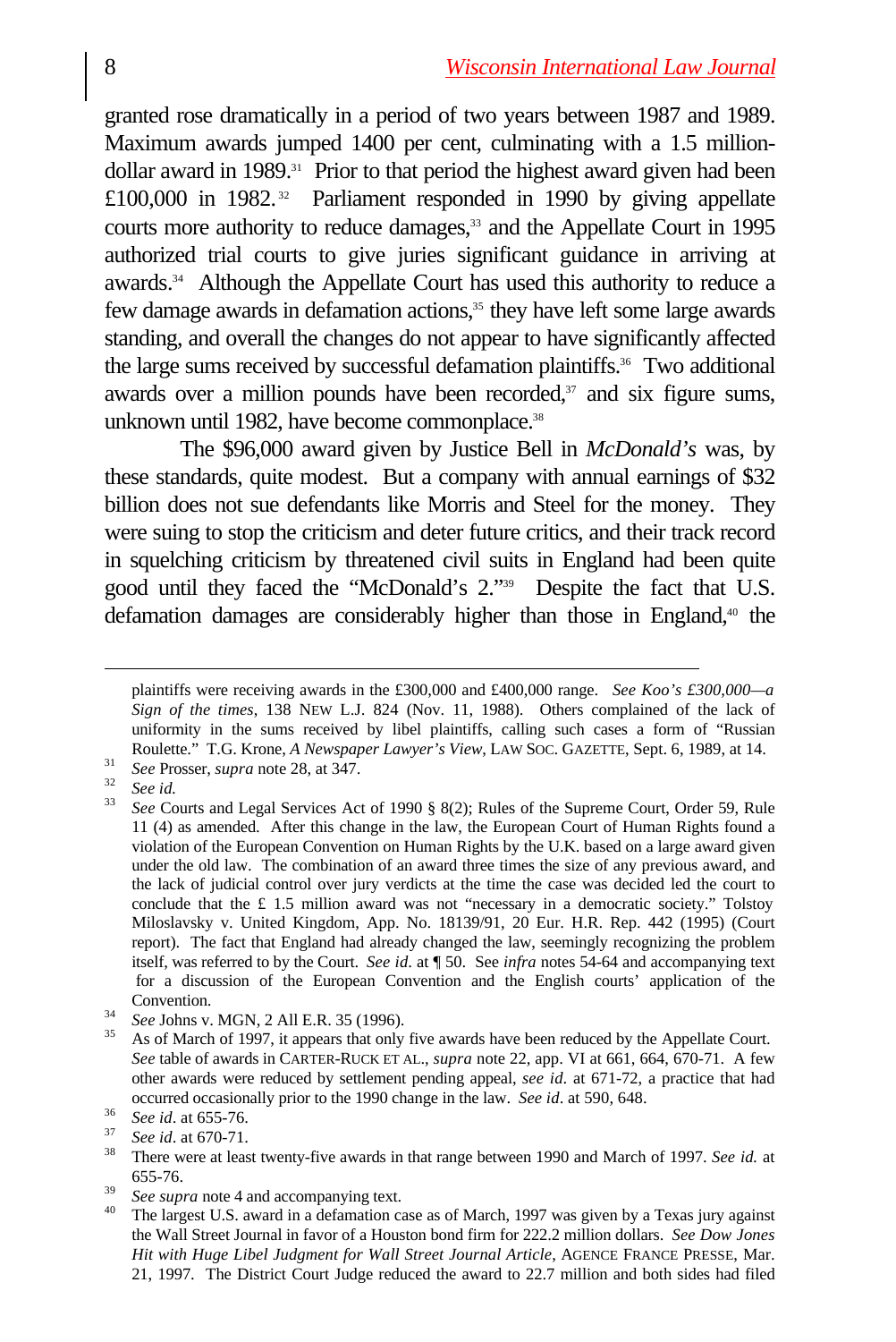threat of such a suit would not be likely to stop criticism in the United States. Since *New York Times v. Sullivan*<sup>41</sup> in 1964, the United States has had the most speech protective substantive libel laws in the world. As will be seen, application of U.S. constitutional constraints to the facts in *McDonald's* would have resulted in a clear defeat for the plaintiffs, probably at a very early stage in the proceedings.<sup>42</sup>

Morris and Steel faced formidable obstacles under English law due to a combination of restrictive substantive libel laws, denial of a jury trial, the potential for very high damage awards and legal costs,<sup>43</sup> and a lack of legal aid. The exclusion of defamation actions from the otherwise rather generous legal aid system in England<sup>44</sup> is based on the fear of frivolous petty suits.<sup>45</sup> Reformers have convincingly disputed this rationale;<sup>46</sup> but in any event, the *McDonald's* case aptly demonstrates the severe disadvantage the rule imposes on defendants of modest means being sued by affluent plaintiffs. Surely the policy concern behind the denial of legal aid is totally irrelevant in such a situation.

One critic has dubbed suing for libel in England "a rich man's game."47 But more important than the unfairness to individual defendants like Morris and Steel is the potential the package of obstacles poses for chilling expression and constricting the marketplace of ideas in England. Of course, the constriction is felt primarily by those without wealth or power—those who are most likely to be the voices of non-mainstream views. Reformers in England have maintained for many years that English libel laws are a major impediment to freedom of the press.<sup>48</sup> If the defamation law also becomes a tool to stifle social protest, the English marketplace of ideas will sustain another serious blow. Without access to expensive media outlets, activists like Morris and Steel are, in any country, at a severe disadvantage in competing for attention in the modern media dominated world. The additional burden of threatened litigation could decimate the ranks of a wide range of activist organizations. It should be recalled that Morris and Steel were only two out of the original five protesters threatened by McDonald's

motions for appeal as of December 1, 1997. *See* Kate Thomas, *WSJ Libel Verdict for 22M Upheld*, NAT'L L. J., Dec. 1, 1997, at 14.

<sup>41</sup> 376 U.S. 254 (1964). For a discussion of *New York Times*, *see infra* notes 177-83 and accompanying text.

<sup>&</sup>lt;sup>42</sup> See infra note 176. However, even though ultimate success is unlikely, the threat of a law suit, which could entail a very large judgment and very high attorneys' fees may deter expression in the United States. *See infra* notes 728-32 and accompanying text.

<sup>43</sup> *See supra* text accompanying note 9. 44

*See* MICHAEL ZANDER, LEGAL SERVICES FOR THE COMMUNITY 32-36 (1978).

<sup>45</sup> *See* REPORT OF THE COMMITTEE ON DEFAMATION, 1975, Cmnd. 5909, at 160-61.

<sup>46</sup> *See id*.

<sup>47</sup> Victor Lewis Smith, *Vampires Making Suckers of Us All*, DAILY MIRROR, Aug. 3, 1996, at 7. 48

*See* ERIC BARENDT ET AL., LIBEL AND THE MEDIA: THE CHILLING EFFECT (1997); CHARLES WINTOUR, PRESSURES ON THE PRESS: AN EDITOR LOOKS AT FLEET STREET (1972).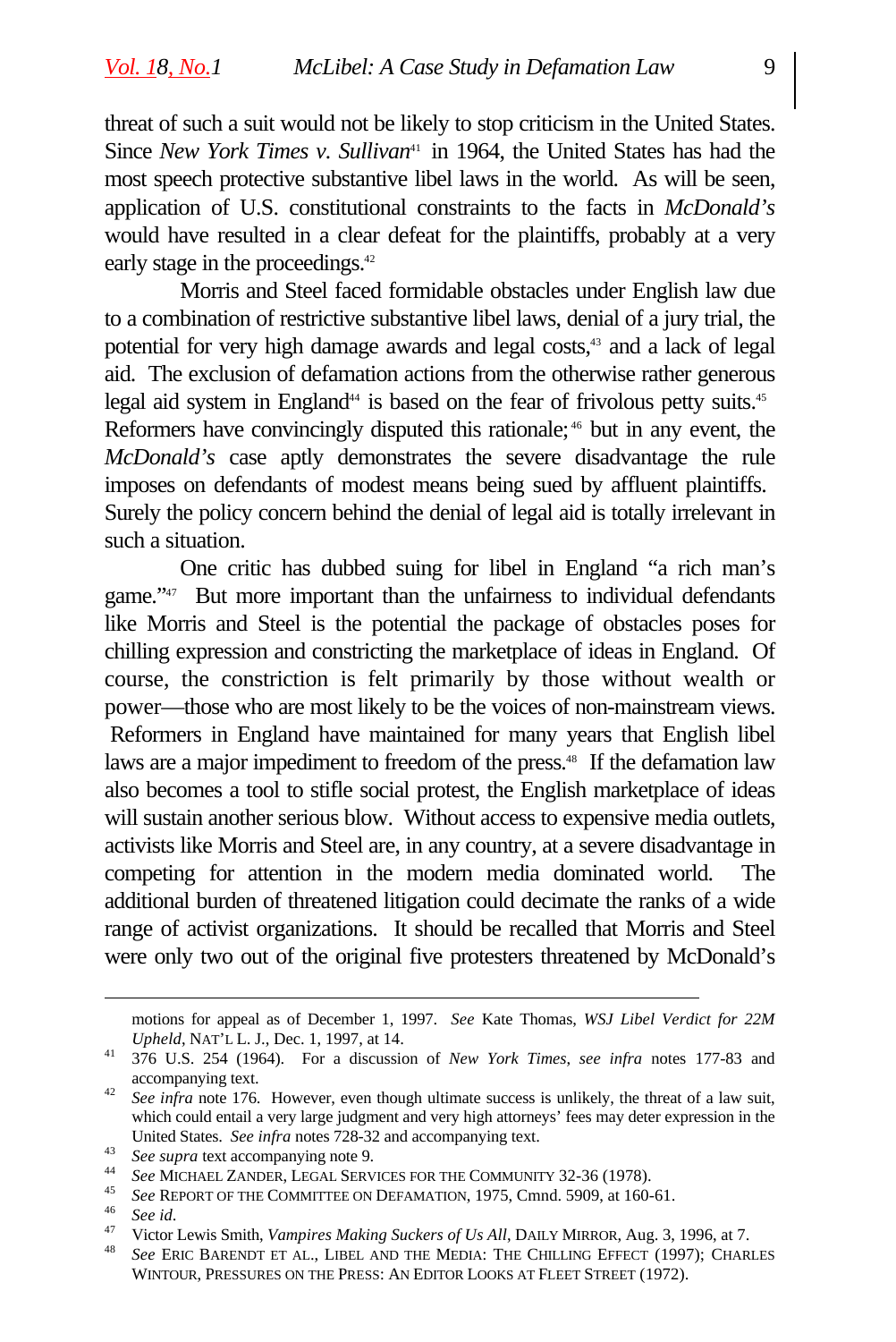with a lawsuit—the other three buckled.<sup>49</sup> A credible threat of litigation certainly would make activists think several times before taking on corporations with deep pockets.<sup>50</sup>

As the U.K., unlike the United States and nearly all other European countries, has no written constitution, protesters like Morris and Steel have no hope of asserting a constitutional right to free speech as a defense to a defamation action. But despite the lack of a written guarantee, the English are proud of what they see as a long tradition of protection for expression.<sup>51</sup> However, the European Court of Human Rights<sup>52</sup> has on several occasions found that the U.K. has violated the European Convention on Human Rights,<sup>53</sup> Article 10, which guarantees freedom of expression.<sup>54</sup> As one of the original signatories to the Convention in 1953, the U.K. has agreed to abide by a wide range of human rights guarantees. But, unlike nearly all other signatory countries, the convention has not been incorporated into their domestic law.55 The U.K. has had to defend suits before the European Court

The Council of Europe is principally the guarantor of human rights and democracy in the signatory states which include all the EU countries and most of eastern Europe, including Russia. Its "bible" is the European Convention on Human Rights.... But the Council has long lived in the shadow of the EU.... Member states deemed to have breached the Convention guaranteeing respect for human rights, privacy, fair trials, freedom of speech and other fundamental rights, are taken before the Human Rights court in Strasbourg.

Geoff Meade, *Blair to Signal End for Death Penalty,* PRESS ASS'N NEWSFILE, Oct. 9, 1997.

<sup>&</sup>lt;sup>49</sup> *See supra* text accompanying note 3.

<sup>&</sup>lt;sup>50</sup> Morris and Steel were in some ways less vulnerable to McDonald's threats of litigation than plaintiffs with a more middle class income. Anyone who is not fabulously wealthy stands to suffer severe economic consequences by losing a defamation action in England. Morris and Steel were virtually judgment proof. Although they could not be certain that McDonald's would not force them into bankruptcy, as it turned out their burden was more psychological and physical exhaustion than serious loss of economic resources. The trial reportedly severely disrupted their lives for at least three years. Morris suggested that the proper analogy was "not so much [to] David and Goliath as Prometheus. I feel chained to this rock that's trying to crush me.... The whole thing is stupid. We have to spend days in court arguing whether we can say that McDonald's pays low wages." Vidal, *supra* note 1.

<sup>51</sup> Lord Goff of Chieveley has commented that "we may pride ourselves on the fact that freedom of speech has existed in this country perhaps as long as, if not longer than, it has existed in any other country in the world." Attorney-General v. Guardian Newspapers, 1990 App. Cas. 109, 283.

<sup>&</sup>lt;sup>52</sup> The European Court of Human Rights was created by the Council of Europe and is the most important enforcement body for the European Convention on Human Rights. The Court of Human Rights should not be confused with the European Court of Justice, the judicial body of the European Union. The Council of Europe, which was formed in 1949, predates the European Union. One commentator has explained that:

<sup>53</sup> *See* Convention for the Protection of Human Rights and Fundamental Freedoms, 1953 Gr. Brit. T.S. No. 71 (Cmnd. 8679).

<sup>54</sup> *See, e.g.*, Goodwin v. United Kingdom, 22 Eur. H.R. Rep. 123 (1996); Tolstoy Miloslavsky v. United Kingdom, 20 Eur. H.R. Rep. 442 (1995); Sunday Times v. United Kingdom (No. 2), 14 Eur. H.R. Rep. 229 (1991); Observer & Guardian v. United Kingdom, 14 Eur. H.R. Rep. 153 (1991); Sunday Times v. United Kingdom, 2 Eur. H.R. Rep. 245 (1979). For the text of Article 10, *see infra* text accompanying note 69. For a discussion of the European Court's free speech jurisprudence, see *infra* text accompanying notes -67-153.

<sup>55</sup> According to one source only the United Kingdom, Ireland and Denmark had by 1997 ratified but not incorporated the Convention into domestic law. *See* Ingrid Persgard, *The Reconstruction of*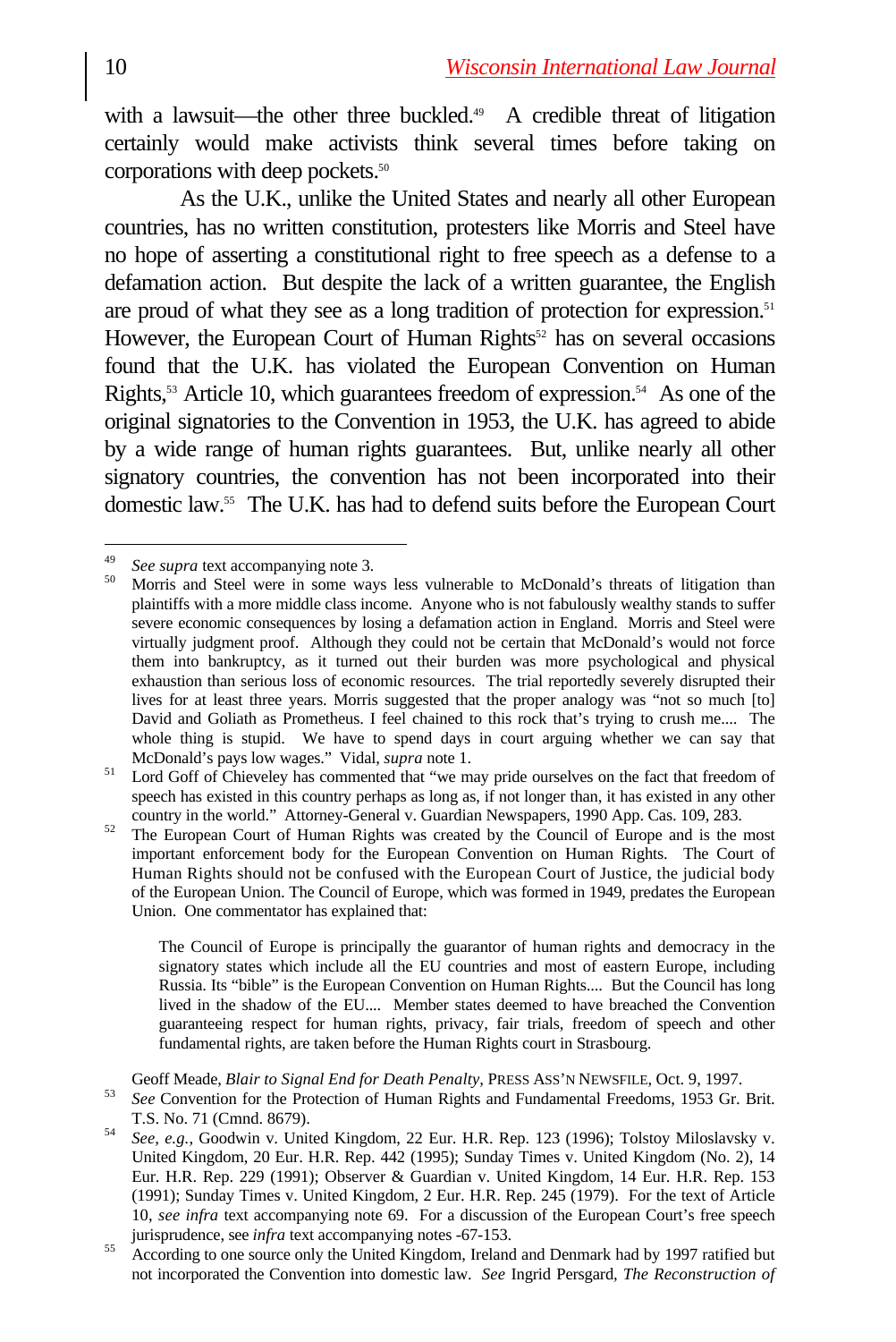of Human Rights in Strasbourg more than any other country except Italy, and has lost about half of those cases.<sup>56</sup> Judges sitting on England's highest appellate court, the Law Lords, have expressed a variety of views on the significance of the Convention to their application of domestic law, ranging from near irrelevance<sup>57</sup> to a strong presumption in favor of interpreting a law as consistent with the Convention.<sup>58</sup> However, the Law Lords have never decided a case based on jurisprudence from the European Convention. Indeed, they seem to have pointedly avoided such an analysis. In a recent case in which the Law Lords found that the expression was protected,<sup>59</sup> they went as far afield for cases to support their interpretation of English common law as the United States Supreme Court, the Illinois Supreme Court and the South African Supreme Court.<sup>60</sup>

The only difference is that, whereas [Article] 10 of the convention, in accordance with its avowed purpose, proceeds to state a fundamental right and then to qualify it, we in this country (where everybody is free to do anything, subject only to the provisions of the law) proceed rather on an assumption of freedom of speech, and turn to our law to discover the established exceptions to it.

#### *Guardian Newspapers*, 1990 App. Cas. at 283.

 $\overline{a}$ 

It seems that Lord Goff is either being disingenuous or is not well versed in Article 10 of the European Convention. *See supra* text accompanying note 69 for the text of Article 10. Like English law, the Convention starts with the assumption that expression is protected and that exceptions are only permitted when they are "prescribed by law." EUROPEAN CONVENTION art. 10, § 2. Unlike English law, however, exceptions can only be valid if they serve one of the *listed* purposes. There are no such limitations on the purposes that can be pursued by a English statute that restricts expression. Furthermore, even laws enacted to further the listed purposes under Article 10 of the Convention are only valid if they are "necessary in a democratic society." *Id.* No such limitation would be possible in England under the doctrine of Parliamentary supremacy. *See* GLENDON, *supra* note 9 at 468-73 for a discussion of Parliamentary supremacy in England.

It is instructive to note that the European Court of Human Rights ultimately found that the application of the English law in the case decided by Lord Goff violated the Convention, thus concluding that at least in that case English law was *not* the same as that of the Convention. *See Observer & Guardian*, 14 Eur. H.R. Rep. 153.

- 58 According to Lord Donaldson, "[W]hen the terms of...legislation are fairly capable of bearing two or more meanings[,]...[there is] a presumption that Parliament has legislated in a manner consistent...with...treaty obligations." R. v. Secretary of State for the Home Dep't, 1 App. Cas. 696, 670(1991). Lord Gibson went even further. "Only if an Act of Parliament cannot be construed so as to be consistent with the Convention must the courts. . . leave...leave the complainant to seek redress in Strasbourg." *Id.* at 725.
- <sup>59</sup> Derbyshire County v. Times Newspapers Ltd., 1993 App Cas. 534.
- <sup>60</sup> There were two conflicting English cases on the issue in question. Therefore, it would seem that this would have been an appropriate case to use the Convention to choose the better interpretation of English common law. *See supra* note 58. But the Law Lords were not even willing to go that far in relying on the Convention. Instead they used policy arguments from New York Times v.

*Human Rights in the European Legal Order*, EUROPEAN CIVIL LIBERTIES AND THE EUROPEAN CONVENTION ON HUMAN RIGHTS 347, 363 (C.A. Gearty ed., 1997). See *supra* note 52 for a description of the Council of Europe.

<sup>56</sup> The European Court of Human Rights had heard 80 cases against the U.K. by May of 1996. *See* Lyall, *supra* note 55. Violations were found in 41 of those cases. *See id.*

 $57$  Some judges are of the view that little attention need be given to the Convention because English law is precisely consistent with the Convention, and on speech issues even more protective. According to Lord Goff: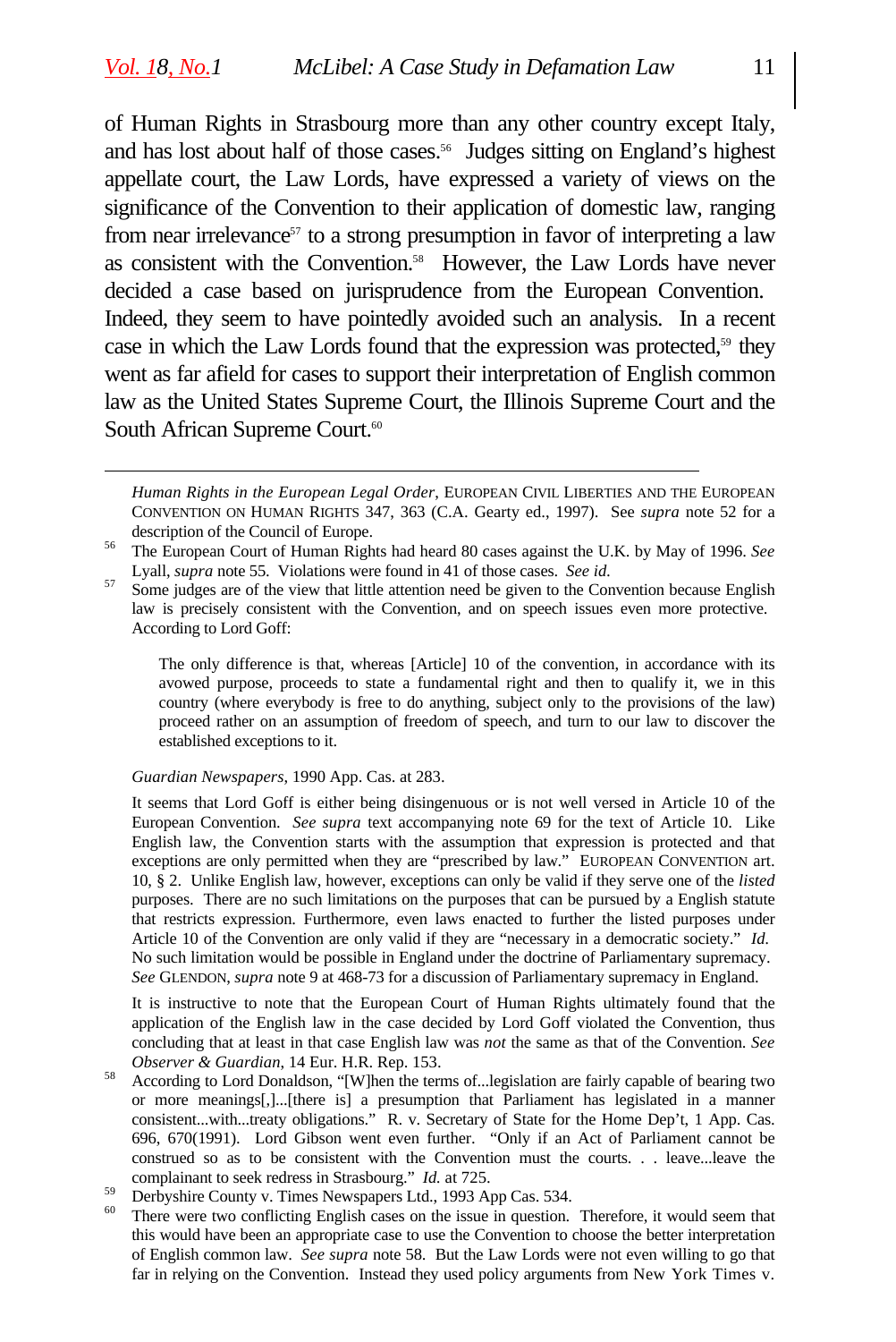English courts should not be able to avoid reliance on the European Convention for very much longer. Pursuant to a campaign promise made by Prime Minister Tony Blair, Parliament enacted the Human Right Act of 1998, which will be implemented on October 2, 2000. $61$  The legislation institutes a process that is intended to incorporate the European Convention into domestic law, but stops short of making the Convention automatically applicable in domestic courts. $62$  Hopefully, this will result in the U.K. defending cases before the European Court in Strasbourg less frequently. However, even if the English courts feel bound to apply the European Convention on Human Rights as domestic law, their application of that treaty may well differ from that of the Court itself. Certainly the incorporation of the treaty into the domestic law of nearly all other signatory countries has not resulted in consistent protection of the rights guaranteed in the courts of those countries. If reliance on proper application of the European Court's jurisprudence could be trusted entirely to domestic courts, very few countries would have found themselves before the European Court in Strasbourg. Furthermore, *dicta* by English judges to the effect that English law is entirely consistent with the Convention casts doubt on the seriousness with which they would approach their task.<sup>63</sup> There is even some question as to whether the legislation was intended to require application of Convention case law or whether the U.K. courts' interpretation of the Convention would be considered final in domestic courts.64 However, there is substantial support

Sullivan, 376 U.S. 254, 277 (1964); Die Spoorbond v. South African Ry, 1946 A.D. 999, 1012-13; and City of Chicago v. Tribune Co*.*, 139 N.E. 86, 90 (1923) *cited in* Derbyshire County Council v. Times Newspapers Ltd., 1993 App. Cas. 534, 547.

The Law Lords agreed with the Court of Appeal that a local government authority could not sue for libel, but rejected the approach of the appellate court *Derbyshire County Council v. Times Newspapers Ltd.*, 1 Q.B. 770, 817 (1992), which was based on the European Convention. According to Law Lord Keith of Kinkel, "I have reached my conclusion upon the common law of England without finding any need to rely upon the European Convention." Derbyshire County Council v. Times Newspapers Ltd., 1993 App. Cas. 534, 547.

<sup>61</sup> *See* Human Rights Act, 1998, Ch. 43 (Eng); see discussion in Thorndon, *Editorial*, EUR. HU. RTS. L. REV. 241 (1999).

 $62$  The legislation would require the "higher" courts to make a declaration when they believe a law is incompatible with the Convention. Then "[t]here would be a 'fast track' procedure for ministers to amend the law, without introducing a new Bill in Parliament, to bring it into line with the Convention." Gavin Cordon, *Human Rights to be part of English Law*, PRESS ASS'N NEWSFILE, Oct. 24, 1997. However, a finding of incompatibility will not have binding force in the case in which the issue was raised. *See* Lord Cooke of Thorndon, *The English Embracement of Human Rights*, 1999 EUR. HU. RTS. L. REV. 243, 254. Therefor, litigants may have little incentive to raise violations of the Act as a defense, unless urged to do so by human rights organizations attempting to use a case as a vehicle for law reform. Although government ministers may make "remedial orders," the power is discretionary. *Id.* Also, when introducing new legislation, ministers would be required to state whether the proposal is consistent with the Convention. However, the Blair reform would not require that new legislation conform to the Convention; it would only require the minister to explain why the legislation is not in compliance. *See id*.

<sup>63</sup> *See supra* note 57.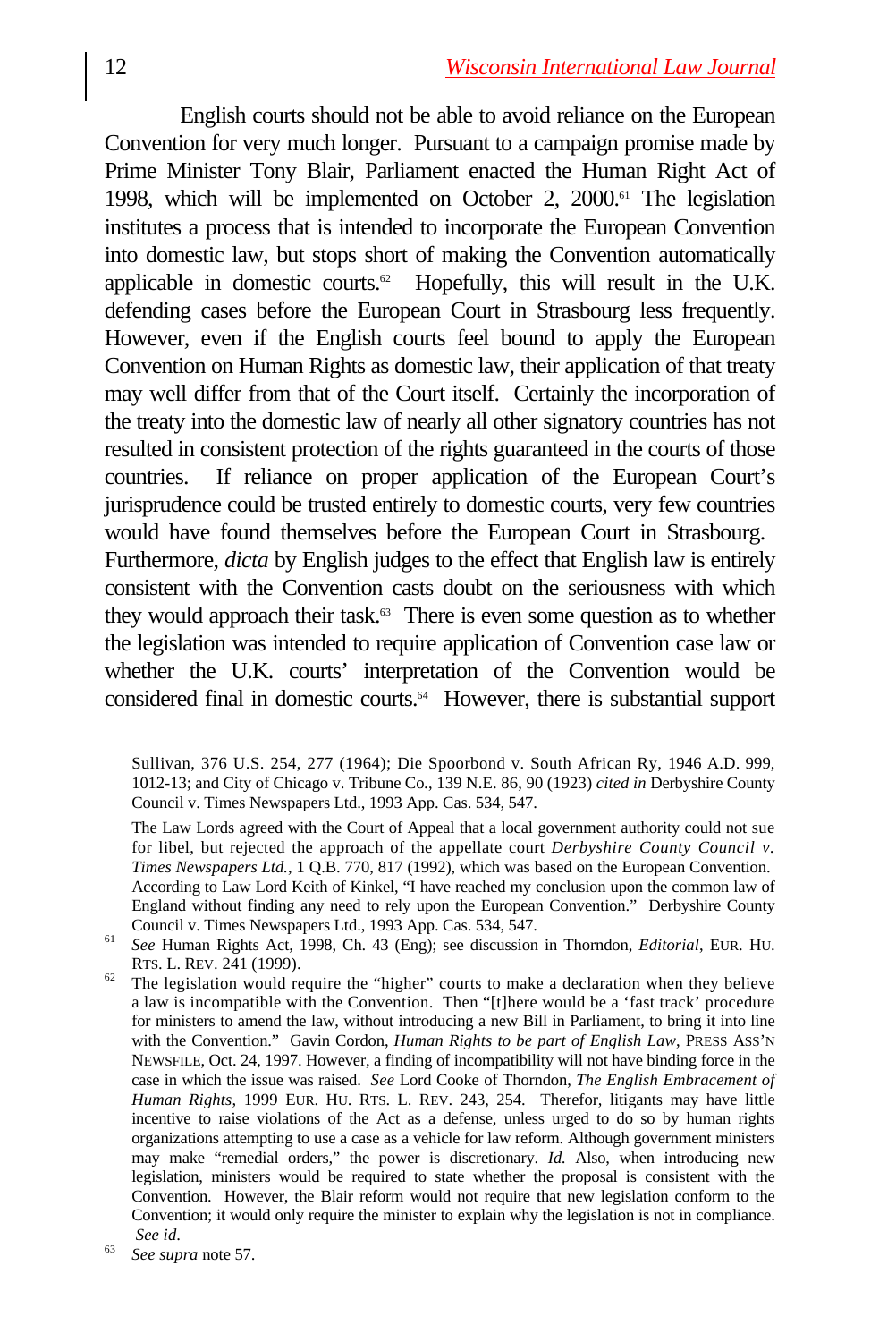for the proposition that in interpreting English statutes the implementation of the Human Rights Act will require a very strong presumption in favor of consistency with the convention.<sup>65</sup> As will be seen in the remainder of this article, the application of English law in the McDonald's case raises some serious questions of compatibility with the European Convention. Indeed, this case may end up in Strasbourg. However, the Convention requires the exhaustion of domestic remedies.<sup>66</sup>

# **II. FREEDOM OF SPEECH JURISPRUDENCE UNDER THE EUROPEAN CONVENTION**

Given the U.K.'s treaty obligations under the European Convention on Human Rights, it is important to examine how the Convention jurisprudence would be applied to the facts of *McDonald's*. It must be acknowledged that there is no clear rule that the case law of the European Convention must be viewed as precedent. Nearly all of the countries that are parties to the Convention have civil law systems that do not accept the concept of binding precedent. Of course, in these systems precedent is often

[T]aking a view of the rights wider that that of the United Kingdom court. Would the domestic court's reasoning mark the limits of what the Government would be prepared to accept? The Lord Chancellor's sagacious, if non-committal, reply was that 'the Government would obviously think again.' Presumably the Strasbourg Court will always have the last word but might be receptive to an argument that in the particular circumstances the national authorities had done enough.

 64 According to one source the Government White Paper on the Bill provides that "previous Strasbourg rulings will not be binding." Michael Streeter, *Human Rights: Bill Leaves Unanswered Questions*, INDEPENDENT, Oct. 25, 1997, at 20. One commentator has highlighted the issue by postulating a situation in which a domestic court's reasoning on a finding of incompatibility differs from a later decision of the European Court of Human Rights in the case,

Thorndon, *supra* note 61, at 249.

<sup>&</sup>lt;sup>65</sup> The Lord Chancellor explained in a legislative report during consideration of the Human Rights Act that "The Act will require the courts to read and give effect to the legislation in a way compatible with the Convention rights 'so far as it is possible to do so'. This…goes far beyond the present rule. It will not be necessary to find an ambiguity. On the contrary the courts will be required to interpret legislation so as to uphold the Convention rights unless the legislation itself is so clearly incompatible with the Convention that it is impossible to do so." *See Thordon*, *supra* note 61 at 251. Thus the Human Rights Act may require English courts to adopt the interpretive method frequently referred to as the "innocent construction rule" in dealing with defamation cases. See *infra* notes 142-46 and 161-66 and accompanying text for a discussion of the use of this interpretive method in the U.S. and by the European Court of Human Rights. Although defamation law in England is based on statutory law, the Defamation Act of 1952, as amended by the Defamation Act of 1996, to the extent that interpretation of the statute is left to common law development by the courts the incorporation of the Human Rights Act should have an even more direct effect. Lord Cooke of Thordon explained that: "I understand that the Convention rights scheduled to the Act will prevail over the common law as far as may be necessary to give effect to such of them as are capable of application." *Id.* at 257.

<sup>66</sup> *See* P. VAN DIJK & G. H. VAN HOOF, THEORY AND PRACTICE OF THE EUROPEAN CONVENTION ON HUMAN RIGHTS 81-97 (2d ed. 1990).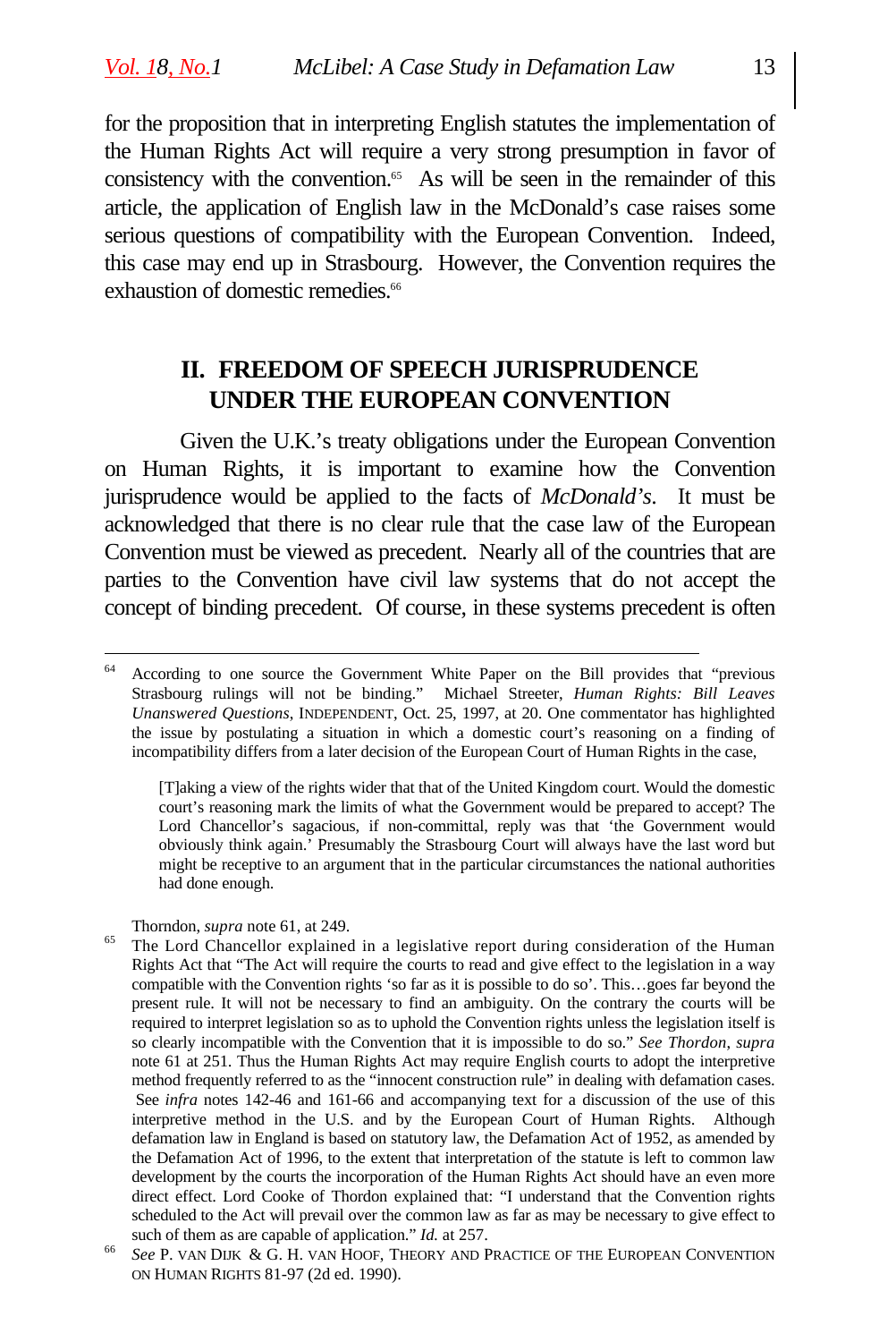used as persuasion to argue for particular results, and in some countries this practice has become the functional equivalent of a system of binding precedent.<sup>67</sup> Furthermore, the European Court of Human Rights nearly always follows the reasoning in prior cases, or finds some way to distinguish them.68 Therefore, it is reasonable to treat their jurisprudence as one would precedent in the U.S. or England. This section will examine how the European Court's case law on freedom of expression could be applied in *McDonald's*.

Article 10 of the European Convention provides:

1. Everyone has the right to freedom of expression. This right shall include freedom to hold opinions and to receive and impart information and ideas without interference by public authority and regardless of frontiers. This article shall not prevent States from requiring the licensing of broadcasting, television or cinema enterprises.

2. The exercise of these freedoms, since it carries with it duties and responsibilities, may be subject to such formalities, conditions, restrictions or penalties as are prescribed by law and are necessary in a democratic society, in the interests of national security, territorial integrity or public safety, for the prevention of disorder or crime, for the protection of health or morals, for the protection of the reputation or rights of others, for preventing the disclosure of information received in confidence, or for maintaining the authority and impartiality of the judiciary.<sup>69</sup>

Like guarantees of freedom of expression in most European Constitutions, $70$  and unlike the First Amendment to the U.S. Constitution, $71$ 

<sup>&</sup>lt;sup>67</sup> One commentator describes the current role of case law in civil law countries today as follows: "Court decisions...are de facto sources of legal norms whose authority varies according to the number of similar decisions, the importance of the court issuing them, and the intrinsic persuasiveness of the opinion." GLENDON ET AL., *supra* note 9, at 208. In some countries that have constitutional courts, decisions regarding the compatibility of statutes with the constitution are binding. *See id.* at 207.

<sup>68</sup> *See* THOMAS BUERGENTHAL, INTERNATIONAL HUMAN RIGHTS IN A NUTSHELL 139 (1995).

<sup>&</sup>lt;sup>69</sup> Convention for the Protection of Human Rights and Fundamental Freedoms, 1953 Gr. Brit. T.S. No. 71 (Cmnd. 8679).

<sup>70</sup> *See, e.g.*, GRUNDGESETZ [CONSTITUTION] [GG] art. 5 (F.R.G).

 $71$  Of course the U.S. Supreme Court has had to grapple with the problem of creating exceptions to what on its face looks like an absolute guarantee. The Court has used a variety of devices; one of the more controversial is to classify some expression as not speech at all. *See* Paris Adult Theatre I v. Slaton, 413 U.S. 49, 54 (1973) (finding obscenity to be unprotected expression). According to the majority in *Paris,* when "communication of ideas, protected by the First Amendment, is not involved, or the particular privacy of the home protected by *Stanley*,...the mere fact that, as a consequence, some human 'utterances' or 'thoughts' may be incidentally affected does not bar the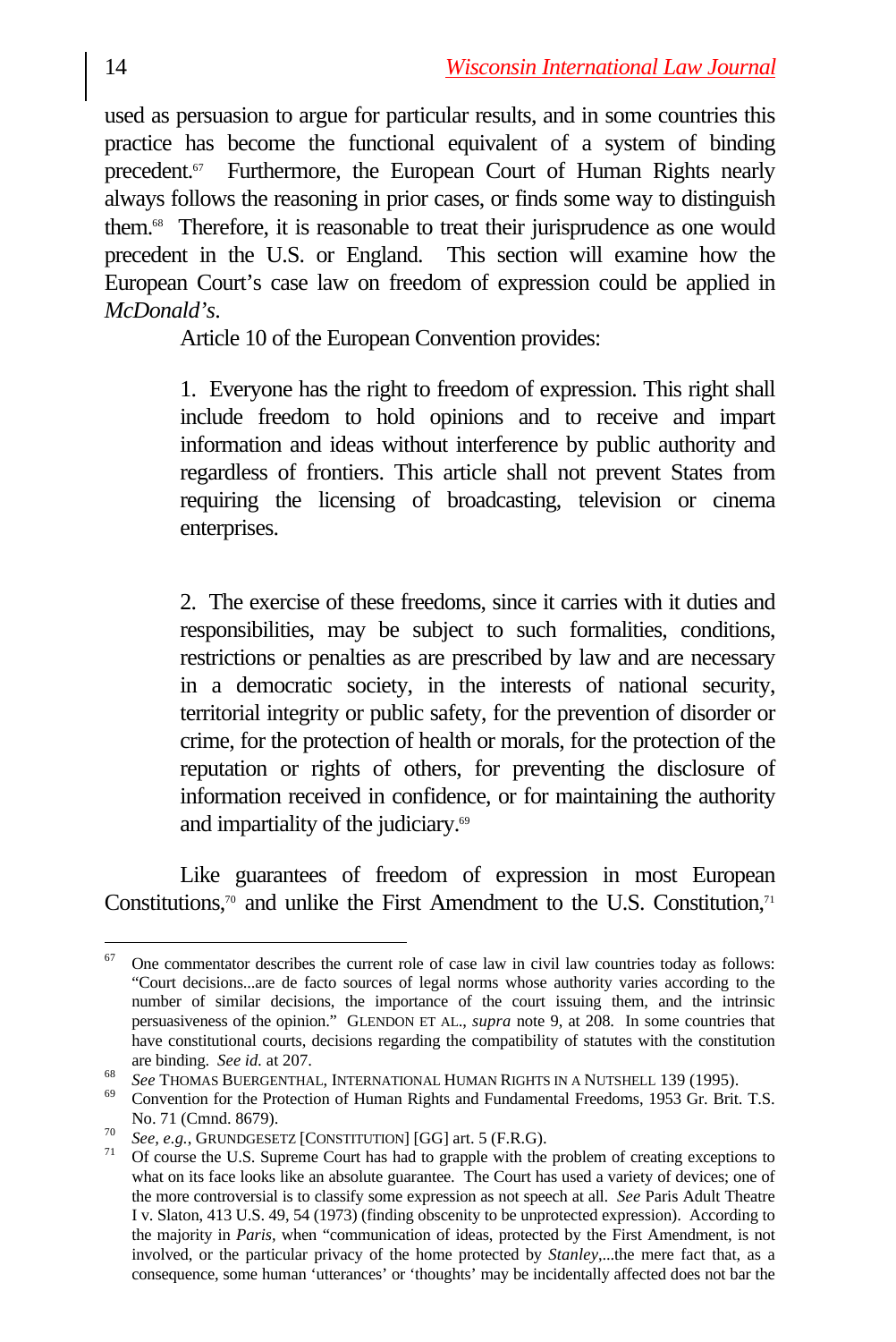the Convention first guarantees freedom of expression and then qualifies that guarantee by listing governmental purposes that may justify restrictions on expression. For defamation and insult law the relevant exception would be "protection of the reputation or rights of others." However, the Convention makes clear that not every governmental restriction aimed at a listed purpose will justify restrictions. First, the restriction must be "proscribed by law," and second, it must be "necessary in a democratic society." The European Court has been extremely lenient in finding satisfaction of the "proscribed by law" requirement.<sup>72</sup> The real controversy in Article 10 cases has been whether the restriction is "necessary in a democratic society." Obviously, this term is very subjective and therefore gives the European Court a great deal of flexibility in deciding whether different kinds of restrictions are consistent with Article 10.<sup>73</sup>

The European Court's analytical approach is very similar to that of some other constitutional courts in Continental Europe, where a delicate balancing of interests is employed. Consideration is given to a number of different factors; although some may be more important than others, it is ultimately the combination of factors that will determine the result.<sup>74</sup> In this section some of the Article 10 freedom of expression cases that seem most relevant to the issues in *McDonald's* will be discussed so that the principles

State from acting to protect legitimate state interests." *Id*. at 67. Although the precise meaning of this passage is not at all clear, some scholars agree with Professor Schauer, who asserts that "the prototypical pornographic item on closer analysis shares more of the characteristics of sexual activity than of the communicative process. The pornographic item is in a real sense a sexual surrogate." Frederick Schauer, *Speech and "Speech"—Obscenity and "Obscenity": An Exercise in the Interpretation of Constitutional Language*, 67 GEO. L.J. 899, 922 (1979). Of course, the Court has devised a variety of other approaches that are quite speech protective, but that do not provide absolute protection to expression. *See,* for example, the Court's defamation jurisprudence described *infra* text accompanying notes 177-83 and the "clear and present danger test" in Brandenburg v. Ohio, 395 U.S. 444 (1969).

<sup>72</sup> Harris, *supra* note 55, at 389-91.

<sup>73</sup> According to the Court in Handyside v. United Kingdom, 24 Eur. Ct. H.R. (ser. A) (1976), *reprinted in* 1 Eur. H.R. Rep. 737 (1979-80), "the adjective 'necessary' within the meaning of Article 10 (2), is not synonymous with 'indispensable'...neither has it the flexibility of such expressions as 'admissible,' 'ordinary,'...'reasonable' or 'desirable' [found in other articles of the convention]." *Id.* at 754. The Court has adopted the definition of "a pressing social need." *Id*.

<sup>74</sup> *See* HARRIS, *supra* note 72, at 414. Although some U.S. scholars contend that U.S. constitutional law is ultimately a matter of balancing, such as T. Alexander Aleinikoff, *Constitutional Law in the Age of Balancing*, 96 YALE L. J. 943 (1987), European constitutional courts very explicitly employ this technique. For instance, the close to absolutist rule the U.S. Supreme Court has adopted regarding regulation of viewpoint, *see*, *e.g.*, R.A.V. v. City of St. Paul, 505 U.S. 377, 387 (1992), is not accepted in Continental Europe. In Germany, despite the development of a strongly speech protective jurisprudence by the Constitutional Court, *see infra* notes 137, 143 and accompanying text, the offensiveness of the viewpoint being expressed and the value of the expression is considered important. The Political Satire Case, 1987 BVerfGE 369 (politician depicted in a cartoon as a copulating pig subject to prosecution under criminal insult law), is discussed in DONALD P. KOMMERS, THE CONSTITUTIONAL JURISPRUDENCE OF THE FEDERAL REPUBLIC OF GERMANY 436 (1989) *with* Hustler Magazine, Inc. v. Falwell, 485 U.S. 46 (1988) (satiric mock interview, clearly labeled as such, suggesting that Falwell engaged in incestuous conduct with his mother protected by the First Amendment from civil liability).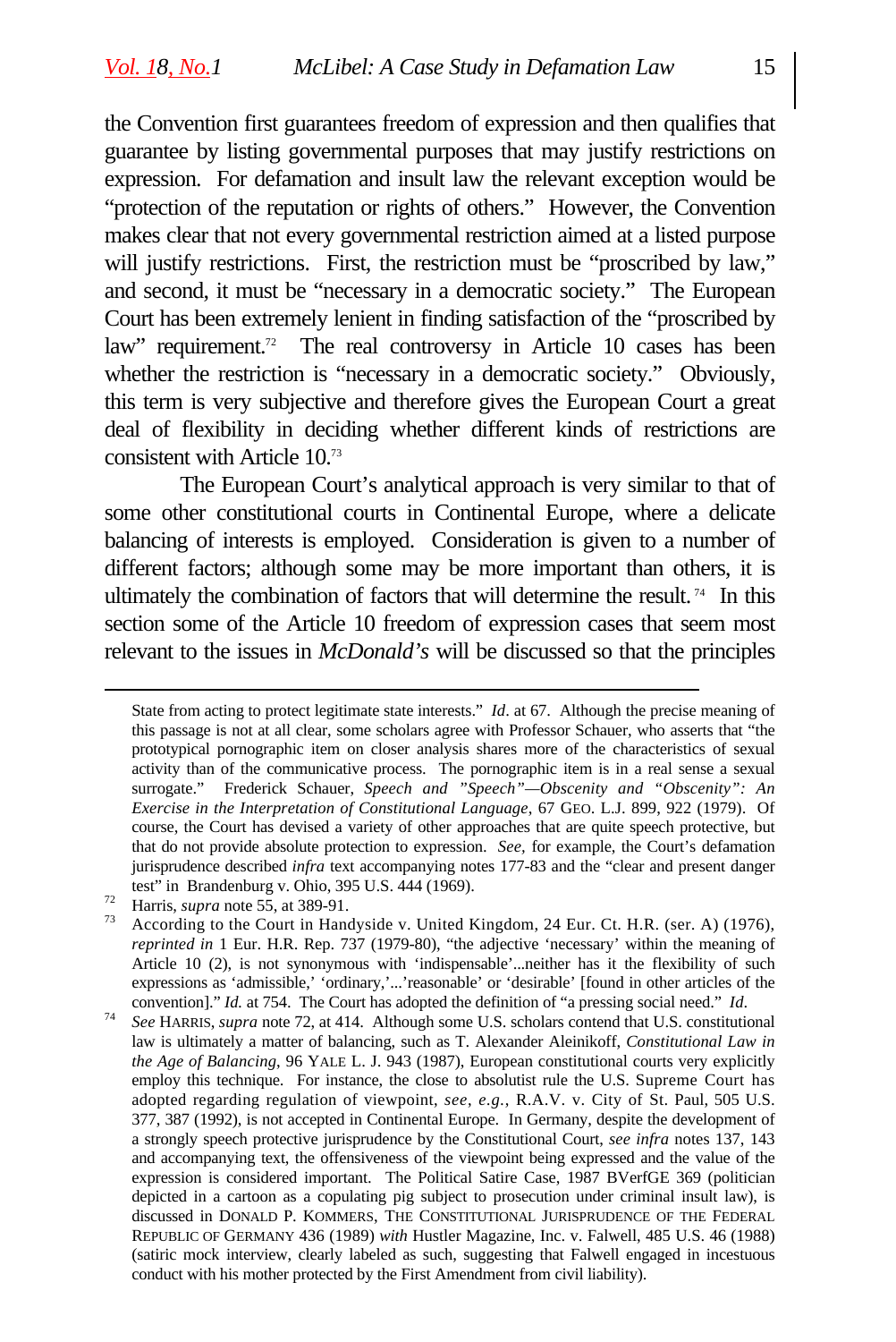established in those cases can later be referred to when examining the specific facts of the case. However, before examining that jurisprudence, it is necessary to address defendants' unsuccessful 1993 petition to the European Court of Human Rights.<sup>75</sup>

#### A. THE COMMISSION DECISION IN *MCDONALD'S*

Until the very recent restructuring of the European Convention procedures,76 the European Commission screened petitions, and only those it found "admissible" went to the Court for adjudication.  $\frac{7}{7}$  Although the Commission found Morris and Steel's 1993 petition inadmissible as the grounds were said to be "manifestly ill-founded,"78 that finding does not foreclose the success of a subsequent petition. In 1993 the trial had not commenced and there was as yet no way to know how English law would be applied to the facts of the case. Furthermore, there was no way to know at that time how long and complicated the case would be. Nevertheless, the Commission's decision must be considered, particularly because some of the language used was quite broad, and may cast doubt on the likelihood of the defendants' success, should they ultimately seek a hearing before the European Court of Human Rights.

Defendants invoked several articles of the Convention in their 1993 petition to the Commission,79 but this discussion will address only the

[I]t was doubtful whether this was so obvious an interpretation of the said provision of the Convention that no difference of opinion was possible among reasonable persons. Since such decisions bar the possibility that the Court—or the Council of Ministers—may give its opinion on the interpretation and application of such important provisions, the case law of the Commission givers rise to serious objections, in the sense that it is contrary to the division of power such as laid down in the Convention. The Commission may declare an application to be manifestly ill-founded only if its ill-founded character is actually evident at the first sight, or if the Commission bases its decision on the constant case-law of the Court.

*Id.* at 106-07. Commentators also stress that when the Commission is "obviously divided internally" it is quite misleading to use the term "manifestly ill-founded." *Id.* at 107. Because the Commission proceedings are ordinarily not made public, internal divisions are not usually widely known. The author has not found a reference to the vote in the Commission decision in *McDonald's*.

<sup>75</sup> *See* S. & M. v. United Kingdom, App. No. 21325/93, 93 Eur. H.R. Rep. 172 (May, 1993) (Commission report).

<sup>76</sup> *See* discussion of Protocol No. 9 in BUERGENTHAL, *supra* note 68 at 133.

<sup>77</sup> See discussion in P. VANDIJK & G. J. H. VANHOOF, *supra* note 66, at 61-118 for a discussion of the role of the Commission and the determination of admissibility.

<sup>&</sup>lt;sup>78</sup> See id. at 104-106 for a discussion of the meaning of "manifestly ill-founded." The Commission has been criticized for using the term "manifestly ill-founded" quite loosely and thereby exceeding the authority that their screening role under the Convention had contemplated. Describing the Commission's actions in one case, scholars have asserted that:

<sup>79</sup> In addition to Articles 10 and 6, the defendants invoked Article 13 (right to a domestic remedy), and Article 14 (right to equal treatment). *See S. & M*, 93 Eur. H.R. Rep. 172.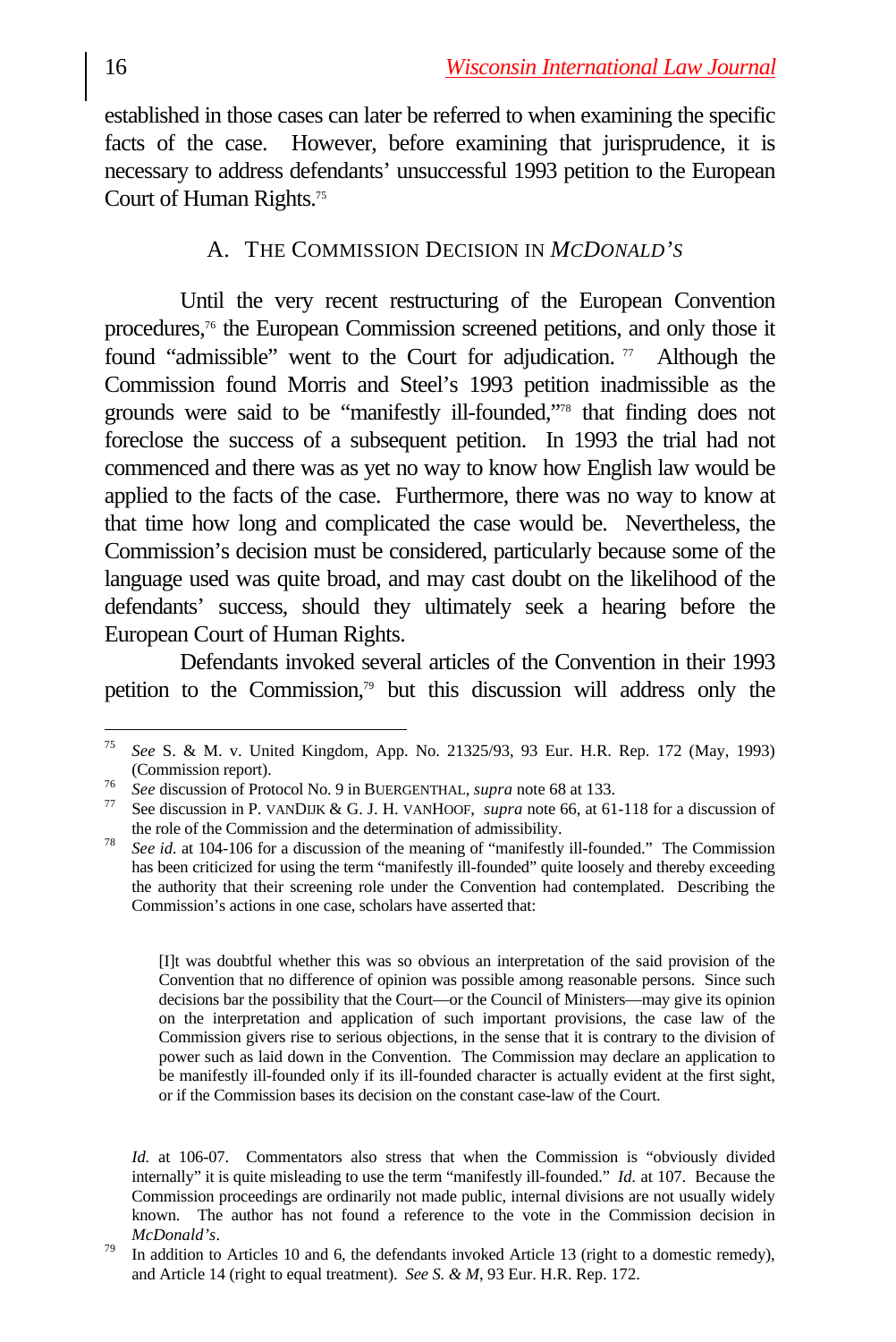allegations of violation of Articles 6 and 10, as these arguments were the most persuasive and the most relevant to the analysis in this article. The defendants argued that they were denied "effective access to the courts" under Article 6 because they were denied legal aid.<sup>80</sup> The Commission said that "[a]lthough the Convention does not guarantee a right, as such, to legal aid in civil cases, effective access to court must be ensured. The means by which a State does so is within its margin of appreciation."<sup>81</sup> The Commission also noted that it had found no violation of the Convention in previous defamation cases in which English law denying legal aid had been challenged.82 The Commission also seemed to believe that the defendants Morris and Steel were not unduly disadvantaged by the denial, noting that "[a]n appeal of the public has apparently been made for voluntary funding of the applicants' case, which seems to have aroused media interest."83 The Commission further noted that the defendants "seem to be making a tenacious defense against McDonald's, despite the absence of legal aid, the complexity of the procedures and the risk of an award of damages against them if they are found to have libeled McDonald's."84 Of course, at this point in the litigation—prior to the trial—a combination of media interest and the "tenacious" work of the defendants to defend themselves might well have made it appear that there was no pressing need for legal aid in order to protect their rights. Furthermore, at that point it was not clear just how long and complex the trial would be. Indeed, the plaintiffs' barrister had in 1993

<sup>80</sup> *Id*.

<sup>81</sup> *Id*., at 172 citing *Airey v. Ireland*, 2 Eur. H.R. Rep. 305, ¶ 26 (1980). The European Court of Human Rights actually found a violation of Article 6 due to the denial of legal aid in this case so that the reference should be considered *dicta*. *See* discussion of *Airey*, *infra* note 87.

The term " margin of appreciation" is used in the jurisprudence of the European Court of Human Rights to describe the discretion given in many cases to the local or national governments application of their law. As one commentator has explained, that discretion is meant " to provide a certain latitude for local mores and cultures to develop on their own terms. But the size of the margin varies from case to case, depending on the facts." FREDRICK KIRKUS, JR., INTERNATIONAL ORGANIZATIONS AND THEIR LEGAL SETTING 1078 (2d Ed. 1993). Although the "margin of appreciation" is applied in free expression cases, the degree of discretion given has differed sharply depending on the type of expression involved. For instance a great deal of discretion has been given in cases dealing with moral or religious sensibilities, such as pornography and blasphemy. *See, e.g*., Otto-Preminger-Institute v. Austria, App. No. 13470/87, 19 Eur. H.R. Rep. 34 (1994) (Court report) (Sacrilegious depiction of the Holy Family in a movie can be banned to protect religious sensibilities). While very little discretion is ordinarily given to restrictions on political expression. *See, e.g*. Lingens v. Austria, App. No. 9815/82, 8 Eur. H.R. Rep. 407 (1986) (Court report). (Freedom of expression extends to criticism of politicians even when it "offends, shocks, or disturbs.")

<sup>82</sup> *See S. & M.* at 172; No. 1059/83, Munro v. the United Kingdom, D.R. 52, 158, 165 (1987); and No. 108/84, Winer v. the United Kingdom, D.R., 48, 154 (1986). Although these cases were all situations in which plaintiffs were seeking legal aid, the Commission, with no explanation, concluded that there was no reason to depart from that rule when defendants were seeking aid. *See S. & M.* at 173, ¶ 1. 173.

<sup>83</sup> *S. & M*. at 172, ¶ 1.

<sup>84</sup> *Id*. at 173, ¶ 1.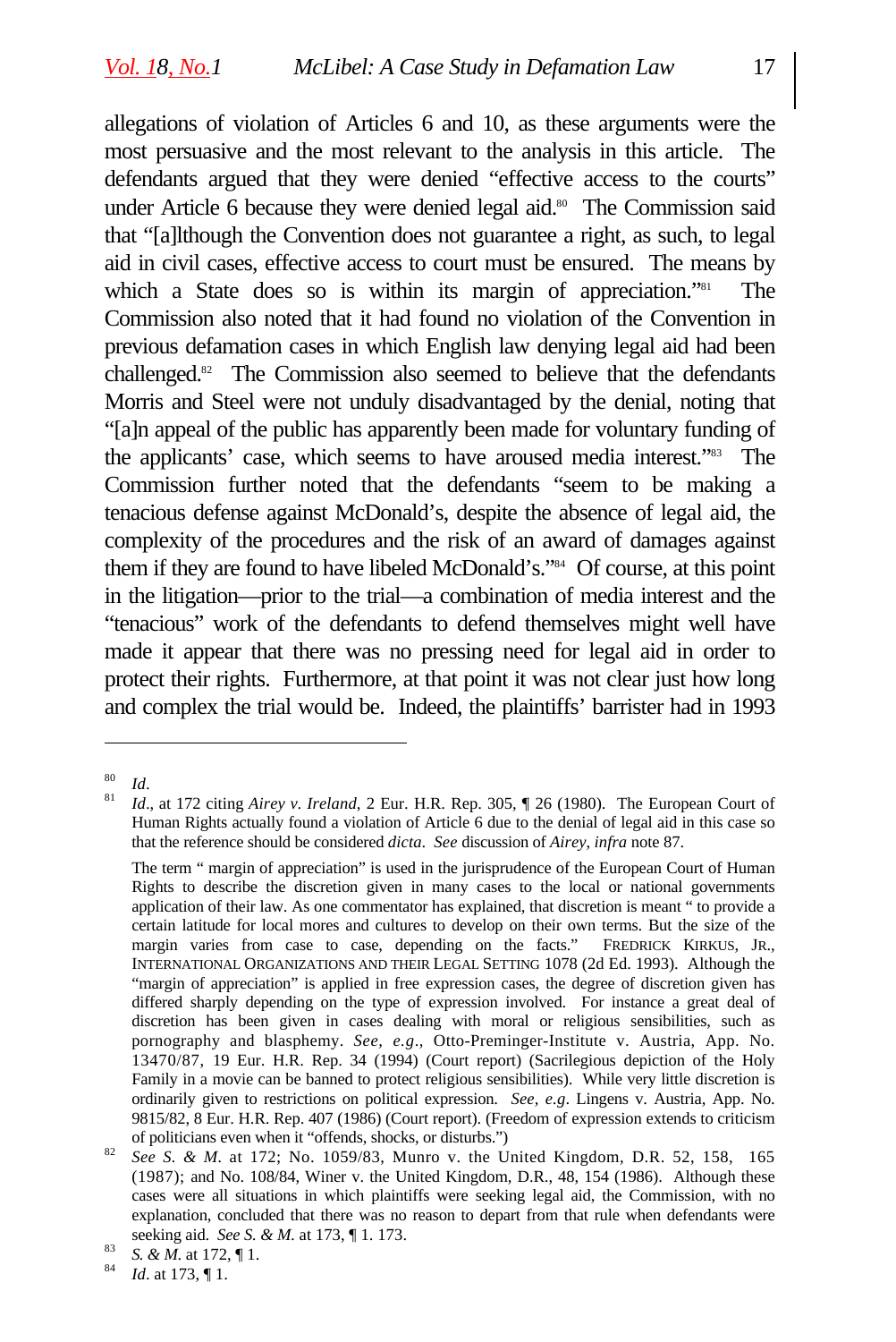predicted a three to four week trial, and no one had suggested that it might take anything close to two and a half years.<sup>85</sup>

Defendants made two arguments relating to Article 10. The second of these will be addressed first, as it is related to the Article 6 argument referred to above. Rather than directly challenging English defamation law, the defendants pointed to the procedural difficulties they faced, arguing that those difficulties interfered with their ability to protect their Article 10 right to freedom of expression. They asserted that "[t]he failure of the United Kingdom to provide legal aid or simplified procedures, or to limit the amount of damages which could be awarded in such defamation proceedings...constitutes a breach of Article 10."86 In rejecting this argument, the European Commission simply concluded, without articulating their reasoning that:

> [T]he matters which may involve the responsibility of the respondent Government under the convention, namely a lack of legal aid, simplified procedures or restrictions on damages, essentially interfere with the applicants' freedom of expression. They have published their views, upon which there was no prior restraint, and if those views are subsequently found to be libelous, any ensuing sanctions would in principle be justified for the protection of the reputation and rights, within the meaning of Article 10(2) of the Convention.<sup>87</sup>

 $\overline{a}$ 

[L]itigation of this kind, in addition to involving complicated points of law, necessitates proof of adultery, unnatural practices or, as in the present case, cruelty; to establish the facts, expert evidence may have to be tendered and witnesses may have to be found, called and examined. What is more, marital disputes often entail an emotional involvement that is scarcely compatible with the degree of objectivity required by advocacy in court.

<sup>85</sup> *See* John Vidal, *McLibel 2: The Dogged Duo Return with 63 Objections*, THE GUARDIAN, January 13, 1999, at 10.

<sup>86</sup> *S. & M.* at 173, ¶ 1.

<sup>&</sup>lt;sup>87</sup> *Id.* at 173. There is case authority for the proposition that a combination of lack of legal aid and complex procedures in a civil action may result in a finding of a violation of a substantive guarantee. *See, e.g.* Airey v. Ireland, Series A, No. 32, 9 October 1979, 2 E.H.R.R. 305. *Airey* involved the denial of legal aid by Ireland to a woman who was seeking a legal separation. The Court found a violation of Article 6 (effective access to the courts) and a violation of Article 8 (respect for family or private life). The woman had been physically abused by her violent, alcoholic husband. The Court explained that

*Id.* at  $\P$  24. The petitioner pointed out that of the 255 separation proceedings that took place in Ireland from 1972 to 1978 all the petitioners were represented by lawyers. *Id*. ¶ 11.

One of the dissenting judges rejected the argument that denial of legal aid could violate the substantive rights to family life in Article 8. He explained that "the facts…disclose a violation which goes not to the substance of a right but to its procedural superstructure and is, therefore, covered and absorbed by Article 6 (1)." *Id.* ¶ 2 (Evrigenis, dissenting). A similar response could be made to defendants in *McDonald's*.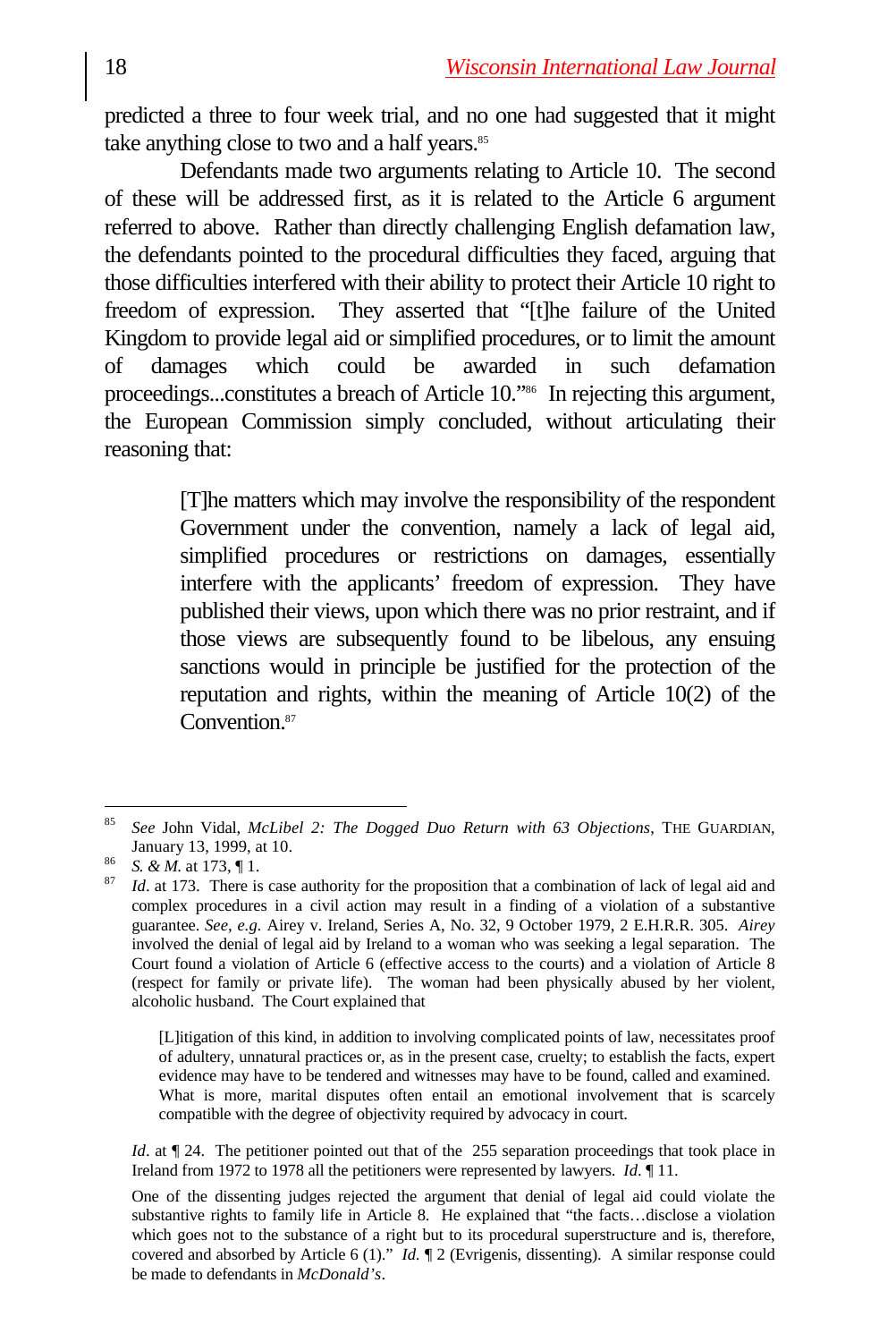The language used by the Commission in rejecting the defendants' challenge to the denial of legal aid could be interpreted as foreclosing further action by the European Court to a petition based on the application of the substantive law of libel. However, the context of the Commission's decision would lead to a contrary conclusion. The reference to sanctions being "in principle" justified was purely gratuitous. Certainly protection of reputation is within the exceptions to the guarantees of Article 10. However, prior to the application of the defamation law to the facts of *McDonald's* it could not be determined whether that application would meet the requirement that any interference must be "necessary in a democratic society."

In addition to the defendants' allegation that focused on the procedural problems they faced in defending themselves, they argued "that the institution of proceedings against them by McDonald's constitutes an unjustified interference with their Article 10 freedom of expression."88 The Commission responded that it had "no competence to deal with that aspect of the complaint directed against McDonald's being a private company not incurring the State's responsibility under the Convention."89 The Commission explained that the Convention is binding on the state parties, not on private companies. <sup>90</sup> It would follow that until the English court rendered judgment in this civil case there could be no violation of the Convention based purely on grounds of freedom of expression. No doubt this is why the defendants in their other allegation of violation of Article 10 tied their free expression claim to the Government's denial of legal aid and simplified procedures. These denials would establish the needed governmental action to bring the Convention into play.

The Commission decision does not make clear whether the defendants had argued that by simply allowing a company like McDonald's to sue defendants like themselves for libel England was applying its law in a manner that was inconsistent with Article 10. However, the Commission decision did at least obliquely reply to such an argument.

> The freedom conferred by Article 10 of the Convention is not of an absolute nature. It does not authorize the publication of defamatory material. On the contrary, the second paragraph of Article 10 offers specific protection for the "reputation or rights of others". McDonald's are, therefore, entitled to seek the determination of their civil rights to a good reputation and, if successful, the protection of that reputation against an alleged libel. Similarly the applicants are

 88 *S. & M.* at 172.

<sup>89</sup> *Id*. at 173.

<sup>90</sup> *See id*. The Convention is like the U.S. Constitution in that it is binding on the state and does not apply to private actions that may interfere with the exercise of rights.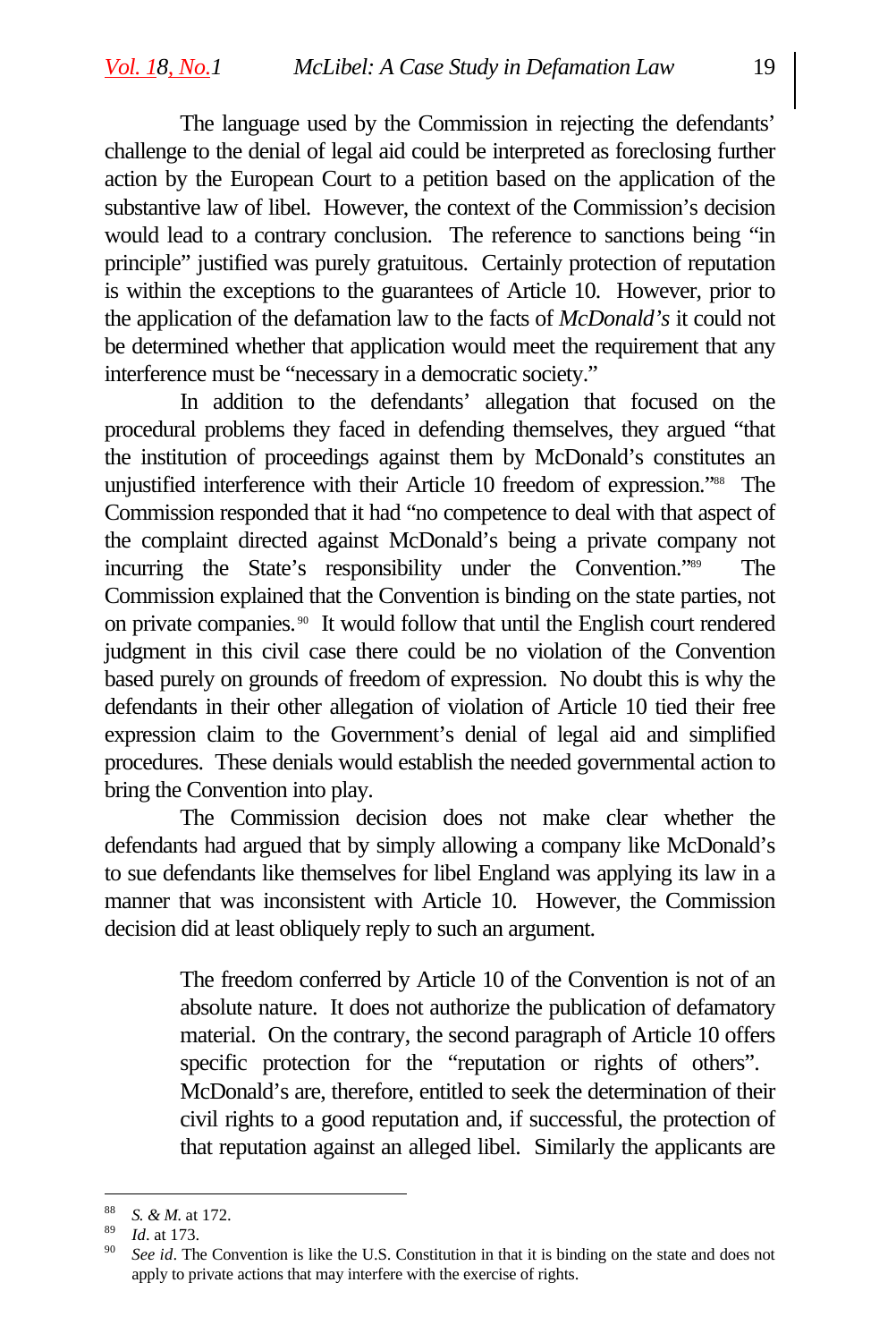entitled to defend themselves against McDonald's writ in the determination of their civil right to free speech and fair comment in matters of public interest.<sup>91</sup>

Certainly some of the language in the Commission report casts doubt on likelihood that the European Court of Human Rights will ultimately find a violation of the Convention in the *McDonald's* case. But the Commission's 1993 action is far from determinative. In the recent reform of the structure of the European Convention procedures, the Commission has been abolished. A petition would now go directly to the Court, $92$  and the prior action of the Commission would not prevent the Court from hearing a case initiated by a new petition. Such a petition would be based on the application of English law to the facts of the case in the trial and domestic appeals. Those judicial proceedings would supply the necessary additional facts so that a finding in favor of the defendants by the European Court would not be foreclosed.<sup>93</sup> Therefore, it is important to consider the relevant jurisprudence of the European Court of Human Rights in order to determine how the case might ultimately be resolved.

#### B. *HERTEL V. SWITZERLAND*

The European Court of Human Rights has not to date dealt with a case involving alleged defamation when an organization or group of protesters has attempted to criticize the business practices of a large corporation. Therefore, principles taken from cases involving quite different fact situations will have to be applied to the facts of *McDonald's*. The closest fact situation arose in a 1998 case, *Hertel v. Switzerland*,<sup>94</sup> in which the Swiss courts found that a scientist had violated domestic unfair competition law<sup>95</sup> by challenging the safety of microwave ovens. The case was based on a magazine article that included an "extract" from the scientist's findings, and editorial elaboration that exaggerated the findings using very extreme and dramatic language and imagery. Finding a violation of the Convention, both the European Court and the Commission stressed that the statements were not purely commercial. Rather, they involved "a debate affecting the general interest [in] public health."96 As will be seen, much of the pamphlet distributed by Morris and Steel likewise involved

 $\overline{a}$  $\frac{91}{92}$  *Id.* 

See discussion of Protocol No. 9 in BUERGENTHAL, *supra* note 68, at 133.

<sup>93</sup> *See* Article 35, European Convention on Human Rights, formerly Article 27, para. 1 (b). *See* discussion in VANDIJK & VANHOOF, *supra* note 66, at 71-75.

<sup>94</sup> 28 Eur. H.R. Rep. 534 (1998).

<sup>&</sup>lt;sup>95</sup> The Swiss Unfair Competition statute did not require that the violator be a competitor of the business that was subject to "unfair competition." *Id*. ¶ 22.

<sup>96</sup> *Id.* ¶ 47; *see* H.U.H. v. Switzerland, App. No. 25181/94, ¶ 50 (1997) (Eur. Comm'n H.R.).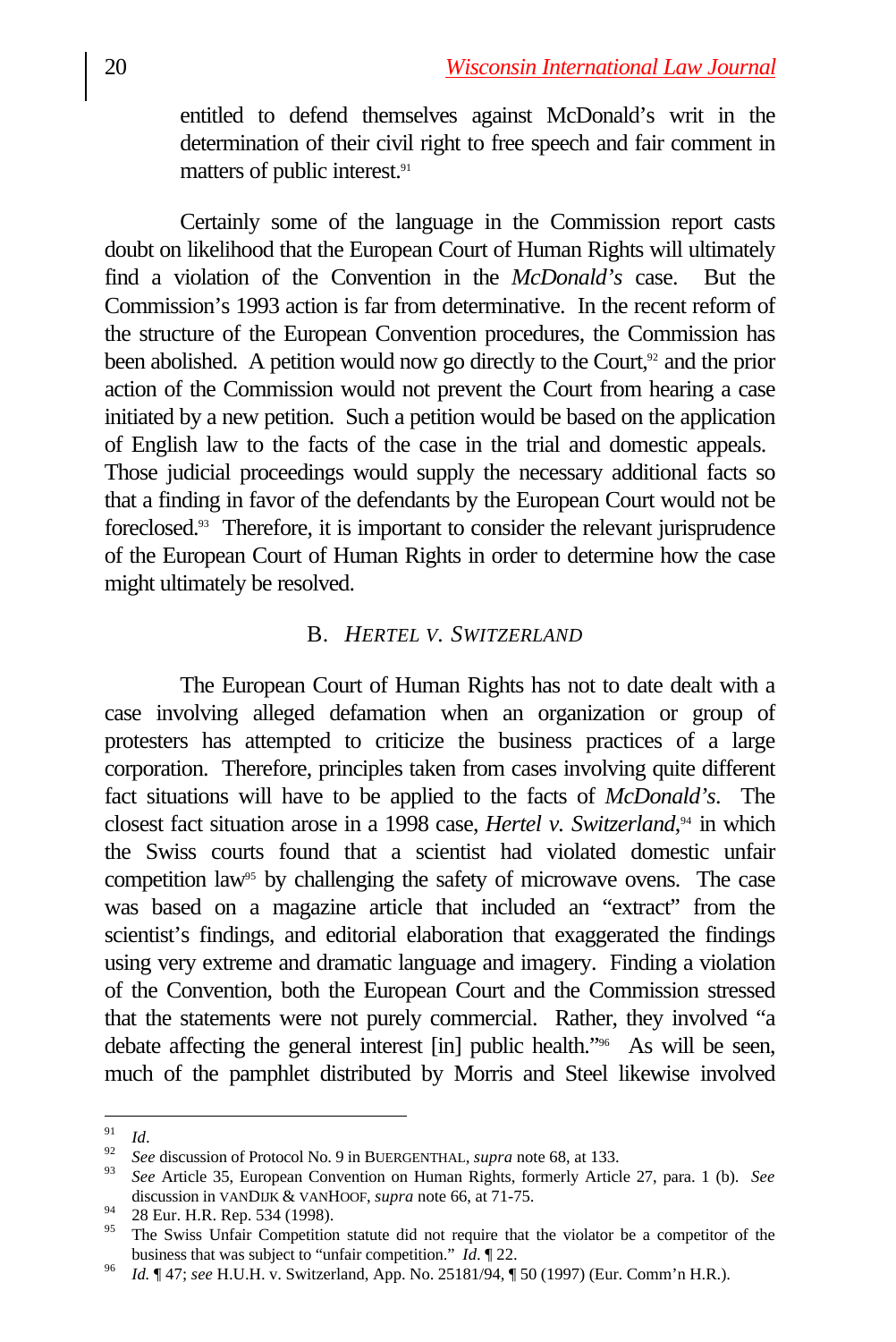matters of public health. The other issues discussed in the pamphlet were also of public interest, including environmental concerns, exploitation of Third World peoples, the condition of workers and cruelty to animals. The European Court in *Hertel* emphasized that the effect of the burden on expression was to "reduce [Hertel's] ability to put forward in the public views which have their place in a public debate."<sup>97</sup>

In addition to the importance of a free discussion of matters of public health, the European Court in *Hertel* seemingly based its decision on a number of factors. Some of these issues are analogous to *McDonald's* and some are not. According to the European Court, Hertel's liability was "derived from the fact that in sending his paper to the [journal] he had accepted its being used in a simplified and exaggerated manner."98 The European Court stressed that Hertel was neither "author nor co-author" of the piece,<sup>99</sup> and did not choose the inflammatory illustrations used.<sup>100</sup> Although Morris and Steel also had nothing to do with the language of the pamphlet, they were directly involved in its distribution after it was published. Hertel, on the other hand, seemingly was not involved once he sent his paper to the journal. However, he did refuse to disassociate himself from the statements in the magazine once he learned of its contents. He also said at his trial in Switzerland that he approved of the use of the "symbols of death<sup>"101</sup>

The European Court pointed out that Hertel's paper had not "proposed that microwave ovens be destroyed or boycotted or their use banned. " <sup>102</sup> Clearly Harris and Steel distributed the pamphlet with the intention that customers cease buying food from McDonald's and some of the language urged customers to abstain from eating at McDonald's.103 The European Court also explained that the language of Hertel's paper was expressed in "the conditional mood" and that Hertel chose "non-affirmative expressions" such as "might" and "deserves attention."104 As will be seen, the McDonald's pamphlet contained "affirmative" language in some parts and "conditional" language in others. However, the trial judge in *McDonald's*

<sup>&</sup>lt;sub>97</sub> *Hertel* 28 Eur. H.R. Rep. at ¶ 50.

<sup>98</sup> *Id*. at ¶ 48.

<sup>99</sup> *Id.* According to the European Court the only words which came directly from Hertel were in the six page "extract" and some of the titles of the sections of the discussion. *Id*. The journal asserted that "microwave ovens are more harmful than the Dachau gas chambers." *Id.* at ¶ 22.

<sup>&</sup>lt;sup>100</sup> *Id.* at ¶ 50. The journal used images of the Reaper. *Id.* at 22. *See* discussion of the cartoons used in the McDonald's pamphlet, *infra* notes 393-94 and accompanying text.

<sup>&</sup>lt;sup>101</sup> *Id.* at  $\P$  50. Hertel testified in his Swiss trial that he "had to admit that the journalist from the magazine had gone a bit too far and that his article was a little tendentious. He said that he had not liked that very much as a scientist, but the reporter had nonetheless been right. It was sometimes necessary to use a journalistic style to wake people up." *Id*. at ¶ 44.

<sup>&</sup>lt;sup>102</sup> *Id.* at  $\P$  48.

 $103$  Appendix at 143.

<sup>104</sup> *Hertel* at ¶ 48.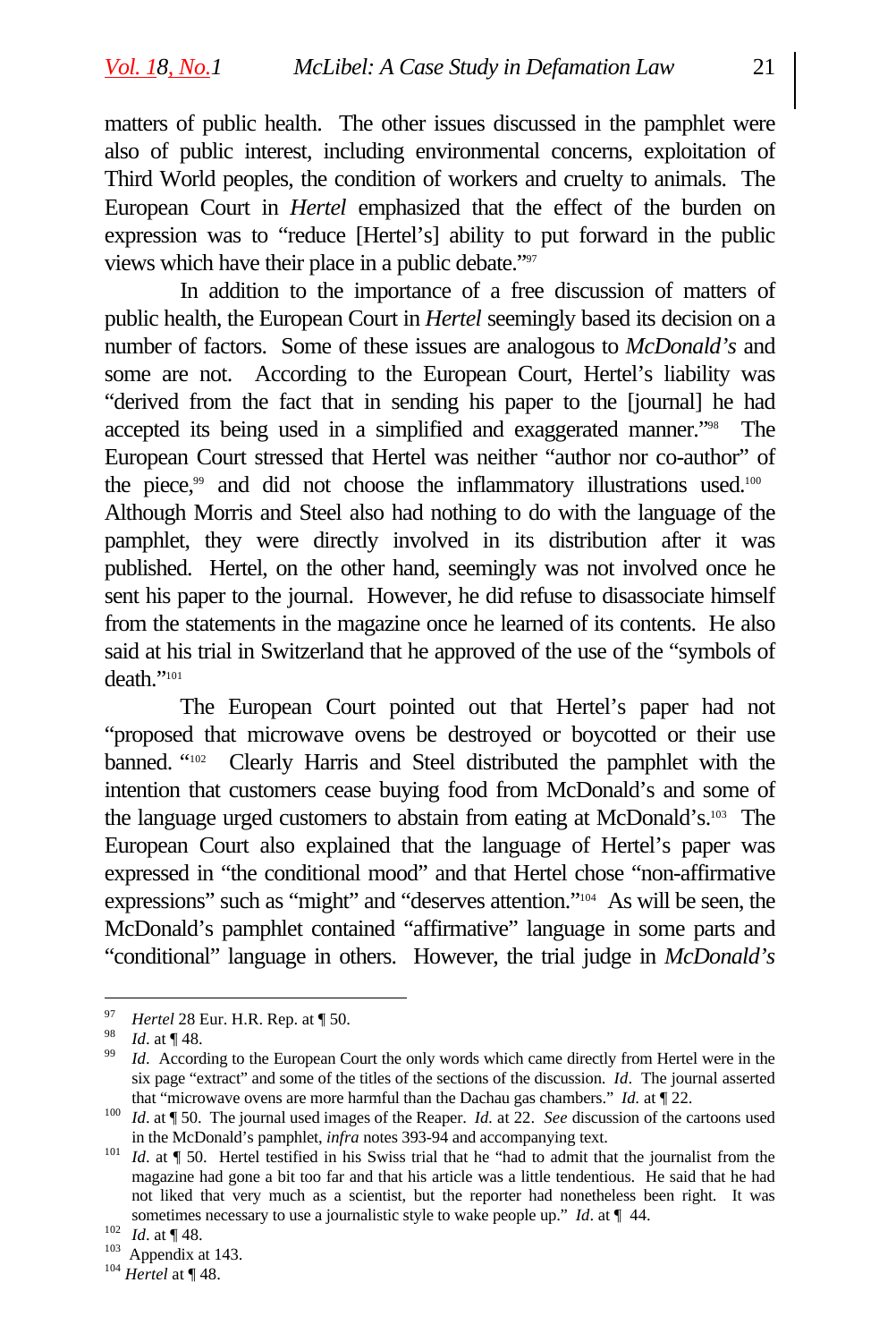interpreted some of the "conditional" language as "affirmative." The European Court in *Hertel* also stressed that the publication had a limited, select circulation, and that there was no evidence that it had caused a reduction in sales or other damage to the makers of microwaves.105 Certainly there is no evidence that the pamphlet distributed by Morris and Steel had any effect on McDonald's sales. However, the distribution to prospective customers at McDonald's stores was clearly aimed at those persons who would be most likely to negatively affect those sales. But given the prevalence of microwave ovens in western societies, one could assume that those reading the magazine in question would be just as likely to be affected as the customers at McDonald's.

*McDonald's* might also be distinguished because *Hertel* involved an injunction rather than damages. However, European courts ordinarily do not look upon injunctions as significantly more burdensome to speech than damages, and therefore they are much more likely than courts in the United States to grant that remedy.<sup>106</sup> According to one commentator, the European Court of Human Rights is also not particularly sensitive to the burdens on expression imposed by injunctions.107 The Court in *Hertel* did, however, stress the scope of the injunction that prohibited "specific statements" that "partly censor the applicant's work" and are "related to the very substance of the applicant's views."108 Although Hertel would be free to express his ideas in academia and "outside the economic sphere," the Court was not sure that this was "a significant reduction in the extent of the interference."109 The Court also noted that if Hertel failed to comply with the injunction he could be imprisoned.<sup>110</sup>

*Hertel* might be thought to present a stronger case for a finding of violation of the Convention than *McDonald's* for some of the reasons discussed above. However, in one important respect the defendants in

 $\overline{a}$ <sup>105</sup> *See id.* at ¶ 49.

<sup>&</sup>lt;sup>106</sup> Although in most European countries censorship is considered a particularly serious issue of freedom of expression, the term is ordinarily not applied to injunctions; rather, it is reserved for the more obvious need for approval by an agent of government before distribution. *See* Eric Barendt, *Prior Restraints on Speech,* 1985 PUB. L., 253, 256. Even censorship boards are not uniformly rejected. While the German Constitution explicitly prohibits censorship, *see id.*, in some other West European countries film censorship is a routine practice. *See id.* at 256, 265, 267.

<sup>107</sup> *See* Barendt, *supra* note 106 at 254.

<sup>&</sup>lt;sup>108</sup> The injunction issued by the Swiss Court apparently prohibited Hertel from saying that:

food prepared in microwave ovens was a danger to health and led [sic] to in the blood of those who consumed it [sic] that indicated a pathological disorder and presented a pattern that could be seen as the beginning of a carcinogenic process, and from using in publications and public speeches on microwaves the image of death whether represented by a hooded skull carrying a scythe or by some similar symbol.

*Hertel*, 28 Eur. H.R. Rep. at ¶ 50.

 $109 \frac{10}{1}$ 

<sup>110</sup> *See id.*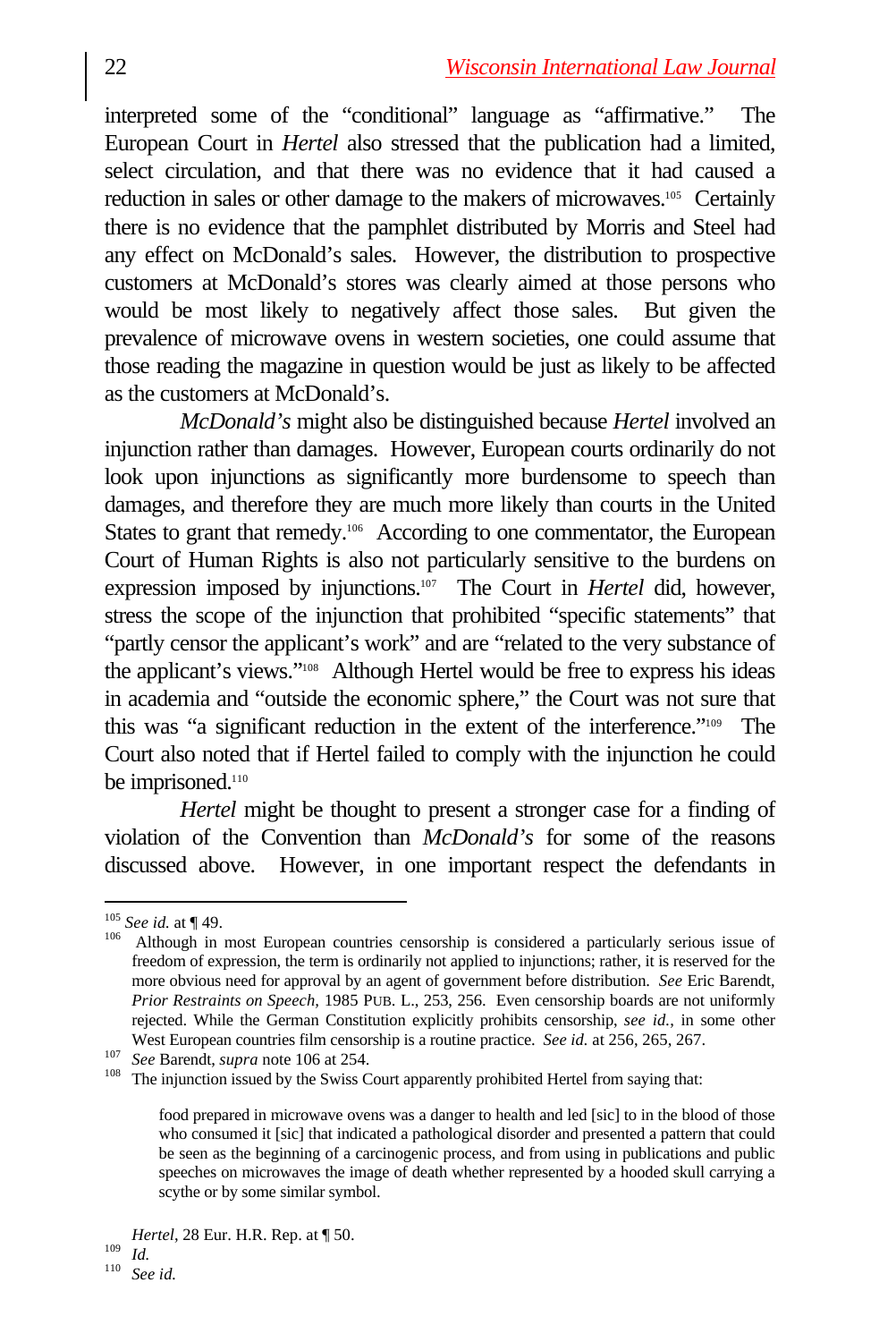*McDonald's* may be seen to have a stronger case, at least in regard to some of the bases for liability found by the trial court The European Court in *Hertel* asserted that "[i]t matters little that his opinion is a minority one and may appear to be devoid of merit since in a sphere in which it is unlikely that any certainly exists, it would be particularly unreasonable to restrict freedom of expression only to generally accepted ideas."111 While some of the assertions in the McDonald's pamphlet were apparently false, others were true, but most were simply uncertain, and either the subject of an ongoing scientific debate or matters of opinion. Indeed, Morris and Steel could have a stronger case than *Hertel,* because, as will be seen, there is a good deal of respectable scientific support for many of the allegations in the pamphlet. The scientist in *Hertel* was virtually alone in his conclusions, and his studies had apparently been rather thoroughly discredited.<sup>112</sup>

Some of the additional arguments made by Hertel and some of the rationales adopted by the European Commission<sup>113</sup> are worth noting because of their applicability to the *McDonald's* case, even though they were not explicitly referred to by the European Court. Hertel asserted that the microwave industry was using the law "to throttle a weak critic, whereas the producers of microwave ovens constantly advertise their products."<sup>114</sup> Of particular interest is the position of the European Commission on Human Rights that the exaggerated symbol of a "reaper" and language, including the statement that '"all microwave ovens...should be destroyed,'" did not strengthen the government's case. Rather, this hyperbole actually made "clear to the reader that the applicant was aiming at expressing his own opinion on a matter on which he felt strongly, rather than engaging in a balanced and pondered scientific discussion."<sup>115</sup> This argument is even more appropriate in the case of an activist organization like Greenpeace, whose literature does not purport to be written by scientists and is not expected to present a balanced discussion. Nevertheless, as will be seen, unlike the European Commission, the trial judge in *McDonald's* placed great weight on some of the inflammatory language and illustrations in the pamphlet, and little weight on some of the more moderate assertions.<sup>116</sup>

 111 *Id.*

<sup>112</sup> Initially another scientist was collaborating with Hertel. However, he later distanced himself from the study after concluding that the "research had a weak basis." HUH v. Switzerland, App. No. 25181/94, 94 Eur. Comm'n H.R. ¶ 50 (1997) (Commission Report).

<sup>&</sup>lt;sup>113</sup> At the time *Hertel* was decided the procedures of the European Convention on Human Rights required an initial report by the European Commission on Human Rights prior to referral to the Court. *See* BUERGENTHAL, *supra* note 68, at 133. The new procedures under Protocal No. 9 abolish the Commission and provide for direct petitions to the Court. *See id*. at 133-34.

<sup>114</sup> *HUH*, 94 Eur. Comm'n H.R. at ¶ 39.

<sup>&</sup>lt;sup>115</sup> *Id.* at  $\P$  51.

<sup>116</sup> *See* for example *infra* text accompanying notes 392-395 for a discussion of the court's reference to headings and cartoons in interpreting the words "diet linked to disease."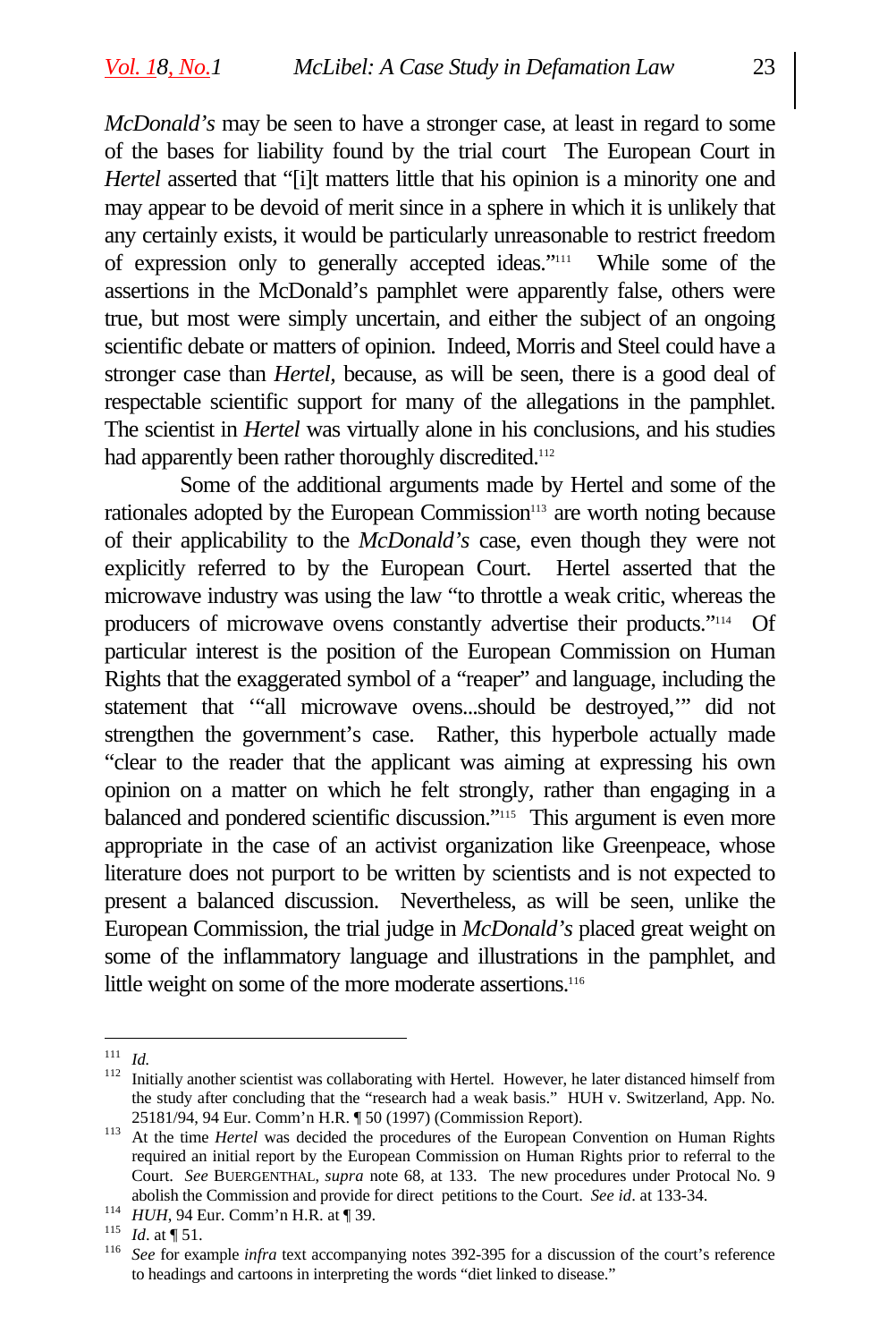# C. PRINCIPLES OF ADJUDICATION UNDER ARTICLE 10

Although *Hertel* is the closest fact situation, principles have been developed in a number of cases that would be relevant to the application of Article 10 in *McDonald's*.

#### *1. Balancing Matters of Public Concern*

Ordinarily some categories of speech will weigh much more than others in the European Court's balancing process. Political expression has received the most protection, and the Court has stressed the primary importance that kind of expression must enjoy in a democratic society.117 On the other hand, the Court has granted a greater "margin of appreciation" to domestic authorities in the area of commercial expression.118 But *Hertel* illustrates that the European Court would be unlikely to categorize the criticism of McDonald's as commercial expression, both because Morris and Steel were not competitors of McDonald's and because the issues discussed in the pamphlet were matters of serious public concern. One commentator has explained that the European Court has defined political expression quite expansively; It "is not, despite the urgings of governments, restricted to matters of high politics."119 Rather the Court itself has explained that "there is no warrant...for distinguishing...between political discussion and discussion of other matters of public concern."120 Indeed, even in a case involving a serious issue of business competition, the Court has focused on the fact that the expression involved addressed a matter of public concern.121 However, categorizing the expression is only one aspect of the European Court's analysis, albeit a very important aspect. One commentator has explained that

 117 *See* HARRIS, *supra* note 72, at 397. The European Court has given less protection to artistic expression. *See id*. at 401-02. However, these cases have involved moral and religious concerns and the Court has asserted that a greater "margin of appreciation" or deference to domestic legal authorities is warranted under such circumstances than when the concern is an alleged damage to reputation in the area of political expression. *Id*.

<sup>118</sup> *Id*. at 402.

<sup>119</sup> *Id.* at 397.

<sup>&</sup>lt;sup>120</sup> Thorgeirson v. Iceland, 239 Eur. Ct. H.R. (ser. A), *reprinted in* 14 Eur. H.R. Rep. 843, 865 (1992) (finding expression on police misconduct as a matter of public concern entitled to special protection under Article 10).

<sup>121</sup> *See* Barthold v. Germany, 90 Eur. Ct. H.R. (ser. A), *reprinted in* 7 Eur. H.R. Rep. 383, 404 (1985). In *Barthold* the Court held that a professional rule against advertising by veterinarians could not be applied consistent with Article 10 under the facts of that case. *See id.* at 401-04. Dr. Barthold was quoted expansively and his picture appeared in a newspaper article regarding the need for night emergency veterinary service in Hamburg. *See id.* at 385-86. Even though his comments resulted in publicity for his practice and the government had contended that they included disparaging remarks about other practitioners, the Court concluded that any publicity involved in the article was entirely secondary to his contributions to a debate of importance to the community. *See id*. at 404.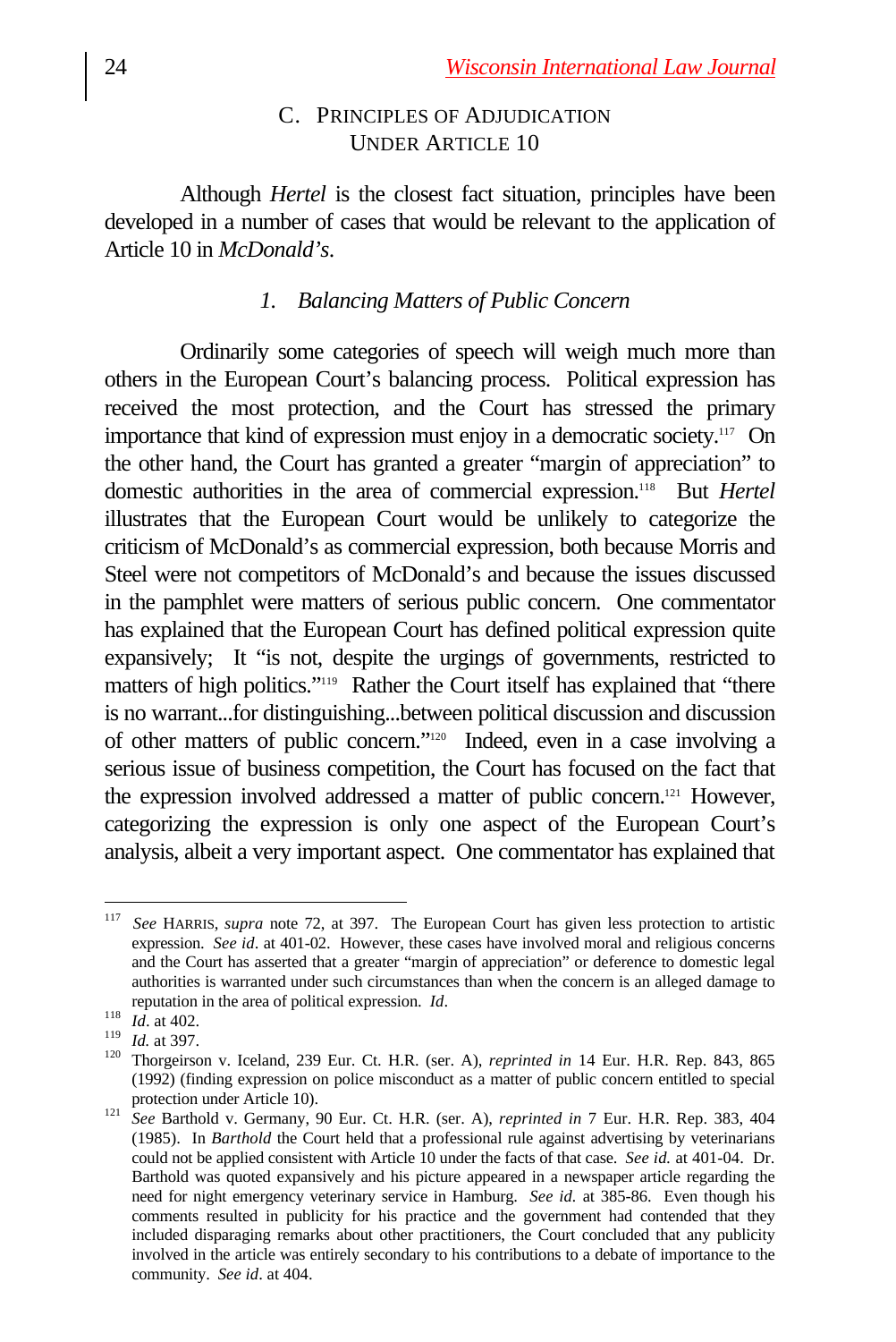[It] would be a mistake...to imagine that the characterization of the kind of expression would alone be enough to decide whether interferences were legitimate. Many factors related to the vigour of the expression, the means by which it is communicated and the audience to which it is directed will be relevant in each case. The inquiries which must be made are wide and the process by which the information must be assessed is complicated.<sup>122</sup>

The wide range of issues that the European Court considers in dealing with Article 10 cases makes predicting results in particular cases difficult. Nevertheless, that Court's emphasis on the importance of giving wide latitude to expression on matters of public interest casts doubt on the application of England's defamation law in *McDonald's*. Because the European Court balances a number of considerations and applies Article 10 on a case by case basis, it would be appropriate to consider the effects of various aspects of English law. These include the strict liability nature of the defamation action, the allocation of the burden of proof, the refusal of legal aid in a complex and lengthy trial, and the high damages available in such actions in English courts. Although the damage award in *McDonald's* was not high for an English court, it was high when compared to awards in Continental Europe,123 and could certainly be viewed as chilling dissenting public opinion in England. The argument for squelching such expression is particularly weak when one considers the fact that, as in *McDonald's,* the targets of criticism in defamation actions are ordinarily either government, politicians or wealthy corporations. Such individuals or entities have ample means to respond to such attacks by engaging in the debate and contradicting publicly the allegations made. Instead, in *McDonald's,* as in *Hertel*, they chose to attempt to stifle the debate.<sup>124</sup>

 122 HARRIS, *supra* note 72, at 414.

<sup>&</sup>lt;sup>123</sup> See supra notes 25-38 and accompanying text.

<sup>&</sup>lt;sup>124</sup> The European Court has explained that free expression is particularly important to political opponents of the government. In *Castells v. Spain*, the Court stated that "the dominant position which the Government occupies makes it necessary for it to display restraint in resorting to criminal proceedings, particularly where other means are available for replying to the unjustified attacks and criticisms of its adversaries or the media." 236 Eur. Ct. H.R. (ser. A), *reprinted in* 14 Eur. H.R. Rep. 445, 477 (1992). Although the *McDonald's* case does not involve criticism of the government, it does involve criticism of a huge multinational corporation with ample resources to respond in ways other than suing Harris and Steel for libel. One critic of the case has pointed out that McDonald's has sales greater than the gross national product of many small countries. *See* JOHN VIDAL, MCLIBEL 243 (1997). Furthermore, the fact that the case was civil rather than criminal is unimportant with respect to the effect on freedom of expression. The quite small fines available in criminal defamation cases would be much less likely to chill expression than the possibility of huge damage awards and legal fees in civil actions. Although imprisonment is often authorized by statute in criminal defamation or insult cases, it is almost never imposed. *See supra* note 25.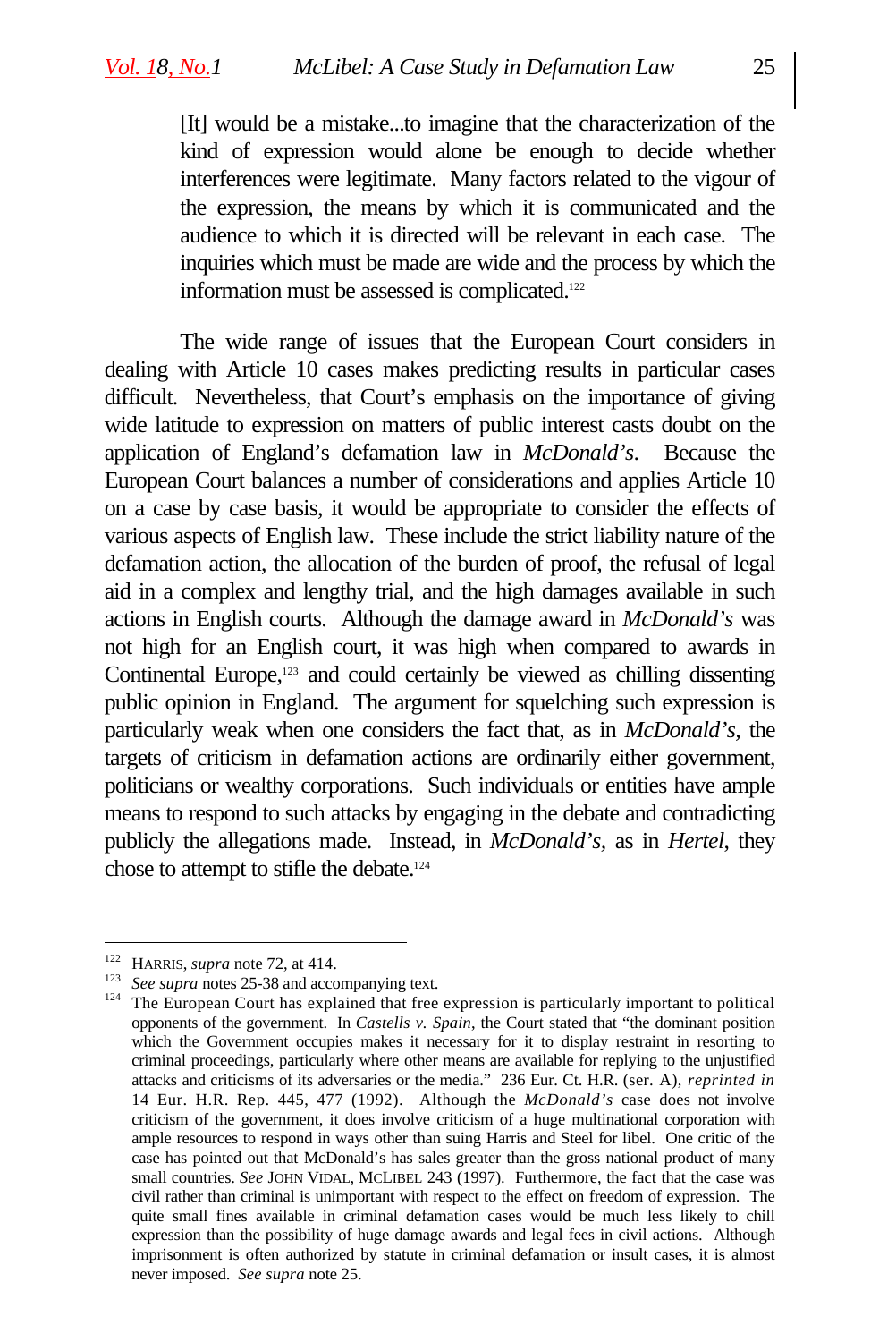# *2. Difficulty of Proof*

Much of the factual information needed by Morris and Steel for their defense was very difficult for them to compile.125 There is some support in the European Court's jurisprudence for the proposition that difficulty of proof of truth should be a factor in determining whether liability for defamation is appropriate. In the 1991 case, *Thorgeir Thorgeirson v.* Iceland,<sup>126</sup> a journalist's criminal conviction for defamation was found to violate Article 10. Although the Court discussed a number of factors in reaching its conclusion, it stressed that it was "unreasonable if not impossible" for the petitioner to prove the truth of the allegations of police brutality in his article because he was relating what others had told him.<sup>127</sup> Certainly, the task of Morris and Steel in attempting to prove the truth of all of the allegations in the leaflet was even more daunting. As one commentator explained:

> McDonald's strategy was to require Steel and Morris.... two legal amateurs to come up with primary evidence, to prove in particular terms what many respected dietary and food organizations were saying in general terms about diet. The onus was on Steel and Morris to provide conclusive proof of cause and effect between particular elements of the diet and particular diseases, instead of the broad general statement about the link between a high-fat/low-fibre diet and heart disease and cancer. Any argument, scientific or cultural, that was legally incomplete, contradictory, inadmissible or

 $\overline{a}$  $125$  Due to lack of resources, their access to expert witnesses was obviously not as great as that of McDonald's. Furthermore, to some extent, one needs information in order to determine what information is possibly available and then to seek the information—a "catch 22" situation. A lack of familiarity with applicable procedures and lack of staff to meet court deadlines was also a problem. *See* VIDAL, *supra* note 124, at 82*.* Although McDonald's was obliged to supply them with specific information that was requested, the author of a book about the case suggested that McDonald's may not have been forthcoming with some information. He pointed to the fact that McDonald's lead barrister contended that documents defendants had identified as showing an "unsatisfactory" bacterial count in some of the beef used had been "inadvertently destroyed" by McDonald's. *Id*. at 132-33.

<sup>126</sup> 239 Eur. Ct. H.R. (ser. A), *reprinted in* 14 Eur. H.R. Rep. 843 (1992).

<sup>&</sup>lt;sup>127</sup> *Id.* at 866. Perhaps the most significant distinction between *McDonald's and Thorgier* is that in the latter case the statements were not about named individuals, but referred to a relatively small number of unidentified police officers. *See id.* ¶ 66. This would be a factor weakening the interest in reputation that under Article 10 would be weighted against freedom of expression. However, in discussing this aspect of the case the European Court in *Thorgier* did not seem to analyze the problem in the suggested manner. Instead the Court found the factor relevant to whether the defendant had the "aim" to harm the "reputation of the police as a whole." *Id*. Although one might say the defendants in *McDonald's* intended such harm to McDonald's, that harm was merely a necessary result of what the defendants saw as protecting the public from dangerous business practices. There was no personal vendetta or monetary gain in defendants' actions.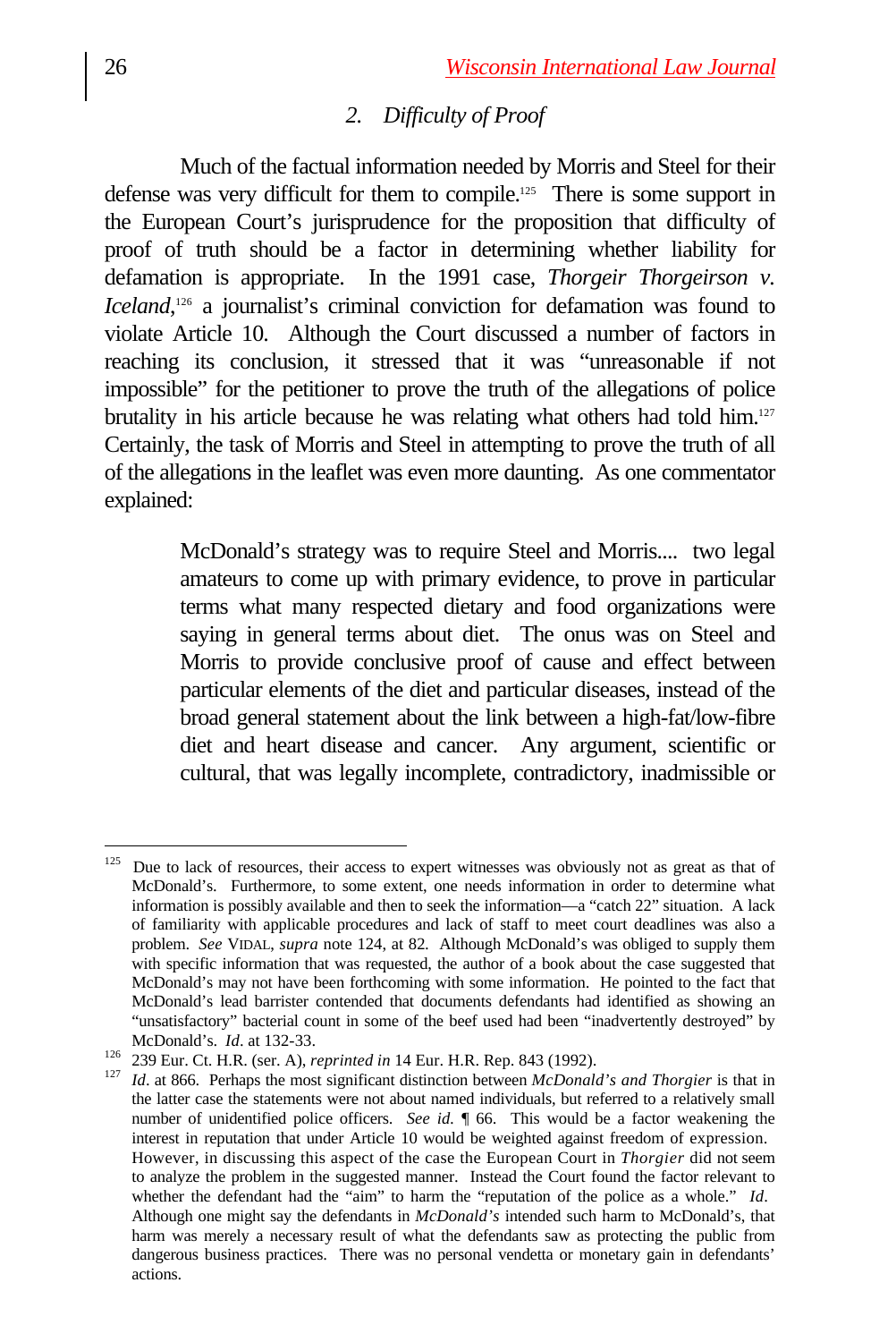given by someone whom McDonald's considered to be unqualified would be mercilessly dismissed by [their lead barrister].<sup>128</sup>

As will be seen in Section IV, McDonald's was largely successful in this strategy.

# *3. Opinion and Value Judgments*

Morris and Steele's burden of proof of the truth of the statements in the leaflet was complicated by the fact that some of the statements were impossible to prove true or false, even if they had access to limitless information. These statements were matters of subjective opinion and value judgments. Justice Bell interpreted some of these statements as facts that needed to be proven.129 The European Court of Human Rights has been particularly sensitive to the distinction between facts and opinions or value judgments. English and U.S. defamation law also recognizes this distinction; as will be discussed below, value judgments, and opinions are often protected under the defense of "fair comment."<sup>130</sup> In the United States, the Supreme Court's defamation jurisprudence since *New York Times v. Sullivan*131 has given defendants in most cases much more formidable weapons than the traditional "fair comment" defense.<sup>132</sup> However, in England, the defense is still one of the best weapons available to the defendants.<sup>133</sup>

As will be seen in Section IV, the question whether statements in the pamphlet were facts or opinions was a major theme relevant to the analysis of many of the allegedly defamatory statements. Justice Bell tended to interpret statements that might have been considered opinion to be statements of fact, thereby making the defendants' defense more difficult. There is some question whether his interpretations were correct under English law. However, his characterizations were clearly questionable under the jurisprudence of the European Court of Human Rights.

In *Lingens v. Austria*,<sup>134</sup> decided in 1986, the European Court began to focus on the distinction between statements of fact and statements of opinion. The Court explained that "[t]he existence of facts can be demonstrated, whereas the truth of value judgments is not susceptible of proof."<sup>135</sup> There is no possibility of a defense when one is charged with

 128 VIDAL, *supra* note 124, at 105.

<sup>&</sup>lt;sup>129</sup> See, e.g. infra text accompanying notes 493-96 (working conditions are "bad").

<sup>&</sup>lt;sup>130</sup> See infra text accompanying notes 184-219.

 $131$  376 U.S. 254 (1964).

<sup>132</sup> *See* discussion of *New York Times infra* notes 177-83 and accompanying text.

<sup>&</sup>lt;sup>133</sup> See infra text accompanying notes 159-173, 177, 184-96.

<sup>134</sup> 8 Eur. H.R. Rep. 420 (1986).

<sup>135</sup> *Id.* at 420.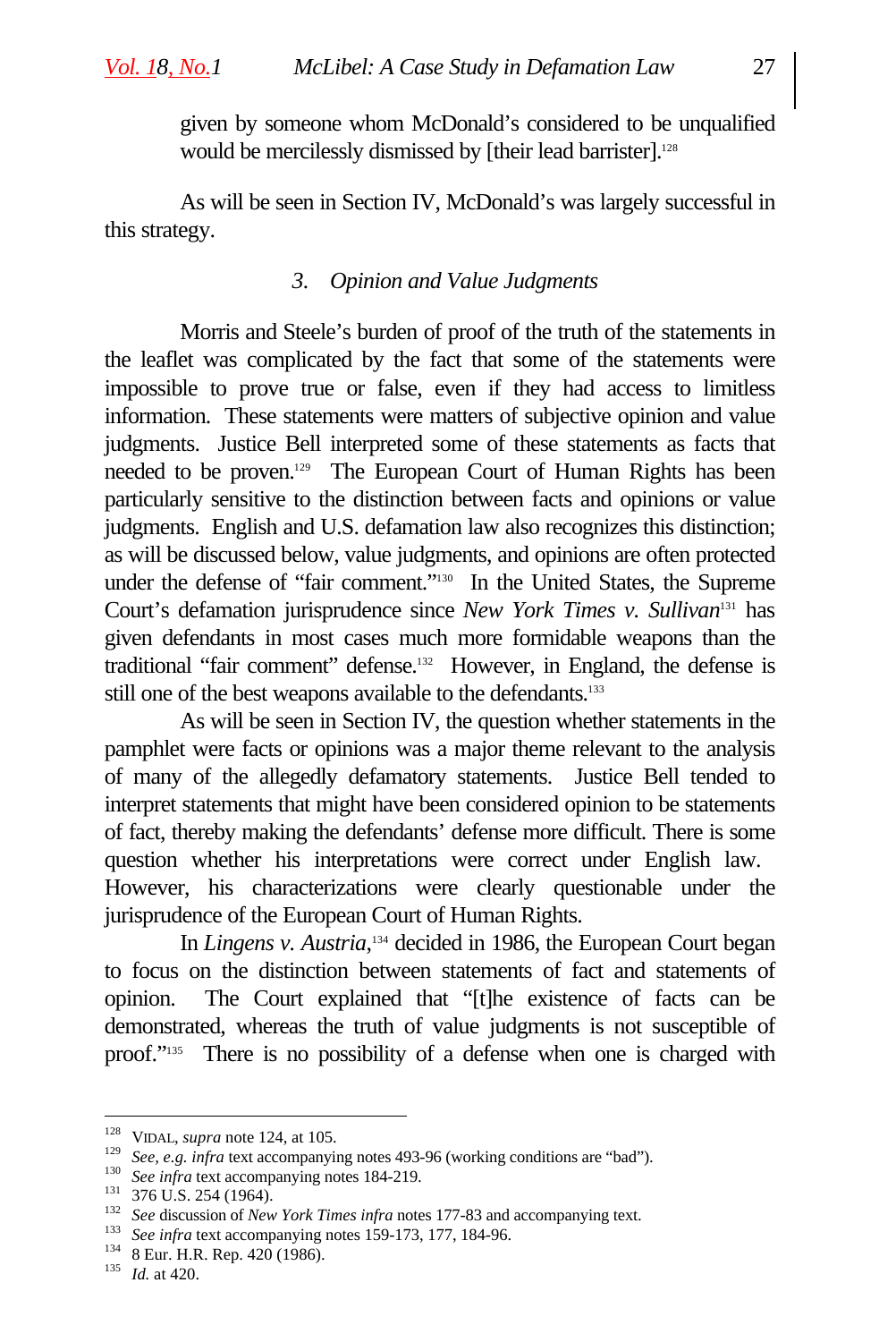defamation or insult on the basis of a value judgment or an opinion.136 The distinction was not new to courts in Continental Europe. The importance of protecting expressions of "opinion" had previously been established as a matter of constitutional jurisprudence by the German Constitutional Court in a 1982 case.<sup>137</sup> The European Court has relied upon the distinction between fact and opinion in a number of cases since *Lingens*. <sup>138</sup> But in some cases the Court has sustained criminal convictions for statements that could be classified as opinion rather than fact, seemingly ignoring the distinction.<sup>139</sup>

The basic right is designed primarily to protect the speaker's personal opinion. It is irrelevant whether an opinion is "valuable" or "worthless," "correct" or "false," or whether it is emotional or rational. If the opinion in question contributes to the intellectual struggle of opinions on an issue of public concern, it is presumed protected by the principle of free expression. Even caustic and exaggerated statements, particularly those uttered in the heat of an election campaign, are fundamentally within the protection of Article 5 (I) [I].

*Id.* at 390. Somewhat similar views had been expressed by the German Constitutional Court as far back as 1961. See discussion of and excerpts from *Schmid-Spiegel Case*, 1961 BVerfGE 113, *in* KOMMERS, *supra* note 74, at 377-80. After *Schmid-Spiegel,* the German Court went through a period in which it was not consistently speech protective. Instead, the Court evidenced more concern for the protection of the reputation of individuals subject to derogatory comments; in the 1980s the Court again showed more concern for expression than for the interests of those alleged to be harmed the expression. See discussion *id. at* 381-88. Despite the German Court's generally speech protective stance, it has in recent years on occasion found that the expression was so outrageous that protection under the German Basic Law (their constitution) was not possible. Thus in the *Political Satire Case*, 1987 BVerfGE 309, the Court concluded that prosecution under criminal insult law was consistent with the Basic Law when a cartoon depicted a politician as a pig copulating with another pig dressed in judicial robes. *See* discussion in KOMMERS, supra note 74, at 436. Because the German Constitutional Court does not describe cases by names, the case names referred to are those used by Kommers in his discussion of the Court's jurisprudence.

- 138 *See* Oberschlick v. Austria (No.2), App. No. 20834/92 (1997), 25 Eur. H.R. Rep. 357 (1998) (Eur. Ct. H.R.) (calling a politician an "idiot" based on a speech in which he asserted that only soldiers who had fought on one or another side in World War II were entitled to free speech protection could not be basis of criminal conviction for insult); De Haes & Gijsels v. Belgium, App. No. 19983/92 (1997), 25 Eur. H.R. Rep. 1 (1998) (accusation of political motive based on political connections between judges and father in a child custody case and upon facts of case which strongly suggested abuse by father were protected value judgments which were not capable of proof); Schwabe v. Austria, 242-B Eur. Ct. H.R. (ser. A) (1992). (Comparison of a recent drunken driving incident involving a politician to an 18 year old conviction for negligent driving causing death by an opposition politician was a value judgment. Therefore, statute prohibiting reproaching "a person with a criminal offense in respect of which the sentence had already been served" and of defamation could not be applied consistent with Article 10); Oberschlick v. Austria, 19 Eur. H.R. Rep. 389 (1995) (publication of charges that politician had incited hatred and encouraged policies of outlawed political party could not be the basis of prosecution for criminal defamation because it was an expression of a value judgment).
- <sup>139</sup> Three of these cases involved allegedly defamatory attacks upon the judiciary. *See Schopfer v.* Switzerland, 56/1997/840/1046 (May 20, 1998); Prager & Obrschlick v. Austria, 21 Eur. H.R. Rep. 1 (1995); Barfod v. Denmark, 13 Eur. H.R. Rep. 493 (1989). The fourth case involved a newspaper article published during a pending criminal case that asserted the guilt of a defendant.

 136 *See id.* at 420-21.

<sup>137</sup> Campaign Slur Case, 1982 BVerfGE 1, *excerpted in* KOMMERS, *supra* note 74, at 389 (involving a defendant who denounced the opposing political party using terminology that described it as like another extreme right wing party that is viewed by many as being "neo-Nazi"). The Constitutional Court explained: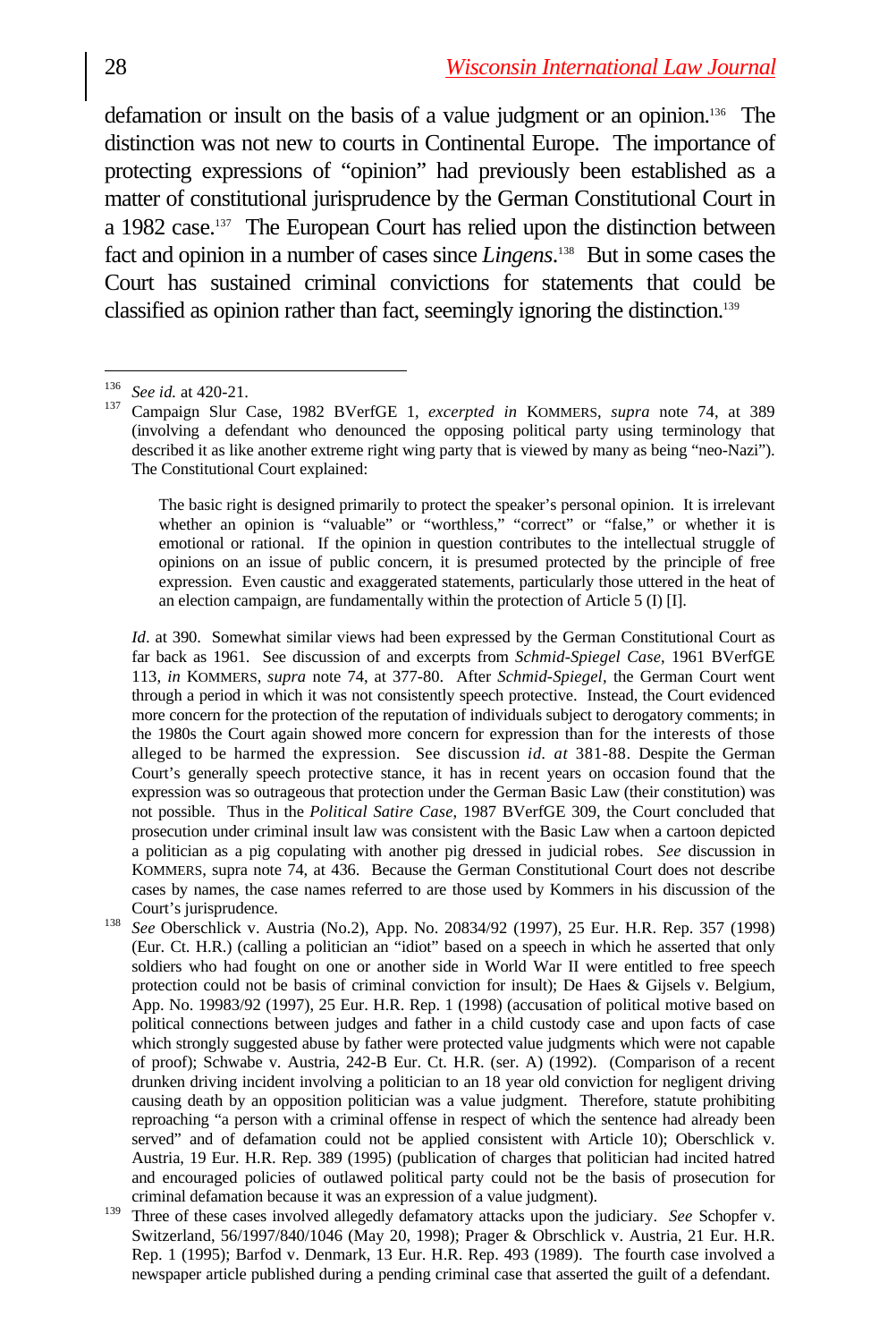Of course, distinguishing between facts and opinions or value judgments is frequently very difficult. Courts in England and the United States have struggled with this task in numerous cases.<sup>140</sup> Although the European Court has not explicitly grappled with this analytical problem, some of the cases in which expression has been categorized as opinion appear to approach the question in a quite speech-protective way. The European Court has not been consistent in this regard;<sup>141</sup> however, one commentator has explained that:

> [o]n matters of general, political interest the Court is more inclined to regard comments as involving the statement of the author's opinion rather than as a statement of a fact and, if of fact, to hold that their publication ought not to be interfered with if the allegations are made in good faith.<sup>142</sup>

It seems that both the European Court and the German Constitutional Court approach most defamation and insult cases using the analytical technique referred to in the United States as the "innocent construction rule." <sup>143</sup> Under this approach, which, as will be explained

<sup>140</sup> See infra notes 196-219 and accompanying text.

 $\overline{a}$ 

142 HARRIS, *supra* note 72, at 400.

*See* Worm v. Austria, App. No. 22714/93 (1997), 25 Eur. H.R. Rep. 454 (1998). The journalist was convicted of "having exercised prohibited influence on criminal proceedings." *Id*. at 462.

The Court has found a violation of the Convention in one case involving attacks on the judiciary. *De Haes & Gijsels*, 25 Eur. H.R. at 51-56. The facts in *DeHaes* were, however, much more persuasive than in *Barford, Prager,* and *Schopfer* in suggesting that the judges did act improperly. However, the facts in those three cases were arguably also strong enough to support the opinions expressed. It seems that the European Court is particularly solicitous of attacks on the judiciary and is willing to allow restrictions except in situations in which the facts give extraordinary support to the criticism.

The most recent case to deal with expression that can be seen as opinion involved a criminal prosecution for calling police "oafs" and "dumb." In an opinion that scholars see as striking inconsistent with *Oberschlick* (No.2), *see supra* note 138, the European Court of Human Rights found no violation of the Convention. *See* Janowski v. Poland, Ap. No. 25 716/94, 21 Jan. 1999. Legal scholars have commented that the opinion suggests that a double standard is being applied by the Court in cases from the former Soviet block. *See* Anthony Lester, *Getting Off Lightly: The European court of human rights must apply proper standards to former communist regimes*, THE GUARDIAN, May 31,1999, at 14.

<sup>141</sup> *See supra* notes 138-39.

<sup>143</sup> *See, e.g.*, Vick & Macpherson, *supra* note 24, at 956 (discussing the jurisprudence of the German Constitutional Court).

The German Constitutional Court in 1994 referred four cases back to the trial court for reconsideration based on the assumption that "[a] criminal court has to investigate if the expression in question must exclusively be understood as a slander or if it is open to another interpretation. In the latter case a conviction for slander cannot be delivered." European Commission for Democracy through Law, *Germany: Federal Constitutional Court*, 1995 BULL. ON CONST. CASE-LAW 309. The case involved prosecutions under German insult law for stating that "all soldiers are murderers." *Id.* The trial court was instructed to determine whether the statement "really meant an insult to the members of the federal armed forces." *Id.*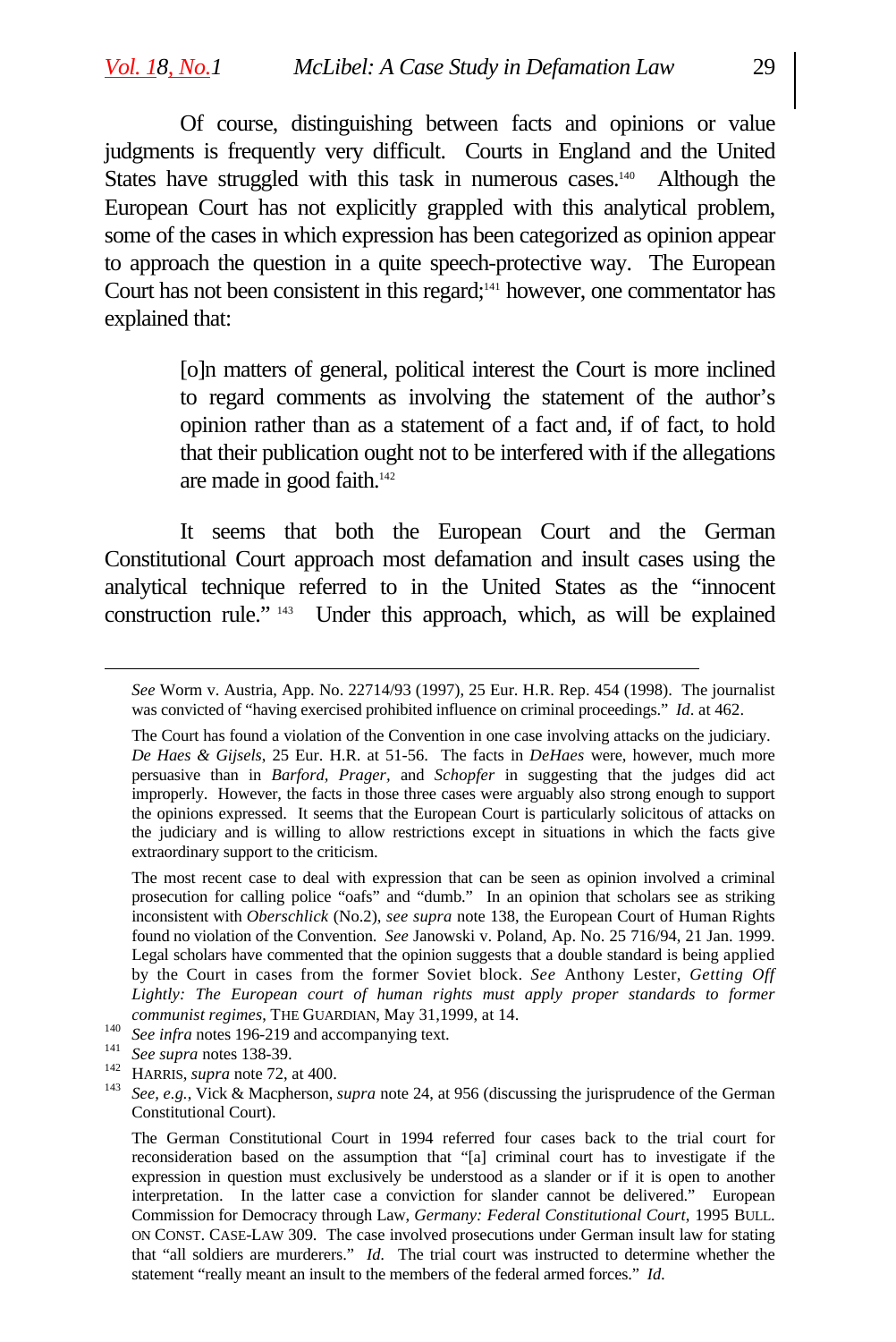below, is explicitly employed in some U.S. states,<sup>144</sup> and seems implicitly used in most U.S. defamation cases,<sup>145</sup> a court should chose an interpretation of the challenged statements that will result in protection for the expression if such an interpretation is reasonable.146 Justice Bell in *McDonald's*, however, seemingly eschewed such a technique, and, as will be discussed below, on some issues appeared to employ an opposite technique.

When a court decides to categorize a statement as opinion, frequently there will be a further question whether the publication includes a sufficient factual basis for that opinion.<sup>147</sup> Sometimes the factual basis need not be in the publication because it is well known, or easily accessible,<sup>148</sup> or because the statement is mere hyperbole with no serious factual connotations.149 Again, both the European Court and the German Constitutional Court seem to have chosen a speech protective approach to analyzing this issue. For instance, in *DeHaes & Gijsels v. Belgium*,<sup>150</sup> the European Court asserted that an opinion "may be...excessive...in the absence of *any* factual basis."151 As will be seen, the traditional English and U.S. fair comment defense ordinarily requires a more substantial basis than this *dicta* in *DeHaes* suggests is required under Article 10.152 The German Constitutional Court has addressed the related issue of whether factual support for an opinion must be included in the publication and found that it need not be.<sup>153</sup>

## D. APPLYING ARTICLE 10 TO *MCDONALD'S*

Although the European Court has found the application of English law in violation of Article 10 of the Convention on several occasions,<sup>154</sup> that

 144 *See infra* text accompanying note 163.

<sup>&</sup>lt;sup>145</sup> See infra notes 166-67 and accompanying text.

<sup>&</sup>lt;sup>146</sup> See infra notes 163-67 and accompanying text.

<sup>&</sup>lt;sup>147</sup> See infra notes 191-93 and accompanying text.

<sup>&</sup>lt;sup>148</sup> See infra note 191 and accompanying text.

<sup>&</sup>lt;sup>149</sup> Sack and Barron explain that in the U.S. "[c]ommon-law tradition has combined with constitutional principles to clothe use of epithets, insults, name-calling and hyperbole with virtually impenetrable legal armor." ROBERT D. SACK, ROBERT D. SACK & SANDRA S. BARON, LIBEL, SLANDER AND RELATED PROBLEMS 3 (Supp. 1996).

<sup>150</sup> *See* App. No. 19983/92, 25 Eur. H.R. Rep. 1 (1997); *see supra* note 135 for a discussion of *DeHaes*.

<sup>151</sup> App. No. 19983/92, 25 Eur. H.R. Rep. 1, 39 (1998) (emphasis added). The Court in *DeHaes* purported to use this proposition to distinguish *Prager* and *Oberschlick* (No. 2). These cases are discussed *supra* note 134.

<sup>&</sup>lt;sup>152</sup> See infra text accompanying notes 191-93.

<sup>&</sup>lt;sup>153</sup> The German Court, reviewing a civil defamation judgment explained that "[t]he basic right to free expression of opinion is intended not merely to promote the search for truth but also to assure that every individual may freely say what he thinks, even when he does not or cannot provide an examinable basis for his conclusion." Echternach, 1976 BVerfGE 163, 168-71, *quoted in* DAVID P. CURRIE, THE CONSTITUTION OF THE FEDERAL REPUBLIC OF GERMANY 203  $(1994)$ .

<sup>154</sup> *See supra* note 54.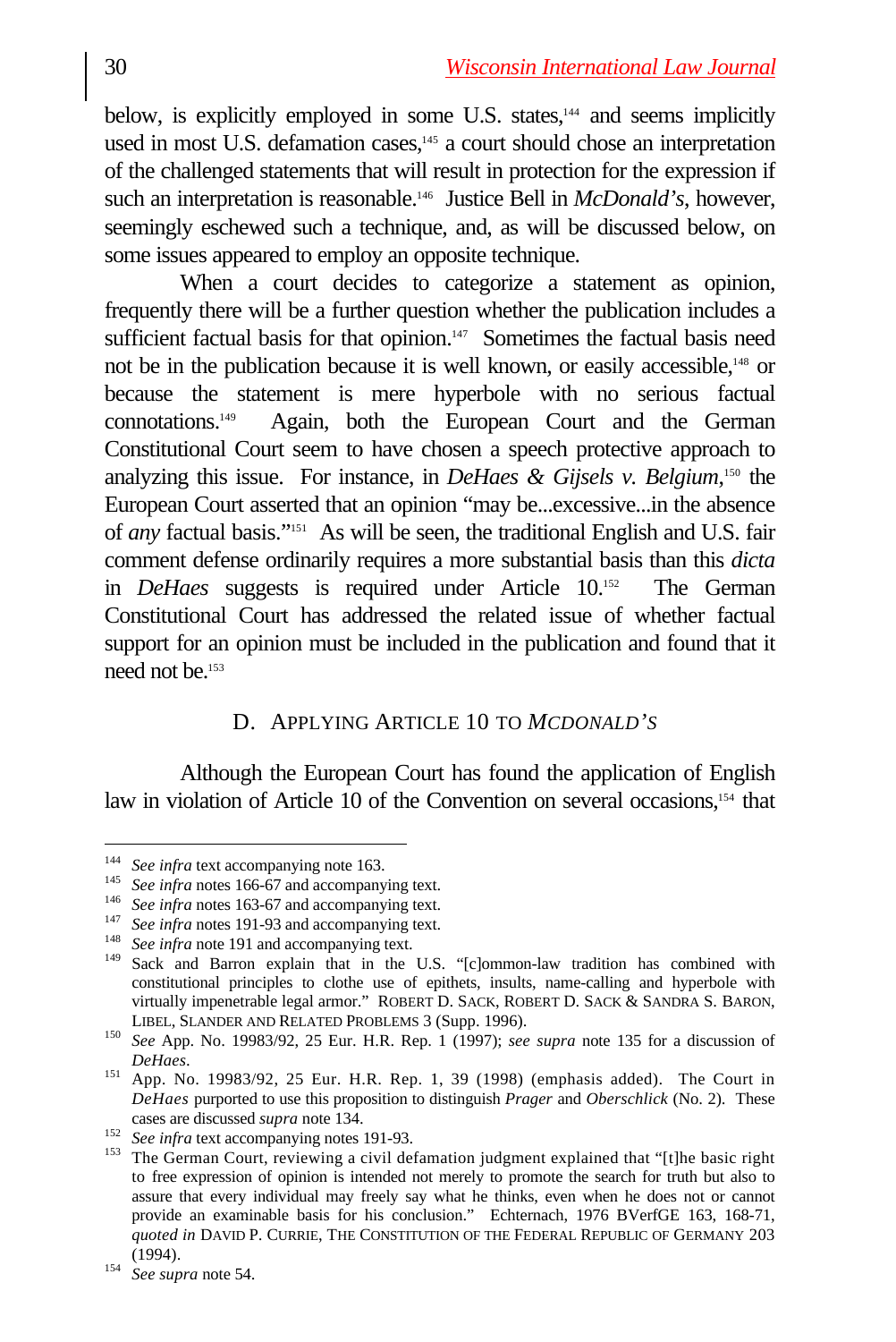Court has never addressed the application of English substantive defamation law.<sup>155</sup> Despite the Commission decision referred to above,<sup>156</sup> there is a serious question whether the European Court would find that Justice Bell's analysis in *McDonald's* is consistent with the Convention. The rather subjective balancing approach applied by the European Court, usually with a heavy weight on the side of expression, could easily clash in a case like *McDonald's* with the more rigid English defamation law which is routinely criticized as being the least speech protective of Western democracies.<sup>157</sup> Indeed, plaintiffs from other countries have brought suit in England on the basis of the distribution of a few copies of a publication in order to take advantage of England's restrictive law.158 Because English defamation law is more burdensome to expression than the law of most Convention signatory countries, the possibility that the European Court would find a violation of the Convention in *McDonald's* is enhanced. In the analysis of the facts of the case in Section IV, the likely conflicts between English law as applied in *McDonald's* and Convention jurisprudence will be pointed out.

Although the speech protective jurisprudence of the European Court may be inconsistent with English law, the very subjective case by case, balancing analysis used by the European Court makes predictions difficult. However, there is no doubt that English law is inconsistent with defamation jurisprudence in the United States. As the facts of *McDonald's* are examined in Section IV, the ways in which the U.S. Supreme Court's analysis would have differed from Justice Bell's analysis will be highlighted. In the following section, the defamation law of England and the United States will be described and compared.

# **III. DEFAMATION LAW IN ENGLAND AND THE UNITED STATES**

### A. WHEN IS A STATEMENT DEFAMATORY?

The threshold issue for a defamation suit in any country is the same—whether the statement is defamatory. There is little difference in the definition among various countries. In a 1936 English case, Lord Aitken defined defamatory words as those "which tend to lower the person in the

<sup>&</sup>lt;sup>155</sup> The Court has found that the assessment of damages in a English defamation case violated the Convention. *See supra* note 33.

<sup>&</sup>lt;sup>156</sup> See supra text accompanying notes 75-93.

<sup>&</sup>lt;sup>157</sup> See supra text accompanying notes 20-38.

<sup>158</sup> *See* Vick & Macpherson, *supra* note 24, at 935.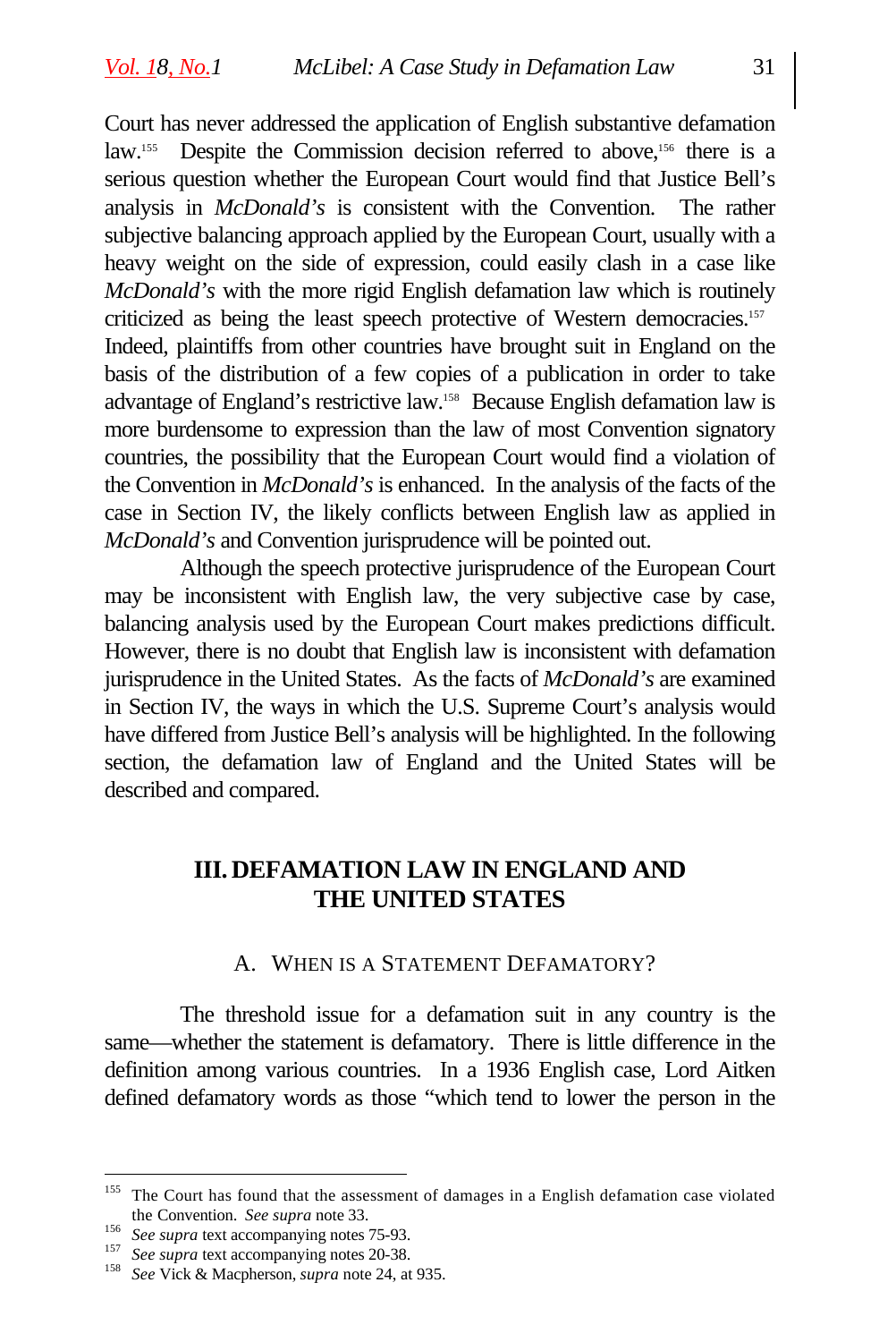estimation of right-thinking people."159 Also, there seems to be no difference in the requirement that plaintiff has the burden of proof to show the defamatory nature of the statement.<sup>160</sup>

Both English and U.S. law looks not only to the words themselves, but also to the circumstances and the context in determining whether a statement is defamatory. Frequently the defamatory meaning arises from innuendo, rather than from the actual words.161 It is not always easy to decide whether a statement is defamatory. This is the first point at which there may be a significant divergence between English and U.S. law—a divergence that would be relevant to the analyses applicable to some of the allegedly defamatory statements in the pamphlets in *McDonald's*. The traditional English approach is simply to determine the "natural and ordinary" meaning of the words, given the context and circumstances.162 Obviously, there is not always just one "natural and ordinary" meaning. A few U.S. states have adopted the "innocent construction rule," which requires that if there is a nondefamatory meaning that can reasonably be considered natural, it should be chosen, even if there is also a defamatory meaning that would also be considered "natural."163 As discussed above, the German Constitutional Court has explicitly interpreted their Basic Law as requiring a similar approach to their criminal defamation law,164 and this approach is consistent with the analyses of the European Court of Human Rights in some cases.<sup>165</sup> Although the United States Supreme Court has not explicitly adopted the innocent construction rule, commentators have suggested that "as a matter of constitutional law the First Amendment thumb is put on the balance in favor of a finding [that] expression is...nondefamatory."<sup>166</sup> They have asserted that the Supreme Court's tendency in "the public-issue context" to view statements as opinion rather than fact is an example of this principle.<sup>167</sup>

<sup>159</sup> Sim v. Stretch 52 T.L.R. 669 (1936), *quoted in* SCOTT-BAYFIELD, *supra* note 14, at 10. The rule in the United States is described in the RESTATEMENT (SECOND) OF TORTS § 559 cmt. b (1977) as language which subjects a person "to hatred, ridicule or contempt."

<sup>160</sup> *See* SCOTT-BAYFIELD, *supra* note 14, at 10 (English law); MIDDLETON & CHAMBERLIN, *supra* note 22 at 74 (U.S. law).

<sup>&</sup>lt;sup>161</sup> See SCOTT-BAYFIELD, *supra* note 14, at 13-16 (English law); MIDDLETON & CHAMBERLIN, *supra* note 22, at 84-85 (U.S. law).

<sup>162</sup> *See* REPORT OF THE COMMITTEE ON DEFAMATION, *supra* note 45, at 22-23. An English jurist has pointed out the difficulty in determining whether a statement is defamatory under the test applied. Lord Diplock noted the "'artificial" idea of the "natural and ordinary meaning" test. Slim v. Daily Telegraph, 2 Q.B. 157, 171 (1968), *quoted in* REPORT OF THE COMMITTEE ON DEFAMATION, *supra* note 45, at 24.

<sup>163</sup> MIDDLETON & CHAMBERLIN, *supra* note 22, at 83. *See generally* Kyu Ho Youm, *The Innocent Construction Rule: Ten Years After Modification*, 14 COMM. & L. 49 (1992).

<sup>164</sup> *See supra* text accompanying note 143.

<sup>&</sup>lt;sup>165</sup> See supra text accompanying notes 142, 144-46.

<sup>&</sup>lt;sup>166</sup> ROBERT D. SACK & SANDRA S. BARON, LIBEL, SLANDER AND RELATED PROBLEMS 120 (2d ed. 1994).

<sup>167</sup> *Id.* (citing Greenbelt Cooperative Publishing Ass'n, Inc. v. Bresler, 398 U.S. 6,14 (1970) (Stating that the word "blackmail" in the context of the public controversy was merely "rhetorical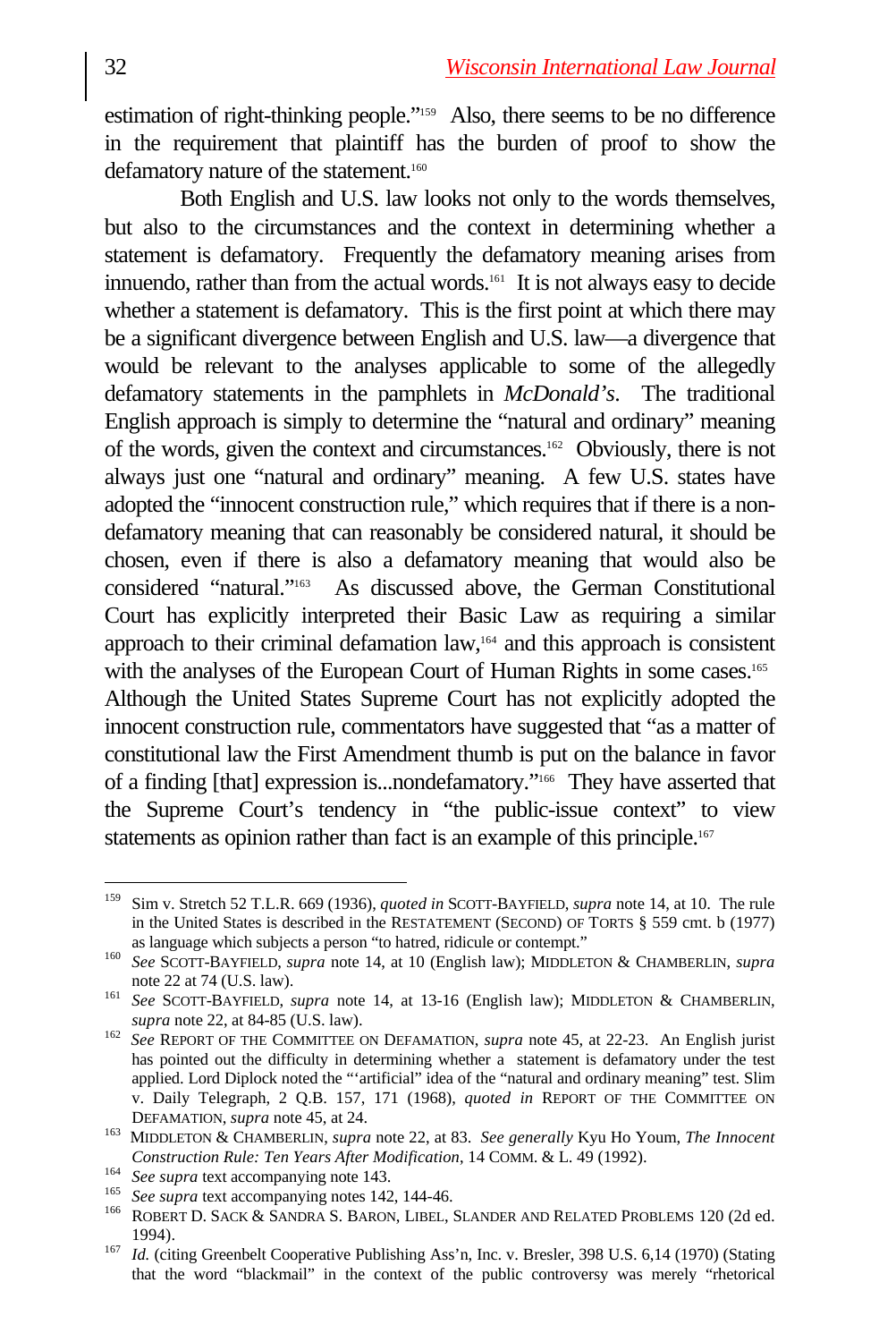In addition to proving that a statement was defamatory, in the United States plaintiffs must ordinarily prove that they were harmed.<sup>168</sup> Except for some slander actions, English law does not require evidence of damage—it is presumed.169 However, the distinction between England and the United States may be more semantic than real; proof of actual damage in the United States is not very difficult, usually consisting of quite general and speculative testimony.170 Apparently, the requirements of proof of actual damages is more rigorous in continental Europe.<sup>171</sup>

In England, once a plaintiff proves a defamatory meaning and that the statement refers to her, the prima facie case is over. The plaintiff will win unless the defendant can sustain the burden of proof of one of the defenses. Although this approach may seem draconian to many lawyers in the United States, it should be kept in mind that not so long ago—before *New York Times v. Sullivan*<sup>172</sup> was decided in 1964—U.S. libel law was essentially identical to current English law.

hyperbole.")). Sack and Baron also refer to a Second Circuit case in which the judge explained that "what is libelous must...be measured very carefully because, as Justice Harlan said in *Curtis Publishing Co. v. Butts,...public officials and public figures have 'sufficient access to means of* counter-argument to be able to expose through discussion the falsehood and fallacies of the defamatory statements." SACK & BARRON, *supra* note 166, at 120 (quoting *Buckley v. Littell*, 539 F.2d 882 (2d Cir. 1976), *cert. denied,* 429 U.S. 1062 (1977)(term "fascist…fellow traveler" too subjective to be susceptible of truth or falsity).

<sup>168</sup> The United States Supreme Court has held that "presumed" damages are only available if the *New York Times* "malice" standard has been satisfied. Gertz v. Welch, Inc., 418 U.S. 323 (1974). See *infra* notes 177-83 and accompanying text for a discussion of *New York Times*. Of course this standard is required for any defamation action when the plaintiff is a "public figure," so the rule's only importance involves cases of defamation of non-public figures. *See infra* text accompanying note 181 and accompanying text. The one exception to the requirement of malice for the recovery of presumed damages is a private plaintiff suing for defamation over a matter unrelated to a public concern. *See* Dun & Bradstreet, Inc. v. Greenmoss Builders, Inc., 472 U.S. 749 (1985) (plurality).

<sup>169</sup> Jones v. Jones, 2 App. Cas. 481, 500 (1916).

<sup>&</sup>lt;sup>170</sup> See MIDDLETON & CHAMBERLIN, *supra* note 22, at 125. However, damages must always be proven in the U.S. if the cause of action is "product disparagement," rather than "defamation." For recovery in a product disparagement suit plaintiffs must prove that " the communication played 'a substantial part in inducing others not to deal with her.'" Lisa Magee Arent, *A Matter of "Governing Importance": Providing Business Defamation and Product Disparagement Defendants Full First Amendment Protection*, 46 IND. L.J. 441, 448 (1992)(quoting from *Hurlbut v. Gulf Atlantic Life Ins, Co.,* 749 S.W.2d 762, 767 (Tex.1987)). The cause of action frequently overlaps with defamation of a business plaintiff, as it would in the *McDonald's* case. When there is an overlap, the defamation rules would apply. Arent convincingly argues that the more speech protective rule of business disparagement should apply when there is such an overlap. *See* Arent, at 471. English law apparently does not distinguish between product disparagement and defamation. According to Carter-Ruck, injury to "business reputation [is] actionable without proof of special damages" in England. CARTER-RUCK *supra* note 22, at 74.

<sup>171</sup> *See, e.g.,* Vick & McPherson, *supra* note 24 at 904 (France), 956 (Germany).

 $172$  376 U.S. 254 (1964).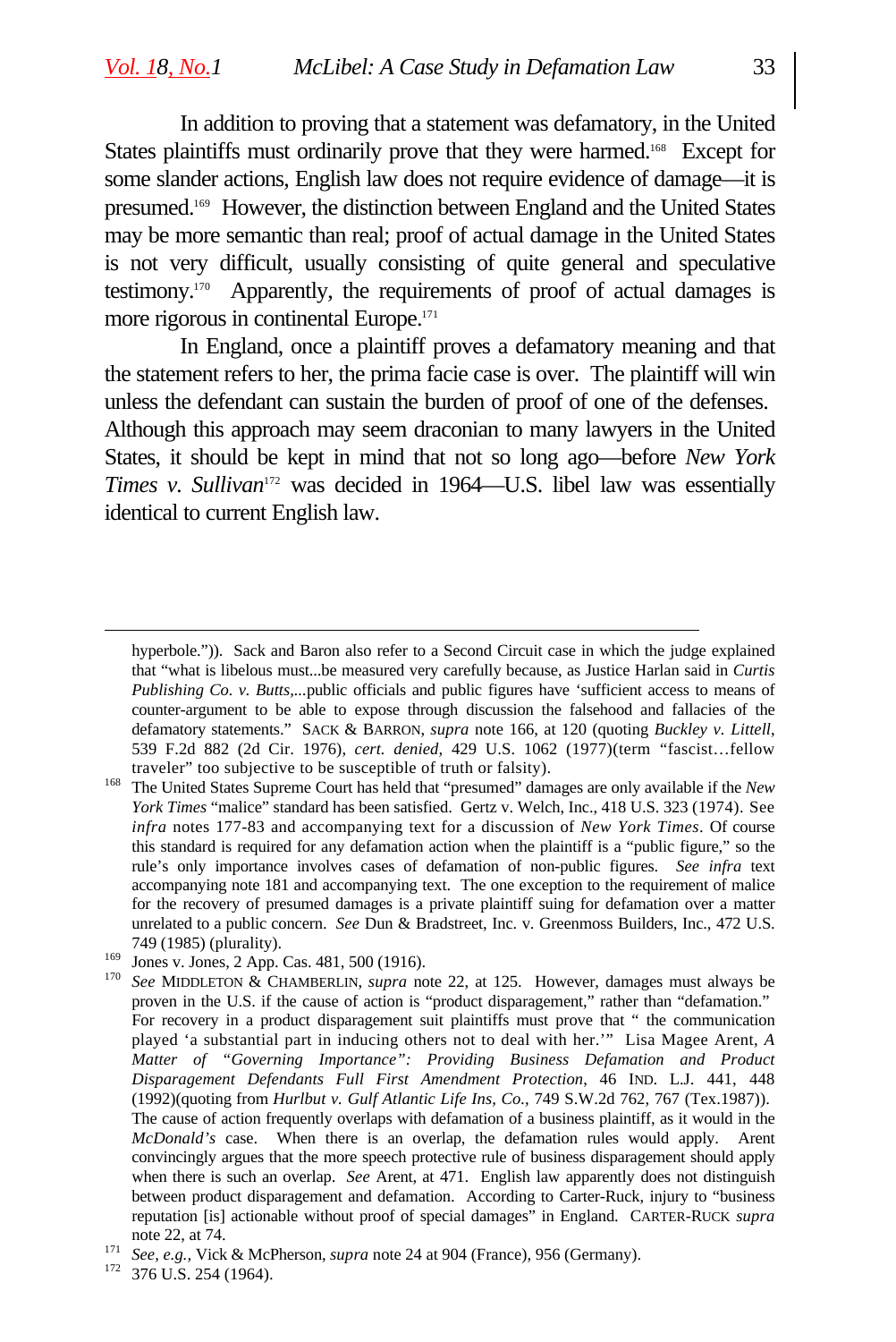#### B. JUSTIFICATION

The most obvious defense to libel is "justification:" the statement was true. It is not necessary that every detail of the statement be true. The English Defamation Act of 1952 requires that:

> In an action for libel or slander in respect of words containing two or more distinct charges against the plaintiff, a defense of justification shall not fail by reason only that the truth of every charge is not proved if the words not proved to be true do not materially injure the plaintiff's reputation having regard to the truth of the remaining charges.<sup>173</sup>

As will be seen, a good case can be made that, with respect to many of the allegedly defamatory statements, Justice Bell placed a greater burden on the defendants than the "justification" defense in England requires.

In *New York Times*, the U.S. Supreme Court shifted the burden from the defendants to prove truth to public figure plaintiffs to prove falsity as an element of their cause of action.174 This rule alone probably would have resulted in victory for the defendants on nearly all of the alleged defamatory statements had *McDonald's* been tried in the U.S. Furthermore, although the U.S. Supreme Court has not definitively articulated the standard of proof of falsity, most courts in the United States have assumed that the standard is "clear and convincing evidence," the same standard required by the Court for "malice."<sup>175</sup> This standard has been described as requiring that there be a "high probability" which is "substantially greater" than the opposite likelihood.<sup>176</sup> As will be seen, with rare exceptions, the evidence adduced at trial was insufficient to conclude that the plaintiffs could have satisfied the burden of proof of falsity in *McDonald's*.

 173 Defamation Act, 1952, 15 & 16 Geo. 6 & 1 Eliz. 2, ch. 66, § 5 (Eng.) [hereinafter Defamation Act of 1952]. Amended by Defamation Act of 1996.

<sup>&</sup>lt;sup>174</sup> See New York Times, 376 U.S. at 279-80. A 1986 case extended that requirement to private plaintiffs involved in matters of public concern suing media defendants. *See* Philadelphia Newspapers, Inc. v. Hepps, 475 U.S. 767 (1986). However, Justice O'Connor explicitly pointed out in her opinion for the majority that the Court was not deciding whether the plaintiff would have to prove fault in the case of a non-media defendant. *See id*. at 775.

<sup>175</sup> SACK & BARRON, *supra* note 166, at 183. *See infra* note 179 for a discussion of the standard of proof for "malice."

<sup>176</sup> Dacey v. Connecticut Bar Ass'n, 170 Conn. 520*,* 537 (1976), *quoted in* SACK & BARON, *supra* note 166, at 307. Sack and Baron have observed that "the extend to which juries respond to the niceties of language in judicial charges is anything but clear. It may be that the fine line between 'preponderance' and 'clear and convincing' does not significantly affect the outcome of jury verdicts in defamation litigation except in unusual cases." *Id.* at 308. However, the rule could be particularly important at the summary judgment and directed verdict stage, as the judge would be required to determine whether a reasonable jury could find that this high evidentiary standard could be or had been met. *See id.* at 309.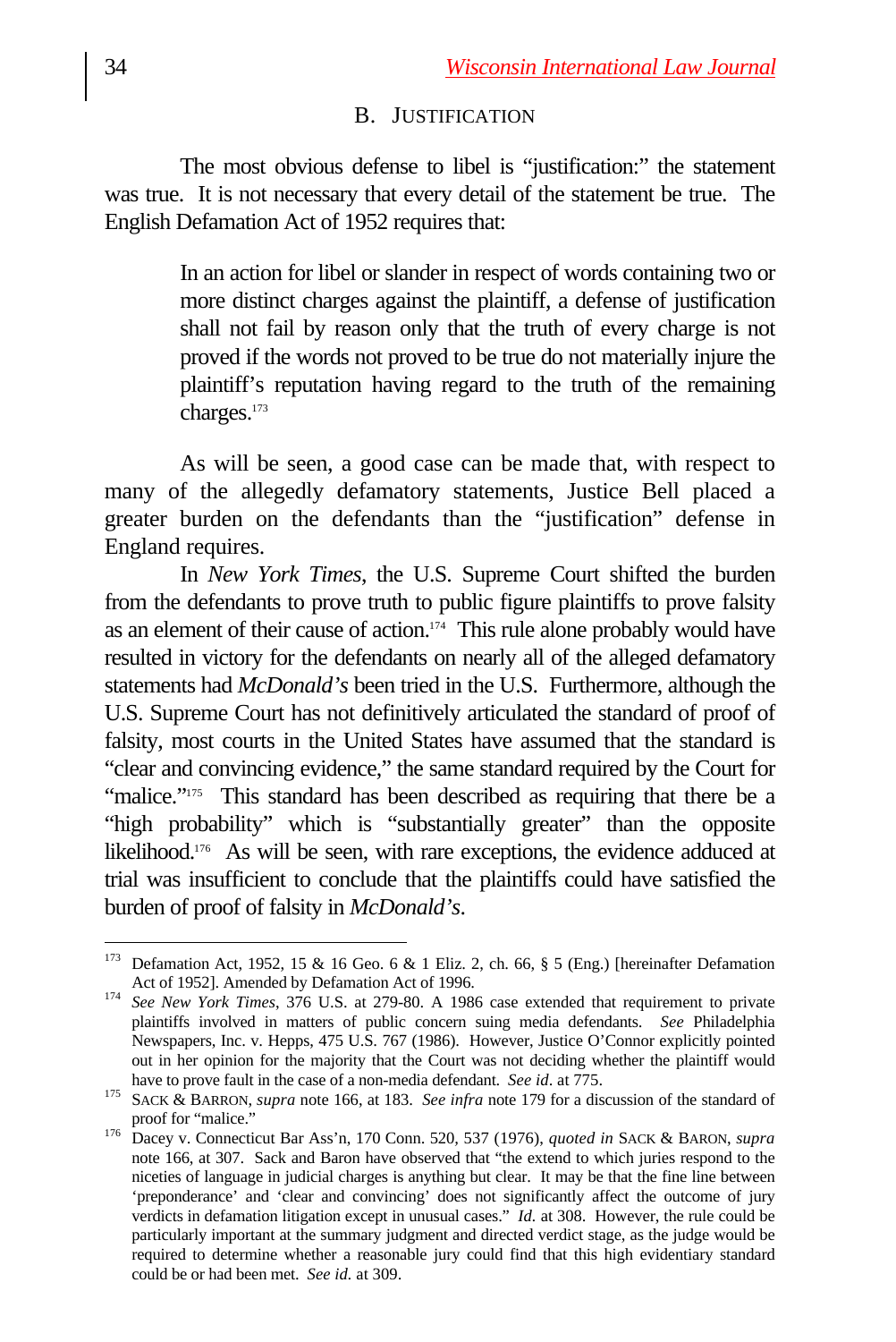#### C. FAULT

One of the important differences between U.S. and English defamation law is that in the United States the tort is no longer a strict liability action. The United States Supreme Court held in *New York Times* that public official plaintiffs must prove "malice" if they are suing for defamation in a matter involving their "official conduct." <sup>177</sup> Malice can be proven by a showing that the defendants knew the statements were false or recklessly disregarded the truth.<sup>178</sup> In a later case the Court explained that to establish "reckless disregard" plaintiff must prove that defendant had a "high degree of awareness of [the] probable falsity" of the statement.179 Three years after *New York Times* the Supreme Court extended the rule to "public figures," defined as persons who "voluntarily...have assumed roles of especial prominence in the affairs of society."<sup>180</sup>

After examining cases applying the "reckless disregard" standard, Professor Middleton concluded that:

The courts ask whether a journalist adequately investigated a story given the time available. The courts consider whether the reporter chose reliable sources, ignored warnings that a story was wrong, or disregarded inconsistencies. Other factors that could contribute to a finding of actual malice include a mistake in interpretation, a use of the wrong terms, and a biased selection of facts. Proof of motives such as ill will or hatred could be one of the factors considered. So could intent to print sensational stories in order to attract readers. The failure to print a retraction could also be a factor. Ordinarily, one of these items alone is not sufficient evidence of actual malice—however, a combination of them could be.

MIDDLETON & CHAMBERLIN, *supra* note 22, at 111.

Lower courts have narrowly defined the term "public controversy" so as not to include everything the public finds newsworthy. *See, e.g.*, Waldbaum v. Fairchild Publications, 627 F.2d 1287, 1292 (D.C. Cir. 1980). Consistent with this approach, the Supreme Court refused to find a messy

<sup>177</sup> <sup>177</sup> 376 U.S. at 280. The Court in *New York Times* did not define the terms "public official" or "official conduct." Lower courts have taken a broad approach to the latter issue finding that matters related to the character of the plaintiff are related to their "official conduct." *See* MIDDLETON & CHAMBERLIN, *supra* note 22, at 98. Two years after *New York Times*, the Court explained that the term "public official" refers to public employees "who have, or appear to the public to have, substantial responsibility for or control over the conduct of government affairs." Rosenblatt v. Baer, 383 U.S. 75, 85 (1966).

<sup>178</sup> *See New York Times*, 376 U.S. at 280.

<sup>&</sup>lt;sup>179</sup> Garrison v. Louisiana, 379 U.S. 64, 74 (1964). Further refinements by the Court have referred to statements that are "so inherently improbable that only a reckless man would have put them into circulation" or that there are "obvious reasons" to doubt the credibility of the statements. St. Amant v. Thompson, 390 U.S. 727, 732 (1968).

<sup>&</sup>lt;sup>180</sup> Gertz v. Welch, Inc., 418 U.S. 323, 345 (1974). Lower courts have had little help from the Supreme Court in determining who is a "public figure" and there is a good deal of inconsistency in their findings. The problem has been exacerbated by the creation of a hybrid group—limited public figures. These individuals are subject to the *New York Times* rule only in the context of a particular public controversy which they have "thrust themselves" into. *Gertz*, 418 U.S. at 345. Some popular entertainers, and prominent leaders of political organizations have been found to be all-purpose public figures. Some actors, athletes, Nobel Prize winners, civil rights activists, professors and columnists have been found to be "limited public figures." DONALD M. GILLMOR & JEROME A. BARRON, MASS COMMUNICATION LAW: CASES AND COMMENT 241 (5th ed. 1990).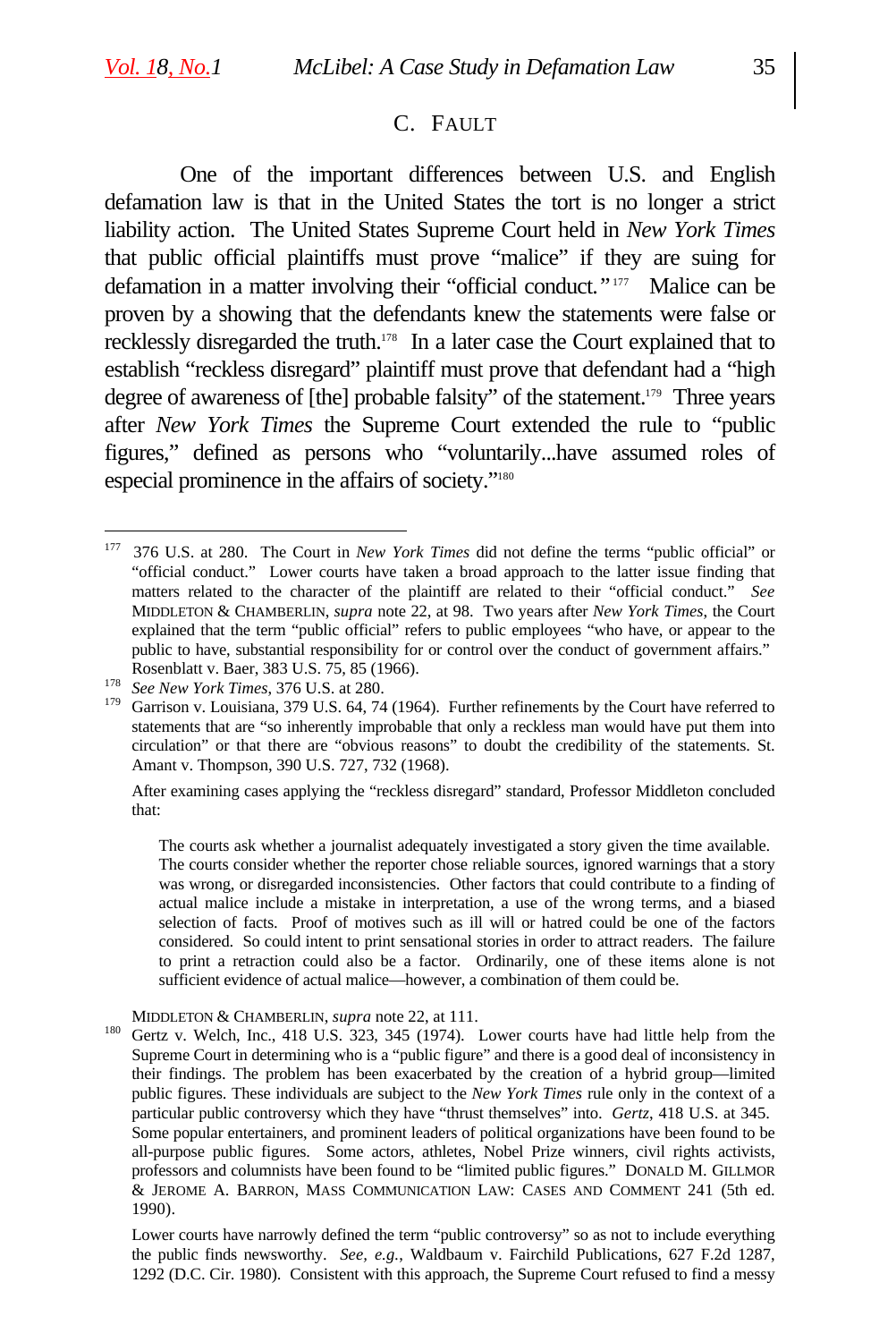The Supreme Court has also found that even when the plaintiff is a purely private individual strict liability is inconsistent with the First Amendment. Thus, in 1974 the Court held that while private individuals did not have to prove malice, the First Amendment required that they prove negligence in order to recover in a defamation action.<sup>181</sup>

Corporations are treated like individuals for purposes of libel actions in both the U.S. and England.182 Therefore, had the *McDonald's* case been litigated in the United States, there is no doubt that the company would have been considered a "public figure." As the analysis in Section IV will illustrate, the Company would have had a very difficult time establishing the requisite proof of "malice." Therefore, the result would very probably have been a judgment for the defendants on that basis alone. This result would have been particularly likely because the U.S. Supreme Court in *New York Times* found that the First Amendment requires a standard of proof of malice higher than the more probable than not test applied in most civil actions. Public figure plaintiffs must establish malice with "clear and convincing evidence."<sup>183</sup>

# D. "OPINION," "FAIR COMMENT" AND "PROVABLE AS FALSE"

One element of English defamation law is more speech protective than the law of some other European countries.<sup>184</sup> In England a defense of "fair comment" may be available in defamation actions which involve statements of "opinion" rather than "fact." As explained above, the European Court of Human Rights' interpretation of Article 10 of the Convention,<sup>185</sup>

The Court in *Gertz* also held that private figures involved in matters of public interest must prove "malice" in order to collect presumed or punitive damages. *See* 418 U.S. at 350-52.

divorce proceeding to be a "public controversy" in a suit by a wealthy, socialite wife who was allegedly defamed by the press. Time, Inc. v. Firestone, 424 U.S. 448, 454 (1976).

<sup>&</sup>lt;sup>181</sup> See Gertz, 418 U.S. at 345-48. Some states have gone further, interpreting their own laws to require private defamation plaintiffs who are involved in matters of public interest to prove knowing falsehood or reckless disregard of the truth for damages of any kind. New York has taken an intermediate position, requiring proof of gross negligence, but not reckless disregard. *See* MIDDLETON & CHAMBERLIN, *supra* note 22, at 118-19, n.197.

Courts differ as to whether the negligence standard should be applied by reference to the ordinary reasonable person or the ordinary reasonable journalist, and the Supreme Court has yet to address this issue. *See id*. at 119. For a discussion of the kind of evidence that courts have required for proof of negligence, *see id.*

<sup>182</sup> *See* Arent, *supra* note 170, at 446 (U.S. law); CARTER-RUCK ET AL., *supra* note 22, at 73 (English. law).

<sup>183</sup> *New York Times*, 376 U.S. at 285-86. *See* SACK & BARON, *supra* note 166, at 306-07. This standard has been assumed to be the same as the "clear and convincing" standard used in other contexts. *Id*.*; supra* note 176 for a discussion of this standard of proof in the context of proof of falsity.

<sup>184</sup> *See Lingens v. Austria*, *supra* note 21.

<sup>&</sup>lt;sup>185</sup> See supra text accompanying notes 129-52.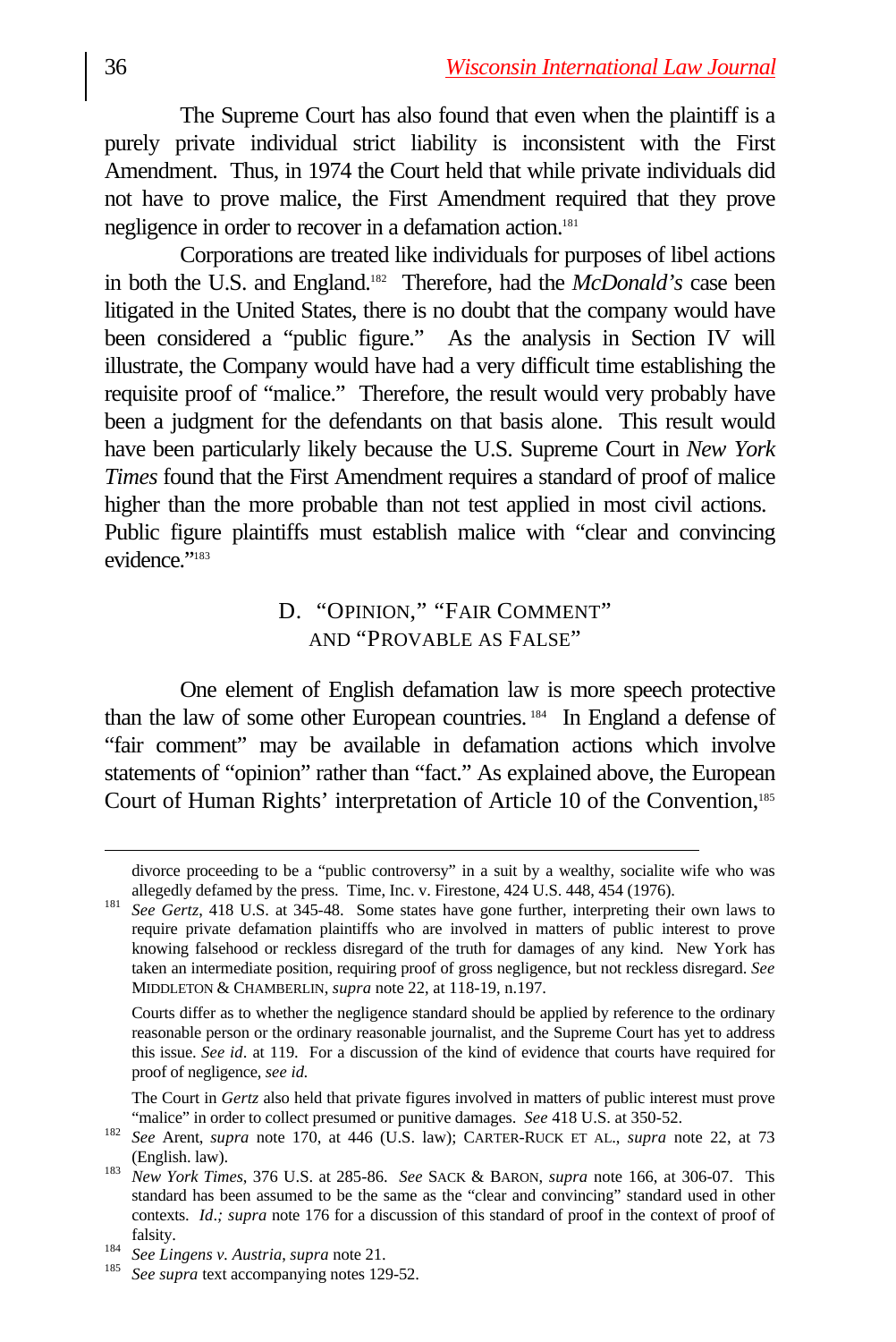and the German Constitutional Court's interpretation of the freedom of expression guarantee of their Basic Law have in recent years developed similar speech protective analyses.<sup>186</sup> The European Court's analysis will probably result in a gradual acceptance of a "fair comment" type defense in those countries in Europe where a comparable defense is not available.<sup>187</sup>

Before *New York Times*, the fair comment defense in U.S. defamation actions was, as in England today, one of defendants' best weapons. Although it varied slightly from state to state, the defense was essentially the same as that of current English law. Today, it is rare that fair comment will offer defendants more protection than the requirement that plaintiffs prove falsity and malice. However, in states where fair comment is interpreted broadly, the common law defense can occasionally still play an important role.<sup>188</sup>

In both English and U.S. law the burden of proof of "fair comment" is allocated to the defendant. An influential parliamentary law reform committee described the English rule as follows:

> (a) the facts (if any) alleged are true, save that where the words complained of consist "partly of allegations of fact and partly of expression of opinion, a defense of fair comment shall not fail by reason only that the truth of every allegation of fact is not proved if the expression of opinion is fair comment having regard to such of the facts alleged or referred to in the words complained of as are proved."

> (b) the expression of opinion is such that an honest man, holding strong, exaggerated or even prejudiced views could have made;<sup>189</sup>

(c) the subject matter of the comment is of public interest; and

 186 *See supra* notes 137, 143.

<sup>&</sup>lt;sup>187</sup> J.G. Merrills, *Decisions on the European Convention on Human Rights During 1986*, BRIT. Y.B. INT'L L. 449, 466.

<sup>&</sup>lt;sup>188</sup> Plaintiffs might be able to prove reckless disregard of the truth, or in the case of a private plaintiff, negligence, but defendants might still be able to prove the defense of fair comment. This would occur only in a state with a broad interpretation of the defense. *See infra* text accompanying notes 199-209 for a discussion of various approaches to fair comment in the states.

<sup>&</sup>lt;sup>189</sup> Critics of the current law in England point out that it must be particularly confusing for juries to deal with this defense because the term "fair comment" does not correspond to the legal definition of the defense. They assert that it must be very difficult for lay persons to find "fair comment" when an opinion is "exaggerated" or even "inspired by prejudice." One suggested solution to this problem has been to simply change the name of the defense to "comment." REPORT OF THE COMMITTEE ON DEFAMATION, *supra* note 45, at 40-41. However, that slight change, although helpful, would not solve the difficulty in defining the defense. The trier of fact would still have to make the inherently subjective determination of whether an honest but prejudiced man could have made the statement.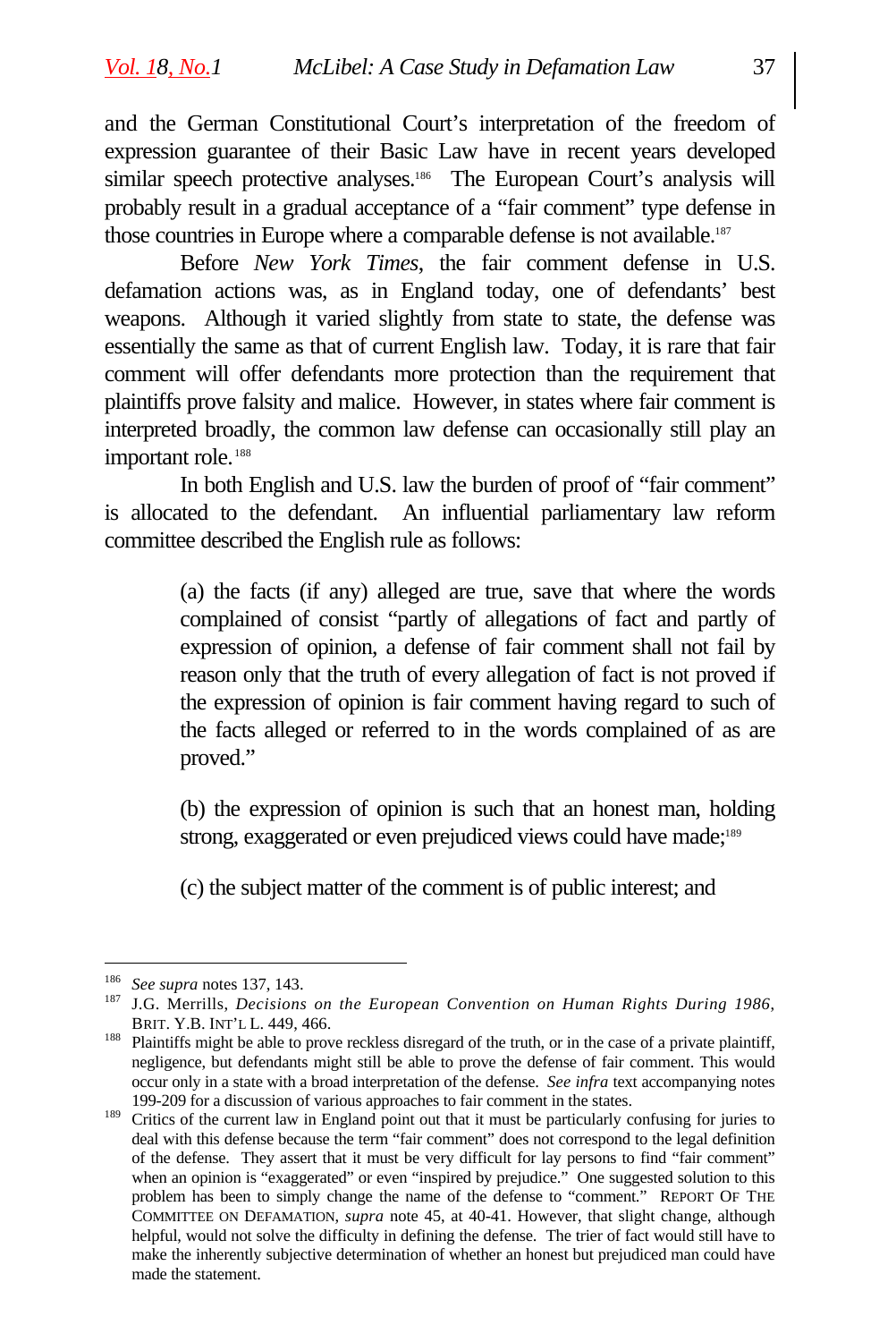(d) The facts relied on when founding the comment were in the defendant's mind when he made it.<sup>190</sup>

The fair comment defense in most of the states in the U.S. is available only if the comment is based on facts that are stated with the comment and are true, are matters of common knowledge, or are easily accessible to the reader. Thus the reader would be able to assess whether the comment was appropriate or not.191 A minority of states would protect the comment even if the facts are erroneously stated, or not stated at all; this approach is particularly likely when the comments are on political matters.<sup>192</sup> The English fair comment defense does not seem to include a rigid requirement that the facts upon which the comment is based be stated with the comment.<sup>193</sup>

In both England and the United States defendants have the burden of proof of the elements of the defense of fair comment. But the defense can be defeated if plaintiff proves "malice."194 For purposes of fair comment, the term malice is usually defined differently than the "reckless disregard of the truth" standard of *New York Times*. There is a good deal of confusion in both the United States and England regarding the definition of the term. However, most courts look to whether there is "bad faith" or whether the comment is made with a "bad motive."<sup>195</sup>

<sup>&</sup>lt;sup>190</sup> *Id.* at 38 (quoting in part from the Defamation Act of 1952, § 6). The Committee pointed out that some English authorities have limited the defense in cases in which the allegedly defamatory assertion consisted of an imputation of bad motives. In such cases the defense may only be available if the "imputations are warranted by the facts." *Id.* This is essentially a reasonableness standard that is higher than the requirement that a "prejudiced but fair minded" person would form the opinion.

<sup>&</sup>lt;sup>191</sup> See ROBERT D. SACK, LIBEL, SLANDER AND RELATED PROBLEMS 165-66 (1980). Some degree of inaccuracy in the facts is tolerated so long as those inaccuracies are not serious. Sack has explained that in determining truth or falsity of the underlying facts to support fair comment the same test is used as for proof of other defamatory facts. "'Minor errors of fact" will be overlooked if the "gist or sting'" of the statements are correct. *Id.* at 166-67.

<sup>192</sup> *See Id.* at 167.

<sup>&</sup>lt;sup>193</sup> According to one authority, "If the words complained of do not make clear what are the facts upon which the comment is based the defendant will be ordered to provide particulars of such facts." CARTER-RUCK ET AL., *supra* note 22, at 112*.* The English Committee on Defamation stated that "in the ordinary fair comment case a defendant relying on this defense is not limited to the statements of fact contained in the publication complained of. He may rely on other relevant facts, provided they were in his mind when he made the comment. Indeed sometimes the publication may contain no explicit statements of fact at all." REPORT OF THE COMMITTEE ON DEFAMATION, *supra* note 45, at 44. However, the Committee cited *Kelmsley v. Foot*, App. Cas. 345 (H.L. 1952) in support of this proposition. That case actually seems to support the more restrictive U.S. rule because the Court found that the underlying facts did not need to be stated because they referred to the reputation of a well-known newspaper.

<sup>194</sup> SACK & BARON, *supra* note 166, at 242.

<sup>&</sup>lt;sup>195</sup> For a discussion of malice in U.S. common law see id. One common description of malice in English defamation law is that the comment must not be "dishonest or reckless or actuated by spite or ill will, or any other improper motive." REPORT OF THE COMMITTEE ON DEFAMATION, *supra* note 45, at 39. Another author defines malice in English defamation law as "ill will or spite towards the plaintiff or any indirect or improper motive in the defendants mind at the time of the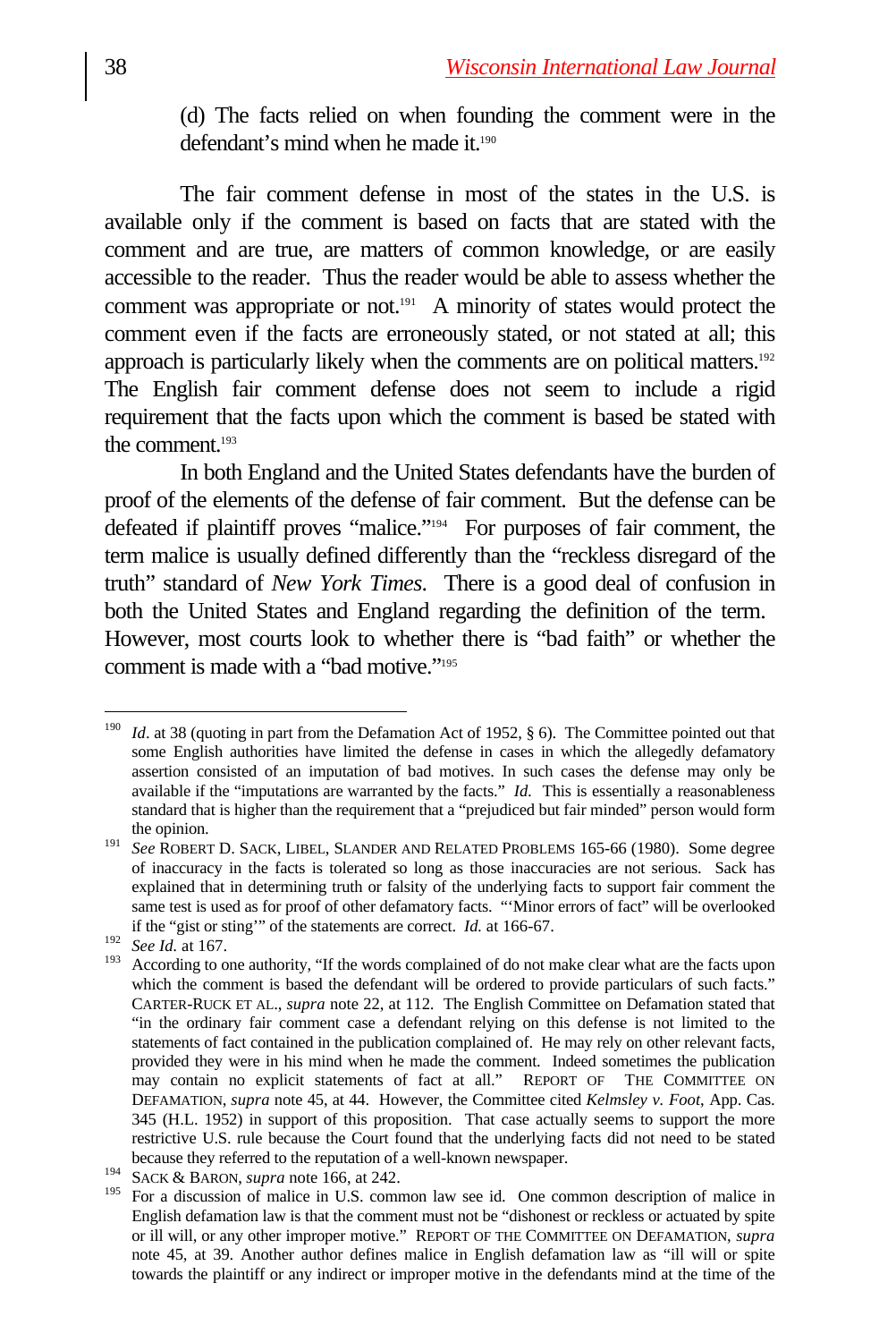The English and U.S. defense of "fair comment" share another feature; neither country has been successful at giving courts much guidance on the threshold issue—whether a statement is an opinion or an allegation of fact. Some English authorities acknowledge the difficulty, but do not offer any help on how to resolve it.<sup>196</sup> Apparently there is agreement that context is relevant to the distinction. But precisely which aspects of the context, and what weight is given to that factor seems to be left to the judge's discretion.<sup>197</sup> As will be seen, Justice Bell's characterization of statements in *McDonald's*

as fact or opinion also lacked sufficient explanation, and in a number of situations seemed questionable.<sup>198</sup>

One commentator has described U.S. case law on the fact/opinion distinction as "an uncomfortable legacy of judicial confusion."199 Another commentator observed that "[a] cursory glance at the authorities yields the startling realization that the 'distinction is more often stated than defined,' and if and when it is defined, that it is often stated in a manner as if the words were self-explanatory."200 He concluded that courts frequently use the

Commentators have criticized the subjectivity of the concept of "malice" in English defamation law and the difficulty that juries have in attempting to apply the concept. REPORT OF THE COMMITTEE ON DEFAMATION, *supra* note 45, 39-41. Some reformers in England would do away with the malice qualification of the fair comment rule entirely. *See id*. at 39. Other reformers would invoke a narrow definition of malice that would go to whether the opinion was "honestly held," and for clarity would substitute that terminology for the term malice. The 1996 amendment to the English defamation law did not make this change, so English juries continue to be faced with drawing the line between a "malicious" comment and one that is "fair" even though it is influenced by prejudice.

196 *See e.g.*, SCOTT-BAYFIELD, *supra* note 14, at 64.

 $\overline{a}$ 

- <sup>197</sup> See 28 HALSBURY'S LAWS OF ENGLAND | 134 (Lord Hailsham of St. Marylebone 4th ed. 1979).
- <sup>198</sup> See, e.g., infra text accompanying notes 274, 494-96, 525-30.

publication which is his sole or dominant motive for publishing the words complained of." Kathleen A. O'Connell, *Libel Suits Against American Media in Foreign Courts*, 9 DICK. J. INT'L L. 147, 154 (1991) (quoting 28 HALSBURY'S LAWS OF ENGLAND (5)(i)(145) (Lord Hailsham of St. Marylebone 4th ed. 1979)).

A discussion of how one goes about proving malice merely emphasizes the ambiguity of the concept. *See id*. at 154-55. A narrow interpretation of this requirement might correspond with the *New York Times* rule of knowing falsity or reckless disregard of the truth. *See supra* note 179 and accompanying text for an explanation of the N.Y. Times reckless disregard standard. However, one cannot guarantee that a jury will give such a narrow interpretation.

<sup>199</sup> Charles H. Carman, *Hutchinson v. Proximire and the Neglected Fair Comment Defense: An Alternative to "Actual Malice,*" 30 DEPAUL L. REV. 1, 13 (1980).

<sup>200</sup> Herbert W. Titus, *Statement of Fact Versus Statement of Opinion—A Spurious Dispute in Fair Comment*, 15 VAND. L. REV. 1203, 1205 (1962) (footnotes omitted). The Supreme Court of Alaska gave up on what it considered an impossible line to draw, pointing out that, "The distinction between a fact statement and an opinion or comment is so tenuous in most instances, that any attempt to distinguish between the two will lead to needless confusion." Pearson v. Fairbanks Publishing Co., 413 P.2d 711, 714 (Alaska 1966), *discussed in* Robert Neal Webner, Note, *The Fact-Opinion Distinction in First Amendment Libel Law: The Need for a Bright-Line Rule*, 72 GEO. L.J. 1817, 1820 n.26 (1984). Accordingly, the Alaska court simply extended the "fair comment" defense to "non-malicious statements of fact," *Pearson*, 413 P.2d at 713-14, bringing the common law of defamation in Alaska close to the speech protective rule subsequently developed by the U.S. Supreme Court. *New York Times* is, however, more speech protective in that plaintiff must prove malice, *see supra* notes 177-83 and accompanying text, whereas it is the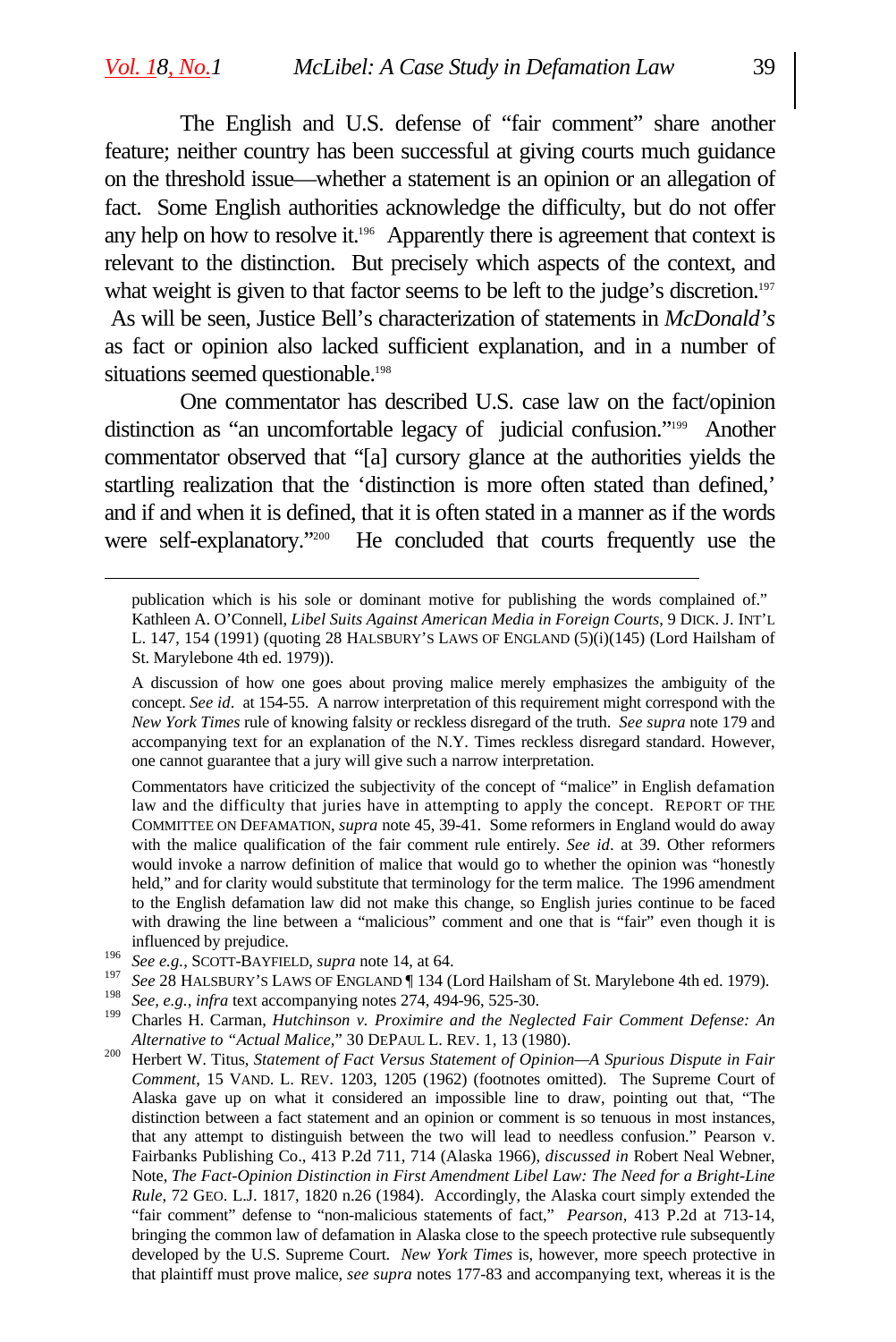fact/opinion distinction as "handy labels to justify a desired result, rather than as a serious tool for analysis."<sup>201</sup>

The characterization of the problem by the Kansas Supreme Court seems to precisely explain the problem faced by judges who conscientiously attempt to make the distinction between facts and opinions. That court explained that: "[e]xpressions of opinion and judgment frequently have all the force of statements of fact and pass by insensible gradations into declarations of fact."202 Thus there are some statements on both ends of the spectrum that are rather easy to classify, while there are a great many in the middle for which classification is very difficult.

Some courts in the United States have not even attempted to devise a test for drawing the line between fact and opinion. Instead they have merely labeled statements one or the other in a seemingly random manner. However, other U.S. courts have valiantly struggled to come up with criteria for classifying fact and opinion.203 These have included: inquiring into how the reader actually interpreted the statement,<sup>204</sup> looking to whether the statement was "cautiously phrased" to alert the reader that the statement was an opinion,205 determining whether the statement is susceptible of proof of falsity,206 looking to the degree of generality of the statements,207 focusing on the context of the statements<sup>208</sup> and various combinations of these factors.<sup>209</sup>

Once the U.S. Supreme Court began to restructure defamation law with *New York Times* and its progeny, fair comment was no longer the defendant's main weapon in most defamation actions. The requirement that the plaintiff prove "reckless disregard of the truth" with "clear and convincing" evidence, and the shift in the burden of proof of falsity onto

 $\overline{a}$ 

defendant's obligation to prove malice under the common law "fair comment" defense in Alaska. *See id.*

<sup>201</sup> Titus, *supra* note 200, at 1221.

<sup>202</sup> Coleman v. MacLennan, 98 P. 281, 290-91 (Kan. 1908).

<sup>203</sup> *See* Webner, *supra* note 200, at 1830.

<sup>204</sup> *See id.* at 1831-33.

<sup>&</sup>lt;sup>205</sup> *Id.* at 1838 (quoting Information Control v. Genesis One Computer Corp., 611 F.2d 781 (9th Cir. 1980)). This approach is said to require "language of apparency." *Id.* at 1838, 1852 (quoting *Information Control*, 611 F.2d at 784) (applying the "cautiously phrased" criterion as one of several relevant factors).

Webner would adopt a modified version of the "apparency" test as the sole criteria because it provides a bright line rule that is important to prevent a "chill" on expression. He would protect the comments so long as they are specifically labeled as opinion. Thus, if comments appeared on an editorial or opinion page, or were individually prefaced with language labeling the statements as opinion, the expression would be protected. Although he recognizes that this approach would permit some damage to reputations, he believes that the damage would be minimized because the "label...will alert the reader that what he or she is reading represents no more than the opinion of the writer." *Id*. at 1852.

<sup>206</sup> *See id*. at 1833.

<sup>207</sup> *See id.* at 1842.

<sup>208</sup> *See id.* at 1836-39.

<sup>209</sup> *See id.* at 1830-39. The author of this comment pointed out that the various tests may overlap in application. *See id*.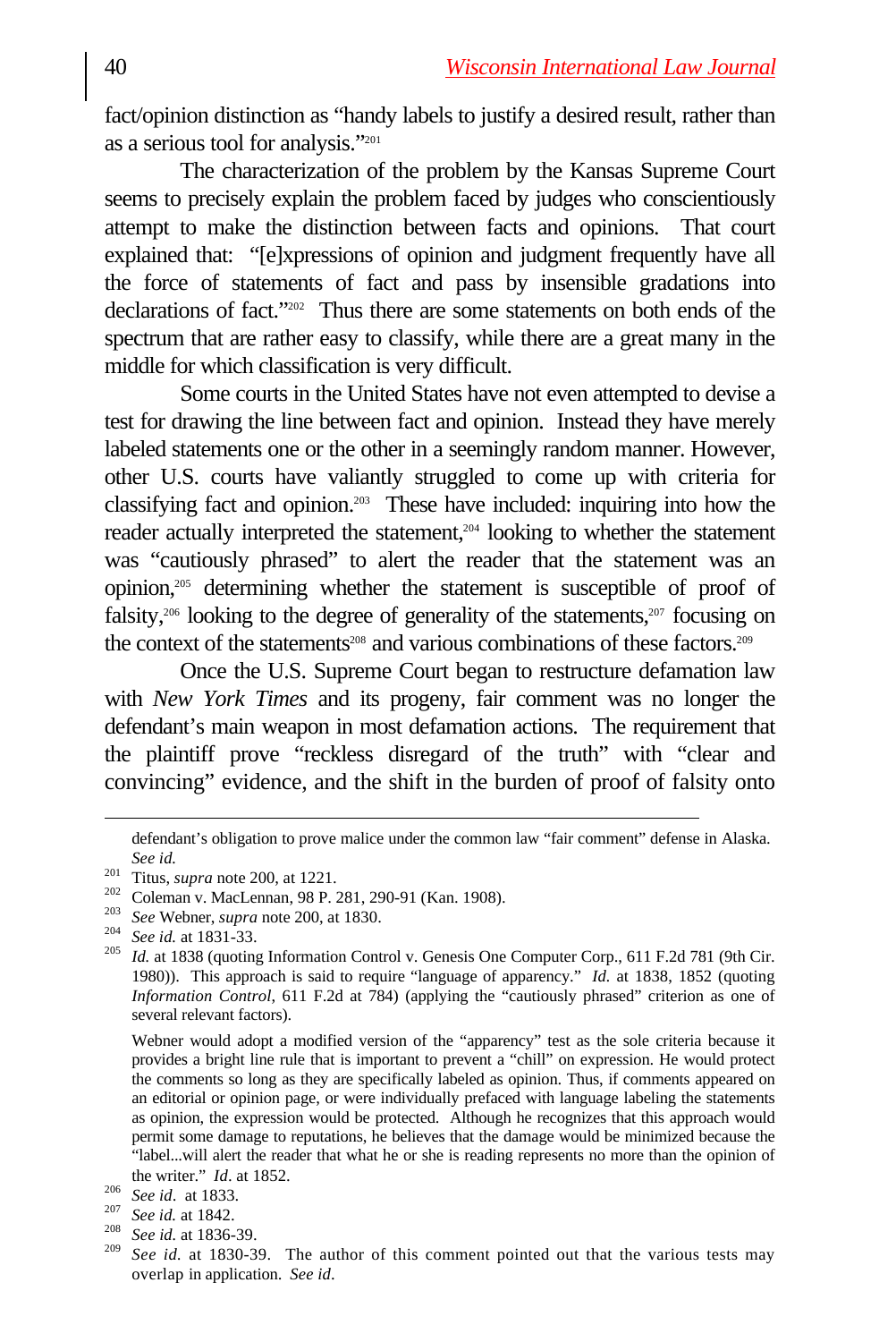the plaintiff were usually sufficient to protect such expression. However, the characterization of a statement as fact or opinion again took on major importance ten years after *New York Times* when the Court in *Gertz v. Robert Welch Inc.* <sup>210</sup> suggested in *dicta* that absolute protection for opinion was required by the First Amendment.211 However, *Gertz* and subsequent Supreme Court cases gave the lower courts little guidance on how to make this constitutionally required distinction.<sup>212</sup>

Sixteen years after the *Gertz dicta*, the Supreme Court rejected the position that the constitution requires absolute protection for opinion. In *Milkovich v. Lorain Journal Co.*<sup>213</sup> the Court collapsed the opinion/fact distinction into the plaintiff's burden of proof of falsity. In *Milkovich*, the Court asserted that "the creation of an artificial dichotomy between 'opinion' and 'fact'" was not constitutionally required, given that the Court had found in prior cases that plaintiff had the burden to prove falsity on matters of public concern.214 According to the Court, proof of falsity required that the statements be "provable as false."<sup>215</sup>

Although some commentators have interpreted *Milkovich* as watering down speech protection,<sup>216</sup> others have suggested that the Court is simply giving a new label to the fact/opinion distinction.<sup>217</sup> Of course, the "provable as false" approach was one of the tests that had been devised by state courts to distinguish between fact and opinion.<sup>218</sup> But this test suffers from the same vagueness problem as most of the others. In order to determine

A similar analysis, also in *dicta*, was articulated four years before *Gertz.* In *Greenbelt Cooperative Publishing Ass'n. v. Bresler*, 398 U.S. 6 (1970), the Court found that use of the term "blackmail" was not defamatory, but would be understood to be merely a "vigorous epithet" used to criticize what the defendant viewed as an "extremely unreasonable...bargaining position." *Id.* at 14.

 210 418 U.S. 323 (1974)

<sup>211</sup> *See id.* at 339-40 & n.8.

<sup>&</sup>lt;sup>212</sup> The Court did suggest in *dicta* that "rhetorical hyperbole" in the context of a heated policy dispute could not "be construed as representations of fact." Old Dominion Branch No. 496, Nat'l Ass'n. of Letter Carriers v. Austin, 418 U.S. 264, 285-86 (1974) (dictum) (noting that the epithet "traitor," used to describe workers who opposed efforts to unionize, is not a representation of fact given the context). The case was actually decided on the basis of federal labor law. *See id.* at 272-73.

<sup>&</sup>lt;sup>213</sup> 497 U.S. 1 (1990) (holding that a newspaper columnist who accused a coach of lying when he said he did not encourage a brawl was making an allegation that is factually provable).

<sup>214</sup> *Id.* at 19.

<sup>215</sup> *Id.* The Court explained the *dicta* in *Gertz*, 418 U.S. at 340, that "there is no such thing as a false idea" as simply referring generally to the "marketplace of ideas" theory rather than establishing a separate constitutional requirement that opinion be protected. *Milkovich*, 497 U.S. at 17.

<sup>216</sup> *See, e.g.*, Lisa K. West, Note, *Milkovich v. Lorain Journal Co.*—*Demise of the Opinion Privilege in Defamation*, 36 VILL. L. REV. 647 (1991); Daniel Anker, Comment, *Milkovich v. Lorain Journal Co.: The Balance Tips*, 41 CASE W. RES. L. REV. 613 (1991).

<sup>217</sup> *See, e.g.,* Edward M. Sussman, *Milkovich Revisited: "Saving the Opinion Privilege,"* 41 DUKE L. J. 415 (1991); *The Supreme Court Leading Cases*, 104 HARV. L. REV. 129, 219, 223-24 (1990).

<sup>&</sup>lt;sup>218</sup> See supra text accompanying note 206.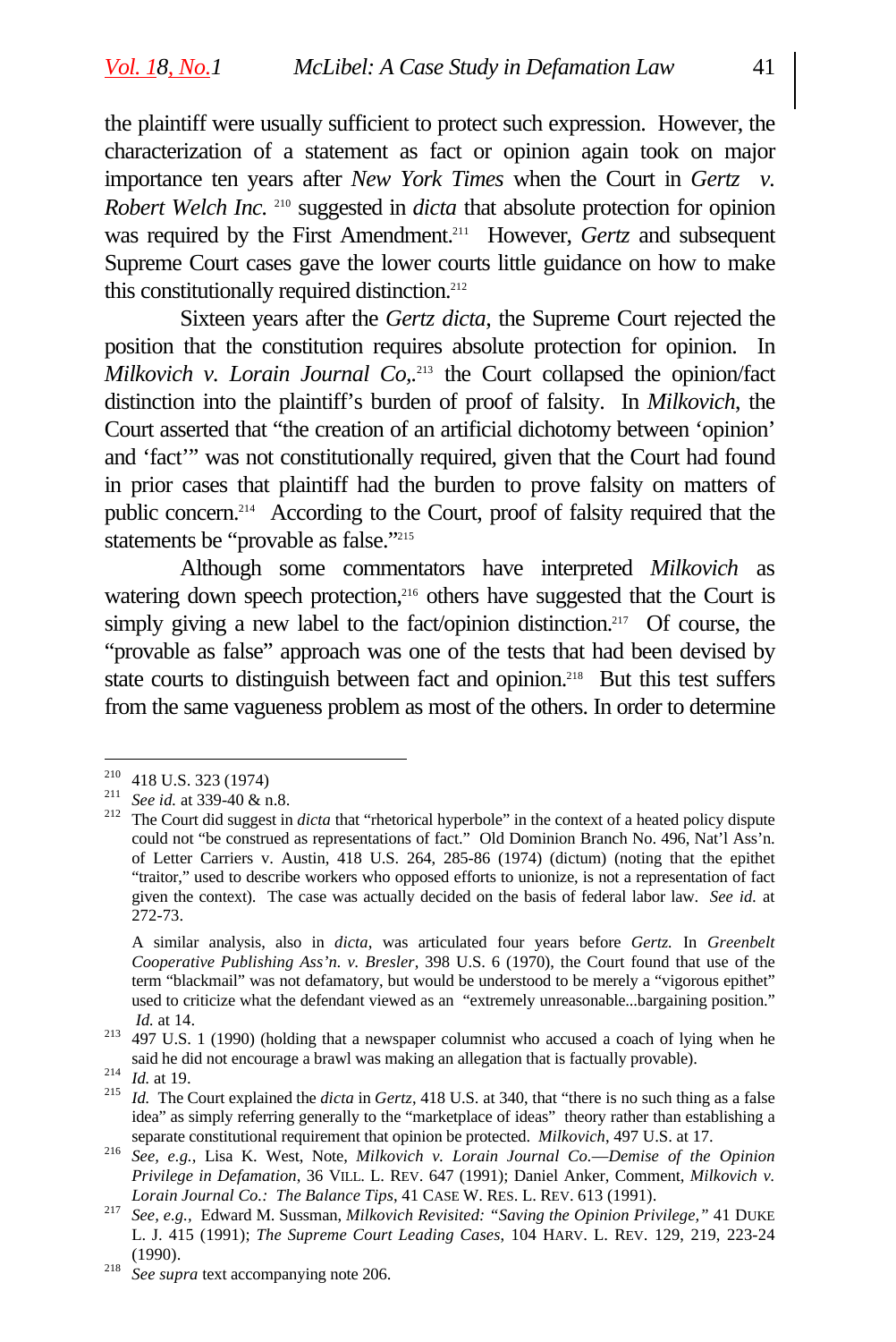whether the statement is "provable as false," a court has to decide what the statement means. Therefore, a court must decide what considerations are appropriate in determining that meaning. Since *Milkovich* the Court has not given lower courts any guidance on how to make that determination. The indeterminacy of the new test is illustrated by the fact that two justices applied the same test and reached a contrary conclusion in *Milkovich*. 219

*Milkovich* has added to the confusion in the United States regarding how to deal with value judgments and opinions. Nevertheless, as will be seen, many of the statements in the Greenpeace pamphlet distributed by Morris and Steel should rather easily fall within the category of opinion, regardless of the test used, and would clearly be seen under *Milkovich* as assertions that the plaintiffs could not have shown to be "provable as false." Of course it must be recalled that other speech protective aspects of U.S. defamation law make it so difficult for plaintiffs to prove their case that the "fact/opinion" distinction or the "provable as false" requirement would not have played a very important role had the case been heard in a U.S. court. The plaintiffs' burden of proving falsity and "reckless disregard of the truth" by "clear and convincing evidence" would have been so formidable a task that the case probably would have been decided in the defendants' favor even in the unlikely event that every statement in the pamphlet would have been determined to be "provable as false."

*Id.* at 34 (footnotes omitted). Justice Brennan concluded that:

 $\overline{a}$ <sup>219</sup> The dissent's analysis is more convincing than that of the majority. Justice Brennan pointed out that in asserting that plaintiff had lied the defendant had revealed "the facts upon which he [was] relying [and made] it clear at which point he [ran] out of facts and [was] simply guessing." 497 U.S. 1, 28 (1990) (Brennan, J., dissenting). Thus, he concluded that: "Read in context, the statements cannot reasonably be interpreted as implying such an assertion as fact." *Id.* Justice Brennan stressed that defendant had made it clear through cautionary words such as "apparently," that defendant's conclusion that plaintiff had lied was "conjecture." *Id.* at 31,34. Stressing the importance of "conjecture" to the free flow of information, Justice Brennan stated:

<sup>[</sup>O]ften only some of the facts are known, and solely through insistent prodding—through conjecture as well as research—can important public questions be subjected to the "uninhibited, robust, and wide open" debate to which this country is profoundly committed

Did NASA officials ignore sound warnings that the Challenger Space Shuttle would explode? Did Cuban-American leaders arrange for John Fitzgerald Kennedy's assassination? Was Kurt Waldheim a Nazi officer? Such questions are matters of public concern long before all the facts are unearthed, if they ever are. Conjecture is a means of fueling a national discourse on such questions and stimulating public pressure for answers from those who know more.

<sup>[</sup>R]eaders are as capable of independently evaluating the merits of such speculative conclusions as they are of evaluating the merits of pure opprobrium. Punishing such conjecture protects reputation only at the cost of expunging a genuinely useful mechanism for public debate.

*Id*. at 35. Justice Brennan's classification of the "conjecture" in *Milkovich* as "opinion" is relevant to an interpretation of some of the assertions in the pamphlet at issue in *McDonald's*. As will be seen, the language and format of the pamphlet suggest that some of the assertions had to be matters of conjecture.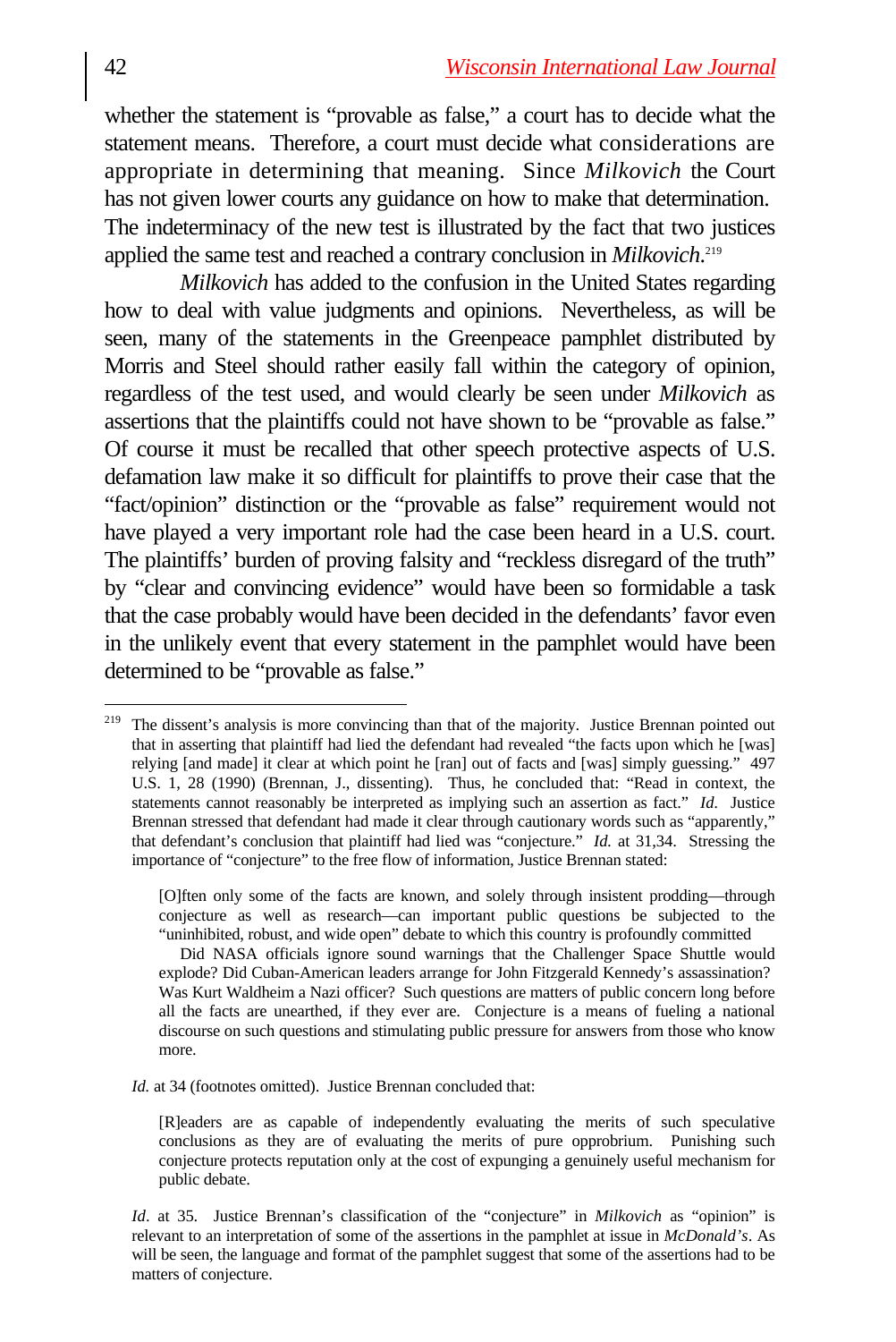The following section discussing Justice Bell's 750 page decision will be examined to see how he applied English law to the facts. In some instances questions will be raised regarding whether he appropriately applied English law. The different conclusions that would have been expected by a U.S. court and by the European Court of Human Rights will be pointed out.

#### **IV. THE MCDONALD'S OPINION**

Several aspects of defamation law in England discussed above account for the success of McDonald's lawsuit. First, unlike the United States, but like most other countries, the defendants have the responsibility to prove the truth of allegedly defamatory statements of fact. This obviously would be very difficult for these defendants, given their lack of legal training and resources. As will be seen, many of the facts alleged would require detailed information about geography, history, business practices, biology, environmental science, and development in the Third World. As discussed above, difficulty of proof would be a factor that might cause the European Court of Human Rights to find that liability is inconsistent with Article 10 of the Convention.<sup>220</sup>

Because defamation is a strict liability action in England, it could not be a defense that the defendants relied on the expertise of the authors of the pamphlet, whom they presumed to have such information. Such a defense would be available in the United States because it would be very difficult for the plaintiffs to establish reckless disregard of the truth. The plaintiffs presumably would have had to prove that the defendants had "obvious reasons" to doubt the accuracy of the statements.<sup>221</sup> The fact that expert witnesses with knowledge in the relevant subjects shared their views on nearly all of the allegations in the pamphlet makes it unlikely that those statements would be considered so outrageous that the defendants should have taken additional steps to verify them before distribution.

Of course, Justice Bell did not explicitly discuss whether the defendants had recklessly disregarded the truth or whether their actions were sufficient to establish the lesser degree of fault required in some other European countries,<sup>222</sup> as these questions were not relevant to English law. He did, however, discuss a similar issue when considering a counterclaim by the defendants charging McDonald's with defaming them in press releases responding to the pamphlet. In the press releases McDonald's had contended that the defendants had "lied" in the pamphlet. Justice Bell ultimately

 $\overline{a}$ 

<sup>220</sup> *See supra* text accompanying notes 126-27.

<sup>&</sup>lt;sup>221</sup> St. Amant v. Thompson, 390 U.S. 727, 732 (1968).

<sup>222</sup> *See supra* note 24.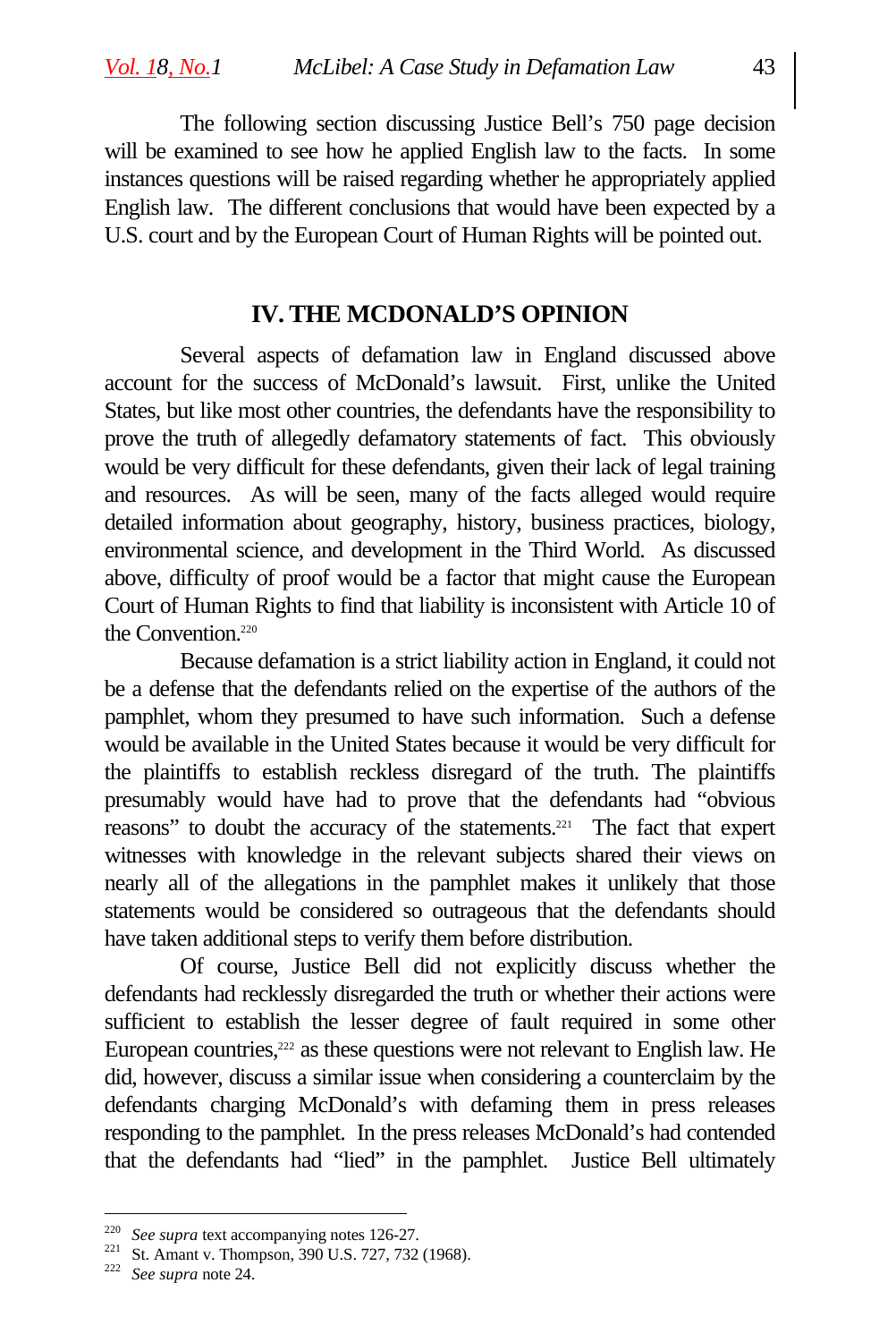rejected the counterclaim, based on McDonald's partial privilege to respond to the pamphlet.<sup>223</sup> He did, however, find that the defendants had not knowingly lied, and that they essentially believed the statements in the pamphlet.224 Justice Bell seemed to accept the assumption that the defendants' state of mind was such that they were willing to believe the statements in the pamphlet in the absence of information to the contrary, which presumably they did not have, at least until the litigation commenced.225 With respect to some of the allegations he concluded that "there was material upon which Ms. Steel could base a belief that the allegations were true, if she chose to."226 Also, Justice Bell acknowledged that "there was room for [both defendants to believe] what the authors of the leaflet...had written so long as it was not contradicted by something else which they knew."<sup>227</sup>

A number of statements in the pamphlet were ambiguous. In the United States, courts would be likely to interpret such ambiguous language in a manner that would lead to a finding that the defendants were not liable for defamation;<sup>228</sup> in some states such a construction would be required by law.<sup>229</sup> It will be recalled that both the European Court of Human Rights and the German Constitutional Court would be likely to employ a similar device in interpreting allegedly defamatory statements.230 However, the following sections will illustrate that the English court in *McDonald's* seemed to employ an opposite approach. Justice Bell interpreted a number of statements to exaggerate their derogatory meaning and classified some statements that looked much like "opinion" to be statements of fact. Thus, the defendants had to attempt to prove the truth of exaggerated interpretations of the language in the pamphlet, as well as statements of "opinion," which cannot be proven.

In addition to the different substantive rules that would probably be applied by the European Court of Human Rights and that certainly would be applied by a U.S. court, the plaintiffs would have the burden of proof of falsity and of malice in a U.S. Court. Furthermore, the standard of proof would be "clear and convincing" evidence, not the ordinary preponderance of the evidence standard that is applied in nearly all other civil actions in the U.S. and England.<sup>231</sup>

227 *Id.*

 223 *See Steel*, Section 11 (The Defendants' Counterclaims), at \*33.

<sup>224</sup> *See id.* at \*14-15.

<sup>225</sup> *See id.* at \*14.

 $^{226}$  *Id.* at \*15.

<sup>228</sup> *See supra* text accompanying notes 163-67.

<sup>229</sup> *See supra* note 163.

<sup>&</sup>lt;sup>230</sup> See supra notes 142-43 and accompanying text.

<sup>&</sup>lt;sup>231</sup> See supra text accompanying notes 175-76, 183.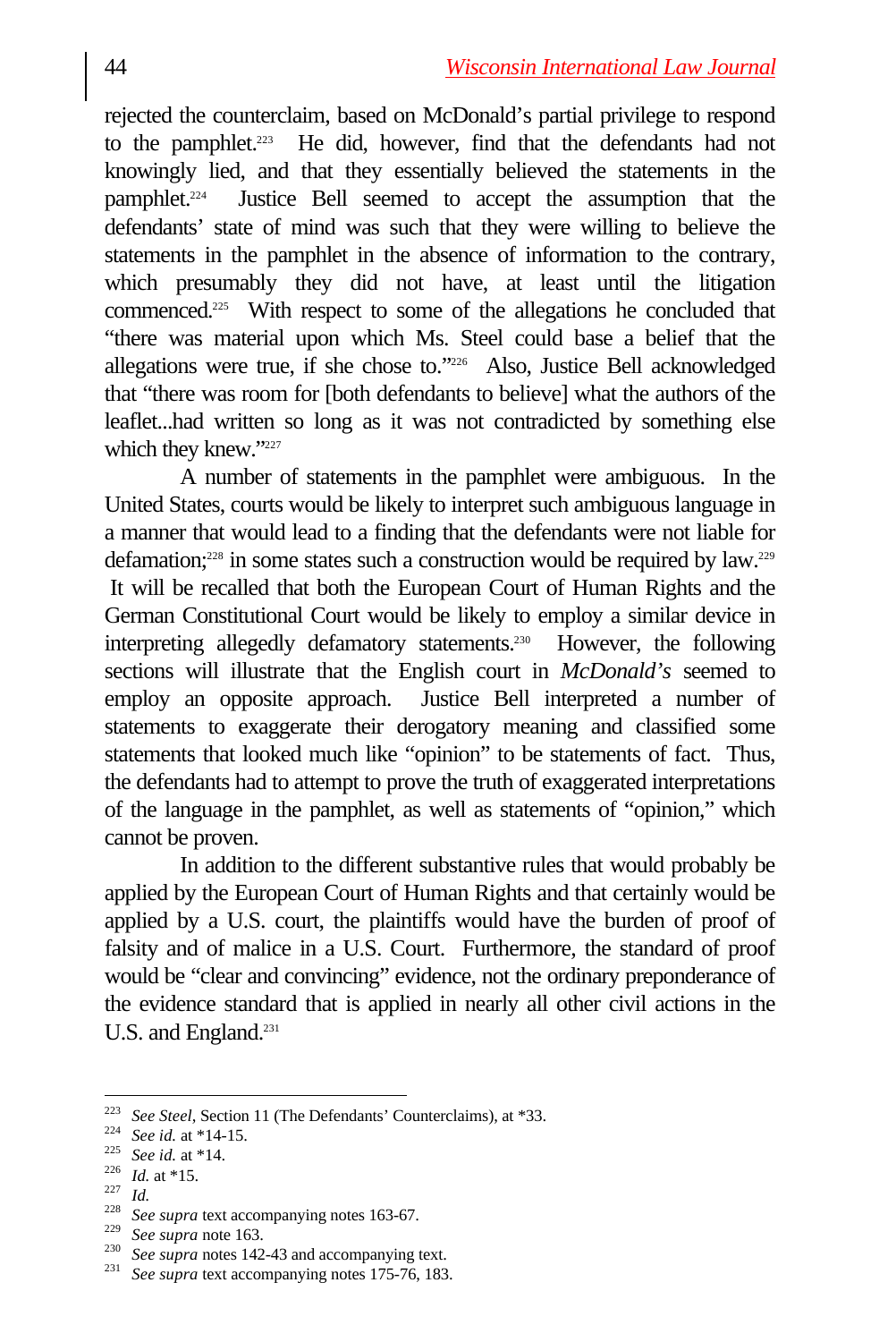When considering the differing approaches that would be applied to these issues under U.S. and English law, it should be kept in mind that the defendants would have been able to demand a jury trial in the United States. One may guess that the "David and Goliath" nature of the proceedings could have influenced the jury so that close questions would have been decided in favor of the defendants. As the following discussion will show, if Justice Bell had any such inclinations, he apparently succeeded in suppressing them. Nearly all of the close questions were decided in the plaintiffs' favor.

The combination of strict liability, the burden of proof on the defendants, and the court's interpretation of statements in a way most likely to lead to a finding of defamation probably would have made it impossible for any defendant to succeed in such a case. Lack of resources and legal representation made these defendants particularly vulnerable. Nevertheless, the defendants claimed a moral victory when the judge found some of the derogatory statements to be true and chastised McDonald's for some of its practices.

To be fair to McDonald's, it should be acknowledged that there were false and derogatory statements of fact in the pamphlet and the defendants were not able to establish sufficient facts to support some of the derogatory opinions. However, there were also true statements of fact, and opinions that were supported by facts. In most instances, it is not likely that the false statements added significantly to the damage caused to McDonald's by the statements that were true. The various allegations of defamation and the court's treatment of those allegations will be examined in the following paragraphs.

The strongest part of McDonald's case was based on the statements in the first and second sections of the pamphlet. In both sections there were some specific statements of fact that were either false or that the defendants could not prove to be true. The first section purported to connect the corporation to starvation in the Third World. The second section, which is probably the most vulnerable under English law to a successful claim of defamation, purported to charge McDonald's with destroying rain forests. Nevertheless, even Justice Bell's analysis of these aspects of the case was not entirely convincing.

## A. STARVATION IN THE THIRD WORLD

In his summary of the judgment Justice Bell concluded that:

[t]he first section of headings and text [in the pamphlet] plainly bears the meaning that McDonald's is to blame for starvation in the Third World, firstly because it has bought vast tracts of land in poor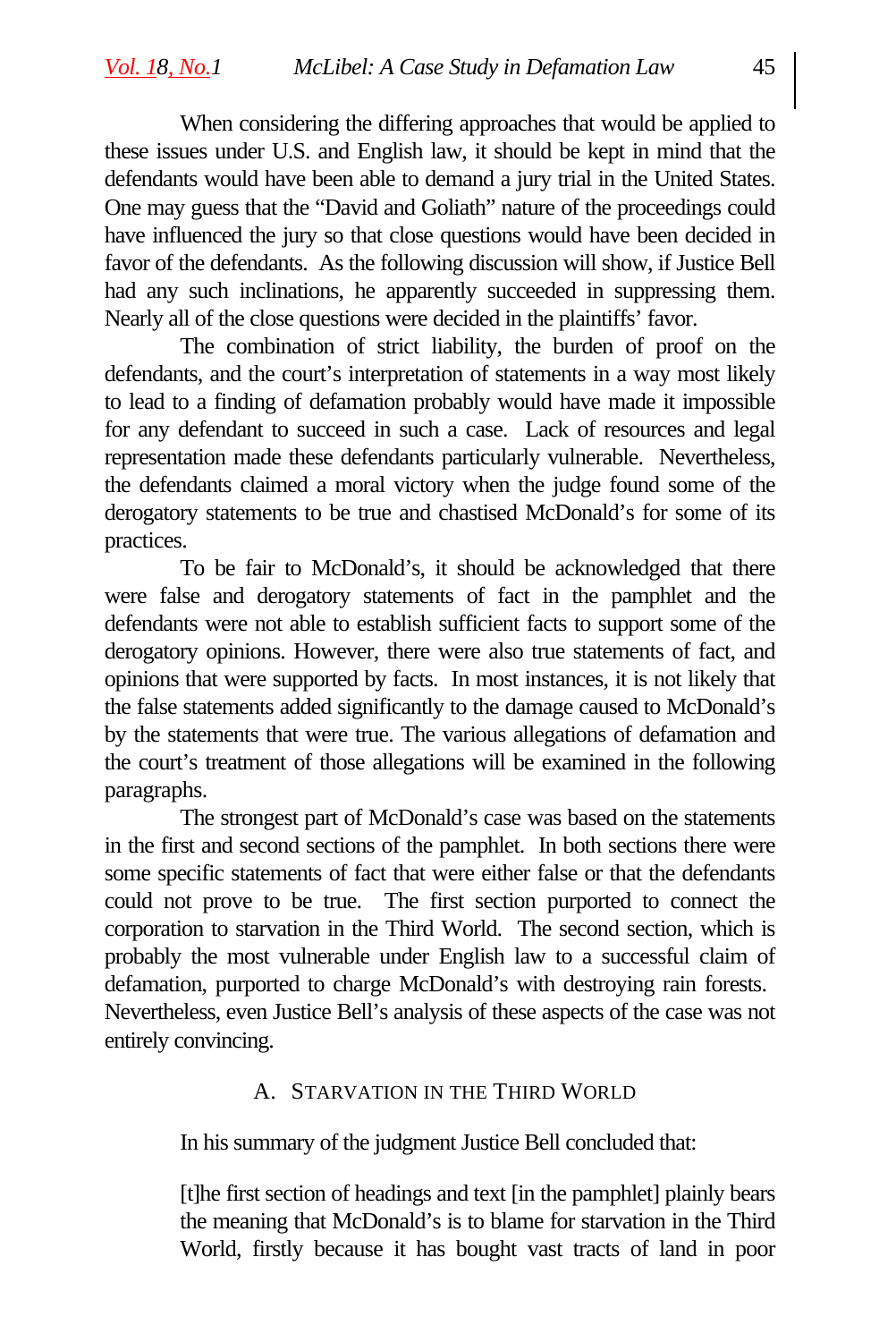countries (for cattle ranching presumably) and evicted the small farmers who lived there growing food for their own people; secondly because the power of its money has forced poor countries to export food (beef, most obviously) to it in the United States, and thirdly because it has drawn some Third World countries to export staple crops as cattle feed.<sup>232</sup>

## *1. Dispossession of small farmers.*

The pamphlet asserted that:

McDonald's is one of several giant corporations with investments in vast tracts of land in poor countries sold to them by the dollarhungry rulers (often military) and privileged elites, evicting the small farmers that live there growing food for their own people.<sup>233</sup>

Justice Bell concluded that there was no evidence that McDonald's had purchased land in poor countries.<sup>234</sup> Apparently McDonald's did not buy land, or at least the defendants could not prove that they did.<sup>235</sup> Furthermore, he found that "[t]hey have not themselves evicted small farmers or anyone else from their land, nor have they caused anyone else to do so."<sup>236</sup>

Justice Bell interpreted the words "investments in vast tracts of land" to mean that McDonald's had actually purchased the land. Although his interpretation is probably the most reasonable, the word investment is elastic enough to describe the purchase of beef from owners of tracts of land. Furthermore, whether McDonald's purchased the land or evicted small farmers themselves may not be particularly important in assessing the alleged defamatory "sting" of the pamphlet. It should be noted that English law does not require that all facts in an allegedly defamatory statement be proven true if "the words not proven to be true do not materially injure the plaintiff's reputation having regard to the truth of the remaining charges."237 If the purchase of beef by McDonald's caused owners to evict small farmers in order to turn land into pasture, the negative connotation would, arguably, be

<sup>—&</sup>lt;br>232 *Steel*, Summary of Judgment (Starvation in the Third World and destruction of the rainforest), at \*1.

 $233$  Appendix at 137.

<sup>&</sup>lt;sup>234</sup> See Steel, Summary of Judgment (Starvation in the Third World and destruction of the rainforest), at \*4.

<sup>&</sup>lt;sup>235</sup> Justice Bell rejected defendants' argument that "'investments in vast tracts of land' meant that McDonald's had an interest in the land by virtue of its commercial interest in cattle reared on the land." *Steel*, Pt. 4 (Starvation in the Third World and the destruction of the rainforest), at \*100.

<sup>&</sup>lt;sup>236</sup> Steel, Summary of Judgment (Starvation in the Third World and destruction of the rainforest), at  $*_{\Lambda}$ 

<sup>&</sup>lt;sup>237</sup> Defamation Act of 1952,  $\S$  5.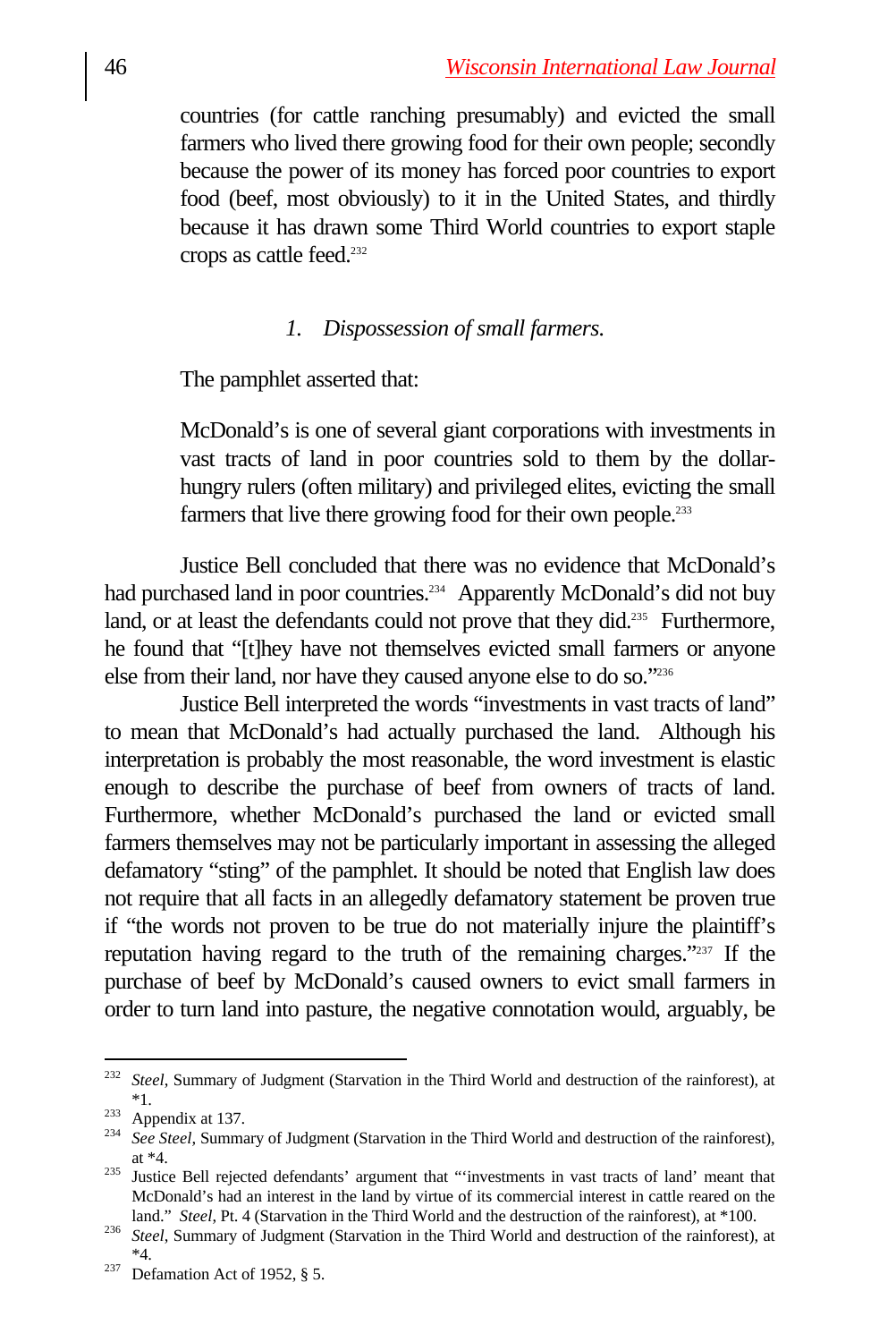nearly the same. Justice Bell apparently disagreed, as he concluded that "implication…by virtue of those who have reared cattle which have gone to make McDonald's burgers fall far short of the charge of buying land and evicting or causing eviction of small farmers."<sup>238</sup>

 Although Justice Bell thought there was a substantial difference between buying the land and buying cattle, he nevertheless considered the argument made by the defendants at trial that McDonald's beef came from cattle grazed on land from which small farmers had been dispossessed. However, he also concluded that there was no evidence that ranchers who sold beef to McDonald's had "dispossessed small farmers or tribal people."<sup>239</sup> He reviewed extensive evidence of dispossession of small farmers and tribal people for the purpose of cattle ranching in Brazil, but concluded that "I am unable to draw the inference that any cattle ranchers whose cattle have gone to make McDonald's burgers have been implicated."<sup>240</sup> Justice Bell reached this conclusion despite the testimony of three expert witnesses in support of the defendants' argument.<sup>241</sup> They had identified some cattle collection points on a map put in evidence by McDonald's as areas in which such dispossession had taken place. Indeed, one witness testified to widespread violence against Indians who were forced off their land and even killed by cattle ranchers in one of those areas.<sup>242</sup> The only testimony refuting those allegations came from a McDonald's executive in Brazil.<sup>243</sup>

<sup>—&</sup>lt;br>238 *Steel*, Summary of Judgment (Starvation in the Third World and destruction of the rainforest), at \*4.

<sup>239</sup> *See id*.

<sup>&</sup>lt;sup>240</sup> Steel, Summary of Judgment (Starvation in the Third World and destruction of the rainforest), at

<sup>\*4.</sup> 241 *See Steel*, Pt. 4 (Starvation in the Third World and destruction of the rainforest), at \*157, \*161, \*166. The three witnesses seemingly had good credentials. Sue Bradford was described as:

a specialist in Latin America, and particularly Brazil. She had worked for the BBC World Service since 1987. She had spent long periods in Brazil since 1971. She published a book on the Amazon in 1985, which was concerned with the violent struggles involving cattle companies, peasant families and Indians, over land in the North of Brazil. The book also spoke of the fast pace of forest destruction by the cattle companies.

*Id.* at \*142.

George Monbiot was described as "a writer, broadcaster and academic who spent two years in Brazil between 1989 and 1992, investigating the causes of deforestation in the Brazilian Amazon." *Id*. at \*139.

Fiona Watson was said to be the "Campaign Coordinator for Survival International, a world-wide organization that defends the rights of indigenous people. Such rights were her main concern in Brazil for which she had special responsibility." *Id.* at \*166. Ms. Watson was the only one of the three whom Justice Bell singled out as not having first hand knowledge of practices in the specific areas which McDonald's had identified as sources for their supply of beef. *See id.*

<sup>&</sup>lt;sup>242</sup> See Steel, Pt. 4, (Starvation in the Third World and destruction of the rainforest), at \*161 (testimony of Sue Bradford).

<sup>&</sup>lt;sup>243</sup> See id. at \*153 (testimony of Sr. Morganti)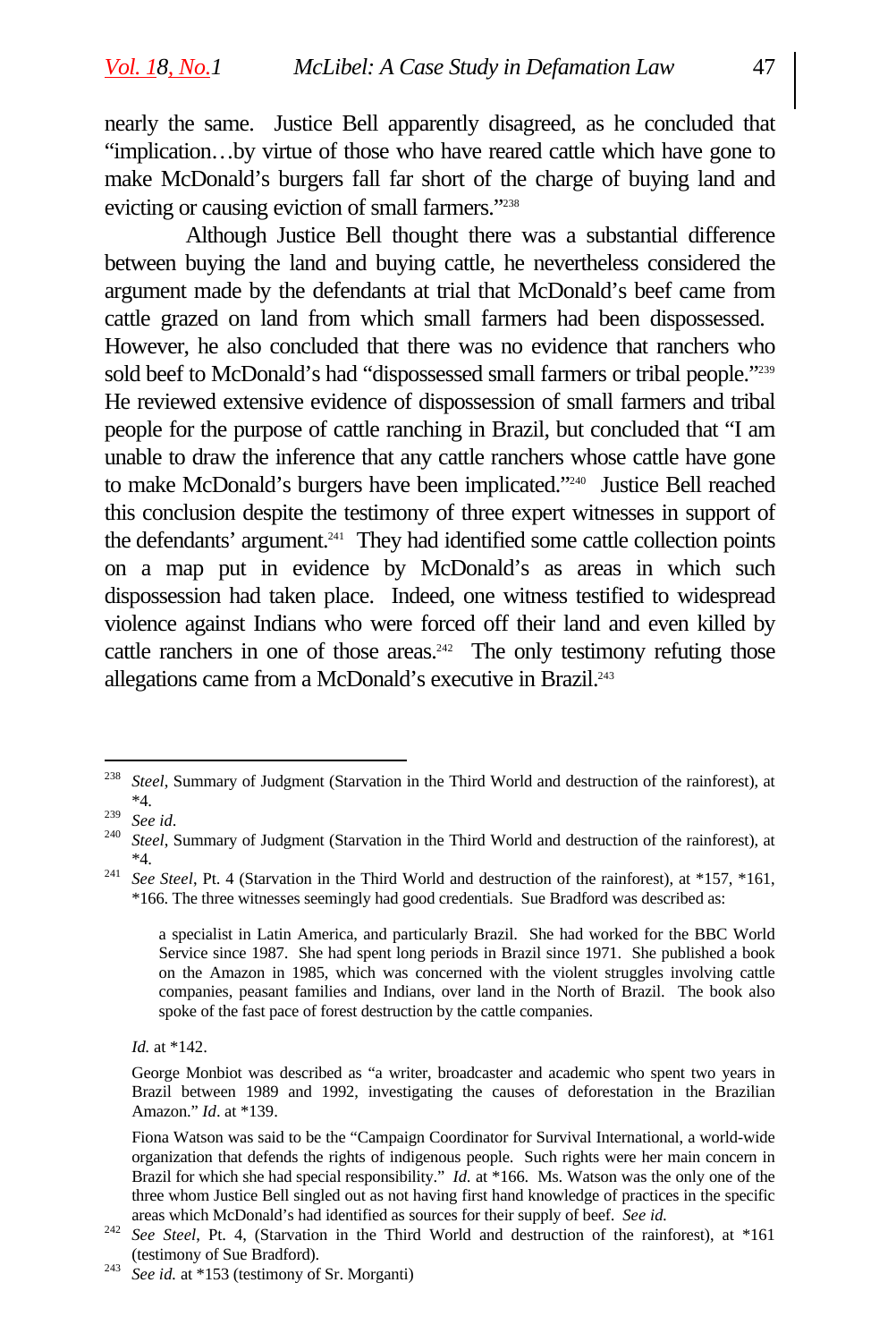Justice Bell apparently had two problems with the testimony of the defense witnesses. First, the witnesses discussed some areas that were sources for beef used by McDonald's, but they did not have information about specific ranches in those areas that in fact sold beef to suppliers for McDonald's.<sup>244</sup> He did not comment on the testimony of a witness for the defendants who had stated that "the conflicts had been so widespread that they had involved at some time or other almost all the ranches in [the]  $stat$ <sup> $, 245$ </sup>

In addition to a lack of very specific evidence of cattle coming to McDonald's from ranches that had dispossessed small farmers, Justice Bell pointed to a lack of evidence on the scale of possible purchases by McDonald's from ranches that might have been involved in dispossession.<sup>246</sup> He referred to an executive of McDonald's Brazil who had testified that the Company used only 0.22% of the cattle slaughtered in that country each year.247 Justice Bell concluded that:

> Weighing all the evidence on the question of displacement of small farmers in Brazil as best I can, I have concluded that the evidence is insufficient to implicate farmers or ranchers whose cattle have gone to make McDonald's burgers in the dispossession of small farms or indigenous people. It is possible that such a rancher here or there reared cattle some of which have been slaughtered [for suppliers of McDonald's]. But this has not been shown to be so by any direct evidence and I am unable to infer that on balance of probabilities it has been so, when incidents of dispossession were spread over such large areas from which McDonald's uptake of beef must have been so comparatively small.<sup>248</sup>

It is certainly questionable whether the defendants satisfied their burden under English law of proving that it was more probable than not that McDonald's purchased beef from "vast tracts of land" owned by ranchers who had dispossessed small farmers. However, defendants were able to

 244 *See id.* at \*168.

<sup>&</sup>lt;sup>245</sup> *Id.* at \*161. Had Justice Bell commented, he might have found that the statement was not specific enough, as it could not be determined when the conflicts took place during the 30-year period described by the witness. Conflicts that occurred many years before McDonald's purchased beef in Brazil would probably not be sufficiently supportive of the allegations about the role of McDonald's in causing dispossession of small farmers and tribal people. Also, Justice Bell had taken issue with the testimony of this witness on the issue of deforestation. Her statements as to the location of rain forest did not correspond adequately with a government vegetation map. *See id.* at \*163. It is not clear whether this discrepancy also led Justice Bell to discount her testimony on dispossession.

<sup>246</sup> *See id.* at \*159, \*164, \*165, \*166.

<sup>247</sup> *See id.* at \*167.

<sup>248</sup> *Id.* at \*169.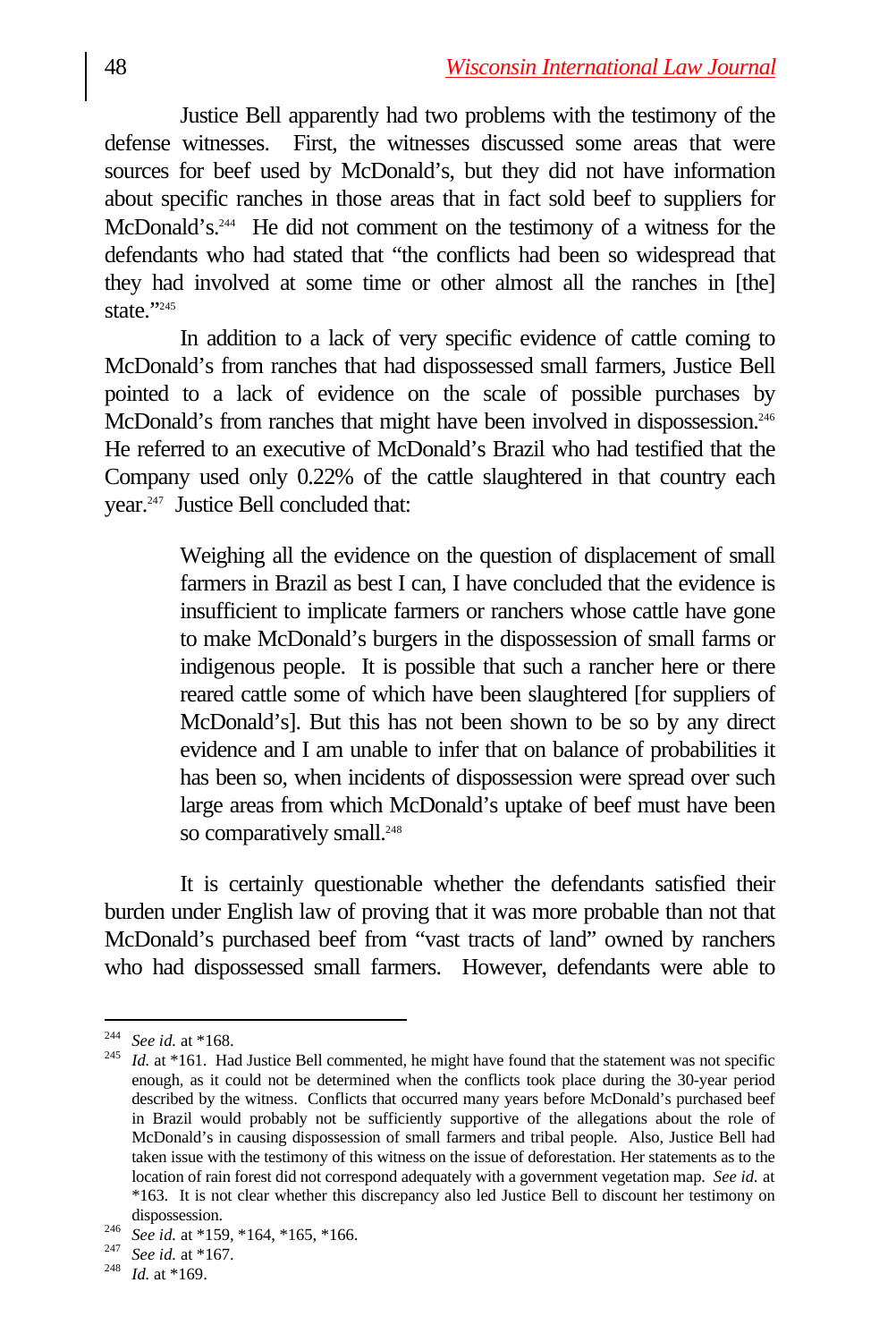present credible evidence of widespread dispossession by cattle ranchers in Brazil. Furthermore, most of the evidence refuting McDonald's purchase of beef from ranchers who had dispossessed small farmers came from employees of McDonald's.

Even under U.S. law, with the burden of proof shifted to the plaintiffs, the trier of fact may have found for the plaintiffs on the question of falsity. However, the plaintiffs would have had to show by clear and convincing evidence that despite the wide scope of dispossession McDonald's had avoided buying beef from landowners who had been involved in widespread dispossession. Presumably, McDonald's would have had to trace the history of most of the ranches that were sources for their meat. This is probably an issue on which the party with the burden of proof would necessarily have lost the case. Under U.S. law, even if McDonald's could have proven falsity, the defendants probably would have won. It is unlikely that the *New York Times* requirement that the plaintiff prove reckless disregard of the truth by "clear and convincing evidence" would have been satisfied by the actions of two non-professionals distributing literature printed by an organization that they trusted.<sup>249</sup>

Had McDonald's been able to convince a court in the U.S. that the defamatory sting of purchasing land was significantly greater than that of causing dispossession by buying beef and thereby causing others to disposes farmers, McDonald's presumably would have been able to satisfy their burden of proof of falsity. But McDonald's still would have lost their case, as the defendants would not have been found to have recklessly disregarded the truth in relying on the accuracy of statements in the pamphlet.<sup>250</sup> It is also doubtful that the lesser standard of fault required by the defamation law of most continental European countries would have been satisfied.<sup>251</sup>

The analysis of the European Court of Human Rights might be even more favorable to the defendants than that applied in a U.S. court. The European Court's preference for interpreting language in a manner to protect expression might cause the Court to accept the argument that the language should be construed as relating to purchase of cattle rather than land,<sup>252</sup> though admittedly, such an interpretation could be considered strained. The European Court would be more likely to focus on the extreme difficulty faced by the defendants in determining the truth of the allegations in the pamphlet dealing with the issue of dispossession of small farmers.253 Also, that Court might conclude, as it did in *Hertel,* that truth or falsity should not be

 $\overline{a}$ 

<sup>&</sup>lt;sup>249</sup> *See supra* notes 175-79 and accompanying text, and text accompanying notes 224-27.

<sup>250</sup> *See id.*

<sup>251</sup> *See supra* note 24.

<sup>252</sup> *See supra* text accompanying notes 142-46.

<sup>253</sup> *See supra* text accompanying notes 126-27.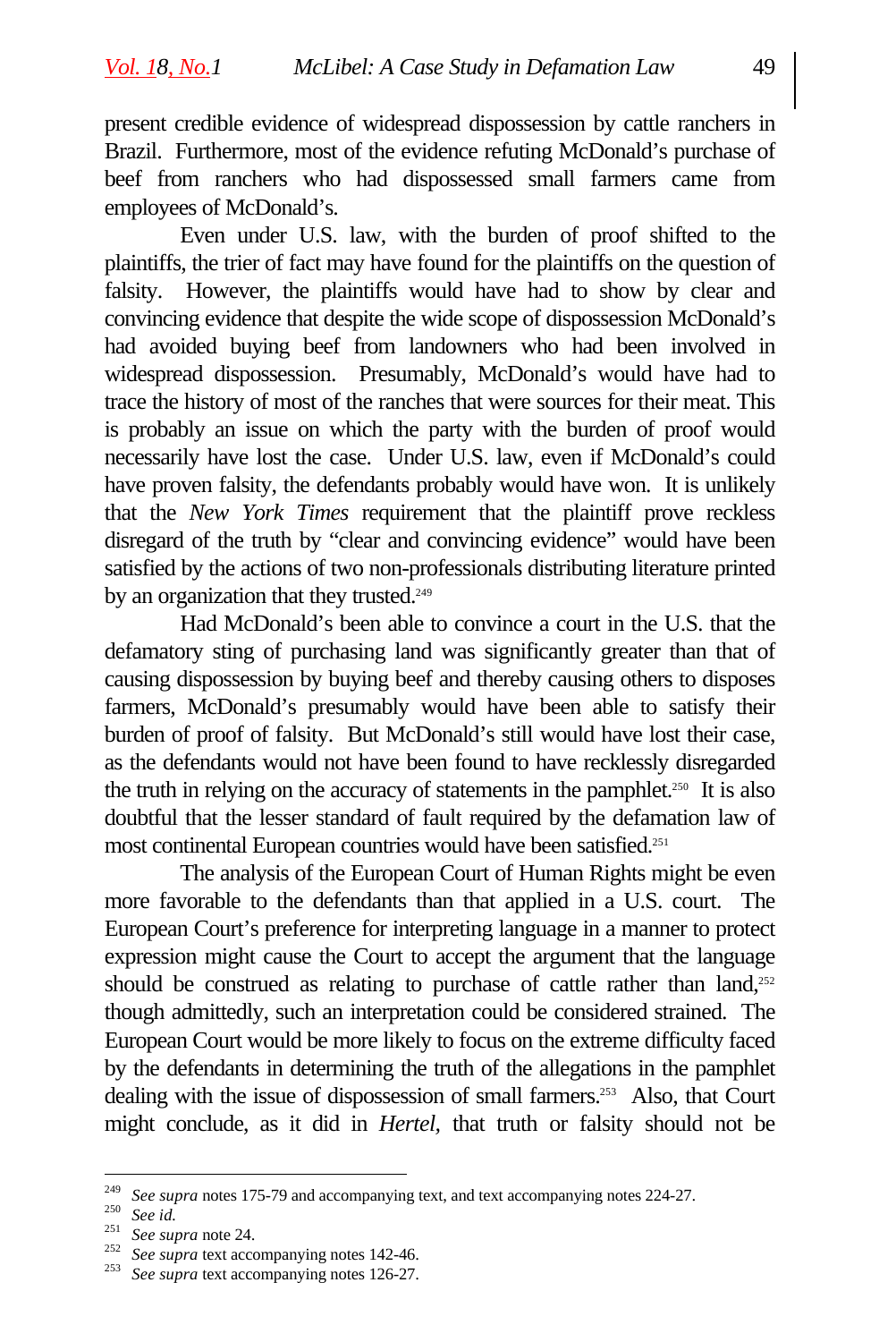determinative when a matter of substantial public interest is at issue. <sup>254</sup> A combination of these factors might cause the Court to determine that, on balance, the burden on expression outweighs the government's interest in enforcing the defamation law against the defendants.<sup>255</sup>

# *2. Export of beef to the United States and export of staple crops for cattle feed in the "First World"*

The pamphlet asserts that "McDonald's and Burger King are two of the many US corporations" involved in exporting beef to the United States.<sup>256</sup> The defendants were seemingly incorrect in their factual assertion because McDonald's in the United States has a policy of using only domestically raised beef, and this policy, presumably, had been complied with.<sup>257</sup> Even under U.S. law the plaintiffs probably would have been able to sustain their burden of proof of falsity, as they could have shown that they did not import beef to the United States.

The defendants were also unable to prove the truth of the statement in the pamphlet that "[s]ome 'Third World' countries, where most children are undernourished are actually exporting their staple crops as animal feed i.e. to fatten cattle for turning into burgers in the 'First World.'" <sup>258</sup> There was somewhat more evidence to support the defendants on this point than on the export of the beef to the United States. They were able to prove that a small amount of soy meal from Brazil was used to feed cattle in Germany that ultimately became beef for McDonald's burgers.259 Soy meal is

 254 *See supra* text accompanying notes 111-12.

<sup>255</sup> *See supra* text accompanying notes 73, 117-22, 156-58.

<sup>&</sup>lt;sup>256</sup> This statement was actually made in the context of the discussion in the next section of the pamphlet dealing with destruction of the rain forest. Appendix at 138. However, reading the pamphlet as a whole, language in the section on starvation can reasonably be interpreted to refer at least in the part to the export of beef by McDonald's. In the section on starvation the pamphlet alleged that "[t]he power of the US dollar means that in order to buy technology and manufactured goods, poor countries are trapped into producing more and more food for export to the States. *Out of 40 of the world's poorest countries, 36 export food to the USA—the wealthiest*." Appendix at 137 (emphasis in original).

Justice Bell also interpreted the pamphlet as asserting that the export of beef was connected to starvation. *See Steel*, Pt. 4 (Starvation in the Third World and destruction of the rainforest), at \*101.

<sup>257</sup> *See Steel*, Pt. 4 (Starvation in the Third World and destruction of the rainforest), at \*121. Although defendants elicited testimony that in fact imported beef had been used, Justice Bell's conclusion that the testimony was based on misinformation seems reasonable. *See id.* at \*121-27.

 $258$  Appendix at 137.

<sup>&</sup>lt;sup>259</sup> See id. at 173-74. Justice Bell concluded that U.S. McDonald's (First Plaintiff) had incorrectly asserted in an official statement responding to criticism of McDonald's effect on the environment that no soy was used to feed cattle used by McDonalds. *See id.* at 174. An executive of McDonald's testified that "the spirit of those words was that soy or soya meal was used as a minor ingredient in the feed and that held true in Germany as well." *Id*. Justice Bell responded that "[to] me it means that McDonald's cattle are not fed on soya at all, and if it was intended to tell the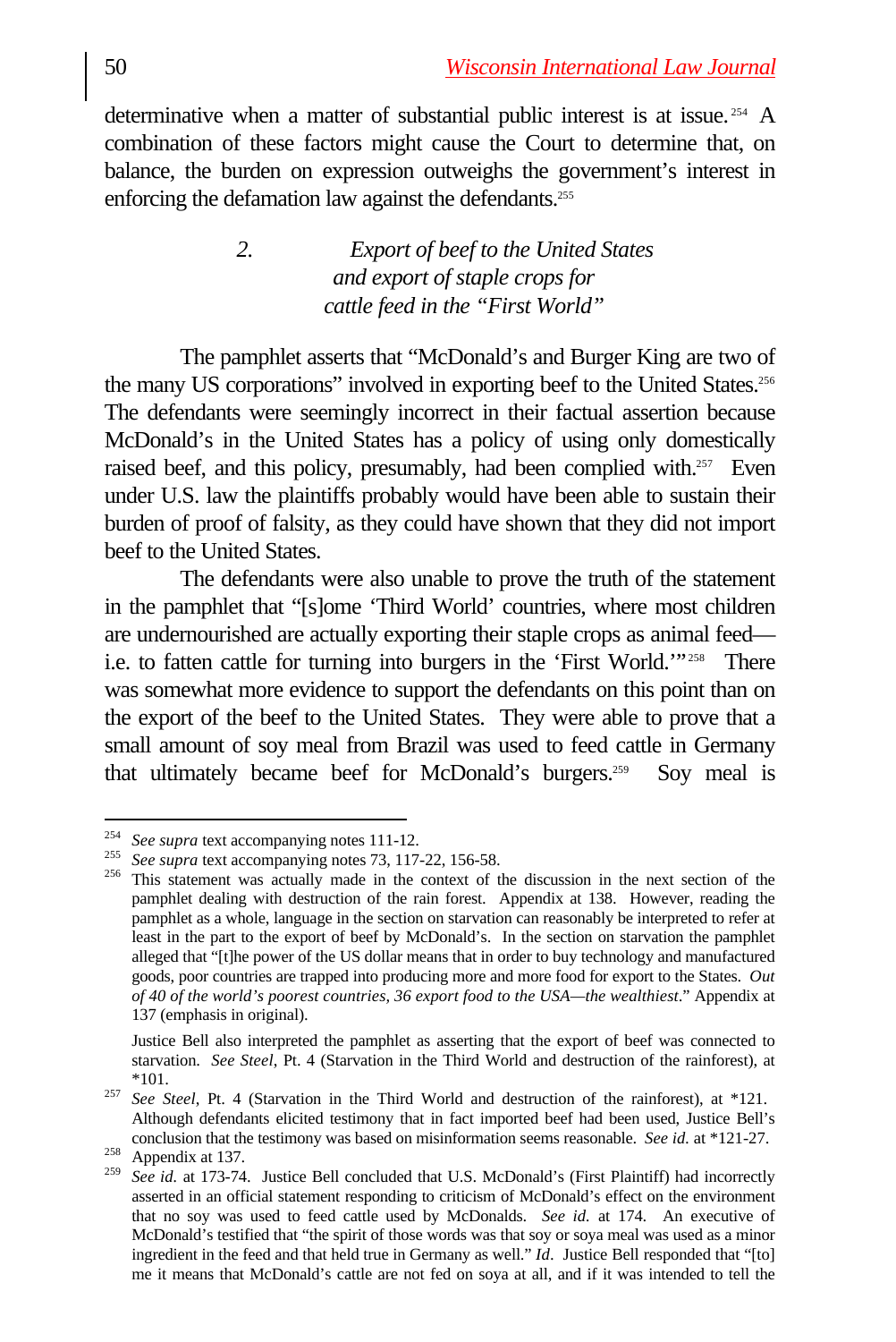extracted from soybeans as a by-product of making soy oil. Although evidence suggested that Brazil exported more than half of its soy meal,<sup>260</sup> Justice Bell concluded that the primary reason for soy farming in Brazil was for soy oil. He also concluded that most of the soybeans grown were for human consumption within Brazil, not for soy meal to be used as cattle feed.261 The defendants lost on the issue of the use of soy to feed cattle because Justice Bell concluded that the scale of the proven use of soy by McDonald's was so small that it would not have had a "perceptible" effect on hunger.<sup>262</sup>

Had a court in the U. S. addressed the issue of the export of beef and staples from poor countries, it is possible that the plaintiffs would have been able to prove falsity. However, at least with respect to staples, and even with respect to beef exported to England rather than to the U.S., it cannot be determined from the evidence discussed by Justice Bell whether or not the allegations in the pamphlets were true. Seemingly, only the plaintiffs know whether they would have been able to sustain the burden of proof had it been their task. Again, the difficulty of proof of truth faced by the defendants might cause the European Court to protect the defendants' expression, particularly given the strong public interest in the subject matter.<sup>263</sup> Of course, it is extremely unlikely that the plaintiffs could have shown by "clear and convincing evidence" that the defendants recklessly disregarded the truth on this subject, as would have been required by a U.S. court.264 Furthermore, even satisfaction of the lesser standard of fault applicable in other European countries would be questionable.<sup>265</sup>

## *3. The general meaning of statements in the pamphlet relating to starvation.*

It will be recalled that Justice Bell concluded that the meaning of the statements in the section of the pamphlet on starvation is that "McDonald's is to blame for starvation in the Third World."<sup>266</sup> Presumably he did not mean

 $\overline{a}$ 

public that soya meal was only a minor ingredient in the feed of some cattle only, which became McDonald's burgers, I do not see why it could not say so." *Id*.

Unfortunately for Defendants, even though Justice Bell strongly implied that McDonald's had lied, he found it irrelevant to the questions raised in the case. *See id*.

<sup>260</sup> *See id.* at 173.

<sup>&</sup>lt;sup>261</sup> See id. at 172. Soy was not used to feed cattle in Brazil due to the year round warm climate and extensive pasture grazing which was less expensive than feeding soy meal. *See id.* There was a suggestion at trial that soy was used to feed some chickens and pigs in England, but Justice Bell asserted that there was "precious little evidence on this." *Id.*

<sup>262</sup> *Id.* at 174.

<sup>&</sup>lt;sup>263</sup> See supra text accompanying notes 96-97, 111-12, 117-21.

<sup>&</sup>lt;sup>264</sup> See supra notes 178-79 and accompanying text, text accompanying notes 224-27.

<sup>265</sup> *See supra* note 24.

<sup>&</sup>lt;sup>266</sup> See supra text accompanying note 232.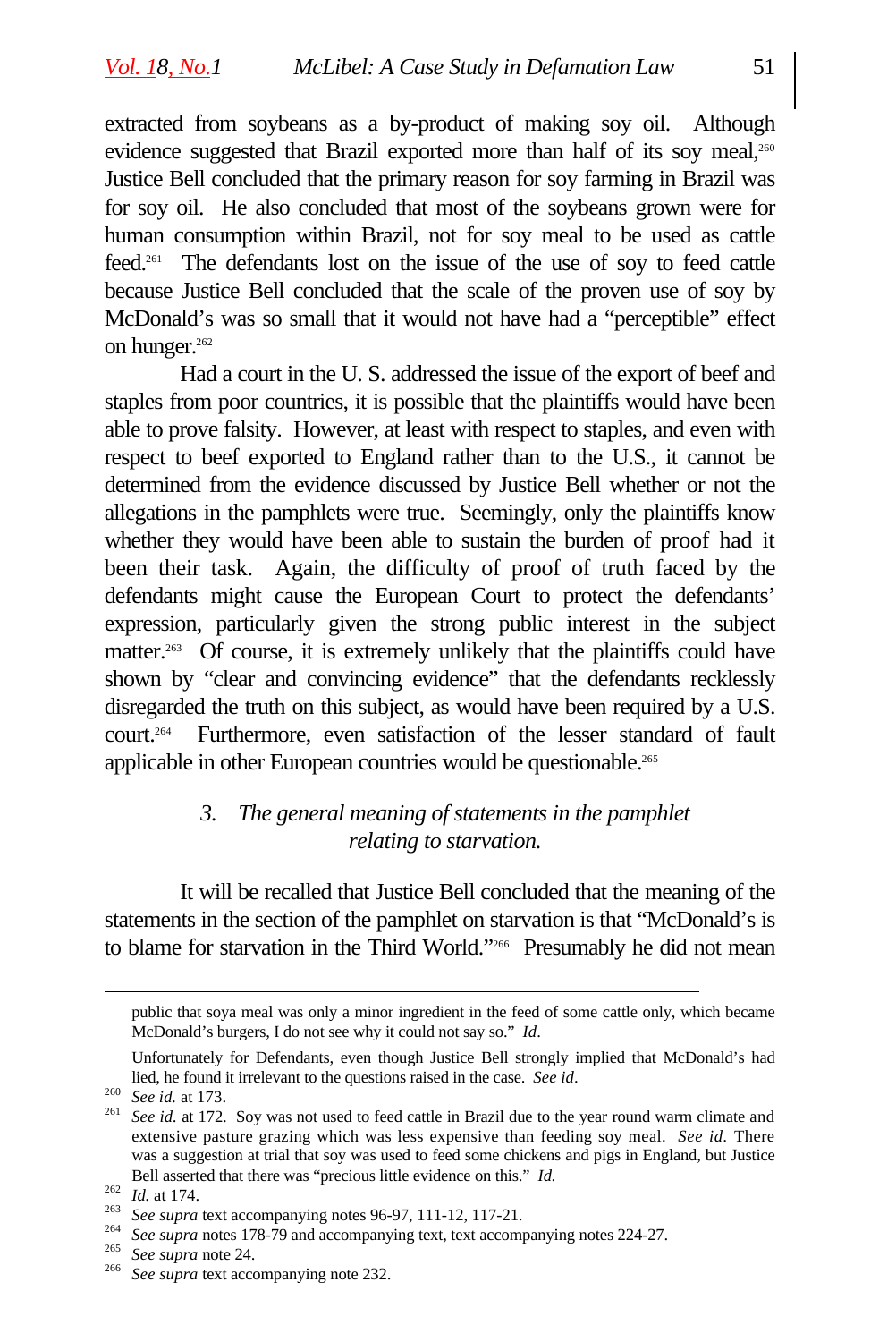that McDonald's was solely to blame. Such an interpretation would be absurd in addition to being inconsistent with the explicit references in the pamphlet to other multinationals and the role of governments.<sup>267</sup> Indeed, the plaintiffs had interpreted the pamphlet as charging only that McDonald's was "a cause" of starvation.268 The pamphlet never explicitly blamed McDonald's. Rather, the pamphlet contains a heading entitled "the connection between McDonald's and starvation in the Third World."269 Of course, it is not necessary that a defamatory meaning be explicitly stated; context and innuendo are relevant to a determination of meaning.<sup>270</sup> However, on the issue of starvation in the Third World, context and innuendo actually detract from the defamatory meaning given to the general statements in the pamphlet by Justice Bell.

There is much more language in the pamphlet focusing on the general problem of First World exploitation of Third World countries than there is of specific allegations against McDonald's. The pamphlet refers to the role of governments and multinationals generally and stresses that eating beef is a "gross misuse of resources" because cattle consume vegetable products that can feed many more people than will the beef that is ultimately produced.271 Indeed, the only explicit use of the word "blame" in connection with Third World starvation refers to governments.<sup>272</sup> Although the language strongly implies that the power of multinationals is the source of much of the problem of starvation in the Third World, McDonald's is not singled out in this regard. Criticism is also aimed at the First World generally because "millions of acres of the best farmland in poor countries are being used for *our* benefit—for tea, coffee, tobacco, etc.—while people are *starving.*" 273

Justice Bell's characterization of the statements in the pamphlet significantly exaggerated the defamatory meaning directed toward McDonald's. If the statements in the section addressing starvation are read as a whole, a much more general accusation emerges than the bald conclusion that "McDonald's is to blame for starvation in the Third World." The relevant section of the pamphlet would much more reasonably be interpreted to state the proposition that McDonald's, as a rich First World multi-national, is a participant in the exploitation of the Third World by the

 267 *See* Appendix at 137.

<sup>&</sup>lt;sup>268</sup> Steel, Pt. 4 (Starvation in the Third World and destruction of the rainforest), at 100.

<sup>269</sup> Appendix at 137.

<sup>270</sup> *See* SCOTT-BAYFIELD, *supra* note 14, at 13-16.

 $271$  Appendix at 138.

<sup>272</sup> *See id*.

<sup>&</sup>lt;sup>273</sup> *Id.* at 2 (emphasis in original). At this point the pamphlet states that "McDonald's is directly involved in this economic imperialism." It seems fairly obvious that McDonald's purchased coffee and tea, which nearly always comes from Third World countries. Whether this should be considered "direct" involvement is a value judgment which should not be the basis for a defamation charge. *See supra* text accompanying notes 184-97.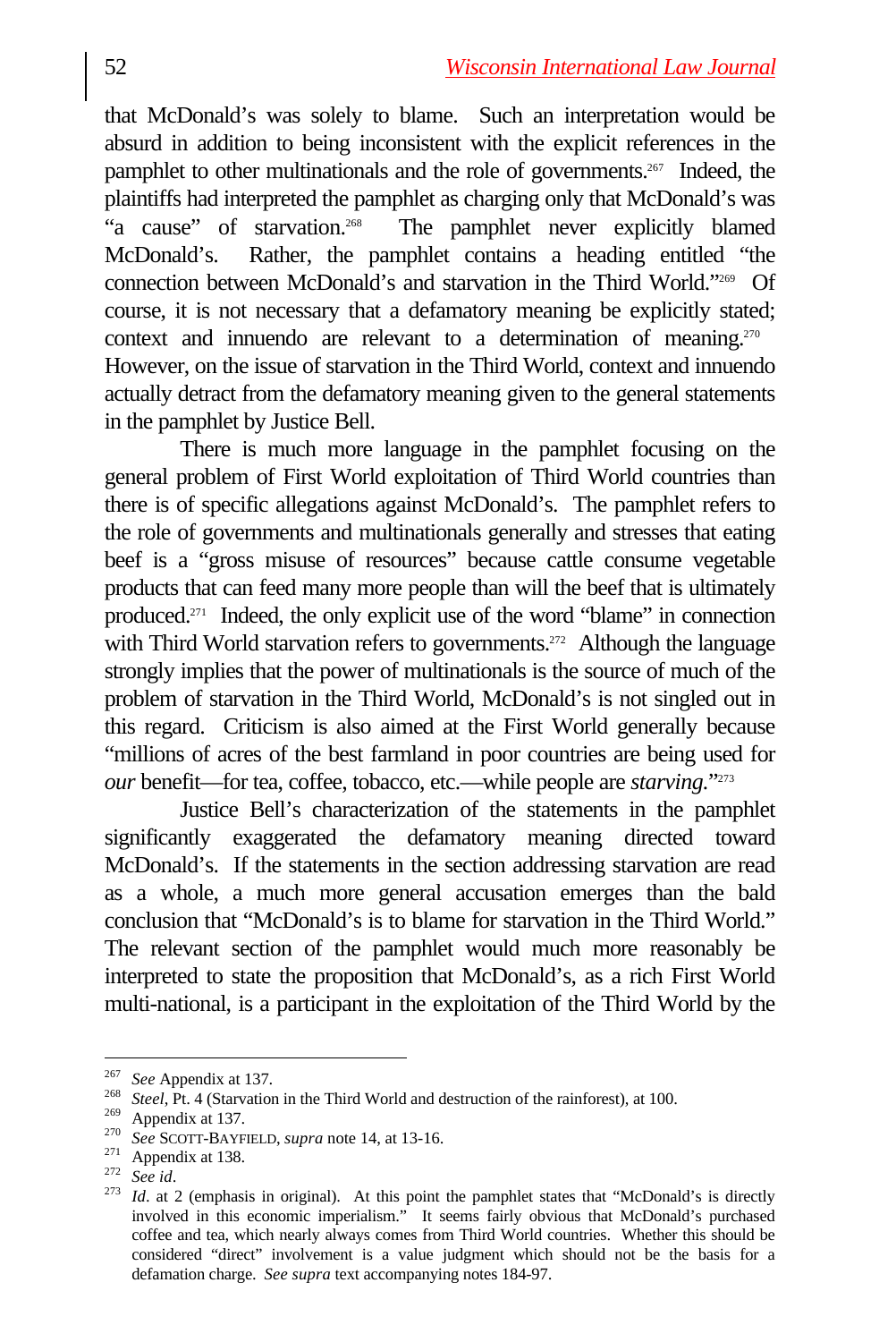First World. The part McDonald's plays in this exploitation involves the inefficient and unfair use of Third World food resources and the displacement of small farmers caused by its purchase of cattle, all of which contribute to starvation. Whether or not the activities of multi-nationals in Third World countries are actually helpful to those countries is an issue that even economists cannot agree upon. To expect the defendants to reach an accurate conclusion on this issue is to place upon them an impossible task. Indeed, such a conclusion should be considered an "opinion" and the question should have been whether the defense of "fair comment" was applicable.<sup>274</sup>

The defense of "fair comment" probably would only be successful in England or the U.S. if the pamphlet included sufficient facts to support the opinion, or if sufficient facts were widely known.275 As discussed above, the defendants were not able to prove the specific allegations in the pamphlet that McDonald's bought land, evicted small farmers, imported beef to the United States or used more than insignificant amounts of staple crops from "Third World" countries for cattle feed. However, McDonald's is "connected" to "Third World" starvation in less direct, but nevertheless significant ways. Justice Bell acknowledged that Costa Rica, Guatemala and Brazil export a large percentage of their beef to the United States.<sup>276</sup> Given the worldwide market for beef, whether U.S. McDonald's actually imports beef would seem to be irrelevant from the standpoint of starvation in the Third World. U.S. McDonald's policy of buying only from the United States merely increases the market for Third World beef from other First World users. If demand for Third World beef is a contributing cause of starvation, McDonald's policy in no way ameliorates the problem. Rather, it merely serves to supply McDonald's with a good public relations gimmick.<sup>277</sup> Perhaps it is unfair to McDonald's to "blame" them for the actions of others. But again, the pamphlet referred to the "connection to," not to the "blame" for starvation.

A similar argument is applicable to the allegations of dispossession of small farmers. To the extent that McDonald's adds to the market for cattle, dispossession of small farmers will occur; if not by McDonald's then by some other company in the beef market. Even if suppliers of McDonald's beef are extremely fastidious about their sources, their purchase of cattle will displace small farmers. Displacement of small farmers in order to clear land for pasture is certainly "connected" to starvation. Such economic realities presumably are widely known by anyone with a basic knowledge of

 $\overline{a}$ 

<sup>&</sup>lt;sup>274</sup> See supra text accompanying notes 184-219 for a discussion of the treatment of "opinion" and "value judgments" in England and the U.S.

<sup>&</sup>lt;sup>275</sup> See supra notes 191-93 and accompanying text.

<sup>276</sup> *See Steel*, Pt. 4 (Starvation in the Third World and destruction of the rainforest), at 122, 132, 139.

<sup>&</sup>lt;sup>277</sup> The policy was described in the judgment as "part of their advertising and appeal to their U.S. customers." *Id.* at 121.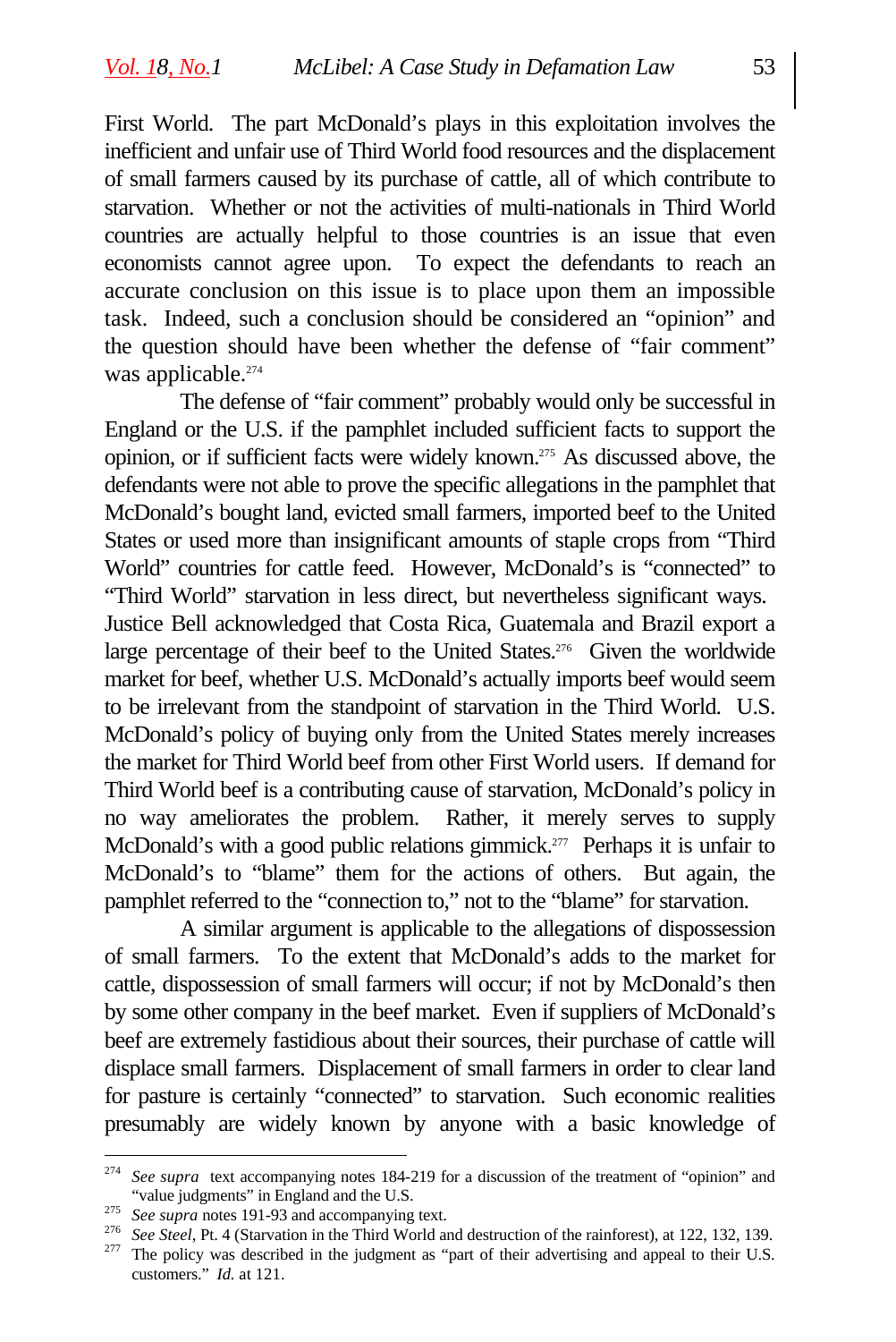economics. Therefore, they would not need to be specifically stated in the pamphlet.<sup>278</sup>

Apparently, the defendants made a similar argument during the trial. Justice Bell presumably found the argument relevant, because he did respond to what one witness for the defendants had called "a world-wide Hamburger Connection."279 Although the issue was raised in the discussion of the allegation of destruction of the rain forest, which will be addressed in the next section, it is equally relevant to the issue of the exportation of beef and the dispossession of small farmers. Justice Bell summarized the testimony of one witness as follows: "McDonald's Corporation, as a global supplier of beef products to mass markets and in helping to stimulate markets for beef from former tropical forested lands must accept and had to bear some responsibility for encouraging development and land use pressure."<sup>280</sup>

But Justice Bell responded that McDonald's role in the "Hamburger Connection" was "minimal and inconsequential," despite the fact that the plaintiffs' own promotional material claimed that they used 0.6% of the total world beef carcasses.<sup>281</sup> McDonald's apparently only used a portion of each of the carcasses making up the 0.6 percent figure. Thus, the defendants hypothesized that assuming McDonald's used 15% of each carcass it took part of 4% of the cattle slaughtered worldwide.<sup>282</sup> Justice Bell responded that, by his calculations, 75% of the beef used by McDonald's had to have been raised in the United States and a great deal more in developed countries.<sup>283</sup> Of course, his response misses the point of the effect of the worldwide market

for beef. Again, McDonald's use of beef in the United States causes other First World companies to import beef from Third World countries.<sup>284</sup> Indeed, there was testimony that a great deal of beef is exported from the three countries that were the focus of the trial—Brazil, Costa Rica and Guatemala.<sup>285</sup>

Justice Bell explained but did not respond to the allegation of one witness that McDonald's effect on the market went beyond the amount of beef needed to fulfill its needs. That witness stressed that "'McDonald's successful promotion of the hamburger as a desirable and culturally significant food worldwide has led to an increased demand for beef in many countries.'"286 Perhaps Justice Bell's failure to respond to that argument was

 278 *See supra* notes 191-93 and accompanying text.

<sup>&</sup>lt;sup>279</sup> Steel, Pt. 4 (Starvation in the Third World and destruction of the rainforest), at 174.

<sup>280</sup> *Id.* at 175.

<sup>281</sup> *Id.*

<sup>282</sup> *See id.* at 175-76.

<sup>283</sup> *See id.* at 176.

<sup>284</sup> *See supra* text accompanying note 278 and *infra* note 318.

<sup>285</sup> *See Steel*, Pt. 4 (Starvation in the Third World and destruction of the rainforest), at \*122, \*132, \*139.

<sup>286</sup> *Id.* at \*175.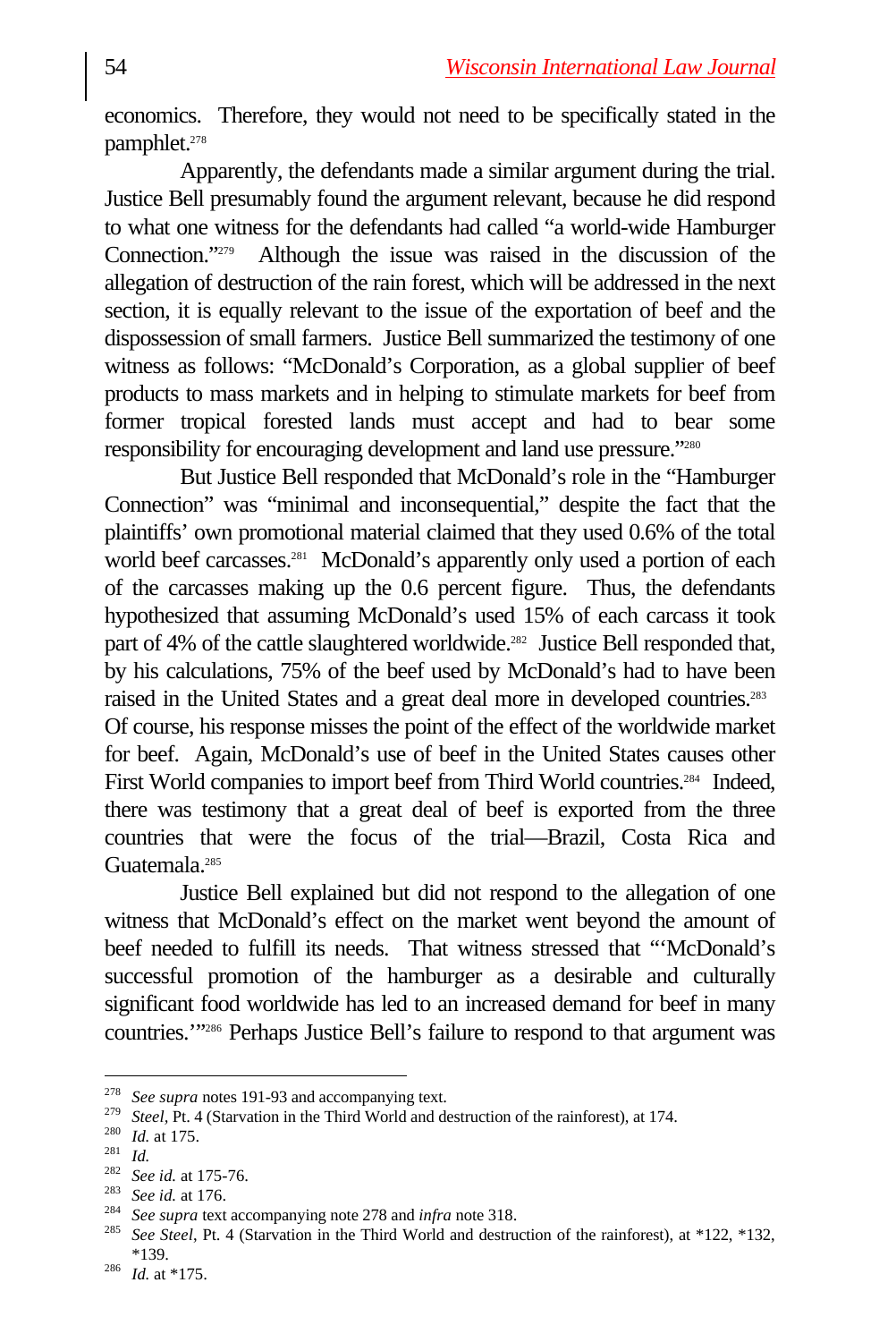based on the reality that it is impossible to measure the impact McDonald's has had on cultural dietary norms. This explanation is consistent with his approach to some other issues addressed in the trial, which was to discount or disregard evidence that was not precisely quantifiable.<sup>287</sup>

Justice Bell's rejection of the "worldwide Hamburger Connection" argument may also be related to his interpretation of the "gist" of the pamphlet. It would probably be difficult for an ordinary individual to view McDonald's role in increasing the overall market for beef as blameworthy. They were simply doing what all businesses do—trying to make money. Most people in "First World" countries do not "blame" businesses for such activities so long as they do not violate laws, or cause environmental or economic damage in some direct way. But it should be recalled that the label "blame" came from Justice Bell, not from the pamphlet. The pamphlet merely "connected" McDonald's to starvation in the Third World.<sup>288</sup>

In addition to the overall market effect of McDonald's activities, as discussed above, the defendants were able to prove that some Brazilian soy meal was exported for cattle feed.<sup>289</sup> Although the amount was found to be small, this is another "connection" to starvation, because the soy meal, presumably, could have been used for food within Brazil. It is, of course, questionable whether most Brazilians are anxious to eat soy meal. Still, it is not unreasonable to conclude that programs to feed some of the desperately poor people in Brazil could have used the soy meal sent to feed cattle in Germany. Although this argument is unlikely to cause ordinary persons to "blame" McDonald's, it does serve as an additional link in a "connection" to starvation.

The pamphlet also pointed to the export of products like tea, coffee and tobacco to the First World. "Millions of acres of the best farmland in poor countries are being used for *our* benefit—for tea, coffee, tobacco, etc. while people there are *starving*. McDonald's is directly involved in this economic imperialism, which keeps most black people poor and hungry while many whites grow fat."<sup>290</sup> Justice Bell did not discuss this allegation in the pamphlet. Certainly McDonald's purchases tea and coffee which come from Third World countries. Arguably there would be less starvation in these countries if the land were used for growing food that people could eat. The fact that these products usually come from large landowners who pay very low wages to peasants who work the land makes it plausible to conclude that growing food for people in the country would result in less starvation, even

 287 *See, e.g., supra* text accompanying notes 248, and *infra* text accompanying notes 317-18, 502-09.

<sup>288</sup> *See supra* text accompanying notes 266-74.

<sup>&</sup>lt;sup>289</sup> See supra note 259 and accompanying text.

<sup>290</sup> Appendix at 137. The defamatory sting of the comments is unlikely to be changed by adding brown and yellow people to those who are the subject of economic imperialism.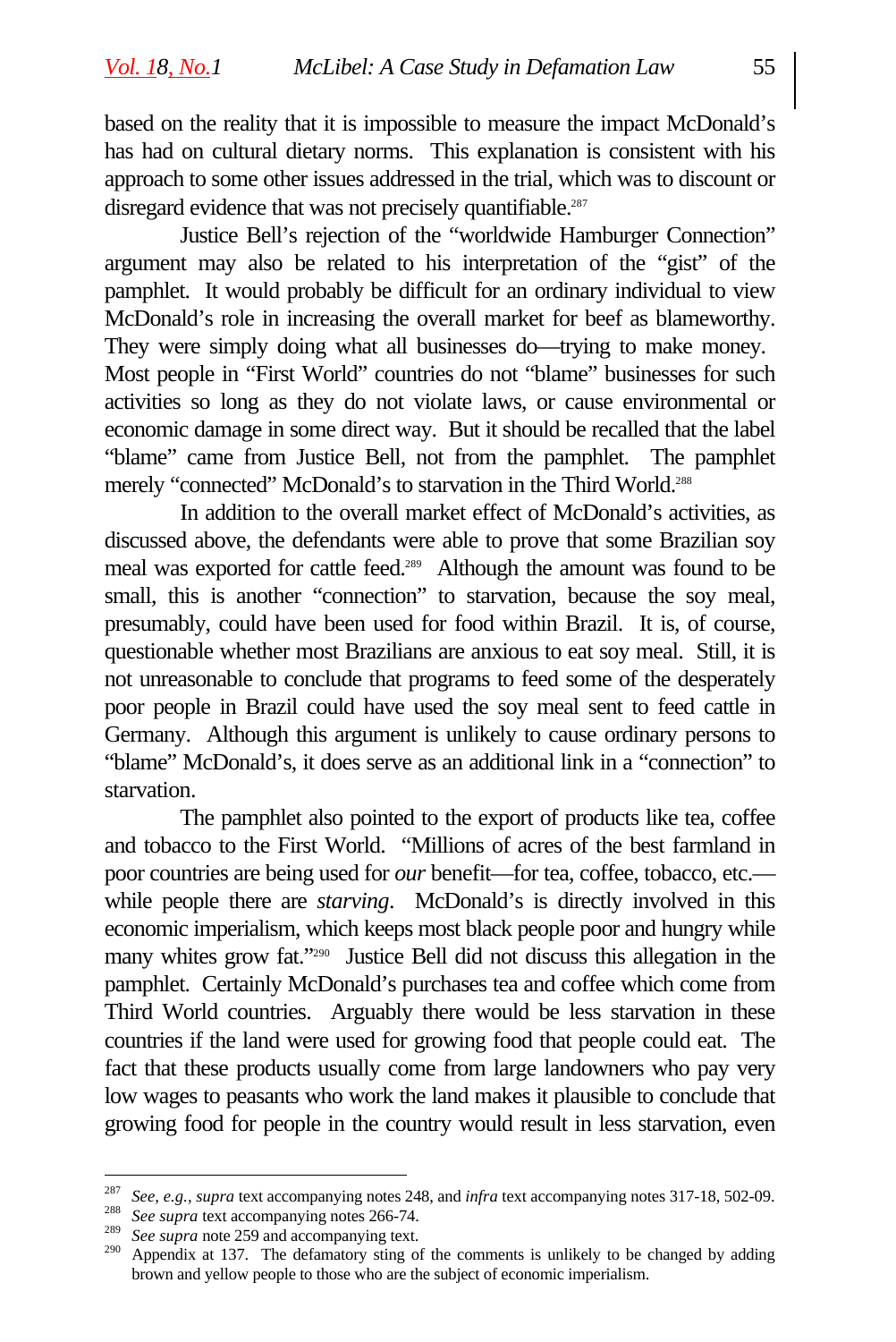though it might reduce the gross national product. Perhaps it would be considered an exaggeration to refer to McDonald's as "directly involved in economic imperialism" <sup>291</sup> due to their purchase of coffee and tea. But it should be recalled that the test of "fair comment" under English law merely requires enough facts upon which an honest but prejudiced person would make such a comment.<sup>292</sup> However, Justice Bell's analyses of other statements in the pamphlet suggests that he would have required at the very least evidence that tea and coffee used by McDonald's actually came from Third World countries.<sup>293</sup> This probably would not have been difficult to prove. But he would have also wanted evidence of McDonald's percentage of the market for such items.294 No doubt their percentage would have been shown to be very small. Nevertheless, this link, together with others, is relevant to a "connection" to starvation.

Justice Bell ignored a specific argument in the pamphlet that further "connects" McDonald's to starvation. The pamphlet discusses the "gross misuse of resources" involved in consumption of meat.<sup>295</sup> Despite the fact that worldwide vegetarianism is not very likely to catch on, the allegation that producing meat is an inefficient use of resources compared to consumption of vegetable products by humans is well documented.296 Probably from Justice Bell's point of view it was absurd to blame McDonald's for encouraging meat eating. But from the point of view of many vegetarians, companies that encourage meat eating for profit are engaging in an immoral activity. The total disconnect between the assumptions of Justice Bell and people such as the defendants in this case illustrate that much, probably even most of the pamphlet was about value judgments concerning social and economic public policy, and ethical choices of life style.

Because Justice Bell exaggerated the defamatory meaning that a reasonable person would under7stand from the pamphlet, the defendants could not have provided sufficient facts to justify that meaning. Had Justice Bell interpreted the pamphlet by focusing on what was actually said—that there was a "connection" to rather than "blame" for starvation—sufficient factual support might have been found for what was essentially an opinion. That support might have included evidence of the inefficiency of meat

<sup>&</sup>lt;sup>291</sup> It might be alleged that there is an implied defamatory factual connotation that McDonalds is more actively involved than simply buying tea and coffee. However, given that the nature of McDonald's business enterprise it very well known to the public, it is more likely that the language would be viewed as mere hyperbole.

<sup>&</sup>lt;sup>292</sup> See supra note 190 and accompanying text.

<sup>&</sup>lt;sup>293</sup> See supra text accompanying notes 239-40 for a discussion of his requirement of specific evidence of the source of beef.

<sup>294</sup> *See supra* text accompanying notes 246-48 for a discussion of the lack of evidence of the scale of the purchase of beef from ranches that dispossessed small farmers.

<sup>&</sup>lt;sup>295</sup> Appendix at 138.

<sup>296</sup> *See, e.g.,* FRANCES MOORE LAPPE, DIET FOR A SMALL PLANET 3-60 (1971).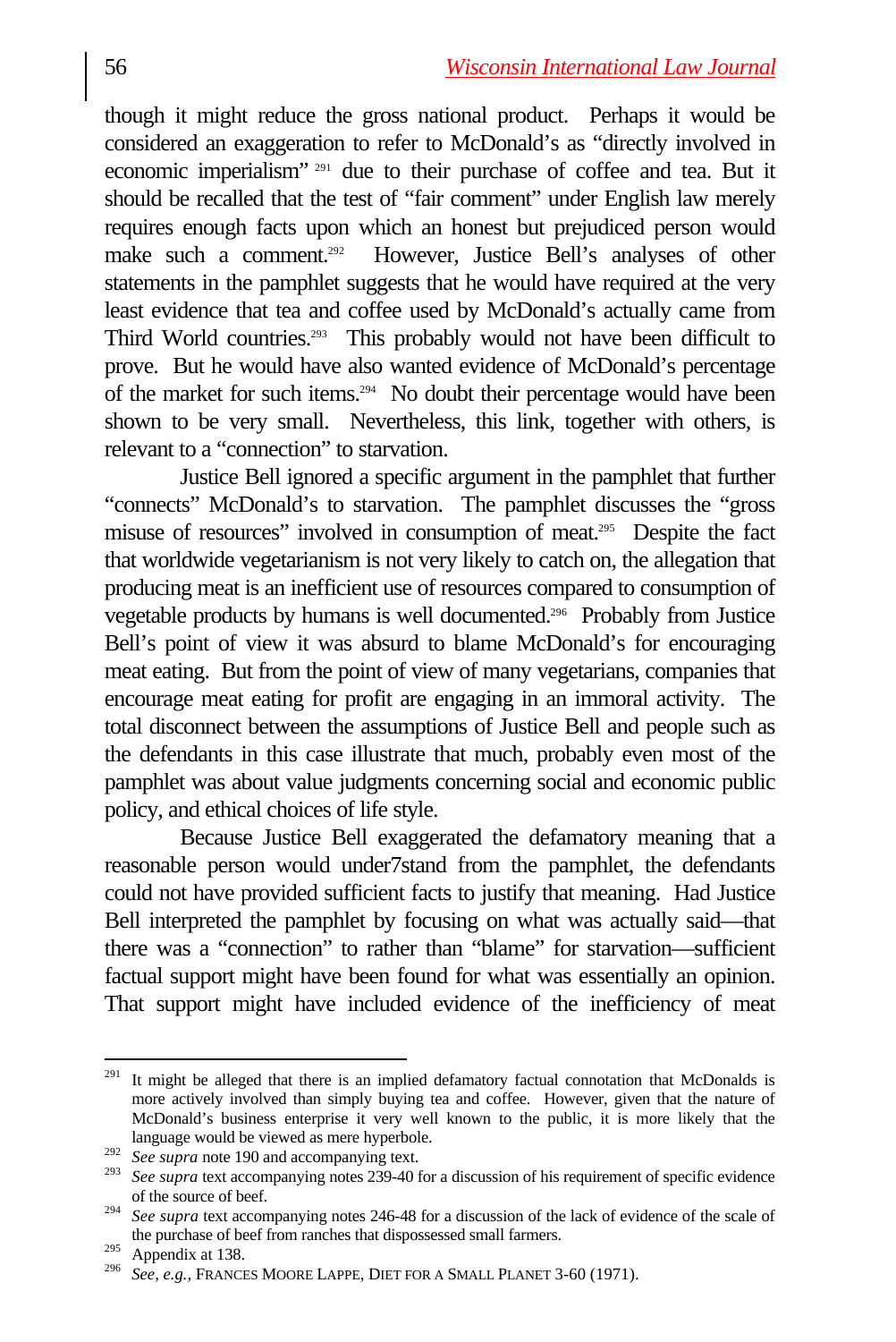consumption, the export of items like coffee and tea, some export of soy for animal feed, the actual purchase of beef from land from which small farmers had been dispossessed, the international demand for beef created by McDonald's restaurants and the unmeasurable, but real role of McDonald's in increasing the market for beef by popularizing burgers worldwide. Based on these "facts," some of which were specifically referred to in the pamphlet, some of which were encompassed within general language in the pamphlet, and some of which are obvious from the structure of markets, "connecting" McDonald's to starvation in the Third World is not an unreasonable stretch. Had Justice Bell interpreted the language of the pamphlet in that way, even under English law, the defendants probably would have been able to sustain their burden of proof of truth. At least they should have been able to show that there were sufficient facts proven upon which they could base a "fair comment" that McDonald's was "connected" to starvation.

Certainly the tone of the pamphlet and some of the explicit misstatements of actual facts discussed above could lead a court to conclude that the interpretation just suggested is unduly benign. However, it seems appropriate to view the pamphlet in the context of a political, or at least a social policy controversy, in which exaggeration and hyperbolic language are expected and to some extent discounted by the ordinary person.<sup>297</sup> It will be recalled that the European Court of Human Rights would have been likely to interpret the language of the pamphlet in a manner that would be least amenable to a finding of defamation,<sup>298</sup> particularly in the context of a discussion of public policy.299 A court in the U.S. would probably interpret the pamphlet in a similar manner.<sup>300</sup>

In a U.S. court, the plaintiffs would not have been able to prove by "clear and convincing evidence" that there were insufficient statements in the pamphlet and from common knowledge to "connect" McDonald's to starvation. Indeed, although some specific factual allegations were seemingly false, it is not even clear that the plaintiffs would have been able to sustain their burden of proof of falsity of those specific statements by "clear and convincing evidence."301 Furthermore, the statement that McDonald's is "connected" to starvation would probably be interpreted in a U.S. court as sufficiently general as not to be "provable as false."<sup>302</sup> Certainly under U.S. law, the plaintiffs would not have been able to establish that the defendants acted with "malice" with respect to *any* of the

 297 *See Nat'l Ass'n of Letter Carriers*, *supra* note 212.

<sup>298</sup> *See supra* text accompanying notes 142-46.

<sup>299</sup> *See supra* text accompanying note 142.

<sup>300</sup> *See supra* text accompanying notes 166-67.

<sup>301</sup> *See supra* notes 175-76 and accompanying text.

<sup>302</sup> *See supra* text accompanying notes 213-19.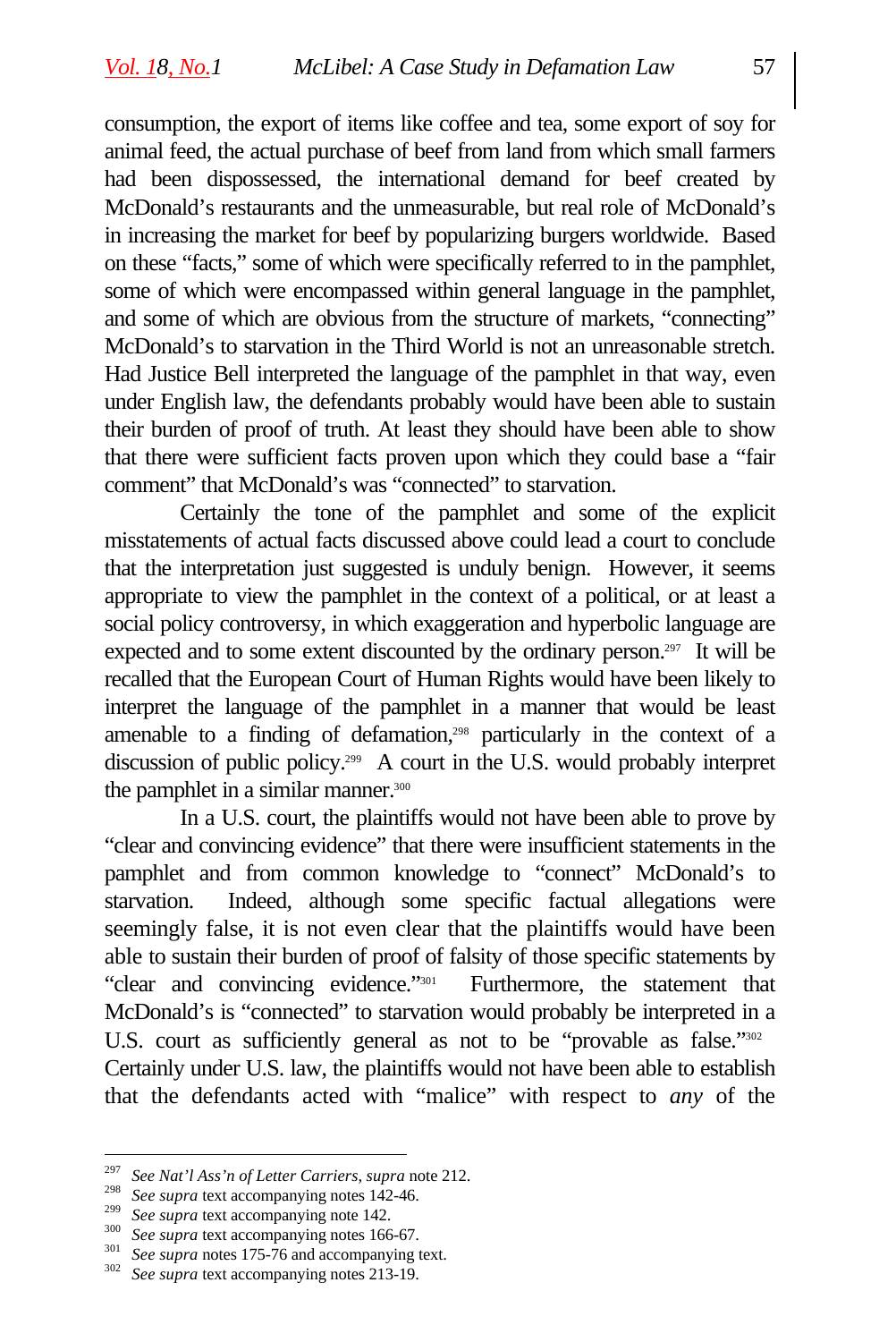allegations regarding starvation.<sup>303</sup> Also, given that there were a number of factors "connecting" McDonald's to starvation, the defendants may have been able to prove that their conduct involved insufficient fault to satisfy the requirements of defamation in most countries in Europe.<sup>304</sup>

### B. DESTRUCTION OF RAIN FORESTS

The strongest part of McDonald's case against the defendants involved statements made in the second section of the pamphlet. According to Justice Bell, the statements in that section bore "the meaning that Plaintiffs are guilty of the destruction of rain forests."305 Unlike the first section of the pamphlet, which noted that McDonald's was "connected to" starvation and "directly involved in economic imperialism," the wording of the second section was more specifically accusatory. The heading asked the question: "Why is it wrong for McDonald's to destroy rain forests?"<sup>306</sup> Thus, Justice Bell's interpretation of the defamatory meaning was reasonable. Most of the specific facts in the pamphlet supporting the charge of destruction of the rain forest were either incorrect or not proven by the defendants to be correct. The pamphlet stated:

> McDonald's and Burger King are two of the many US corporations using lethal poisons to destroy vast areas of Central American rainforest to create grazing pastures for cattle to be sent back to the States as burgers and pet food, and to provide fat-food [sic] packaging materials.<sup>307</sup>

Justice Bell concluded that the plaintiffs had not used "lethal poisons to destroy…any rainforest…for any reason."308 Also, "they had not *directly* destroyed any rainforest."309 However, he did acknowledge that "the expansion of beef cattle production has, with other factors in Costa Rica and Guatemala, and on its own as well as with other factors in Brazil, led to the destruction of areas of rainforest in those three countries." 310 Nevertheless, he concluded that "there was no evidence that either Plaintiff or its partners in

 303 *See supra* notes 177-79 and accompanying text, and text accompanying notes 224-27.

<sup>304</sup> *See supra* note 24.

<sup>305</sup> *Steel,* Summary of Judgment (Starvation in the Third World and destruction of the rainforest), at  $*2$ .

<sup>306</sup> Appendix at 138.

<sup>307</sup> *Id.*

<sup>&</sup>lt;sup>308</sup> Steel, Summary of Judgment (Starvation in the Third World and destruction of the rainforest), at  $^{*5.}$  *Id.* at  $*2$  (emphasis added).

 $310$  *Id.* at \*5.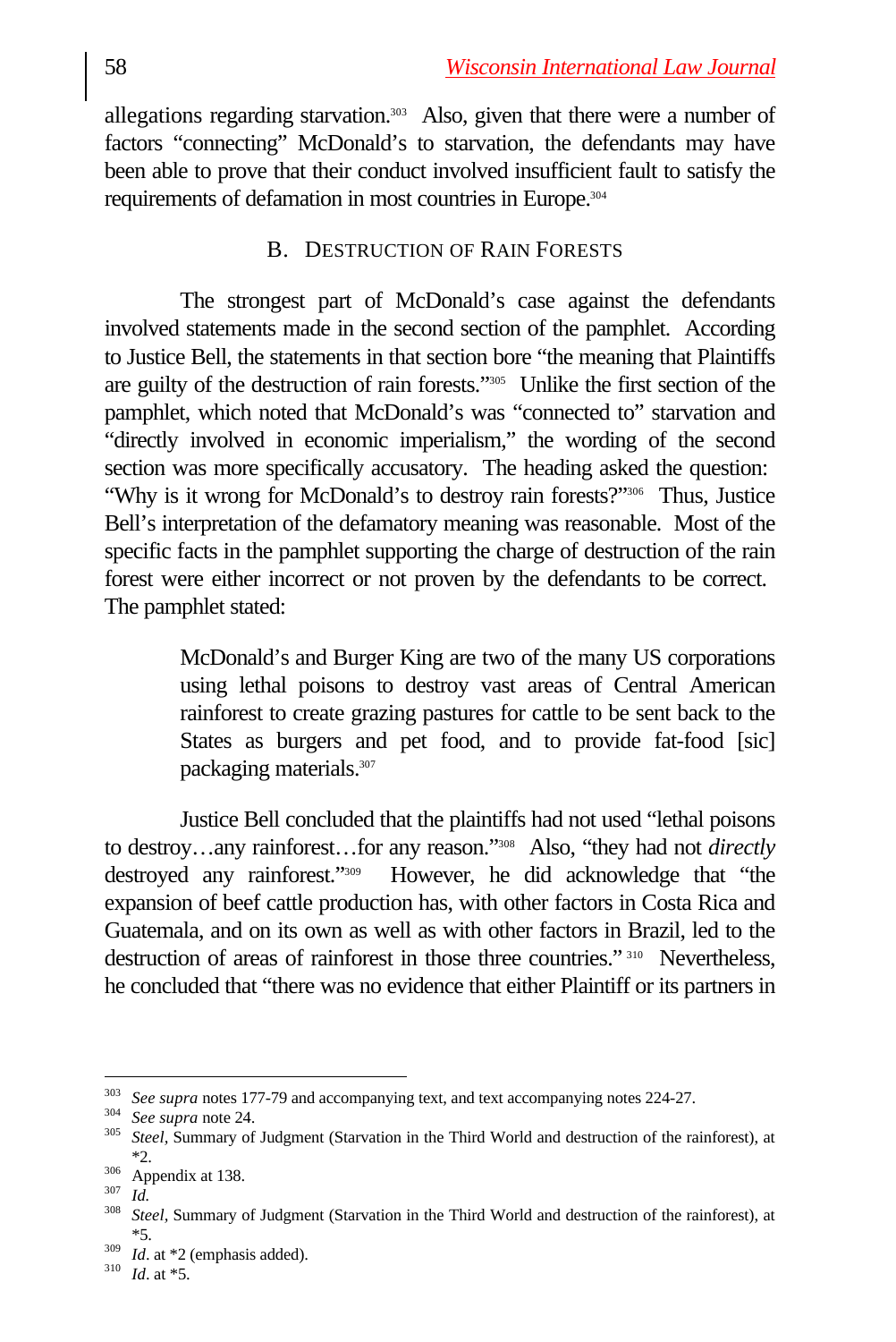McDonald's Costa Rica, McDonald's Guatemala and McDonald's Brazil has taken any active part in that destruction or urged anyone else to do so."<sup>311</sup>

Although the pamphlet had seemingly accused McDonald's of itself destroying rain forests, Justice Bell also extensively addressed the question whether ranches that had sold beef to McDonald's had destroyed rain forests. The defendants did not refute the plaintiffs' evidence that ranches supplying beef to McDonald's Costa Rica and McDonald's Guatemala had been on land deforested long before McDonald's came to those countries.<sup>312</sup> The evidence regarding Brazil, like the issue of dispossession of small farmers in Brazil,<sup>313</sup> was more ambiguous. McDonald's case was bolstered by evidence of a written policy, in force since 1989, not to purchase beef from ranches that had *recently* been rain forest.<sup>314</sup> Executives of McDonald's Brazil testified that no beef had ever been purchased from such ranches in that country.315 However, the defendants presented expert witnesses who disagreed.<sup>316</sup> Like his evaluation of the evidence of dispossession,<sup>317</sup> Justice Bell found the testimony of the use of recent rain forest land to be too general. He wanted evidence of specific farms or ranches that had been recent rain forest and had sold cattle to McDonald's suppliers.<sup>318</sup>

Justice Bell also addressed the argument that McDonald's was responsible for the destruction of rain forests because it was part of the cattle industry, and it was this industry that had caused destruction of the rain forest.319 To evaluate this argument, he referred again, as he had when addressing the question of dispossession of small farmers,<sup>320</sup> to the scope of

<sup>—&</sup>lt;br>311 *Id.*

<sup>312</sup> *See Steel*, Pt. 4 (Starvation in the Third World and destruction of the rainforest), at \*117, \*133.

<sup>313</sup> *See supra* notes 240-48 and accompanying text.

<sup>314</sup> *See Steel*, Pt. 4 (Starvation in the Third World and destruction of the rainforest), at \*118-119. Evidence was presented indicating that "recently" was interpreted as during the time period of McDonald's restaurant operation in the country in question. *See id*. The first restaurants in Brazil opened in 1979. *See id*. at \*138.

<sup>315</sup> *See id.* at \*149-53.

<sup>&</sup>lt;sup>316</sup> Defendants' witnesses testified that they had seen trucks owned by suppliers of beef for McDonald's with cattle coming from recent rain forest deforestation regions. *See id.* at \*157, \*159. Also one witness testified that a McDonald's executive had told her that cattle were being purchased from an Amazon area which she knew to have recently undergone extensive deforestation. The executive denied the conversation. *See id*. at \*159-60. She also concluded that given the scope of the deforestation in one area it was "extremely likely that some of the cattle came from newly cleared tropical forest." *Id*. at \*160. Another witness testified that many of the areas marked as collection points on a McDonald's map were areas of recent deforestation. However, this testimony was found to be inconsistent with a government vegetation map. *See id*. at \*170. Another witness, a professor from U.C.L.A., testified that ranches from recently

deforested areas "would have been the dominant suppliers of beef cattle" for one of the collection sites listed by McDonalds. *Id*. at \*164. Justice Bell found that her conclusion "lacked basis." This witness had given testimony in writing under the Civil Evidence Act, which the Judge suggested might have been the reason the testimony was not very complete. *See id*.

<sup>&</sup>lt;sup>317</sup> See supra notes 240-45 and accompanying text.

<sup>318</sup> *See Steel*, Pt. 4 (Starvation in the Third World and destruction of the rainforest), at \*168.

<sup>319</sup> *See id*.

<sup>&</sup>lt;sup>320</sup> See supra text accompanying notes 246-48.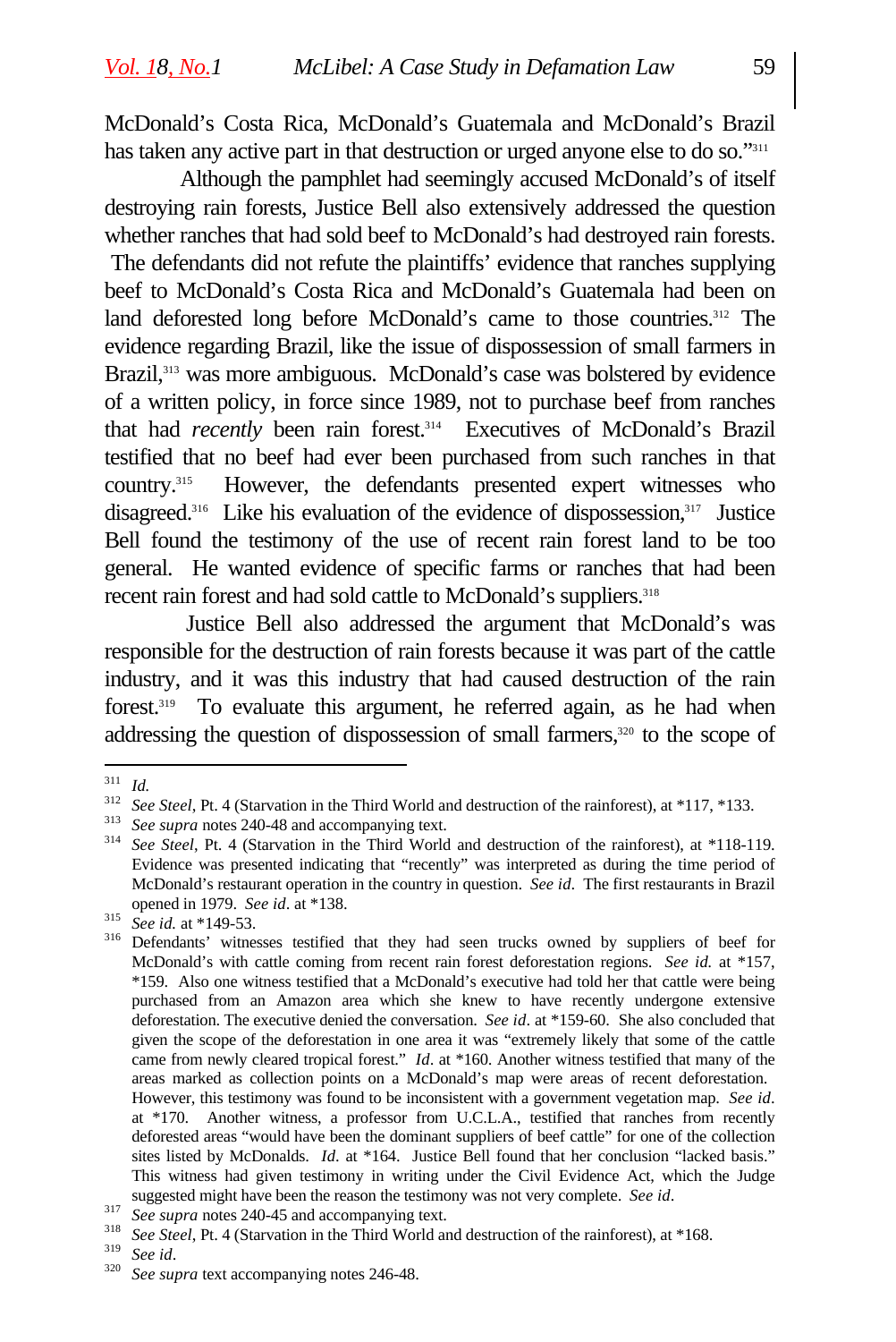McDonald's operation in Brazil and found it to be "too small...to be held even partly responsible."<sup>321</sup>

Given the defendants' burden of proof under English law, Justice Bell's conclusion regarding the allegations of McDonald's destruction of the rain forest seems correct. The statements were very specific, unlike the allegations regarding starvation, which merely referred to a "connection." Therefore, it was probably appropriate to require either proof of an identifiable connection or of a large role for McDonald's in the Latin American beef industry.

Because the allegations in the pamphlet regarding destruction of rain forests were very specific, McDonald's probably would have been successful on the issue of falsity even under U.S. law. They should have been able to meet their burden of proof by establishing that they did not directly destroy rain forests. It would have taken an extreme version of the "innocent construction rule"322 to interpret the language in this part of the pamphlet as meaning only that McDonald's had purchased beef from others who destroyed the rain forests. The same strained interpretation would have been necessary to interpret the accusations as simply charging that by being part of the beef industry, the plaintiffs had "caused" destruction of rain forests. Even if these benign interpretations were accepted, under U.S. law, McDonald's may have been able to establish that the allegations were false. Of course, only McDonald's would have the information necessary to establish proof or falsity on these points.

Regardless of the interpretation of the statements in this part of the pamphlet and McDonald's ability to prove falsity, it is again highly unlikely that the plaintiffs could have proven that the defendants recklessly disregarded the truth had the case been tried in a U.S. court.<sup>323</sup> The lower standards of fault applied in other European countries might also be difficult to meet by merely showing that the defendants distributed pamphlets with the offending statements.324 The European Court of Human Rights would look at a combination of factors to determine whether on balance there had been a violation of the Convention in the finding of defamation for the allegations regarding the rainforest.325 That Court would look to the difficulty the defendants would have had in trying to establish the truth of the allegations in the pamphlet.326 The obvious public policy content in the comments

 321 *Steel*, Pt. 4 (Starvation in the Third World and destruction of the rainforest), at \*170.

<sup>322</sup> *See supra* text accompanying notes 163-67.

<sup>323</sup> *See supra* text accompanying notes 177-79 and accompanying text, and text accompanying notes 224-27.

<sup>324</sup> *See supra* note 24.

<sup>325</sup> *See supra* text accompanying notes 73, 117-22.

<sup>326</sup> *See supra* text accompanying notes 126-27. Given that plaintiffs were able to prove the falsity of some of the specific allegations in this section of the pamphlet, plaintiffs would probably argue that *Thorgier* is distinguishable.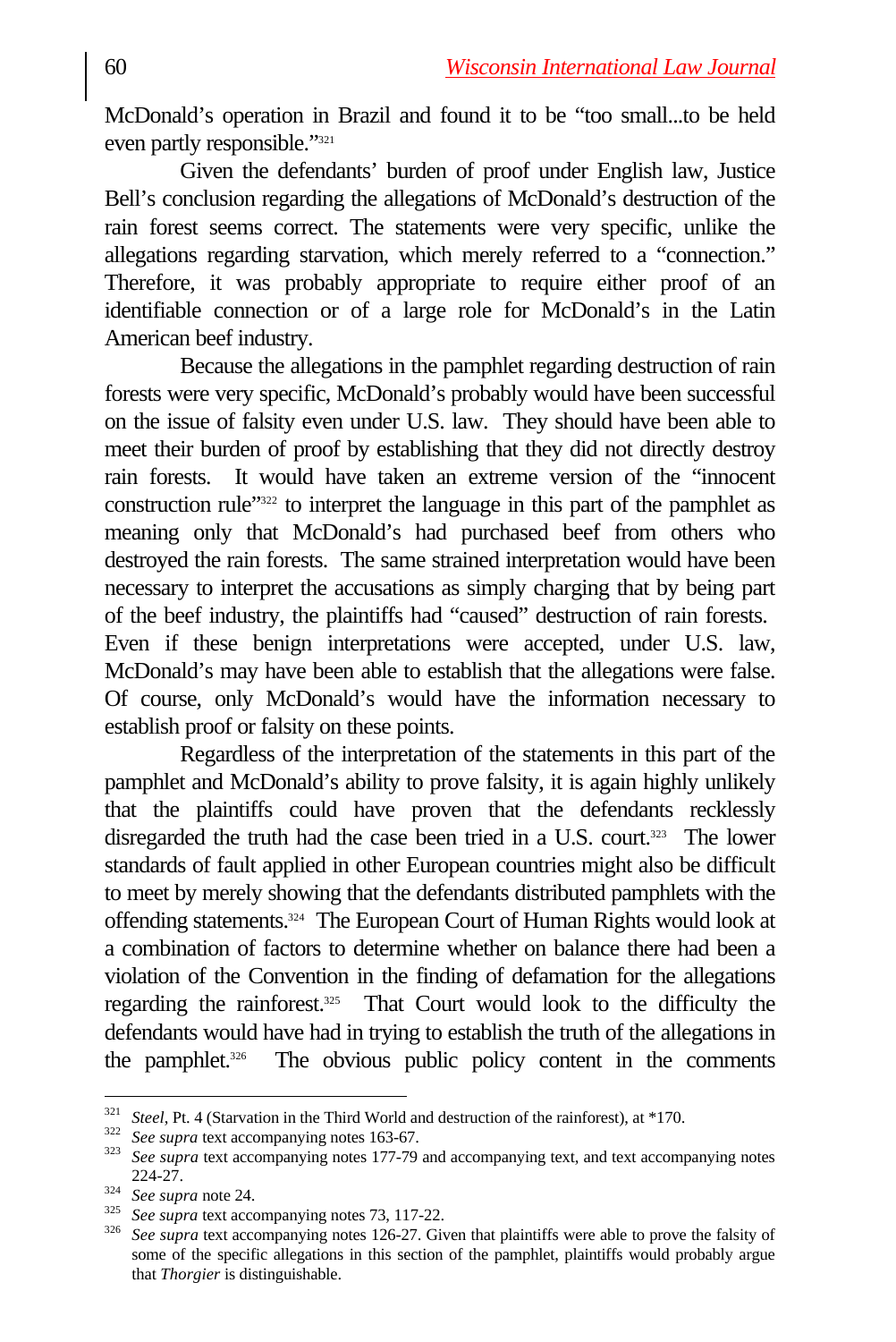regarding the rain forest,<sup>327</sup> and the common sense assumption that McDonald's use of beef from rainforest countries had some negative effect should be important factors in the European Court's analysis.<sup>328</sup>

#### C**.** USE OF RECYCLED PAPER MATERIALS

The pamphlet admonished the public not to "be fooled by McDonald's saying they use recycled paper: only a tiny percent of it is."<sup>329</sup> In the introductory section of the pamphlet that applied generally to the business practices of McDonald's, the pamphlet asserted that the company had "a lot to hide."330 Justice Bell interpreted these two statements together and concluded that they amounted to an assertion that McDonald's had been lying about the amount of recycled materials it used.<sup>331</sup> He found that during the time period in which the pamphlet was published (September, 1987 to September 1990) "a small but nevertheless significant proportion of recycled fiber was used" in McDonald's restaurants in the U.K. and in the United States and therefore the defendants had not lied.<sup>332</sup>

To show justification, the defendants had to establish two facts. First, the plaintiffs had to show that the percentage of recycled materials used was "tiny"; and second, they had to show that simultaneous representations were made by McDonald's asserting that they were using more than a "tiny" amount of such materials. The two prongs of the defendants' defense will be discussed below.

### *1. The amount of recycled material used by McDonald's*

The defendants presented almost no evidence on the question of how much material used by McDonald's was actually made from recycled material.333 As one might expect, all of the evidence on this issue came from

<sup>&</sup>lt;sup>327</sup> Given that destruction of rain forests is thought by numerous main stream scientists to have a negative effect on the worldwide environment, few matters should be considered issues of greater public interest. *See, e.g.,* ARNOLD NEWMAN, TROPICAL RAINFORESTS: A WORLD SURVEY OF OUR MOST VALUABLE AND ENDANGERED HABITAT WITH A BLUEPRINT FOR ITS SURVIVAL (1990).

<sup>328</sup> *See supra* text accompanying note 142.

<sup>&</sup>lt;sup>329</sup> Appendix at 138.

<sup>330</sup> *Id*. at 1.

<sup>&</sup>lt;sup>331</sup> See Steel, Pt. 2 (The issue of publication of the leaflet), at 181. Justice Bell also referred to "[t]wo of the sets of McDonald's arches along the top of the leaflet which bear the words 'McWasteful' and 'McGarbage.'" *Id.*

<sup>332</sup> *Steel*, Summary of Judgment (The use of recycled paper), at \*2.

<sup>333</sup> *See Steel*, Pt. 5 (The use of recycled paper), at \*183. Justice Bell explained that:

<sup>[</sup>t]he burden of proof was on the Defendants to prove that the defamatory charge of lying about recycled content was justified and they did not call witnesses to give different figures to those provided by Plaintiffs. They could hardly have done so. Analysis of proportions of recycled and virgin fibre was not put forward as a practical means of inquiry. If the Plaintiffs'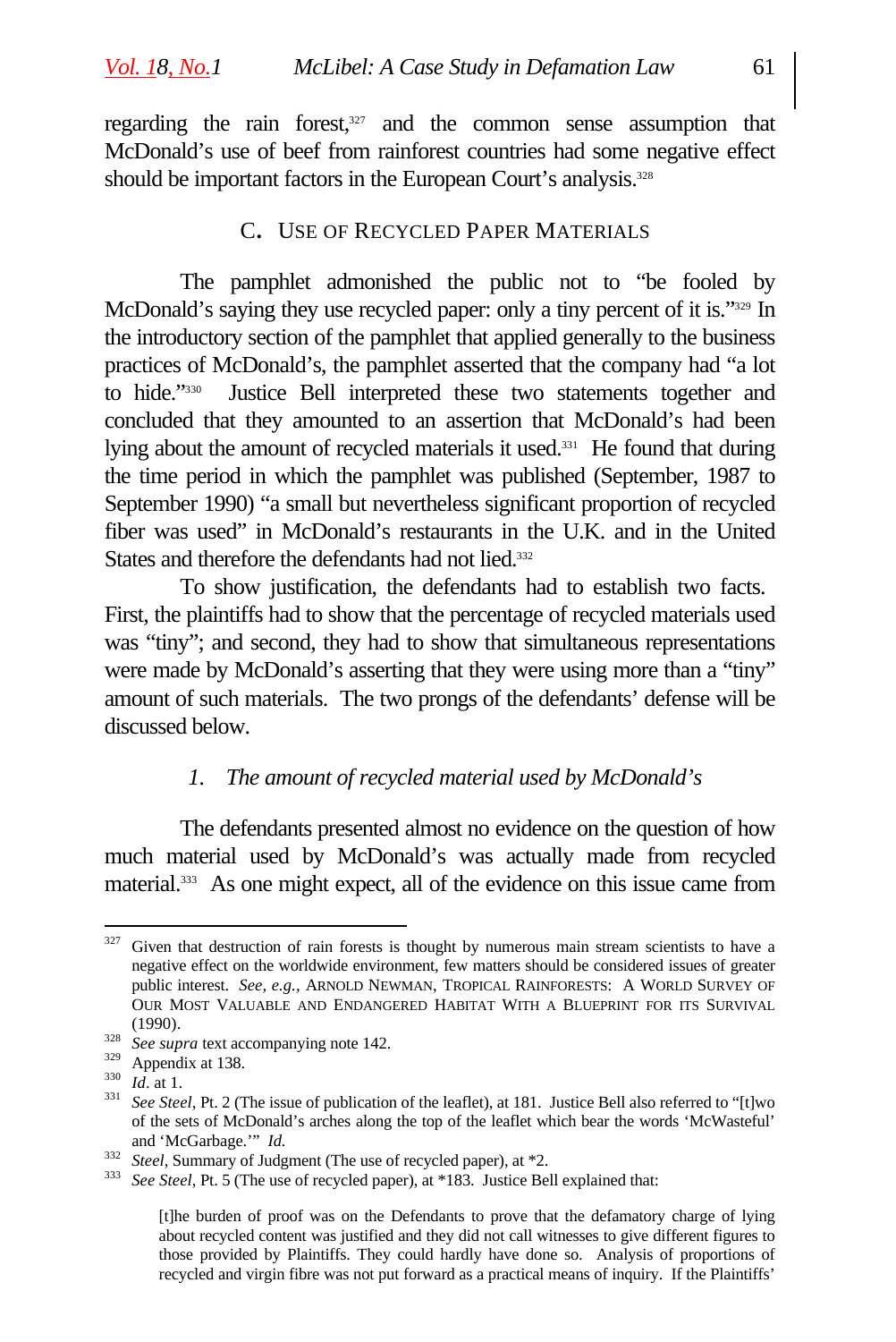McDonald's and their suppliers; the defendants had no independent source from which to obtain the relevant information. Therefore, the defendants approached the issue by contesting what the ordinary consumer would understand to be the meaning of the term "recycled." If the defendants' definition were accepted, clearly the amount of recycled material used by McDonald's would be much smaller than if the plaintiffs' definition were accepted. Presumably, this would make a difference in the appropriateness of using the label "tiny" as opposed to "small."

The controversy over the meaning of the word "recycled" was based on two questions. The first was whether the use of "post-industrial" waste should be understood as recycling, or whether the term should be limited to the use of "post-consumer" waste. Post-consumer waste is material that has gone "through its useful life," while "post-industrial waste" has never been distributed to or used by a consumer. Rather, this latter material comes from what is referred to as "manufacturing off-cuts."<sup>334</sup> An example of the former would be paper that had been used by an office and then sent to a recycling plant to be made into paper or some other product for consumption. The defendants contended that only material that had gone through a comparable process should be labeled "recycled." A McDonald's employee offered an example of post-industrial waste. A company having excess paper after making paper cups would send that paper to a paper producer who would use the scraps to make more paper.<sup>335</sup> Justice Bell accepted the plaintiffs' contention that material from both processes could be labeled "recycled" without misleading consumers:

> I have considered the Defendant's contention that "recycled" would mean recycled after use by the ultimate consumer, in the mind of most members of the public and the ordinary reader; but I do not accept this, although that might be a first and unjustified reaction because he or she might not think of the ways in which waste can arise after paper has been milled and sent off to a paper product manufacturer elsewhere, yet before the ultimate product has served its purpose.<sup>336</sup>

In evaluating Justice Bell's conclusion on the question of postindustrial waste, it seems appropriate to point out that the "ordinary reader" that he referred to would probably not go beyond his "first reaction" to the

 $\overline{a}$ 

figures were unreliable the Defendants would have no other figures to support their case of justification.

*Id*. 334 *Id.* at \*182. 335 *See id.* at \*187. 336 *Id.* at \*192.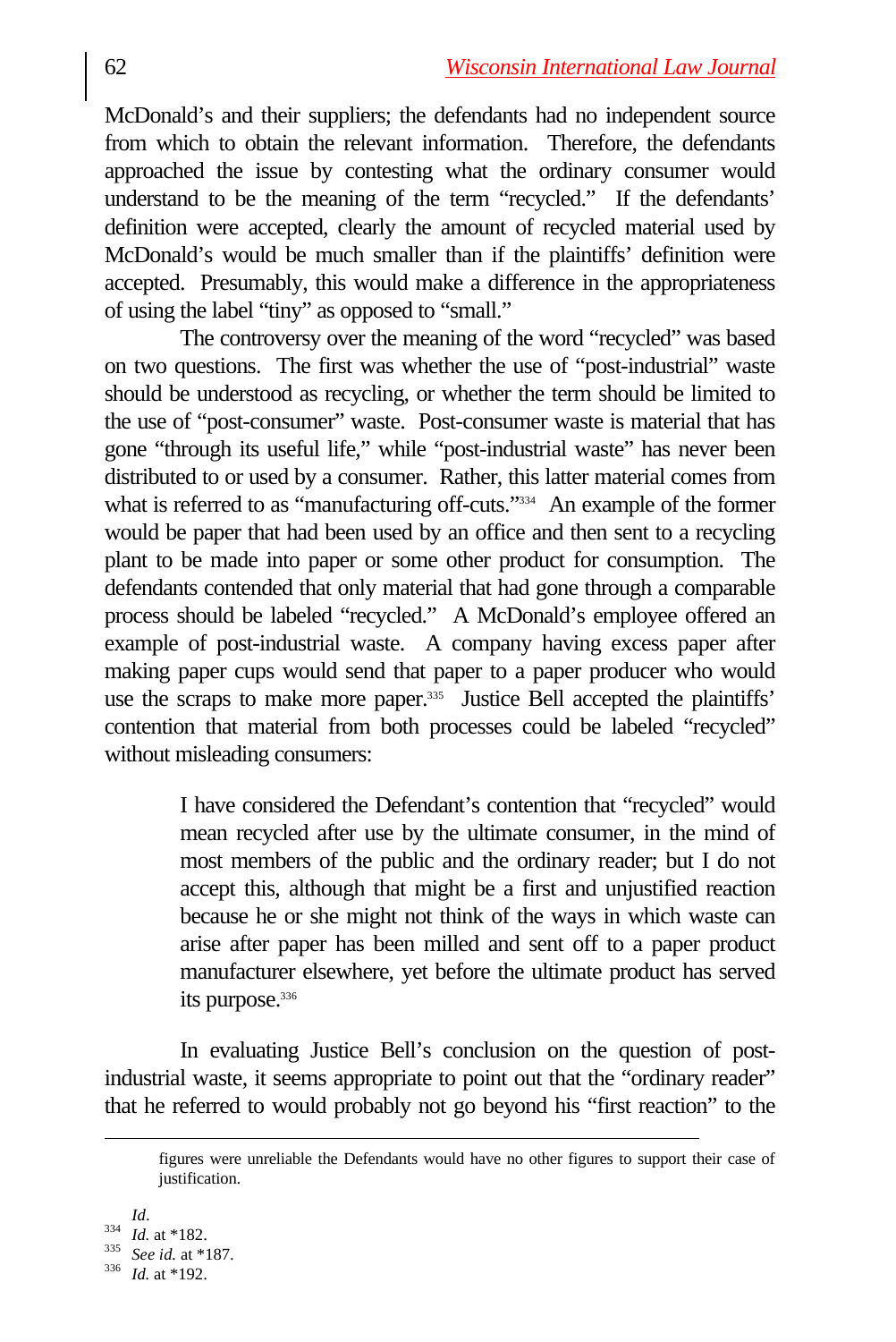word "recycled." Justice Bell did not explain why the reader's initial response would be "unjustified." However, a consideration of the policy concerns behind recycling does support his conclusion. So long as the material being used would otherwise enter the "waste stream" the policy concerns would seemingly be nearly the same for both post-industrial and post-consumer waste. The primary difference would be that it is much easier to be confident that the material would otherwise enter the "waste stream" after use by a consumer than when it had never been so used. For instance, the scraps left over from paper cups referred to above might routinely be sent to make more paper because it is economical to do so, and therefore would never have entered the "waste stream" regardless of environmental concerns. Thus, false claims that material has been recycled from post-industrial waste can more easily be made. This possibility might lend validity to acknowledging a distinction between the use of post-consumer waste and post-industrial waste. Indeed, U.S. Federal Trade Commission regulations acknowledge this problem and therefore require that "[t]o the extent the source of recycled content includes pre-consumer material the manufacturer or advertiser must have substantiation for concluding that the pre-consumer material would otherwise have entered the solid waste stream"<sup>337</sup>

The second definitional dispute was based on the defendants' contention that it was misleading to the ordinary consumer for McDonald's to use the label "recycled" unless all of the material in the item came from recycled materials.338 Justice Bell rejected that contention, asserting that "paper cannot be recycled forever, and much 'recycled' paper has a proportion of virgin fibre to give it the necessary quality."339 Justice Bell did not address the question whether the ordinary consumer would understand that the term was being used when the item was not made entirely or even substantially from recycled material. He did acknowledge that U.S. law now requires that the percentage of recycled material used must be indicated if products are labeled "recycled."340 The U.S. Federal Trade Commission based that regulation on the assumption that, without complete information,

16 C.F.R. § 260.7(e). The trade regulations provide in example 10: "if a recycled content claim is being made and the packaging is not made entirely from recycled material, the label should disclose the percent of recycled content. *Id.* example 10.

 337 16 C.F.R. ch. 1(e) (1998).

<sup>338</sup> *See Steel*, Pt. 5 (The use of recycled paper), at \*182.

<sup>339</sup> *Id.* at \*193.

<sup>&</sup>lt;sup>340</sup> *Id.* at \*182. U.S. Federal Trade Commission Regulations from Oct. of 1996 provide that

<sup>[</sup>u]nqualified claims of recycled content may be made only if the entire product or package, excluding minor, incidental components, is made from recycled material. For products or packages that are only partially made of recycled material, a recycled claim should be adequately qualified to avoid consumer deception about the amount, by weight, of recycled content in the finished product or package."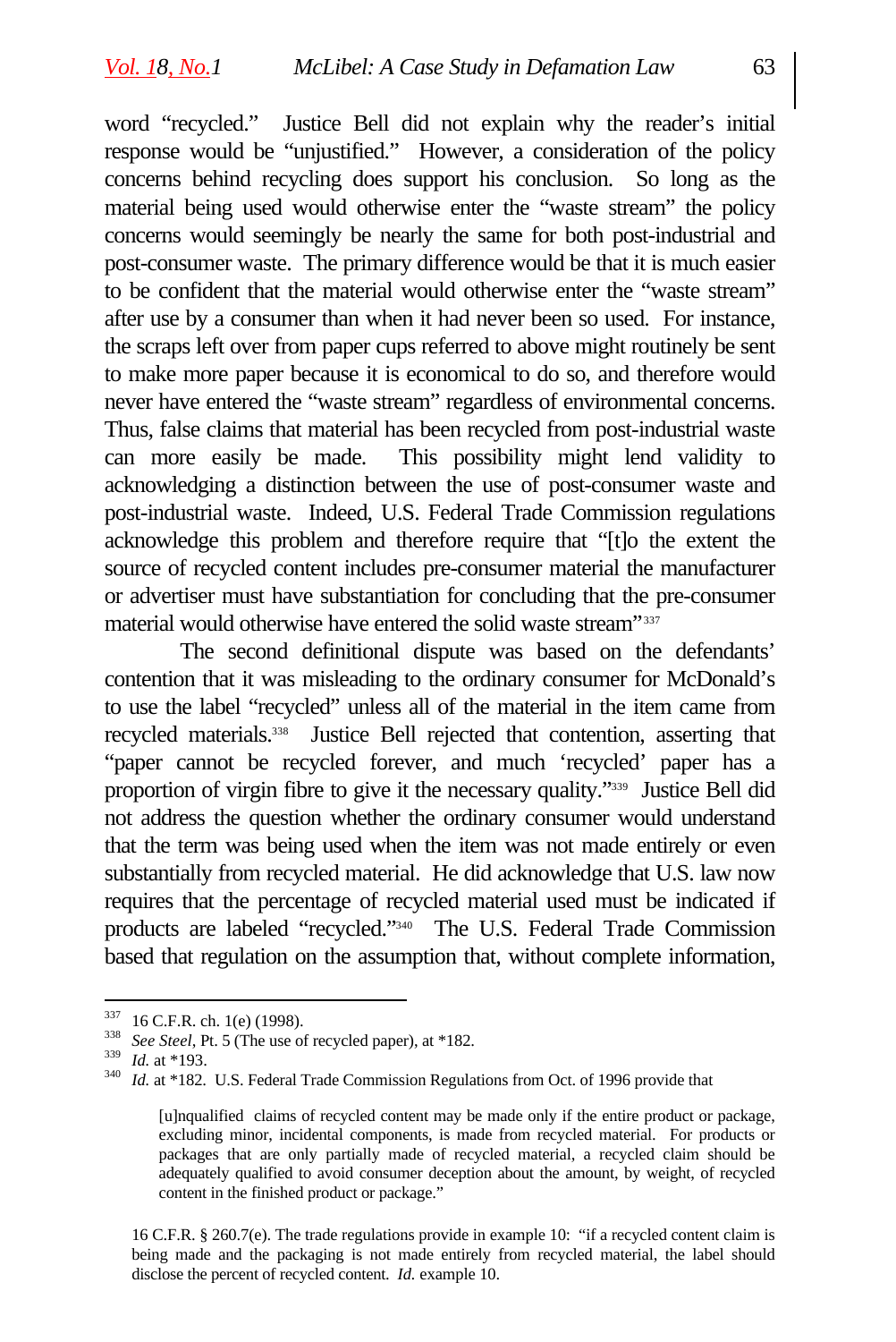consumers will be misled.341 Justice Bell's rejection of the defendants' conclusion to the same effect was questionable.<sup>342</sup>

After interpreting the word "recycle" in a manner favorable to the plaintiffs, Justice Bell addressed the question of the percentages of material used by McDonald's that were in fact "recycled." The defendants had no independent information on this question, and no way of obtaining such information.343 Justice Bell accepted as accurate the percentages offered in evidence by McDonald's, concluding that "the figures were gathered in what I believe to have been a genuine attempt to reduce waste as public awareness and interest grew. Whether the attempt was motivated by environmental concern or commercial or public relations considerations or under outside pressure probably matters not."<sup>344</sup>

The data offered by McDonald's may well have been gathered partly in response to the controversy that became the basis for this lawsuit. Little data on McDonald's U.K. pre-dated 1990, and much of it was after 1990. Justice Bell acknowledged that it was not until 1991 that the policy of using recycled material in Europe developed serious momentum.<sup>345</sup> He also

 $\overline{a}$ 

No doubt the more information people have the better, and now that practice has changed in the U.S. it might well be deceptive in the U.S. to say simply that something is "Recycled" if it consists substantially of post-industrial fibre. But there was no evidence that the First Plaintiff has taken any such deceptive course in the U.S. since 1992. Indeed the evidence was that it has not, and I do not consider that that course of action would be seen as deceptive in the U.K., yet at least.

*Id.* at \*189 (emphasis added). Apparently, Perseco was a supplier of paper materials specializing in the use of recycled material.

<sup>341</sup> *See supra* note 340.

<sup>&</sup>lt;sup>342</sup> This basis for Justice Bell's conclusion is not clear. Perhaps he assumed that so long as the additional information is not required by law or regulation, failure to give the information is not "misleading." How an activity can be misleading because it is no longer consistent with laws when it was not previously misleading is not explained. Perhaps he assumed that consumers will be aware of the requirement that percentages be given when the item is not made entirely from recycled material and will thus be misled if the regulation is violated. This assumption attributes to ordinary consumers a good deal of sophistication regarding the disclosure requirements of the law. His reasoning on the question of post consumer and post industrial waste, however, suggests that at least with regard to that question he found such an argument persuasive:

*Steel*, Pt. 5 (The use of recycled paper), at \*193. Justice Bell seems to assume that U.S. regulations require that recycling claims distinguish between post-industrial and post-consumer waste, which they do not. However, as noted in testimony he quoted in his judgment, some state regulations do require such information. *See Steel*, Pt. 5 (The use of recycled paper), at \*185. *See, e.g.*, R.I. CODE R. 12 070 006 (1999).

<sup>343</sup> *See Steel*, Pt. 5 (The use of recycled paper), at \*183.

<sup>344</sup> *Id*.

<sup>&</sup>lt;sup>345</sup> Justice Bell explained that:

the reason why recycled content came in, in some items, or why it increased in others in about 1991 was that Perseco became established in Europe then and drove the policy to use recycled paper. Before then the initiative came from McDonald's rather than their suppliers, *but no one was really driving it.*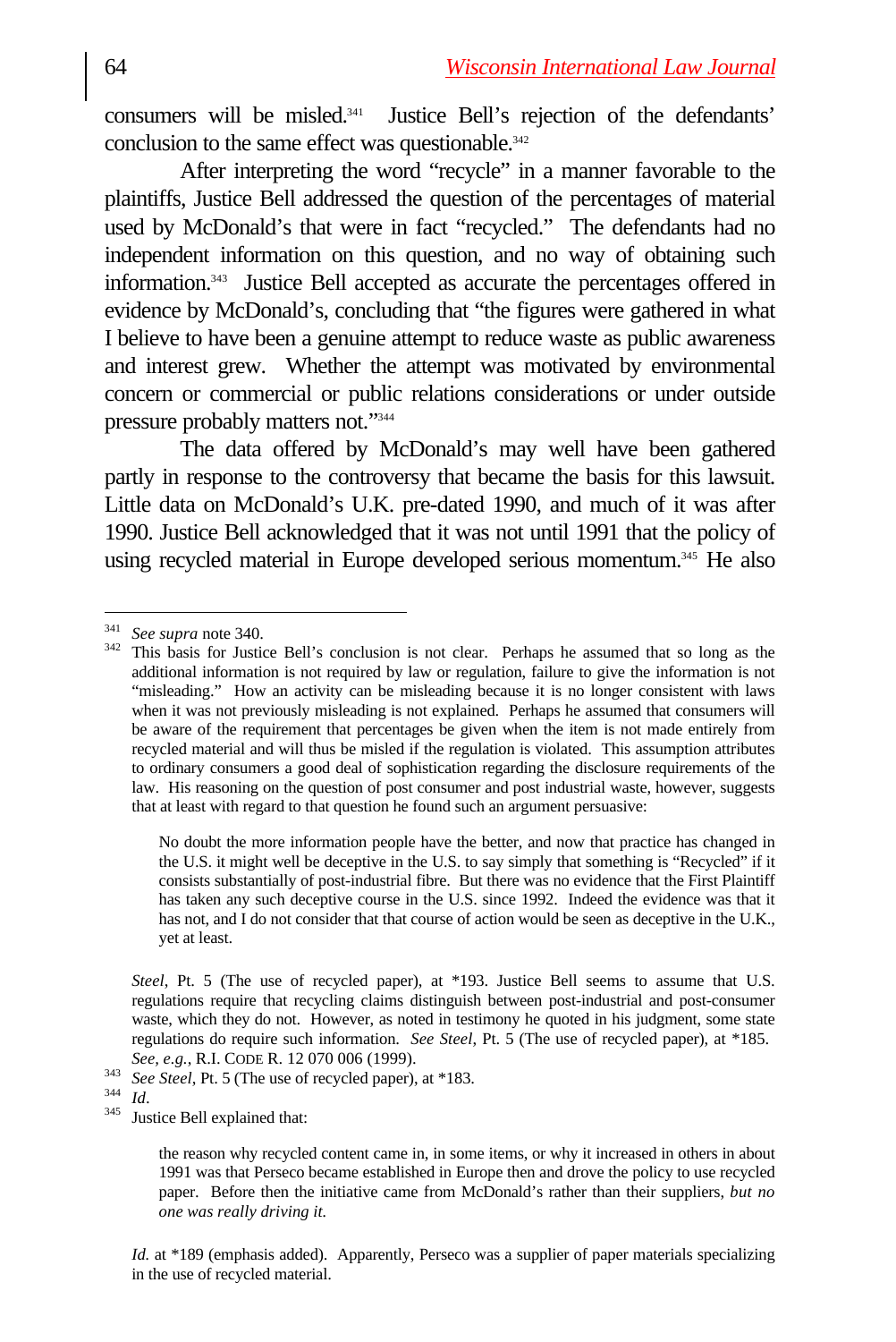acknowledged that during the period of publication of the leaflet, from September 1987 through September 1990, "many paper items appear to have contained no recycled fibre at all."346 Nevertheless, he based his conclusion that the recycled material used by McDonald's U.K. was "small" but "not tiny" largely upon the fact that "paper carry bags, napkins and paper trays all of which featured significantly in the McDonald's system contained substantial proportions of recycled fibre from the early 1990's."347 According to Justice Bell, "the recycled fibre in those items makes it impossible for me to hold that only a tiny percentage of the paper which U.K. McDonald's used during the 1980s was recycled paper."<sup>348</sup> He did not explain how evidence from the 1990's could shed sufficient light on the years 1987, 1988 and 1989.<sup>349</sup>

U.S. McDonald's was able to present more direct evidence on the amount of recycling during the publication period of the pamphlet than was McDonald's U.K. A supplier testified that 16 to 17 percent of the paper used was from recycled sources between 1987 through 1989.<sup>350</sup> But there was no data on the percentage of post-consumer compared to post-industrial waste.351 Justice Bell's opinion is difficult to follow regarding the figures for 1990—the first nine months of that year was the last relevant period for purposes of the defamation action. A report produced by an outside company for McDonald's and written by an individual who shortly thereafter went to work for McDonald's placed the percentages at an average of 90%—a huge increase in the period of one year.352 There is, however, some confusion on just how much material was used during that year, as Justice Bell noted that the figures for 1990 were qualified and that "not all changes were fully phased in during that year."<sup>353</sup> Furthermore, estimates for 1991 and 1992 placed the percentage use of recycled material at only 51%.354 To be generous to McDonald's, one could assume that close to 50 percent of the materials used in the first nine months of 1990—the only part of 1990 relevant to this lawsuit—were from recycled material.

<sup>&</sup>lt;sup>346</sup> *Id.* at \*192.

<sup>347</sup> *Id*.

<sup>348</sup> *Id*. He also referred to "the fact that during the relevant period of publication some paper towels and toilet tissues began to be produced from recycled fibre." *Id.*

<sup>349</sup> Perhaps he thought that it would have been very difficult for McDonald's to suddenly change from a "tiny" portion of recycled paper to what in his view in 1990 was more than "tiny." However, figures he referred to for U.S. McDonald's showed a dramatic increase in one year. *See infra* text accompanying notes 347-49.

<sup>350</sup> *See Steel*, Pt. 5 (The use of recycled paper), at \*187.

<sup>351</sup> *See id*.

<sup>&</sup>lt;sup>352</sup> See id. at \*184. The percentages were 53% for post consumer waste and 37% for post industrial waste. *See id.*

<sup>353</sup> *Id.* at \*180.

<sup>354</sup> *See id.* at \*187.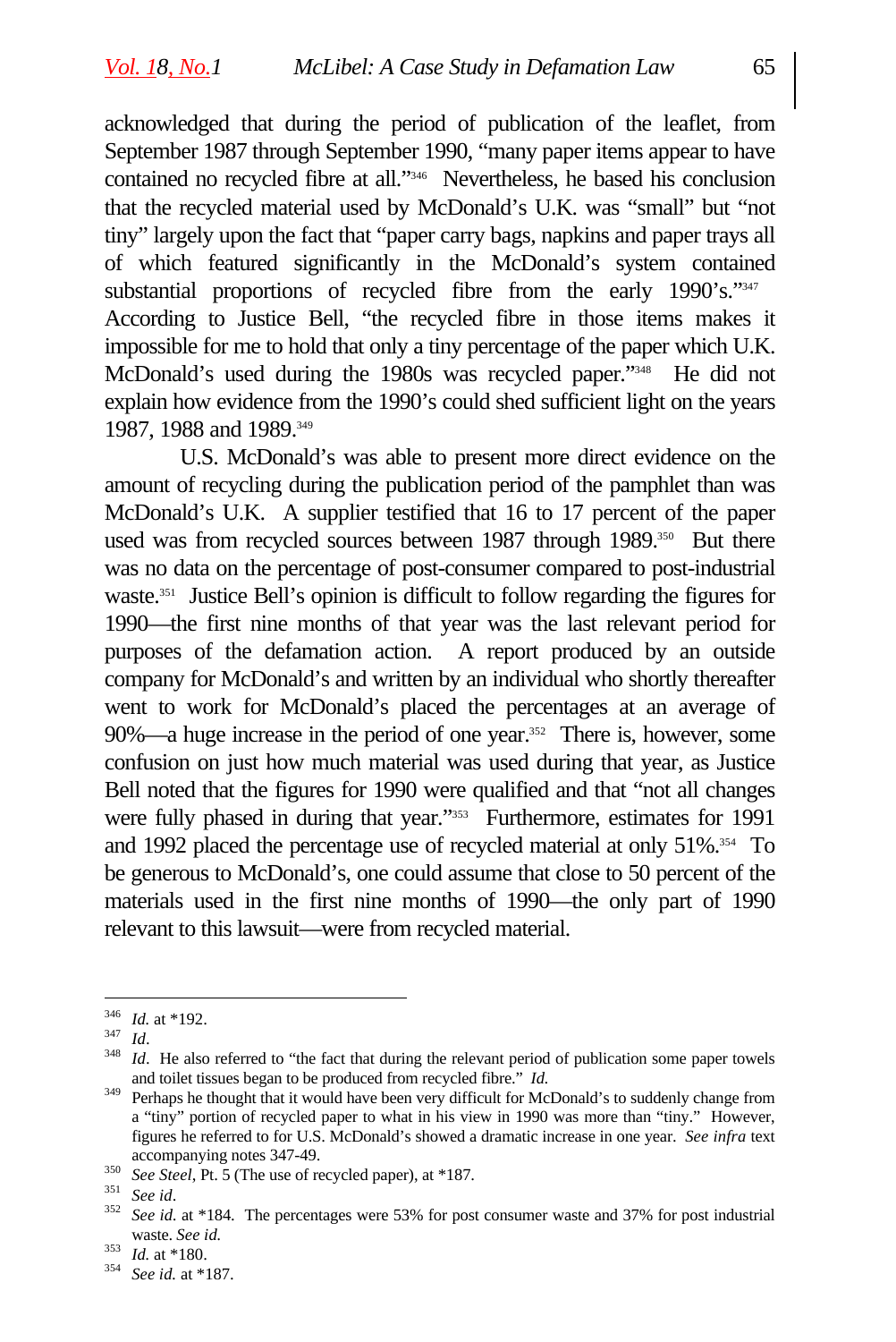Because U.S. McDonald's was ahead of the U.K. in using recycled material, one must assume that U.K. McDonald's was using less than 16 to 17 percent of recycled material in its packaging during the period of 1987 through 1989, and probably significantly less. Thus the difference between "small" and "tiny" for that period of time turned on 16% to 17% for the U.S. and less than that for the U.K. If one were to disregard post-industrial waste, the percentages would probably have been considerably less.

The above discussion shows that the first prong of the defendants' defense of justification failed because Justice Bell rejected the characterization of "tiny" as appropriate to describe the recycled material in the range of 16 to 17 percent that was used in the U.S. for two years and three months, and the approximately 50% used for nine months. The adjective was also rejected for recycled material used in the U.K even though significantly less of such material was used than in the U.S. The evidence presented all came from the plaintiffs, and the defendants had no independent method of obtaining such evidence. Furthermore, the appropriateness of the use of the adjective "tiny" was affected by Justice Bell's acceptance of the plaintiffs' broad definition of the word "recycled" and rejection of the defendants' definition.

# *2. Representations by McDonald's regarding recycling*

The second prong of the defendants' justification defense failed because they were not able to satisfy their burden of proof regarding specific representations made by McDonald's. It should be recalled that Justice Bell interpreted the pamphlet not only as asserting that McDonald's was not using significant amounts of recycled material, but also that they were simultaneously representing that they were using such material. Although Justice Bell found some rather isolated instances of a clearly misleading nature regarding McDonald's UK's efforts to recycle,<sup>355</sup> the evidence on McDonald's representations regarding the use of other's recycled material was ambiguous.

According to Justice Bell, "[t]he dates of the Plaintiffs' claims to use recycled paper, which Ms. Steel specifically drew to my attention, were not always clear but they all appeared to be from 1989 onwards."356 The defendants were apparently not able to produce very much in the way of such representations even during that period.357 Justice Bell concluded that "the

<sup>&</sup>lt;sup>355</sup> The most egregious was a representation in a magazine distributed in U.K schools. The date of the article was not clear, however, a complaint was filed with the U.K. Advertising Standards Authority in April of 1991 and was upheld by the Authority. *See id.* at \*197-98. Justice Bell found that between 1988 and 1994 McDonald's had put "a knowingly misleading spin on [the] as yet unproductive existence" of a recycling plan. *Id.* at \*198.

<sup>356</sup> *Id.* at \*193.

<sup>357</sup> *See id.* at \*193-95.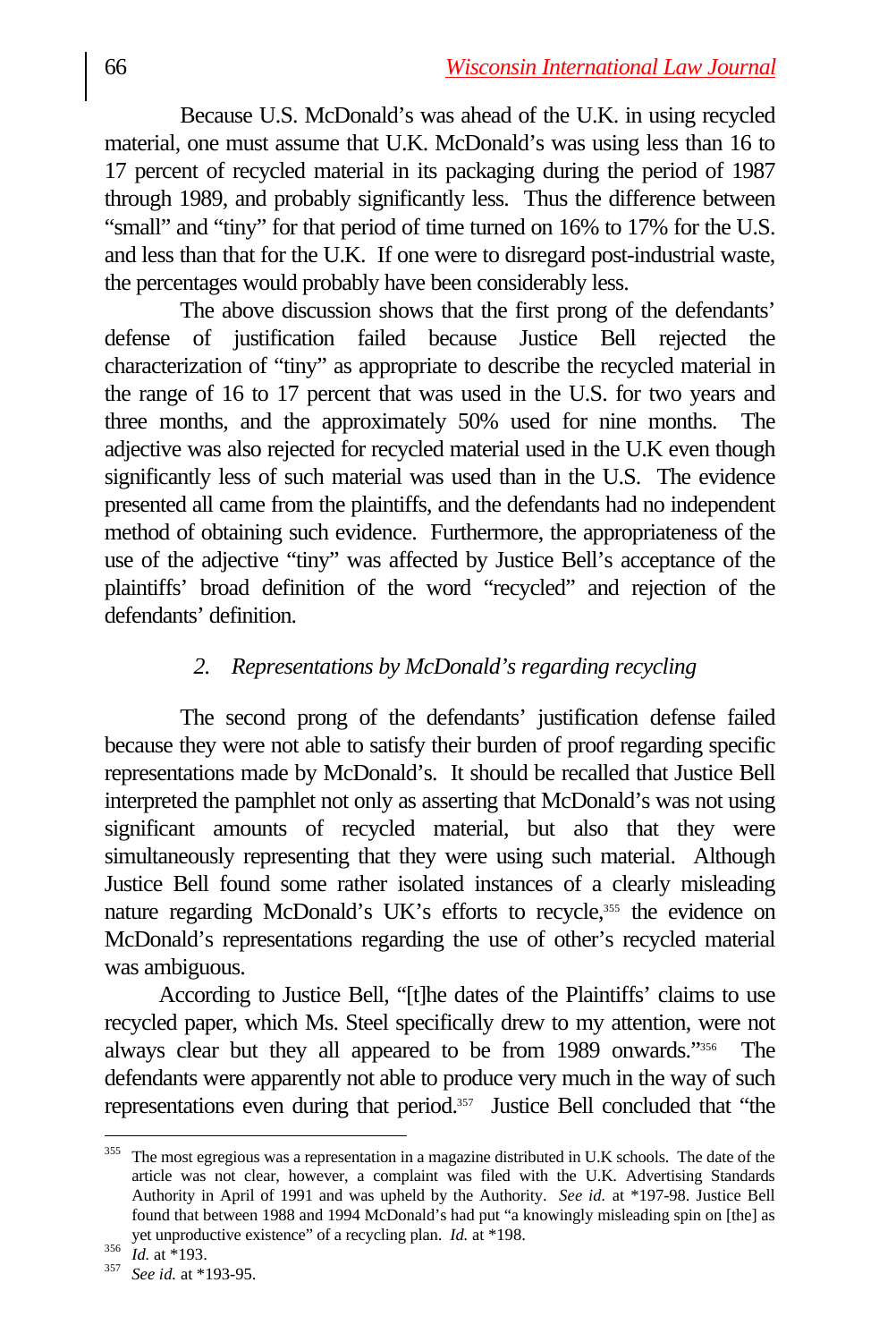documents to which I have referred point to a growing consciousness of the benefits and appeal of recycling from 1989 by which time both plaintiffs were already using some small but significant amount of recycled paper."<sup>358</sup> He was not very precise in explaining how the defendants had failed in their burden of proof. However, it appears that until 1989 or 1990 there was little evidence regarding representations with respect to recycling in either the U.K. or the U.S. Thus, for a period of about two years when small amounts of recycled material were being used, there appeared to be few, if any, representations being made regarding recycling.

There may have been a period around 1989 when representations were being made, and the recycled amounts were still in the range of 17 percent in the U.S. and less in the U.K. However, in 1990 the amount of recycled material used apparently jumped to about 50 percent in the U.S. and significantly increased in the U.K.—although by an uncertain amount. Thus, there seemingly was only a short period during which McDonald's representations regarding the use of recycled material could be interpreted as inconsistent with the actual use of such materials.

It is difficult to assess whether McDonald's was or was not making representations that they were recycling during the late 1980's. Certainly, the defendants were not able to prove that many representations were made. Of course, access to material containing recycling claims from 1987 and 1988 might have been difficult for the defendants to obtain—particularly if they were in the form of disposable containers. It is possible that the defendants' problem on the issue of deception was simply one of difficulty of proof. Thus, had the burden been shifted to the plaintiffs, as it would have been in the U.S., perhaps the plaintiffs would have failed to show that such representations had not been made. Of course, had the plaintiffs' had that burden of proof, they may have been able to come up with examples of advertising and packaging from the relevant period to satisfy their burden of showing that such representations had not been made.

# *3. The differing analyses likely from most courts outside of England*

The defendants were not able to establish their defense of justification regarding the statements about the use of recycled material due to three factors. The first two go to the truth of the representations that the plaintiffs used only a "tiny" percent of recycled material. Justice Bell first accepted the plaintiffs' broad interpretation of the word "recycled" and rejected the defendants' narrow interpretation. Then Justice Bell assessed the

 358 *Id.* at \*195.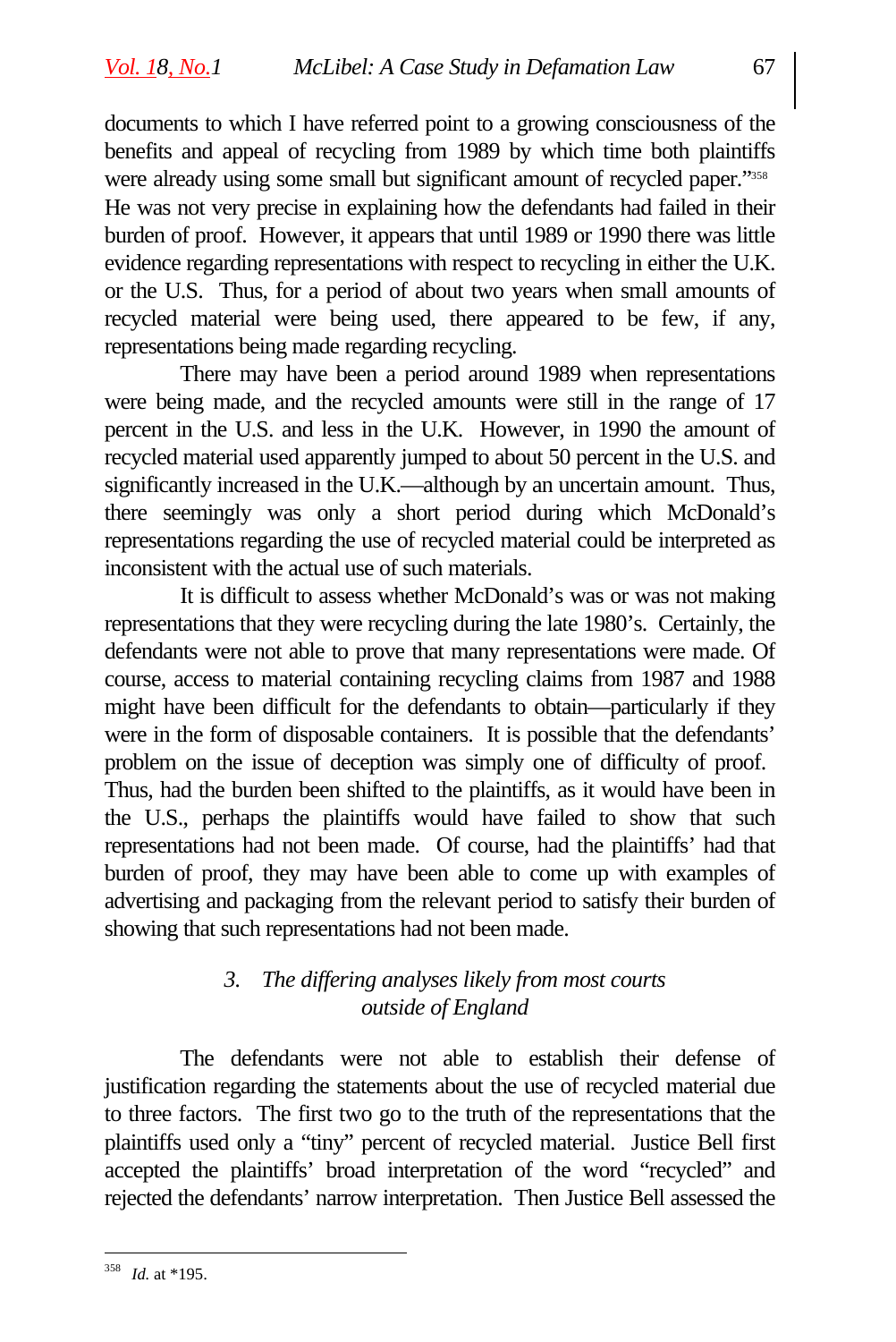evidence on the amount of recycled material finding the amount used to be more than "tiny." Lastly, Justice Bell found insufficient evidence of representations regarding recycling during the relevant period. Therefore, the plaintiffs could not justifiably be accused of misrepresentation.

Were the European Court of Human Rights to address the allegations of use of recycled material, they would probably approach the issue using a multifaceted balancing analysis. <sup>359</sup> A number of factors suggest that the defendants would have a reasonable chance of convincing that Court that liability for defamation based on the recycling claims is inconsistent with Article 10 of the Convention. First, it should be recalled that the public importance of the subject of the use of recycled material would likely permeate every aspect of the Court's analysis.360 On any close question the defendants would therefore seem to have the edge. Second, the European Court has been particularly sensitive to the burdens on expression caused by requirements that the defendants prove the truth of representations in situations in which proof of truth would be difficult or impossible for them.<sup>361</sup> Thus, the Court might have found that liability should not be based on the defendants' inability to prove that representations were made regarding recycling prior to 1990. Also, the defendants' failure to show that only a "tiny" amount of recycled material was actually used might be affected by a concern with difficulty of proof, given that all relevant material was in the hands of McDonald's. Indeed, Justice Bell commented on the defendants' problem, pointing out that "[i]f plaintiffs' figures were unreliable the defendants would have no other figures to support their case of justification."362

The European Court's tendency to interpret language in a manner that would result in protection under Article 10 may well cause them to find that the 16 to 17 percent amount of recycled material used for two years and three months could be viewed as "tiny." The Court also might be reluctant to find that the sudden change in McDonald's practices resulting in nine months of substantial use of recycled material would be sufficient for a finding of defamation based on the defendants' use of the adjective "tiny." Indeed, that Court would probably interpret the adjective "tiny" as a value judgment or an opinion, for which defamation liability could not be assessed consistent with Article 10 of the Convention.<sup>363</sup> The real-world consequences of such a finding should be taken into account. Those protesting what they view as the improper actions of corporations would be required to keep

 359 *See supra* text accompanying notes 73, 117-22.

<sup>360</sup> *See supra* text accompanying notes 96-97, 111-12, 117-20, and 142 for a discussion of the relevance of public interest to speech protection under Article 10 of the Convention.

<sup>361</sup> *See supra* text accompanying notes 126-27.

<sup>362</sup> *See Steel*, Pt. 5 (The use of recycled paper), at \*183.

<sup>&</sup>lt;sup>363</sup> See supra notes 134-52 and accompany text.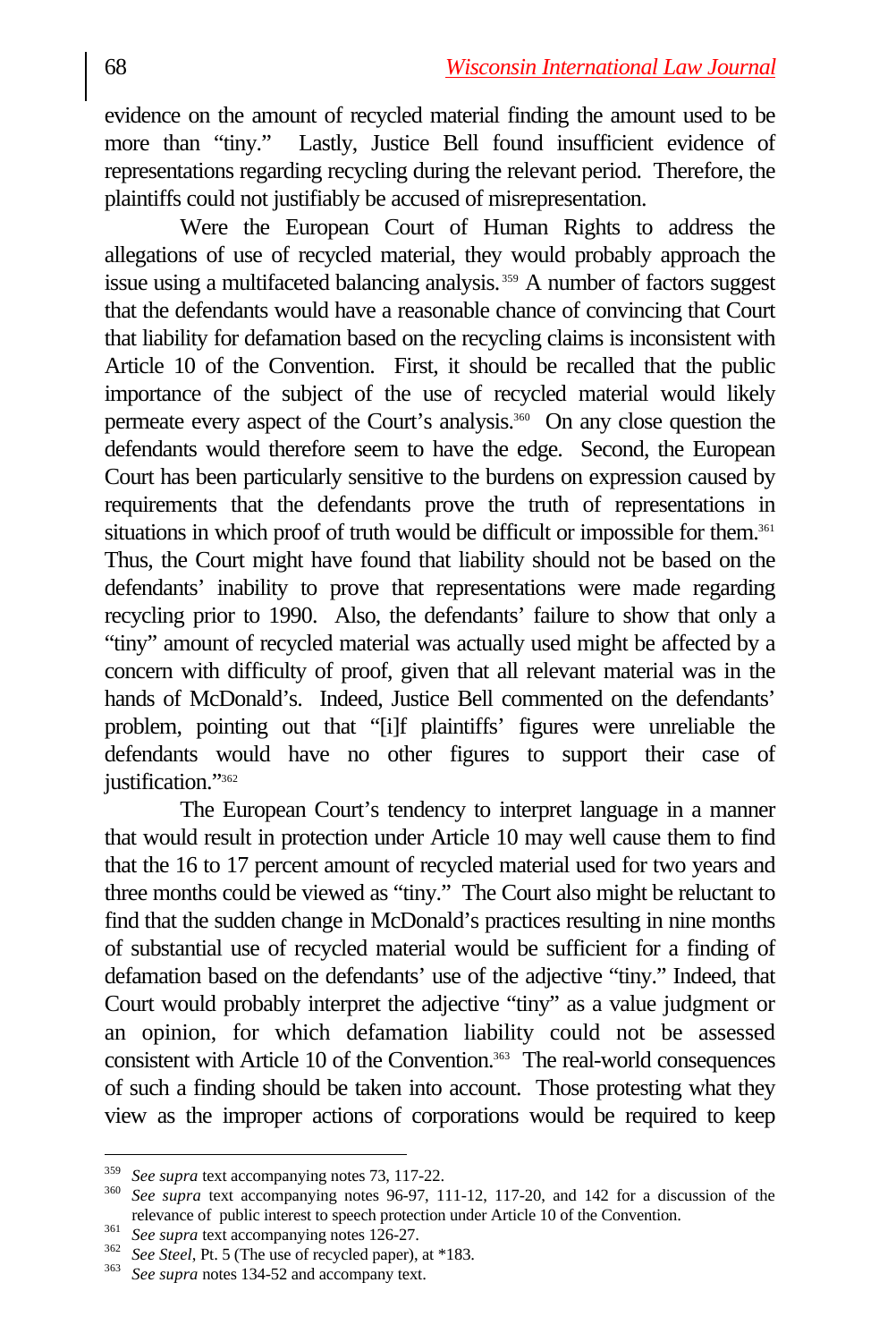abreast of any changes in those practices, even if they had no source of information on the subject. One could hardly find a requirement less conducive to dialogue on many important social issues. The ample resources corporations ordinarily have to counter any false charges makes such an imposition on the expression of social activists quite unnecessary to prevent unfair damage to reputations.

In continental European countries, some degree of fault is ordinarily required before liability for defamation can attach.364 It seems unlikely that such fault would attach to the defendants' failure to obtain information prior to distribution of the pamphlet when the information was in the sole control of the plaintiffs. The defendants' characterization of the amount of recycled material used as "tiny" when it was in fact only "small" is also an unlikely basis for a finding of serious fault, as would the defendants' error with respect to the seemingly substantial amount of recycled material used for nine months in 1990. Of course, in the United States, where the standard of fault would be reckless disregard of the truth, the plaintiffs surely would not have been able to successfully maintain that the defendants were liable based upon the representations in the pamphlet regarding use of recycled material.<sup>365</sup>

#### D. MCDONALD'S RESPONSIBILITY FOR LITTER

Although the plaintiffs did not claim that a brief reference in the pamphlet to the litter caused by customers' disposal of McDonald's packaging<sup>366</sup> was defamatory, the defendants apparently raised the issue of litter in their defense.<sup>367</sup> According to Justice Bell, "[t]he Plaintiffs clearly sensitive about widespread allegations of responsibility for litter picked up the gauntlet." 368 His analysis of this issue, although technically *dicta*, casts further light on his approach to defamation issues.

The pamphlet had asserted that tons of packaging waste from McDonald's, Burger King and other fast food restaurants "end up littering the cities of 'developed' countries."369 Justice Bell suggested that it could be defamatory if the pamphlet was interpreted as charging McDonald's with being "to blame" for litter. Testimony refuted McDonald's contention that their apparent policy of sending out "litter patrols" in the neighborhoods of

 364 *See supra* note 24.

<sup>&</sup>lt;sup>365</sup> See supra text accompanying notes 177-79 and accompanying text, and text accompanying note 224-27.

<sup>&</sup>lt;sup>366</sup> "Tons of [waste from McDonald's] end up littering the cities of 'developed' countries." Appendix at 139.

<sup>&</sup>lt;sup>367</sup> Justice Bell hypothesized that it was raised "in partial justification of the leaflet in which it appeared or in diminution of any damages." *Steel*, Pt. 5 (The use of recycled paper), at \*198. He did not discuss whether the issue would be relevant to either concern.

<sup>368</sup> *Id.* at \*198.

<sup>&</sup>lt;sup>369</sup> Appendix at 139.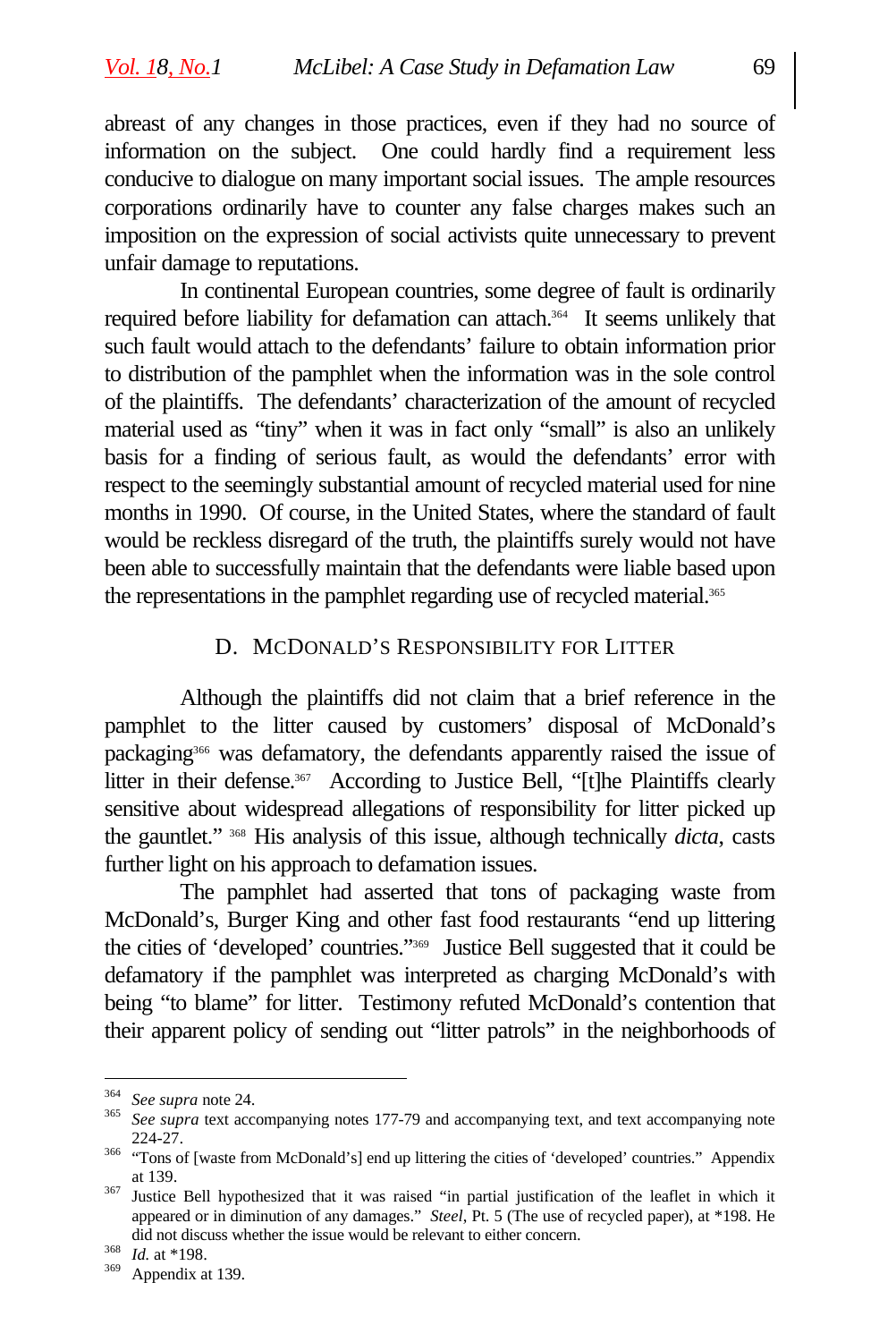their restaurants had been consistently complied with. Indeed, Justice Bell concluded that the evidence from one neighborhood in which such patrols were only active during "a period of particular scrutiny" was probably typical.370 Furthermore, he found it "impossible to accept testimony from an executive who contended that assuming that one million cups of drinks were sold by McDonald's in one day only one hundred to one hundred and fifty were likely to end up as litter."371 Nevertheless, despite his acceptance of the proposition that McDonald's did in fact cause litter, he found the fact to be irrelevant.

Justice Bell explained that the defendants had argued that "by giving inconsiderate customers the opportunity to drop litter and by not clearing it up McDonald's were culpably responsible for it."372 He responded:

> I am far from persuaded to the standard required [sic] that McDonald's...is in ordinary good sense "to blame" or culpably responsible for litter which has left their restaurants as packaging in customers' hands. I do not consider that they can fairly be blamed for it just because they have provided disposable packaging.<sup>373</sup>

According to Justice Bell, it was the "inconsiderate customer," not McDonald's who was to blame.<sup>374</sup> He added that the plaintiffs "were entitled to give their customers what they clearly wanted in the way of takeout food and drink in disposable packaging." Although some might argue that it is immoral to supply this material knowing that it will end up as litter, probably few would disagree with him on this point. However, it appears that the defendants' argument was more modest—McDonald's should have made a serious effort to clear the litter from the neighborhood of their restaurants.

No doubt Justice Bell's assessment of McDonald's lack of blame would be shared by most other people. But this is clearly a value judgment that should not be the basis for liability for defamation. Probably only a small percentage of the population would view it as immoral to engage in a business that is known to cause others to harm the environment. Perhaps a somewhat larger, but still small, percentage would consider it immoral if the business does not make a serious effort to eliminate the litter. Those who hold minority opinions should be entitled to express their views without being liable for defamation. Surely the European Court of Human Rights would

<sup>&</sup>lt;sup>370</sup> Steel, Pt. 5 (The use of recycled paper), at \*202. Testimony from residents was the primary support for Justice Bell's conclusion. *See id*. at \*201. Because the neighborhood was upper income, he assumed that a greater effort was probably undertaken there than in most other areas. *See id*. at \*202.

<sup>371</sup> *Id.* at \*200.

 $372$  *Id.* at \*100.

<sup>373</sup> *Id.* at \*203.

<sup>374</sup> *Id.*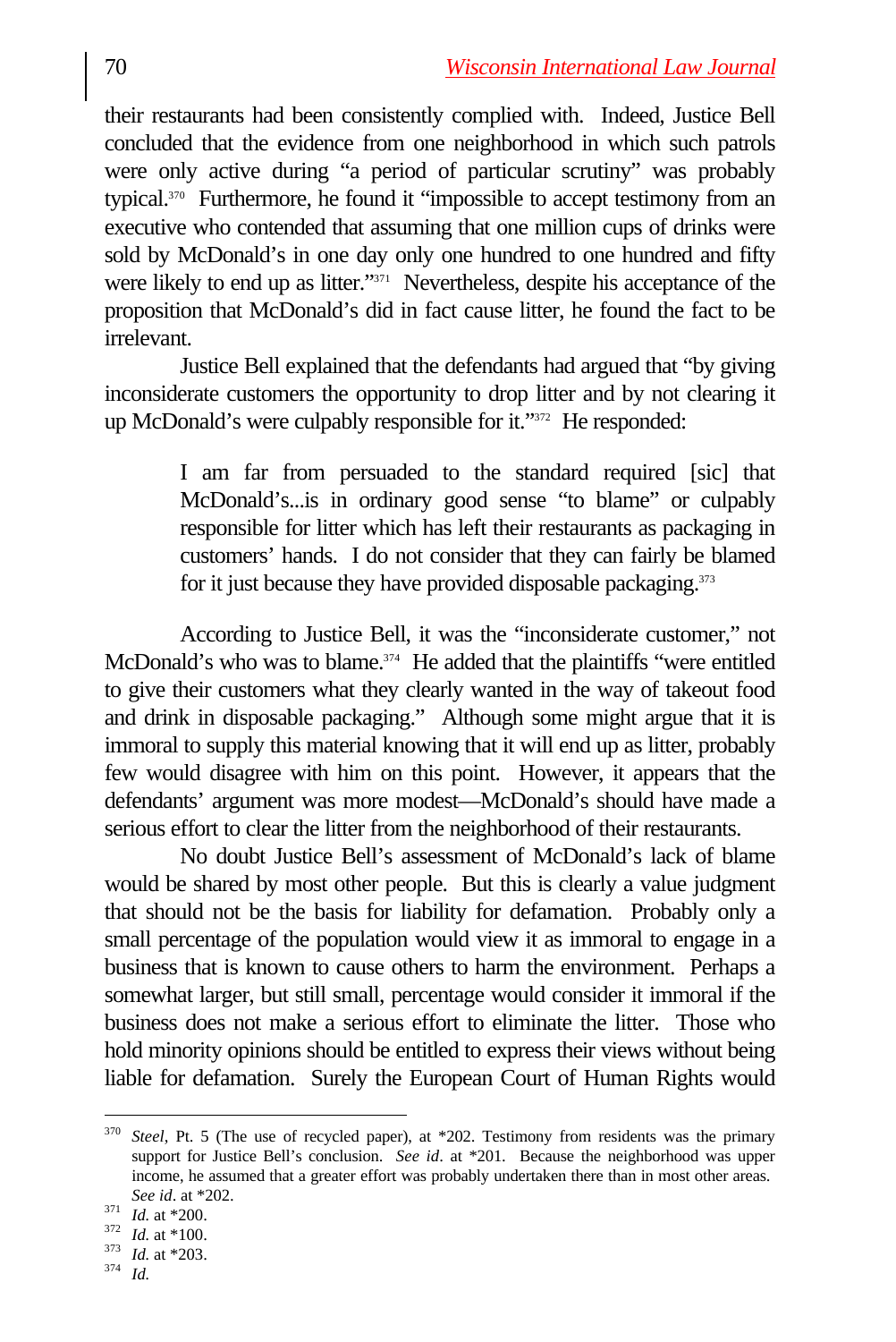find the statements to be protected value judgments on a matter of public interest.375 In the United States such opinions would not be considered "provable as false."376 Such subjective comments would not satisfy the requirement of fault applied in defamation actions in most European countries,377 and would never be sufficient to establish the reckless disregard of the proof required in the United States.<sup>378</sup>

## E. MCDONALD'S FOOD IS UNHEALTHY

There were several allegations in the pamphlet relevant to health. Those included allegations of a "connection" to heart disease and cancer, a danger of food poisoning, and negative health effects from hormones, pesticides and antibiotics used in the production of food products. In addition, the pamphlet asserted that McDonald's had made claims that their food was nutritious.

## *1. The connection to heart disease and cancer*

Justice Bell found that the defendants were liable for defamation for the allegations regarding heart disease and cancer of the breast and bowel because they were not able to prove the truth of those assertions.<sup>379</sup> The third section of the pamphlet bears the headline "What's so unhealthy about McDonald's food?"380 The pamphlet then goes on to assert:

> McDONALD's try to show in their "nutrition Guide" (which is full of impressive-looking but really quite irrelevant facts & figures) that mass-produced hamburgers, chips, colas, milkshakes, etc., are a useful and nutritious part of any diet.

> What they don't make clear is that a diet high in fat, sugar, animal products and salt...and low in fibre, vitamins and minerals—which describes an average McDonald's meal—is linked with cancers of the breast and bowel, and heart disease. This is accepted medical fact, not a cranky theory. Every year in England, heart disease alone causes about 180,000 deaths.<sup>381</sup>

 375 *See supra* text accompanying notes 134-52.

<sup>376</sup> *See supra* text accompanying notes 213-19.

<sup>377</sup> *See supra* note 24.

<sup>&</sup>lt;sup>378</sup> See supra notes 177-79 and accompanying text.

<sup>379</sup> *See Steel*, Summary of Judgment (McDonald's food, heart disease, cancer of the breast and cancer of the bowel), at \*2. 380

Appendix at 139.

<sup>381</sup> *Id.*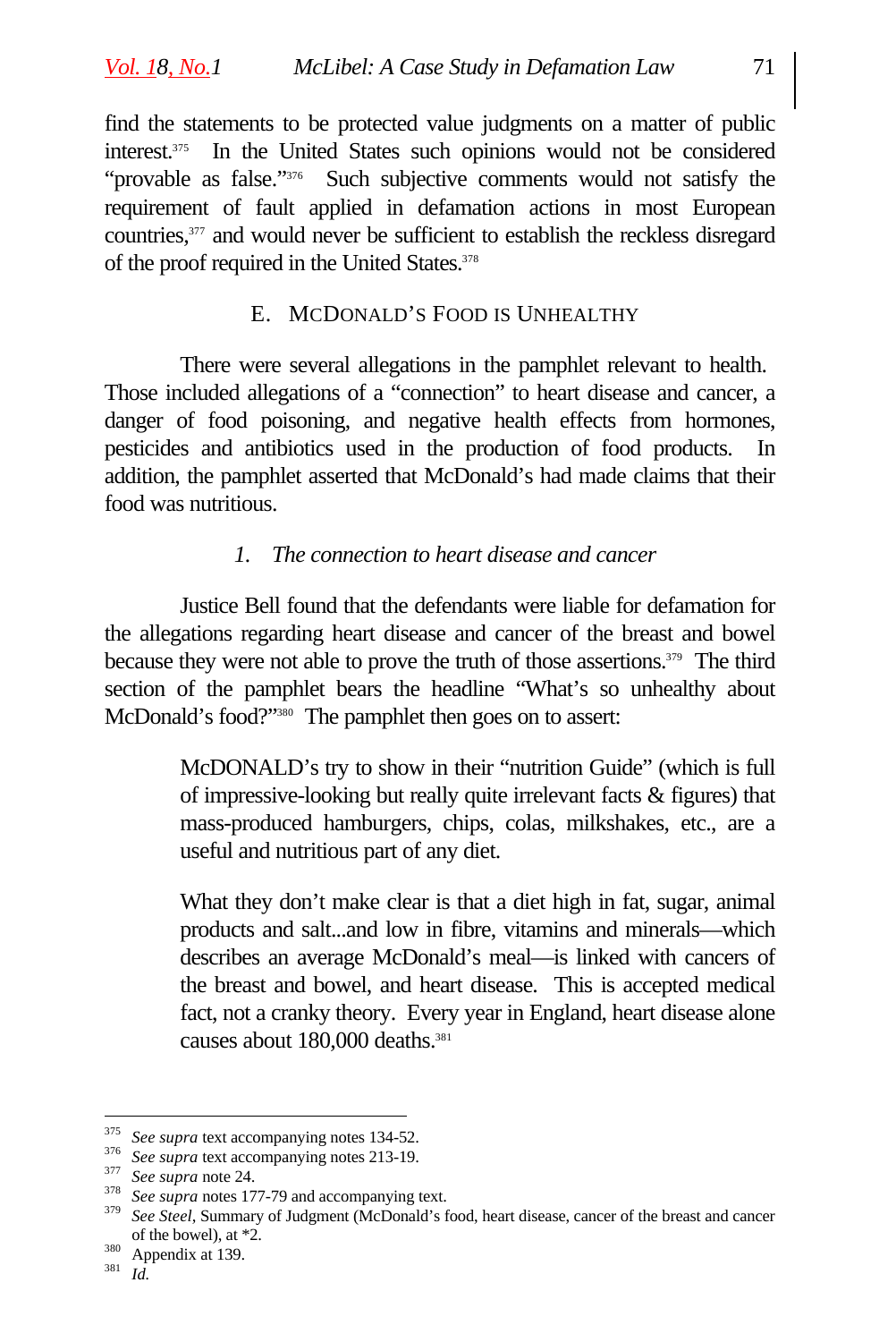The defendants presented a good deal of expert testimony regarding the connection between a high fat and low fiber diet and heart disease and cancer of the breast and bowl. Indeed, with respect to the connection to heart disease, there was no serious contradiction from the plaintiffs' experts.<sup>382</sup> On the question of a connection to cancer, experts on both sides presented strong evidence.<sup>383</sup> However, the allocation of burden of proof to the defendants, together with Justice Bell's interpretation of two key words—"diet" and "linked"—spelled defeat for the defendants with respect to both the heart disease and cancer statements.

Justice Bell interpreted the words "linked" with heart disease and cancer to mean "causally linked." 384 There was no question that meals such as those sold by McDonald's could be causally linked to heart disease. The problem arose on the issue of cancer. The defendants cited reports of various national and international health organizations and officials warning of the risk of cancer from a high fat diet.<sup>385</sup> Respectable scientists who were experts in the field testified to their belief of a causal connection between fat and cancer based on their own studies and those of others.<sup>386</sup> However, the plaintiffs' experts testified that they disagreed on the question of cancer,<sup>387</sup> and Justice Bell found their experts more convincing that those of the defendants.<sup>388</sup>

 382 The expert witness who Justice Bell found "most impressive" testified that a diet like that of McDonald's meals "over years probably does lead to heart disease." *Steel,* Pt. 6 (McDonald's food, heart disease, cancer of the breast and cancer of the bowel), at \*345. But he said this would only occur if such meals were eaten "more than occasionally," which he meant to be "several times a week." *Id*. Dr. Wheelock, who derived approximately 20% of his income from consulting for McDonald's testified that he "was 'pretty certain...that heart disease comes from high saturated fat content.'" *Id*. at \*313. He explained that "when the risk was high, the diet was characterized by a high fat content, especially saturated and by relatively low amounts of dietary fibre." *Id*. at \*315.

<sup>&</sup>lt;sup>383</sup> Three experts testified at length for defendants. *See id.* at \*252-311. However, several witnesses for plaintiffs contradicted this testimony. *See id*. at \*311-39. Justice Bell found plaintiffs' witnesses to be more balanced and that they had "no axe to grind." Whereas he found that defendants' witnesses seemed to be clearly committed to their hypothesis regarding the dangerousness of high fat diets and even meat based diets. *See id*. at \*342.

Dr. Arnott, the witness for plaintiffs whom Justice Bell seemed to rely on most strongly, conceded that diet was a risk factor for cancer, but that it could not be determined what part of the diet caused the risk. *See id*. at \*346. He suggested that an alternative hypothesis was that general over-nutrition was a causal factor of cancer. *See id.* at \*348. However, he also noted that "one of the easiest ways to become obese was to eat too much fat, because of the relative amount of calories that fat contained relative to the size of the meal" and that obese persons have a more negative outlook for treatment of cancer than do thin people. *Id.* at \*335. Dr. Arnott explained that there was a stronger case for a connection between colon cancer and high fat than for breast cancer. The former risk he described as "strongly possible." *Id*. at \*348. But still this could not be said unless the diet was high in fat "more than just occasionally." *Id*. at \*348.

 $\frac{384}{385}$  *Id.* at \*210-14.

<sup>385</sup> *See id*. at \*253, \*254, \*258, \*267, \*268, \*270, \*284, \*302, \*338, \*340, \*341.

<sup>386</sup> *See supra* note 383.

<sup>387</sup> *See id*.

<sup>388</sup> *See id*.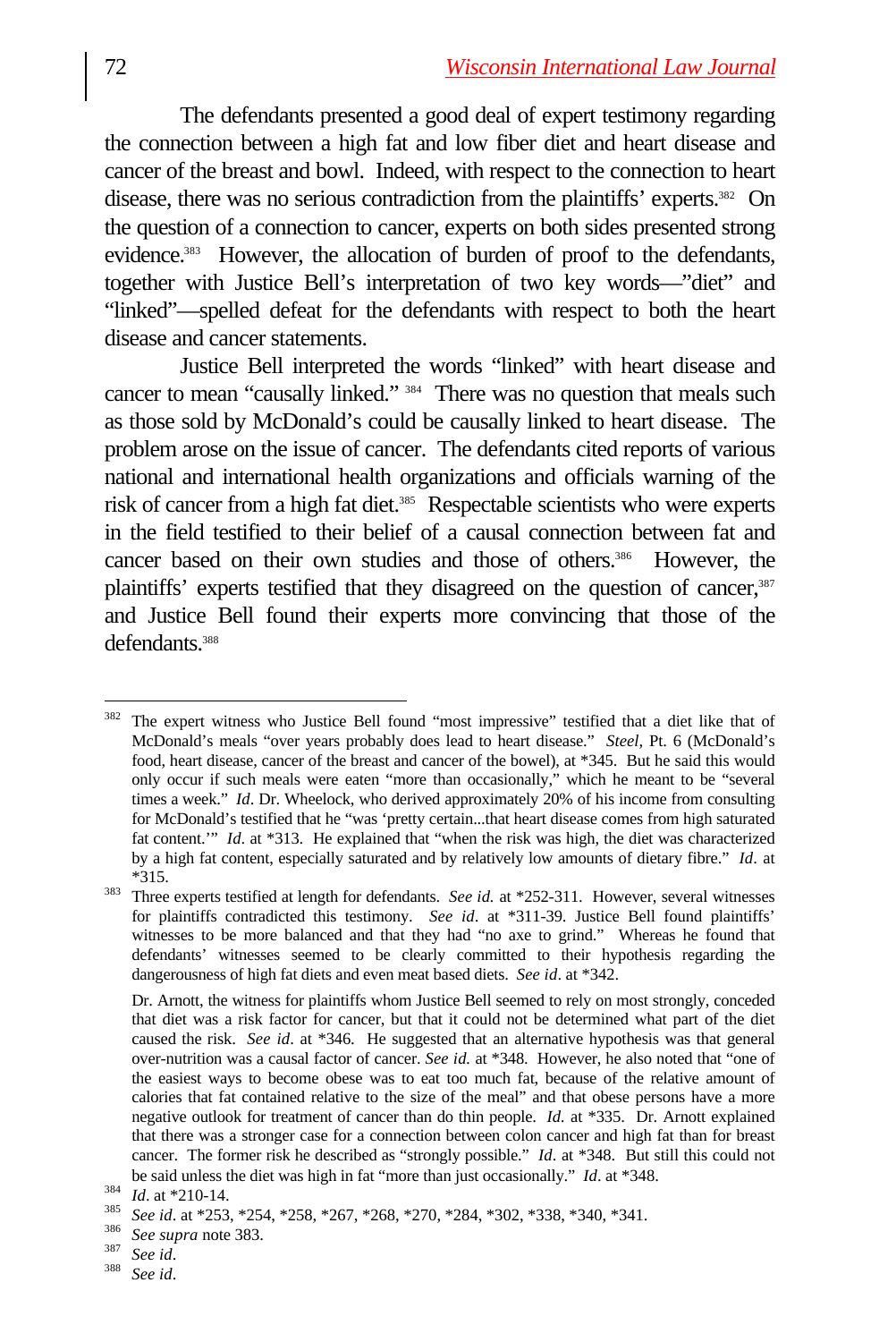Although he was not convinced that causation had been proven, surely it could be said that cancer had been "linked" to ingestion of fat in studies conducted by respected epidemiologists. Indeed, with respect to colon cancer, Justice Bell acknowledged that "it is strongly possible that a sustained diet which is high in fat, including saturated fat, and animal products, and low in fibre, increases the risk of cancer of the bowel."<sup>389</sup>

Like his interpretation of the word "linked," Justice Bell's interpretation of the word "diet" was a major obstacle for the defendants. That interpretation led to the defendants' failure to prove justification even on the question of heart disease. The pamphlet's reference to the danger from a "diet" like that found in McDonald's foods—clearly implied that one would have to eat that type of food quite often in order for the danger to be serious. But Justice Bell interpreted the language to mean that such dangers are caused by "eating [McDonald's food] more than just occasionally."390 Giving credit for very little common sense on the part of ordinary readers, he concluded that they "would not notice any distinction made in the text between diet on the one hand and food on the other."391 Had he accepted an interpretation of the word diet as conveying the idea that McDonald's food, or comparable food, would have to be eaten frequently to cause ill effects, the defendants' evidence easily would have been sufficient to show a serious risk of heart disease.

Justice Bell supported his interpretation of the words "linked" and "diet" by reference to other material in the pamphlet. He pointed to the headline: "What's so unhealthy about McDonald's food?"<sup>392</sup> together with the depiction of three arches labeled "McCancer," "McDisease," and "McDeadly."393 In addition, beneath the text discussing the nutritional issues was a cartoon that Justice Bell described as "showing a man or a woman and a cow or steer, held in a burger with the legends 'if the slaughterhouse does

<sup>390</sup> According to Justice Bell:

<sup>&</sup>lt;sup>389</sup> *Steele*, Pt. 6 (McDonald's food, heart disease, cancer of the breast and cancer of the bowel), at \*349.

<sup>[</sup>t]he leaflet bears the meaning that McDonald's food is very unhealthy...[and therefore] eating it more than just occasionally [causes] the very real, that is to say serious or substantial risk that you will suffer cancer of the breast or bowel or heart disease as a result; that McDonald's know this but they do not make it clear; that they still sell the food and they deceive customers by claiming that their food is a useful and nutritious part of any diet.

*Steel,* Summary of Judgment (McDonald's food, heart disease, cancer of the breast and cancer of the bowel), at \*1.

<sup>391</sup> *Steel*, Pt. 6 (McDonald's food, heart disease, cancer of the breast and cancer of the bowel), at \*207.

<sup>392</sup> *Id.* at \*210-14; Appendix at 139.

<sup>393</sup> *Steel*, Pt. 6 (McDonald's food, heart disease, cancer of the breast and cancer of the bowel) at \*210. The version of the leaflet available on the internet that appears as the appendix to this article has four arches labeled "McDollars," "McGreedy," "McCancer," and "McMurder." Appendix at 138.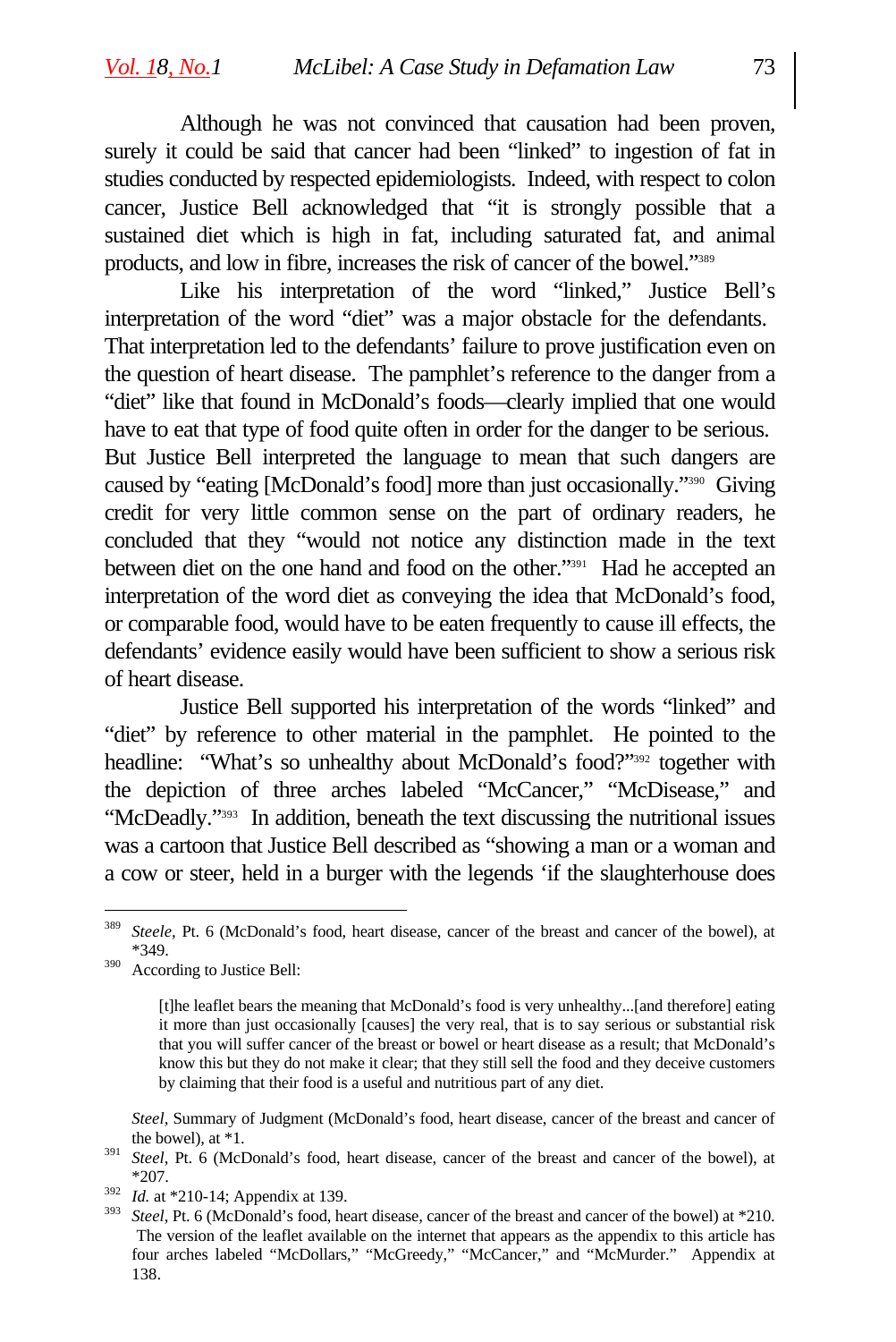not get you' and 'the junk food will!'"394 He also referred to the first page of the leaflet that stated that McDonald's "got a lot to hide," and "[e]verything they don't want you to know."395 But, despite the arches, the cartoon, and the other comments in the pamphlet referred to, there is no obvious reason why Justice Bell chose "more than just occasionally" as the frequency of eating McDonald's food that the leaflet suggests is dangerous to health.

Certainly a court employing the "innocent construction" rule<sup>396</sup> would have focused more on the language of the text, which contained the only explicit allegations on the subject, than on the other aspects of the pamphlet. Such a court would also have given the ordinary reader more credit for understanding that the pamphlet was not asserting that anything more than an occasional meal would cause heart disease or cancer. Indeed, even courts not explicitly adopting such a rule may have done the same in an attempt to assure that ample breathing space for expression was preserved.<sup>397</sup> It has been noted above that the European Court of Human Rights has shown a preference for interpreting expression in a manner that will lead to protection rather than restriction.<sup>398</sup> *Hertel*<sup>399</sup> is particularly relevant because the European Commission found that exaggerated language and symbols, including that of a "reaper," did not strengthen the case for restriction of speech. Rather, such expression made clear to the reader that the material was "merely an opinion and not a balanced and pondered scholarly discussion."<sup>400</sup>

Once Justice Bell interpreted the pamphlet as alleging that McDonald's food presented a substantial danger of "causing" heart disease and cancer "if eaten more than just occasionally," the defendants' burden of proof became impossible, given the current state of medical knowledge on the subject. It should be pointed out, however, that if, as in the United States, it was the plaintiffs who had the burden of proof to show by clear and convincing evidence that their food did not present such a danger,<sup>401</sup> they might well have failed in that endeavor. The evidence of the connection to heart disease of high fat, high saturated fat, high sodium and low fiber was very strong. Indeed, even the expert witnesses for the plaintiffs, including one scientist who was a consultant for McDonald's, did not seriously refute

 394 *Steel*, Pt. 6 (McDonald's food, heart disease, cancer of the breast and cancer of the bowel) at \*210. Justice Bell interpreted this language as meaning that "McDonald's food will kill you. *See id.* This cartoon does not appear in the version of the leaflet available on the internet that appears as the appendix to this article.

<sup>395</sup> *Id.* at 212; Appendix at 136.

<sup>396</sup> *See supra* text accompanying notes 163-67.

<sup>397</sup> *See supra* text accompanying notes 166-67.

<sup>398</sup> *See supra* text accompanying notes 142-43.

<sup>399</sup> For a discussion of *Hertel v. Switzerland*, 28 Eur. H.R. Rep. 534 (1998), *see supra* text accompanying notes 94-116.

<sup>400</sup> <sup>400</sup> Hertel, 28 Eur. H.R. Rep. at  $\parallel$  51. See supra text accompanying note 115.<br><sup>401</sup> See supra potes 174.76 and accompanying text

See supra notes 174-76 and accompanying text.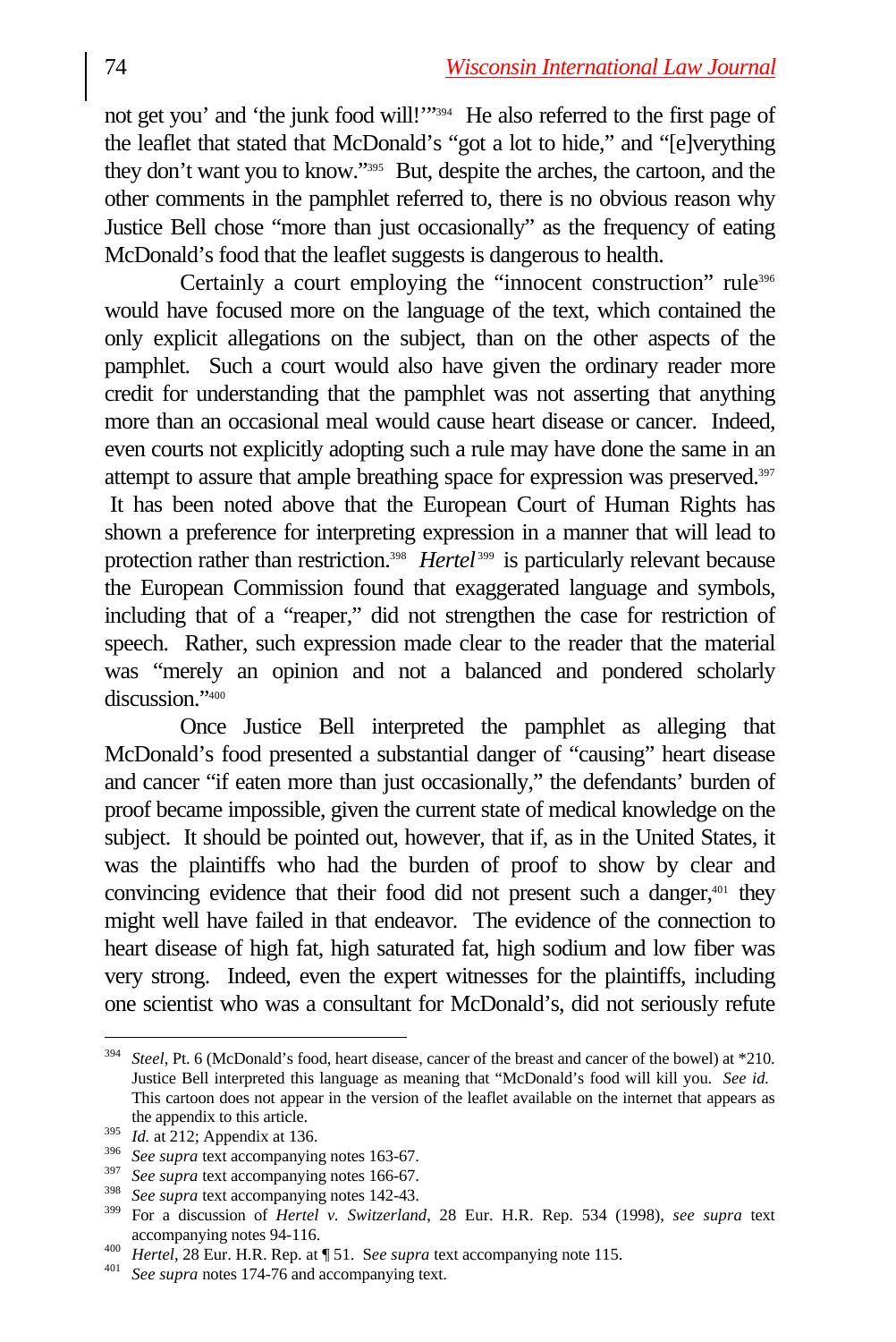that allegation.402 It could have been very difficult to prove that a serious danger of heart disease did *not* exist from more than an occasional meal like that served at McDonald's.<sup>403</sup>

The evidence with respect to a connection to cancer was much less clear, with experts on both sides making a strong case. <sup>404</sup> Justice Bell was probably correct that the defendants' burden of proof had not been met on that point. Nevertheless, there was a good deal of evidence of a connection to cancer. Therefore, had the burden of proof been shifted to the plaintiffs, as it would have been in the U.S., they may have had difficulty proving by "clear and convincing evidence"405 that there was no serious risk of cancer from more than an occasional McDonald's meal.<sup>406</sup>

Although the European Court of Human Rights has not required that the burden of proof be shifted to the plaintiffs, that Court has found violations of Article 10 of the Convention in situations in which it was very difficult for the defendants to prove truth. $407$  Furthermore, the European Court is particularly sensitive to restrictions on speech involving issues of

question marks regarding fat in the diet...and certainly we knew that people who were obese did seem to have a worse outlook following the treatment of their cancers than people who were thin. One of the easiest ways to become obese was to eat too much fat, because of the relative amount of calories that fat contained relative to the size of the meal.

*Id.* at \*335, testimony of Dr. Arnott. Also meals at McDonald's may create a craving for similar food eaten in other fast food restaurants or at home. *See supra* note 403.

When asked to comment upon the statements in the leaflet regarding heart disease and cancer he stated that it "was a reasonable thing to say to the public." *Steel*, Pt. 6 (McDonald's food, heart disease, cancer of the breast and cancer of the bowel) at \*335. At a later point in his testimony he stated, however, that it was important to note the proviso that although "dietary factors and the diseases were linked...the links might be indirect." *Id*. at \*339.

 $\frac{1}{402}$  *See Steel*, Pt. 6 (McDonald's food, heart disease, cancer of the breast and cancer of the bowel), at \*345.

<sup>&</sup>lt;sup>403</sup> This conclusion is reinforced by evidence that such food may create a craving for similar food so that "more than an occasional meal" at McDonalds would lead to a predominance of such food in the diet. One expert testified that "people tended to want to maintain a relatively constant fat [and salt] intake. *Id.* at \*272. Justice Bell acknowledged that evidence, but stated that he did not think that "a McDonald's meal once or twice a week, or less, can habituate the ordinary person into eating similar food frequently enough to affect his diet adversely." *Id.* at \*245. He did not explain the basis for his conclusion. However, as defendants had the burden of proof, presumably they did not prove that such habituation was likely.

<sup>404</sup> *See supra* note 383.

<sup>405</sup> *See supra* text accompanying notes 175-76.

<sup>&</sup>lt;sup>406</sup> An expert testifying for defendants stated that based on his studies there was no threshold below which a reduction in fat intake would not prevent cancer and heart disease. *See Steel*, Pt. 6 (McDonald's food, heart disease, cancer of the breast and cancer of the bowel), at 299. However, Justice Bell's favorite expert, who testified for plaintiffs, stated that there were:

Even Justice Bell asserted that, at least with respect to cancer of the bowel "[i]t is strongly possible that a sustained diet which is high in fat, including saturated fat, and animal products, and low in fibre, increases the risk of cancer of the bowel, but that is as far as the evidence takes me." *Id*. at \*348

<sup>407</sup> *See supra* text accompanying notes 126-27.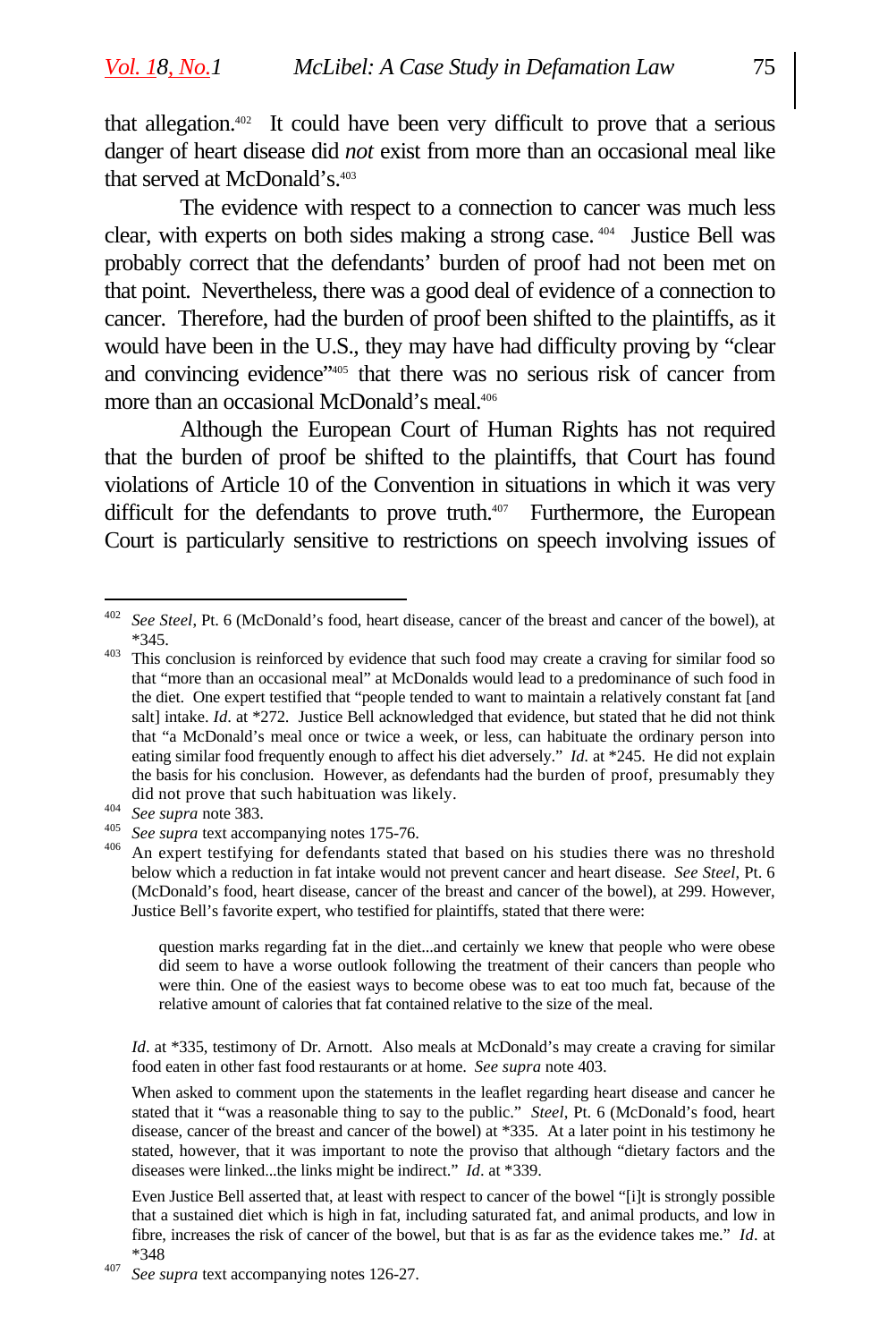strong public interest such as public health.<sup>408</sup> The common sense knowledge that McDonald's food is not healthful would probably cause the European Court to find that liability for defamation based on the defendants' inability to prove the allegations regarding heart disease and cancer is not consistent with the Convention.

Placing the burden of proof on the defendants when allegations involving scientific issues of public health are at issue can be particularly injurious to the welfare of the public. Often scientists disagree—as did the experts testifying in *McDonald's*. Neither side can be assured of the objective truth. Furthermore, most plaintiffs have ample resources to publicize the other side of the disagreement. The fact that they instead try to stifle any public debate makes clear their preference for no debate at all. If activists, such as the defendants, have the burden of proof in such a situation, they cannot take sides in such debates and bring the scientific information into popular public view. Indeed, the European Court in *Hertel* explained, with respect to the health assertions in that case, that "it matters little that [the] opinion is a minority one and may appear to be devoid of merit since in a sphere in which it is unlikely that any certainly exists, it would be particularly unreasonable to restrict freedom of expression to generally accepted ideas."409 It should be recalled that in *Hertel* the health assertions were virtually devoid of scientific support, while those made by the defendants in *McDonald's* have substantial support. Indeed, the witness for the plaintiffs whom Justice Bell most relied upon at one point testified that the charge of a connection to heart disease and cancer "was a reasonable thing to say to the public."410 It seems extremely odd for a Court to find defendants liable in defamation for statements described by the plaintiffs' own expert witnesses as reasonable. That result serves to highlight the repressive nature of the English defamation law.

Given the strong evidence backing the defendants' claims regarding heart disease and cancer, it is clear that had defendants' liability required a showing of fault, as it would in most other European countries, $411$  the plaintiffs would have been unsuccessful. They would never have come close to meeting the reckless disregard standard required in the United States.<sup>412</sup>

 408 *See supra* text accompanying notes 96, 142, 111-12, 117-21.

<sup>409</sup> Hertel v. Switzerland, 28 Eur. H.R. Rep. at ¶ 83. *See* discussion *supra* text accompanying notes 111-12.

<sup>410</sup> *Steel*, Pt. 6 (McDonald's food, heart disease, cancer of the breast and cancer of the bowel), at \*335. At a later point in his testimony Dr. Arnott qualified his earlier comment with the caveat that "it was important to note the proviso that although "dietary factors and the diseases were linked...the links might be indirect." *Id.* at \*339. Although the distinction might be important to scientists, it seems unlikely that it would be significant to the general public.

<sup>411</sup> *See supra* note 24.

<sup>412</sup> *See supra* notes 177-79 and accompanying text.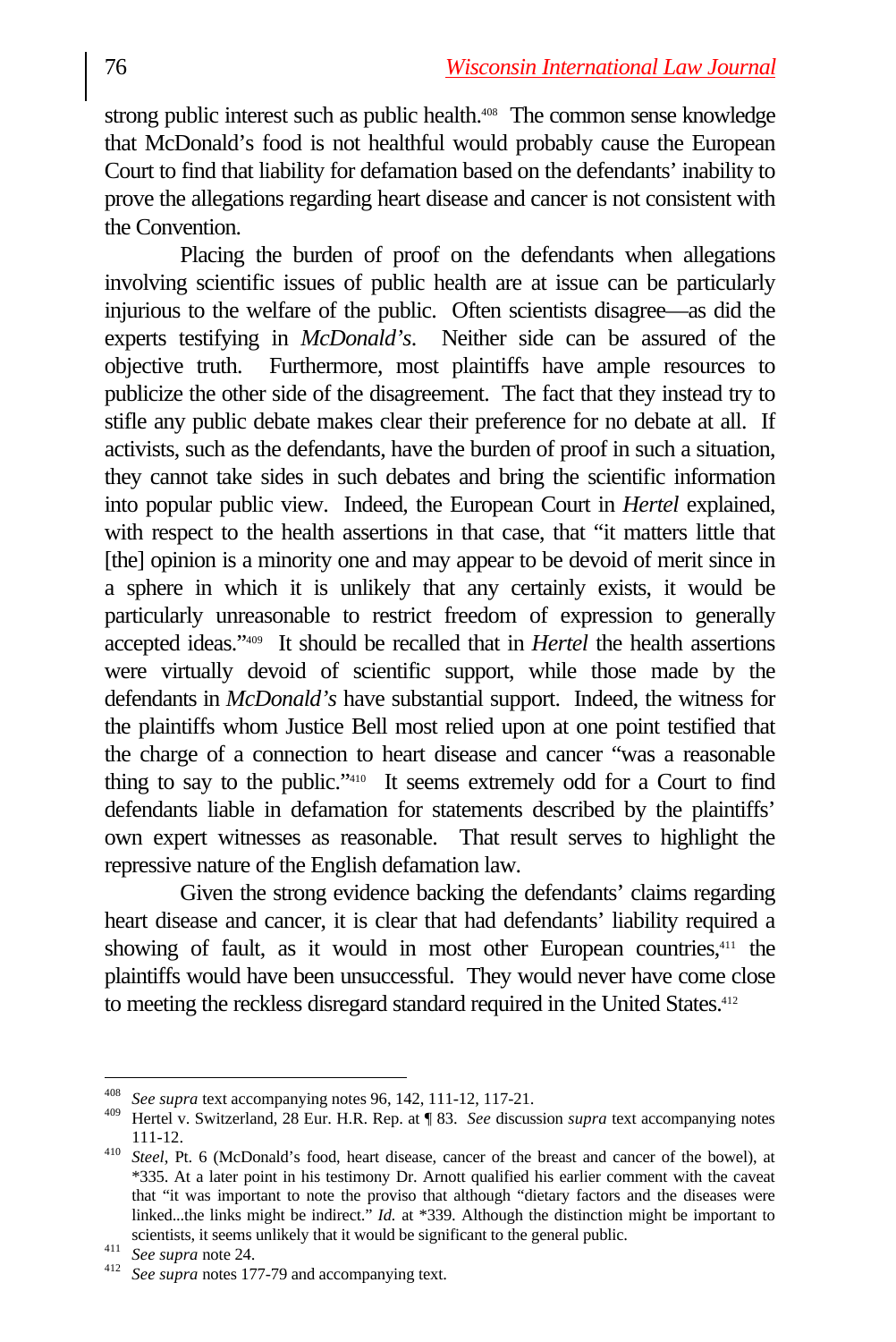#### *2. The nutritional value of McDonald's food*

 McDonald's did not escape unscathed from Justice Bell's discussion of the health issue. He found that the assertions in the pamphlet about McDonald's false claims of nutritional value were true, and thus were not actionable. According to Justice Bell the "various...advertisements, promotions and booklets have pretended to a positive nutritional benefit which McDonald's food, high in fat and saturated fat and animal products and sodium, and at one time low in fibre, did not match."413 In reaching this conclusion he considered in some detail the alleged "nutritional" information supplied to the public by the plaintiffs. He noted that the material was presented so as to leave out information that would permit the reader to make meaningful judgments as to the real nutritional content. Also, McDonald's discussion of nutrition gave the appearance of being informative but actually merely confused the reader.<sup>414</sup> Justice Bell asserted that McDonald's had erroneously implied that you could eat a balanced diet at their restaurants.<sup>415</sup> In one of his few expressions of annoyance at McDonald's, he asserted that "it needed a lot of gall to paint McDonald's food in such a beneficial light."<sup>416</sup>

Justice Bell made very clear that McDonald's misrepresentations had been purposeful. Referring to one advertising campaign he explained that McDonald's:

> did talk moderation and balance, but it also, in my view tried to sell nutrition and to get people to come to McDonald's for nutrition. The overall impact of the advertisements together was quite clearly to give the consumer the impression that he would be doing himself a good turn, so far as his health and nutrition were concerned by eating at McDonald's. [U.S. McDonald's] must have known that

<sup>413</sup> *Steel,* Summary of Judgment (McDonald's food, heart disease, cancer of the breast and cancer of the bowel), at \*3. The hedging reference to fiber is due to the fact that defendants apparently had no evidence of current fiber content. *See id.* at \*1. However, it is difficult to imagine that McDonald's has augmented its meals with fiber in the last few years.

<sup>414</sup> Justice Bell summarized a number of examples of misleading claims. For instance, McDonald's advertised that "our sodium is down across the menu." In fact not all of the items on the menu were reduced in sodium. A McDonald's executive said that the statement only meant that reduced sodium items were "spread across the menu." *Steel*, Pt. 6 (McDonald's food, heart disease, cancer of the breast and cancer of the bowel), at \*351. Justice Bell rejected that meaning and found the statement misleading.

Another advertisement asserted that their food was low in cholesterol, ignoring the fact that it was high in a more important ingredient for determining the risk of heart disease: saturated fat. *See id*. at \*352. Justice Bell commented that "[t]he cholesterol advertisement must have left a lot of readers with the impression that McDonald's food met dietary recommendations when in my view it made it more difficult rather than easier to avoid the government's guidelines to "avoid too much fat, saturated fat." *Id*. at \*354.

<sup>415</sup> *See id*. at \*354.

<sup>416</sup> *Id*. at \*356.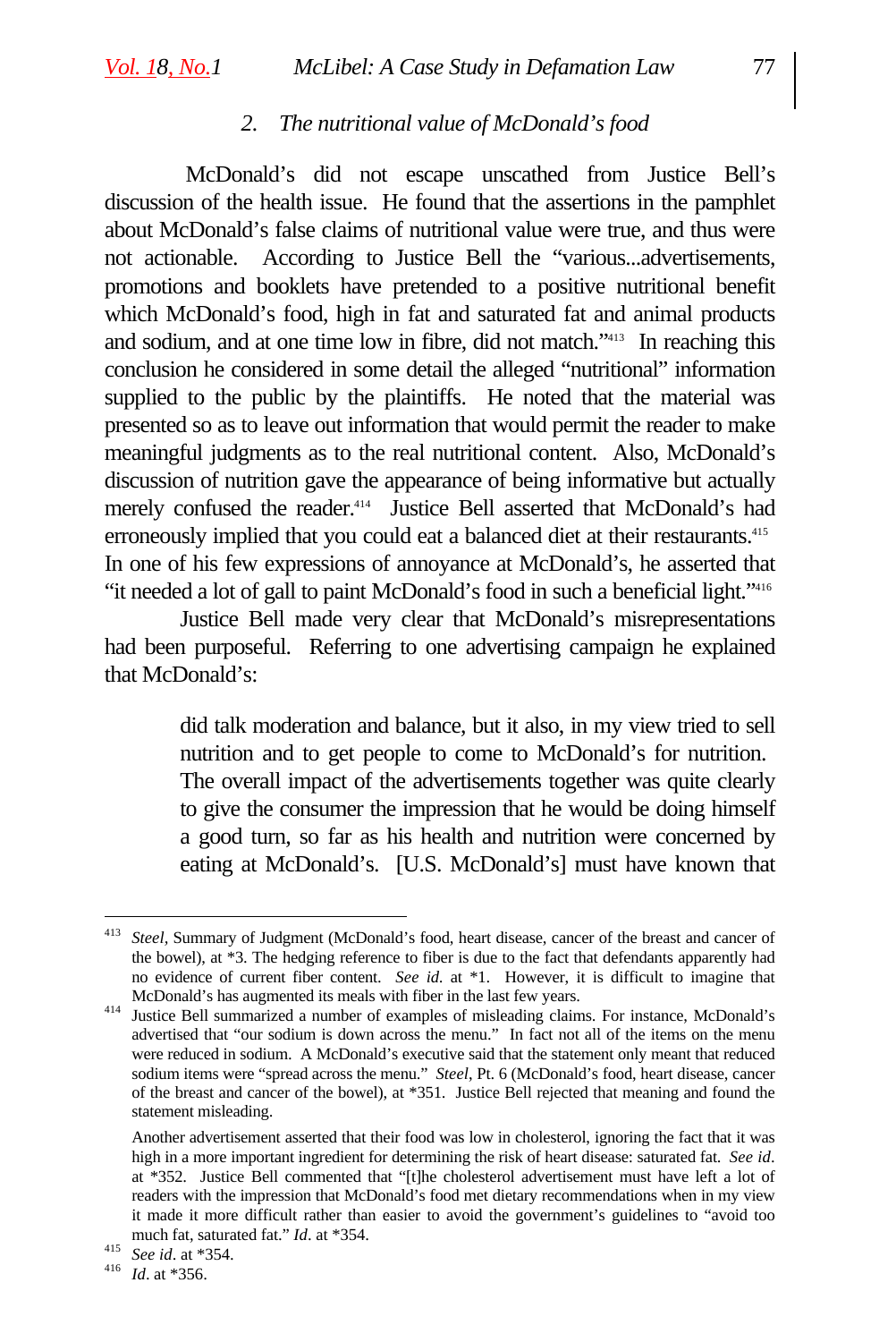and seen it as a selling point in the current mood of interest in healthy eating.<sup>417</sup>

When asked what the word "nutritious" meant, one of the plaintiffs' experts testified that it only meant "something containing nutrients," and that Coca-Cola was one of these "nutritious" items on McDonald's menu.<sup>418</sup>

Mr. Oakley: It certainly contains all the nutrients you need in a daily diet.

Q. All of Them?

A. Not in the amounts that you need. We are not claiming that. You have to balance the diet to get the correct amount....

Q. What do you mean by nutritious?

A. Foods that contain nutrients.

Q. That is what it means?

A. Yes.…

Mr. Morris: Over the page it says: "every time you eat at McDonald's you will be eating good nutritious food." If I go into McDonald's and buy a milk shake and take it away, that is eating good nutritious food?

A. Yes, there are a lot of nutrients in a milk shake.

Q. If I just go in and have some chips [french fries] that is good nutritious food?

A. Potatoes are a good source of nutrients, yes.

Miss Steel: Is there any food you know of that is not nutritious?

A: I do not know if you would call it food or not, but you could put up an argument for black coffee or black tea or mineral water.

Q. Right.

A. On their own.

Q. What about Coca-Cola?

A. Coca-Cola has a good source of energy, no question of that.

Q. So you think it is nutritious then?

A. Yes, it can be.

<sup>&</sup>lt;sup>417</sup> *Id.* at \*355. Justice Bell was convinced that "the way in which [the nutritional information] was presented...demonstrated [that] its main purpose was marketing". *Id*. at \*360.

<sup>&</sup>lt;sup>418</sup> *Id.* at \*359. According to a news report, a McDonald's executive gave a similar definition which resulted in the following colloquy:

Miss Steel: Going over to the third page: "To help all our customers eat healthily, we are constantly making our menu even more nutritious."' Is the implication of that your menu was nutritious in the first place?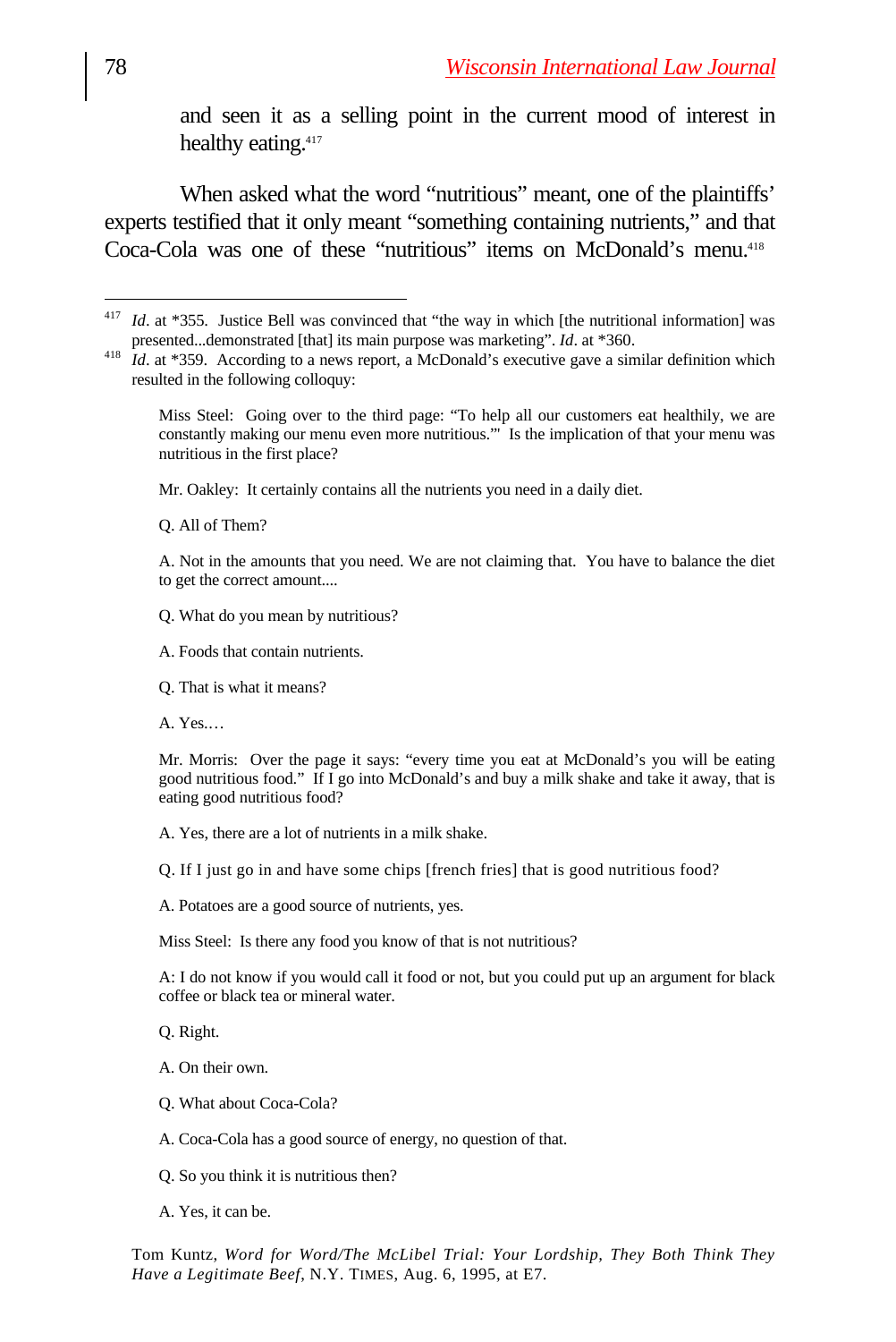However, the expert later acknowledged that "most people would think it meant something of nutritional benefit."419 Justice Bell agreed, concluding that:

> the overall impact of the Plaintiffs' publications in the U.K. and the U.S.... Create...the impression that McDonald's food was positively good..., not just in the sense of giving...needed energy intake or some protein, some fibre, vitamins, minerals, but in the broader sense of being a positively useful and contribution to a healthy diet. Both Plaintiffs must have known that this would be the impact of the material to which I have referred.<sup>420</sup>

### *3. Food poisoning*

Under the heading "WHAT'S YOUR POISON?," the pamphlet asserted that:

> MEAT is responsible for 70% of all food-poisoning incidents, with chicken and minced meat (as used in burgers) being the worst offenders.<sup>421</sup>

A few explanatory sentences gave some quite unappetizing explanations of how the contamination of meat occurs.422 Justice Bell did not dispute these explanations. Indeed, he explained at some length why ground meat is more likely to be a cause of food poisoning, even of deadly *e-coli* infections, than other meat.<sup>423</sup>

According to Justice Bell "the defamatory message and meaning of the leaflet is that...plaintiffs sell meat products which, as they must know, expose their customers including children, to whom they promote their meals, to a serious risk of food poisoning."424 However, the pamphlet did not assert that McDonald's "must know" that consuming their food entailed a "serious" risk of food poisoning. Although such knowledge might be implicit if an allegation of a serious risk was made in the pamphlet, the leaflet did not comment on how serious the risk was. It was merely asserted that meat products carried a much higher risk of food poisoning than other food products and that minced meat and chicken were the most likely products to have these ill effects.<sup>425</sup>

 419 *Steel,* Pt. 6 (McDonald's food, heart disease, cancer of the breast and cancer of the bowel), at \*359.

<sup>420</sup> *See id*. at \*360.

 $421$  Appendix at 142.

<sup>422</sup> *See id*. at 5.

<sup>423</sup> *See Steel*, Pt. 9 (Food poisoning), at \*5-\*6.

<sup>424</sup> *Steel,* Summary of Judgment (Food poisoning), at \*1.

<sup>425</sup> *See* Appendix at 142.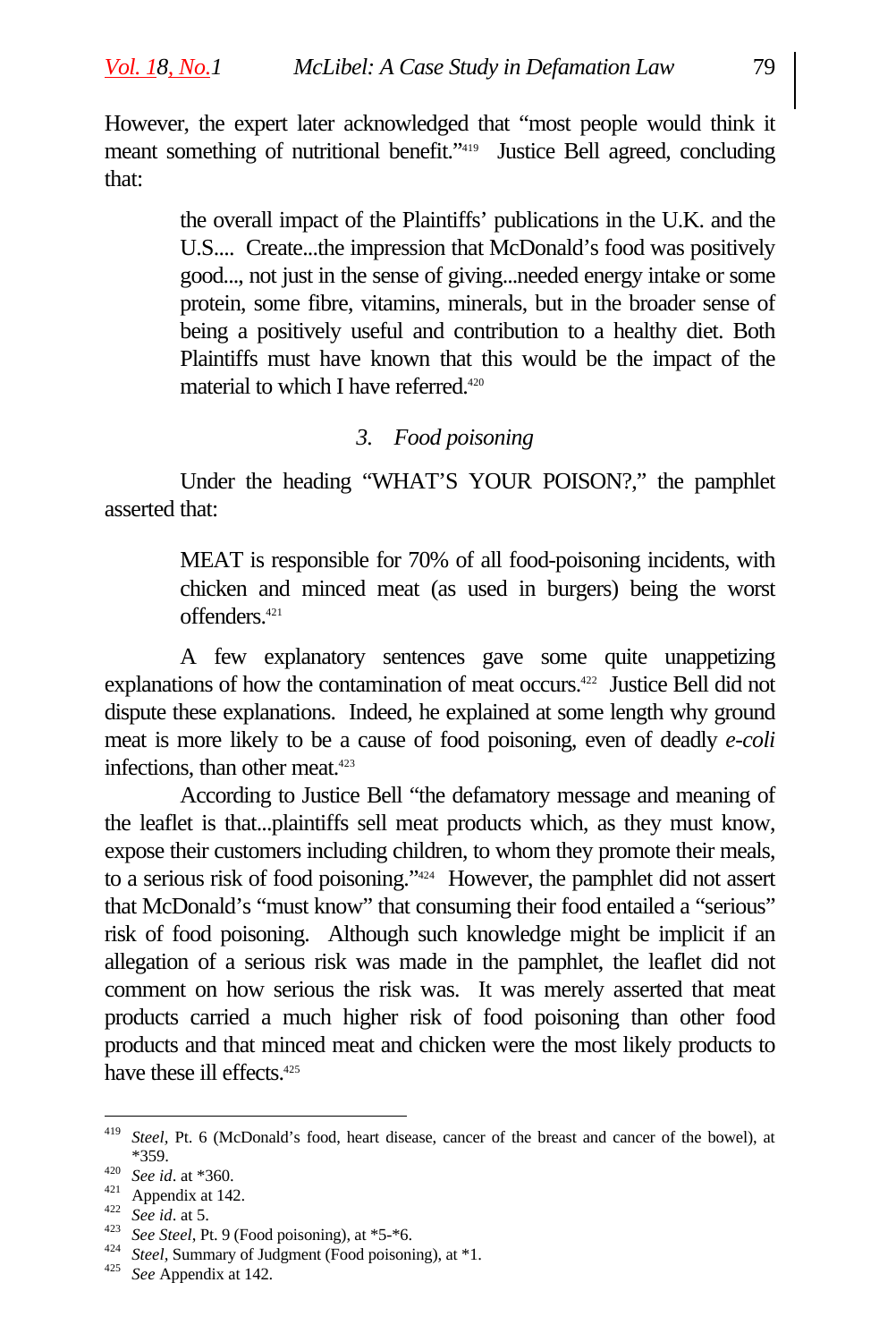Rejecting the defendants' interpretation of the pamphlet as merely pointing out the additional risk of food poisoning inherent in a meat based diet,426 Justice Bell pointed to the section of the pamphlet dealing with advertising to children, which described McDonald's food as "at best mediocre, at worst poisonous."427 He acknowledged that the language could be interpreted as meaning that food poisoning was merely a "worst case scenario."<sup>428</sup> However, he rejected that meaning, basing his interpretation on a combination of several factors. First, he interpreted the language in the general context of the pamphlet, which was a "very strong attack on McDonald's, stating facts that should deter [the reader] from eating...McDonald's food in particular."429 Furthermore, there was no point in telling the ordinary meat-eating person that McDonald's food was "at worst poisonous unless the...risk was very real, serious and substantial."<sup>430</sup> Justice Bell next combined the reference to seventy percent of food poisonings coming from chicken and minced beef with the comment "at worst poisonous," and with the heading "What's Your Poison." He concluded that together these statements conveyed the idea that McDonald's food posed a "serious risk of food poisoning."431 He also asserted that the pamphlet went beyond "disparagement of their food products to allege that they knew the harm that they were doing."<sup>432</sup>

Presumably because Justice Bell interpreted the pamphlet as conveying the impression that McDonald's meat products were particularly dangerous, a good deal of evidence was offered by both sides on the hygiene practices, or lack thereof, of some of McDonald's employees and meat suppliers. Some instances of food poisoning at McDonald's were put into evidence. The most serious involved a number of people who contracted *ecoli* from eating under-cooked burgers at one restaurant in 1991.<sup>433</sup> Also, one expert testified that one of McDonald's meat suppliers was "not well run so far as hygiene was concerned."<sup>434</sup> She supported this conclusion with a number of specific objections to the supplier's procedures.<sup>435</sup> However, Justice Bell stressed that she "never actually said that the meat...was unfit for human consumption or unsafe."<sup>436</sup> The testimony of several expert witnesses for the plaintiffs regarding the adequacy of the hygienic procedures of the

- 428 *Steel*, Pt. 9 (Food poisoning), at \*1.
- 429 *Id.* at \*2.
- 430 *Id.* 431
- *Id.*

 $\overline{a}$ 

432 *Id.*

<sup>426</sup> *See Steel*, Pt. 9 (Food poisoning), at \*1.

 $427$  Appendix at 141.

<sup>433</sup>  *See id*. at \*13.

<sup>434</sup>  *Id*. at \*23.

<sup>435</sup> *See id*. at \*16-23.

<sup>436</sup> *Id*. at \*23.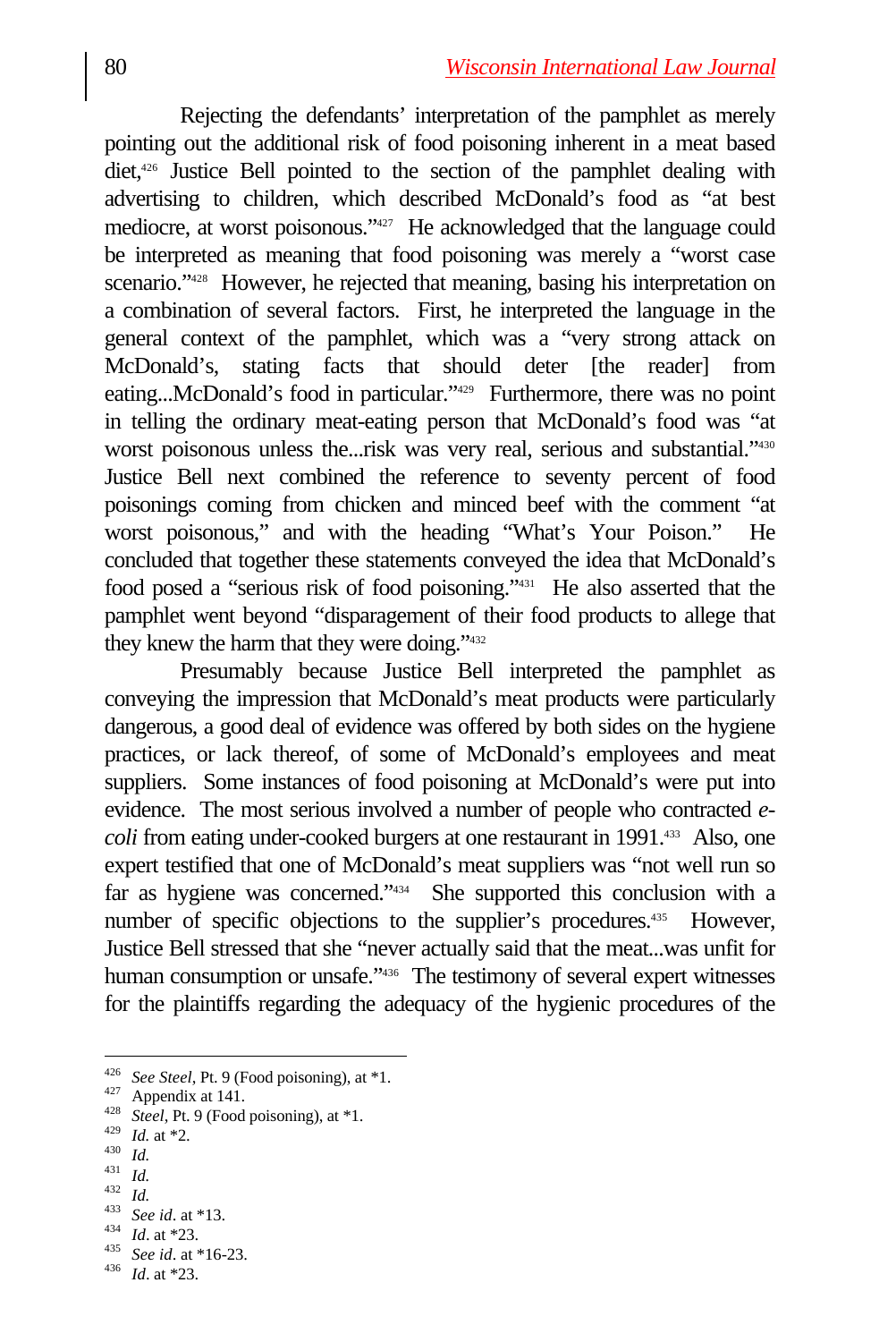supplier was presumably found to be persuasive. $437$  Another witness for the defendants who testified to what he regarded as unhygienic procedures was found to be an "unsatisfactory witness in a number of respects."438 The primary objection to this witness was his testimony that "a system was unhygienic if it produced any incidents of food poisoning, however many meals it produced overall."<sup>439</sup>

Two former employees who testified that burgers were frequently under-cooked were discredited because Justice Bell thought they exaggerated testimony on another subject: "the general dreadfulness of working at McDonald's."<sup>440</sup> However, several other former employees gave similar testimony that was not discredited.<sup>441</sup> Justice Bell's conclusion that such under-cooking was "an occasional event" was based primarily on the testimony of only one employee, a manager still employed by plaintiff.<sup>442</sup> Furthermore, there was no disagreement that the principal method of avoiding food poisoning was to avoid under-cooking. Indeed, Justice Bell asserted that "[p]roper cooking is the last and strongest line of defense to food poisoning."443 Furthermore, he concluded that the danger of undercooking was "endemic in the fast food system whatever protective measures the plaintiffs put into place."444 This is because the "objective of quick service taken with a perfectly normal share of human fallibility...lead to...undercooked minced meat products."445 Nevertheless, he found that "it is inherently unlikely that [McDonald's] could have traded so successfully for so long if there had been any significant incidence of food poisoning from eating its food."446 Ultimately he determined that "my judgment on all the evidence which I have heard is that the risk of food poisoning from eating McDonald's food is minuscule. From time to time people will no doubt get food poisoning from eating McDonald's foods, but the risk is very small indeed."<sup>447</sup>

As explained above,<sup>448</sup> the statements regarding food poisoning were interpreted as defamatory because they were said by Justice Bell to mean that the risk was "serious."449 Apparently he concluded that a "small" risk is not "serious." Even conceding that his characterization of the risk as "small"

439 *Id*.

- 440 *Id*. at \*31.
- 441 *See id*.
- 442 *See id*. 443 *Id*. at \*43.
- 444 *Id*. at \*31.
- 445 *Id*. at \*35.
- 446 *Id*. at \*34.
- 447 *Id*. at \*36.

<sup>437</sup> *See id*. at \*23-28.

<sup>438</sup> *Id*. at \*14.

<sup>448</sup> *See supra* text accompanying notes 424-31.

<sup>449</sup> *Steel,* Summary of Judgment (Food poisoning), at \*3.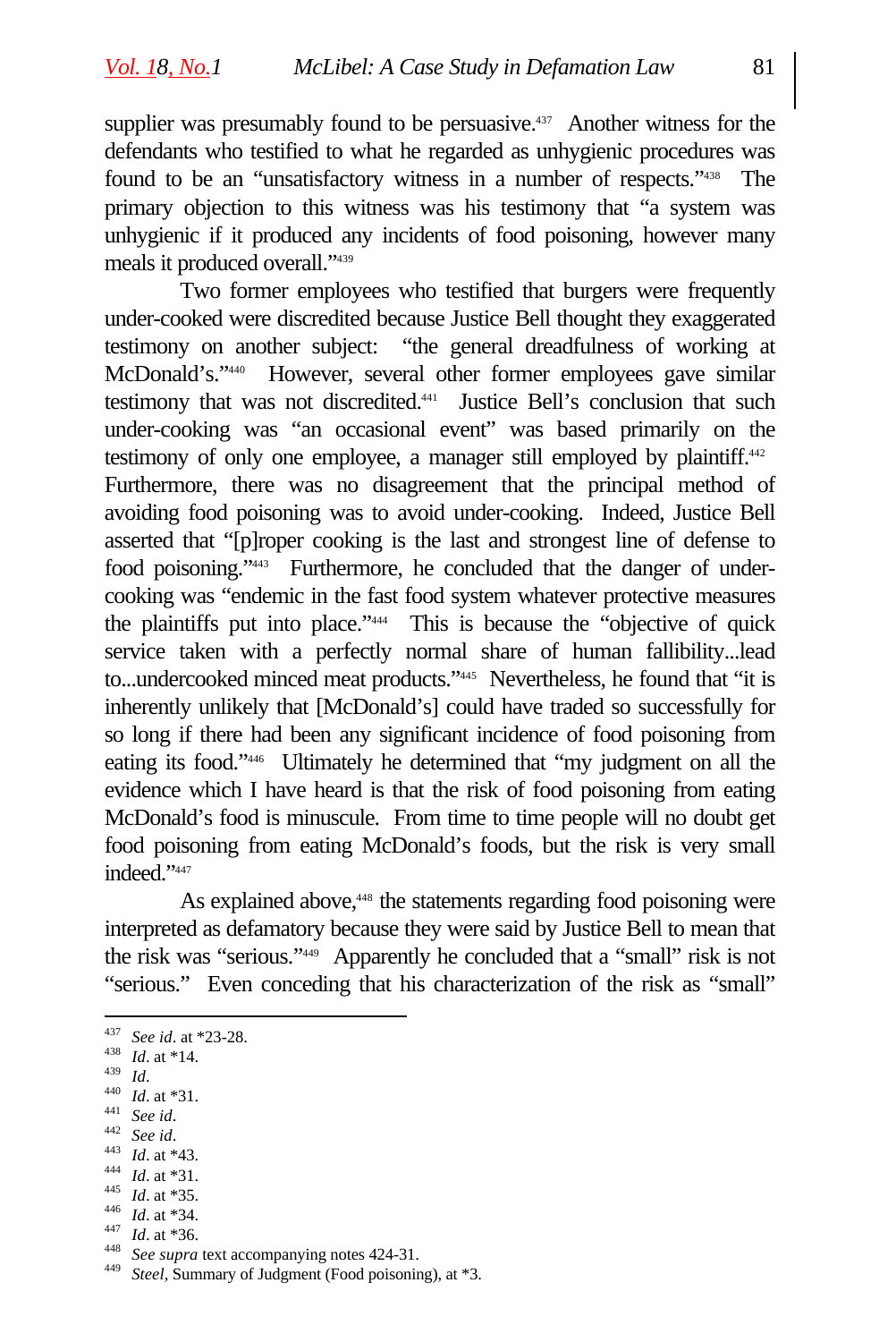was a fact and not a value judgment—a concession that itself is questionable—his further conclusion that the risk was not "serious" should be seen as a value judgment. As such, the truth or falsity of the assertion cannot be proven one way or the other. Indeed, if two individuals were offered statistics on the number of incidents of food poisoning and on the severity of the consequences of those instances, it is quite likely that they could not agree on the appropriate adjective to describe such incidents. This is particularly true for parents of children, who often view statistically unlikely but very dangerous risks to their children as "serious." It hardly seems appropriate for Justice Bell or anyone else to tell them they are wrong.

Again, Justice Bell interpreted the defamatory sting of the pamphlet in an exaggerated manner, particularly by seeing value judgments as statements of facts. This approach would surely be rejected by the European Court of Human Rights<sup>450</sup> and is contrary to the analysis that a court in the United States would apply.<sup>451</sup> Furthermore, this exaggerated interpretation made it impossible for the defendants to sustain their burden of proof. The difficulty of proof alone would probably lead to a contrary result before the European Court.<sup>452</sup> It is doubtful that the fault requirement for liability in most European countries<sup>453</sup> could have been satisfied. Certainly the plaintiffs would have fallen far short of establishing the reckless disregard required in the United States<sup>454</sup> based on such a subjective evaluation of the degree of seriousness of the risk of food poisoning.

# *4. Antibiotics, Hormones and Pesticides.*

The pamphlet combined the allegations about food poisoning with assertions that antibiotics and growth hormones were "routinely injected" into animals used for meat. Those substances, together with pesticide residues in animal feed "build up in the animals' tissues [and thereby] can further damage the health of people on a meat-based diet."455 Justice Bell interpreted these statements to mean that "[p]laintiffs sell meat products which as they must know expose their customers...to a serious risk of...poisoning by the residues of antibiotic drugs, growth-promoting hormone drugs and pesticides."456 Again, Justice Bell interpreted a rather mild statement—"can further damage...health"—as an allegation of a "serious" danger to health that was known to the defendants.

 $\frac{1}{450}$ *See supra* text accompanying notes 142-43.

<sup>451</sup> *See supra* text accompanying notes 166-67.

<sup>452</sup> *See supra* text accompanying notes 126-27.

<sup>453</sup> *See supra* note 24.

<sup>454</sup> *See supra* notes 177-79 and accompanying text, text accompanying notes 224-27.

<sup>455</sup> Appendix at 142.

<sup>456</sup> *Steel*, Pt. 9 (Food poisoning), at \*42.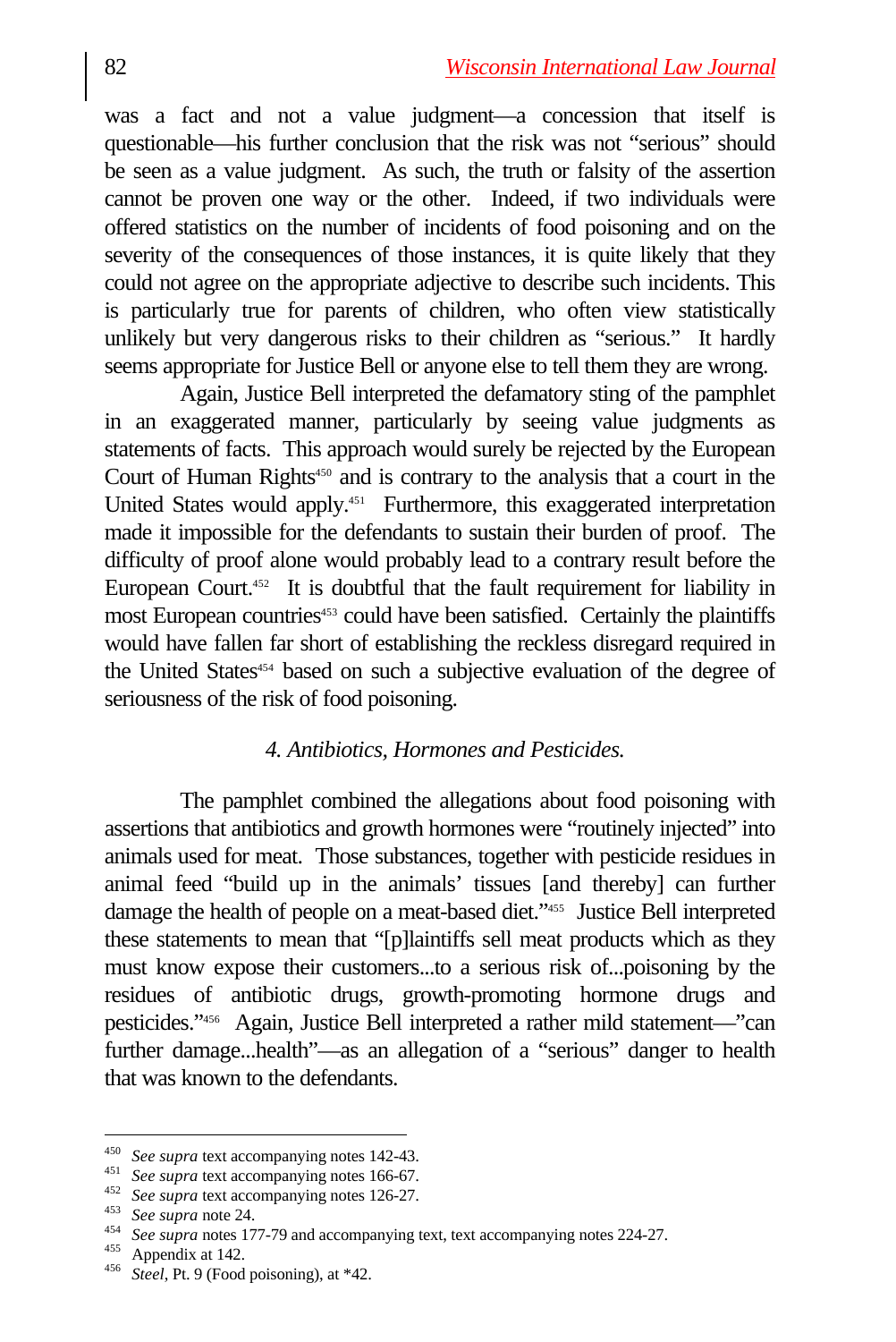Once this interpretation of the leaflet was accepted, it became the defendants' burden to prove that such a serious danger existed. Testimony regarding scientific reports showing pesticide residues in one third of food tested between 1987 and 1989 were found to be insufficient.457 Justice Bell rejected without explanation the assumption that the study made it reasonable to conclude that one third of all McDonald's food must similarly contain such residues<sup>458</sup>

The evidence with respect to the use of antibiotics was also found to be insufficient by Justice Bell. The defendants adduced evidence that antibiotics are regularly included in feed lots for cattle in the United States, both to prevent disease and to promote growth.<sup>459</sup> They also presented evidence that some U.K. chickens are regularly fed antibiotics for the same reasons and that U.K. pigs are given prophylactic antibiotics when a pig in an "adjacent piggery" is ill.<sup>460</sup> Although there is a required withdrawal period prior to slaughter to clear these substances from the animals' systems, testimony was given to the effect that market forces resulted in those periods not always being observed.461 Justice Bell asserted that the defendants' expert on this subject was unclear as to the danger from antibiotics; however, one of the hypotheses he assumed to be of concern was the development of drug resistant organisms.462 Seemingly, this would be a concern even if the antibiotics were in fact gone from the animals' systems prior to slaughter.

Growth hormones had been banned by the European Union since 1990, and thus since that time presumably were not given to U.K. cattle. Of course, U.S. McDonald's was one of the two plaintiffs in the case and testimony was given that U.S. cattle are routinely given growth hormones.<sup>463</sup> Also, one expert described the dangers caused by hormone residues in meat,464 and his testimony was seemingly not refuted. Despite this evidence

463 *See id*.

 $\overline{a}$ 457 Although the judgment does not describe the study in any detail, Justice Bell did not attempt to challenge the efficacy of the findings or the expertise of the source. Because he frequently distinguished between evidence having to do with the U.K. and the U.S., by specifically labeling evidence applicable to the U.S., the study was most likely conducted on food in the U.K. There was also testimony from an expert based on scientific studies he had read '"that pesticide residues were found in meat in the U.S.," but that the "risk...was very small."'*Id.* at \*41.

Justice Bell was skeptical of defendants' main witness on the question of pesticides because he changed his opinion about the dangerousness of those substances from his first testimony in 1993 to his testimony in 1996. *See id.* at \*39.

<sup>458</sup> *See id.* at \*37.

 $^{459}$  *See id.* at \*41.

 $Id$ 

<sup>461</sup> *See id.* at \*39-40.

<sup>462</sup> *See id.* at \*40.

<sup>&</sup>lt;sup>464</sup> Justice Bell explained this expert's testimony to the effect that:

<sup>[</sup>T]he danger was that they would come through in meat or milk and that at excessive doses they would affect certain sensitive members of the public, for instance women in their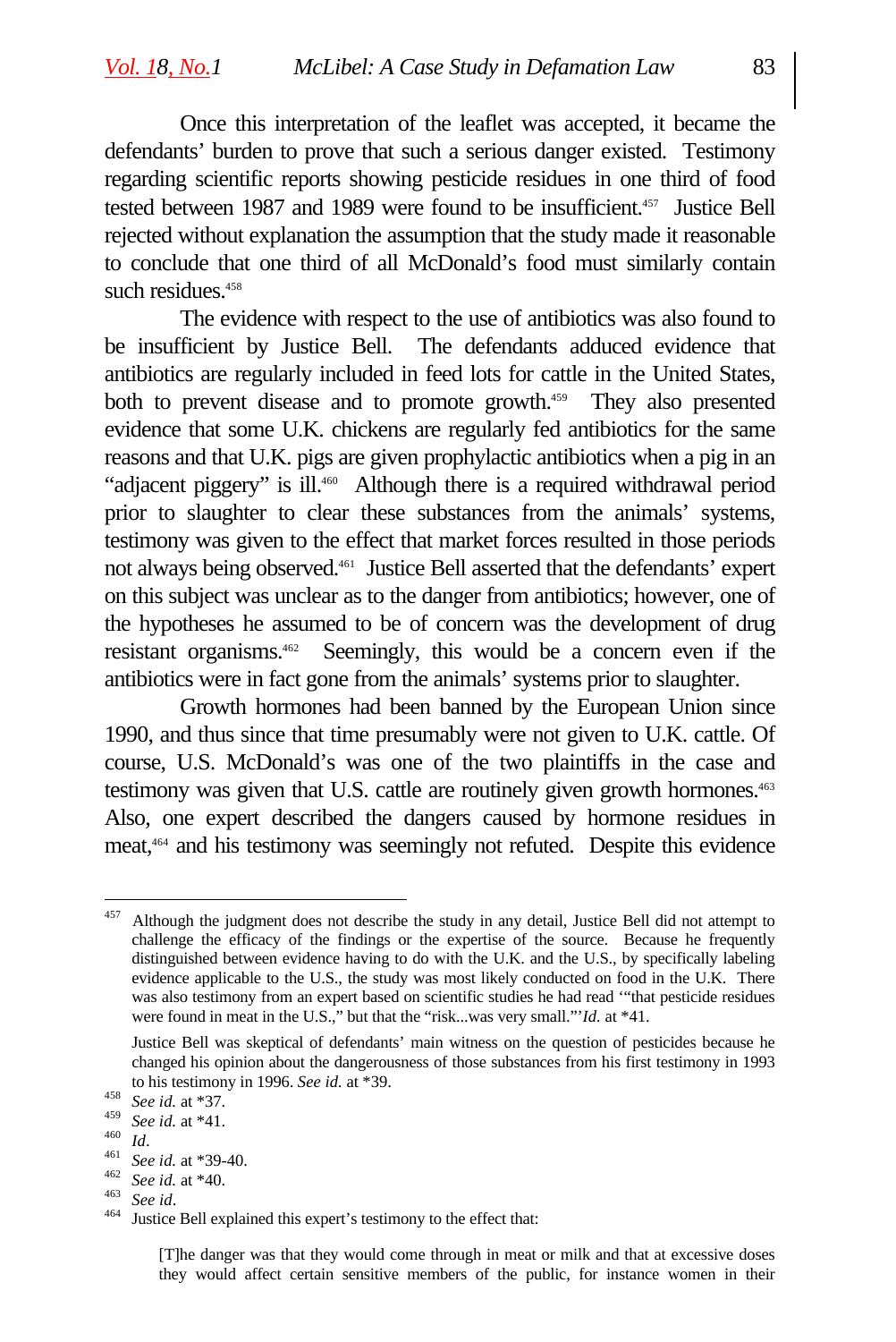Justice Bell asserted that "[t]he European ban on growth hormone drugs in the rearing of animals for food does not mean that the use of such drugs, for instance in the U.S., leads to a risk of harm. The European ban is consistent merely with a fear that this may be so."<sup>465</sup>

The determining factor for Justice Bell with respect to pesticides, antibiotics and growth hormones was that the defendants had not been able to prove that residues of these substances were found in McDonald's food or that any McDonald's customers had been harmed by these substances.<sup>466</sup> Given English law, which allocates the burden of proof to the defendants in defamation cases, Justice Bell was probably correct in his conclusion. The defendants had not proven that these substances more probably than not caused harm to McDonald's customers.

Scientific studies are being and will no doubt continue to be conducted for years as to the presence of these substances in food and as to their effects. Many experts believe that the substances discussed in the pamphlet cause serious health problems and many others disagree. Indeed, the results of studies released in early 1999 has caused Canada to ban synthetic growth hormones, leaving the United States as the only major industrialized country in which the hormones are legally used.467 One prominent expert recently quoted in the New York Times asserted that "the possible health effects could not be dismissed."468 Of course, dismissal of these concerns seems to be precisely what McDonald's would like to occur. Furthermore, the U.S. Food and Drug Administration has recently initiated a revision of its guidelines for the use of antibiotics in animals due to the "mounting evidence that the routine use of antibiotics in livestock may diminish the drug's power to cure infections in people."469 Thus, were the trial held today, the defendants might be able to show that it is more probable than not that antibiotics are harmful.

With respect to the allegations concerning hormones and pesticides, the scientific data is much less clear. Thus, like the analysis of liability for the material in the pamphlet dealing with heart disease and cancer, the party

reproductive years. It would be a low dose, chronic insidious effect. That is why they were banned in Europe: the authorities could not be assured of their safety.

*Id.*

<sup>465</sup> *Id.* at \*42.

<sup>466</sup> *See Steel*, Summary of Judgment (Food poisoning), at \*3.

<sup>467</sup> *See* Susan Gilbert, *Fears Over Milk, Long Dismissed, Still Simmer*, N.Y. TIMES, Jan. 19, 1999, at D7. These studies and reevaluation of an earlier study have found that the hormones cause elevation of a protein that is a "strong risk factor for breast cancer and prostate cancer." *Id.*

<sup>468</sup> *Id.*

<sup>469</sup> Denise Grady, *A Move to Limit Antibiotic Use in Animal Feed*, N.Y. TIMES, Mar. 8, 1999, at A1. One doctor was quoted as asserting that "he thought the rising levels of resistance to bacteria taken from sick people had been caused by the 'heavy use of antibiotics in livestock.'" *Id.* He added that "Public health is united in the conclusion...[and] [t]here is no controversy about where antibiotic resistance in food born pathogens comes from." *Id.*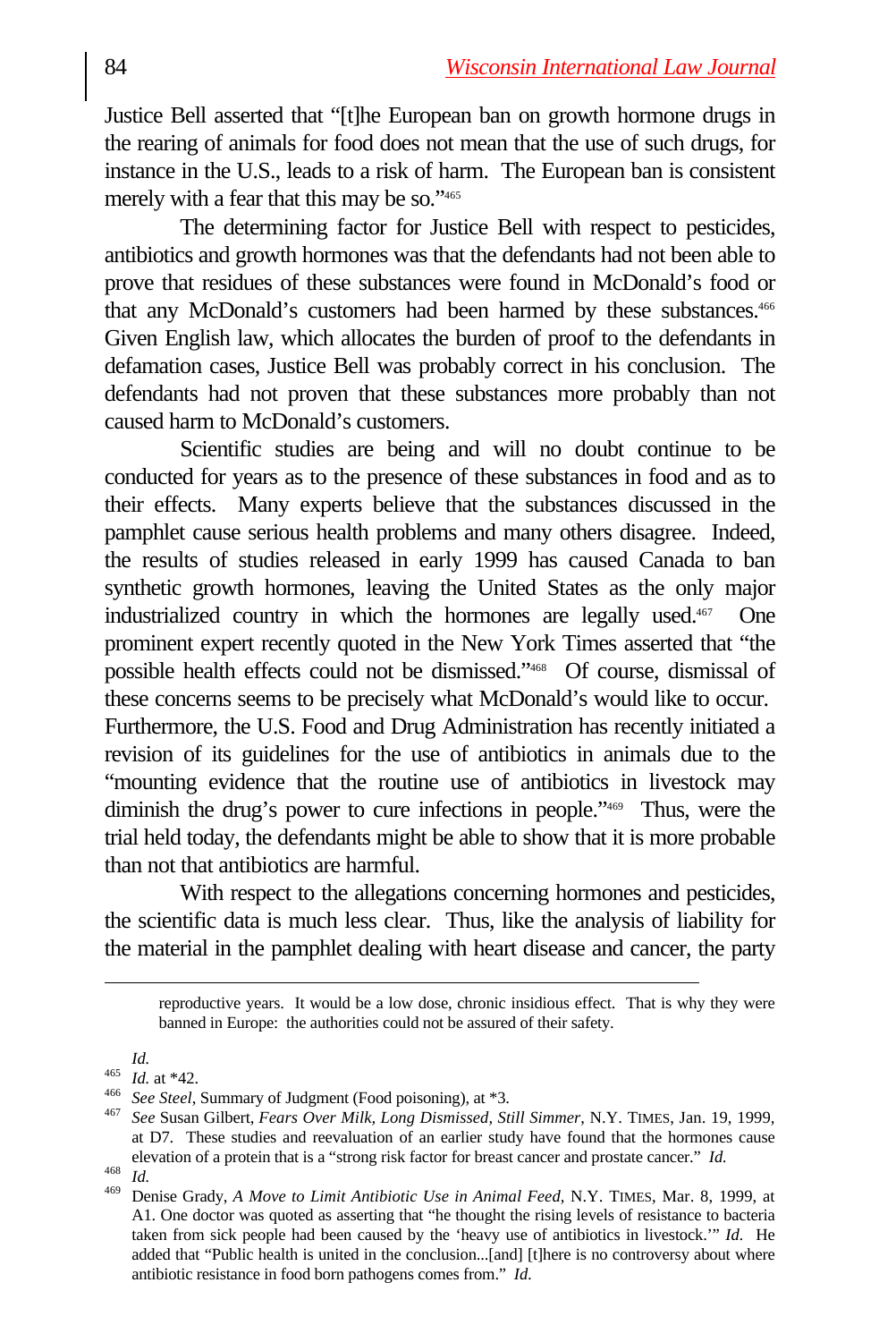with the burden of proof on the dangers of hormones and pesticides would probably fail. When that party is the side most likely to be interested in bringing the issue to the attention of the public, the negative consequences for public awareness of a possible risk to public health are obvious. This conclusion demonstrates how ludicrous such an allocation of proof is in a case involving an ongoing public health controversy. Today the defendants may be able to assert a danger from antibiotics, without liability – but last year they could not do so. Presumably they must wait until the weight of scientific studies prove harm from pesticides and hormones before they can make assertions about the dangers they and many respectable scientists believe are caused by those substances.

In the United States, McDonald's would have had the burden of proof of showing by clear and convincing evidence $470$  that no serious harm was caused by pesticides, antibiotics and hormones—a burden they could not have met. The European Court of Human Rights would certainly be sensitive to the impossibility of the defendants' meeting their burden of proof on unresolved scientific controversies, and on that ground alone should find liability for these statements inconsistent with Article 10 of the Convention. $471$  Again, *Hertel*, would be a crucial precedent. In that case the European Court found that even the totally unfounded statements made by Hertel on a matter of public health could not be the basis for liability consistent with Article 10<sup>472</sup>

In *McDonald's* the difficulty of proof faced by the defendants was exacerbated by Justice Bell's extremely negative interpretation of the language in the pamphlet. Similar to his interpretation of the allegations regarding heart disease, cancer and food poisoning, he employed an interpretative technique that seems the inverse of the innocent construction rule.473 However, the European Court of Human Rights would probably choose an interpretation that would result in protection of the expression.<sup>474</sup>

Finally, it is clear that there was enough support for the health allegations so that any finding of fault—whether mere negligence or reckless disregard of the truth—would not be established in the context of the controversy over the allegations regarding the effects of antibiotics, pesticides or hormones. Thus liability would be foreclosed in most European countries<sup>475</sup> and in the United States on that ground alone.<sup>476</sup>

<sup>470</sup> *See supra* text accompanying notes 175-76.

<sup>471</sup> *See supra* text accompanying notes 126-27.

<sup>472</sup> *See supra* text accompanying notes 111-12.

<sup>473</sup> *See supra* text accompanying notes 163-67.

<sup>&</sup>lt;sup>474</sup> *See supra* text accompanying notes 142-43.

See supra note 24.

<sup>&</sup>lt;sup>476</sup> *See supra* notes 177-79 and accompanying text, text accompanying notes 224-27.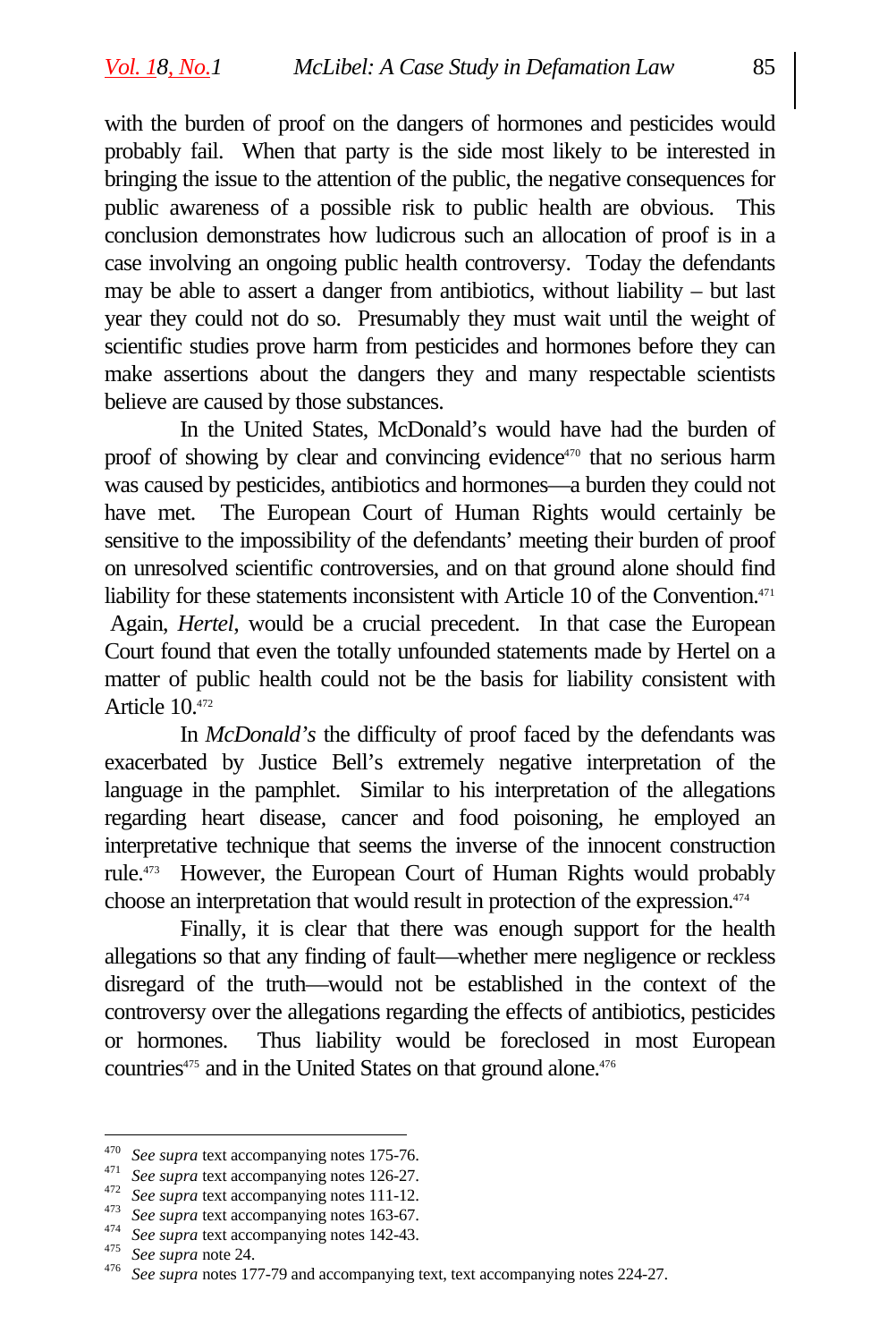### F. ADVERTISING

The pamphlet also criticized McDonald's for its advertising, particularly that directed at children. The pamphlet stated that "as if to compensate for the inadequacy of their products, McDonald's promotes the consumption of meals as a 'fun event.'" It then described the food as "at best mediocre."477 Justice Bell found the comments about the quality of the food not defamatory because they were just "general terms of disparagement like 'iunk food.'"<sup>478</sup> He did, however, find defamatory "the allegation of covering up the food's quality...so far as children are concerned."<sup>479</sup>

Justice Bell interpreted McDonald's advertising, including their various "gimmicks," as merely "aimed at making the experience of their visiting McDonald's seem fun."480 He concluded that no cover-up was necessary, because the food was precisely what the children would expect.<sup>481</sup> Justice Bell seems to be ignoring the effect that atmosphere can have on the palatability of food. This is not, of course, a phenomenon limited to children. If one is having a good time, food may taste better. Alternatively, one may not be paying a lot of attention to how the food actually tastes. It is not difficult to imagine a young child, who in a completely neutral environment might prefer the food of some other restaurant, begging to go to the restaurant with the big clown, the free action figures, or "Star War" mugs. Although the term "cover-up" may not be the most precise phrase to describe such a situation, it does not seem to be so inaccurate as to amount to defamation.

The pamphlet focused on the particular susceptibility of children to advertising, going so far as to contend that it "traps children into thinking they aren't 'normal' if they don't go there too."482 According to Justice Bell this was false; the advertising merely makes "McDonald's attractive so that they will want to go there."483 Justice Bell seemed to be splitting hairs. It is not far-fetched to believe that a child deprived of the experience of McDonald's, which all the happy children on television and all her peers were experiencing, would feel she was not living a "normal" life. At the very least a parent could expect charges from their children that they were abnormal parents.

<sup>477</sup> Appendix at 141.

<sup>&</sup>lt;sup>478</sup> *Steel*, Summary of Judgment (Advertising), at \*1.

 $\frac{479}{480}$  *Id.* at \*3.

*Id.* 

<sup>&</sup>lt;sup>481</sup> "McDonald's food is just what a child would see it and expect it to be: beef burgers in buns or chicken in a coating, for instance, soft drinks, milk shakes and 'best bits' of all, I suspect, chips or fries. No cover-up could last long." *Id.*

 $482$  Appendix at 140.

<sup>483</sup> Summary of Judgment (Advertising), at \*2.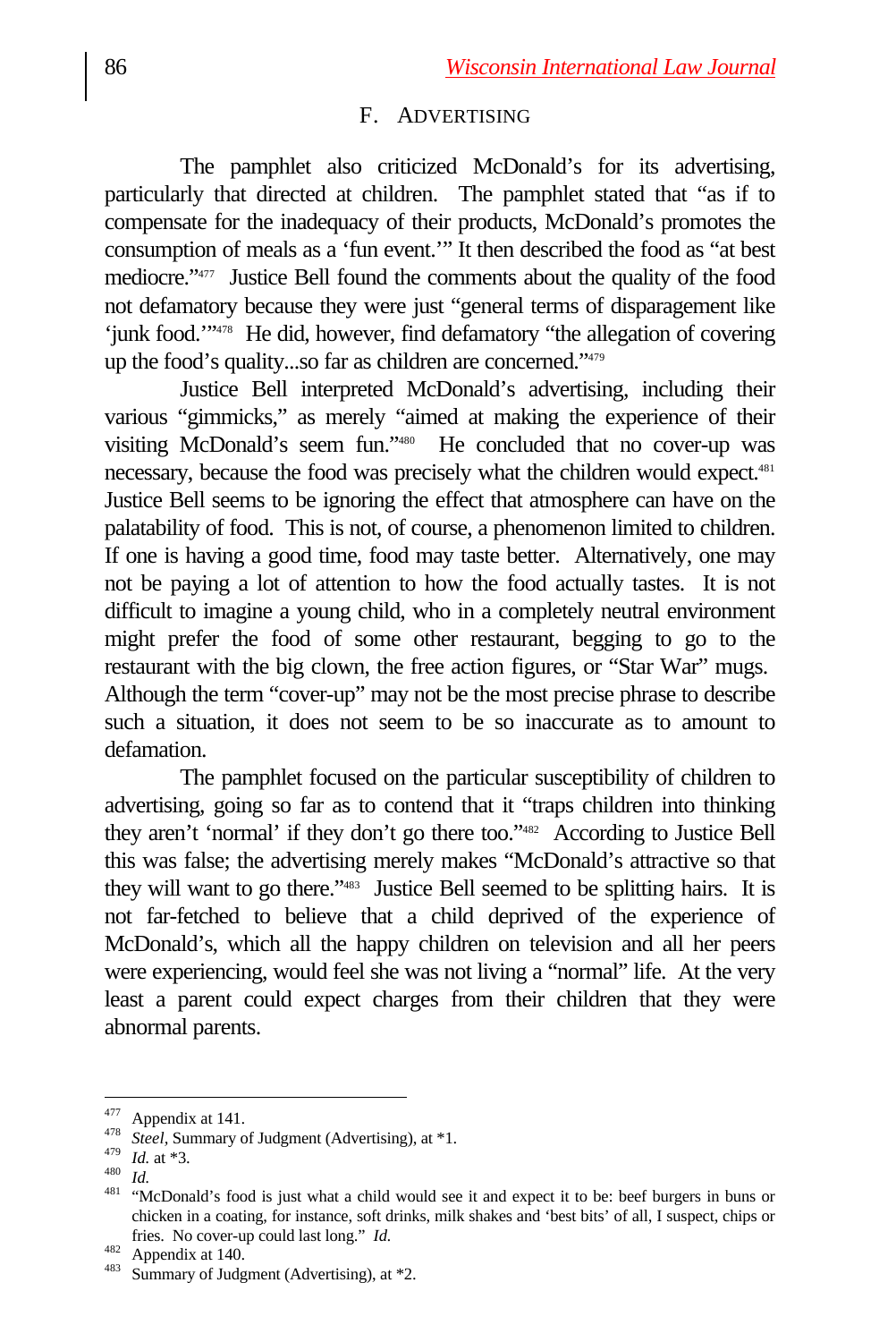Justice Bell did show some sensitivity to the plight of the beleaguered parent dealing with a child who has been exposed to McDonald's advertising. The pamphlet had asserted that "McDonald's knows exactly what kind of pressure [advertising] puts on people looking after children. It's hard not to give in to this convenient way of keeping children 'happy.'"484 He rejected McDonald's allegation of defamation with respect to this part of the pamphlet, explaining that:

> McDonald's advertising and marketing is in large part directed at children with a view to them pressuring or pestering their parents to take them to McDonald's and thereby to take their own custom [sic] to McDonald's. This is made easier by children's greater susceptibility to advertising, which is largely why McDonald's advertises to them quite so much.<sup>485</sup>

Nevertheless, Justice Bell found the defendants liable for defamation based on the difference between the allegation that McDonald's advertising was "covering up" mediocre food and what Justice Bell found to be true, that the advertising was used to make the experience "seem fun."486 Further liability was based on the difference between making children think they were not normal and what Justice Bell found to be the truth, which was that the advertising makes children pester their parents into taking them to McDonald's.<sup>487</sup>

The difference between what Justice Bell saw as the "truth" and the allegations in the pamphlet is so small and so subjective as to be an extraordinarily weak basis for liability. Had the burden of proof been on the plaintiffs, or had some element of fault been required, liability certainly could not have been established. Thus, a U.S. court,<sup>488</sup> or a court in most European countries,489 would not have found liability for defamation based on the small and subjective difference between what Justice Bell saw as the truth and the allegations in the pamphlet. The European Court of Human Rights would almost certainly classify the statements as opinion,<sup>490</sup> and a U.S. court would have found them not "provable as false."<sup>491</sup>

 $\frac{487}{488}$  *Id.* 

<sup>484</sup>  $^{484}_{485}$  Appendix at 141.

<sup>485</sup> *Steel,* Summary of Judgment (Advertising), at \*3.

 $\frac{486}{487}$  *Id.* 

<sup>&</sup>lt;sup>488</sup> *See supra* notes 177-79 and accompanying text.

<sup>&</sup>lt;sup>489</sup> *See supra* note 24 and accompanying text.

 $^{490}$  *See supra* notes 142-43 and accompanying text.<br> $^{491}$  *See supra* notes 213-19 and accompanying text.

See supra notes 213-19 and accompanying text.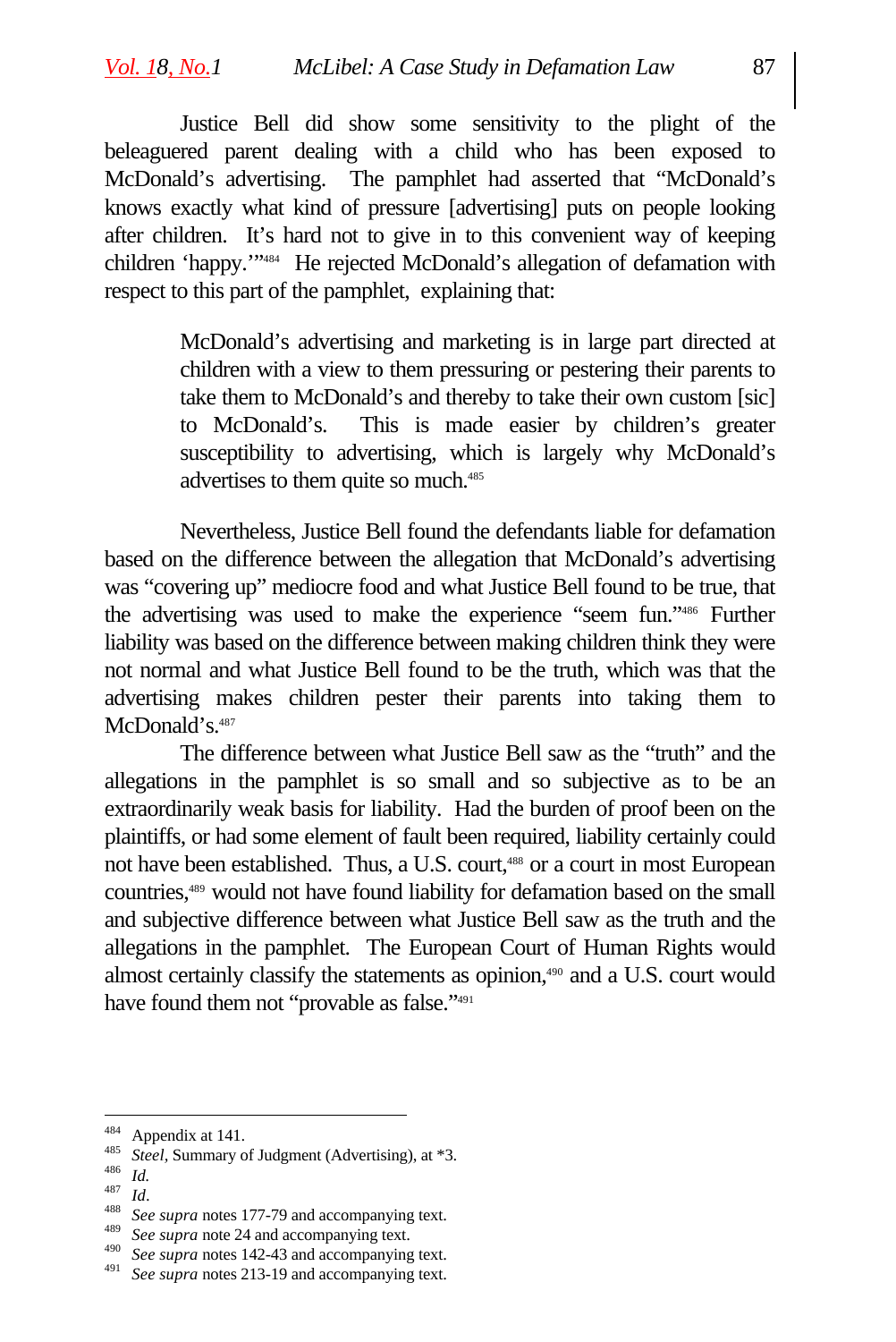#### G. WORKING CONDITIONS.

The leaflet asserted that:

Workers in catering do badly in terms of pay and conditions. They are at work in the evenings and at weekends, doing long shifts in hot, smelly, noisy environments. Wages are low and chances of promotion minimal.

As there is no legally-enforced minimum wage in England, McDonald's can pay what they like, helping to depress wage levels in the catering trade still further.<sup>492</sup>

Justice Bell concluded that "the real, general sting of this part of the leaflet is the combination of low pay and bad working conditions: low pay for bad conditions."493 Again he showed his willingness to make value judgment in the guise of determining facts. Both the allegations of low pay and bad working conditions were found to be facts. However, even Justice Bell was struck by the possibility that some might consider the term "do badly" to be an "expression of opinion or comment."494 But he reasoned that because the term "do badly" followed a heading which asked "[w]hat's it like working at McDonald's,...[c]learly what is to follow are the facts, or alleged facts, about working for McDonald's."<sup>495</sup> The sophistry of this rationale was highlighted by his caveat that another phrase following the heading— "[t]here must be a serious problem"—was merely "opinion or comment."<sup>496</sup> No reason for making the distinction between the two general statements "do badly" and "serious problem" was offered.

Although Justice Bell concluded that the reference to low wages was an allegation of fact, at least with respect to U.K. McDonald's, it was proven to be a true fact.497 Indeed, he even found that the defendants were correct in

Mr. Nicholson said that the Second Plaintiff's total package put them "way at the top" of the High Street league. The most often mentioned of the benefits was training. Mr. Preston said that McDonald's training was highly valued by other employers. It provided elements geared to basic work disciplines such as time-keeping, team work, health and hygiene goals and what he called "objectives setting" and "accomplishment review." Mr. Beavers said that work at McDonald's was a source of training and experience for a number of people which was highly valued.

<sup>492</sup> Appendix at 143.

<sup>493</sup> *Steel*, Summary of Judgment (Employment practices) at \*1.

<sup>494</sup> *Id*. at \*2.

<sup>495</sup> *Id.*

<sup>496</sup> *Id.* at \*6.

<sup>497</sup> Justice Bell compared McDonald's pay to that of other catering industry jobs. *See Steel*, Pt. 10 (Employment practices), at \*16-18. McDonald's executives had argued that the "benefits" received by their employees should be taken into consideration. Justice Bell summarized the testimony of one of McDonald's executive on this subject: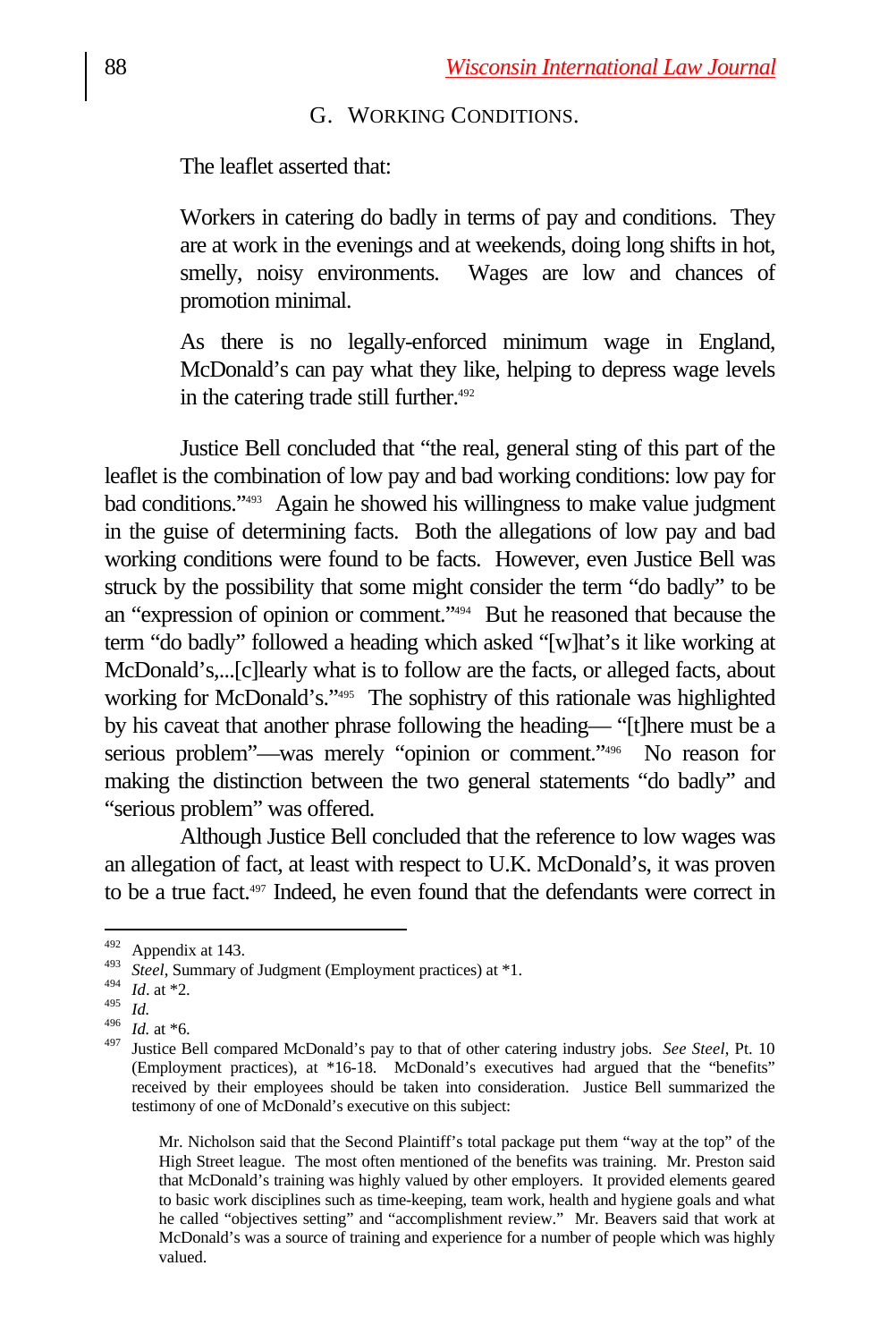asserting that McDonald's depressed wage levels in the U.K. catering industry generally.498 However, he did not find that the same allegation regarding U.S. McDonald's was true. As might be expected, the defendants had much less information regarding comparative pay scales in the United States, which made it very difficult for them convince Justice Bell that wages were low.499 But the lack of evidence Justice Bell complained of might be explained by the fact that the defendants thought the matter of low pay in U.S. McDonald's to be common knowledge. It is hard to imagine that statistics on comparative pay scales could have resulted in a finding that McDonald's wages in the U.S. could not be fairly described as "low."

With respect to the allegations in the leaflet regarding working conditions, Justice Bell determined that there was simply not enough evidence regarding conditions in restaurants in the United States to reach a conclusion on that subject. <sup>500</sup> Of course, given the defendants' burden of proof of truth, they were therefore found liable for the assertions with respect to conditions in the United States. Considerably more evidence was presented regarding U.K. restaurants, but it only came from 20 of the 380 restaurants in business in the U.K. in 1990. The narrowness of this sample seemed to be an important element in Justice Bell's conclusions on the question of working conditions at U.K. McDonald's. He commented that he would:

> not speculate on whether more witnesses from more restaurants should have been available if the allegations had general application in McDonald's restaurants. I will just look at the evidence which I

*Id.* \*19.

 $\overline{a}$ 

*Id.* at \*26.

*Id.* at \*18. Justice Bell, however, concluded that:

<sup>[</sup>T]he benefits and value of McDonald's training to which Mr. Preston referred seemed to me to relate more to the fact of having held a job at all, which has been no mean achievement for many school leavers in recent years, rather than a particular benefit which McDonald's provided.

<sup>498</sup> *See Steel,* Summary of Judgment (Employment practices), at \*2.

<sup>499</sup> *See Steel*, Pt. 10 (Employment practices), at \*25. Justice Bell explained that

<sup>[</sup>w]ith some hesitation, I have decided that I am not able to find that the charge that the First Plaintiff pays low wages is proved. The evidence does not in my view establish that it does. There was evidence from some U.S. witnesses that they started on a minimum wage or very close to it.... But there was also evidence of crew earning well above the starting rate and I do not have the material to judge what is or has been "low" in the U.S. I do not have any feel for U.S. wages and living costs as I do of the U.K.

<sup>500</sup> *See id.* at \*80. Justice Bell did comment that he saw no reason to believe that the pressures that led to some objectionable employee working conditions in the U.K. "should be any different in the U.S." *Id.* at \*82. He pointed out that "[T]he Second Plaintiff uses the First Plaintiffs' essential systems." *Id*. The one exception was that it was likely that weekly hours over 40 would be less likely to occur due to U.S. laws requiring the payment of overtime. *See id.* at \*83.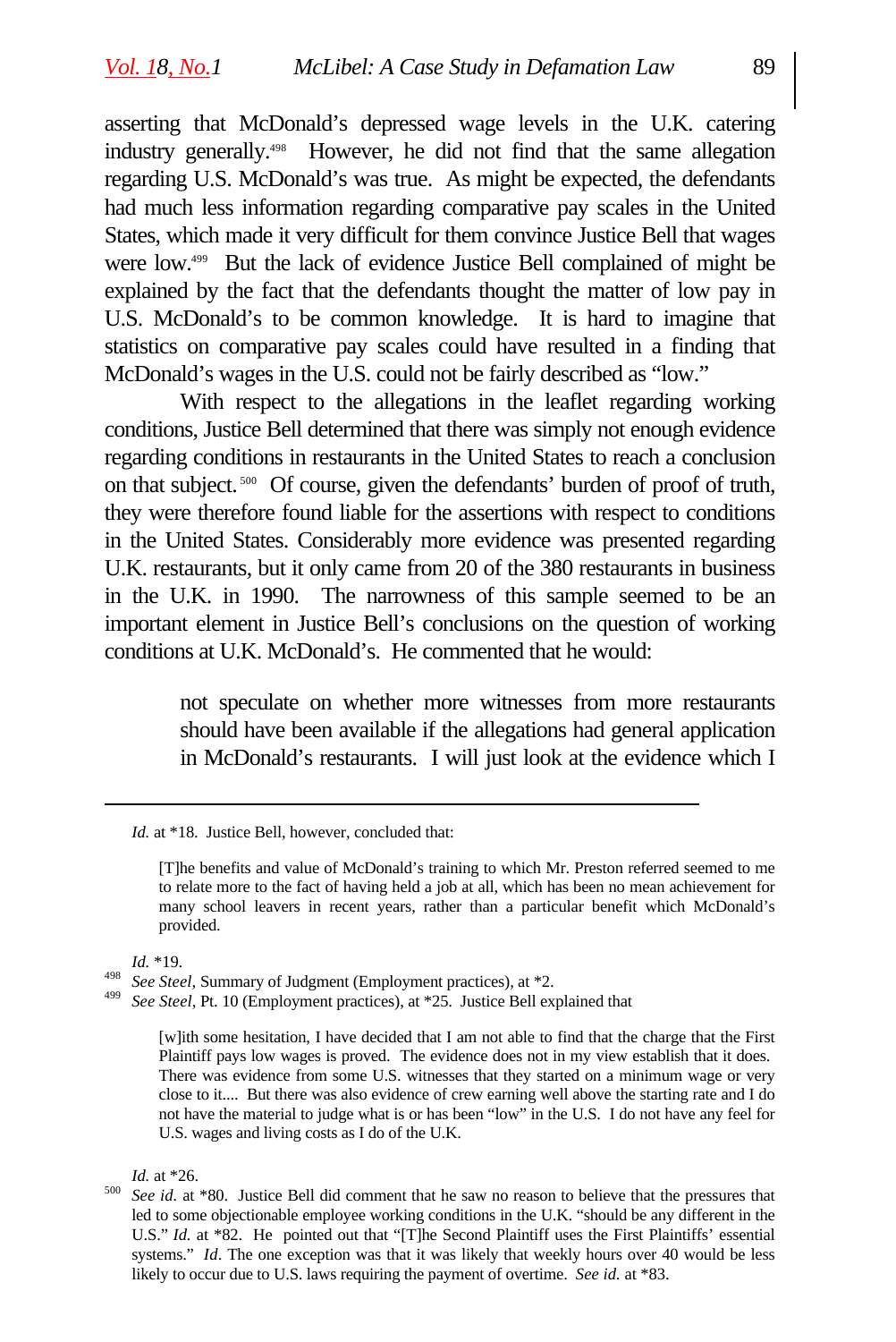have. In my view the number of restaurants at which events or practices complained of have been shown to have occurred is just too small for me to hold that the events or practices occurred widely in McDonald's restaurants unless the Plaintiffs' evidence provides some support for their wide occurrence or the McDonald's system of operation means that they are likely to be widespread.<sup>501</sup>

Because it would be very difficult to obtain evidence from a large percentage of McDonald's restaurants in the U.K., the defendants' best strategy would seem to have been to show that "McDonald's system of operation" makes it likely that "bad" employee conditions will exist. Indeed, Justice Bell did conclude that one aspect of McDonald's system—its method of scheduling employees—was likely to lead to employees being pressured to work very long hours. He explained that McDonald's scheduling system required a great deal of skill, which was not always within the capacity of the managers. Even skillful managers could not anticipate unexpected occurrences, such as increased customers or employee unavailability. Also, "there must be a temptation for some scheduling managers to schedule as few crew as they feel the operation of the restaurant can cope with…[due to] the pressure of keeping labour costs down."502 All of these problems lead to "restaurant short-staffed [sic] and asking crew to stay."<sup>503</sup>

There was testimony from some employees that they had been pressured to work long hours—sometimes as much as 23 hours at a time, without advance notice.<sup>504</sup> Under-staffing in order to keep profit margins high was a consistent theme of the defendants' witnesses.<sup>505</sup> Justice Bell

<sup>501</sup> *Id.* at \*81. Justice Bell did acknowledge that the lack of evidence from more restaurants did not necessarily prove that the rest did not have the same problems even though "the Defendants have many supporters and the case has received a lot of publicity." *Id*. According to Justice Bell many people may simply have not "wanted to get involved or were just not interested enough to come forward." *Id*.

<sup>&</sup>lt;sup>502</sup> *Id.* at \*84-85. Justice Bell observed that "there was evidence of this happening." *Id.* at \*85<br><sup>503</sup> *Id.* at \*85. Justice Bell pajected McDonald's argument that if this was really coing on amp

Id. at \*85. Justice Bell rejected McDonald's argument that if this was really going on employees would not "turn up." He responded that "[t]his no doubt happens in some cases, but generally speaking people will put up with quite a lot if they need the money badly enough or they are in a job of limited, anticipated duration." *Id*.

<sup>&</sup>lt;sup>504</sup> These occasions were to prepare for visits from high-level company supervisors by having some employees work all night to clean the restaurant. *See id.* at \*36-37. There was testimony that employees who did not want to stay late were threatened with a reduction in their hours, *see id*., or simply reminded that their "review" was coming up. *Id*. at \*49. At other times shifts would be extended for lesser but some times substantial periods when the restaurant became unexpectedly busy, or when other employees did not show up. *See id.* Justice Bell seemingly found this evidence credible as he stated in response to the testimony of one witness who testified about the restaurant he had worked at that "his evidence of understaffed shifts,[and] crew being pressured to stay on at the end of their shifts were all matters which occurred in other restaurants and I accept Mr. Whittle's evidence that they occurred at Sutton." *Id*. at \*50. However, he also accepted McDonald's evidence that in at least some cases the extra hours were voluntary or even desired. *See id.* at \*76, \*83.

<sup>505</sup> *See, e.g*., *id.* at \*43- 45, \*49, \*71, \*74.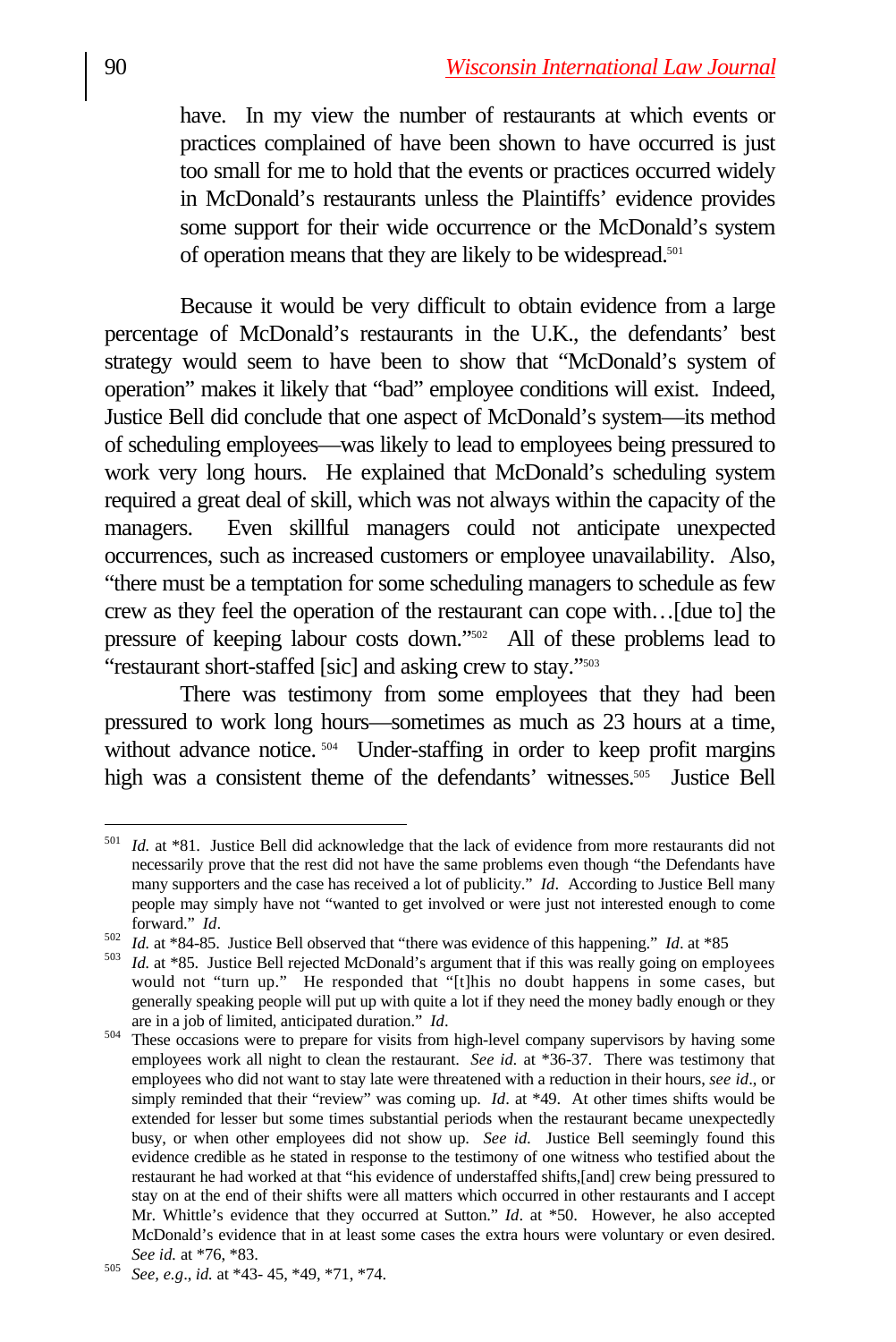might have concluded that the specific testimony of such practices, together with the inherent pressure resulting from the McDonald's scheduling system made it likely that the practice was sufficiently "widespread" so that the adjective "bad" could with justification be applied to McDonald's working conditions.506 However, he concluded that:

> [d]espite all this the evidence was insufficient to satisfy me that crew have regularly been asked to stay on at the end of shifts for significant lengths of time as a matter of general practice...the body of evidence of substantial, unwarned extensions leading to long shifts was too small for me to say that the practice has been widespread, even taking full account of what I see as the potential risks of the scheduling system. My conclusion is that there is a significant risk of it happening from time to time.<sup>507</sup>

Such a risk occurring from time to time apparently was not seen by Justice Bell as sufficient to label McDonald's working conditions "bad."

It is not clear from Justice Bell's opinion whether the defendants' evidence was inadequate because the practice was not seen to be sufficiently frequent, even in the restaurants in which it was shown to have occurred, or whether the inadequacy was due to an insufficient sample of restaurants. His explanation, quoted above, could be interpreted either way. It will be recalled that Justice Bell had stressed the small sample of restaurants from which evidence was available on working conditions.<sup>508</sup> However, he also suggested that very long hours were not required very frequently, even in those restaurants where the practice was shown to have occurred.<sup>509</sup> Arguably Justice Bell would have found the evidence inadequate even if the long hours worked "occasionally" in a few restaurants could have been shown to have also occurred in most other McDonald's restaurants.

In addition to very long periods of work, Justice Bell acknowledged that the scheduling system led to the risk of employees having "erratic"

<sup>506</sup> *See, e.g.*, *id.* at \*85.

<sup>507</sup> *Id.* Justice Bell assumed that the practice must also occur in the United States (although somewhat modified by the interest in avoiding overtime pay) because "the pressures are the same." *Id*.

<sup>508</sup> *See supra* text accompanying note 501.

<sup>&</sup>lt;sup>509</sup> He commented with respect to employees working all night after their regular shift to clean the restaurant for visits from high level supervisors that an employee would probably only be required to do so three or four times a year. *See Steel*, Pt. 2 (The issue of publication of the leaflet), at \*48. Commenting on the testimony of one former employee, Justice Bell asserted that:

Mr. Whittle was looking back about ten years, when he gave his evidence and on balance I feel that he probably translated a number of incidents over a long three year period into a constant state of affairs in his recollection.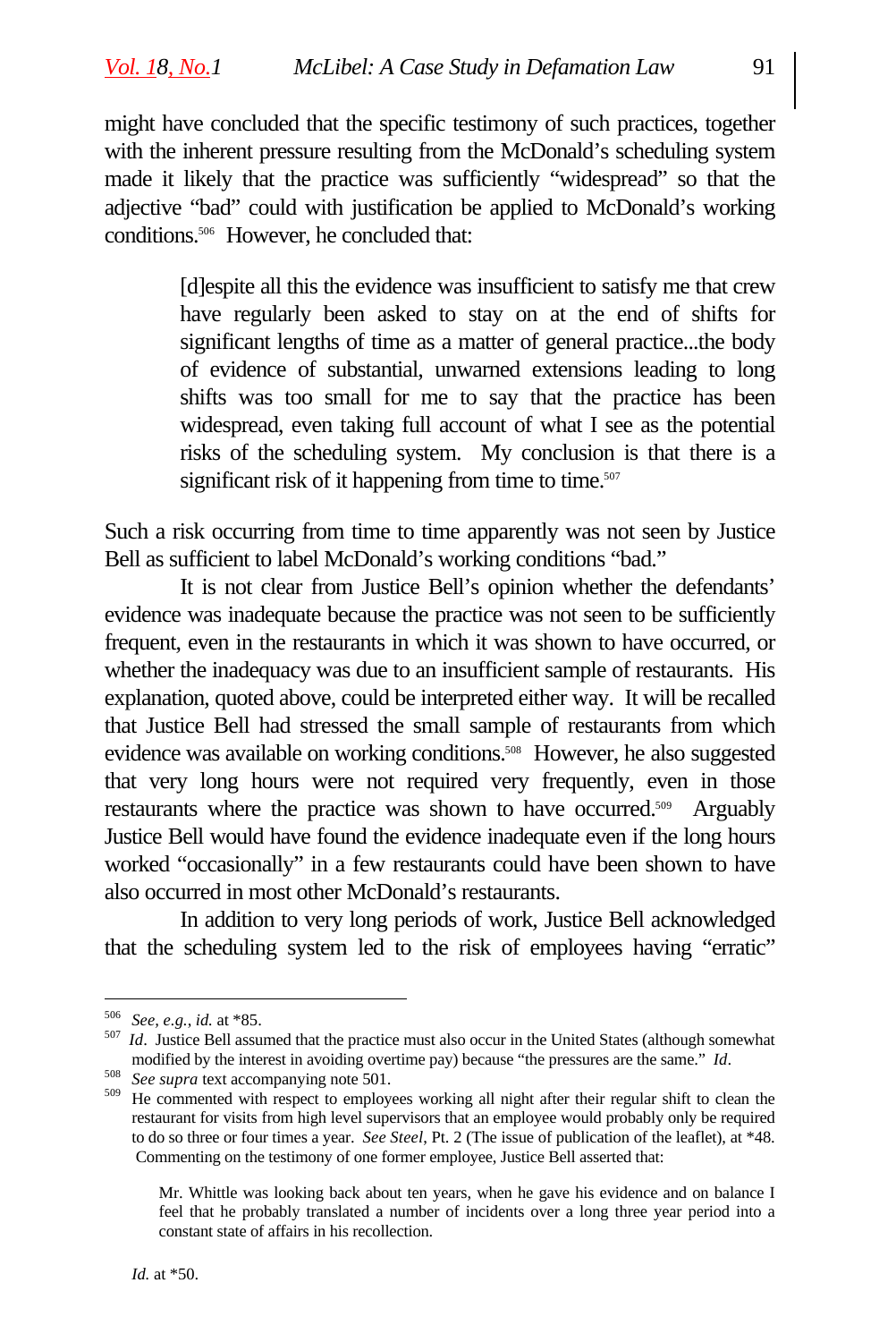breaks, and there was a good deal of evidence from former employees that this practice occurred.510 But he did not seem to be unduly concerned about any of the employee working conditions with the exception of one.<sup>511</sup> He was quite critical of what he referred to as the "unfair" practice of "inviting" employees to go home early if business is slow. He viewed this as coercive and not voluntary.512 Indeed, he was quite uncharacteristically vehement in his criticism of this practice, commenting that:

> [O]n the evidence before me I cannot say that it happens often but it should not happen at all, and in my judgment it shows where the ultimate balance lies in the Second Plaintiff's judgment between saving a few pounds and the interests of the individual young employee.<sup>513</sup>

People suffer minor burns as one would expect in any work involving kitchens and they suffer other injuries from time to time. But even the number of burns has not been extravagant and the number of serious injuries, including serious burns has been modest. I was told of only one fatal injury to a crew member employed by the Second Plaintiff. Although that was one too many it occurred after eighteen years of operation in the U.K. There is no reason to believe that the safety picture is different in the U.S.

*Id*. at \*5.

Justice Bell also rejected the allegation that opportunities for promotion were "minimal," preferring the adjective "small." *Id.* at \*2. Again, liability for defamation turned on Justice Bell's distinction between two labels with very slight differences in meaning.

- <sup>512</sup> *See Steel*, Summary Judgment (Employment practices), at \*4.
- <sup>513</sup> *Id.* Justice Bell explained how this practice was likely to occur:

Some crew agree to go but the very act of asking puts pressure on young crew to agree and there have been occasions when direct and unfair pressure has been put on crew to agree. Sometimes crew have been sent home for reasons, like an untidy uniform, which would not have bitten [sic] if the restaurant had been busy. If a crew member agrees to go home, he or

<sup>510</sup> <sup>510</sup> Breaks nine minutes after starting, or 45 minutes before leaving were reported. Some former employees testified that they were not even permitted to take short breaks for a drink. *See id.* at \*76. Others said that breaks were not given at all on extra time worked. *See id*. at \*40. Again, Justice Bell accepted that this had occurred. *See id*. at \*50. He explained that:

Proper breaks are subject to the demands of custom [sic] in the Second Plaintiff's restaurants. This means that that they are often taken early or late in a shift, or cut short. Adequate drink breaks are not always easy to come by. The result is that crew can work hard for long periods without adequate breaks.

*Steel,* Summary of Judgment (Employment practices), at \*3.

<sup>511</sup> He also rejected an allegation that working at McDonald's was dangerous. He explained that although there "is an element of risk" due to the fast pace and long hours, he did not find sufficient evidence that the restaurants were "unsafe." *Id.* at \*4. Describing the risk he stated:

Responding to the allegation in the leaflet that plaintiffs had "a policy of preventing unionization by getting rid of pro-union workers," Appendix at 142, Justice Bell disagreed, acknowledging only that plaintiffs were "strongly antipathetic to an idea of unionization." *Steel,* Summary of Judgment (Employment practices), at  $*5$ . One should recall that Justice Bell's conclusion could only mean that defendants had not proven that such a policy existed.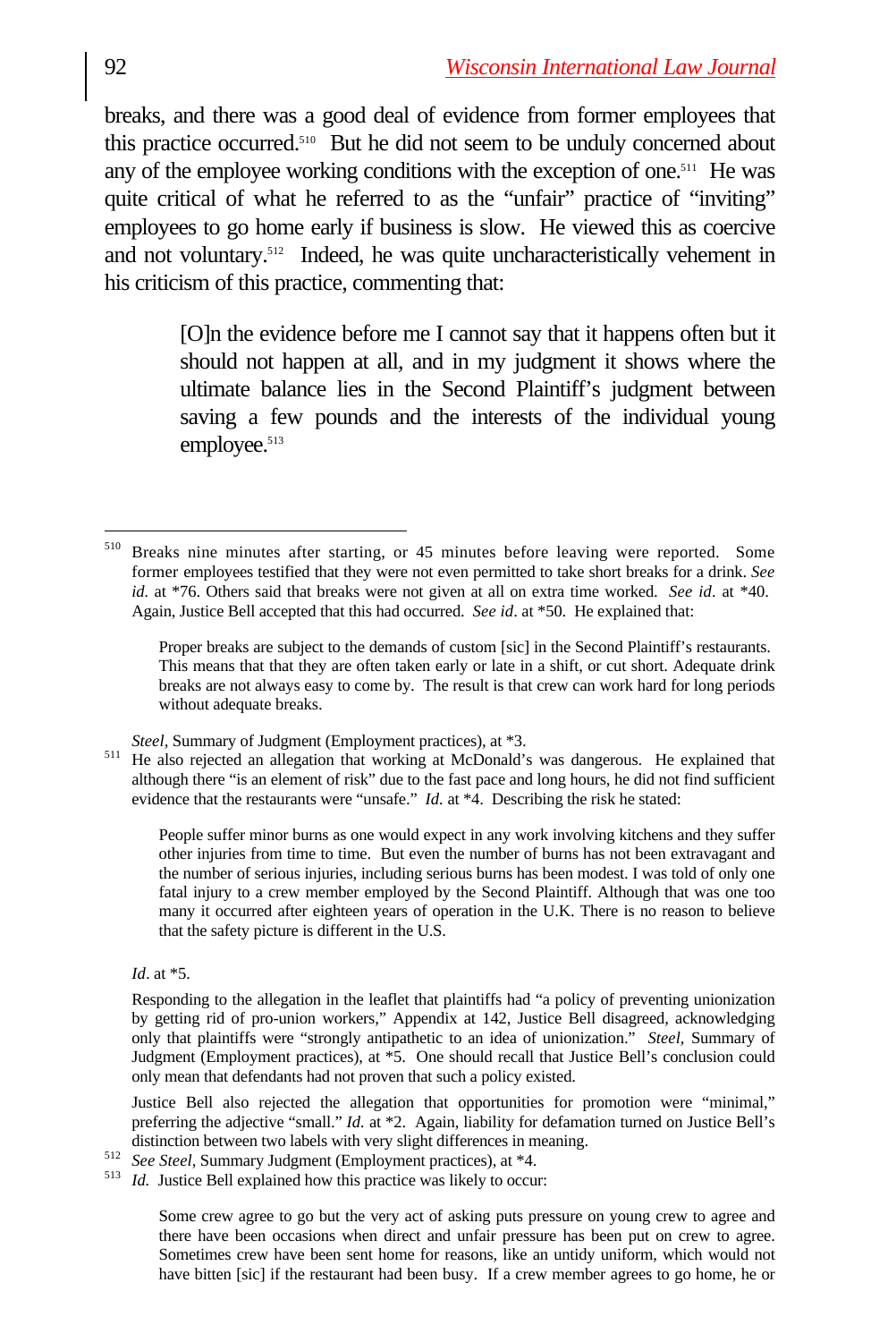Justice Bell even found that this practice probably occurs in the U.S. as well as in the U.K.514 Despite his strong criticism on this point, the practice added little to his determination of the issue of working conditions, as he found that it was "primarily relevant to pay,"515 and he had already found that the allegation of low pay was justified with respect to U.K McDonald's.<sup>516</sup>

Ultimately, with respect to working conditions, Justice Bell concluded that:

> Despite the hard and sometimes noisy and hectic nature of the work, occasional long, extended shifts including late closes, inadequate and unreliable breaks during busy shifts, instances of autocratic management, lack of third party representation in cases of grievance and occasional requests to go home early without pay for the balance of the shift, if business is slack, I do not judge the Plaintiffs' conditions of work, other than pay, to be generally "bad," for its restaurant workforce.<sup>517</sup>

It is not at all clear how Justice Bell arrived at his conclusion with respect to the correct label to attach to McDonald's working conditions. His conclusion was seemingly based upon a subjective determination that even the conditions in the restaurants from which evidence was forthcoming were not really terrible, together with the fact that there was evidence from a relatively small number of restaurants.<sup>518</sup> He also suggested that his conclusion was affected by his consideration of the success of the restaurants, which he believed could not have been achieved without a "reasonably" happy" workforce. He asserted that:

> I take full account of the indomitability of the human spirit in the face of adversity, but I find it difficult to see how either Plaintiff

she is not paid for the balance of the shift. This practice is most unfair as it deprives crew, mostly young of pay for time which they have set aside to earn money at McDonald's.

*Id*.

 $\overline{a}$ 

<sup>514</sup> He commented that:

I had no direct evidence of the extent to which it happens, if it happens at all, in the U.S. However, it is the kind of systemic practice which is passed from an international holding company to its national offshoot, and on that basis I find that it probably happens in the U.S. too.

- *Id.*
- <sup>515</sup> *Id.*

<sup>518</sup> *See supra* note 501 and accompanying text.

<sup>516</sup> *See supra* text accompanying notes 497-98.

<sup>517</sup> *Steel*, Summary of Judgment (Employment practices), at \*5.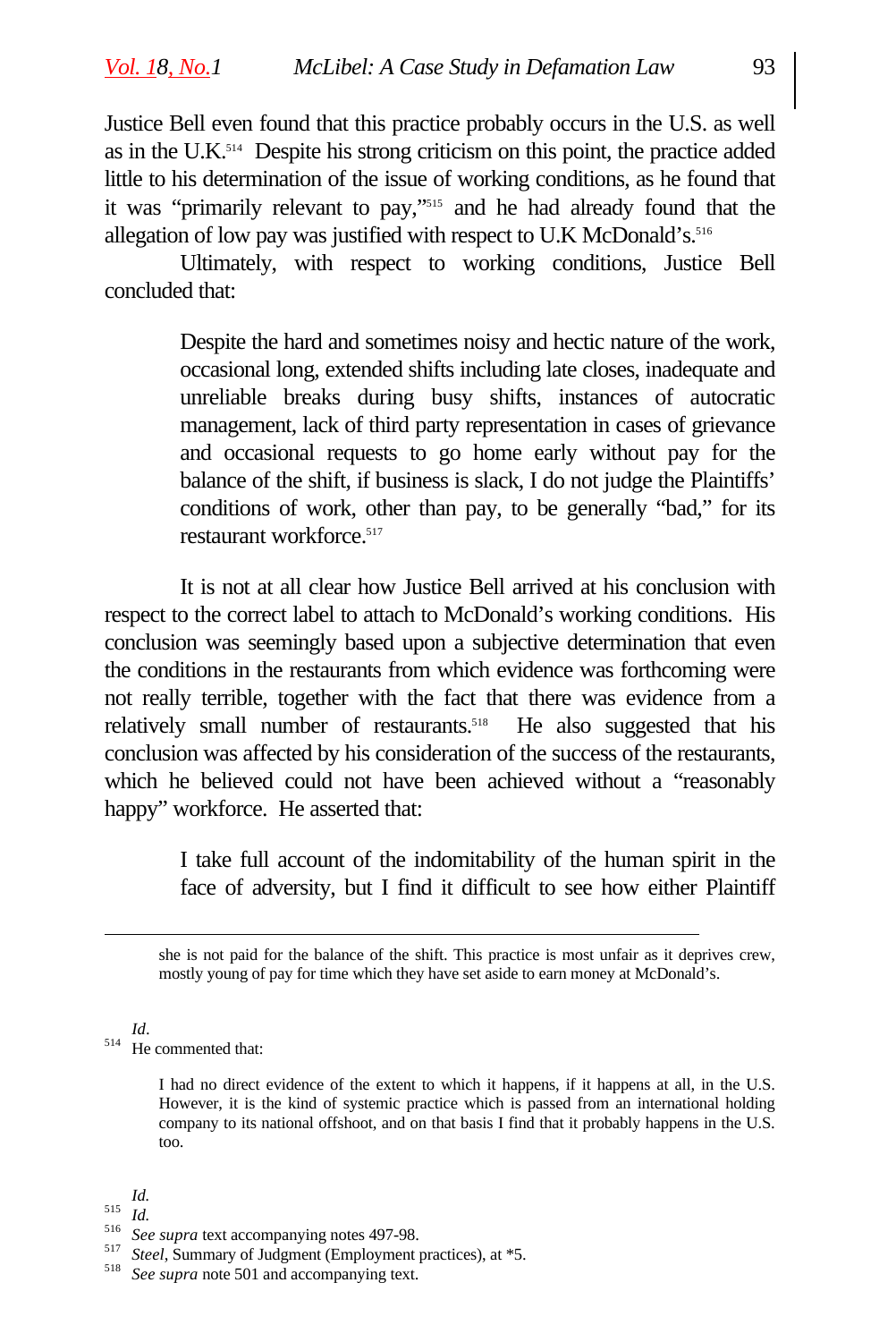could have grown so fast in countries where there is a high expectation of living and working conditions if McDonald's working conditions had been truly and generally bad.<sup>519</sup>

Justice Bell seems to have ignored the fact that in both England and the United States there is a large underclass who live in poverty, are poorly educated and have few options for making a living. Indeed, his conclusion is inconsistent with his acknowledgment elsewhere that "people will put up with quite a lot if they need the money badly enough or they are in a job of limited, anticipated duration."<sup>520</sup>

The pamphlet included the statement that McDonald's is "only interested in recruiting cheap labour—which always means that disadvantaged groups, women and black people especially, are even more exploited by industry than they are already."<sup>521</sup> Justice Bell found this statement to be false. He asserted that McDonald's is "also keen to have people who will work well and appear cheerful to please their customers."<sup>522</sup> Again, he was interpreting the pamphlet in an exaggerated manner. Of course McDonald's wants the best employees in the cheap labor pool they can get. But they do not want expensive employees, regardless of how cheerful they may be. The phrase "only cheap labor" refers to that obvious fact. It will be recalled that Justice Bell had previously concluded that the statement regarding bad pay in the U.K. was justified.<sup>523</sup>

Justice Bell seemed to believe that the fact that McDonald's treats minorities and women the same as other employees was a refutation of the exploitation allegation.<sup>524</sup> However, equal treatment is irrelevant because it is not reasonable to interpret the pamphlet as contending that McDonald's treats minorities and women differently than others. The obvious meaning is that these groups are much more likely than others to be in the cheap labor pool that McDonald's will exploit. Furthermore, whether McDonald's labor practices are exploitative or not is a value judgment, which should not be the basis for liability. Views on political, sociological and economic policies may lead one individual to see a practice as exploitative that seems acceptable to others.

Probably many, and perhaps even most people would agree with Justice Bell's conclusion that overall working conditions at McDonald's are not "bad." But whether these conditions are bad, good or mediocre is a value judgment that he should not have made. Responding to one employee's

 $\ddot{\phantom{a}}$ 

<sup>519</sup> *Steel*, Summary of Judgment (Employment practices), at \*5.

<sup>520</sup> *Steel*, Pt. 3 (Employment practices), at \*85

<sup>521</sup> Appendix at 143.

 $\frac{522}{522}$  *Steel*, Summary of Judgment (Employment practices), at \*2.

See supra text accompanying notes 498-99.

<sup>524</sup> *See Steel*, Summary of Judgment (Employment practices), at \*2.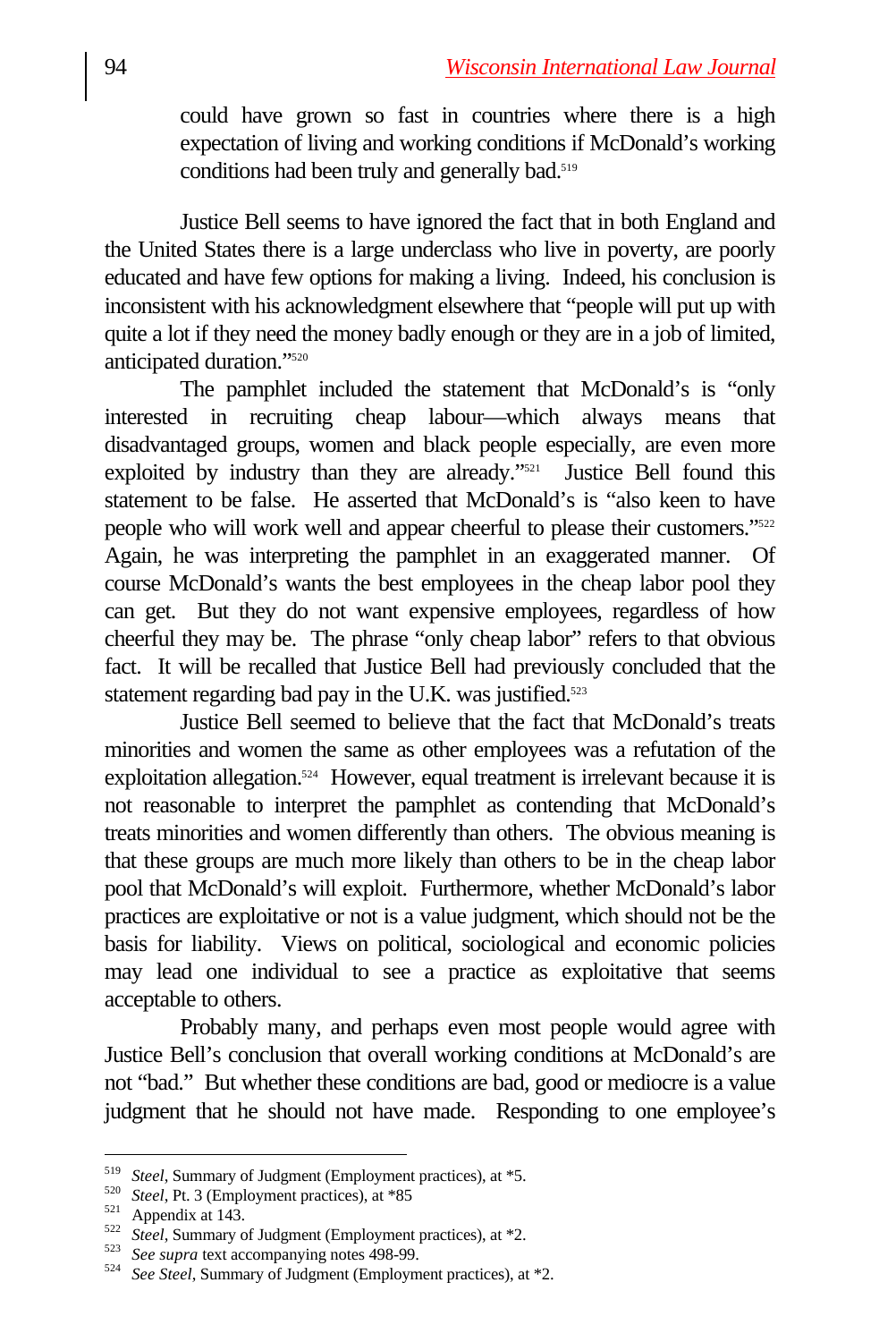testimony that working at McDonald's was sometimes like being in hell, Justice Bell disagreed, asserting that it was not "Dante's Inferno."525 But liability for defamation should not turn on quibbles about degrees of unpleasantness, or anyone's judgment as to whether working at McDonald's is or is not like being in Dante's Inferno.

Justice Bell's analysis of the issue of working conditions seems questionable even under English law. Liability turned on statements that should have been considered opinions—opinions for which there was ample factual support. Thus, the statements in the pamphlet regarding working conditions should have been protected as "fair comment."<sup>526</sup> Certainly the European Court of Human Rights would interpret the statements as value judgments on a matter of public importance which could not be the basis for liability consistent with Article  $10^{527}$  In a U.S. court they would be considered statements that were not "provable as false."528 Furthermore, disagreement over use of the words "bad" and "exploitative" would not be the basis for the fault required in most European countries <sup>529</sup> or the reckless disregard standard required in the U.S.<sup>530</sup>

Another basis for protection of the defendants' expression by the European Court would be the difficulty the defendants would have in proving the working conditions that were pervasive in the thousands of McDonald's restaurants.531 Of course, in a U.S. court, the plaintiffs would have the burden of proving by "clear and convincing evidence" that conditions were not "bad."<sup>532</sup>

#### H. CRUELTY TO ANIMALS

The title of the fourth section of the pamphlet was: "In What Way are McDonald's responsible for torture and murder?"533 The substance of the section dealt with cruelty to animals and the manner in which animals used for food products by McDonald's are raised and slaughtered. Employing a rather abrupt change in analytical technique, Justice Bell concluded that the charges were justified, even though some of the specific allegations were found to be untrue. The defendants' success in showing justification was due in large part to Justice Bell's uncharacteristic adoption of a moderate interpretation of the comments in the pamphlet. The plaintiffs claimed that

<sup>525</sup> *Steel*, Section 10 (Employment practices), at \*50.

<sup>&</sup>lt;sup>526</sup> *See supra* text accompanying notes 184-96.

See supra text accompanying notes 134-52.

<sup>528</sup> *See supra* text accompanying notes 213-19.

<sup>529</sup> *See supra* note 24.

<sup>&</sup>lt;sup>530</sup> *See supra* notes 177-79 and accompanying text.

<sup>531</sup> *See supra* text accompanying notes 126-27.

See supra text accompanying notes 175-76.

<sup>533</sup> Appendix at 141.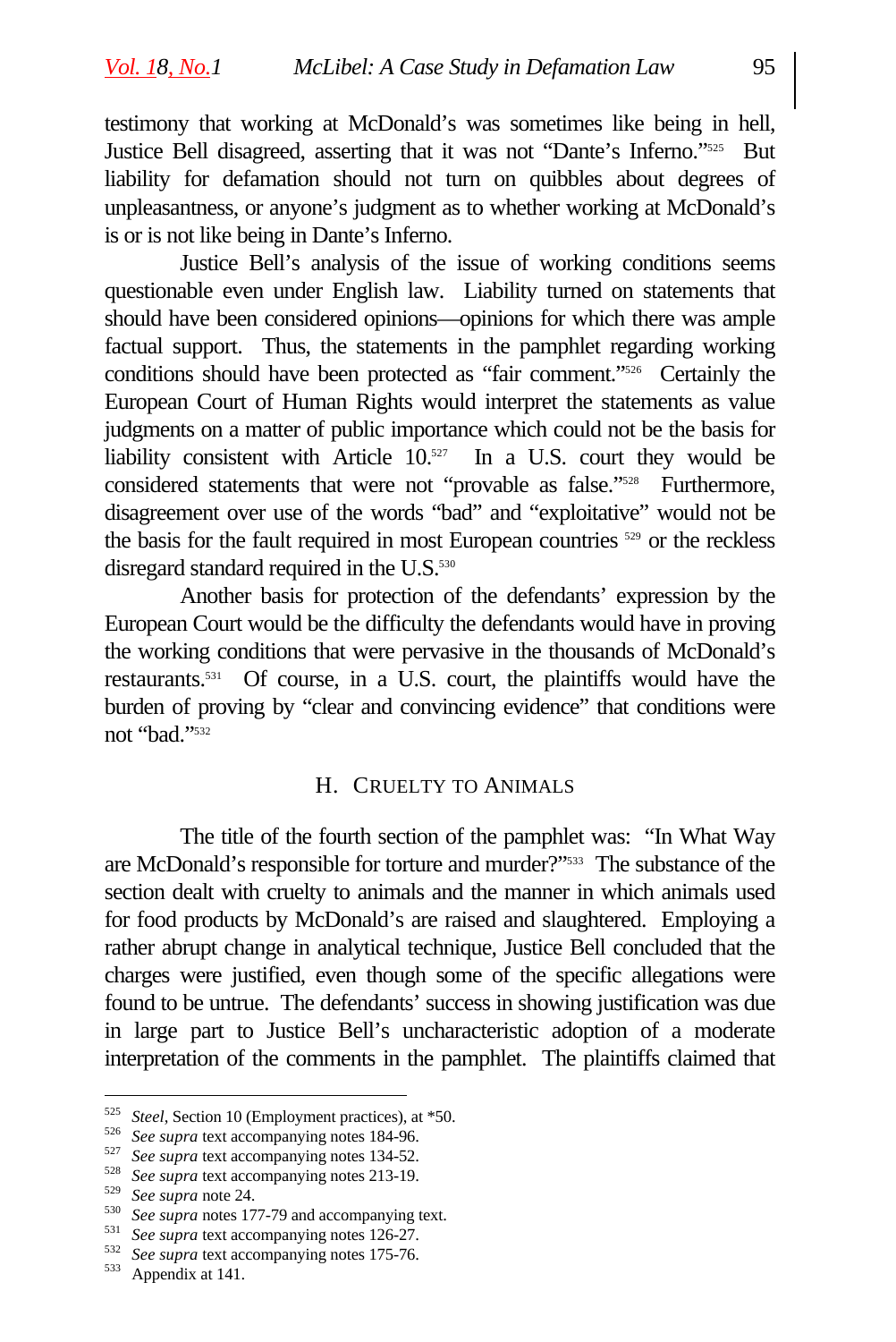the defamatory sting of the comments regarding animals was that they were "utterly indifferent" to the welfare of the animals which are used to produce their food."534 But Justice Bell instead found the overall sting of the allegations to be the milder assertion that U.S. and U.K. McDonalds are "culpably responsible for cruel practices in the rearing and slaughter of some of the animals which are used to produce their food."<sup>535</sup>

Given the rather inflammatory language used by the defendants in the leaflet,536 it is somewhat puzzling that Justice Bell chose to interpret the sting of the statements in such a mild way. This is not to say that his interpretation was incorrect; indeed, the better argument would be that he had interpreted the other sections of the leaflet in too extreme a manner. He largely ignored the hyperbole in the leaflet in this section, while taking it very seriously in other sections. The difference is particularly striking when his interpretation of the language in the leaflet dealing with disease is compared to that dealing with cruelty to animals.<sup>537</sup>

Furthermore, Justice Bell found sufficient evidence to support his interpretation of the general sting of the section, even though he found some of the specific allegations in the section to be false and others involved proven practices he found not to be cruel. Those practices found to be "cruel" included "the restriction of movement of laying hens in the U.K. and the U.S.

<sup>534</sup> *Steel*, Section 8 (The rearing and slaughter of animals), at \*2.

<sup>&</sup>lt;sup>535</sup> *Id.* at \*51. Justice Bell distinguished between suppliers in those industries over which McDonald's should have expected to have some control and others over which they would not have expected to have such control. He explained:

The Plaintiffs' immediate suppliers of broiler meat and eggs both in the U.S. and the U.K. and probably elsewhere, rear and slaughter their own animals. They are carefully chosen, designated suppliers. It seems to me that McDonald's must be taken to be culpably responsible for any cruel practices of such immediate suppliers. I believe that the same applies where the immediate supplier obtains meat from a limited number of rearing and slaughtering subsuppliers whom the immediate supplier could reasonably supervise and whose practices could be modified at the Plaintiffs' insistence. This is the position with regard to those who rear and slaughter pigs in the U.K.

*Id.* at \*7-8. Justice Bell however, concluded that pig rearing in the U.S. and cattle rearing in both the U.S. and the U.K. were different in that they were large industries and were "well established before McDonald's came along, and they consist of very large numbers of individual farmers." *Id*. at \*51. Therefore he determined that there was no evidence that McDonald's had control over their practices." *Id*. at \*8, and plaintiffs thus were not "culpably" responsible for their actions. *Id*. at \*8.

<sup>536</sup> *See* Appendix at 141.

<sup>537</sup> For instance, compare Justice Bell's assertion that "the allegation of responsibility for 'murder' is clearly just a reference in strong terms to the mass killing of animals," *Steel*, Section 8 (The rearing and slaughter of animals), at \*4, with his interpretation of the allegation that there is a "link" to heart disease and cancer. Interpreting the latter section, Justice Bell referred to cartoons with the captions "'if the slaughterhouse doesn't get you the junk food will'" and arches labeled "'McCancer,'" "'McDisease'" and "'McDeadly.'" *See supra* notes 393-94 and accompanying text. Consistent with some of his other interpretations Justice Bell might have referred to the terms "murder" and "torture" to support plaintiffs' interpretation that McDonald's was "utterly different" to the welfare of animals. *Steele,* Section 8 (The rearing and slaughter of animals) at \*2.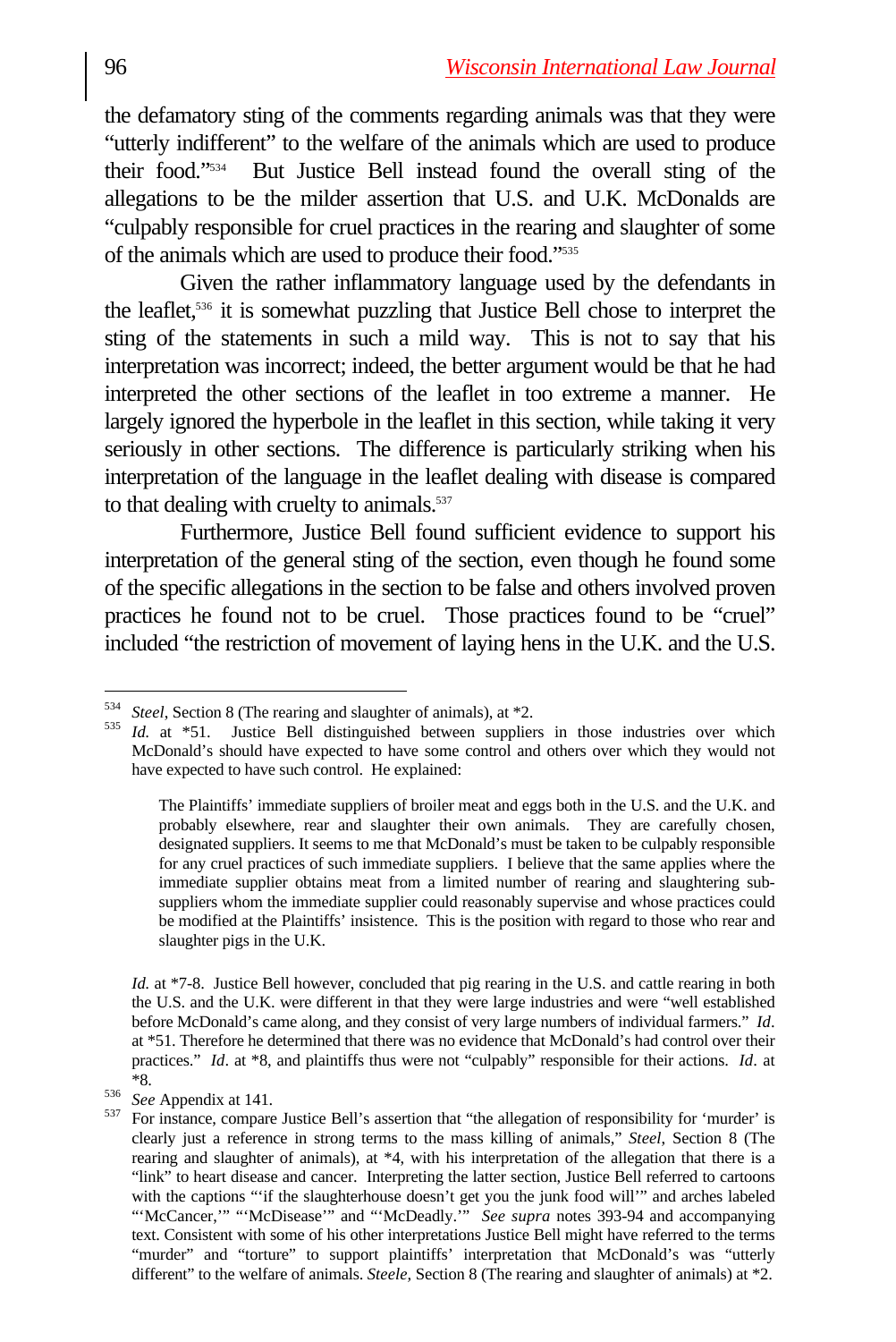throughout their lives and of broiler chickens in their last days, and of some sows for virtually the whole of their lives in the U.K."<sup>538</sup> He also found that a "small proportion" of the chickens used by U.S. and U.K. McDonald's had their throats cut while fully conscious.539 Despite the small percentage subjected to this cruel practice, the absolute quantity was large enough to justify the allegation in the leaflet that the practice is frequent.<sup>540</sup> He also found that other evidence of cruelty to chickens involving practices not specifically mentioned in the leaflet supported his conclusion that the general sting of this section was justified.<sup>541</sup>

However, Justice Bell found the allegation in the leaflet that cattle struggle to escape while waiting to be killed and become "frantic as they watch the animal before them...being prodded, beaten, electrocuted and knifed" to be untrue.<sup>542</sup> He also found that unlike the treatment of some chickens, cattle and pigs are not conscious when they are slaughtered as had been charged in the leaflet.<sup>543</sup> In addition, he found the allegations that hens and pigs were not in the open air and got no sunlight to be true, but the practices were not, in his view, cruel.<sup>544</sup>

Most judges in the U.S. might see the question whether depriving animals of light and fresh air is cruel to be a value judgment. However, Justice Bell determined that the entire message with respect to cruelty to animals was "a statement of pure fact or alleged fact rather than comment."<sup>545</sup> By labeling the allegations of cruelty to animals "facts" rather than "value judgments" or "opinions," one would have thought it would be difficult for the defendants to sustain their burden of proof, just as it had been when he

<sup>538</sup> Steel, Section 8 (The rearing and slaughter of animals), at \*50. The pamphlet asserted that "[S]ome [animals] especially chickens and pigs spend their lives in the entirely artificial conditions of huge factory farms, with no access to air or sunshine and no freedom of movement." Appendix at 141.

<sup>539</sup> The pamphlet asserted that "frequently animals [have] their throats cut while still fully conscious." Appendix at 141.

<sup>540</sup> *See Steel*, Section 8 (The rearing and slaughter of animals), at \*50-51.

<sup>541</sup> He referred to "calcium deficit resulting in osteopaenia in battery hens, the restriction of broiler breeders' feed with the result that they go hungry although bred for appetite, leg problems in broilers bred for weight, rough handling of broilers taken for slaughter and pre-stun electric shocks suffered by broilers on the way to slaughter." *Id.* at \*51.

Defendants were able to use this evidence to show justification because plaintiffs had "alleged a general charge" in their interpretation of this section of the leaflet. *Id.* at \*4. Even though Justice Bell rejected their interpretation of the sting of the comments, *see supra* text accompanying notes 534-37, he found that his milder interpretation was encompassed in plaintiffs' interpretation. Therefore, defendants were not limited to proving specific allegations, but could use other evidence that supported the overall sting that McDonald's was responsible for cruelty to animals.

*See id*.

<sup>542</sup> *See Steel*, Section 8 (The rearing and slaughter of animals), at \*50. Justice Bell did acknowledge that "many cattle are frightened by the noise and unfamiliar surrounding of the abattoirs [and] some...are urged on by electric prods." *Id*.

<sup>543</sup> *See id.* at \*50-51.

<sup>544</sup> *See id.* at \*50.

<sup>545</sup> *Id.* at \*3-4.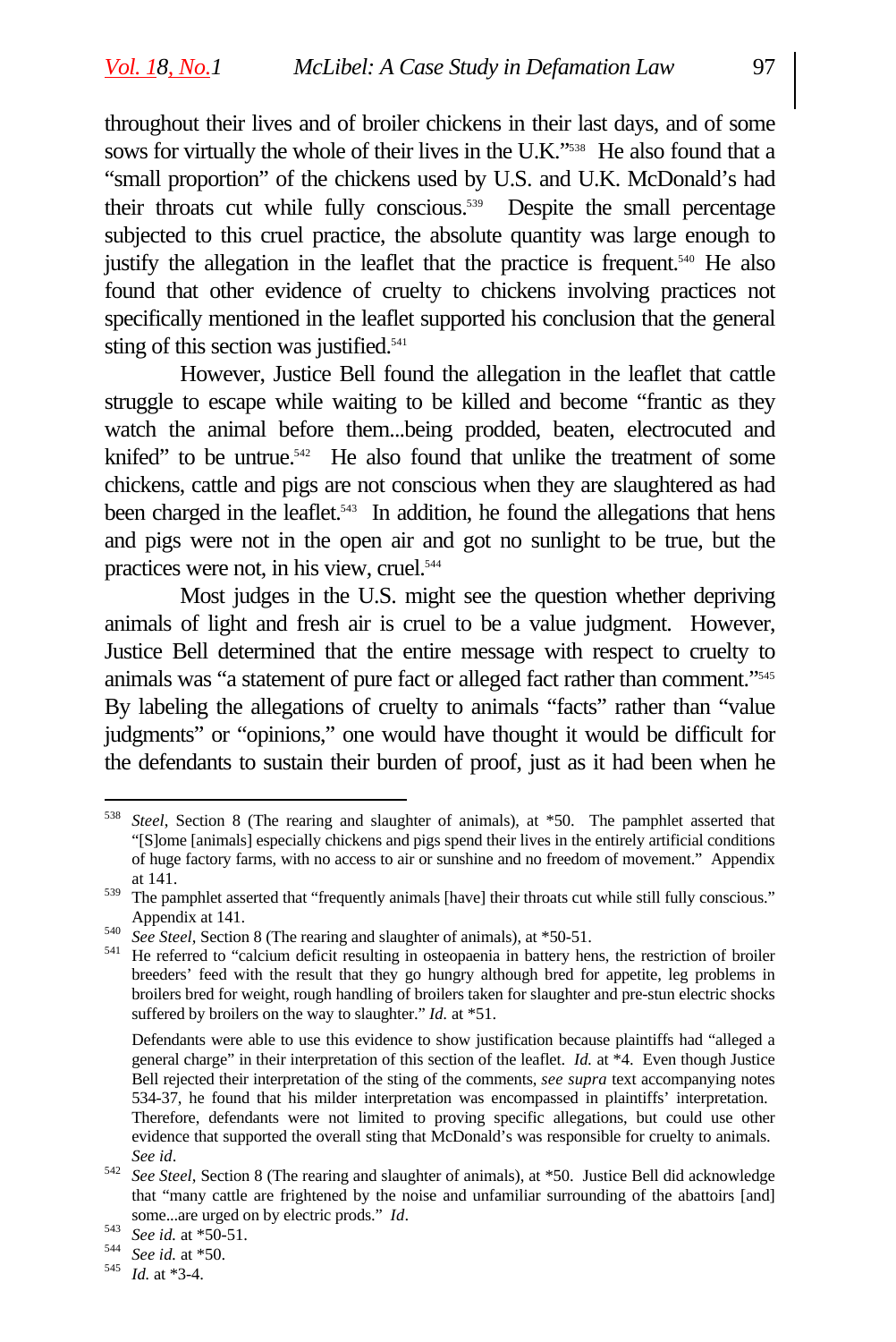determined that the question whether working conditions were "bad" was factual.546 But Justice Bell, ignoring the subjectivity of these labels, took on the difficult task of trying to determine whether they were true facts or allegations of facts which were not proven to be true, and he reached differing conclusions on the topics of working conditions and treatment of animals.

With respect to both practices some of the specific allegations had been proven and some were not.<sup>547</sup> and some of the proven allegations had been found to be insufficient for the negative label attached in the leaflet.<sup>548</sup> Despite these similarities, in his analysis of the section on cruelty to animals he found sufficient practices to be both true and cruel to justify the general "sting" of the section. However, he found insufficient practices were proven which justified the label "bad" with regard to working conditions. His differing conclusions might be explained by the fact that evidence of the treatment of animals by the relatively few major suppliers of some important food products was more readily accessible than evidence of working conditions from a large number of the thousands of McDonald's restaurants.549 Thus Justice Bell's differing conclusions regarding the two sections of the leaflet may in part be due to the allocation of the burden of proof to the defendants. On an issue for which that burden is for logistical reasons extremely difficult to satisfy, such as determining working conditions at thousands of sites, the defendants are at a severe disadvantage.

Although a distinction could be made based on the availability of evidence, Justice Bell's conclusions regarding the defendants' satisfaction of their burden of proof depended in large part on subjective questions: how "cruel" is "cruel" and how "bad" is "bad?" There was certainly evidence of pervasive working conditions that could hardly be called pleasant.550 It would not have been much of a stretch to accept the label "bad" as applied to such conditions. Furthermore, surely some would contend that the rather standard practices applied in the industry to animals used for food should not be considered "cruel." Certainly it is difficult to compare some of the working conditions of McDonald's employees to the living and dying conditions of

<sup>546</sup> *See supra* text accompanying notes 493-97.

<sup>547</sup> *See supra* text accompanying notes 538-43 (cruelty to animals), 497-98, 512-513 (working conditions).

<sup>548</sup> *See supra* text accompanying note 517 (working conditions), note 544 (cruelty to animals).

<sup>549</sup> For a discussion of this issue in the context of working conditions see *supra* text accompanying notes 501-02.

<sup>550</sup> Justice Bell described the work as:

hard...sometimes noisy and hectic [with] occasional long, extended shifts, instances of autocratic management, lack of third party representation in cases of grievance and occasional requests to go home early without pay for the balance of the shift if business is slack.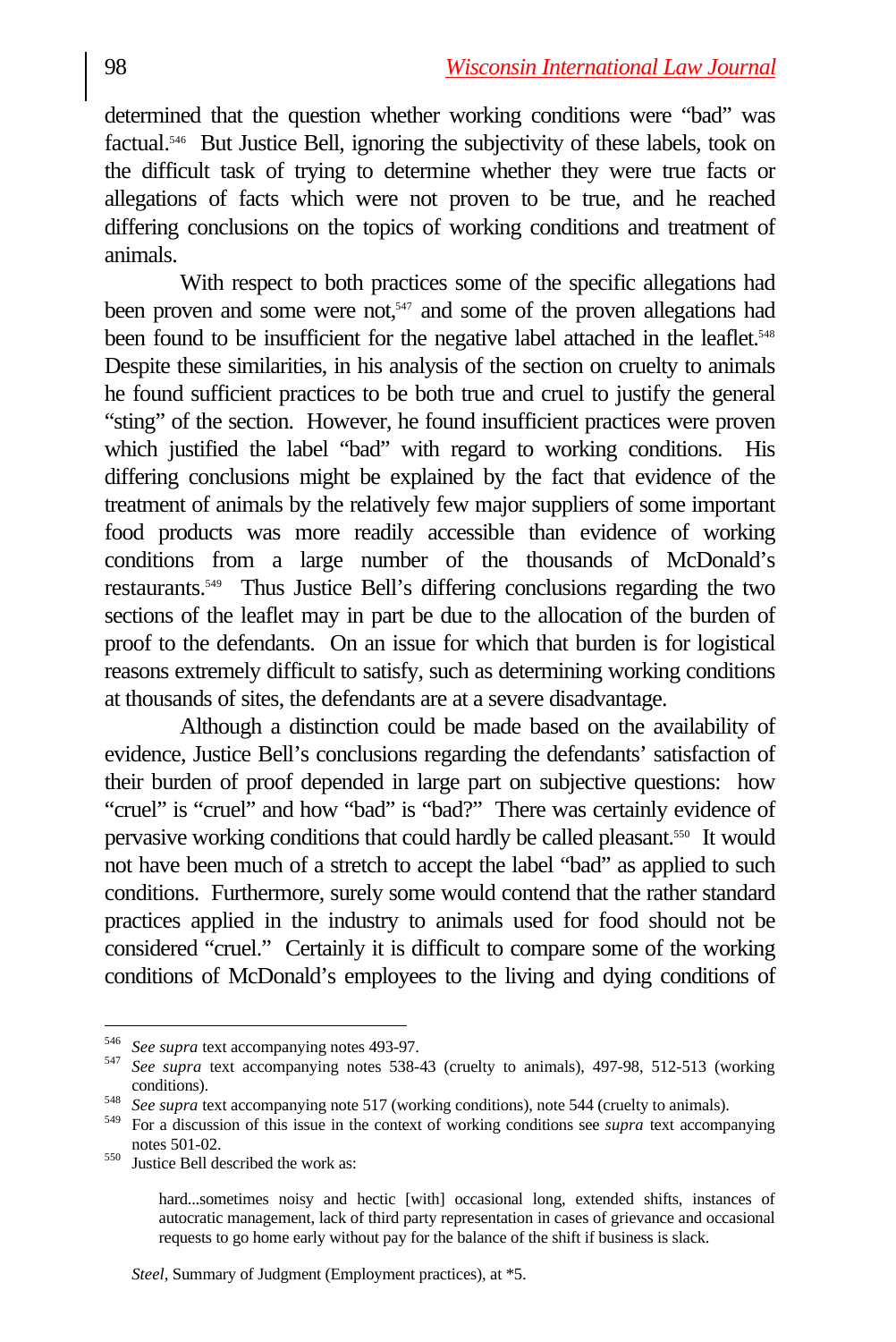animals used by McDonald's for food products. But one might think that the difficulty would have made Justice Bell conclude that the application of the label "bad" to working conditions, or "cruel" to the treatment of animals, were value judgments and thus "fair comment."

Justice Bell's summary of the testimony on working conditions and on cruelty to animals included remarks that suggest that the practices in both areas reflect an overriding concern for the bottom line. This similarity suggests that his distinction between the "cruel" treatment of animals and the not so "bad" treatment of workers is tenuous at best. Commenting on the practices of suppliers of chickens, he observed that he could:

> only think that since the higher the stocking density the greater the income, unless it causes a significant number of birds to fall ill, [the supplier's] stocking density is what they think they can manage in order to make more money without matching loss.... Concern for the bird did not seem to enter the equation.<sup>551</sup>

Similarly, he commented with respect to what he considered to be a proven unfair employment practice that "it shows where the ultimate balance lies in [U.K. McDonald's] judgment, between saving a few pounds and the interest of the individual, often young employee."552 Whether or not such a pervasive attitude is common in the real world of business is beside the point. Surely Morris and Steel, using their value systems, were entitled to apply pejorative adjectives to describe both business practices without facing an action for libel on either question.

The defendants fared better with respect to the statements regarding cruelty to animals than with respect to some of the other allegations for several reasons. First, the defendants' burden of proof was manageable due to the nature of the subject matter. Contrary to their task in justifying other sections of the pamphlet, they did not have to compile information from thousands of restaurants<sup>553</sup> or data on thousands of ranches on a distant

<sup>551</sup> S*teel*, Section 8 (The rearing and slaughter of animals), at \*21-22. Justice Bell also found that McDonald's printed policy statements on the treatment of animals were for the most part extremely general, and were meant for public relations purposes rather than for the instruction of suppliers. *See id*. at \*8-11. One of the more specific statements found in one document asserted that "chickens have the freedom to move around at will." *Id*. at \*22. This he found to be "palpably untrue of the last few days, at least, of their lives." *Id*.

<sup>552</sup> *Steel*, Summary of Judgment (Employment practices), at \*4. Justice Bell was referring to the practice of sending employees home early when business was slow. *See supra* text accompanying note 514. However, his comment seems to reflect more generally on the attitude of McDonald's toward its employees. However, Justice Bell did not refer to this general attitude in assessing whether other employment practices were "bad."

<sup>553</sup> *See supra* text accompanying notes 501-02 (working conditions).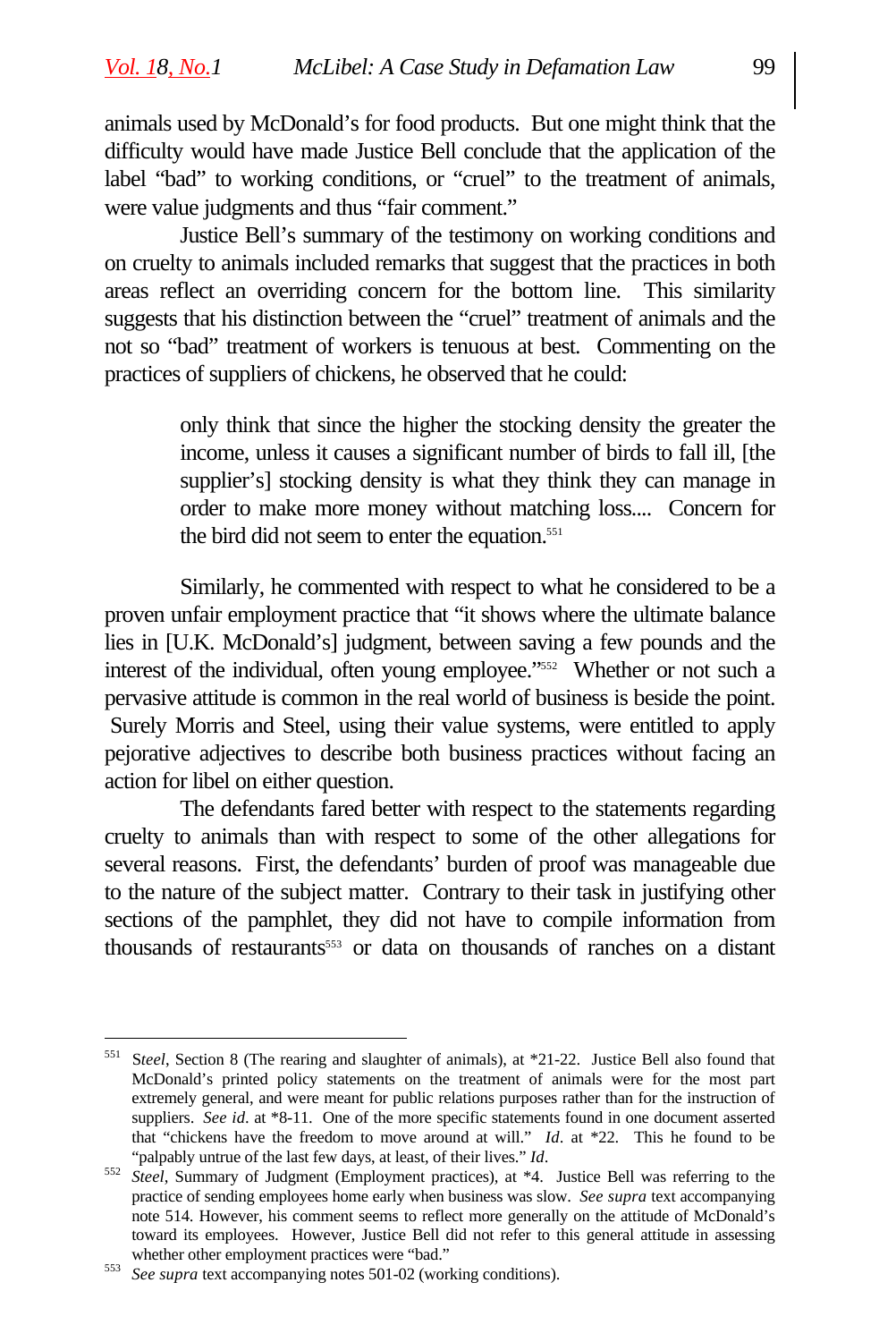continent.554 They also did not have to prove the probability of one side of an ongoing scientific controversy,555 or establish the content of disposable material that no longer existed.<sup>556</sup> Rather, the defendants were able to obtain information on a relatively small number of large suppliers of animal food products, ascertain their practices and some standard industry practices. <sup>557</sup> Certainly this task was not simple, but the difficulties were minor compared to those faced in dealing with other subjects in the pamphlet.

However, the primary reason why the defendants succeeded in proving justification was Justice Bell's rejection of plaintiff's extreme interpretation of the allegations in the pamphlet, and his adoption of the more moderate interpretation that McDonald's was responsible for cruelty to animals.<sup>558</sup> Contrary to his interpretation of the language in other sections,<sup>559</sup> he largely ignored the hyperbole. Thus, the defendants' burden of proof was less formidable than the burden they faced in defending other sections of the pamphlet. It is not clear why Justice Bell chose such a moderate interpretation of this particular section when he rejected such an approach in nearly all of the other sections.

Defendants also benefited from Justice Bell's willingness to find justification to support the label "cruel," even though he had not found justification for the label "bad" to describe working conditions.<sup>560</sup> Both issues should have been dealt with as matters of opinion, which were not provable as false. Instead, he treated them as facts, but surprisingly found one fact to be true and the other to be false. In rejecting the one label and accepting the other, Justice Bell may well have been reflecting his own value system. It is certainly questionable whether such value choices are consistent with free and open expression in a democratic society.

Justice Bell's analysis of the material on cruelty to animals was much more consistent with the approach that both the European Court of Human Rights and a court in the United States would be likely to adopt than

<sup>554</sup> *See supra* text accompanying notes 240-48, 312-21 (dispossession of small farmers and purchase of beef from rain forest land).

<sup>555</sup> *See supra* text accompanying notes 414-73 (health risks of McDonald's food).

<sup>556</sup> *See supra* text accompanying notes 329-358 (use of recycled material).

<sup>557</sup> Defendants' witnesses included former employees of some suppliers and animal rights activists who had general knowledge of industry practices. *See Steel*, Part 8 (The rearing and slaughter of animals), at \*11. According to Justice Bell defendants' ability to obtain evidence was augmented by plaintiff's calling a number of witnesses with information on their supplier's practices. Justice Bell commented that "there was less dispute about what went on than about how it affected the animals and whether it was cruel or inhumane." *Id.* at \*12.

<sup>558</sup> *See supra* text accompanying notes 535-36.

<sup>559</sup> *See, e.g., supra* text accompanying notes 232, 266-74, 290-97 (McDonald's is to blame for starvation); 334-36, 338-42 (meaning of word "recycled"); 373 (McDonald's is to blame for litter); 384 (linked means causallly linked); 390-91 (diet means only more than just occasionally); 424-32 (serious risk of food poisoning); and 455-56 (antibiotics, hormones & pesticides cause serious danger to health).

<sup>560</sup> *See supra* text accompanying notes 517 (working conditions) and 538-41 (cruelty to animals).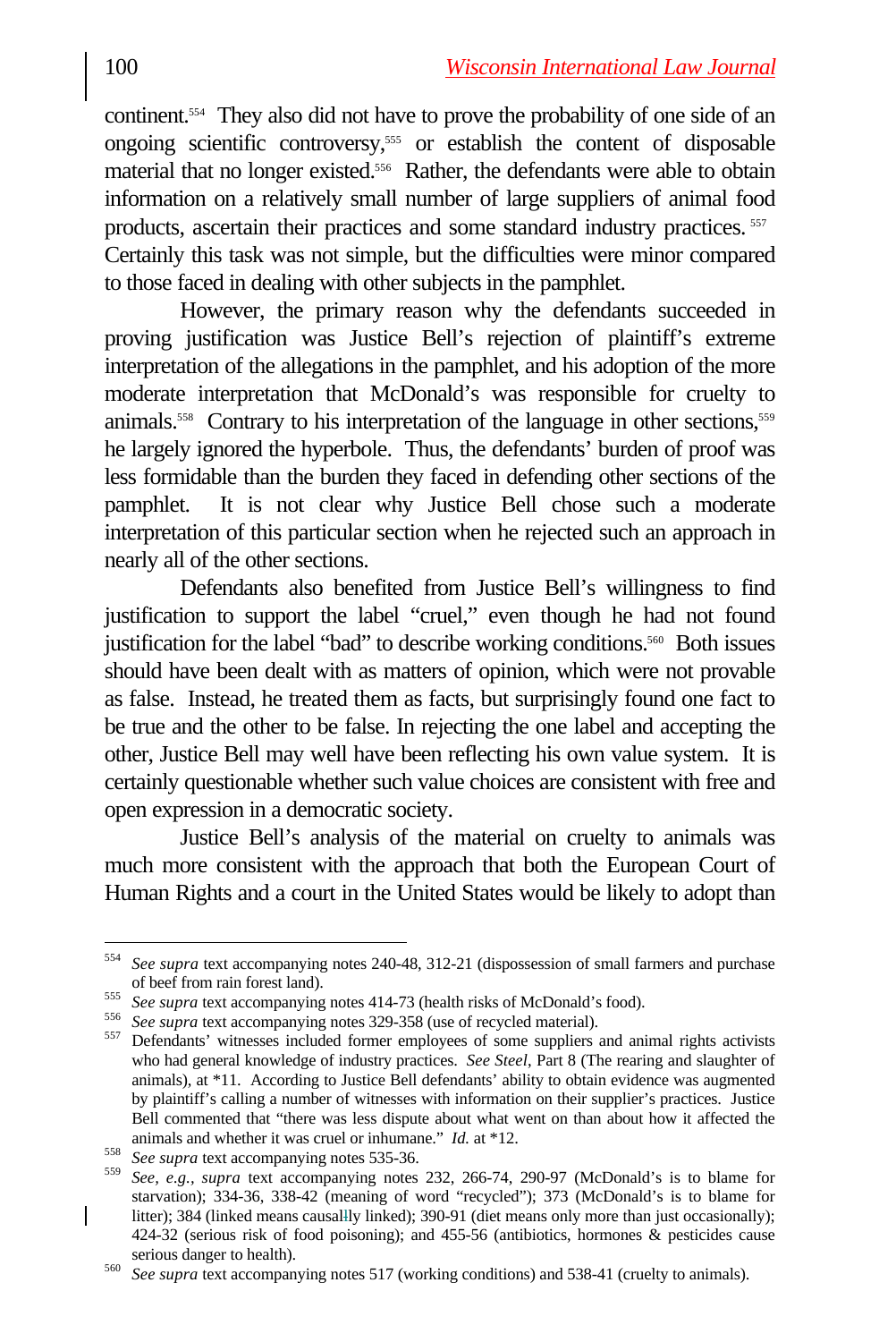was his approach to the other sections of the pamphlet. The European Court's preference for an interpretation that will result in protection of expression on matters of public interest, especially when the expression can be seen as a value judgment, would lead to protection of the expression at issue.561 In the United States, the question of cruelty to animals would be found not "provable as false."562 Furthermore, given that justification could be shown for the bulk of the specific practices alleged, a court would conclude that the defamatory sting of the pamphlet was true. But were a court to consider the minor factual inaccuracies significant, the overall accuracy of the facts should foreclose any finding of fault—whether the negligence required by some European courts<sup>563</sup> or the reckless disregard required in the United States.<sup>564</sup>

#### I. SUMMARY OF TRIAL COURT OPINION

As discussed in the foregoing pages, some of the negative factual allegations addressed in the McDonald's trial were false,<sup>565</sup> others were true.566 The truth or falsity of some of the allegations is unclear, because they are the subjects of ongoing scientific debate,<sup>567</sup> or because the defendants' lacked access to the factual data necessary to establish truth.<sup>568</sup> Still other allegations were matters of opinion or value judgments,<sup>569</sup> which are

<sup>561</sup> <sup>561</sup> *See supra* text accompanying notes 135-42.

<sup>562</sup> *See supra* text accompanying notes 213-19.

See supra text note 24.

<sup>564</sup> *See supra* notes 177-79, 224-27 and accompanying text.

<sup>565</sup> *See e.g., supra* notes 234-36 and accompanying text (plaintiffs purchased land and evicted farmers); notes 256-57 and accompanying text (plaintiffs imported beef into the U.S.); notes 307- 09 and accompanying text (plaintiffs used poison to destroy rainforests).

<sup>566</sup> *See e.g., supra* notes 259, 290 and accompanying text (plaintiffs imported some staples, tea and coffee); notes 370-71 and accompanying text (plaintiffs failed to pick up litter from the vicinity of their restaurants); note 382 and accompanying text (plaintiffs sold food that caused heart disease); notes 413-17 and accompanying text (plaintiffs purposely misled customers about the nutritional value of their food); notes 497-98 and accompanying text (plaintiffs paid workers in the U.K. "badly"); notes 535-41 and accompanying text (plaintiffs treated animals cruelly).

<sup>567</sup> *See, e.g., supra* notes 404-06 and accompanying text (plaintiffs food causes cancer); and notes 455-69 and accompanying text (plaintiffs food causes health dangers from antibiotics, hormones, and pesticides).

<sup>568</sup> *See, e.g., supra* notes 239-49, 313-18 and accompanying text (plaintiffs purchased beef from sources that disposed small farmers and destroyed rainforests); notes 258-62 and accompanying text (plaintiffs imported staples from Third World countries); notes 279-87 and accompanying text (plaintiffs increased demand for beef world-wide); notes 333, 343-58 and accompanying text (plaintiffs made false representations about the use of recycled materials and only used tiny amounts); and notes 500-16 and accompanying text (plaintiffs treated their workers "badly").

<sup>569</sup> *See, e.g., supra* notes 266-300 and accompanying text (plaintiffs are to blame for starvation and exploitation in the Third World); notes 362-63 and accompanying text (plaintiffs used only tiny amount of recycled material); note 373 (plaintiffs are to blame for litter); notes 424-32 and accompanying text (plaintiffs cause a serious risk of food poisoning); notes 479-83 and accompanying text (plaintiffs cover-up the poor quality of their food); notes 455-56 and accompanying text (antibiotics, hormones and pesticides seriously endanger health); notes 494-95 (plaintiff's employees receive "low" pay); notes 500-516 and accompanying text (plaintiffs treat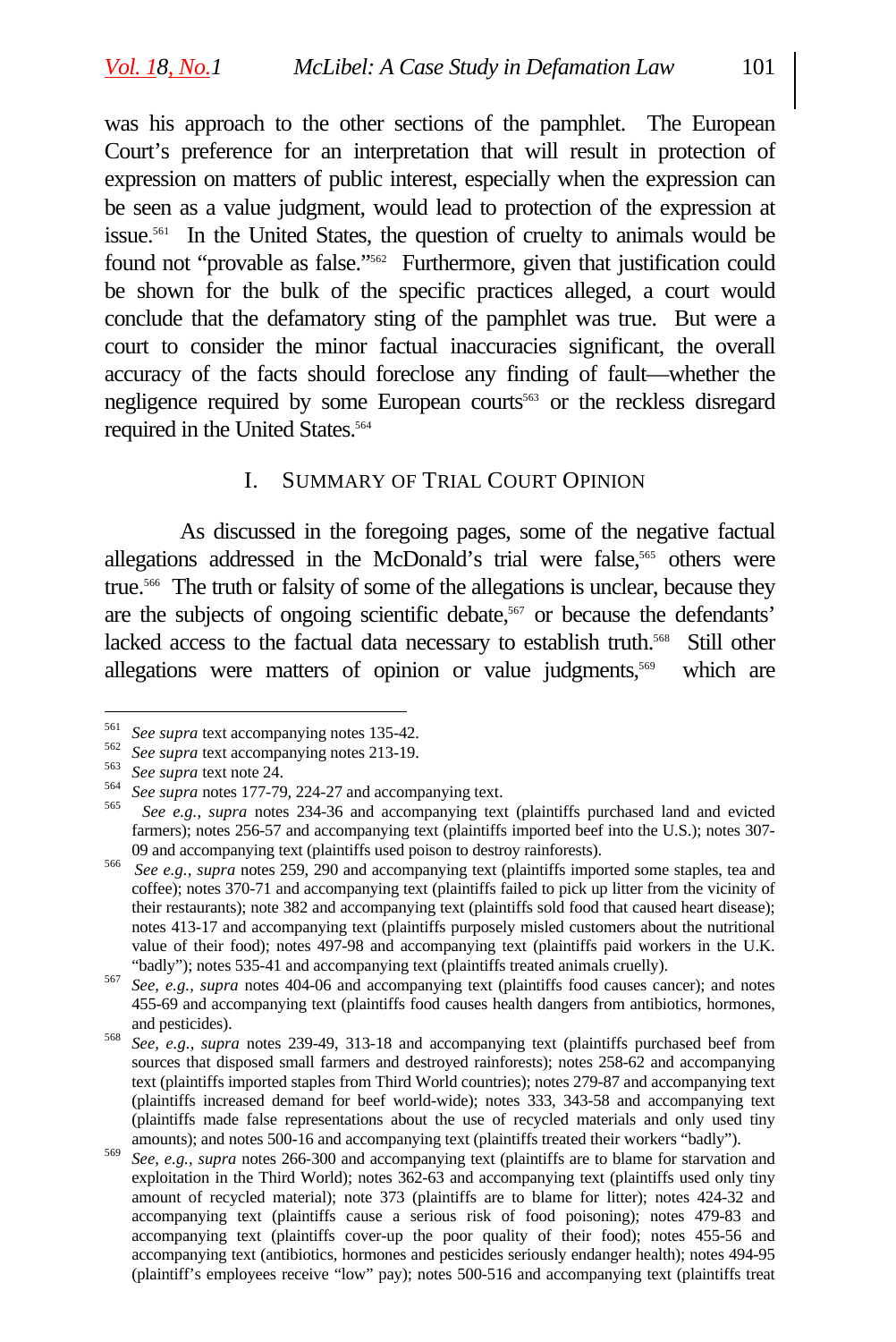incapable of proof, and seemingly under English law should have been protected as "fair comment."

Justice Bell's interpretation of the pamphlet made the defendants' task particularly difficult. On some crucial points he seemed to exaggerate the critical nature of the allegations,<sup>570</sup> and he interpreted some allegations of opinion or value judgments as statements of fact. $571$  There is a serious question whether the few false statements of actual facts in the pamphlet significantly harmed McDonald's reputation more than the combination of the statements that were true and the statements that should have been interpreted as protected opinions.

Perhaps under English law there were sufficient grounds to find defendants liable for defamation based on some of the allegations in the pamphlet.<sup>572</sup> However, some of the grounds for liability seem at least questionable, even under English law. The defendants would have had a better chance of success in most other European countries; and in a case before the European Court of Human Rights their case would have been even stronger. A contrary result would have been assured in a court in the United States. Indeed, it is doubtful that McDonald's could have won its libel case in any mature western democracy other than England. Although England is not alone in Europe in allocating the burden of proof to the defendants in defamation cases, the combination of that allocation of proof with the strict liability standard applicable in England and the denial of legal aid made a successful defense, in this complex and multifaceted litigation impossible.

# **V. ADDENDUM: THE APPELLATE DECISION**

The English Appellate Court decided the defendants' appeal on March 31 of 1999.<sup>573</sup> The full opinion was released during the summer. The Appellate Court left most of Justice Bell's conclusions and analyses in place, but did disagree with the application of the law in a few instances, resulting in a reduction in the damages by approximately one third. This addendum will focus on those issues that the author views as most important for understanding the Appellate Court decision, the current status of defamation

workers badly); notes 521-25 and accompanying text (plaintiffs exploit minority workers); and notes 544-48 and accompanying text (plaintiffs treat animals cruelly).

<sup>570</sup> *See, e.g., supra* note 559.

<sup>571</sup> *See, e.g., supra* note 569.

<sup>572</sup> *See, e.g.,* liability for the specific statements regarding the purchase of land and dispossession of small farmers, and for being directly involved in destroying rainforests seemed to be correct applications of English law. *See supra* note 565.

<sup>573</sup> Steel v. McDonald's Corp., QBENF 97/1281/1, Pt. 3 (General Law), at 19 (C.A. 1999) [hereinafter Steel II].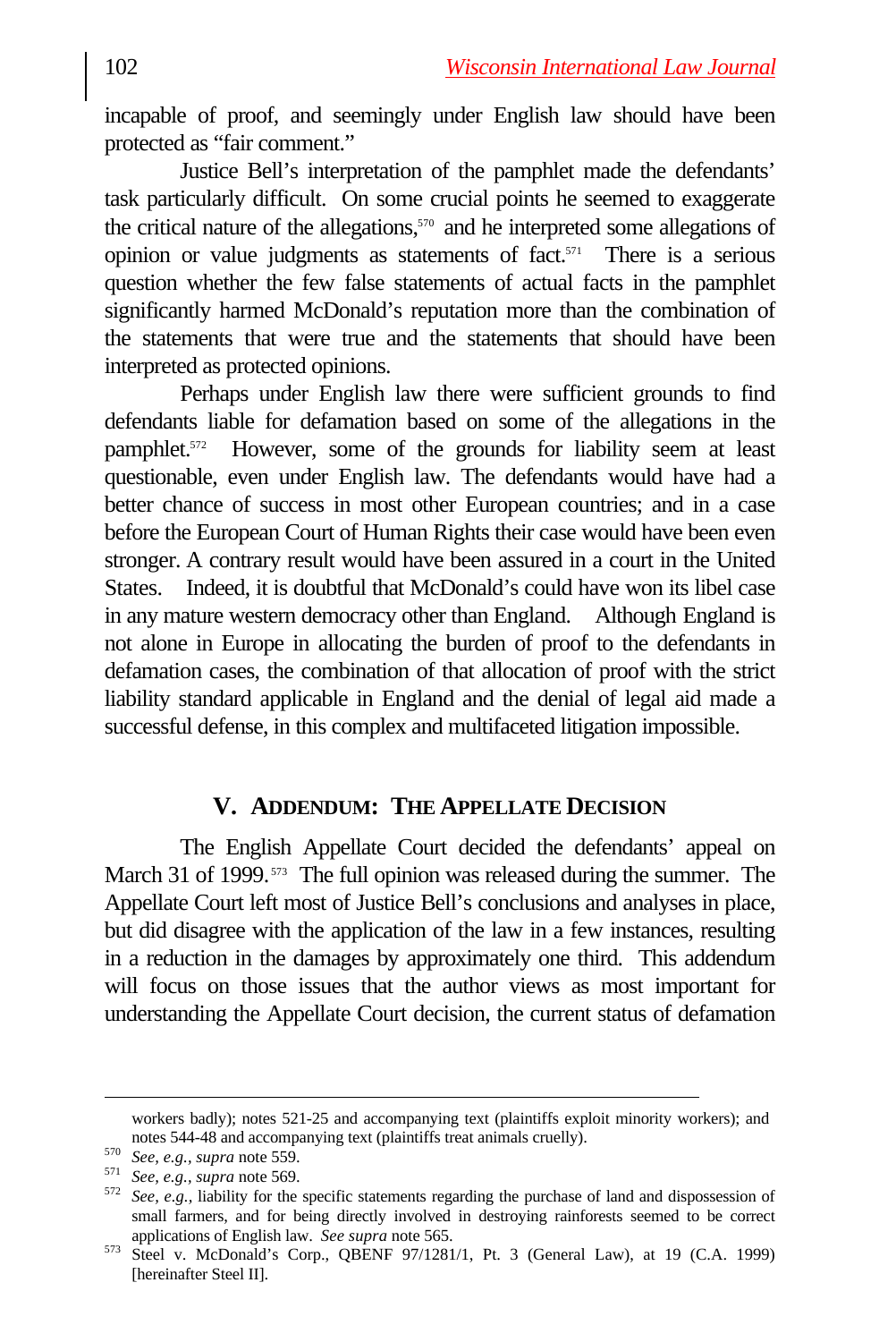law in England, and the consistency of the Appellate Court decision with the jurisprudence of the European Court of Human Rights.

Section A will address the Appellate Court's discussion of English defamation law. Section B will discuss the application of that law to the facts of *McDonald's*. However, to avoid repetition with the discussion of the trial court decision in Part IV of this article, only those parts of the Appellate Court opinion in which there was a significantly different analysis from that of the trial court will be addressed. Section C will consider the extent to which the *McDonald's* decision as modified by the Appellate Court opinion is consistent with the jurisprudence of the European Court of Human Rights.

### A. ENGLISH DEFAMATION LAW

Appellants challenged numerous aspects of English defamation law. This article will focus on four issues that the author views as most import for understanding the Appellate Court decision and the status of defamation law in England. First, the question of the relevance of the European Convention on Human Rights to U.K. domestic law will be addressed. Second, the question whether McDonald's status as a huge multinational corporation should affect the application of English law will be examined. Third, the question whether the burden of proof of falsity should be shifted to the plaintiffs will be discussed. Lastly, the issue of the applicability of the defense of qualified privilege will be considered.

### *1. The European Convention on Human Rights*

One of the more interesting aspects of the Appellate Court opinion is that Court's approach to the relevance of the European Convention on Human Rights. As discussed in Section I above, the U.K. has been one of the few countries to fail to incorporate the Convention into domestic law.<sup>574</sup> Therefore, domestic courts have not been compelled to apply the Convention, and their treatment of the relevance of the Convention has varied a good deal.575 However, the most common approach has been that the Convention should be considered only to help interpret domestic law when it is ambiguous.<sup>576</sup> That conclusion has ordinarily been combined with the observation that the law in question is not ambiguous.577 Therefore, the Convention to date has played a very minor role in English courts.

<sup>574</sup> *See supra* note 55.

<sup>575</sup> *See supra* notes 57-60 and accompanying text.

<sup>576</sup> *See supra* note 58.

<sup>577</sup> *See supra* note 60.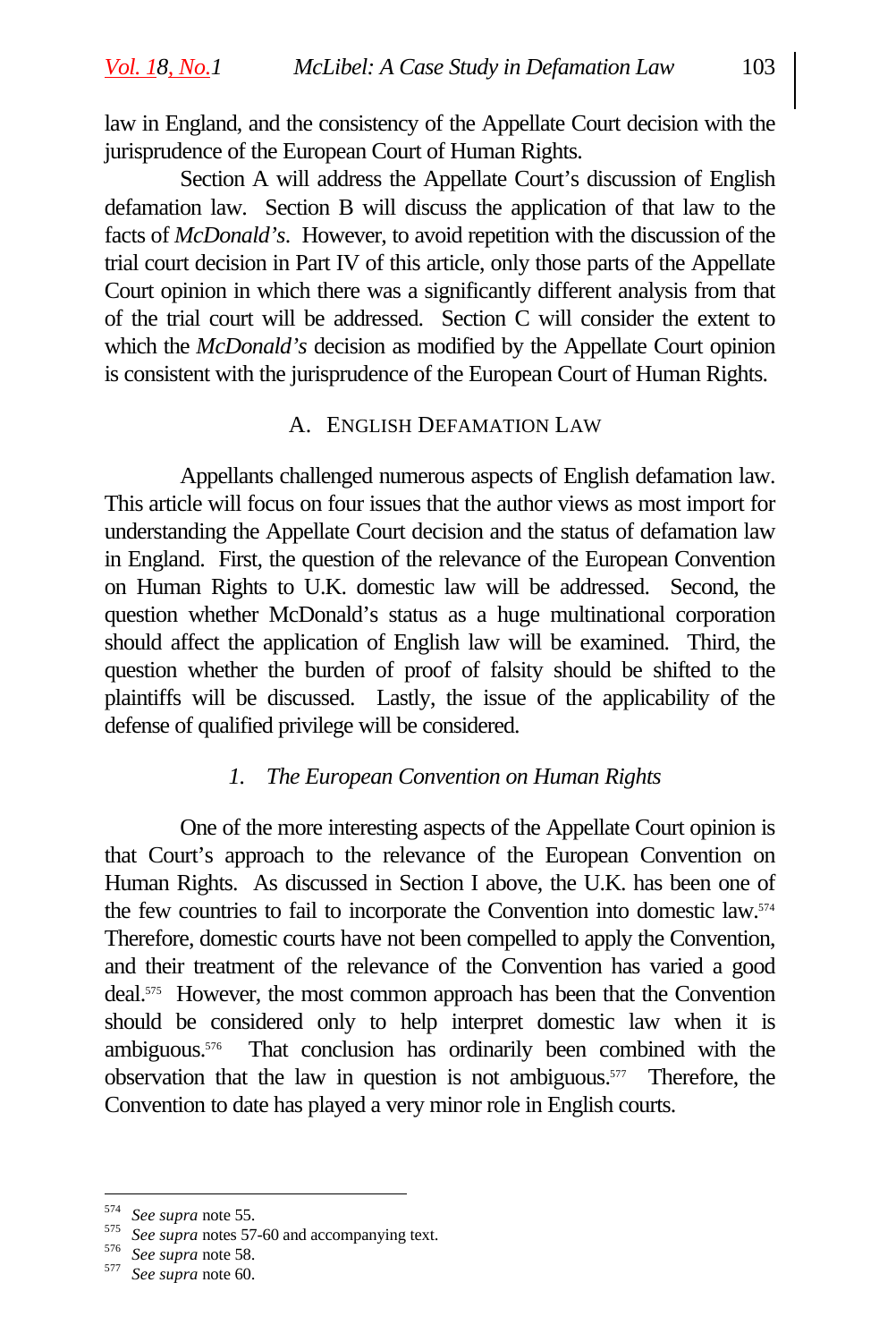The Human Rights Act of 1998, which will be implemented on October 2, 2000,<sup>578</sup> created a mechanism to gradually incorporate the Convention into domestic law.579 The *McDonald's* appeal makes clear that the Appellate Court will not expedite that process prior to implementation by explicitly giving greater attention to the Convention than has been the practice in earlier cases. Nevertheless, as will be seen in Section B below, the Court's analysis of those parts of the trial Court opinion that it overruled suggests sensitivity to some of the themes that have been important in the European Court of Human Rights' jurisprudence. The Appellate Court's rejection of some of the trial court's more extreme interpretations of the language of the pamphlet, $580$  and the classification of another part of the pamphlet as opinion rather than an allegation of fact<sup>581</sup> is quite consistent with the approach of the European Court of Human Rights.<sup>582</sup> Although these interpretations were not linked by the Appellate Court to the Convention, that Court's knowledge of Convention jurisprudence may have been one motivating factor. However, as will be seen, the issues on which the Appellate Court reached a different conclusion from the trial court were rather obviously the weakest aspects of the trial court's judgment. As argued in Section IV above, the trial court's treatment of those issues appeared to be inconsistent with English libel law, unaffected by the Convention. Also, as will be discussed in Section C below, those aspects of the trial court opinion left in place by the Appellate Court, although less extreme, still should be vulnerable to challenge under the Convention.

The Appellate Court began its discussion of the relevance of Article 10 of the European Convention by reiterating comments in previous cases to the effect that English libel law was entirely consistent with the U.K.'s obligations under Article 10 of the Convention.<sup>583</sup> Also, the Court was "inclined to agree" with the trial court "that the relevant English law was clear and that [therefore] recourse to the Convention was unnecessary and inappropriate."584 But despite these assertions, the Appellate Court did examine the jurisprudence of the European Court in light of the facts in *McDonald's*. The Appellate Court's discussion of the European Court's jurisprudence will be discussed below in Section C, which considers the consistency of the *McDonald's* opinion with the jurisprudence of Article 10.

<sup>578</sup> *See supra*, note 61.

<sup>579</sup> *See supra* note 62 for an explanation of the mechanisms in the Human Rights Act which are intended to ultimately incorporate the Convention into domestic law.

<sup>580</sup> *See infra* text accompanying notes 611-16, 636-43.

<sup>581</sup> *See infra* text accompanying notes 627-33.

<sup>582</sup> *See supra* text accompanying notes 142-43.

 $583$  *Steel II*, Pt. 3 (General Law), at 19.

<sup>584</sup> *Id*.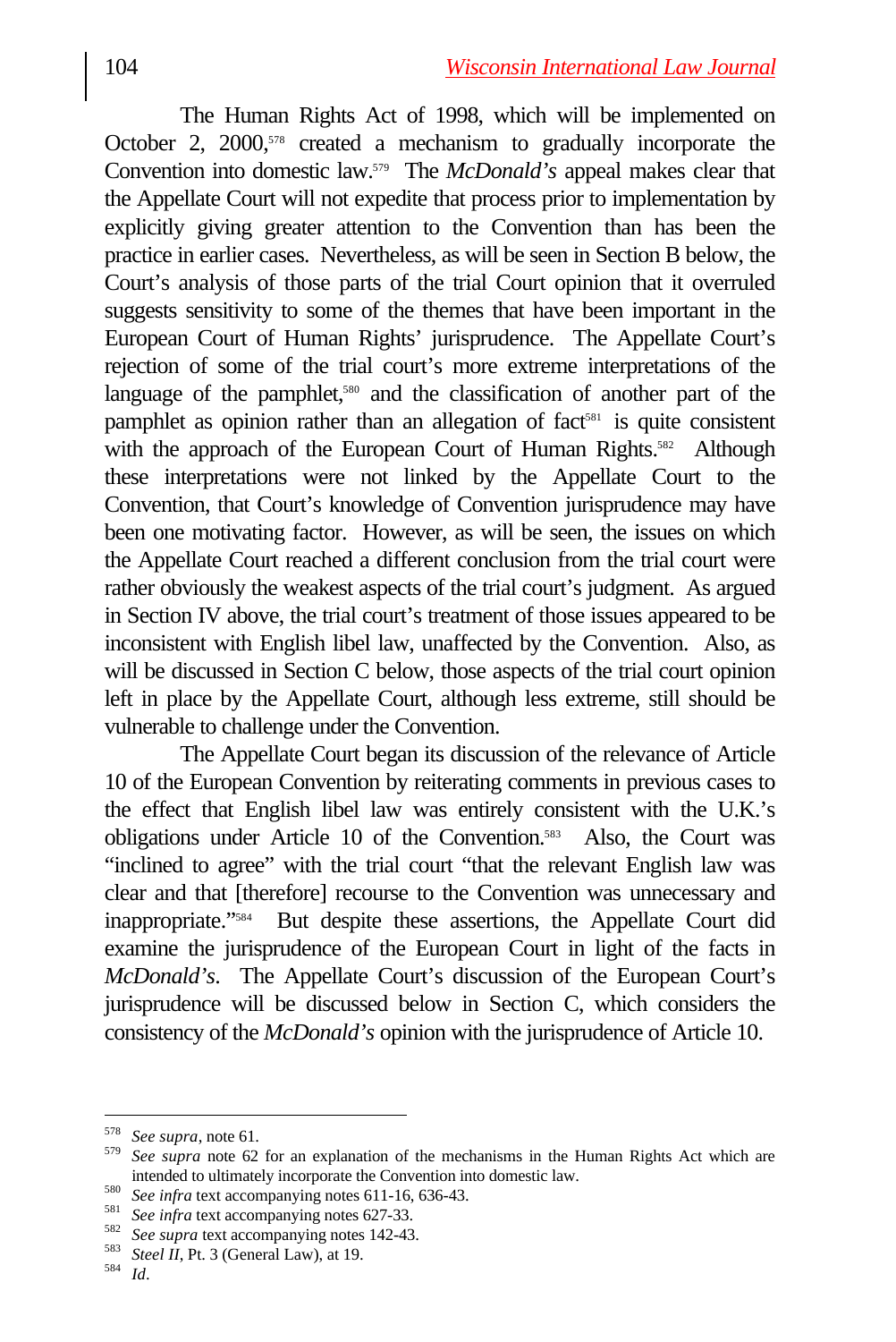# *2. Large Multinational Corporations under English Defamation Law*

Appellants argued that under English law large multinational corporations should not be able to sue for defamation. They pointed out that corporations like McDonald's would not be unduly disadvantaged by the inability to sue for defamation because they would still be able to sue for "malicious falsehood."<sup>585</sup> This tort is quite similar to the law of defamation as applied to "public figures" in the United States, in that the plaintiffs have the burden of proof of falsehood, and "malice" is a required element.<sup>586</sup>

Appellants reasoned that corporations like McDonald's:

have the resources to influence the lives of a huge number of people. [Therefore they] should be open to uninhibited public scrutiny and criticism, especially on issues of public interest such as diet and health, advertising, the environment, employment conditions and animal welfare. They should be in the same position as local authorities, bodies such as English Coal Corporation and political parties. There are features of 'multinationals' which should distinguish them from other trading and non-trading corporations. Their activities are world-wide and their commercial power and influence is often as great as government organizations.

Appellants argument was based in part on the 1992 House of Lords decision, *Derbyshire County Council v. Times Newspapers Ltd.<sup>587</sup> In that* case the Lords held that a democratically elected local authority could not sue for libel. However, respondents in the *McDonald's* appeal fairly captured the rationale of *Derbyshire*, explaining that the case stood for the proposition that "to permit an institution or organ of government to sue for libel was contrary to its public interest in a democracy, since it would place an undesirable fetter on the freedom of people to criticize their democratically elected representatives."588 The Appellate Court in *McDonald's* rejected Appellants' attempt to rely on *Derbyshire*, explaining that McDonald's was not an elected body and that there was no principled way to draw the line between powerful and weaker corporations.<sup>589</sup>

<sup>585</sup> *Id*. at 4.

<sup>586</sup> "Malice" is defined in terms nearly identical to the definition of that term in New York Times v. Sullivan and its progeny. *See supra* text accompanying note 179; SCOTT-BAYFIELD, *supra* note 14 at 109 for the English definition.

<sup>587</sup> App. Cas. 534 (1993).

<sup>588</sup> *Steel II*, Pt. 3 (General Law), at 4.

<sup>589</sup> *See id*. at 7.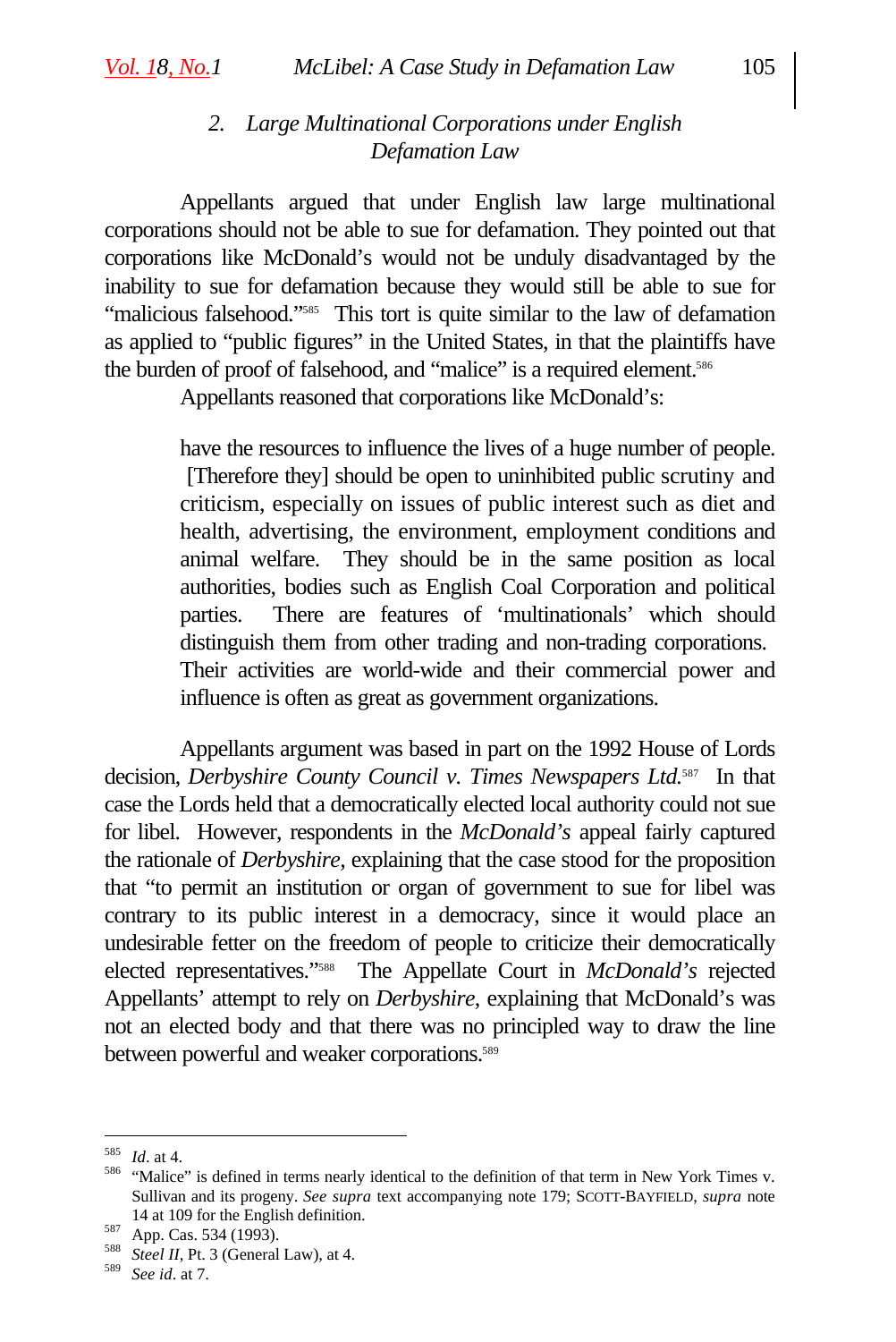### *3. The burden of proof*

Appellants argued that England should adopt the U.S. rule allocating the burden of proof of justification to the plaintiffs rather than to the defendants in defamation actions.<sup>590</sup> The Appellate Court concluded that they did not have the authority to change clear English law.<sup>591</sup> Alternatively, Appellants argued that the defendants should not have the burden of proof of truth "on scientific matters or questions of subjective opinion," <sup>592</sup> particularly when they were not the authors of the material. They pointed out that the pamphlet was an "amalgam of allegations" made by others and that because they were poor and not represented by counsel they were not able to bring to court sufficient evidence to support the allegations.<sup>593</sup> Appellants argued that Article 10 of the European Convention would dictate such a result, so that it should be sufficient "that defendants reasonably believed that the words complained of were true."594 The Appellate Court did not respond to this argument at this point in the opinion, but did address the argument in the later part of their opinion that focused on Article 10.<sup>595</sup>

# *4. Qualified Privilege*

Appellants argued that the defense of qualified privilege in English law should be extended to a publication contributing "to a public debate about the power and responsibility of powerful corporations." <sup>596</sup> The privilege should apply when the defendants' material was untrue but was published "in good faith."597 The Appellate Court explained that the "the nature and extent of the defense of qualified privilege has been explained in *Reynolds v. Times Newspapers Ltd.*, <sup>598</sup> and that the issue had not arisen at [the *McDonald's*] trial since *Reynolds* had not been decided."<sup>599</sup>

 $\frac{594}{595}$  *Id.* 

 $\overline{a}$ <sup>590</sup> Respondents contended that despite the fact that the burden of proof had not been allocated to them they had accepted that burden in proving falsity and had succeed in doing so as to the parts of the pamphlet for which Appellants had been found liable. The Appellate Court said that this argument had "some general force." *Id*. at 12. Respondents probably did prove the falsity of some of the allegations in the pamphlet. The allegations regarding starvation and destruction of rainforests, as discussed above, presented Respondents strongest claims. *See supra* text accompanying notes 233-36, 305-09.

<sup>591</sup> *See Steel II*, Pt. 3 (General Law), at 12.

 $\frac{592}{593}$  *Id.* 

<sup>593</sup> *See id*.

<sup>&</sup>lt;sup>595</sup> *See infra text accompanying note 653.* 

 $\frac{596}{597}$  *Steel II*, Pt. 3 (General Law), at 13.

 $\frac{597}{598}$  *Id.* 

 $^{598}$  3 W.L.R. 862 (1998).

<sup>599</sup> *Steel II*, Pt. 3 (General Law), at 13. It is not entirely clear why the fact that *Reynolds* was decided after the trial was important. However, the probable explanation is that the *dicta* in that case implied that the defense might be available in a broader range of cases than had been assumed under prior law. However, the *Reynolds* court rejected the defense, so that case is not precedent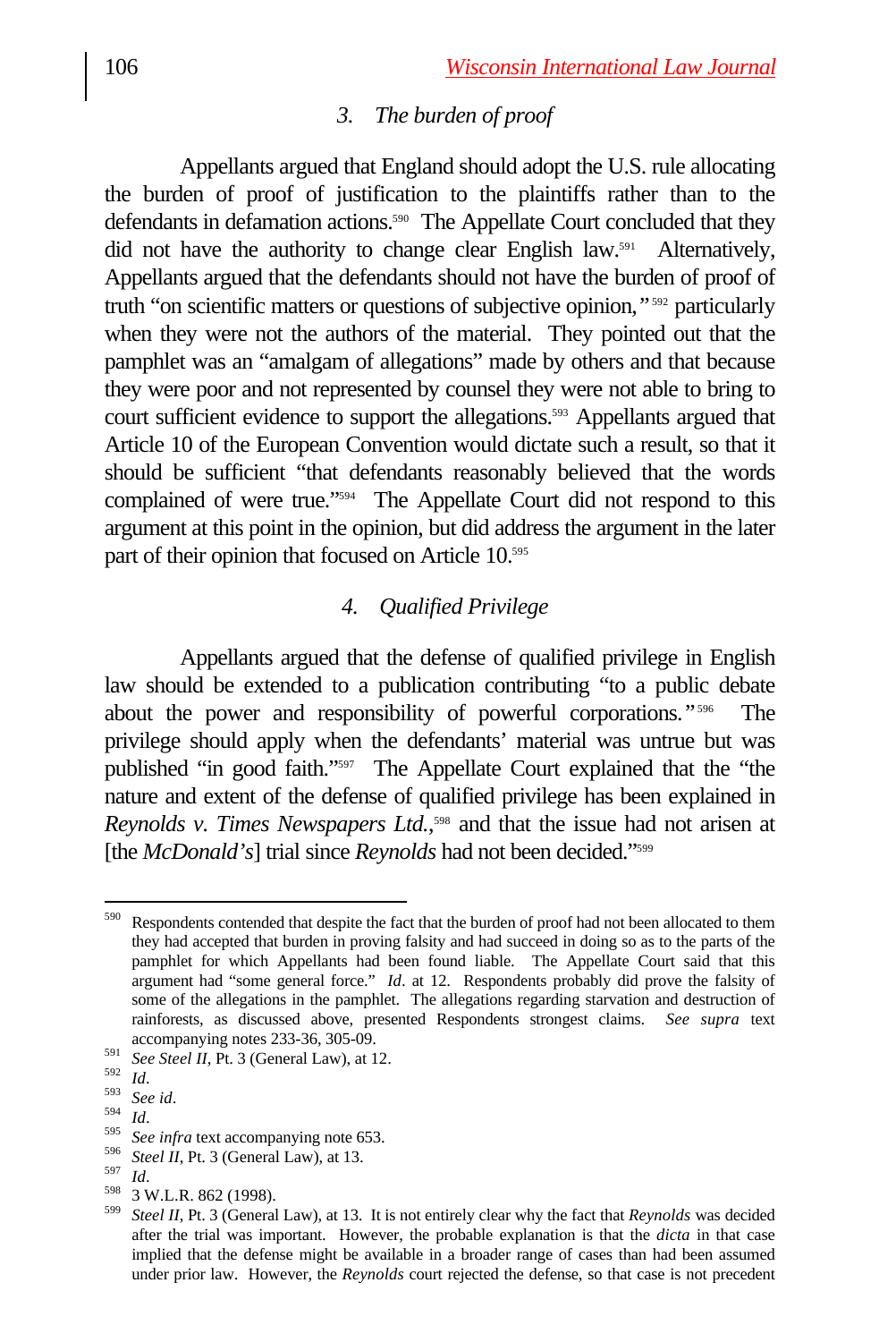The defense of qualified privilege has three parts. The defendants must establish that they have a "duty" to publish and that the audience has an "interest" in the information. Furthermore, the circumstances must be such so as to make the publication "in the public interest."600 The Appellate Court in *McDonald's* made clear that "in appropriate cases" the "general public" may have an "interest" in the material.<sup>601</sup> Also, the "duty" to publish may flow to the "general public."602 The Court quoted *Reynolds* for the proposition that the first and second parts of the test should "'in modern conditions...more readily be held to be satisfied.'"603 Therefore, the Appellate Court rejected respondents' narrow definition of duty as limited to the press, noting that in modern society groups with special interests play an important role in informing the public.<sup>604</sup>

Although appellants were able to satisfy the first and second elements of qualified privilege, they could not satisfy the third element of the test. A court must look to a number of different factors in applying the "circumstances" element. These include: the authority of the source,<sup>605</sup> whether an opportunity to rebut has been given, and whether the statement has been "checked."606 Applying these elements to the facts of *McDonald's*, the Court accepted respondents' description of the source as coming from "bitter opponents" with "no status so as to command respect by virtue of...character or provenance."607 Furthermore, the pamphlet was not balanced and respondents had not been given an opportunity to respond.<sup>608</sup> The respondents pointed out that "the only cases in which qualified privilege has succeeded where the publication was to the world at large was where there were reports of a properly constituted body of investigators and where opportunity had been given to the plaintiff to rebut what was alleged."<sup>609</sup>

 $\overline{a}$ 

*Id*. at 14.

for such a change in the law. For a discussion of the traditional approach to qualified privilege *see* SCOT-BAYFIELD *supra* note 14 at 73-80.

<sup>&</sup>lt;sup>600</sup> *Steel II*, Pt. 3 (General Law), at 14.

*Id.* 

 $\frac{602}{603}$  *Id.* 

*Id.* at 15, quoting 909E.

<sup>604</sup> *See id*. at 17.

<sup>605</sup> The Appellate Court explained that

<sup>[</sup>T]he higher the status of a report, the more likely it is to meet the circumstantial test. Conversely, unverified information from unidentified and unofficial sources may have little or no status, and where defamatory statements of fact are to be published to the widest audience on the strength of such sources, the publisher undertakes a heavy burden in showing that the publication is fairly warranted by any reasonable occasion or exigency.

<sup>&</sup>lt;sup>606</sup> *Id.* at 15, quoting 909E.

*Id.* at 17.

<sup>608</sup> *See id*.

Id. at 17. Quoting a 1984 case, Blackshaw v. Lord, [1984] QB 1, 27, the Appellate Court explained that "there may be extreme cases where the urgency of communicating a warning is so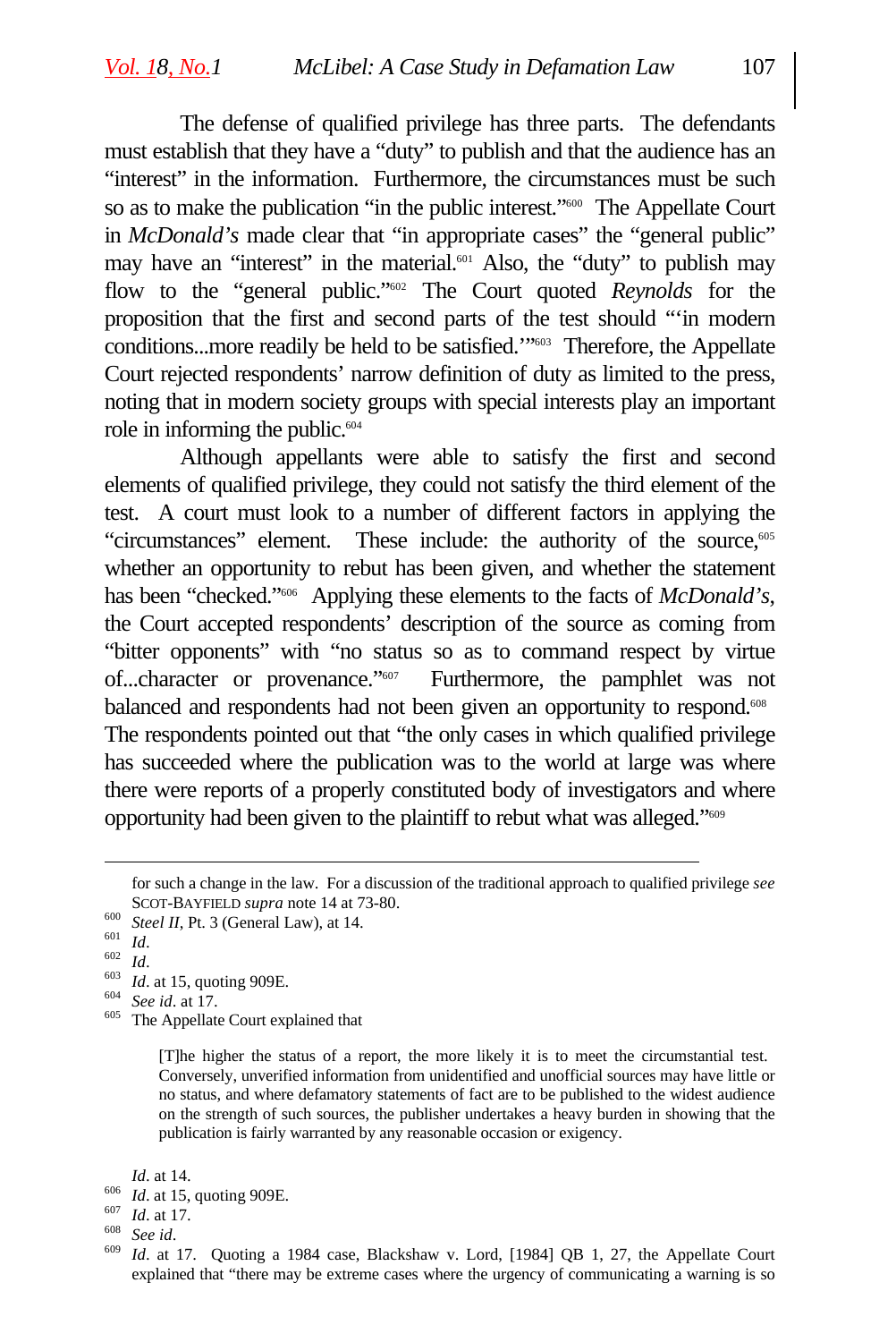# B. THE APPLICATION OF ENGLISH LAW

To avoid repetition with the body of this article, only those areas of the Appellate Court opinion in which there was a substantial difference between the Appellate Court and the Trial Court in the application of the law will be discussed.

# *1. The Health dangers of McDonald's food*

The Appellate Court disagreed with the Trial Court on the question whether the defendants had proven the truth of their claims regarding the connection between McDonald's food and heart disease. Thus, with respect to this claim the Appellate Court found that the defendants had established the defense of justification. That Court did not find that justification was established with respect to the connection to cancer. However, the Appellate Court's analysis was sufficiently different from the trial court on that issue to merit consideration.

### a. Heart Disease

The Appellate Court's conclusion that the defense of justification had been established was primarily due to that Court's rejection of Justice Bell interpretation of the alleged defamatory statements. According to the Appellate Court, Justice Bell was in error in finding in his final judgment that the pamphlet should be interpreted to mean that eating McDonald's food "more than just occasionally" is a serious health hazard.<sup>610</sup> The Appellate Court's reasoning had two parts. First, the Court explained that Justice Bell had interpreted the meaning of the health allegations in a preliminary finding requested by both parties prior to the completion of the evidentiary phase of the trial. In that finding he had concluded that the proper meaning was:

> McDonald's food is very unhealthy because it is high in fat, sugar, animal products and salt...and low in fibre, vitamins and minerals, and because eating it may well make your diet high in fat, sugar, animal products and salt...and low in fibre, vitamins and minerals, with the very real risk that you will suffer cancer of the breast or bowel or heart disease as a result <sup>611</sup>

great, or the source of the information so reliable, that the publication of suspicion or speculation is justified, for example, where there is a danger to the public from a suspected terrorist or the distribution of contaminated food or drugs." *Id*.

<sup>610</sup> *Steel II*, Pt. 11 (Nutrition), at 8.

<sup>611</sup> *Id*. at 3.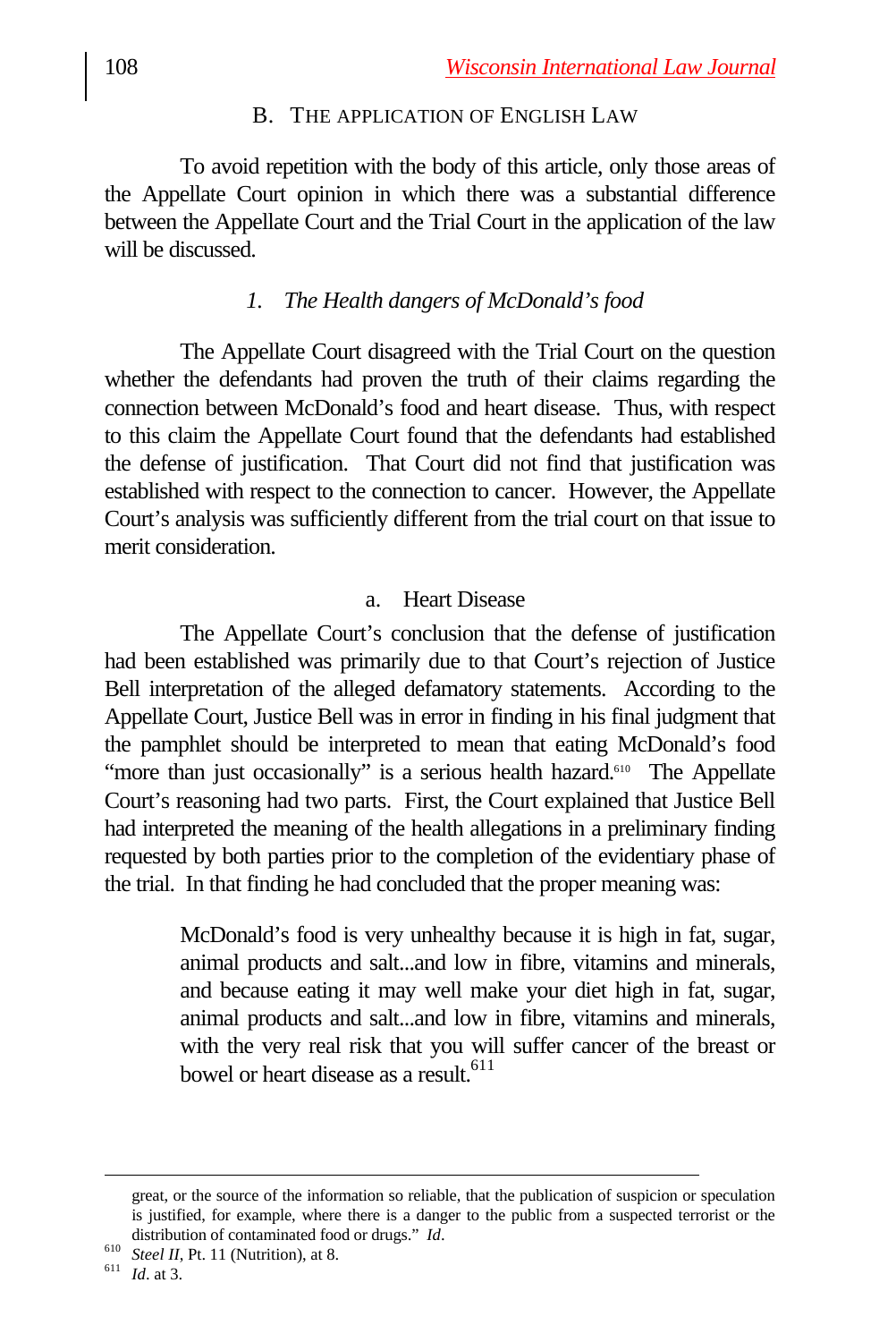Justice Bell's interpretation was appealed by the defendants prior to resuming the evidentiary phase of the trial. The Appellate Court, in that first appeal, upheld Justice Bell's interpretation. However, the Appellate Court in the final appeal explained that in his final judgment Justice Bell elaborated on his initial definition that had been upheld in the earlier appeal by adding the caveat "more than just occasionally."612 This elaboration was found by the Appellate Court to be prejudicially inconsistent with Justice Bell's previous interpretation. Indeed, the Appellate Court was quite adamant in criticizing Justice Bell's elaboration. That Court asserted that "[t]here is arguably a degree of absurdity if, when a court has determined the meaning of a defamatory publication, the court then needs to determine the meaning of the meaning. The fact remains that the determined meaning is to be applied, not altered."<sup>613</sup>

Such a prejudicial alternation of an interpretation upheld in a previous appeal should have alone been sufficient to find that Justice Bell was in error. However, the Appellate Court did not stop at this finding. That Court also explained why the addition of the caveat "more than just occasionally" was not a reasonable interpretation of the language. Using the same argument suggested in Section IV of this article,<sup>614</sup> the Appellate Court explained that "the word 'diet' in the determined meaning...imports the concept of people whose regular diet has the ingredients described," not the concept of people who merely eat McDonald's food "more than just occasionally."<sup>615</sup>

After rejecting Justice Bell's elaboration, the Appellate Court went on to examine the evidence offered by the defendants and the plaintiffs and Justice Bell's findings of fact on the connection between heart disease and the kind of food sold by McDonald's. According to the Appellate Court, Justice Bell was in error because "the unelaborated meaning as upheld by the Court

 $\overline{a}$ <sup>612</sup> *Id*.

<sup>613</sup> *Id*. at 8.

<sup>614</sup> *See supra* text accompanying notes 389-96.

<sup>&</sup>lt;sup>615</sup> The Appellate Court also rejected a rather odd argument that Justice Bell had accepted in support of his interpretation of the health hazard statements. Justice Bell found that "only a small proportion of people eat McDonald's food several times a week." *Steel II*, Pt. 11 (Nutrition), at 8 The Appellate Court correctly explained that this finding of fact was irrelevant to the degree of risk to health involved in eating McDonald's food. The Appellate Court explained that:

An assessment of the extent of the risk involved in taking a particular course of action does not depend on how many people in fact take that risk. The quality of food of a particular type and the possible effects of eating it with any specified frequency do not depend on how many people in fact eat it with that frequency. The proposition "arsenic is very poisonous" is not rendered untrue because very few people take arsenic.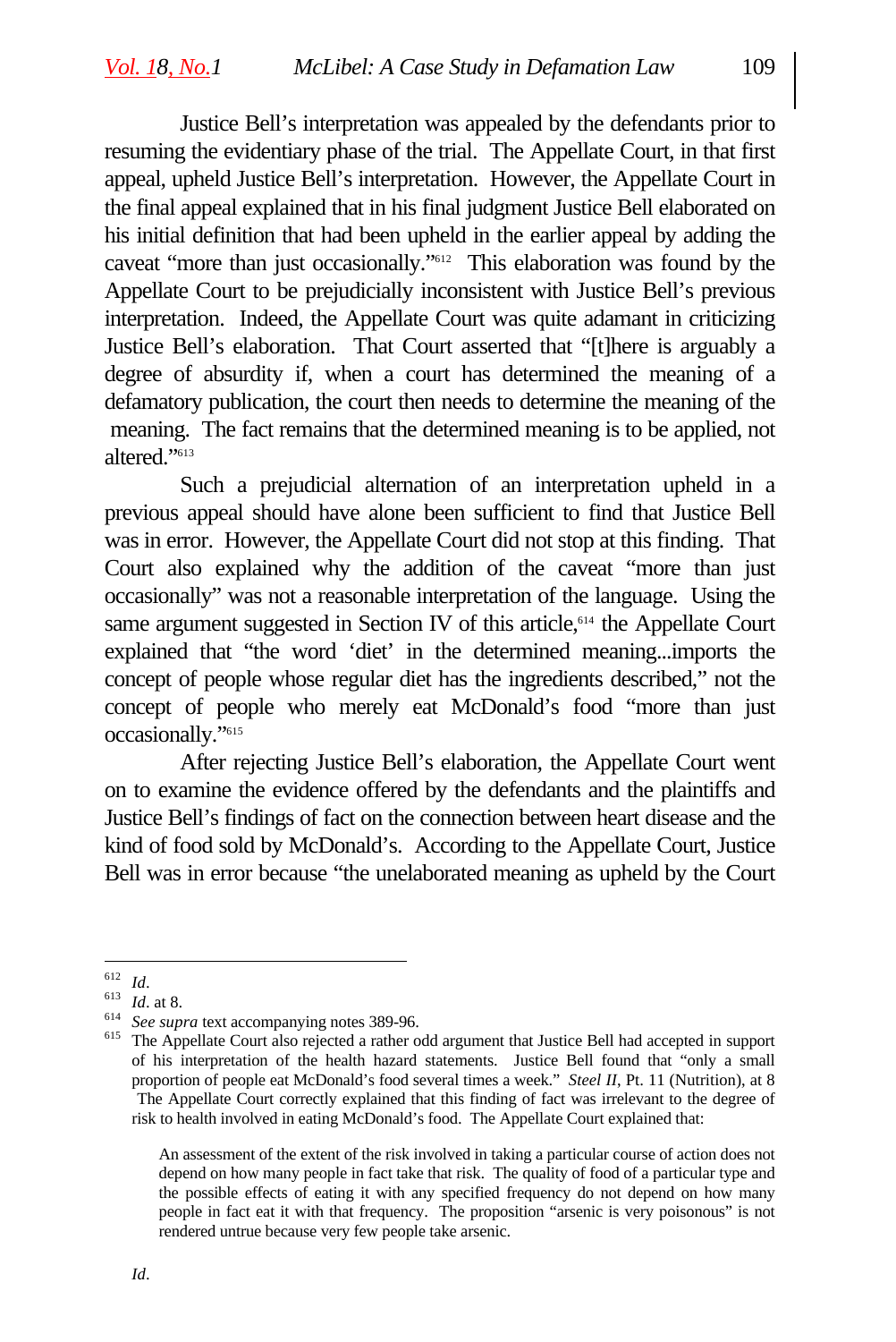of Appeal is, for heart disease, substantially justified by the judges' findings."<sup>616</sup>

#### b. Cancer

Although the Appellate Court ultimately sustained Justice Bell's judgment that the defense of justification had not been established on the issue of cancer, that Court did examine the issue in considerable depth. The Appellate Court essentially concluded that the defendants had come close to establishing justification, but had not quite met their burden of proof. But because they had come so close, the Appellate Court said that this should be taken into account in assessing those damages that were tied to the cancer allegations.<sup>617</sup>

The Appellate Court seemed particularly impressed by the pronouncements of various International and National Health Organizations and officials such as the World Health Organization, the National Cancer Research Council, the U.S. Surgeon General, the English Nutrition Foundation's Task Force on Unsaturated Fatty Acids, and the Chief Medical Officer of Scotland. Warnings of the cancer risk associated with consumption of fat had been given by all of these sources.<sup>618</sup>

The Appellate Court explained that their extensive discussion of the evidence on the issue of cancer was in part due to "the public importance of the health issues involved."619 This discussion was not necessary to the Appellate Court's legal conclusion. Presumably the purpose was to make clear that in upholding Justice Bell's judgment on the cancer issue the Court did not mean to convey the idea to the public that there was no reason to be concerned about the consumption of fat as a cancer risk. The Appellate Court explained that:

> [O]n the evidence, warnings given to the public about the real possibility of a causal link between a diet high in "total fat and

<sup>616</sup> *Id*. at 14.

<sup>&</sup>lt;sup>617</sup> The Appellate Court explained that, "[T]he defense of justification for the cancer part of the defamatory meaning should fail but, since the appellants went some way along the road to success here, they would be entitled to the benefit of the principles stated by Neil L.J. in Pampllin v. Express Newspapers 1 W.L.R. 116 at 120 (1988) that, where a defense of justification fails, 'nevertheless the defendant may be able to rely on such facts as he has proved to reduce the damages, perhaps almost to vanishing point.'" The Appellate Court assumed that Justice Bell had taken the *Pampllin* principle into consideration in assessing damages based on the cancer allegations because he had referred to the holding in that case when he assessed damages. *See Steel II*, Pt. 16 (Damages), at 7.

<sup>&</sup>lt;sup>618</sup> *See Steel II*, Pt. 11 (Nutrition), at 14, 21, 22. Justice Bell had also referred to most of these warnings in his judgment. However, Justice Bell did not give major significance to these statements because they failed to establish that fat "causes" cancer, and he had interpreted the health hazards statements in the pamphlet to mean that a "link" to cancer was a "causal link." *See supra* text accompanying note 384.

<sup>&</sup>lt;sup>619</sup> *Steel II*, Pt. 11 (Nutrition), at 21.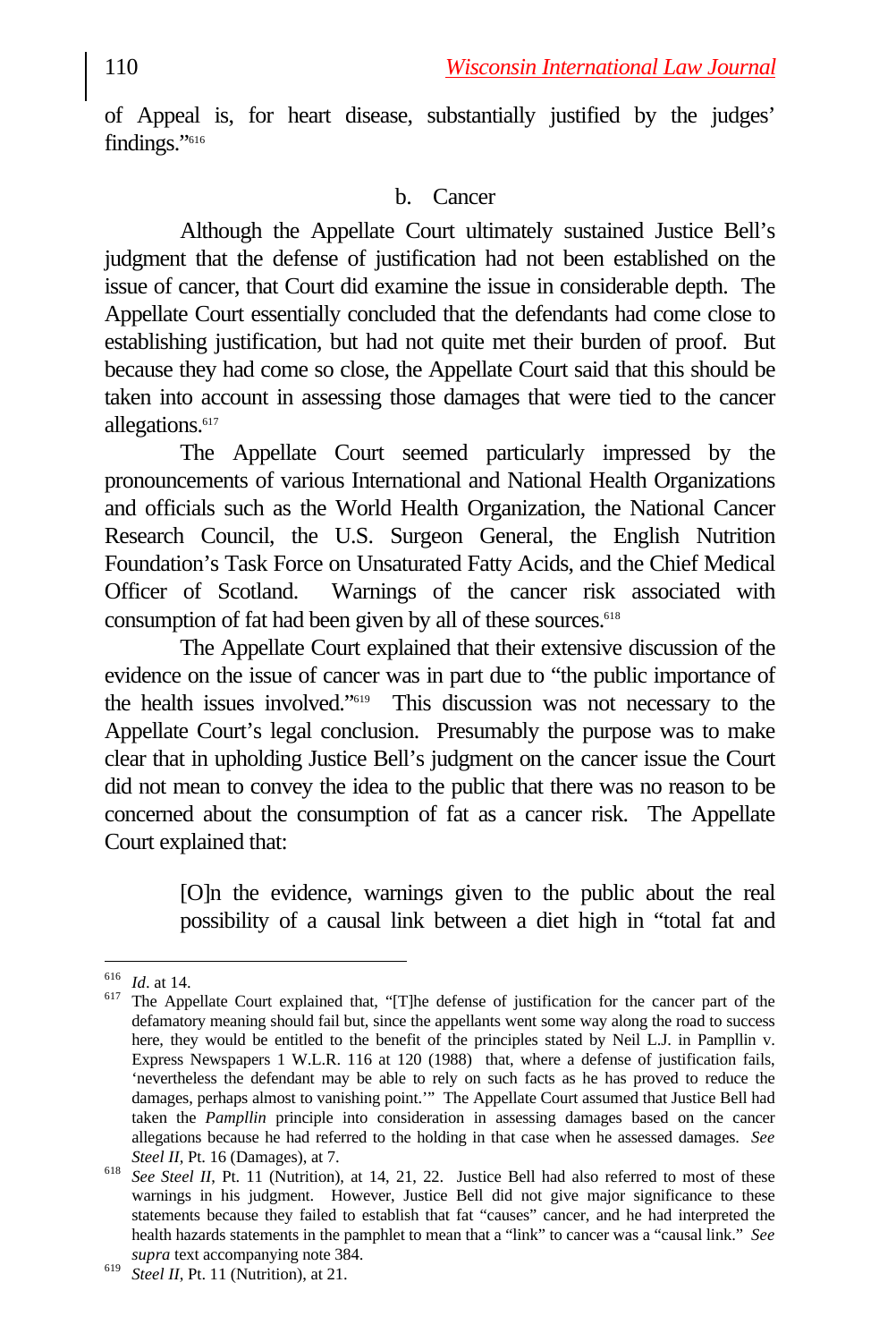saturated fat," and cancer of the bowel and breast, provided they are expressed in appropriate language, could not form the basis for defamation proceedings and we did not wish to leave this part of the case without expressing that view.<sup>620</sup>

Nevertheless, the Appellate Court found lack of justification on the cancer issue because that Court accepted the definition of "linked" to mean "causally linked."621 However, it should be stressed that the Appellate Court did have some doubts as to whether Justice Bell's interpretation of the word "linked" was correct. The interpretation had been in part based on the further language in that section of the pamphlet that the assertions were "accepted medical fact" not a "cranky theory."622 The defendants had explained that these assertions simply meant that "reputable public bodies or a reputable body of medical opinion hold that view."<sup>623</sup> The Appellate Court asserted that "[w]e have to say that we have considerable sympathy with these submissions, given the wide range of medical opinions to which we have been referred<sup>"624</sup>

Despite the "sympathy" expressed by the Appellate Court for the defendants' interpretation of the word "linked," that Court never attempted to resolve the dispute over the meaning of the term. The Appellate Court's ultimate acceptance of Justice Bell's interpretation of the word "linked" was based on a rule of English appellate procedure. The Appellate Court explained that the initial appeal on the question of the meaning of the health hazard allegations had included a challenge to Justice Bell's interpretation of the word "linked." However, prior to the hearing on this earlier appeal, the defendants dropped all issues regarding Justice Bell's interpretation except one – that Justice Bell had chosen "a meaning which was more severe than that pleaded in the Statement of Claim."625 The Appellate Court had rejected the only ground asserted in the appeal and never had occasion to reach the merits of the remainder of the defendants' claims.

In the final appeal, appellants asserted that they had assumed that all their other grounds of appeal on the question of interpretation would be preserved despite their having dropped them from the initial appeal. Unfortunately, they were wrong regarding the procedural rule on this question.626 Thus, the issue of whether Justice Bell properly interpreted the

<sup>620</sup> *See id*. at 23.

<sup>621</sup> *Id*. at 21.

<sup>622</sup> Appendix at 139.

 $623$  *Steel II*, Pt. 11 (Nutrition), at 21.

<sup>&</sup>lt;sup>624</sup> *Id.* at 6. But at another point the appellate court said that it also saw "the force of" the respondents' response that appellants could have used more qualified language and thereby avoided a defamatory implication. *Id*. at 21.

<sup>625</sup> *Id*. at 6.

<sup>626</sup> *See id*. at 7.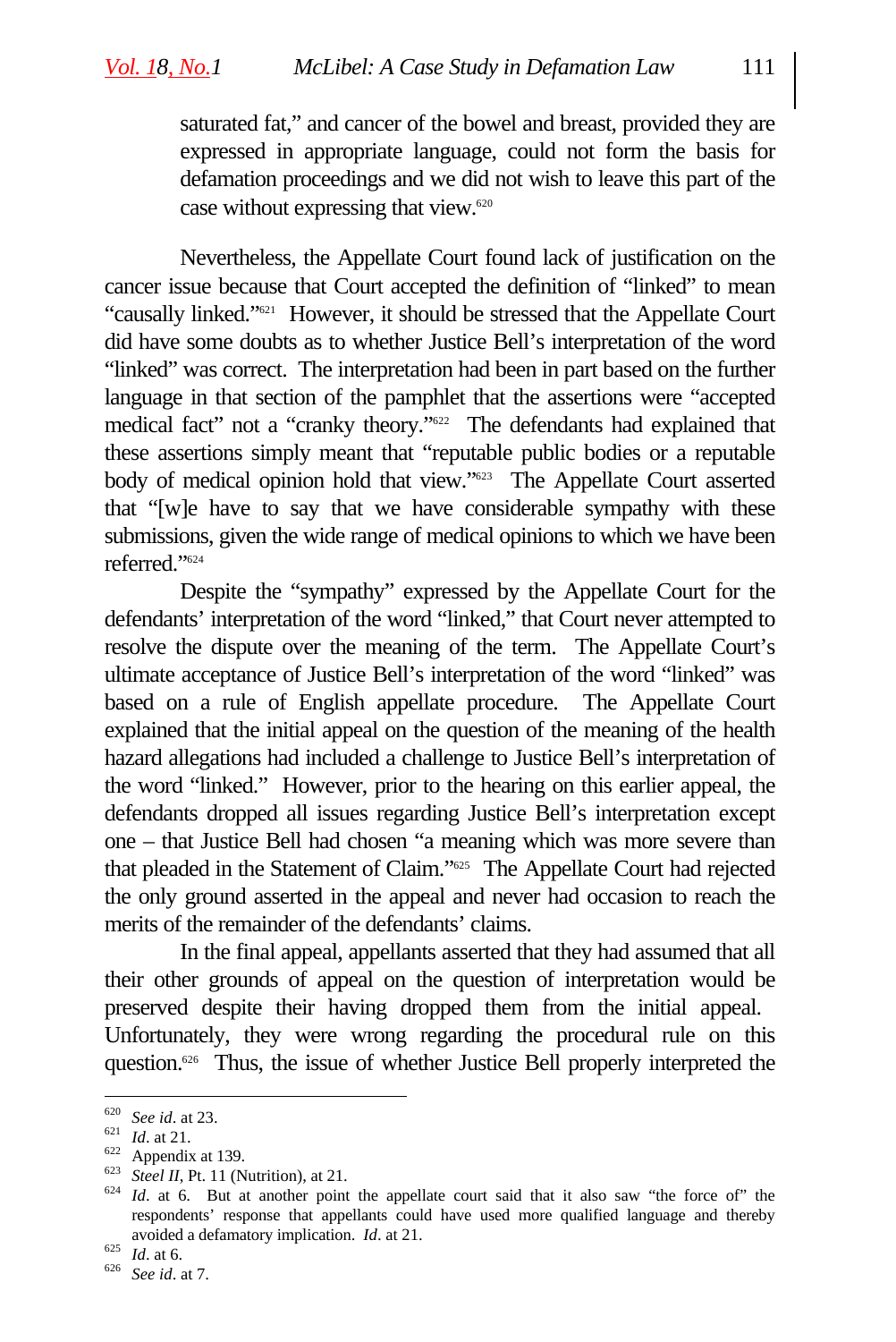word "linked" to mean "causally linked" was never addressed on the merits in either appeal. It seems that the defendants' failure to establish justification on the issue of cancer may well have been the result of their misunderstanding of the rules of procedure in English Courts—an understandable error given that they were both lay persons.

## *2. Pay and Working Conditions*

The Appellate Court found that Justice Bell had erred in interpreting the material on pay and working conditions as statements of fact rather than comment. It will be recalled that Justice Bell had found that the defendants had proven the truth of the assertion in the pamphlet that pay at McDonalds U.K. was "bad."627 However, he concluded that the defendants had introduced insufficient evidence regarding pay in the U.S. for him to be able to determine whether U.S. McDonalds also paid low wages. $628$  In addition, Justice Bell had concluded that the defendants had not proven the truth of their allegations that working conditions were "bad" in either the U.K. or in the U.S. $629$  It was asserted in this article that the statements regarding low pay and bad working conditions were all subjective value judgments and therefore the defense of fair comment should have caused Justice Bell to find for the defendants on this issue.<sup>630</sup> The Appellate Court analyzed the issue similarly, with one slight difference. That Court saw the statements regarding pay and working conditions as combined, explaining that "[i]t is a composite expression of deductive opinion to the effect that the workers' employment package is a poor package."631 The Appellate Court viewed the description of this package in the pamphlet as having "a strong element of subjective evaluation,"632 and even the statements regarding pay alone contained "an element of evaluation."<sup>633</sup>

The Appellate Court considered at some length the evidence of low pay and working conditions that Justice Bell had found inadequate to prove the truth of what he saw as the alleged factual assertions of low pay in U.S. McDonald's and bad working conditions in the U.K. and U.S. McDonald's.<sup>634</sup> But the Appellate Court's examination of the evidence was for the purpose of determining whether there were sufficient facts proven to support the comments. That Court found that there were such facts—some in the pamphlet itself and others "unstated in the leaflet but well known as

<sup>627</sup> See supra notes 497-98 and accompanying text.

 $\frac{628}{629}$  *See supra* note 499 and accompanying text.

See supra notes 500-20 and accompanying text.

<sup>&</sup>lt;sup>630</sup> *See* supra text accompanying notes 523, 525-26, 545-46, 552, 560.

See Steel II, Section 13 (Employment), at 19.

 $\frac{632}{633}$  *Id.* 

<sup>633</sup> *Id*.

<sup>634</sup> *See id*. at 14.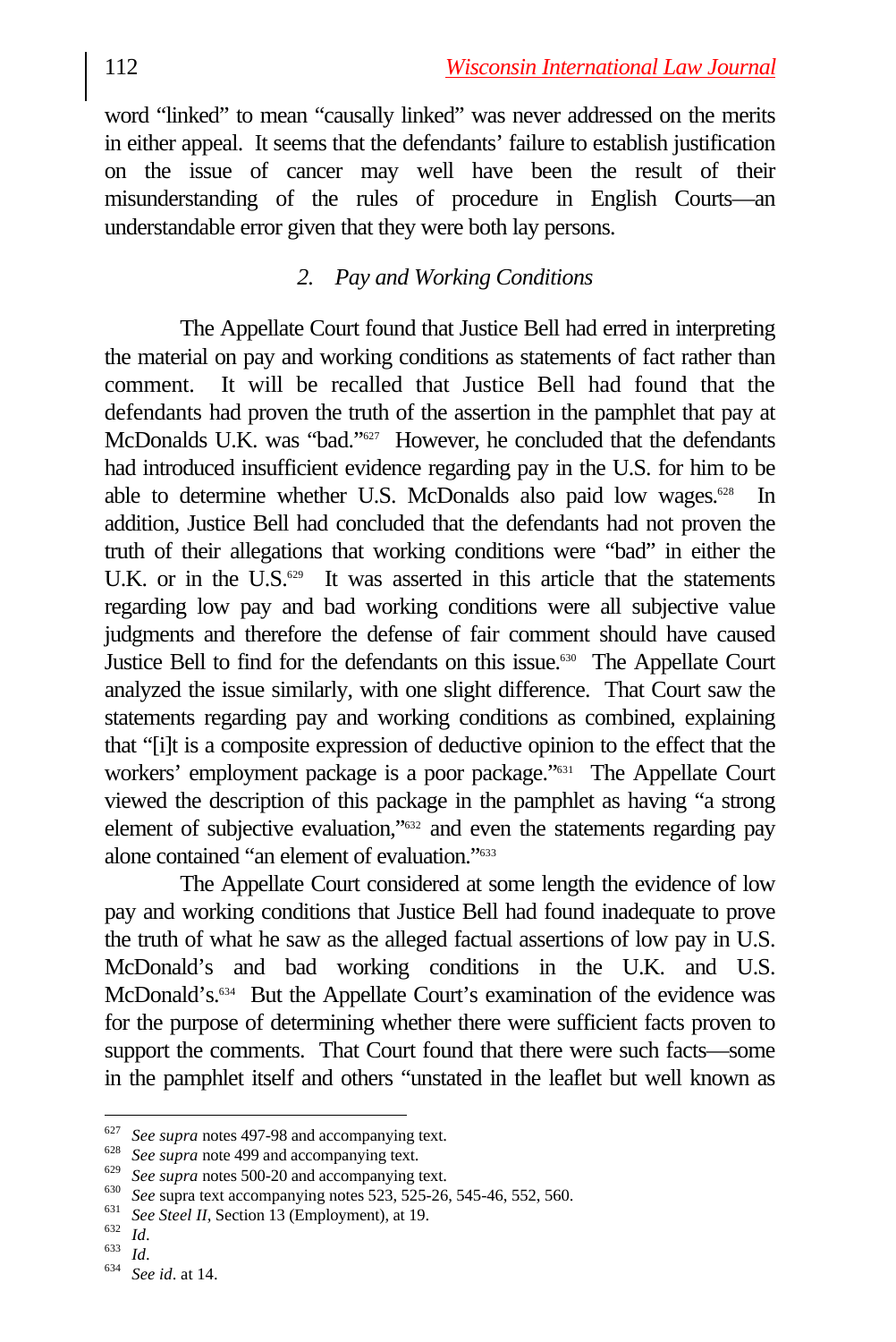applying generally to the catering industry."635 According to the Appellate Court:

> [s]ince we have concluded that the main defamatory sting of this part of the leaflet is comment, the critical question is, not the factual question which the judge asked and answered, but the different question whether the comment was objectively fair, that is whether upon the relevant factual substratum an honest or fair-minded person could hold that view.<sup>636</sup>

The Appellate Court also disagreed with Justice Bell's analysis of the statement in the pamphlet that "the truth is McDonald's are only interested in recruiting cheap labour."637 Justice Bell interpreted this passage to mean that McDonald's was interested in nothing else.<sup>638</sup> The Appellate Court, however, interpreted the passage in a similar manner to that suggested in Section IV of this article.639 According to the Court, "[i]t is over literal to emphasize the word "only" in the sentence.... The word is, we think, used more loosely for colloquial emphasis...and does not import the suggestion that McDonald's are interested in nothing else."<sup>640</sup>

The Appellate Court further rejected Justice Bell's interpretation of the assertion in the pamphlet that McDonald's were "exploiting disadvantaged groups."641 Adopting a meaning suggested earlier in this article, 642 the Appellate Court found that the words do not mean that the exploitation is deliberate.<sup>643</sup>

## *3. Damages*

The Appellate Court's disagreement with Justice Bell's judgment on the issues of the risk of heart disease and on the issue of working conditions led that Court to reduce the damage award by one-third.<sup>644</sup> However, most of

<sup>635</sup> *Id*. at 19.

<sup>&</sup>lt;sup>636</sup> *Id.* at 23. Justice Bell had found the evidence that McDonald's U.S. paid on average only somewhat more than the minimum wage was inadequate evidence to prove that the pay was low. For instance, the federal minimum wage in the U.S. for 1991 was \$4.25 per hour and McDonald's U.S. paid on average \$5.00 per hour. The appellate court explained that Justice Bell had concluded that he "did not have any feel for U.S. wages and living costs" so that he could determine whether such wages were low. *Id*. at 22. The appellate court disagreed. *See id*.

<sup>637</sup> Appendix at 143.

<sup>&</sup>lt;sup>638</sup> *See supra* text accompanying notes 522-23.

See supra text accompanying notes 523-24.

 $640$  *Steel II*, Section 13 (Employment), at 14.

<sup>641</sup> *See supra* text accompanying notes 522-24.

<sup>&</sup>lt;sup>642</sup> *See supra* text accompanying note 524.

<sup>643</sup> *See Steel II*, Section 13 (Employment), at 15.

<sup>644</sup> *See Steel II*, Section 16 (Damages), at 7. In the initial damage award, defendant Morris had been found liable for 30,000 pounds and Defendant Steel for £27,500. The Appellate Court reduced the award against Morris to £20,000 and against Steel to £18,000. The difference was due to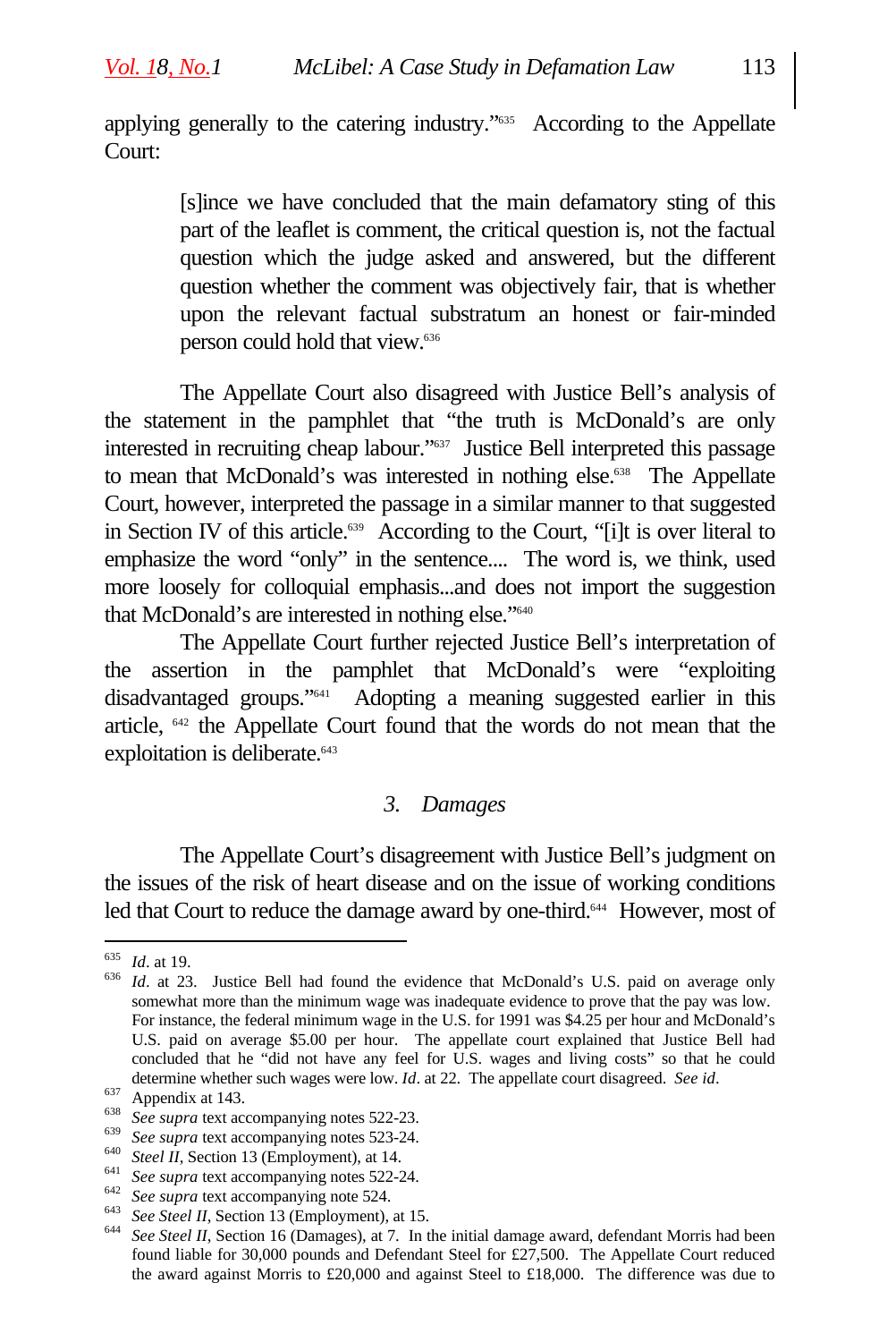the reduction was due to the Appellate Court's conclusion that appellants had established the defense of justification regarding the risk of heart disease. Because the Appellate Court concluded that Justice Bell had "taken account of the fact that the evidence 'did disclose unsatisfactory aspects of working conditions,'" even though he did not find that they were "bad," the reduction in the award based on the Appellate Court's finding that the statements regarding working conditions were "fair comment" was small.<sup>645</sup>

## C. THE JURISPRUDENCE OF THE EUROPEAN COURT OF HUMAN RIGHTS APPLIED TO THE MCDONALD'S APPELLATE COURT OPINION

It order to assess the applicability of the jurisprudence of Article 10 of the Convention to the *McDonald's* case as modified by the Appellate Court opinion, it is helpful to first examine that Court's analysis of this issue. As discussed in Sections I and VI A above, English courts have given little attention to the Convention for two reasons. First, unlike nearly every other signatory country, it is not directly applicable in U.K. domestic law.<sup>646</sup> Second, English judges have taken the position that there is no difference between English law and Convention jurisprudence; therefore, even if the Convention were applicable, there is no reason to seriously examine the jurisprudence of the European Court when deciding English cases.<sup>647</sup> The Appellate Court in *McDonald's* repeated both themes,<sup>648</sup> but nevertheless went on to examine Article 10 jurisprudence in some depth.

The Appellate Court first considered Appellants' unsuccessful 1993 application to the European Commission on Human Rights. It should be recalled that the major focus of the1993 application had been the denial of legal aid or simplified procedures.<sup>649</sup> However, the Appellate Court stressed the language in the Commission decision most relevant to a challenge to the English substantive law of libel. Addressing the argument in the current appeal that "it was contrary to Article 10 for corporations such as McDonald's to be able to maintain actions for libel," the Appellate Court acknowledged that the question had not been raised in the 1993 application to the Commission.650 Nevertheless, the Court concluded that the Commission's "explicit decision that there was no appearance of a violation of Article 10 in the context of the parties' disparate abilities to conduct the litigation strongly

Steel's involvement in the distribution of the pamphlet for a shorter period of time than Morris. The defendants were, however, jointly and severally liable. *See id*.

<sup>645</sup> *Id*.

<sup>&</sup>lt;sup>646</sup> *See supra* notes 55, 574-77 and accompanying text.

<sup>647</sup> *See supra* note 57.

<sup>648</sup> *See Steel II*, Pt. 3 (General Law), at 19.

<sup>649</sup> *See supra* notes 76-86 and accompanying text.

<sup>650</sup> *See Steel II*, Pt. 3 (General Law), at 20.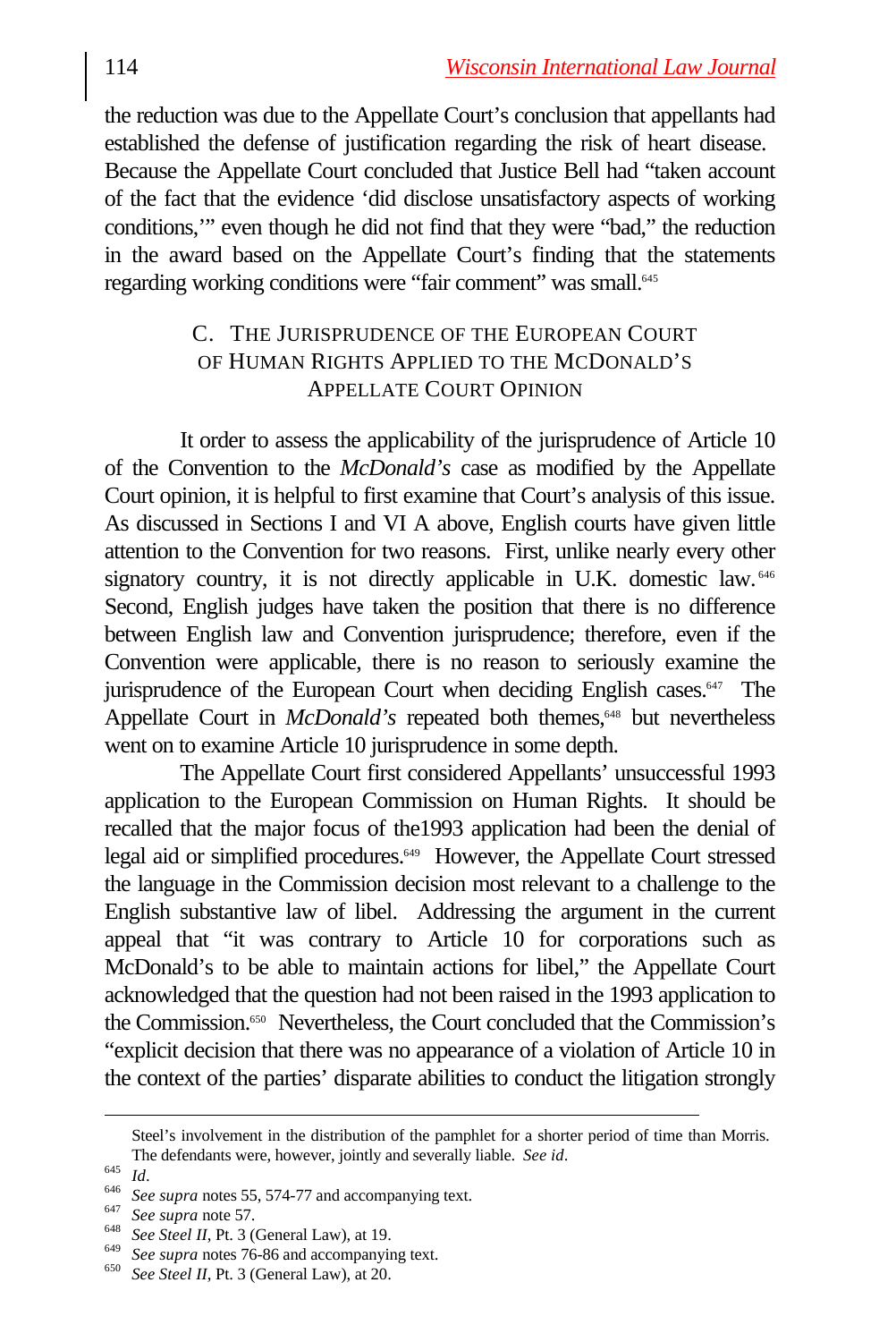suggests that the Commission considered these proceedings to be" consistent with Article  $10<sup>651</sup>$ 

The Appellate Court did not assert that the Commission decision stands for the broad proposition that the application of the substantive law of libel to the particular case was consistent with the Convention. As discussed in Section II above, such a use of the Commission decision would have been inappropriate, as it was not known at the time of the application to the Commission how that law would be applied to the facts of *McDonald's*. 652 The Appellate Court condensed the various Article 10 arguments made by appellants in the current appeal to the following:

> The appellants rely on article 10 for a variety of submissions. In essence, however, they are all to the same effect, viz: that the English law of defamation should be interpreted or, if necessary, adjusted so that by one means or another it provides a defense for appellants such as they are to claims by respondents such as McDonald's for libel in publications such as the leaflet where the libels are untrue defamatory statements of fact which the appellants nevertheless believed to be true.<sup>653</sup>

The Court then described appellants' reliance on the jurisprudence of the European Court of Human Rights as "a synthesis of a number of general observations made in individual Convention cases."654 The Appellate Court commented further "that the synthesis is loosely structured and without a clear analysis of how English law should be interpreted, or adjusted to achieve the submitted conclusion."655 No doubt Appellants' use of the Convention jurisprudence would have had more "structure" had they been represented by counsel. However, even with legal representation, the case by case, ad hoc balancing approach used by the European Court<sup>656</sup> often does make it difficult to reach conclusions regarding specific changes in domestic laws required by the Convention.

In Section II above, several European Court of Human Rights cases that were relevant to an Article 10 analysis of *McDonald's* were discussed. The Appellate Court also discussed those cases, pointing to their distinguishing features and minimizing or ignoring the similarities to *McDonald's*. The Court first distinguished *Castells v. Spain*,<sup>657</sup> asserting

- $\frac{654}{655}$  *Id.*
- $\frac{655}{656}$  *Id.*

<sup>651</sup>  $\frac{651}{652}$  *Id.* 

<sup>&</sup>lt;sup>652</sup> *See supra* text accompanying notes 77-78, 87-93.

See Steel II, Pt. 3 (General Law), at 20.

See supra notes 73, 117-22 and accompanying text.

<sup>657</sup> 14 Eur. H.R. Rep. 445 (1992).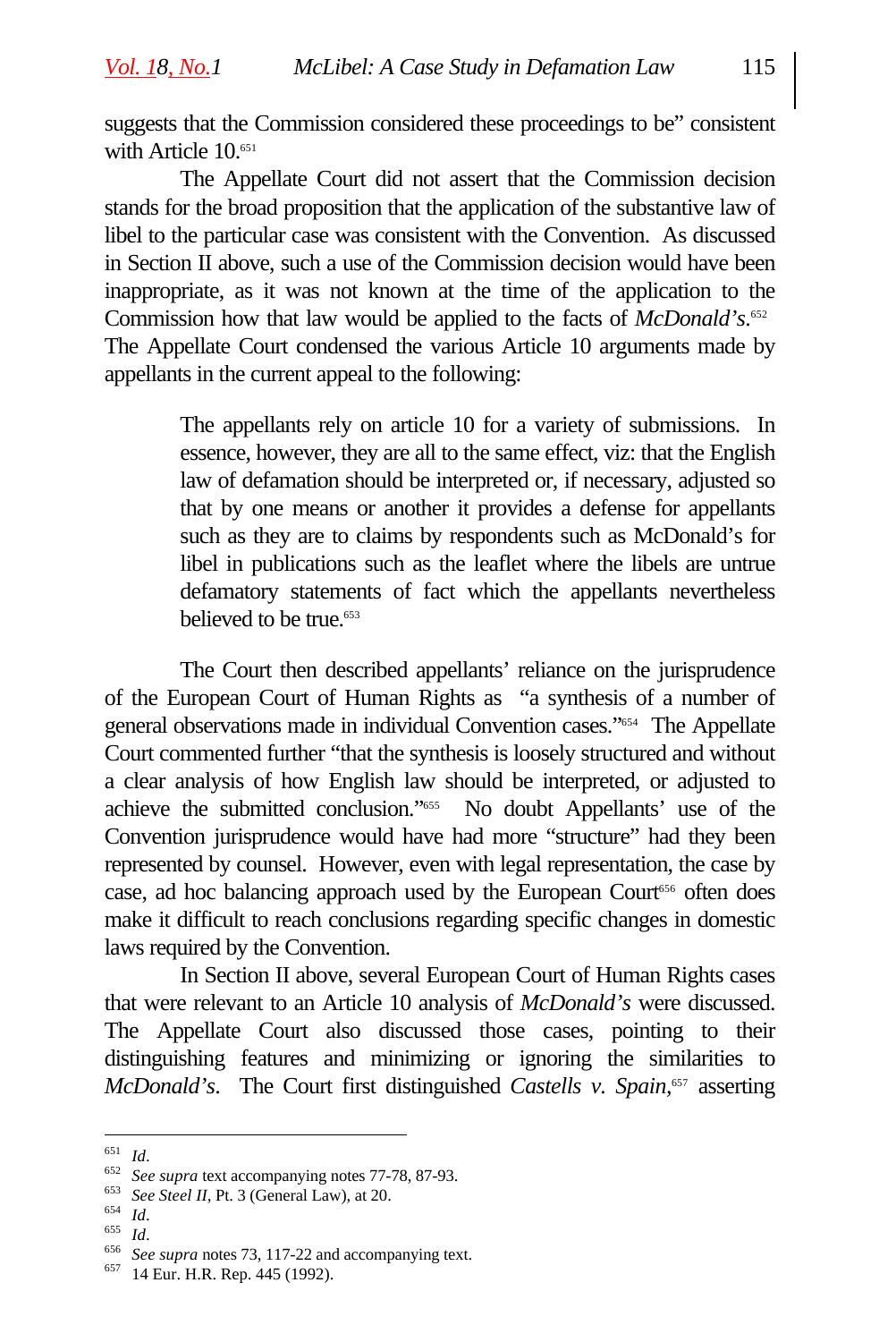that the case was specifically limited to criticism of the government.<sup>658</sup> Addressing the most relevant case, *Hertel v. Switzerland*,<sup>659</sup> the Appellate Court pointed out that Hertel's paper was not the basis of the action but rather the basis was the journal's "over-simplified and exaggerated ...conclusions and added images which associated the use of microwave ovens with death."660 Certainly the Appellate Court was correct that this was one of the factors referred to by the European Court of Human Rights in the finding of a violation of Article 10. However, that Court did not treat that aspect of the case as significantly more important that other aspects.

Seemingly acknowledging the multifaceted mode of analysis employed by the European Court, the Appellate Court discussed several other rationales from the European Court of Human Rights' decision in *Hertel*. The *McDonald's* Appellate Court quoted *Hertel* for the proposition that "'[I]t is...necessary to reduce the extent of the margin of appreciation when what is at stake is not a given individual's pure "commercial" statements, but his participation in a debate affecting the general interest, for example, over public health."<sup>5661</sup> However, the Appellate Court oddly ignored the applicability of this argument to *McDonald's*.

The Appellate Court also stressed that *Hertel* had criticized microwaves generally, not an individual manufacturer, thus making his statements "more clearly a contribution to a general public debate."<sup>662</sup> The Appellate Court used this distinction to argue that in *Hertel* the European Court had found that the scope of the injunction was not "proper and necessary."663 The Appellate Court's point is somewhat difficult to follow in that the microwave industry's concern had been the economic effect on the sale of all brands of microwaves. A better distinction would have been to focus on comments in *Hertel* to the effect that the wording of the injunction might not leave Hertel room to advance his views in academic circles.<sup>664</sup>

Attempting to further distinguish *Hertel* from *McDonald's*, the Appellate Court described Hertel's own work as "a reasoned research study."665 However, this description clashes rather dramatically with the European Court's comments that "[I]t matters little that his opinion is a minority one and may appear to be devoid of merit."<sup>666</sup> The Appellate Court also failed to stress the comments in *Hertel* regarding the importance of open

 $\frac{662}{663}$  *Id.* 

<sup>&</sup>lt;sup>658</sup> *See Steel II*, Pt. 3 (General Law), at 20.

<sup>659</sup> *See supra* text accompanying notes 94-116 for a discussion of *Hertel*.

<sup>660</sup> *Steel II*, Pt. 3 (General Law), at 21.

<sup>661</sup> *Id*. at 21, quoting *Hertel* at 23.

<sup>663</sup> *Id*.

<sup>664</sup> *See Hertel* at ¶ 50.

Steel II, Pt. 3 (General Law), at 21.

<sup>666</sup> *Hertel*, ¶ 50.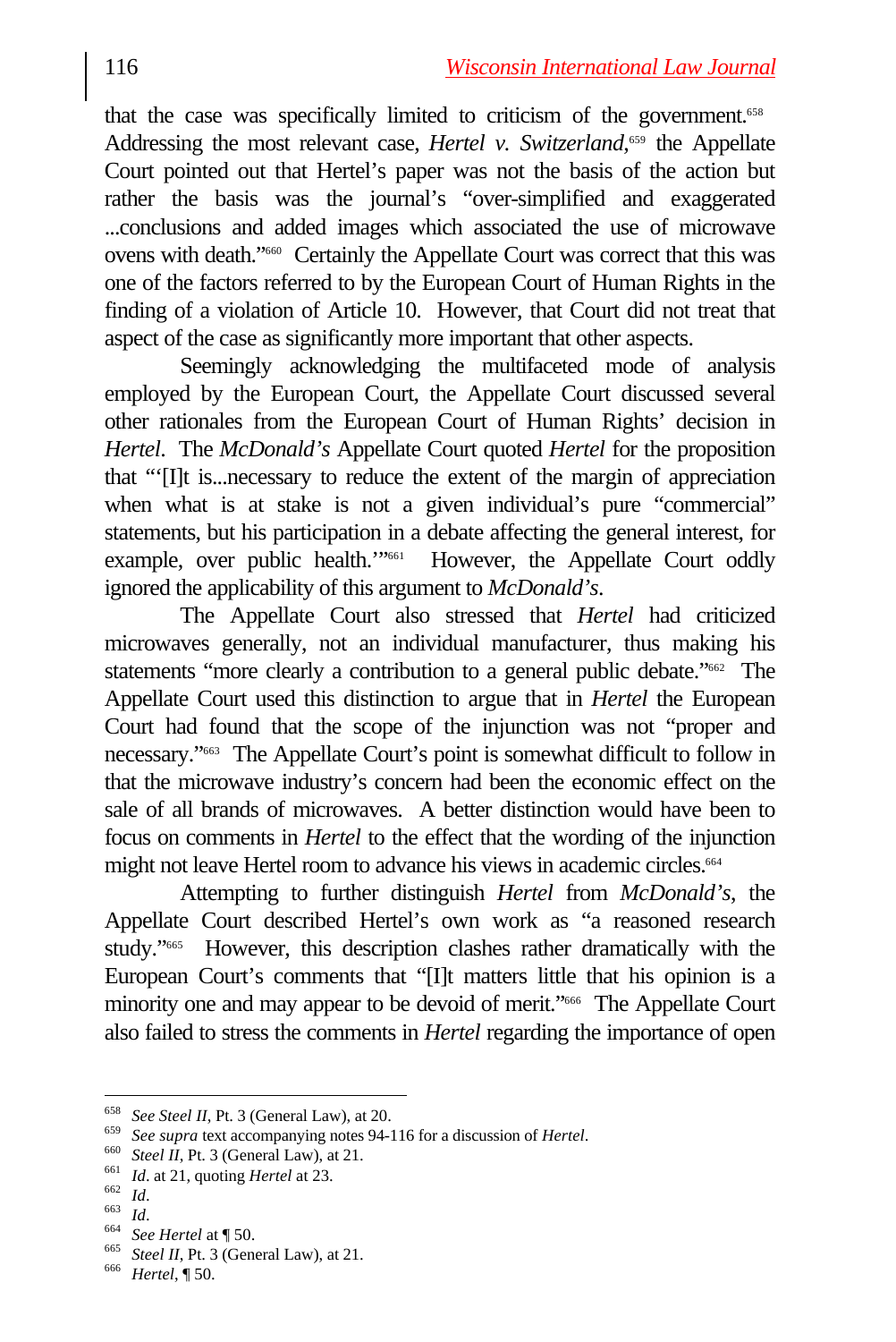debate on matters of importance to the public.<sup>667</sup> Likewise, the Appellate Court did not focus on the problem of restricting speech in a "sphere in which it unlikely that any certainty exists"668—a problem that is particularly relevant to the statements in the pamphlet regarding health concerns.

Certainly *Hertel* does not inevitably lead to the conclusion that *McDonald's* should be found to violate Article 10. However, the Appellate Court downplayed the relevance of *Hertel,* particularly with regard to the European Court's discussion of the proper treatment of matters of scientific dispute. All the health allegations in the pamphlet, including the connection to heart disease, cancer, food poisoning, pesticides, antibiotics, and hormones are in this category. As seen above, the Appellate Court only reversed one of the trial court's conclusions on liability for the statements regarding health,<sup>669</sup> despite the existence of what appeared to be a good deal more scientific support for all of the allegations than those involved in *Hertel*.

The Appellate Court also addressed *Thorgier v. Iceland*670 which involved allegations of police brutality against unnamed members of a police department. <sup>671</sup> The Court acknowledged that the European Court in *Thorgier* had refused to "distinguish between political discussion and discussion of other matters of public concern."672 But the Appellate Court did not focus on that issue or on the importance given in *Thorgier* to the fact that the petitioner was merely relating information given to him by others. Rather than giving attention to these aspects of *Thorgier* that were quite analogous to *McDonald's*, the Appellate Court stressed that in *Thorgier* the "aim" of the statements were seen as "encouraging public investigation...not to defame the police force."673 For that reason the Appellate Court said the statements "bore on matters of serious public concern."<sup>674</sup>

The connection of "aim" to whether the expression bears on "matters of serious public concern" is not obvious. In one sense it seems that appellants intended to defame McDonald's, but their ultimate aim was to protect the public from what they saw as the evils that McDonald's and companies like them were causing. In that sense the motives of the appellants in *McDonald's* were quite similar to those of the petitioners in both *Hertel* and *Thorgier.* Certainly Appellants' motives had nothing to do with personal gain or even personal animosity. Furthermore, in nearly any contentious political or public policy debate one side will aim to discredit the opposition.

<sup>667</sup> <sup>667</sup> *See Hertel*, ¶ 47.

<sup>668</sup> *Hertel*, ¶ 50.

<sup>669</sup> *See supra* notes 611-16 and accompanying text.

 $^{670}$  14 Eur. H.R. Rep. 843 (1992).

 $^{671}$  See discussion of *Thorgier*, *supra* notes 126-27 and accompanying text.

 $^{672}$  *Steel II*, Pt. 3 (General Law), at 22.

 $\frac{673}{674}$  *Id.*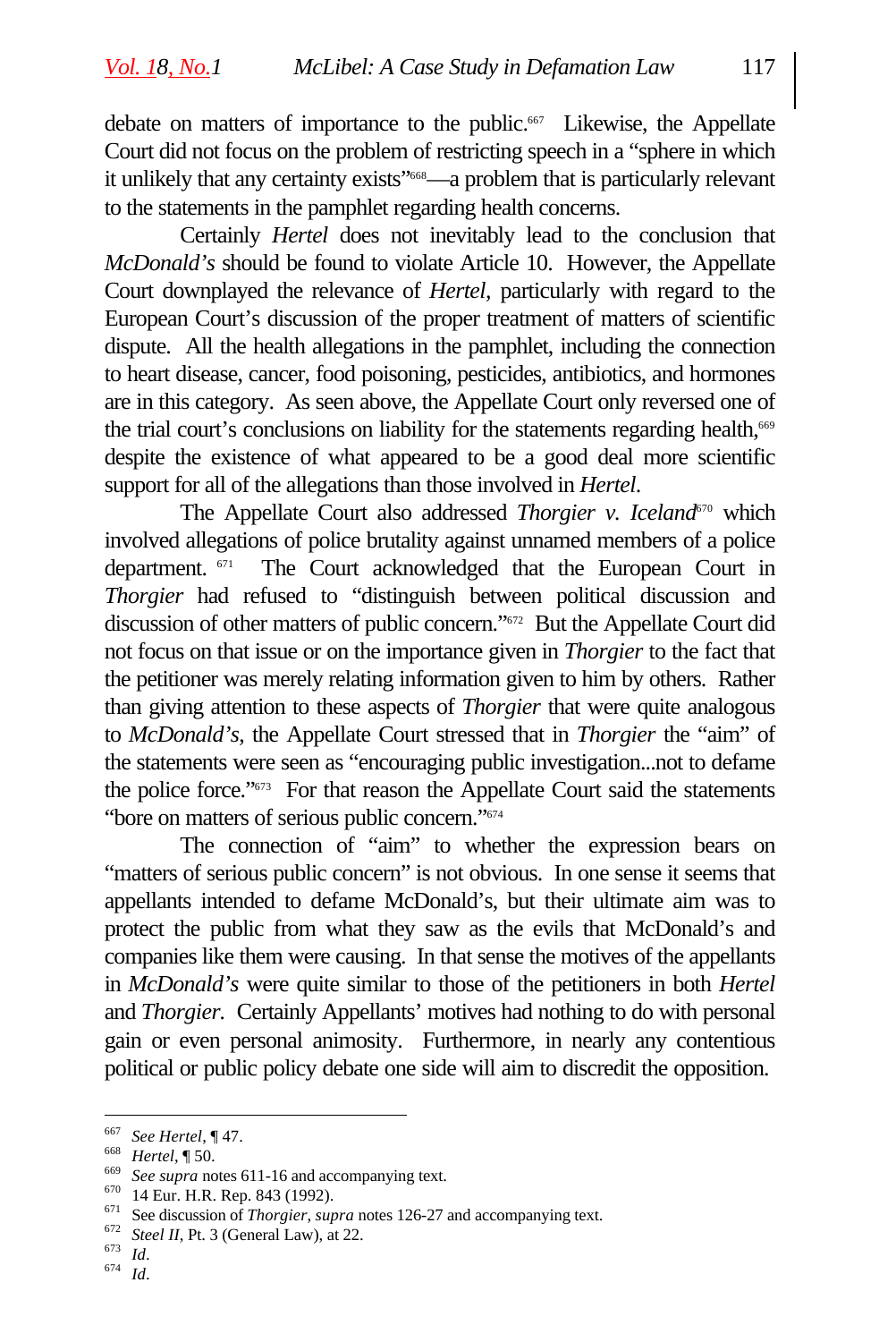Indeed, in the purely political context the aim of one candidate is often quite selfish, yet the European Court would surely not refuse protection for such expression due to the self-interest of the speaker.<sup>675</sup>

Appellants attempted to use *Thorgier* for the proposition that because they were "reporting what had been said by others [i]t would be unreasonable to require that the truth...be established."<sup>676</sup> Indeed, Appellants asserted that their case was particularly strong because, unlike "*Thorgier*, the pamphlet had been written by others."677 The Appellate Court repeated but did not respond to that allegation. Instead that Court asserted rather obliquely that "*Thorgier* was decided mainly on the facts."678 The Court also stressed that the case involved "a criminal sanction."<sup>679</sup> But the European Court had merely pointed out that "the conviction and sentence were capable of discouraging open discussion of matters of public concern."680 If a conviction requiring a fine of 10,000 Icelandic Kronars, the equivalent of less than \$250,681 would discourage open discussion on matters of public concern, certainly the specter of a civil lawsuit by one of the largest corporations in the world must be even more of a discouragement. The fact that the lawsuit would be tried in a jurisdiction giving the highest damage awards in Europe, and denying legal aid to indigent defendants, must also be factored in when considering the relative discouragement to discussion on matters of public concern involved in *Hertel* and *McDonald's*.

The Appellate Court cited an earlier English Appellate Court opinion which had explained *Thorgier* as standing for the '"unreasonableness of requiring the defendant to prove the truth of a statement which did not implicate any specific officer.'"682 Certainly the European Court in *Thorgier* stressed the "unreasonable, if not impossible task" of proving truth.<sup>683</sup> But

<sup>&</sup>lt;sup>675</sup> Motive is relevant in English law to the issue of "malice," which defeats a defense of "fair comment." *See supra* note 195 and accompanying text. In the United States motive is seemingly no longer an important factor in a defamation action. Malice under the *New York Times* standard is defined as "reckless disregard of the truth," which is not the same as the common law meaning in either the U.S. or England. Although ill will may be relevant to "reckless disregard," it is certainly not the determining factor. See discussion of reckless "disregard of the truth," *supra* notes 177-79 and accompanying text.

Motive did play an important role in the European Court's finding that the broadcast of racist speech in Jersild v. Denmark, 298 Eur. Ct. H.R. (ser.A), 19 E.H.R.R. 1 (1994), could not be criminally prosecuted. The journalist's intent had been to expose rather than to propagate the expression.

<sup>676</sup> *Steel II*, Pt. 3 (General Law), at 22.

 $\frac{677}{678}$  *Id.* 

 $\frac{678}{679}$  *Id.* 

 $\frac{679}{680}$  *Id.* 

 $^{680}$  *Thorgier*, at 867, [68.]

The \$250 figure is based on the exchange rate of 41.06 Kroners per dollar on June 16, 1986, the date the fine was assessed. The Cultural Counselor of the Icelandic Embassy, Maria Gylfadottiry, obtained the exchange rate information for the author from the Central Bank of Iceland.

<sup>682</sup> *Steel II*, Pt. 3 (General Law), at 22, quoting *Reynolds* at 906.

<sup>683</sup> *Thorgier* at 866, ¶ 66.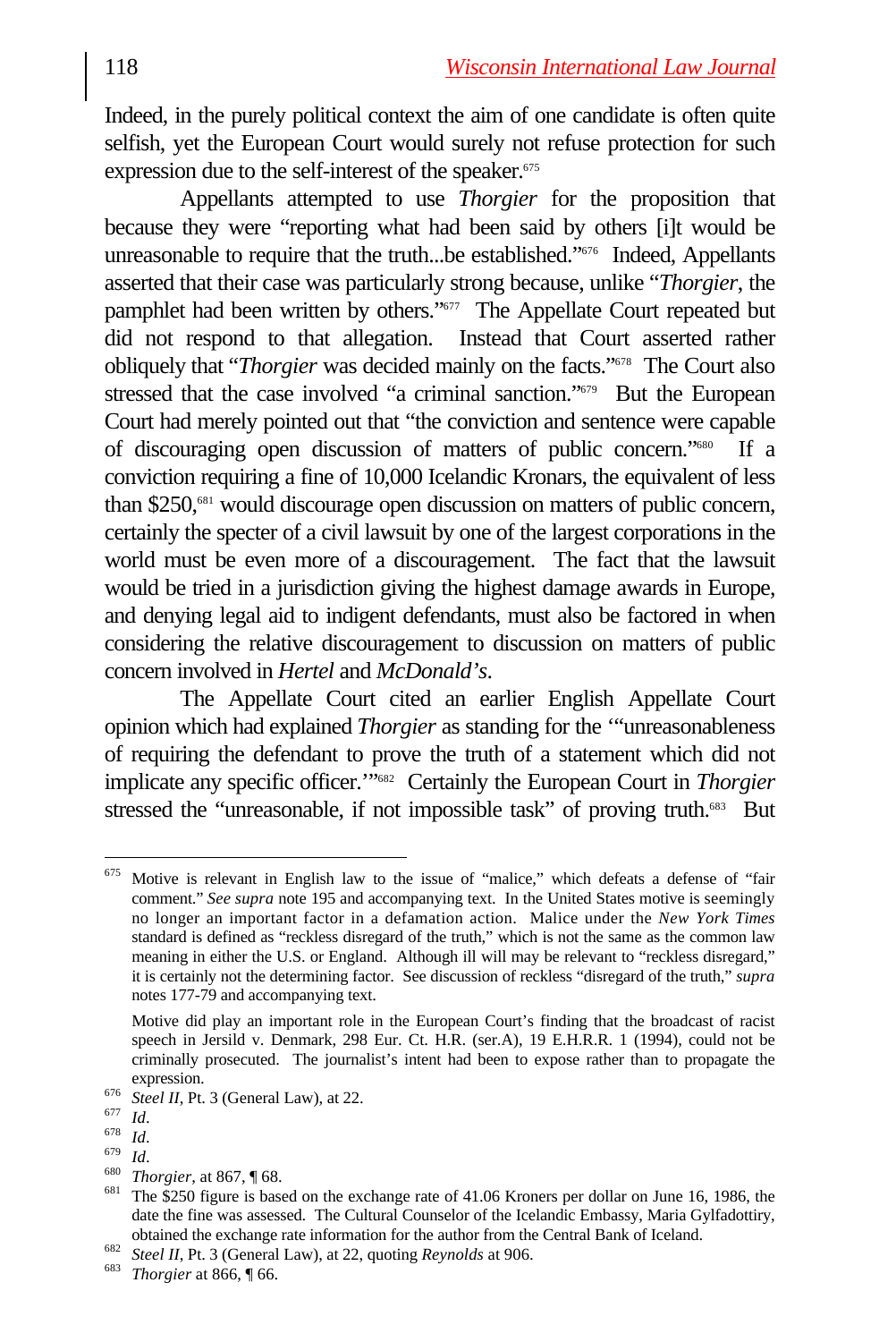the unreasonableness of the task was not simply due to the unnamed perpetrators; rather, the European Court's discussion of the task focused primarily on the fact that the applicant was writing about what others had said.<sup>684</sup> Seemingly acknowledging that the English Appellate Court in the earlier case had over simplified the significance of *Thorgier*, the *McDonald's* Appellate Court concluded that:

> In our view, *Thorgierson* illustrates particular circumstances in which restrictions on freedom of expression may offend article 10, but it does not support a general principle that those who publish what has been said by others should be immune from proceedings for defamation whatever the circumstances. We consider that these Convention cases generally illustrate how article 10 is to be applied in particular cases, but that they give no support for any submission that the composite balance of the English law of libel contravenes the article.<sup>685</sup>

The Appellate Court went on to explain why the "composite" balance of the English law of libel does not conflict with Article 10. The Court stressed that defenses of fair comment and qualified privilege are available in appropriate circumstances.<sup>686</sup> That Court also explained that:

> The English law of defamation is itself a mature body of law developed over several centuries in a democratic society with the very purpose of providing a proper and necessary balance between freedom of expression and protection of reputation. This means that an inquiry to determine what the English law of defamation is or ought to be asks the very same questions as an inquiry to determine

<sup>684</sup> The European Court in *Thorgier* explained that:

With regard to the other factual elements contained in the articles, the Court notes that these consisted essentially of references to "stories' or rumors"—emanating from persons other than the applicant.... As was pointed out by the Commission, it has not been established that this "story" was altogether untrue and merely invented. Again, according to the first article, the applicant had found out that most people knew of various stories of that kind, which were so similar and numerous that they could hardly be treated as mere lies.... In short, the applicant was essentially reporting what was being said by others about police brutality. He was convicted by the Reykjavik Criminal Court of an offense under Article 108 of the Peal Code partly because of failure to justify what it considered to be his own allegations, namely that unspecified members of the...police had committed a number of acts of serious assault...as well as forgery and other criminal offenses. In so far as the applicant was required to establish the truth of his statements, he was in the Court's opinion, faced with an unreasonable, if not impossible, task.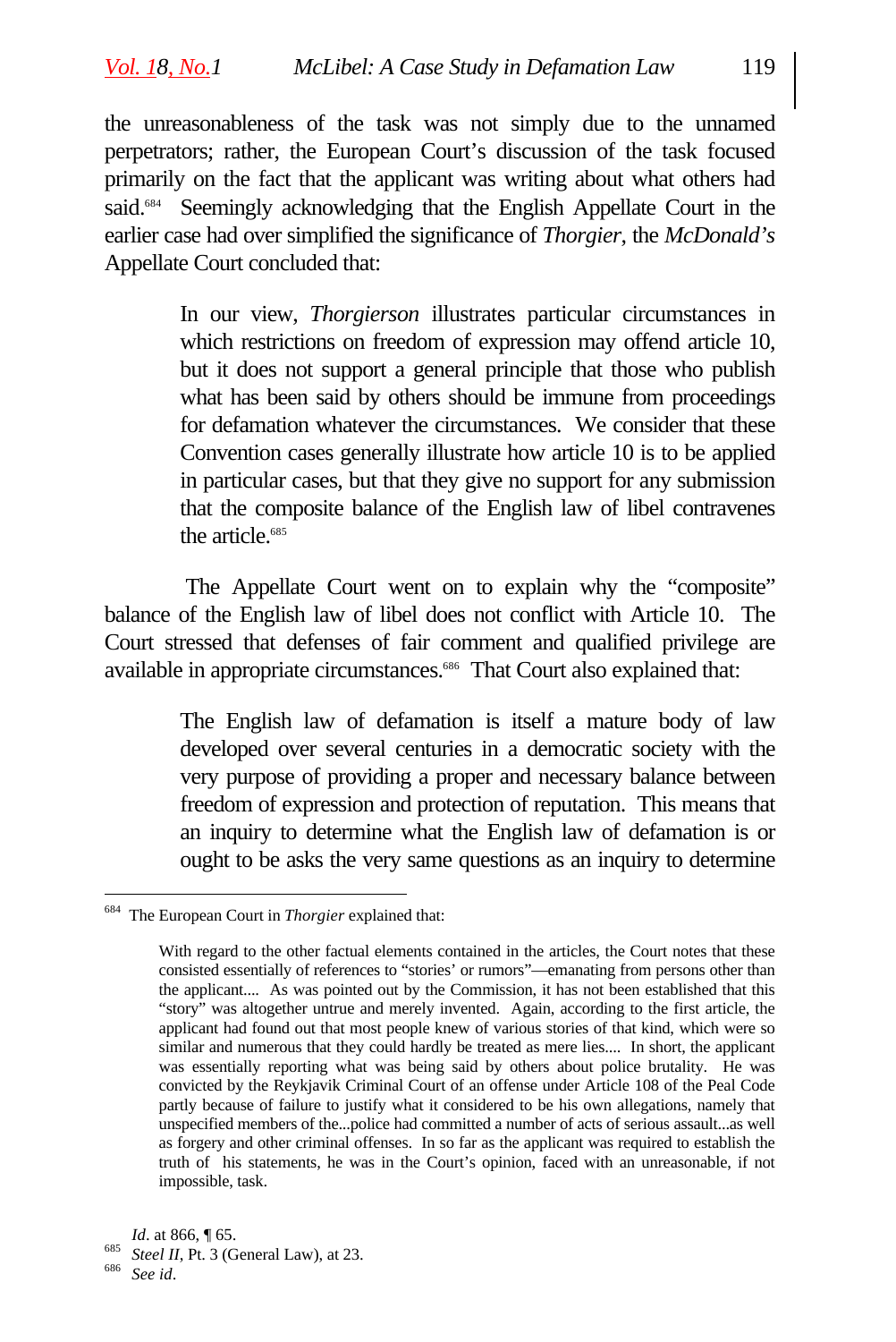whether the English law of defamation is in accordance with article 10.687

When evaluating the *McDonald's* Appellate Court's bold defense of English libel law, several important factors should be recalled. First, the U.K. is one of the few countries in Europe to have a strict liability standard for libel.688 Second, damage awards for libel are much higher in English courts than anywhere else in Europe<sup>689</sup>—so much so that the plaintiffs from around the world bring suit in England, sometimes on the basis of the distribution of a handful of publications in a foreign language.<sup>690</sup> Third, despite its "mature body of law developed over several centuries in a democratic society," the U.K. has had to defend against charges of violation of the Convention in cases before the European Court of Human Rights more frequently than all but one other signatory country.<sup>691</sup> Several of these cases involved violations of Article 10,<sup>692</sup> despite the English Courts' frequent comments that their law is totally consistent with that provision."<sup>693</sup>

The Appellate Court's assertion that the English law of defamation is clearly consistent with Article 10 is subject to serious question. Nevertheless, that Court did point to some significant distinguishing factors between *McDonald's* and the Convention jurisprudence relied upon by appellants. Given the European Court's ad hoc balancing analysis, it is quite possible that a violation of the Convention will not be found by that Court should the case end up in Strasbourg. However, that result would primarily be because the Appellate Court itself overturned the weakest links in the trial court opinion. These reversals were discussed in Section B above. Had the Appellate Court left standing liability for defamation with respect to these issues, it would have been blatantly obvious that "the composite" of English law as applied in *McDonald's* did not provide adequate breathing space for criticism and comment as required by Article 10.

The Appellate Court's opinion in *McDonald's* is significantly less oppressive to freedom of expression than the trial court opinion. However, the remaining liability is probably still more restrictive of expression than would be expected under the defamation law of most other European countries. Furthermore, a reasonable case can be made that the holdings are inconsistent with important principles established in the European Court of Human Rights' jurisprudence. Should the European Court of Human Rights

<sup>687</sup> *See id*.

<sup>688</sup> *See supra* note 24 and accompanying text.

<sup>&</sup>lt;sup>689</sup> *See supra* notes 25, 35-38 and accompanying text.

<sup>&</sup>lt;sup>690</sup> *See infra* note 745 and accompanying text.

<sup>&</sup>lt;sup>691</sup> *See supra* note 56 and accompanying text.

 $\frac{692}{693}$  *See supra* note 54.

<sup>693</sup> *See e.g. supra* note 57.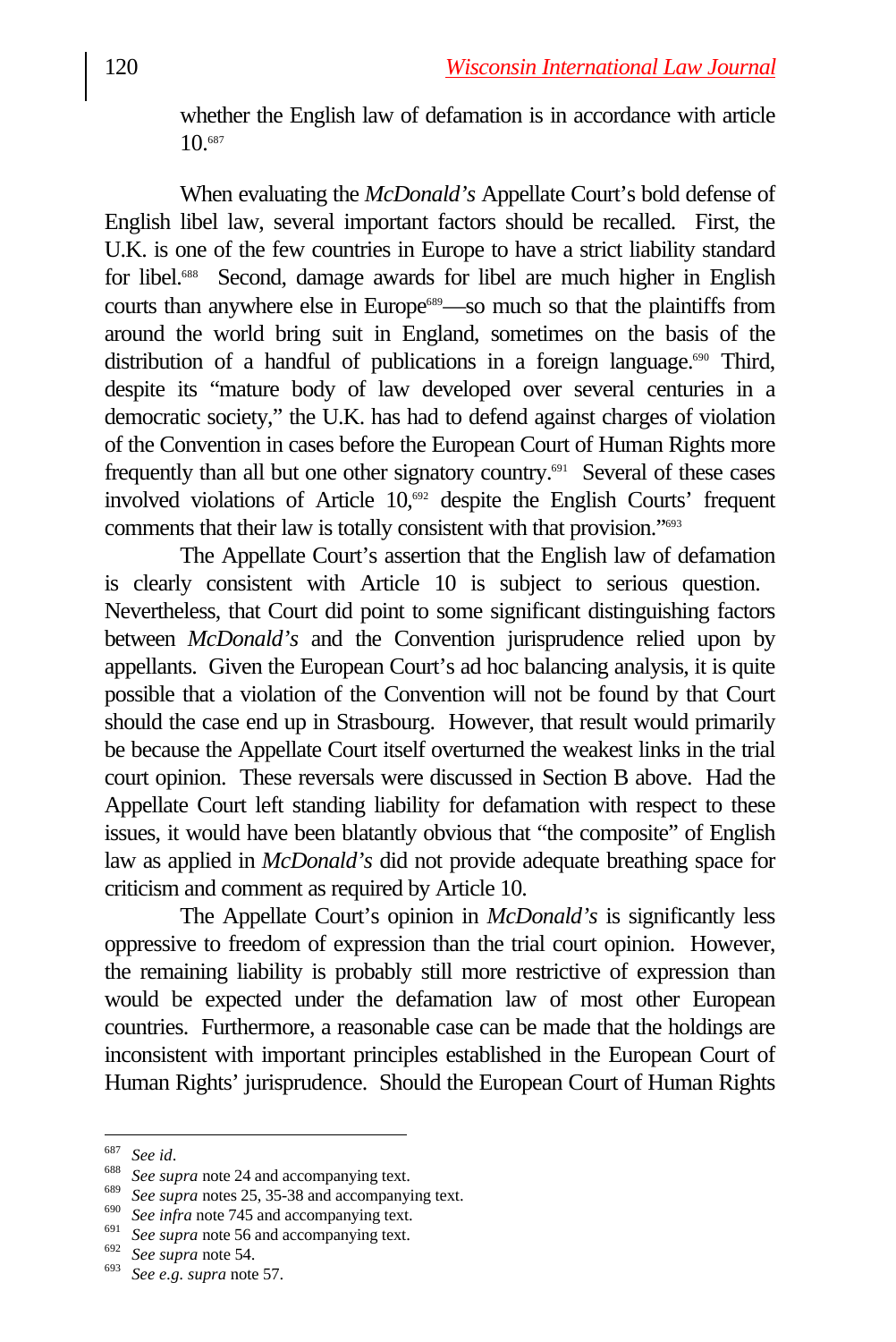find that some or all of the bases for liability left in place by the Appellate Court violate the Convention, that Court could approach an analysis in several different ways. As noted frequently in this article, the European Court's jurisprudence has to date been applied in an ad hoc manner. When a violation is found the Court ordinarily simply lists those aspects of the case that make the burden on expression seem particularly severe.694 Usually the Court does not even indicate which of the listed factors are more significant than others.695 Absolute rules, such as those developed by the U.S. Supreme Court, are rare. <sup>696</sup>

Applying the jurisprudence of the European Court of Human Rights to the issues in *McDonald's* would be very complex because the pamphlet contains so many different allegations. As pointed out in Section IV above, the arguments for a finding of a violation of the Convention regarding some of the bases for defamation liability are a good deal stronger than others. Also, for Morris and Steel to show that their liability for defamation is entirely inconsistent with the Convention they could not simply look to one of the principles relied upon in previous cases, or even to a given set of principles. Some of these principles are relevant to some of the bases for liability, while other principles are relevant to other bases. It will be recalled that the trial in this case was the longest in English history and resulted in a 750 page trial court opinion.697 It is quite likely that if the European Court of Human Rights ultimately decides this case their judgment will be the longest in the history of that Court's jurisprudence.

Finding a violation of the Convention with respect to some of the allegations in the pamphlet would require the European Court to take general principles discussed in prior cases and apply them to fact situations that are significantly different from those to which the principles were originally applied. Certainly there would be nothing shocking or unusual in such a progression. This process is common to judicial bodies charged with the application of rights' guarantees, and is not new to the European Court of Human Rights.<sup>698</sup> European civil libertarians would no doubt applaud such

<sup>694</sup> *See, e.g., Hertel* ¶ 48-50, *Thorgeir* ¶ 63-68.

<sup>695</sup> *See id.*

<sup>696</sup> An exception is found in *Castells v. Spain*, 14 Eur. H.R. Rep. 445 (1992), in which the Court asserted that in a criminal defamation case proof of truth must be an available defense.

Were the European Court to impose a rule that must be applied in defamation actions under Article 10, the Court might require some element of fault. Such a rule would be consistent with the law in most European countries. *See supra* note 24. However, that rule would be totally inconsistent with hundreds of years of English defamation law. Therefore, this approach would entail a very controversial step. The European Court has not to date suggested that fault is a necessary factor in a defamation or insult cases.

<sup>697</sup> *See supra* text accompanying notes 5-6.

<sup>698</sup> *See*, *e.g.*, *Judgments in the Cases of* Lustig-Prean and Beckett v. The United Kingdom *and* Smith and Grady v. The United Kingdom, (Nov. 2, 1999) <http://www.dhcour.coe.fr/eng/ PRESS…20Court/Lusting-Prean%20epresse.htm> the recent controversial decision by the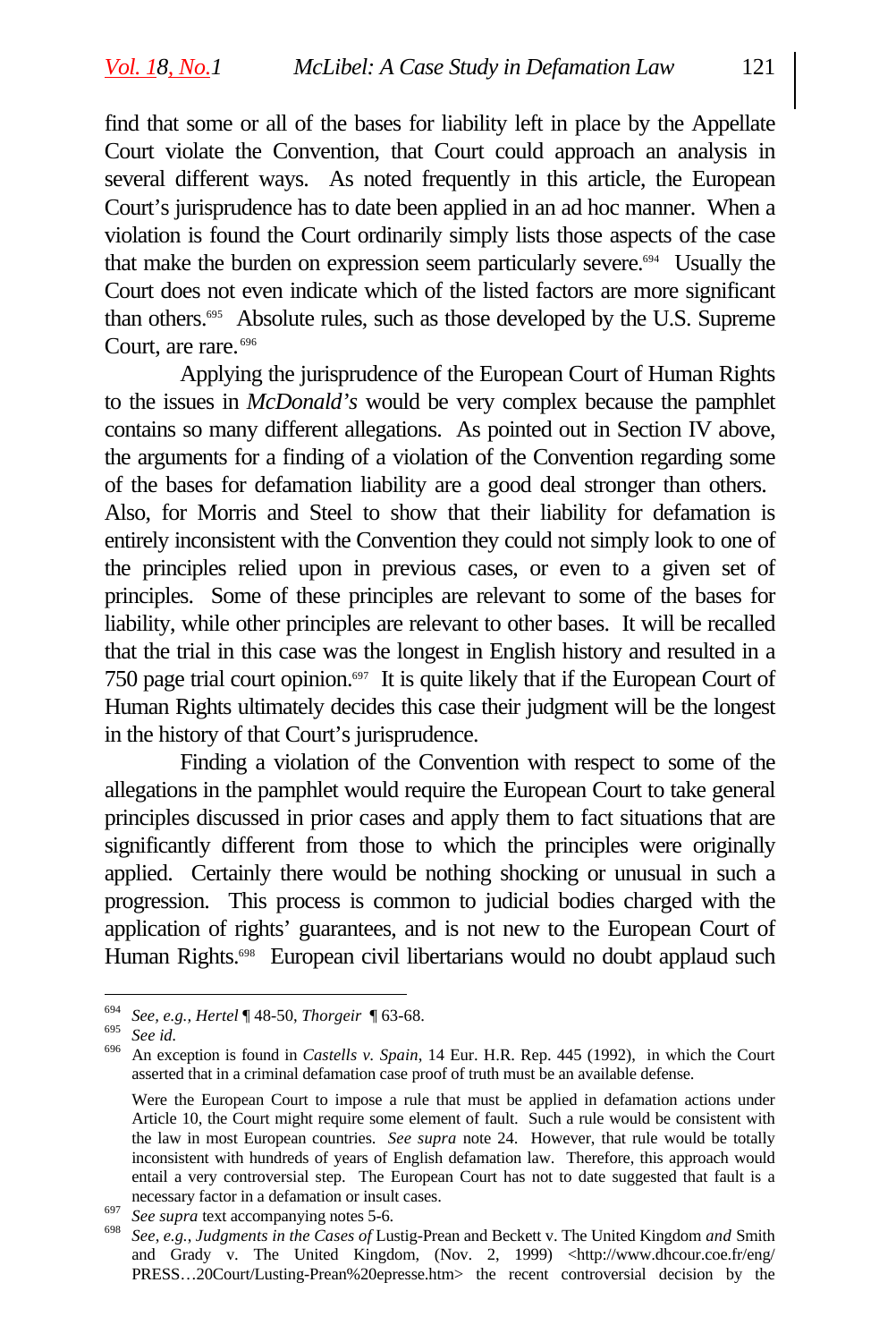an expansion of protection. Although the expansion would bring the protection afforded by Article 10 closer to the very speech protective stance of the U.S. Supreme Court, U.S. jurisprudence would remain considerably more speech protective.

Summarizing the manner in which the European Court could proceed to find that Morris and Steel's liability for defamation is entirely inconsistent with the Convention is difficult due to the multifaceted aspects of the case described above. The attempt to do so below will be organized by reference to principles the European Court has looked to in previous cases in which violations have been found.

As noted in Section II above, the European Court has expressed concern regarding the difficulty defendants may have in proving the truth of statements that are the basis for a legal action against them. This has been a factor in several different kinds of cases. The most extreme form of difficulty was faced by the defendant in *Castells v. Spain* which involved liability for insult under a statute that did not even have the possibility of a defense of truth. Therefore, other than the general language supporting a dialogue on questions of public concern, *Castells* is not of much help to Morris and Steel.

The most relevant case to Morris and Steel's argument regarding difficulty of proof is *Hertel v. Switzerland*, discussed extensively in Section II above.<sup>699</sup> The general remarks of the Court regarding the importance of an open public dialogue on matters of public importance are applicable to all of the allegations of defamation in *McDonald's*. However, the most helpful aspect of the Court's opinion in *Hertel* regards the difficulty of proving the truth of matters of scientific controversy.700 Indeed, the Court went so far as to comment that even allegations that may appear to be "devoid of merit" must be protected in the scientific area in which "it is unlikely that any certainty exists."701 All of the health allegations in the pamphlet involved matters that lacked certainly, some had a great deal of respectable scientific support, and all had at least a modicum of respectable scientific support, unlike the statements involved in *Hertel.* Thus, Morris and Steel would seem to be on very firm ground in arguing that none of the allegations regarding danger to health from their products should be the basis for defamation liability consistent with Article 10. The policy concern to encouraging dialogue on these issues is particularly strong. When a huge corporation, with ample resources to respond to critical allegations regarding dangers to

European Court of Human Rights finding that the U.K. had violated Article 8 (respect for private and family life) by an absolute ban on homosexuals in the military.

<sup>&</sup>lt;sup>699</sup> *See supra* text accompanying notes 94-116.

See supra text accompanying notes 111-12.

<sup>701</sup> *Hertel*, ¶ 50.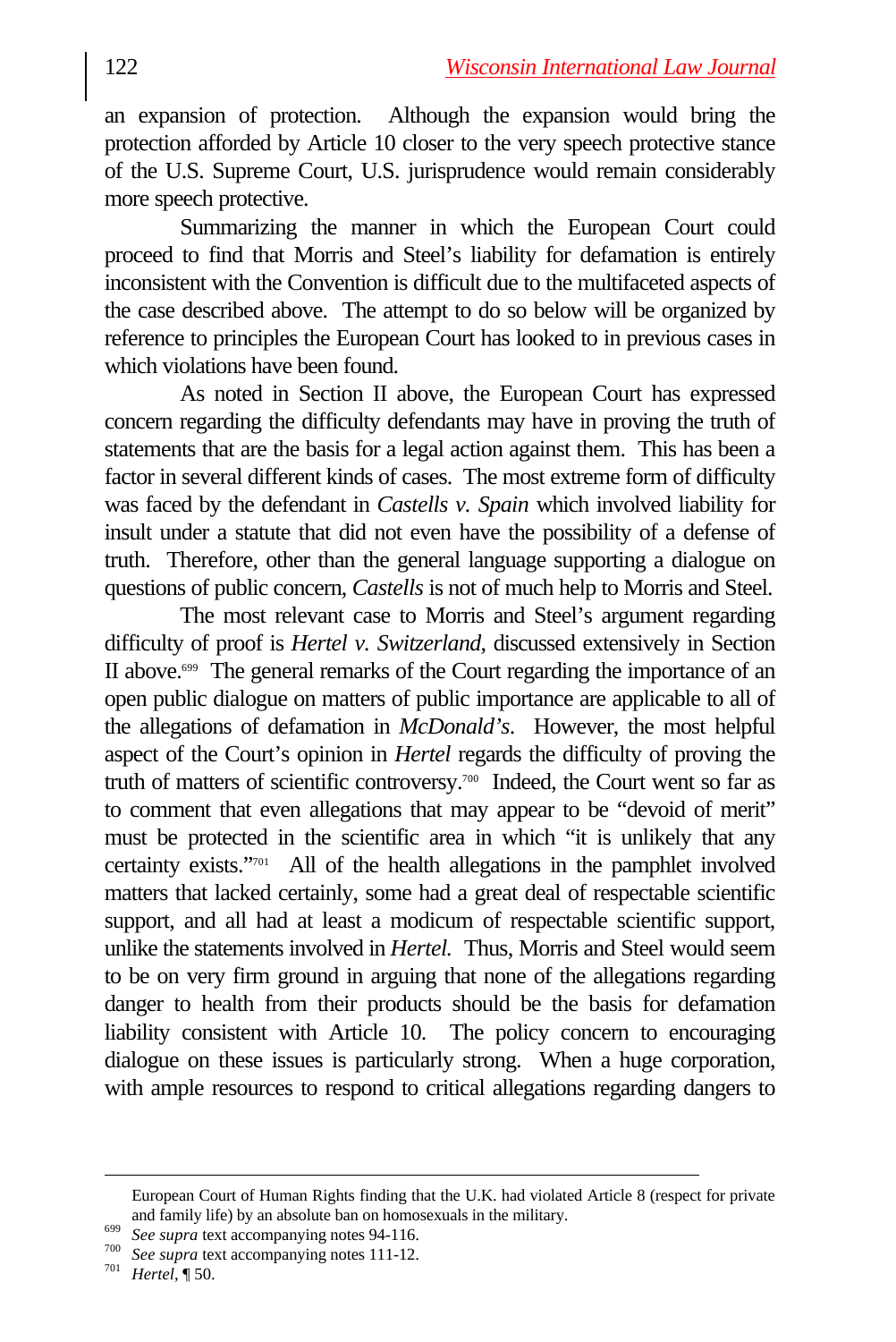health from their product uses the law to squelch such discussions in order to avoid a possible loss of profits, the issue is framed quite starkly $702$ 

The more difficult question facing the European Court would be how far to extend the general concern for difficulty of proof of truth outside the area of scientific controversy. In *Thorgier,* in which difficulty of proof was an important factor,<sup>703</sup> there was no issue of scientific controversy, and the allegations were factual, so that it cannot be said that it was actually impossible to prove their truth. The European Court could find important and relevant the difficulty defendants had in getting access to factual information, such as the Third World sources of McDonald's products, and the actual effect of McDonald's practices on the people and the environments in those countries. The defendants' lack of resources and representation could be found to be relevant to that question. If so, the Court could either consider this factor to be just one of a number of relevant concerns, or the Court could agree with appellants that a large multinational corporation should not be able to sue for libel. Alternatively, the Court might adopt the U.S. rule, at least in such one-sided contests as that in *McDonald's,* that the plaintiff should have the burden of proving falsity.<sup>704</sup>

In *Thorgier,* the Court simply stressed that because the defendant was reporting what a number of other persons had said about the conduct of the police it would have been very difficult for him to determine the truth. The question of how the issue of difficulty of proof is developed by the European Court would be particularly important to the way that Court would treat those allegations in the pamphlet that appeared to be allegations of fact, but at least based on the evidence adduced at trial, were either untrue or could not be proven by the defendants to be true. The clearest examples of such

<sup>702</sup> <sup>702</sup> A similar problem was involved in another high profile English case, *Upjohn Company v. Oswald*, Q.B. (May 27, 1994) available in LEXIS, England and Wales Reported and Unreported Cases. The case involved allegations of manipulation of data on studies dealing with the safety of the sleeping drug Halcion. Upjohn successfully sued a U.S. scientist for defamation based on statements made in the New York Times. The BBC was also found liable in the case based on statements made in a television broadcast. Upjohn, a U.S. company, never sued in the United States for the statements made by the U.S. scientist in the New York Times. *See* discussion in *Chips are down at McDonald's* THE GUARDIAN 19, March 15, 1994.

<sup>703</sup> *See supra* notes 126-27, 671-84 and accompanying text. Morris and Steel had argued that *Thorgier* should be interpreted to stand for that proposition that there should be an absolute rule that repeating what has been said by others cannot be the basis for defamation. Such a rule would provide more protection for expression in many instances than that given under the constitutional standards established by the U.S. Supreme Court. *See supra* notes 177-79 and accompanying text. It seems unlikely that the European Court would go this far. In addition to the quite extreme protection for expression such a rule would provide, as discussed above, the European Court rarely establishes absolute requirements in applying Article 10. *See supra* notes 695-97 and accompanying text.

<sup>704</sup> *See supra* notes 174-76 and accompanying text.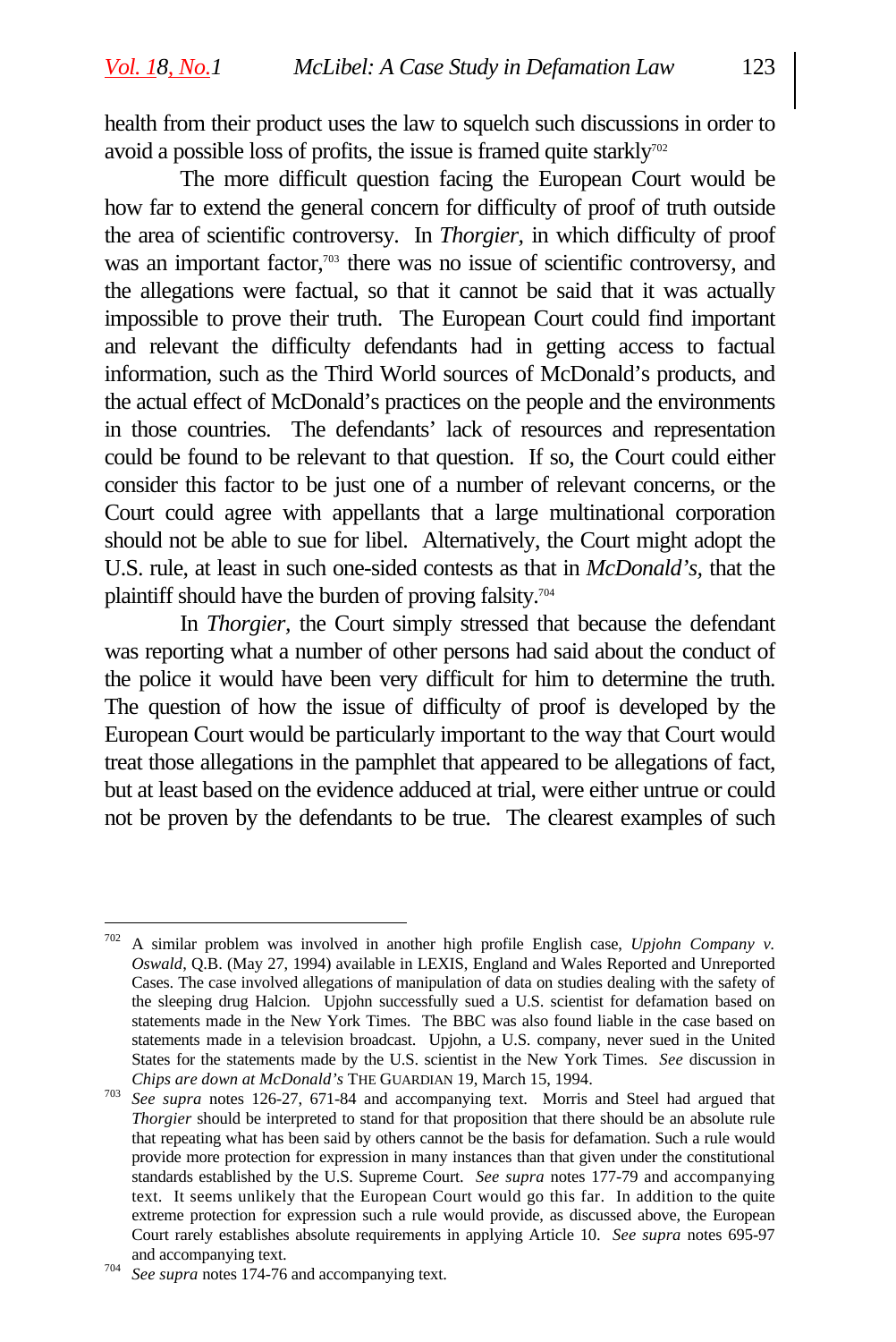allegations were those involving McDonald's alleged purchase of land<sup>705</sup> and their destruction of rainforests.<sup>706</sup>

The European Court might deal with the specific allegations regarding the purchase of land and the destruction of rainforests by concluding that even if they are factually untrue, or at least unproven, the defendants also alleged more general and indirect activities on the part of McDonalds that ultimately result in the same harm to the environment and indigenous people. Therefore, the general "sting" of these allegations were true, even though some of the specific factual allegations were untrue. Thus it would be an undue burden on expression under Article 10 for the defendants to be liable for defamation for the few specific untrue statements. Although the suggested analysis might be generally consistent with the Court's tendency to interpret expression in a manner that results in protection under Article 10,<sup>707</sup> the Court has not to date used such an analysis. Furthermore, many people would probably believe that purposely and directly burning rainforests and displacing indigenous people through the purchase of land is significantly more reprehensible than simply engaging in business activities that have the effect of causing others to do so. Thus, the European Court might view the suggested analysis as insufficiently protective of McDonald's reputation.

Both the trial and appellate courts did consider some of the general allegations that were either explicitly in or implied from the language of the pamphlet regarding the indirect effects of McDonald's business practices on rainforests and indigenous people. Both courts found these allegations to be unproven.<sup>708</sup> At least in part the courts' conclusions that these more general allegations had not been proven were related to another troubling aspect of the litigation—the trial court's interpretation of the statements in the pamphlet in an unnecessarily negative manner, and the Appellate Court's affirmation of most of those interpretations.<sup>709</sup>

The difficulty faced by a defendant in proving truth is necessarily connected to the question of how the alleged defamatory statements are interpreted. The European Court has been sensitive to the problem of domestic courts interpreting allegedly defamatory language in an extreme manner. Improper interpretation may occur in two ways. First, a court may interpret a factual allegation in a more extreme manner than is reasonable under the circumstances. The defendants therefore must prove the truth of extremely negative allegations that may not be true, and even if true, are much more difficult to prove than the milder criticisms actually made. The

<sup>705</sup> *See supra* text accompanying notes 234-36.

<sup>706</sup> *See supra* text accompanying notes 307-09.

<sup>707</sup> *See supra* text accompanying notes  $142-43$ .<br> $708$  *See supra* notes 230, 48, 266, 06, 212, 21 apr

*See supra* notes 239-48, 266-96, 312-21 and accompanying text.

<sup>709</sup> *See supra* text accompanying notes 266-96.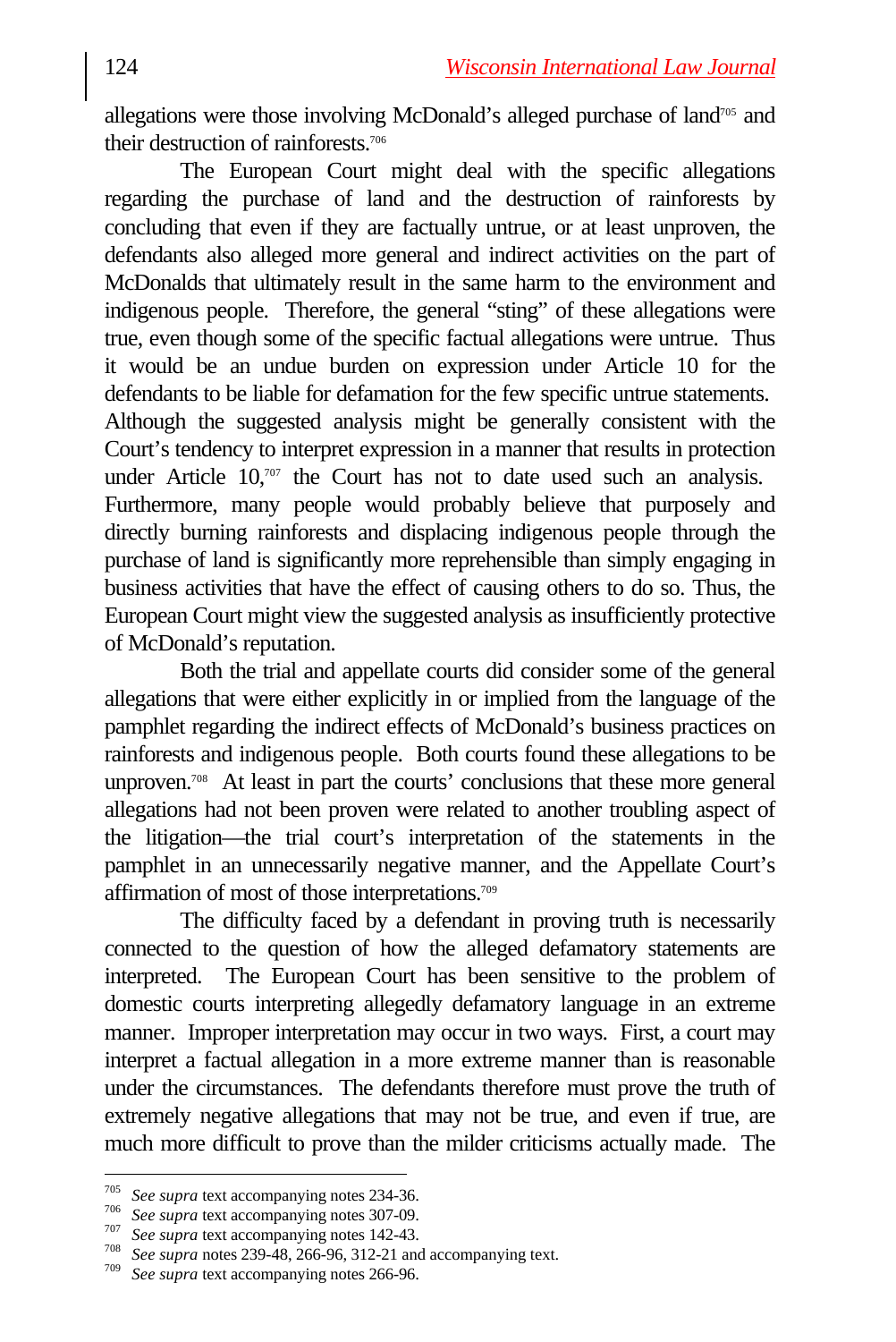*McDonald's* trial court opinion offers several examples of such excessively derogatory interpretations. As discussed above, the Appellate Court did overturn one of those interpretations; that Court concluded that the interpretation of the statements connecting McDonald's food to heart disease was too extreme and that the less extreme, correct interpretation had been proven to be true.710 However, in some other instances the Appellate Court left standing such extreme interpretations.<sup>711</sup>

A second way in which a court may improperly interpret statements alleged to be defamatory is to label statements of opinion as statements of fact. By definition it is impossible to prove the truth of an opinion. The European Court has been very sensitive to this form of improper interpretation. *Lingens v. Austria* is particularly relevant in this regard, as the Court stressed the impossibility of proving the truth of a value judgment or an opinion. As discussed in Section IV, several of the allegations that served as a basis for defamation liability in the trial court opinion were labeled as allegations of fact, even though they should have been seen as opinions. As discussed in Section B above, the Appellate Court agreed with respect to the allegation regarding the "bad" pay and working conditions, reversing the trial judge as to liability on that point. But the Appellate Court left standing liability on several other statements that likewise appeared to be opinions.712 These aspects of the case, together with the allegations relating to scientific controversy discussed above,<sup>713</sup> appear to be particularly vulnerable under the jurisprudence of the European Court of Human Rights.

## D. SUMMARY OF APPELLATE COURT DECISION

The Appellate Court's opinion in the *McDonald's* case was a substantial improvement over Justice Bell's trial court opinion. However, not unexpectedly, the Appellate Court did not initiate any dramatic innovations in English defamation law. Those aspects of the trial court opinion that were overturned appeared to be vulnerable under English defamation law. The Appellate Court's refusal to anticipate the changes that the European Convention might require when incorporated fully into domestic law under

<sup>710</sup> *See supra* text accompanying notes 611-16.

<sup>711</sup> *See, e.g.,* text accompanying notes 266-300 (McDonald's connection to Third World starvation); 266-74 (McDonald's general effect on market for beef); 424-32 (serious risk of food poisoning); 455-56 (effects on health of hormones, antibiotics and pesticides in McDonald's food); and 384, 622-27 (McDonald's food's "link" to cancer).

<sup>712</sup> *See, e.g.,* text accompanying notes 266-300 (McDonald's is to "blame" for starvation); 362-63 (plaintiffs used only tiny amounts of recycled material); 424-32 (plaintiffs cause a serious risk of food poisoning); 455-56 (antibiotics, hormones and pesticides seriously endanger health); 479-83 (plaintiffs cover-up the poor quality of their food).

<sup>713</sup> *See supra* text accompanying notes 111-12, 662-69.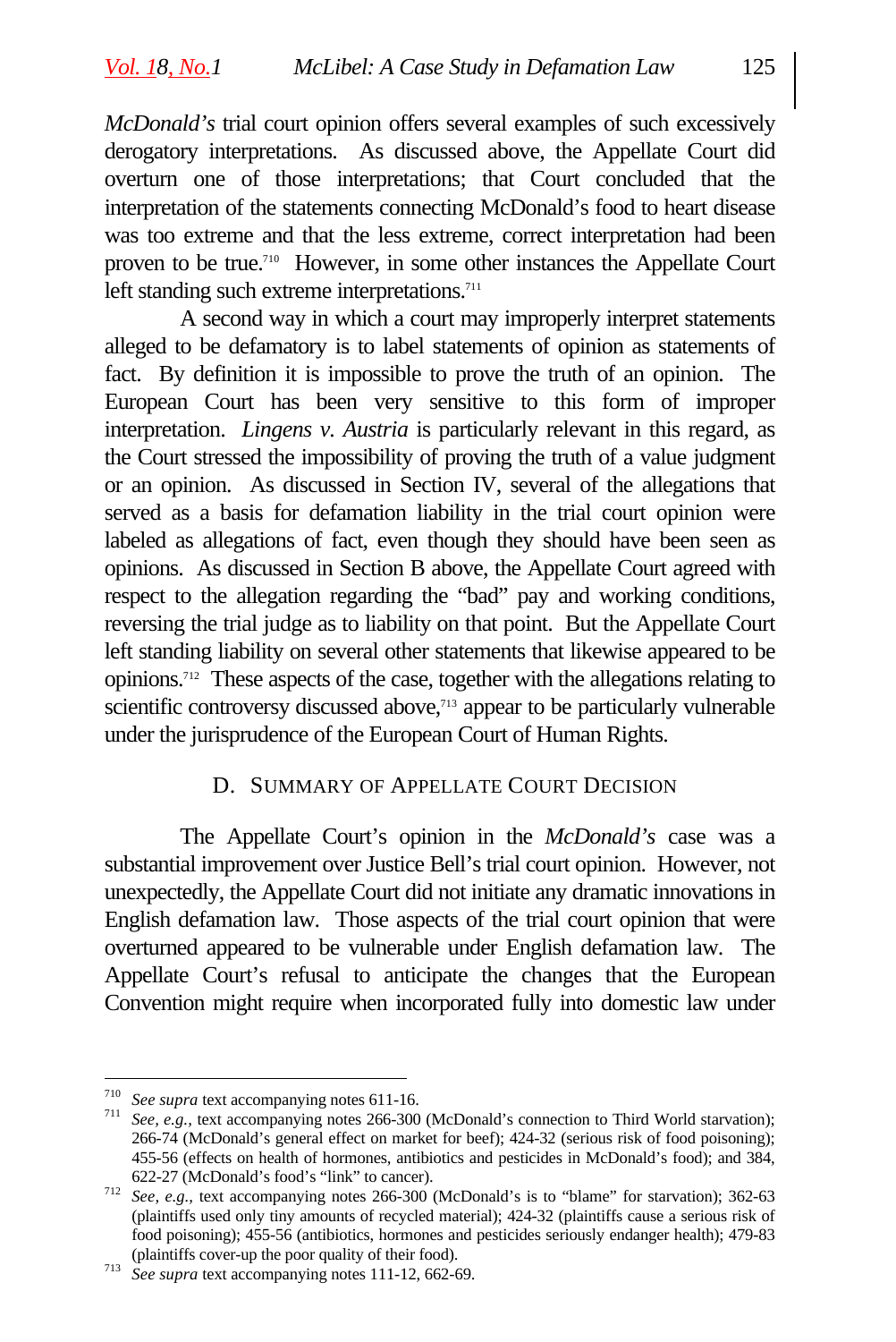the Human Rights Act of 1998 was consistent with the doctrine of Parliamentary supremacy that all English courts must respect.<sup>714</sup>

The problem with the Appellate Court opinion was not the conclusion that the Convention was inapplicable in the case before them. Rather, the difficulty for freedom of expression in England in the future stems from the fact that the Appellate Court nevertheless went on to discuss and purported to apply the Convention jurisprudence to the facts of *McDonald's*. Certainly all of this discussion was *dicta*, but quite dangerous *dicta*. That gratuitous discussion could well be an obstacle to an objective application of Convention jurisprudence once incorporation into domestic law occurs. The Appellate Court might have aided the process of eventual integration of Article 10 into domestic law by frankly acknowledging that the Convention at least casts some doubt on the application of the rigid rules of English defamation law in the *McDonald's* case. If the Appellate Court was not willing to deviate that far from the verbiage of prior cases,715 it would have been better to simply refuse to apply Article 10 jurisprudence given the existence of unambiguous English domestic law.<sup>716</sup>

It must be conceded that an acknowledgment by the Appellate court of some inconsistency between domestic law and Article 10 might have been deterred by the difficulty in deciding just how English law would have to be changed to be consistent with the Convention. As discussed above, this difficulty is related to the European Court of Human Rights' analytical method, which is to balance the interests of the speaker and the state on a case by cases basis.717 This method has the advantage of flexibility, and may make it easier for courts to find just results in specific cases. Also, by refusing to impose absolute rules, such as those mandated by the United States Supreme Court, the European Court is recognizing that various countries may have different ways of arriving at a proper balance between freedom of expression and the states' legitimate interests. The Court's flexible, multifaceted approach would be subject to criticism in a domestic legal system, because the uncertainty of application could "chill" protected expression. However, the approach is much more acceptable, and perhaps even desirable, for an international court attempting to accommodate its jurisprudence to diverse legal systems designed to deal with social and historical realities of many countries.

The English Appellate Court was quite right to address the question of consistency with Article 10 by looking to the "composite" of English defamation law.718 However, that Court's conclusion that the "composite" is

<sup>714</sup> *See* GLENDON, *supra* note 9, at 468-73.

<sup>715</sup> *See supra* note 57.

<sup>716</sup> *See R. v. Secretary of State for the Home Dep't*, *supra* note 58.

See supra text accompanying notes 74, 117-22.

<sup>718</sup> *See supra* text accompanying notes 685-87.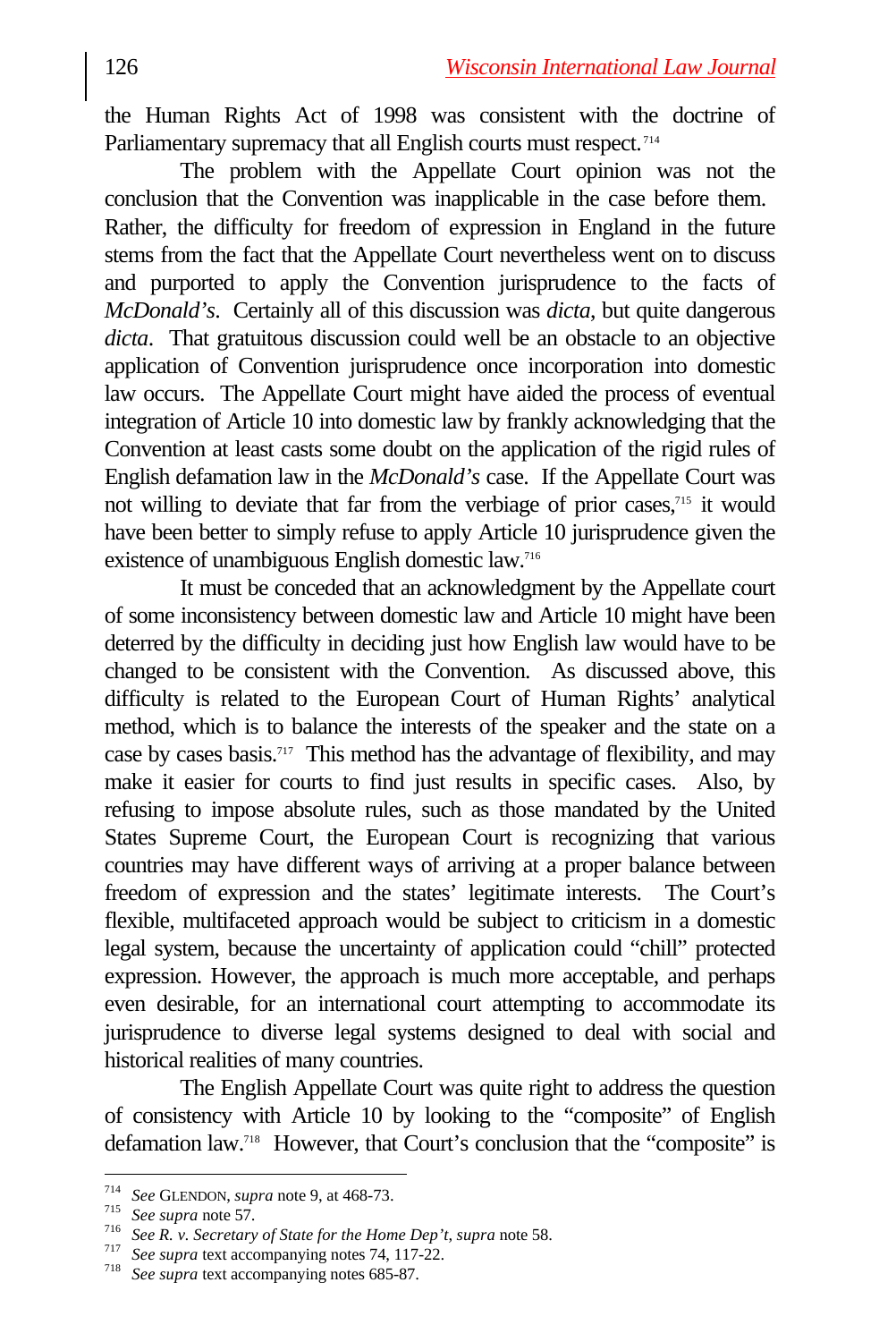consistent with the Convention is open to serious doubt—particularly in a case like *McDonald's*. <sup>719</sup> Defendants like Morris and Steel being sued by a plaintiff like McDonald's were doomed to failure under English law. Had they had a right to counsel, or been relieved of the burden of proof, or been liable only on the basis of fault, or even faced the modest damages available in other European countries, their situation would have been quite different. More importantly, the potential for "chilling" the expression of other nonmainstream voices in England in the future would also be less ominous.

If the European Court of Human Rights finds a violation of the Convention in the *McDonald's* case, it probably will not dictate precisely what changes are necessary in English law. The task would be one that Parliament and the English courts would need to work out to alter the "composite" of English laws that today place a heavy weight on the scale in favor of plaintiffs in defamation cases. It is certainly not necessary that England's law be in accordance with the constitutional protections given defamation in the United States. But the *McDonald's* litigation makes clear that some additional weight placed on the scale in favor of expression in defamation actions should be seriously considered. Alteration of the English law of defamation should be high on the agenda of those responsible for assuring that the Human Rights Act of 1998 is more than a mere formality.

#### **VI. CONCLUSION**

Critics have asserted for many years that English defamation law has negatively affected the free flow of information and opinions.<sup>720</sup> The escalating damage awards and very high attorney fees in England have exacerbated the problem.721 For English media, these realities have severely inhibited investigative reporting when the targets of the reports are known to have ample resources to pursue a defamation action.<sup>722</sup> Commentators contend that wealthy multinational corporations may not even need to threaten to sue in order to chill media criticism in England.723 Conversely,

<sup>719</sup> *See supra* text accompanying notes 655-713.

<sup>720</sup> *See supra* text accompanying notes 47-48.

<sup>721</sup> *See supra* notes 25-38 and accompanying text.

<sup>&</sup>lt;sup>722</sup> The Guardian newspaper declared that "[I]t's partly because of the libel laws that investigative journalism is all but dead in Britain." *Libel Laws Mean No One Messes With Big, Litigious Companies; Free Speech Comes Dear*, GUARDIAN (London), Oct. 8, 1998, at 22 [hereinafter *Libel Laws*].

<sup>723</sup> *See* Dipankar De Sarkar, *Media—Britain: McDonald's Libel Case Reopens Censorship Debate,* INTER PRESS SERVICE, Jan. 17, 1999, at 7. De Sankar describes one incident in which a radical magazine destroyed one edition out of fear that it would be sued for an article titled the "The Monsanto Files," even though no threat to sue had been made by Monsanto. *Id*. Monsanto has been described as the "new McDonald's" due to its use of civil suits to "intimidate critics." *Libel Laws*, *supra* note 722, at 22.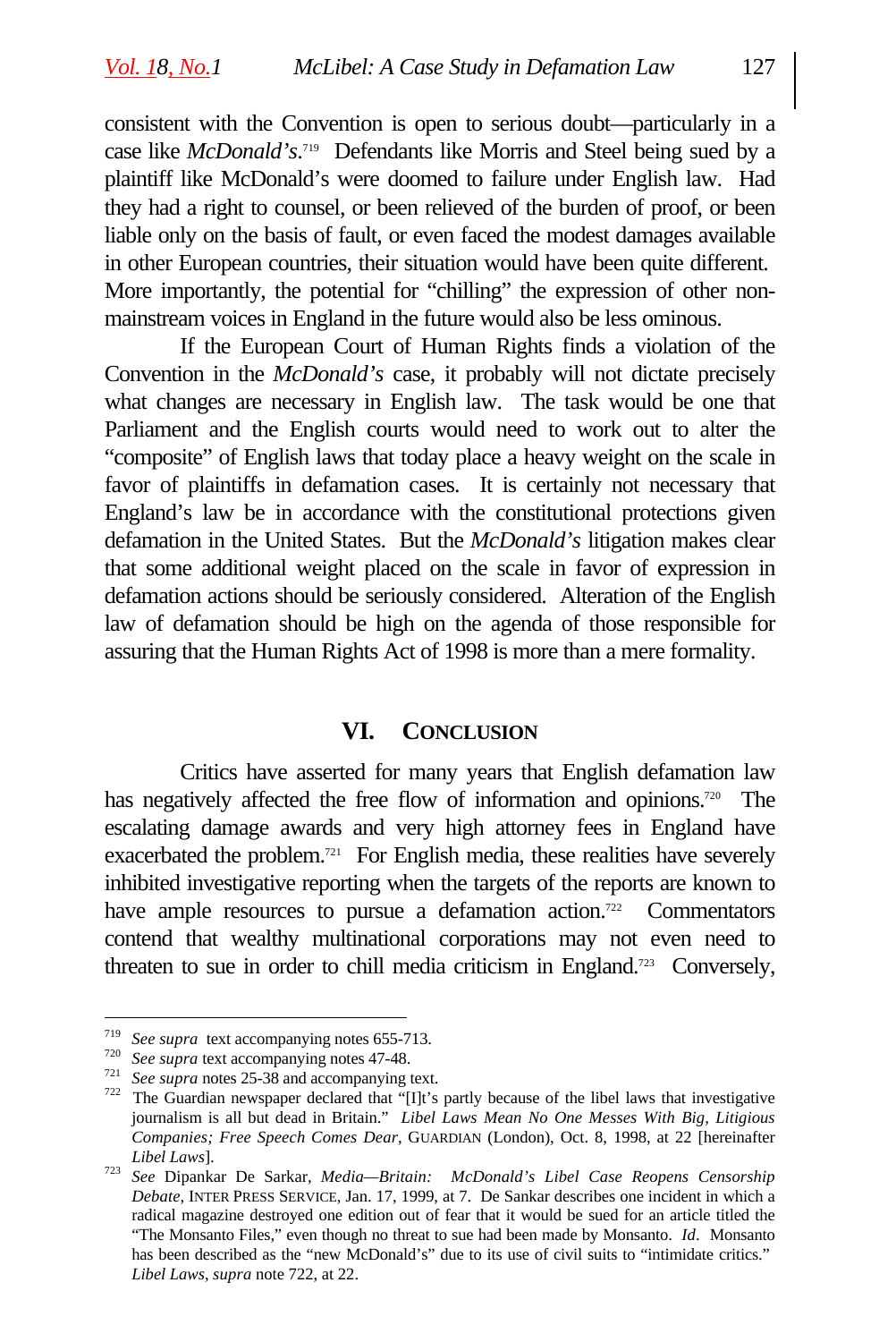there is apparently little concern when those without funds are the targets of negative reporting.<sup>724</sup>

The *McDonald's* case takes the previously recognized chill on expression a step further in England by inhibiting the expression of political and social activists who seek to challenge the practices of wealthy interests such as multi-national corporations. This chill is worsened by the rule that denies legal aid to parties to a defamation action.725 Had Morris and Steel been parties to any other kind of civil action, they would have been entitled to such aid. The exception for defamation is intended to prevent frivolous actions.726 However, the exception makes little sense when the defendants rather than the plaintiffs are seeking such aid. Without the availability of legal aid, activists of modest means must know that they will have little chance of successfully defending themselves, particularly when sued by a wealthy plaintiff. This knowledge is a strong incentive to keep quiet.

The constitutional strictures imposed on the substantive law of defamation in the United States<sup>727</sup> would seemingly give substantial protection to expression challenging wealthy interests. This might explain why McDonald's has not sued activists distributing the offending pamphlets in the United States. It must be acknowledged, however, that the nature of defamation litigation in the United States often has different, although quite severe ramifications for criticism of wealthy interests.<sup>728</sup> The Supreme Court has foreclosed the possibility of mandated rights of reply—at least in the

Alan Rusbridger, *Gloom That Clouds Our Vital Victory; The Case for Press Freedom*, ASSOCIATED NEWSPAPERS LTD., EVENING STANDARD, Feb. 7, 1997, at 4.

<sup>724</sup> A Guardian article described a radio reporter's "meek" interview of the CEO of a large corporation that had been suspected of unethical conduct. The article contrasted that interview to the same reporter's "blithely [repeating] a police allegation that protesters...had booby-trapped houses they have occupied." According to the Guardian article, those police allegations had been "proved again and again to be untrue." *Libel Laws*, *supra* note 722 at 22.

It is not always rich corporations that chill investigative reporting. The Police Federation has apparently been quite successful in preventing reports of police corruption in England. In an article discussing one case in which the Guardian was successful in defending a libel action brought by several policemen and financed by the Police Federation, a spokesman for the Guardian commented that:

Against all the odds, we won today's case. So why the gloom: Because our victory today was all thanks to the perspicacity and common sense of the jury and no thanks at all to the court, the judge or the law. We risked hundreds of thousands of pounds on the verdict of the jury today. How many smaller papers will take that risk?... [M]any editors reading of today's judgment will think twice in future. The next time they learn of the wrongdoing in the police they will remember the hundreds of thousands of pounds the Guardian risked and they will instruct their reporters to forget stories about police corruption.

<sup>725</sup> *See supra* text accompanying notes 44-46.

<sup>726</sup> REPORT OF THE COMMITTEE ON DEFAMATION, *supra* note 45 at 160-161.

<sup>727</sup> *See supra* text accompanying notes 177-79.

<sup>728</sup> *See, e.g.,* BARBARA DILL, LIBEL LAW DOESN'T WORK, BUT CAN IT BE FIXED?, IN AT WHAT PRICE? LIBEL LAW AND FREEDOM OF THE PRESS 35 (1993).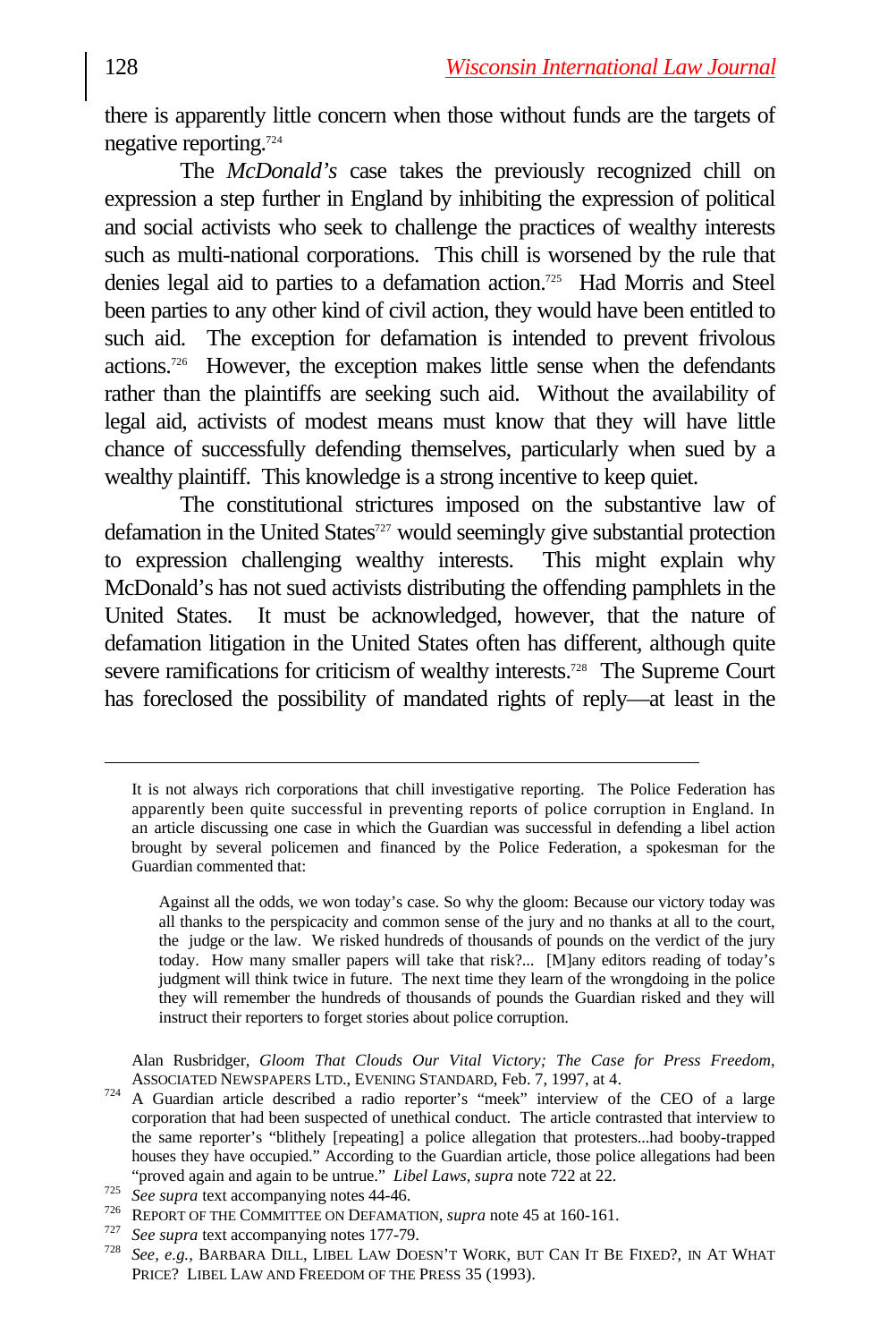print media.729 Thus damages are currently the sole means of redress in U.S. defamation actions, and those damages can be higher than in any other country in the world.730 Even though ultimate success is extremely unlikely, the mere possibility of huge damage awards in those rare successful cases can chill expression. The protracted nature of litigation in the United States and the very high attorneys' fees that must ordinarily be paid by even successful defendants add to the chill.<sup>731</sup> Indeed, commentators have coined the word "SLAPPS" ("Strategic Lawsuits Against Public Participation"), as a term of art to describe the practice of threatening or bringing legal actions against political and social activists in order to silence criticism of wealthy interests<sup>732</sup>

A very high profile company like McDonald's would probably not be able to use the SLAPP strategy to silence critics in the U.S. The inevitable negative publicity that would accompany such a use of frivolous litigation should certainly be a deterrence. Indeed, the McDonald's case seemingly would illustrate to companies like McDonald's that even in England, where they might win in court, the negative publicity of such David vs. Goliath contests makes litigation a bad idea. However, this pragmatic concern may do little to protect the marketplace of ideas in England. The repressive defamation laws make it likely that the mere threat of litigation, or even the possibility of a threat will usually be sufficient to silence critics.<sup>733</sup>

Political and social activists may find the greatest protection for their expression in Continental Europe. In those countries some degree of fault on

 $\overline{a}$ 

Persons who are the targets of SLAPPS are sometimes able to "SLAPP-back," suing the initial plaintiffs for abuse of process. ANDREW ROWELL, GREEN BACKLASH 181 (1996).

<sup>729</sup> *See* Miami Herald Pub. Co. v. Tornillo, 418 U.S. 241 (1974) (law granting political candidates right to equal space to reply to campaign attacks published by newspapers violates first amendment.). However, a right to reply when individuals were subjects of attack in the broadcast media was found consistent with the first amendment in *Red Lion Broadcasting Co. v. FCC,* 395 U.S. 367 (1969).

<sup>730</sup> *See supra* note 40.

<sup>&</sup>lt;sup>731</sup> In the U.S. if allegations are deemed sham or frivolous, courts may award attorneys' fees to the successful defendants. *See* Penelope Canan & George W. Pring, *Strategic Lawsuits Against Public Participation*, 35 SOC. PROB. 506, 514. (1988). Of course, the stringent first amendment limitations on substantive libel law in the United States makes it more likely that defamation actions would fall into those categories than in other countries where the laws are less speech protective. However, unsophisticated political activists may not be aware of the likelihood that they will receive their attorneys' fees. Also they would have to pay their attorneys until the court ultimately orders reimbursement from the plaintiffs. The emotional and time commitments entailed in defending such suits must also be considered as a chilling factor. *See supra* note 49. Such considerations would rarely be a deterrent to a wealthy plaintiff who would simply delegate the matter to a law firm or in house counsel.

<sup>732</sup> *See* Canan & Pring, *supra* note 731.

Although defamation is the most common cause of action used in SLAPPs, accounting for 27% of the claims in one survey, other claims include "business torts, conspiracy—and secondarily judicial process abuse, constitutional rights, and nuisance." *Id.* at 511.

<sup>733</sup> *See supra* text accompanying note 3 and notes 4, 724 and accompanying text.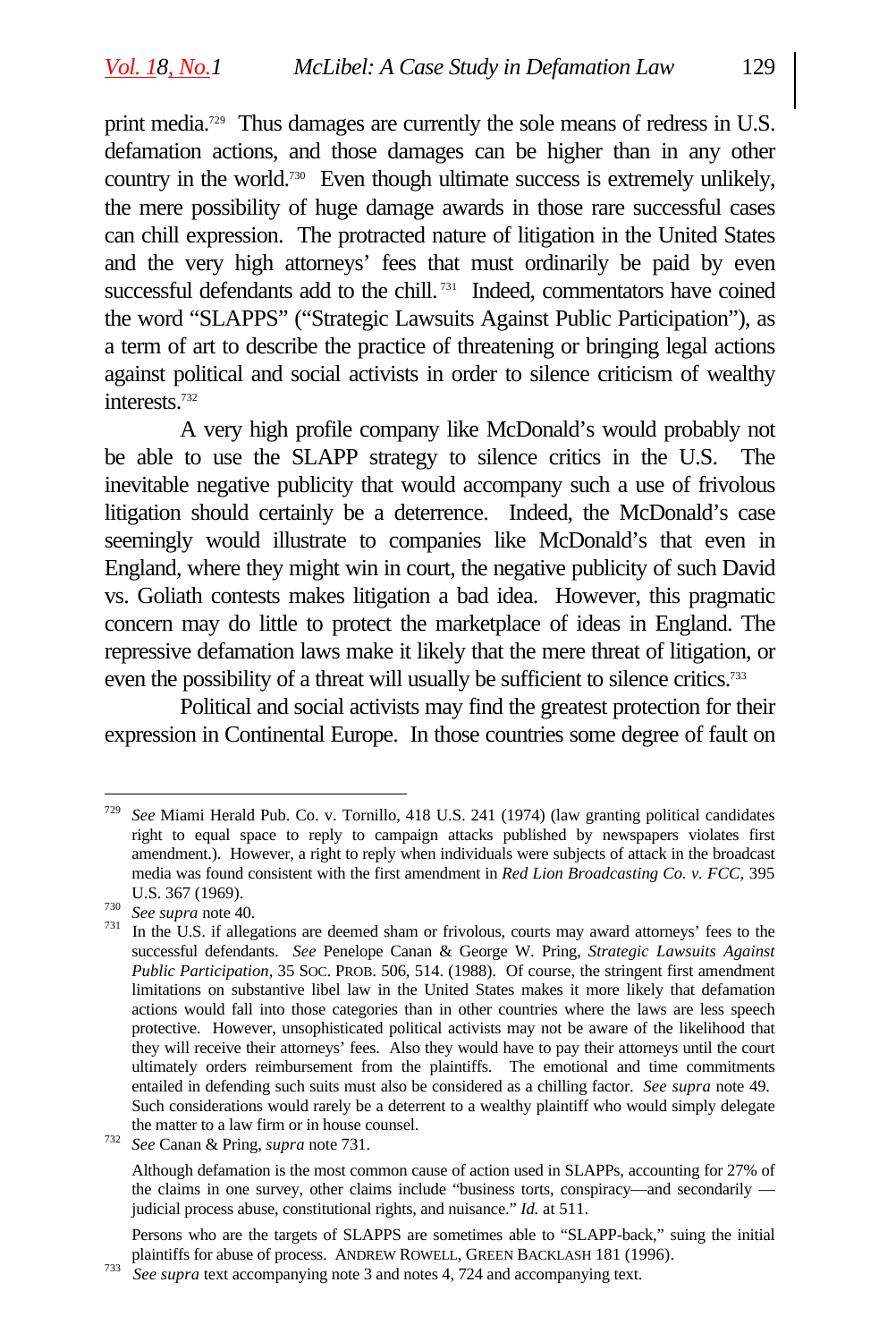the part of the defendants is ordinarily required for liability.<sup>734</sup> But more importantly, even if the defendants are found liable they face only the obligation of giving a right of reply or paying a low damage award or fine.<sup>735</sup> Also, access of defendants to legal representation<sup>736</sup> may more than compensate for the seemingly rigid speech protective substantive defamation laws formulated by the U.S. Supreme Court in interpreting the First Amendment. Furthermore, decisions of the European Court of Human Rights have been modifying the most restrictive aspects of defamation and insult law in Continental Europe. That Court's protection for opinions and value judgments has effectively required the equivalent of a "fair comment" defense,737 and has made it very difficult to hypothesize a fact situation in which liability under "insult" laws would be consistent with Article 10 of the Convention.738 Given the European Court's preference for interpreting expression as opinions rather than statements of fact,<sup>739</sup> the protection afforded is intensified. Furthermore, the European Court has even protected false factual expressions in situations in which verification of truth was extremely difficult.<sup>740</sup> The concern for difficulty of determining objective truth is an excellent argument for the protection of the speech of activists who often have little access to the kind of scientific information that would enable them to make a serious judgment as to the truth of the allegations they are propagating.

It was clear from the beginning of the *McDonald's* litigation that ultimately the U.K. could be answerable to the European Court in Strasbourg if, after exhausting their appeal rights in England, $741$  the case was not reversed. If the appellants ultimately petition the European Court of Human Rights, that Court might decide to stay its hand in light of the recent enactment in the U.K. of the Human Rights Act. This could give English courts an opportunity to take the jurisprudence of the European Court of Human Rights more seriously and develop greater protection for expression without that protection being imposed upon them. Given the English public's frequently expressed dislike at being dictated to by international organizations

<sup>734</sup> *See supra* note 24.

<sup>735</sup> *See supra* note 25.

<sup>736</sup> *See* discussion of legal aid in some Western European countries in Richard L. Abel, *Law Without Politics: Legal Aid Under Advanced Capitalism*, 32 U.C.L.A. L.REV. 474 (1985).

<sup>737</sup> *See supra* text accompanying note 142.

<sup>738</sup> *See supra* notes 117-51 and accompanying text.

<sup>739</sup> *See supra* text accompanying note 142.

<sup>740</sup> *See supra* text accompanying notes 126-27.

<sup>741</sup> *See supra* text accompanying note 66. In an E-mail communication on December 12, 1999, David Morris stated that they had sought leave to appeal from the Law Lords and was awaiting a response. He also stated that they plan to petition the European Court of Human Rights if the response from the Law Lords does not vindicate their position.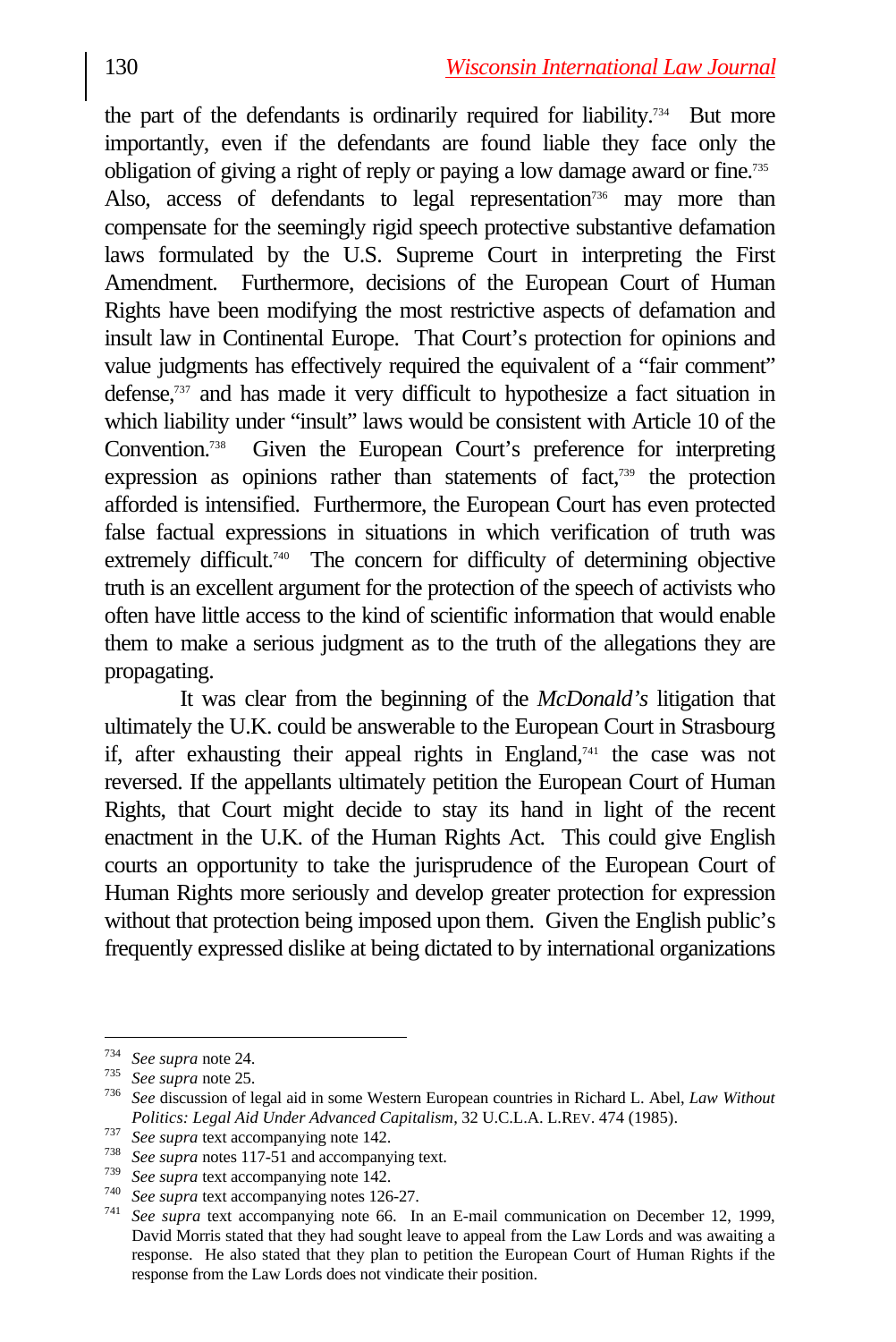dominated by Continental Europe,742 the European Court might determine that the wisest course would be to give England time to adjust its jurisprudence to the Convention through the domestic court system, even if the process may be slow.

On the other hand, the European Court of Human Rights may have an impetus to hear the *McDonald's* case in order to use it as a vehicle for a decision that would require changes in substantive English defamation law. Critics of English law have pointed to the growing practice of defamation plaintiffs choosing England as a venue for law suits based on expression that was initiated elsewhere, but which was distributed, often in very small quantities, in England.743 If this trend continues, the chill on expression caused by English defamation law may be exported to many other countries. One commentator has suggested that "European defamation policy could be indirectly 'Anglicized,' since European publications may be compelled to satisfy a 'lowest common denominator'" of English law.<sup>744</sup>

 $\overline{a}$ 

The European problem has been exacerbated by a 1995 decision of the European Court of Justice, *Shevill v. Presse Alliance* W.L.R. 499 (1995), which probably inadvertently enhanced the benefits of choosing England as a forum for expression disseminated in more than one European country. *See* Vick and Macpherson, *supra* note 24, at 937. Vick and Macpherson explained that in *Shevill* the European Court of Justice decided that jurisdiction over a defamation action involving a newspaper article distributed in several states could be heard in "either...the member state where the publisher of the offending publication is established, or in any member state in which the plaintiff is known and the offending publication was distributed." *Id*. at 936. In *Shevill* only five copies of the French language publication were distributed in Yorkshire where the plaintiff lived and there was no evidence that anyone in the U.K. read, understood, or connected the publication to the plaintiff. Furthermore, only 300 copies were distributed in the U.K, while over 250,000 copies were distributed elsewhere in Europe, mostly in France. *See id.* at 977.

Although under *Sheville* plaintiffs are limited to damages suffered in the forum country, multiple suits in various countries are possible. *See id*. at 980. Furthermore, in England damages are presumed once a publication is deemed defamatory. *See id*. at 977. Vick and Macpherson suggest that the plaintiff's choice of England as a forum in *Shevill* "speaks volumes about the unpredictability and frequent excessiveness of English libel awards (and the leverage this confers to plaintiffs in settlement negotiations)." *Id*.

Vick and Macpherson made a further observation particularly relevant to the *McDonald's* litigation.

<sup>742</sup> *See* Sarah Lyall, *Rights Panel for Europe Stirs Anger in England*, N.Y.Times, May 6, 1996, at A4.

<sup>743</sup> *See* Vick & Macpherson, *supra* note 24.

<sup>744</sup> *See id*. at 936. This is also a problem for the United States. The New York Supreme Court has refused to enforce an English libel judgment because the application of English law was inconsistent with the first amendment. *See* Bachachan v. India Abroad Publications Inc., 585 N.Y.S.2d 661 (Sup.Ct. 1992); Note, *Bachchan v. India Abroad Publications Inc.: The Clash Between Protection of Free Speech in the United States and Great England*, 16 FORD. INT'L L.J. 895 (1993). Of course if a U.S. resident has assets in England enforcement of the judgment in the United States would not be necessary.

<sup>[</sup>A] claimant whose primary motivation is to harass rather than win vindication will find the *Shevill* formula conducive to that end.... [The European Court of Justice] failed to appreciate that many claimants, particularly prominent or wealthy individuals and companies using libel litigation (or its threat) to deter scrutiny of their conduct, will be drawn to English courts regardless of how tenuous the connection between a defamatory publication and England.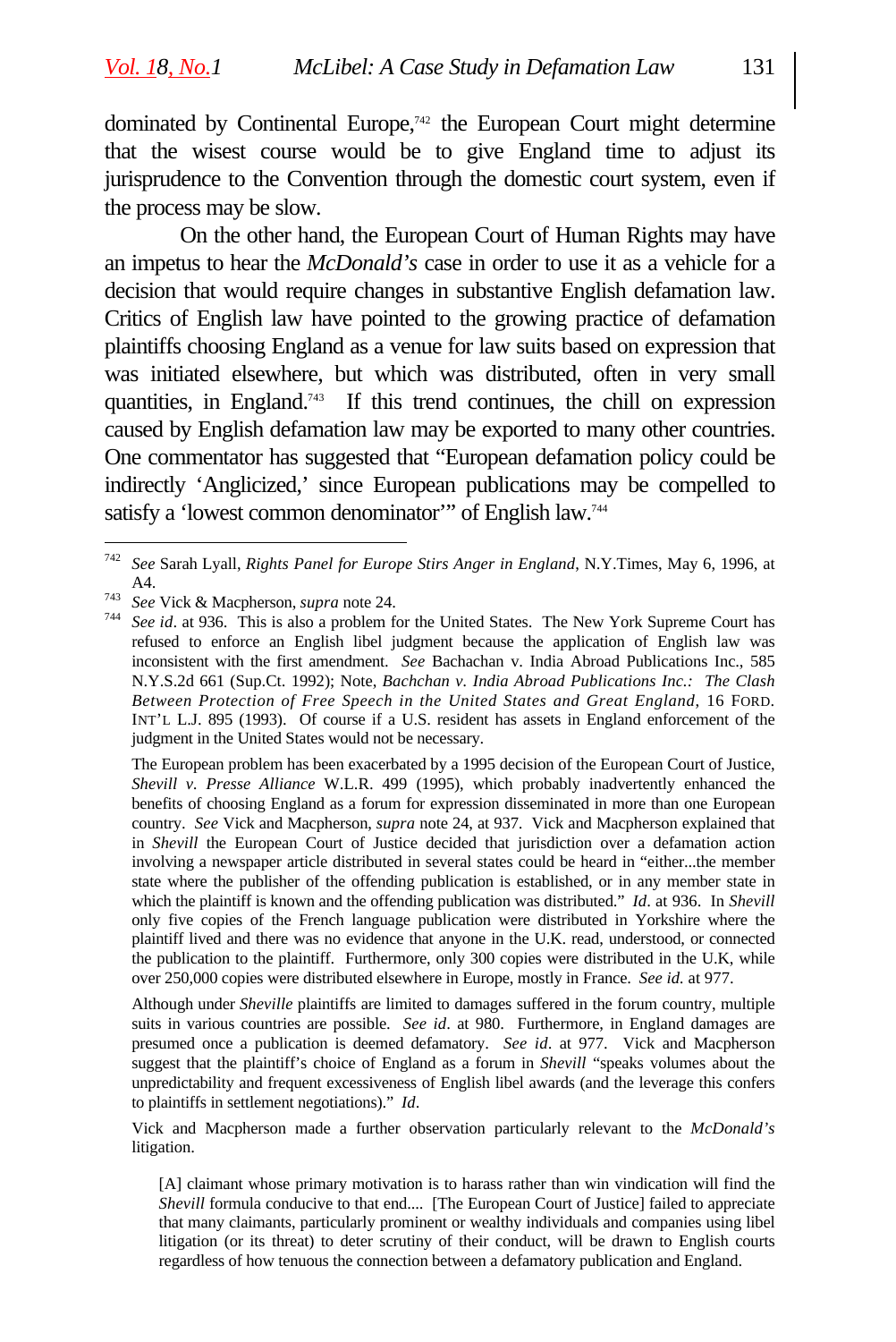The European Court of Human Rights has been nudging Europe toward greater protection for expression for several decades. That Court's jurisprudence is requiring governments to rely less on restrictions and more on a free exchange of ideas.745 Commentators who oppose restrictions on expression often use the metaphor of a "marketplace of ideas."<sup>746</sup> Conversely, those who favor some restrictions on expression challenge the efficacy of that metaphor, particularly in our modern media dominated society where wealth and political power have a near monopoly on that "marketplace."<sup>747</sup> However, such arguments for speech restrictions have no force when the expression suppressed is that of non-mainstream activists without wealth or political power who are challenging the interests of the status quo. When the suppressed expression is criticism of a wealthy and powerful entity such as government or a multi-national corporation, such suppression makes no sense at all.

Surely rules that would leave wealthy and powerful targets of criticism to using a small portion of their ample resources for responding to untrue criticisms are much more in keeping with the goal of finding truth than is repression of such criticisms.<sup>748</sup> Indeed, such rules would probably be quite sufficient in most instances to permit the wealthy and powerful to drown out the puny attempts by non-mainstream critics to compete for public attention in "the marketplace of ideas." But such critics would at least have the possibility that their views would enter that "marketplace." The tactics used by McDonald's and other wealthy interests<sup>749</sup> to suppress such views shows that when they can use the law to prevent even that slight chance of disturbance of their dominance of the "marketplace of ideas" they will do so.

All over the world corporations are becoming larger, wealthier and increasingly multi-national. Economic power is often translated into political power, with obvious ramifications for effects on public policy. In such an

*Id*. at 986.

The court that decided *Shevlle*, the European Court of Justice, is the court for the European Union. It is not connected with the European Court of Human Rights which adjudicates claims of violations of the European Convention on Human Rights. *See* Meade, *supra* note 52.

<sup>745</sup> *See supra* text accompanying notes 68-153.

<sup>746</sup> The term "marketplace of ideas" seemingly grew out of Justice Holmes famous dissent in *Abrams v. Unites States*, 250 U.S. 616, 630 (1919) (Holmes J. dissenting). ("[T]he best test of truth is the power of the thought to get itself accepted in the competition of the market." ). *See* discussion in TRIBE, AMERICAN CONSTITUTIONAL LAW 786 (1988).

<sup>747</sup> *Abrams*, *supra* note 746.

<sup>&</sup>lt;sup>748</sup> Commentators assert that when wealthy interests use the law to move political debates into the courtroom they are privatizing and containing a dispute. Cannon & Pring, *supra* note 731, at 515. Another commentator explained that "'[l]egal power provides both the opportunity and the means to accomplish the effective denial of the reality of conflicts by making it impossible or inordinately difficult for them to be articulated and managed.'" *Id*. (quoting Austin T. Turk, *Law as a Weapon in Social Conflict*, THE SOCIOLOGY OF LAW: A CONFLICT PERSPECTIVE 213, 227 (Robert M. Rich & Charles E. Reasons ed., 1978)).

<sup>749</sup> *See, e.g., supra* note 723.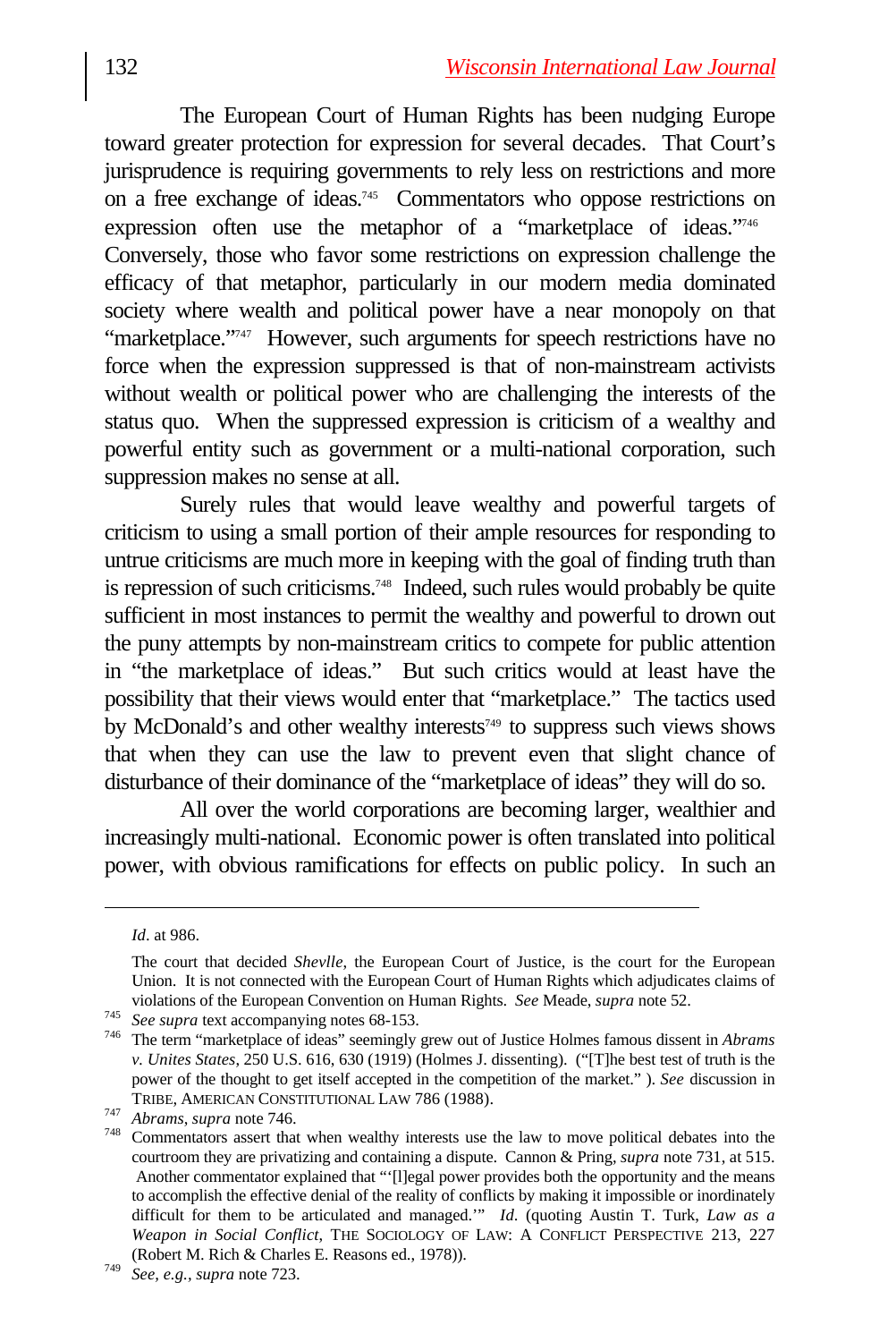era the availability of vehicles for questioning the activities of both government and of business are vital.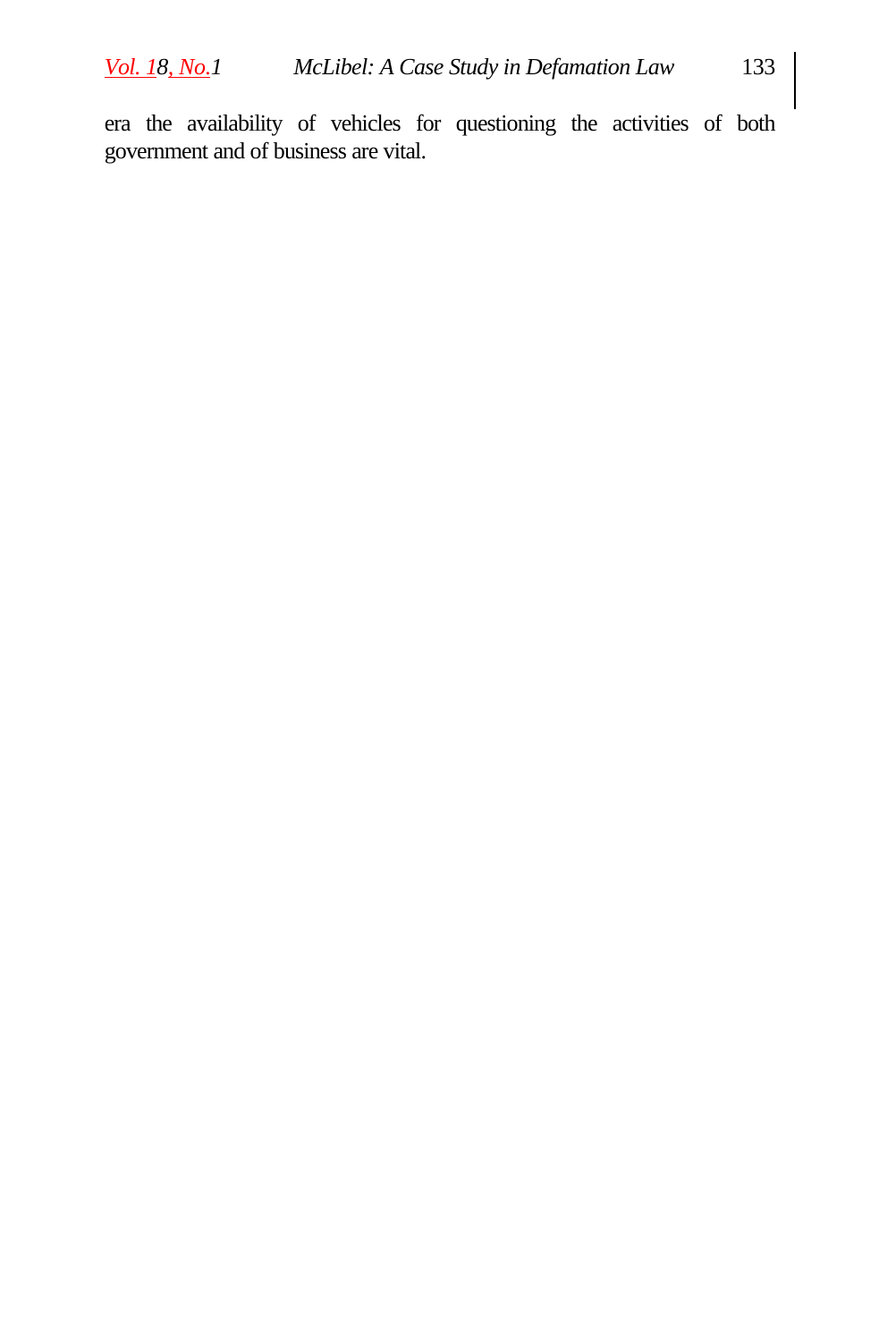

**APPENDIX: MCLIBEL FACTSHEET<sup>750</sup>**

## $\bigwedge_{\text{McQinogso}} \bigwedge_{\text{McQinofigso}} \bigwedge_{\text{McQonglo}} \bigwedge_{\text{McQinofg}} \bigwedge_{\text{McQinogio}} \bigwedge_{\text{McQinofg}} \bigwedge_{\text{McQinfuc}} \bigwedge_{\text{McQing}} \bigwedge_{\text{McQing}} \bigwedge_{\text{McQing}}$

This leaflet is asking you to think for a moment about what lies behind McDonald's clean, bright image. It's got a lot to hide. *"At McDonald's we've got time for you"* goes the jingle. Why then do they design the service so that you're in and out as soon as possible? Why is it so difficult to relax in a McDonald's? Why do you feel hungry again so soon after eating a Big Mac? We're all subject to the pressures of stupid advertising, consumerist hype and the fast pace of big city life—but it doesn't take any special intelligence to start asking questions about McDonald's and to realize that something is seriously wrong.

The more you find out about McDonald's processed food, the less attractive it becomes, as this leaflet will show. The truth about hamburgers is enough to put you off them for life.

<sup>750</sup> This pamphlet is reproduced solely for the purpose of reference and discussion. Neither WILJ nor the author endorse or attest to the accuracy of the contents of the pamphlet. The defendants in the libel action which is the subject of this article were unable to prove at trial the truthfulness of many of the assertions contained in the pamphlet.

The layout and content of the original factsheet may differ slightly from this reproduction due to editorial concerns of the Journal.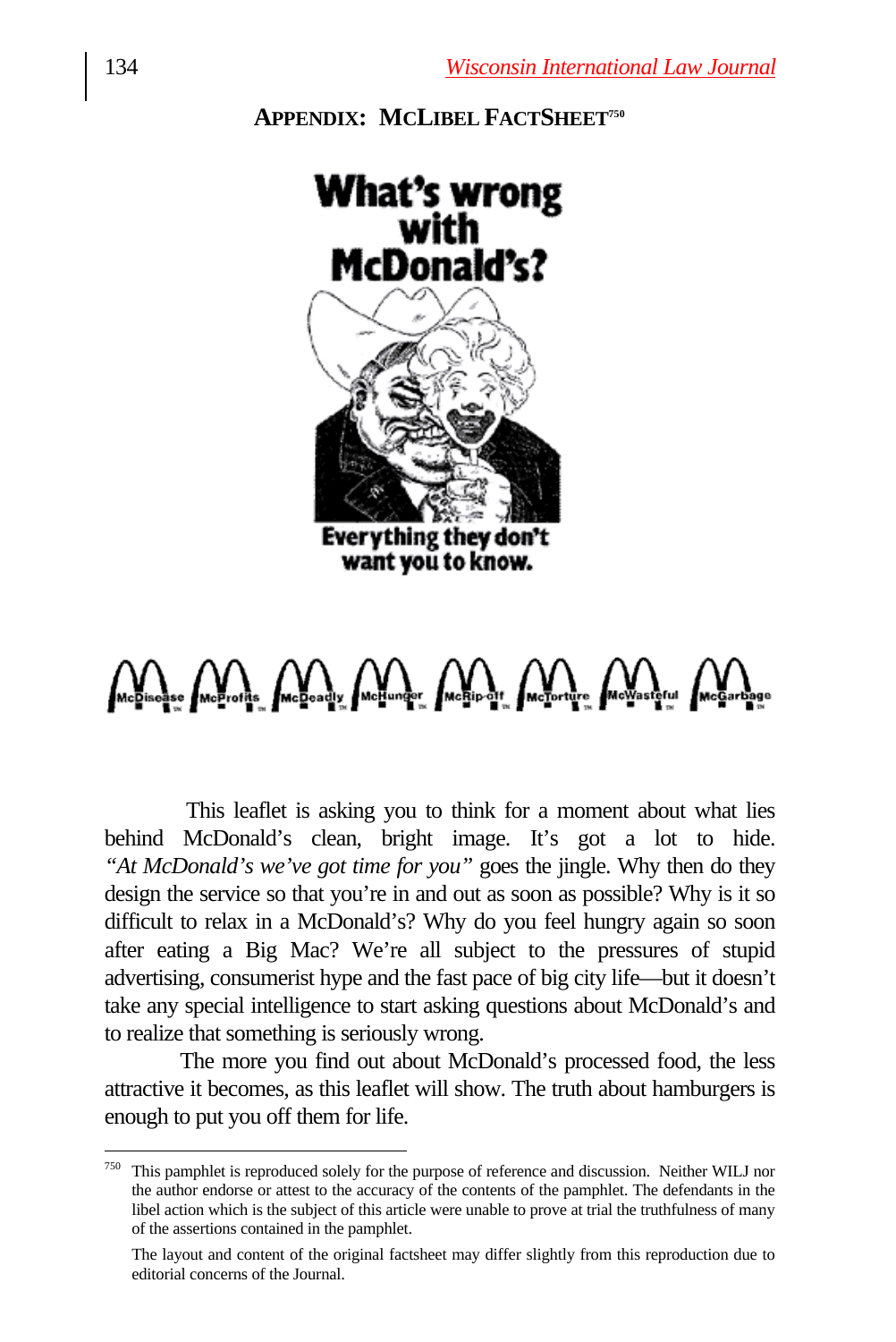## **WHAT'S THE CONNECTION BETWEEN MCDONALD'S AND STARVATION IN THE 'THIRD WORLD'?**

THERE's no point in feeling *guilty* about eating while watching starving African children on TV. If you do send money to Band Aid, or shop at Oxfam, etc., that's morally good but politically useless. It shifts the blame from governments and does nothing to challenge the power of multinational corporations.

## HUNGRY FOR DOLLARS

McDonald's is one of several giant corporations with investments in vast tracts of land in poor countries, sold to them by the dollar-hungry rulers (often military) and privileged elites, evicting the small farmers that live there growing food for their own people.

The power of the US dollar means that in order to buy technology and manufactured goods, poor countries are trapped into producing more and more food for export to the States. *Out of 40 of the world's poorest countries, 36 export food to the USA—the wealthiest.*

## ECONOMIC IMPERIALISM

Some 'Third World' countries, where most children are undernourished, are actually exporting their staple crops as animal feed—i.e. to fatten cattle for turning into burgers in the 'First World'. Millions of acres of the best farmland in poor countries are being used for *our* benefit—for tea, coffee, tobacco, etc.—while people there are *starving.* McDonald's is directly involved in this economic imperialism, which keeps most black people poor and hungry while many whites grow fat.

A typical image of 'Third World' poverty—the kind often used by charities to get 'compassion money'. This diverts attention from one cause: exploitation by multinationals like McDonald's.

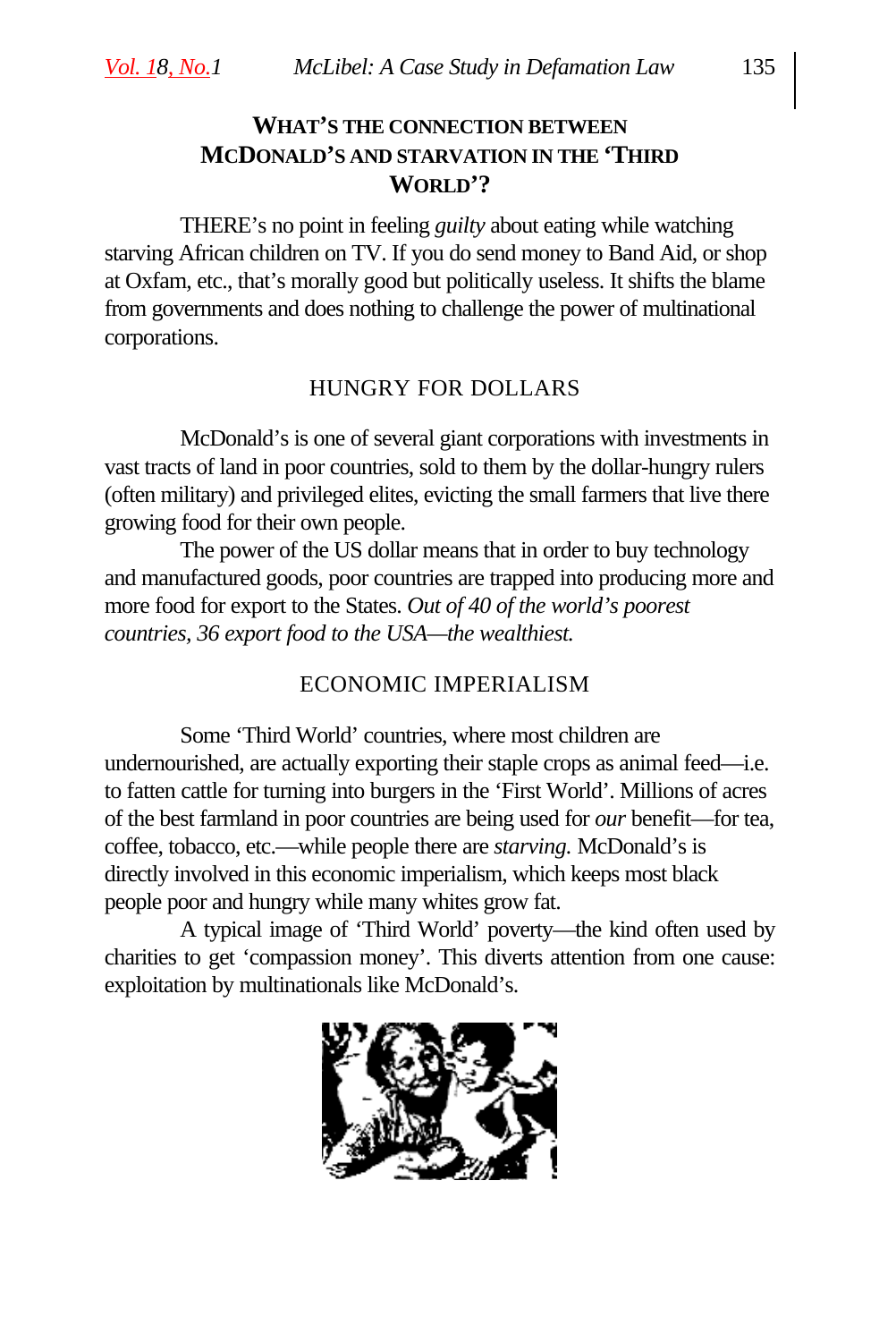#### GROSS MISUSE OF RESOURCES

GRAIN is fed to cattle in South American countries to produce the meat in McDonald's hamburgers. Cattle consume 10 times the amount of grain and soy that humans do: one calorie of beef demands ten calories of grain. Of the 145 million tons of grain and soy fed to livestock, only 21 million tons of meat and by-products are used. The waste is 124 million tons per year at a value of 20 billion US dollars. It has been calculated that this sum would feed, clothe and house the world's entire population for one year.

## Mepisons Meprofits Mepoadly Mehander Mehipolt Meprotic Movastery Megaringe

### FIFTY ACRES EVERY MINUTE

EVERY year an area of rainforest the size of England is cut down or defoliated, and burnt. Globally, one billion people depend on water flowing from these forests, which soak up rain and release it gradually. The disaster in Ethiopia and Sudan is at least partly due to uncontrolled deforestation. In Amazonia—where there are now about 100,000 beef ranches—torrential rains sweep down through the treeless valleys, eroding the land and washing away the soil. The bare earth, baked by the tropical sun, becomes useless for agriculture. It has been estimated that this destruction causes at least one species of animal, plant or insect to become extinct every few hours.

## **WHY IS IT WRONG FOR MCDONALD'S TO DESTROY RAINFORESTS?**

AROUND the Equator there is a lush green belt of incredibly beautiful tropical forest, untouched by human development for one hundred million years, supporting about half of all Earth's life-forms, including some 30,000 plant species, and producing a major part of the planet's crucial supply of oxygen.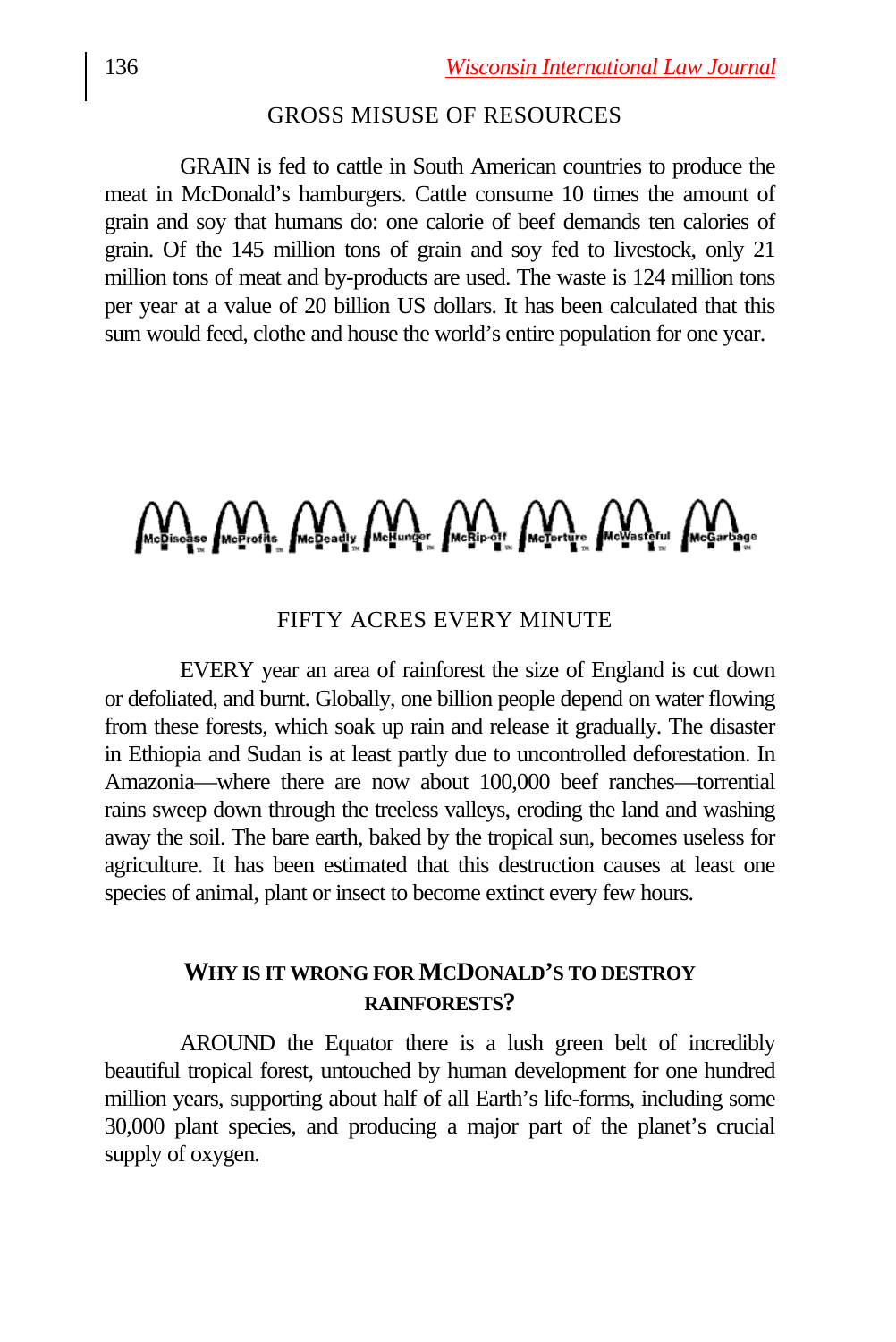## PET FOOD & LITTER

McDonald's and Burger King are two of the many US corporations using lethal poisons to destroy vast areas of Central American rainforest to create grazing pastures for cattle to be sent back to the States as burgers and pet food, and to provide fat-food packaging materials. (Don't be fooled by McDonald's saying they use recycled paper: only a tiny per cent of it is. The truth is it takes 800 square miles of forest just to keep them supplied with paper for one year. Tons of this end up littering the cities of 'developed' countries.)

## COLONIAL INVASION

Not only are McDonald's and many other corporations contributing to a major ecological catastrophe, they are forcing the tribal peoples in the rainforests off their ancestral territories where they have lived peacefully, without damaging their environment, for thousands of years. This is a typical example of the arrogance and viciousness of multinational companies in their endless search for more and more profit.

It's no exaggeration to say that when you bite into a Big Mac, you're helping the McDonald's empire to wreck this planet.

## **WHAT'S SO UNHEALTHY ABOUT MCDONALD'S FOOD?**

McDONALD's try to show in their "Nutrition Guide" (which is full of impressive-looking but really quite irrelevant facts & figures) that massproduced hamburgers, chips, colas, milkshakes, etc., are a useful and nutritious part of any diet.

What they don't make clear is that a diet high in fat, sugar, animal products and salt (sodium), and low in fibre, vitamins and minerals—which describes an average McDonald's meal—is linked with cancers of the breast and bowel, and heart disease. This is accepted medical fact, not a cranky theory. Every year in England, heart disease alone causes about 180,000 deaths.

## $FAST = JUNK$

Even if they like eating them, most people recognize that processed burgers and synthetic chips, served up in paper and plastic containers, is junk-food. McDonald's prefer the name "fast-food". This is not just because it is manufactured and serve up as quickly as possible—it has to be eaten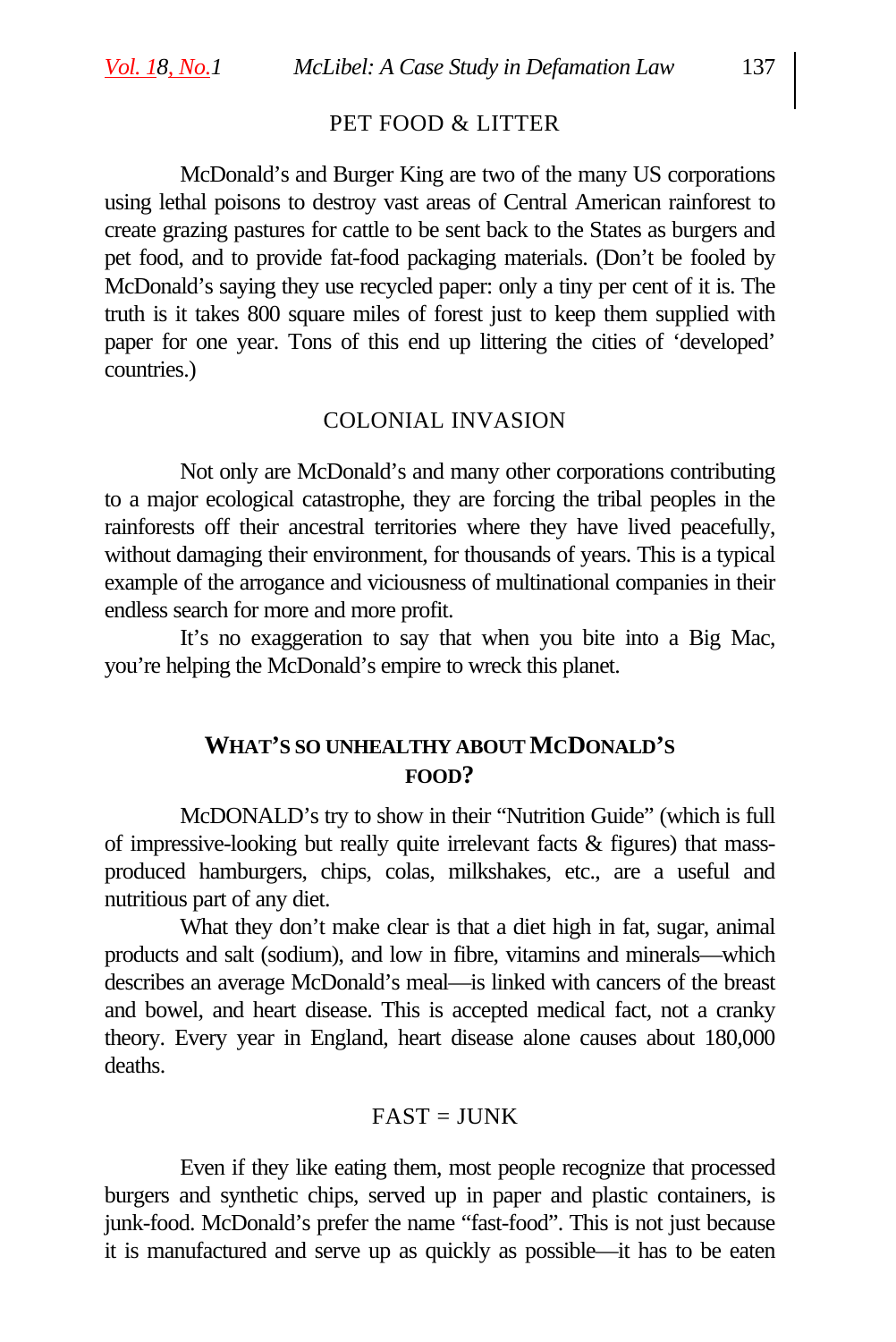quickly too. It's sign of the junk-quality of Big Macs that people actually hold competitions to see who can eat one in the shortest time.

## PAYING FOR THE HABIT

Chewing is essential for good health, as it promotes the flow of digestive juices which break down the food and send nutrients into the blood. McDonald's food is so lacking in bulk it is hardly possible to chew it. Even their own figures show that a "quarter-pounder" is 48% water. This sort of fake food encourages over-eating, and the high sugar and sodium content can make people develop a kind of addiction—a 'craving'. That means more profit for McDonald's, but constipation, clogged arteries and heart attacks for many customers.

## GETTING THE CHEMISTRY RIGHT

McDONALD's stripey staff uniforms, flashy lighting, bright plastic decor, "Happy Hats" and muzak, are all part of the gimmicky dressing-up of low-quality food which has been designed down to the last detail to look and feel and taste exactly the same in any outlet anywhere in the world. To achieve this artificial conformity, McDonald's require that their "fresh lettuce leaf," for example, is treated with twelve different chemicals just to keep it the right colour at the right crispness for the right length of time. It might as well be a bit of plastic.

## **HOW DO MCDONALD'S DELIBERATELY EXPLOIT CHILDREN?**

NEARLY all McDonald's advertising is aimed at children. Although the Ronald McDonald 'personality' is not as popular as their market researchers expected (probably because it is totally unoriginal), thousands of young children now think of burgers and chips every time they see a clown with orange hair.

## THE NORMALITY TRAP

No parent needs to be told how difficult it is to distract a child from insisting on a certain type of food or treat. Advertisements portraying McDonald's as a happy, circus-like place where burgers and chips are provided for everybody at any hour of the day (and late at night), traps children into thinking they aren't 'normal' if they don't go there too. Appetite, necessity and—above all—money, never enter the "innocent" world of Ronald McDonald.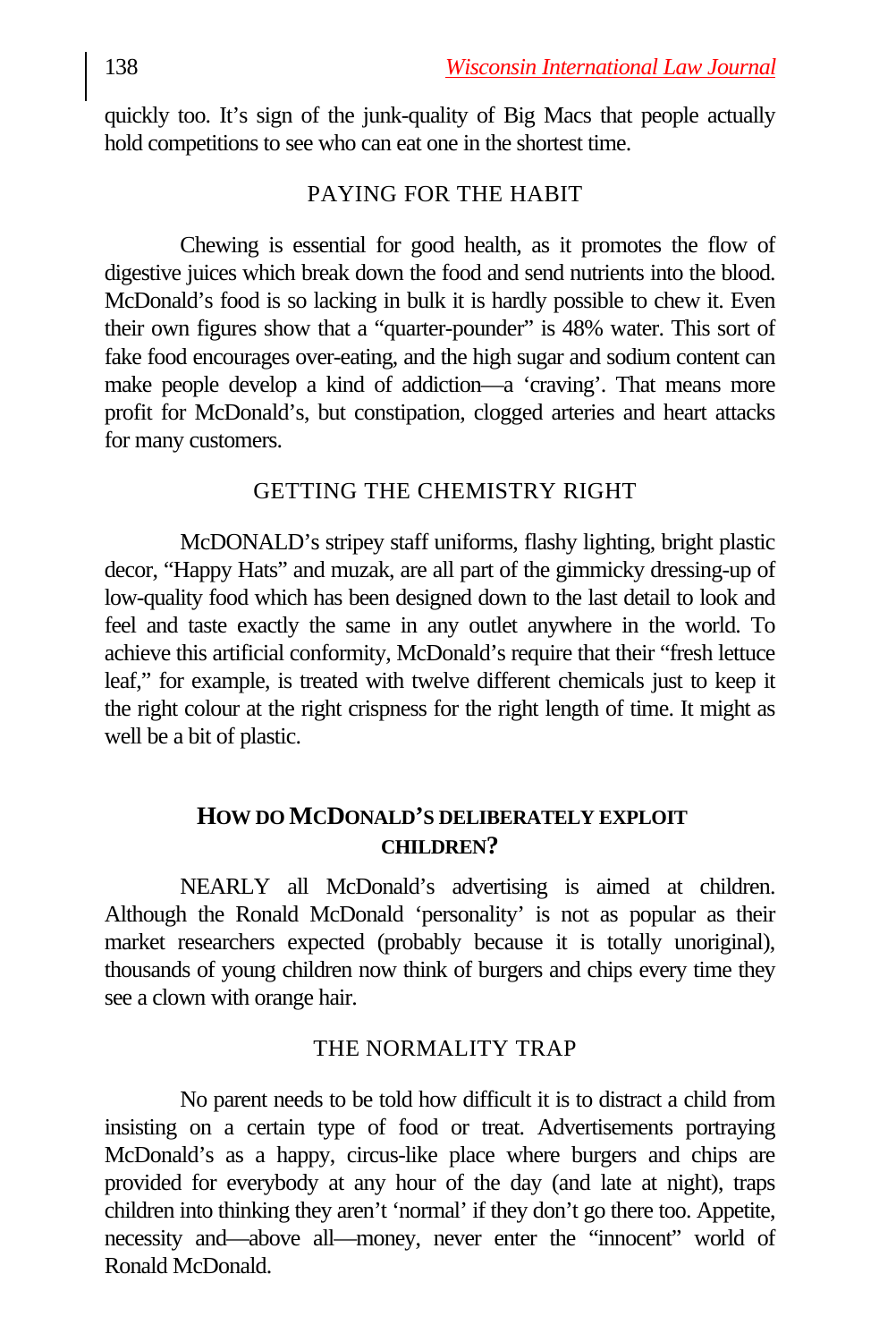Few children are slow to spot the gaudy red and yellow standardized frontages in shopping centres and high streets throughout the country. McDonald's know exactly what kind of pressure this puts on people looking after children. It's hard not to give in to this 'convenient' way of keeping children 'happy', even if you haven't got much money and you try to avoid junk-food.

#### TOY FOOD

As if to compensate for the inadequacy of their products, McDonald's promote the consumption of meals as a 'fun event'. This turns the act of eating into a performance, with the 'glamour' of being in a McDonald's ('Just like it is in the ads!') reducing the food itself to the status of a prop.

Not a lot of children are interested in nutrition, and even if they were, all the gimmicks and routines with paper hats and straws and balloons hide the fact that the food they're seduced into eating is at best mediocre, at worst poisonous—and their parents know it's not even cheap.

#### RONALD'S DIRTY SECRET

ONCE told the grim story about how hamburgers are made, children are far less ready to join in Ronald McDonald's perverse antics. With the right prompting, a child's imagination can easily turn a clown into a bogeyman (a lot of children are very suspicious of clowns anyway). Children love a secret, and Ronald's is especially disgusting.

## **IN WHAT WAY ARE MCDONALD'S RESPONSIBLE FOR TORTURE AND MURDER?**

THE menu at McDonald's is based on meat. They sell millions of burgers every day in 35 countries throughout the world. This means the constant slaughter, day by day, of animals born and bred solely to be turned into McDonald's products.

Some of them—especially chickens and pigs—spend their lives in the entirely artificial conditions of huge factory farms, with no access to air or sunshine and no freedom of movement. Their deaths are bloody and barbaric.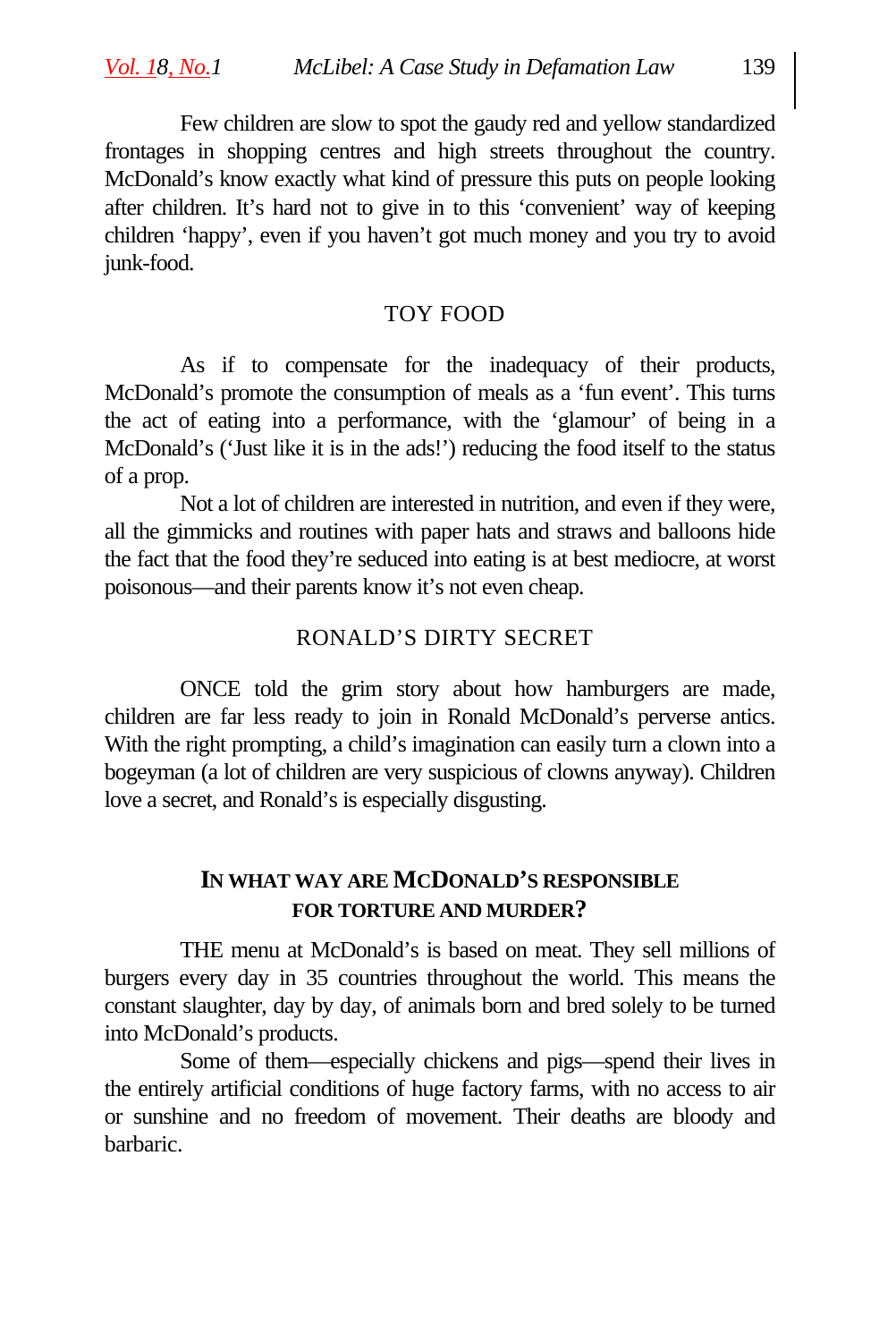#### MURDERING A BIG MAC

In the slaughterhouse, animals often struggle to escape. Cattle become frantic as they watch the animal before them in the killing-line being prodded, beaten, electrocuted, and knifed.

A recent English government report criticized inefficient stunning methods which frequently result in animals having their throats cut while still fully conscious. McDonald's are responsible for the deaths of countless animals by this supposedly humane method. We have the choice to eat meat or not. The 450 million animals killed for food in England every year have no choice at all. It is often said that after visiting an abattoir, people become nauseous at the thought of eating flesh. How many of us would be prepared to work in a slaughterhouse and kill the animals we eat?

# Analysing and Analysis and Analysis and Analysis and Analysis and Analysis and

#### WHAT'S YOUR POISON?

MEAT is responsible for 70% of all food-poisoning incidents, with chicken and minced meat (as used in burgers) being the worst offenders. When animals are slaughtered, meat can be contaminated with gut contents, feces and urine, leading to bacterial infection. In an attempt to counteract infection in their animals, farmers routinely inject them with doses of antibiotics. These, in addition to growth-promoting hormone drugs and pesticide residues in their feed, build up in the animals' tissues and can further damage the health of people on a meat-based diet.

## WHAT'S IT LIKE WORKING FOR MCDONALD'S?

THERE must be a serious problem: even though 80% of McDonald's workers are part-time, the annual staff turnover is 60% (in the USA it's 300 %). It's not unusual for their restaurant-workers to quit after just four or five weeks. The reasons are not had to find.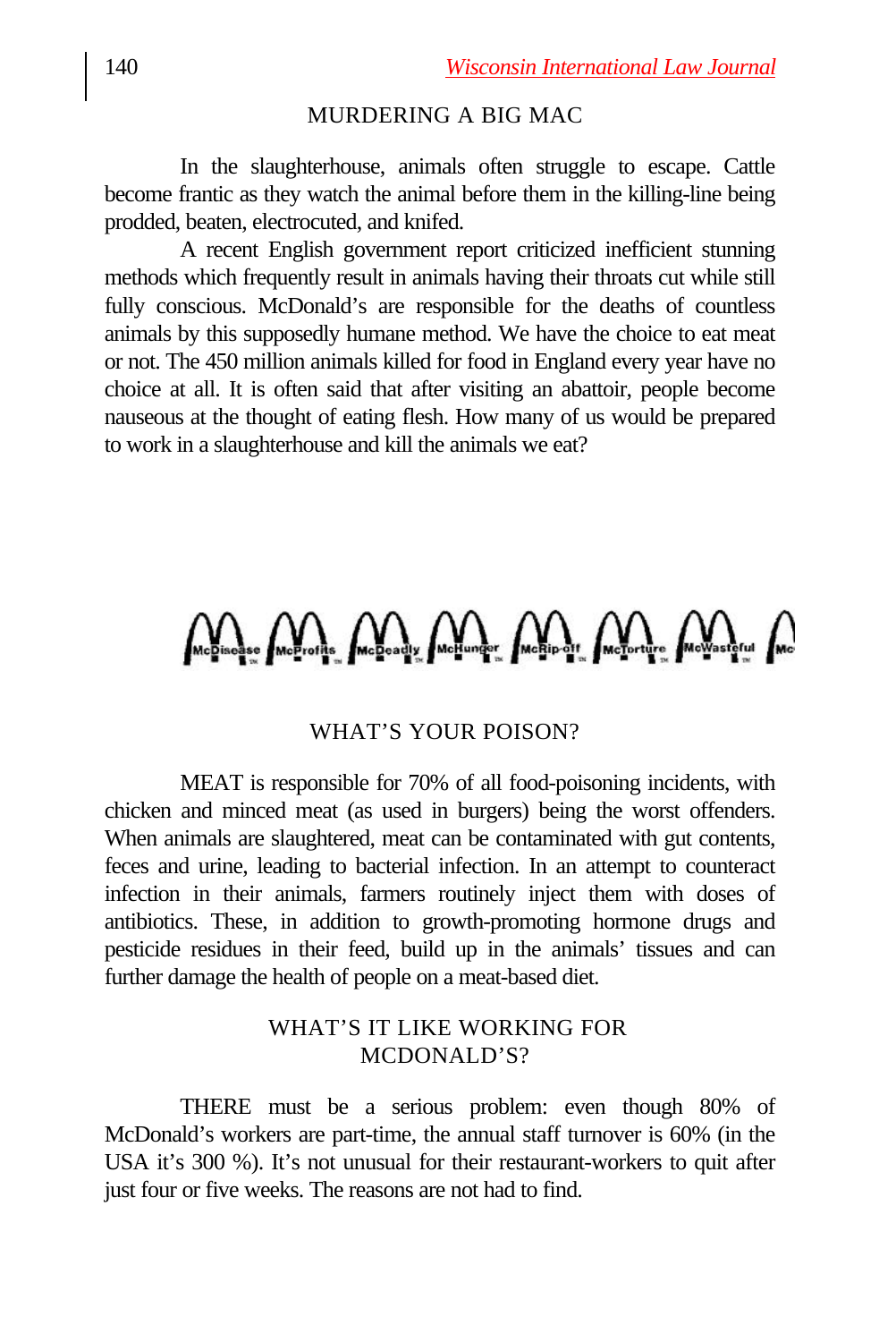### NO UNIONS ALLOWED

Workers in catering do badly in terms of pay and conditions. They are at work in the evenings and at weekends, doing long shifts in hot, smelly, noisy environments. Wages are low and chances of promotion minimal.

To improve this through Trade Union negotiation is very difficult: there is no union specifically for these workers, and the ones they could join show little interest in the problems of part-timers (mostly women). A recent survey of workers in burger-restaurants found that 80% said they needed union help over pay and conditions. Another difficulty is that the 'kitchen trade' has a high proportion of workers from ethnic minority groups who, with little chance of getting work elsewhere, are wary of being sacked—as many have been—for attempting union organization.

McDonald's have a policy of preventing unionization by getting rid of pro-union workers. So far this has succeeded everywhere in the world except Sweden, and in Dublin after a long struggle.

## **TRAINED TO SWEAT**

It's obvious that all large chain-stores and junk-food giants depend for their fat profits on the labour of young people. McDonald's is no exception: three-quarters of its workers are under 21. The production-line system deskills the work itself: anybody can grill a hamburger, and cleaning toilets or smiling at customers needs no training. So there is no need to employ chefs or qualified staff—just anybody prepared to work for low wages.

As there is no legally-enforced minimum wage in England, McDonald's can pay what they like, helping to depress wage levels in the catering trade still further. They say they are providing jobs for schoolleavers and take them on regardless of sex or race. The truth is McDonald's are only interested in recruiting cheap labour—which always means that disadvantaged groups, women and black people especially, are even more exploited by industry than they are already.

### EVERYTHING MUST GO

WHAT's wrong with McDonald's is also wrong with all the junkfood chains like Wimpy, Kentucky Fried Chicken, Wendy, etc. All of them hide their ruthless exploitation of resources, animals and people behind a facade of colourful gimmicks and 'family fun. The food itself is much the same everywhere—only the packaging is different. The rise of these firms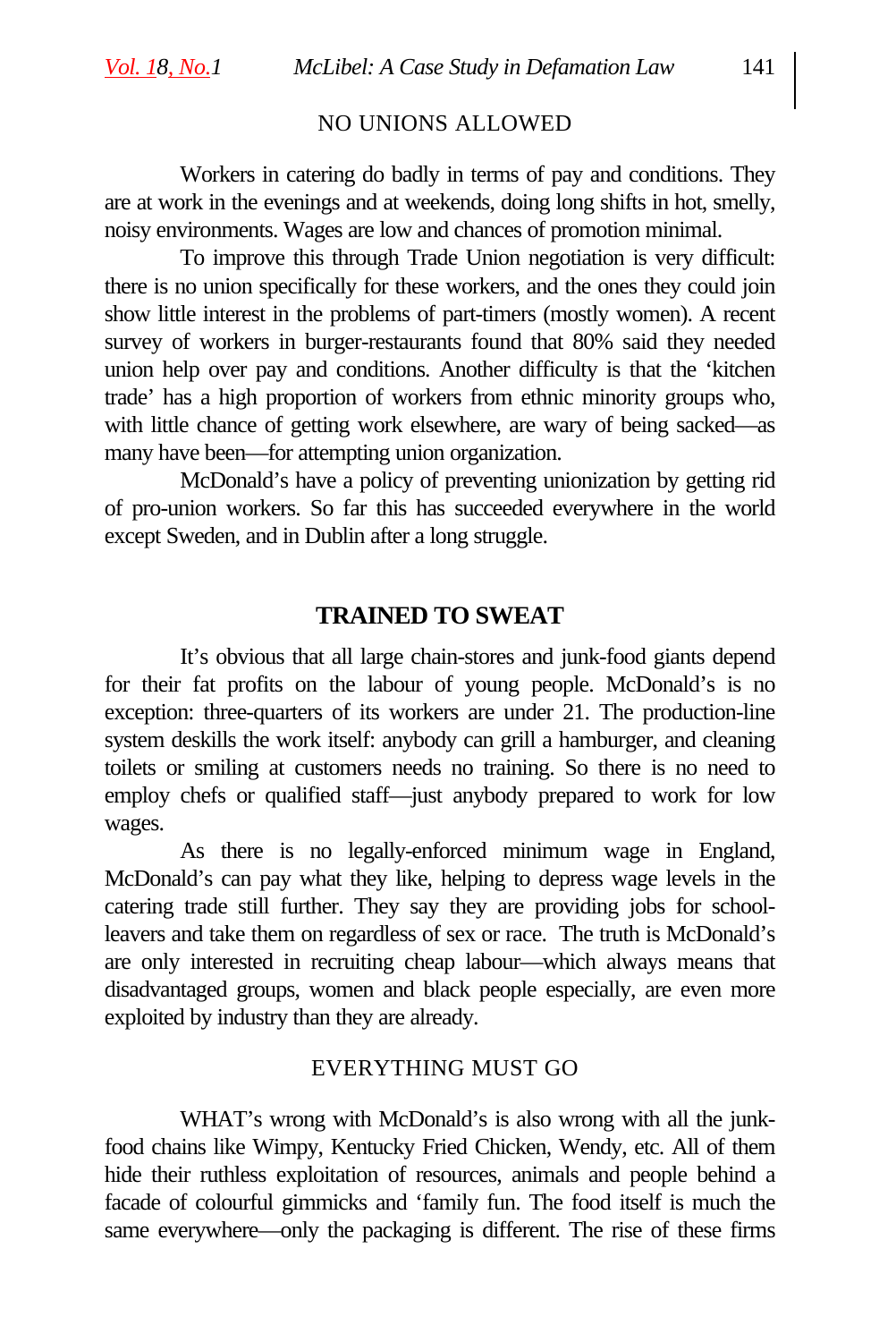means less choice, not more. They are one of the worst examples of industries motivated only by profit, and geared to continual expansion.

This materialist mentality is affecting all areas of our lives, with giant conglomerates dominating the marketplace, allowing little or no room for people to create genuine choices. But alternatives do exist, and many are gathering support every day from people rejecting big business in favour of small-scale self-organization and co-operation.

The point is not to change McDonald's into some sort of vegetarian organization, but to change the whole system itself. Anything less would still be a rip-off.

## WHAT CAN BE DONE

STOP using McDonald's, Wimpy, etc., and tell your friends exactly why. These companies' huge profits—and therefore power to exploit—come from people just walking in off the street. It does make a difference what individuals do. Why wait for everyone else to wake up?

## YOUR INFLUENCE COUNTS

Research has shown that a large proportion of people who use fastfood places do so because they are there—not because they particularly like the food or feel hungry. This fact alone suggests that hamburgers are part of a giant con that people would avoid if they knew what to do. Unfortunately we tend to undervalue our personal responsibility and influence. This is wrong. All change in society starts from individuals taking the time to think about the way they live and acting on their belief. Movements are 'just ordinary people' linking together, one by one....

### MAKE CONTACT, SHARE IDEAS

YOU might not always hear about them, but there are many groups campaigning on the issues raised here—movements to support the struggles in the 'Third World', to fight for the rights of indigenous peoples, to protect rainforests, to oppose the killing of animals etc.

Wherever there is oppression there is resistance: people are organizing themselves, taking courage from the activities of ordinary, concerned people from all round the world, learning new ways and finding new energy to create a better life. The apathy of others is no reason to hang around waiting for someone to tell you what to 'do'. You need no special talents to join in your local pressure group, or start one up—existing groups will give information and advice if necessary.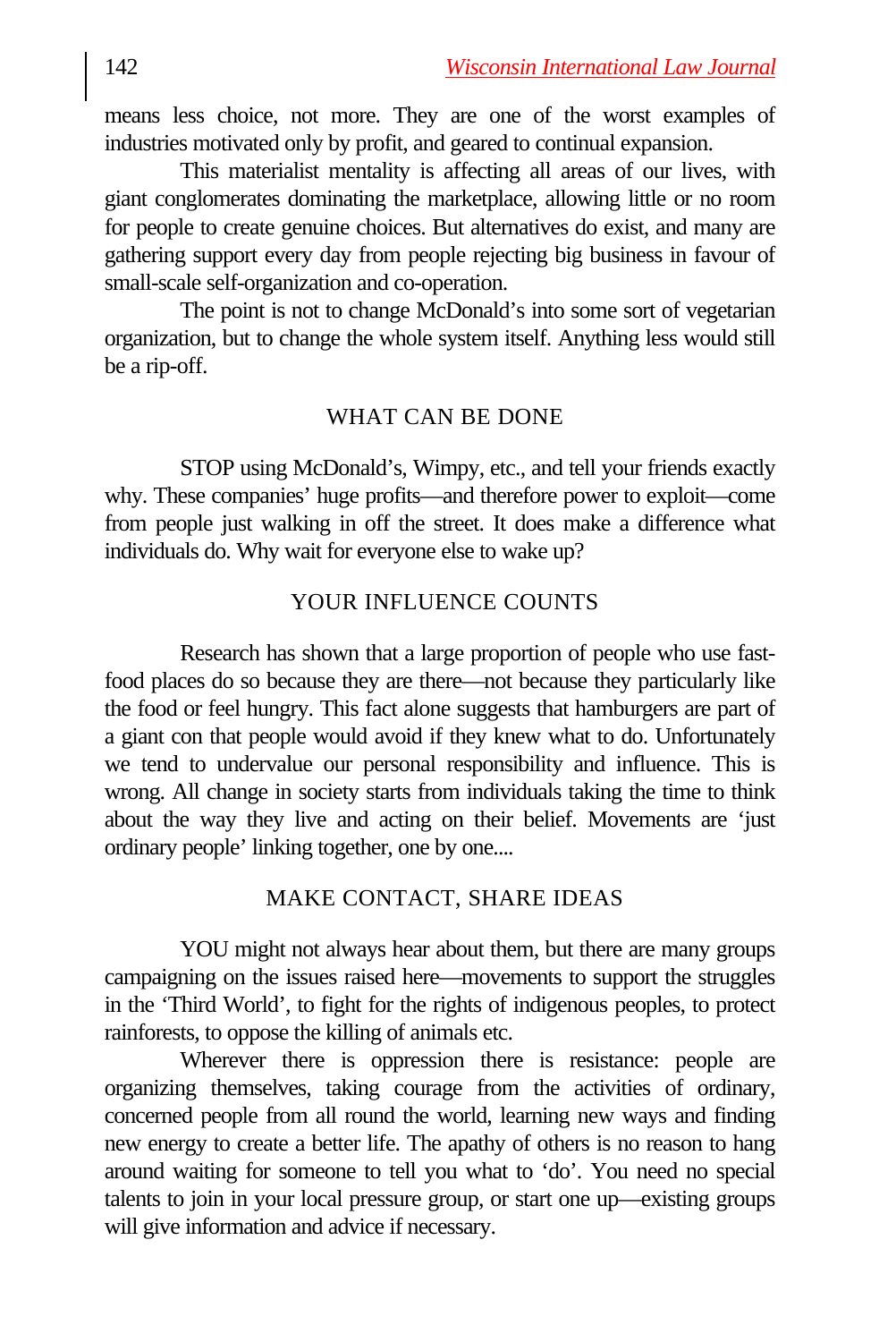## THERE'S A DIFFERENCE YOU'LL ENJOY: NO MORE MEAT!

KICKING the burger habit is easy. And it's the best way to start giving up meat altogether. Vegetarianism is no longer just a middle-class fad: last year the number of vegetarians in England increased by one-third. Most supermarkets now stock vegetarian produce, and vegans—who eat no animal products at all—are also being catered for. In short, the 'cranky' vegetarian label is being chucked out, along with all the other old myths about 'rabbit food'.

Why not try some vegan or vegetarian recipes, just as an experiment to start with? When asked in a survey, most vegetarians who used to eat meat said they had far more varied meals after they dropped meat from their diet. Another survey showed that people on a meatless diet were healthier than meat-eaters, less prone to 'catch' coughs and colds, and with greatly reduced risk of suffering from hernia, piles, obesity and heart disease.

## LIBERATION BEGINS IN YOUR STOMACH

THERE are loads of cheap, tasty and nutritious alternatives to a diet based on the decomposing flesh of dead animals: fresh fruit of all kinds, a huge variety of local & exotic vegetables, cereals, pulses, beans, rice, nuts, whole grain foods, soya drinks etc. All over the country whole food cooperatives are springing up. Now is a really good time for change.

A vegan England would be self-sufficient on only 25% of the agricultural land presently available. Why not get together with your friends and grow your own vegetables? There are over 700,000 allotments in England—and countless gardens.

The pleasure of preparing healthy food and sharing good meals has a political importance too: it is a vital part of the process of ordinary people taking control of their lives to create a better society, instead of leaving their futures in the cynical, reedy hands of corporations like McDonald's.

## WHO MADE THIS LEAFLET?

THE LONDON GREENPEACE GROUP has existed for many years as an independent group of activists with no involvement in any particular political party. The people—not 'members'—who come to the weekly open meetings share a concern for the oppression in our lives and the destruction of our environment. Many opposition movements are growing in strength—ecological, anti-war, animal liberation, and anarchist-libertarian movements—and continually learning from each other. We encourage people to think and act independently, without leaders, to try to understand the